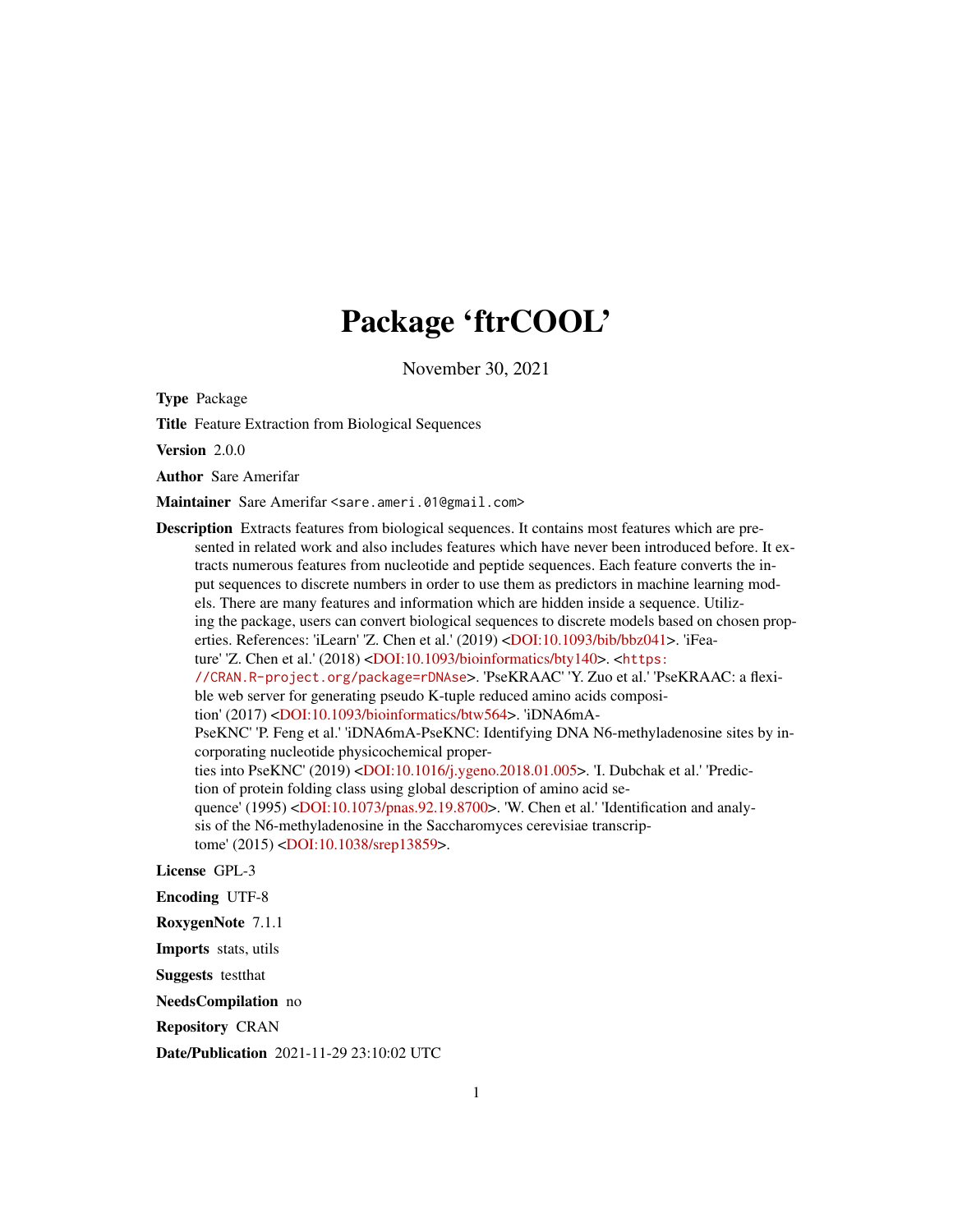# R topics documented:

|                  | 5              |
|------------------|----------------|
|                  | $\overline{7}$ |
|                  | 8              |
|                  | 9              |
|                  | 11             |
|                  | 12             |
|                  | 13             |
|                  | 14             |
| <b>APAAC</b>     | 15             |
|                  | 16             |
|                  | 17             |
|                  | 19             |
|                  | 20             |
|                  | 21             |
|                  | 22             |
|                  | 23             |
|                  | 24             |
|                  | 25             |
|                  |                |
|                  | 28             |
|                  | 30             |
|                  | 31             |
|                  | 32             |
|                  | 34             |
|                  | 35             |
| binary_3bit_T7   | 36             |
|                  | 38             |
|                  | 39             |
|                  | 41             |
|                  | 42             |
|                  | 43             |
|                  | 44             |
|                  | 46             |
|                  | 47             |
|                  | 48             |
|                  | 49             |
|                  | 50             |
|                  |                |
|                  | 51<br>51       |
| conjointTriad    |                |
| conjointTriadKS. | 52             |
| <b>CTD</b>       | 53             |
| <b>CTDC</b>      | 54             |
| CTDD             | 55             |
| <b>CTDT</b>      | 56             |
| DDE.             | 57             |
| DiNUC2Binary DNA | 58             |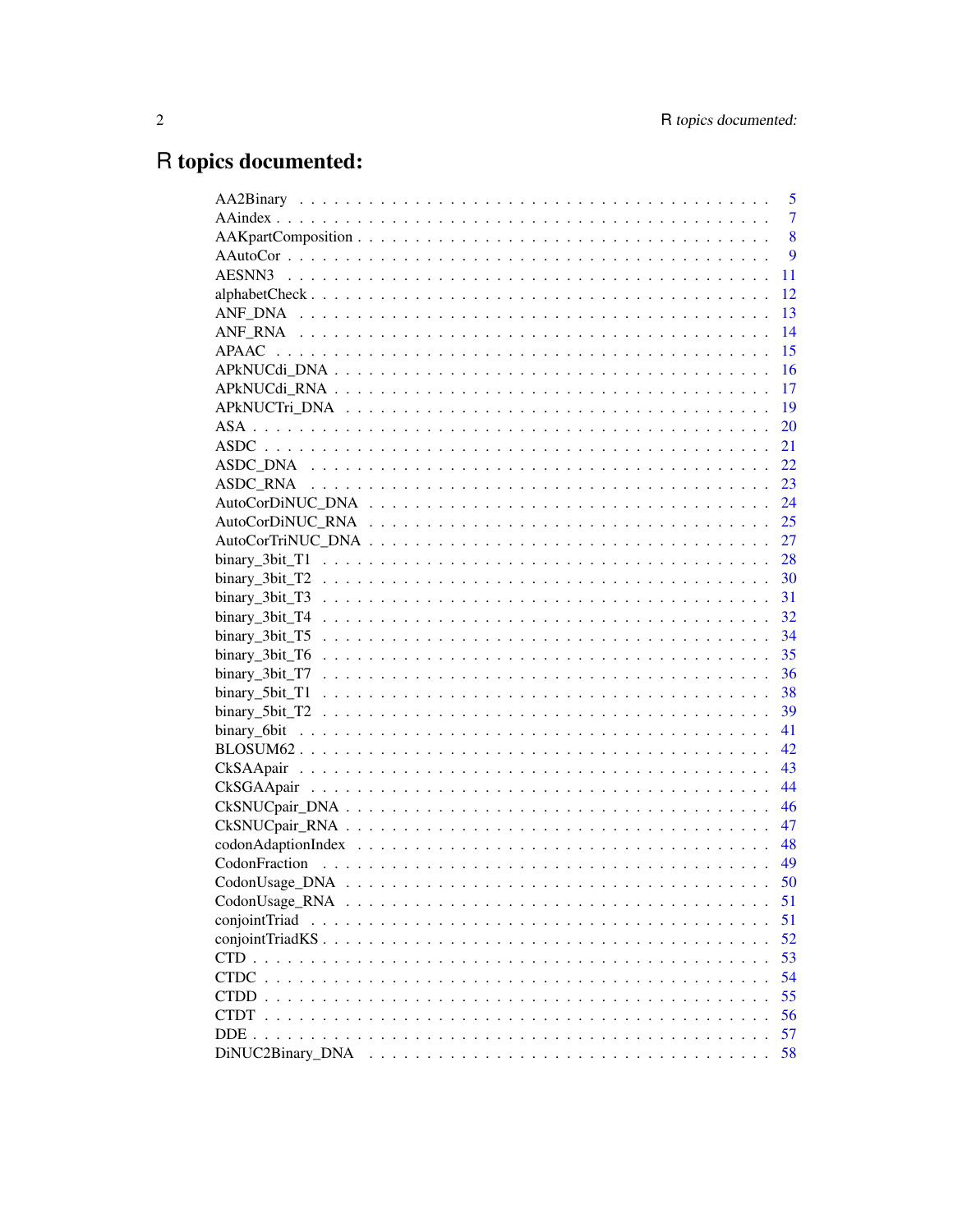|                | 59 |
|----------------|----|
|                | 60 |
|                | 62 |
|                | 63 |
|                | 64 |
|                | 65 |
|                | 66 |
|                | 67 |
|                | 68 |
|                | 69 |
|                | 71 |
|                | 72 |
|                | 73 |
|                | 75 |
|                | 76 |
|                | 77 |
|                | 78 |
|                | 80 |
|                | 80 |
|                | 81 |
|                | 83 |
|                | 84 |
|                | 85 |
|                | 85 |
|                | 87 |
|                | 88 |
|                | 89 |
|                | 90 |
|                | 91 |
|                | 92 |
|                | 93 |
|                | 95 |
|                |    |
|                | 96 |
|                | 97 |
|                | 98 |
|                | 99 |
|                |    |
|                |    |
|                |    |
|                |    |
|                |    |
| maxORF_RNA     |    |
|                |    |
|                |    |
| <b>MMI DNA</b> |    |
| <b>MMI RNA</b> |    |
|                |    |
|                |    |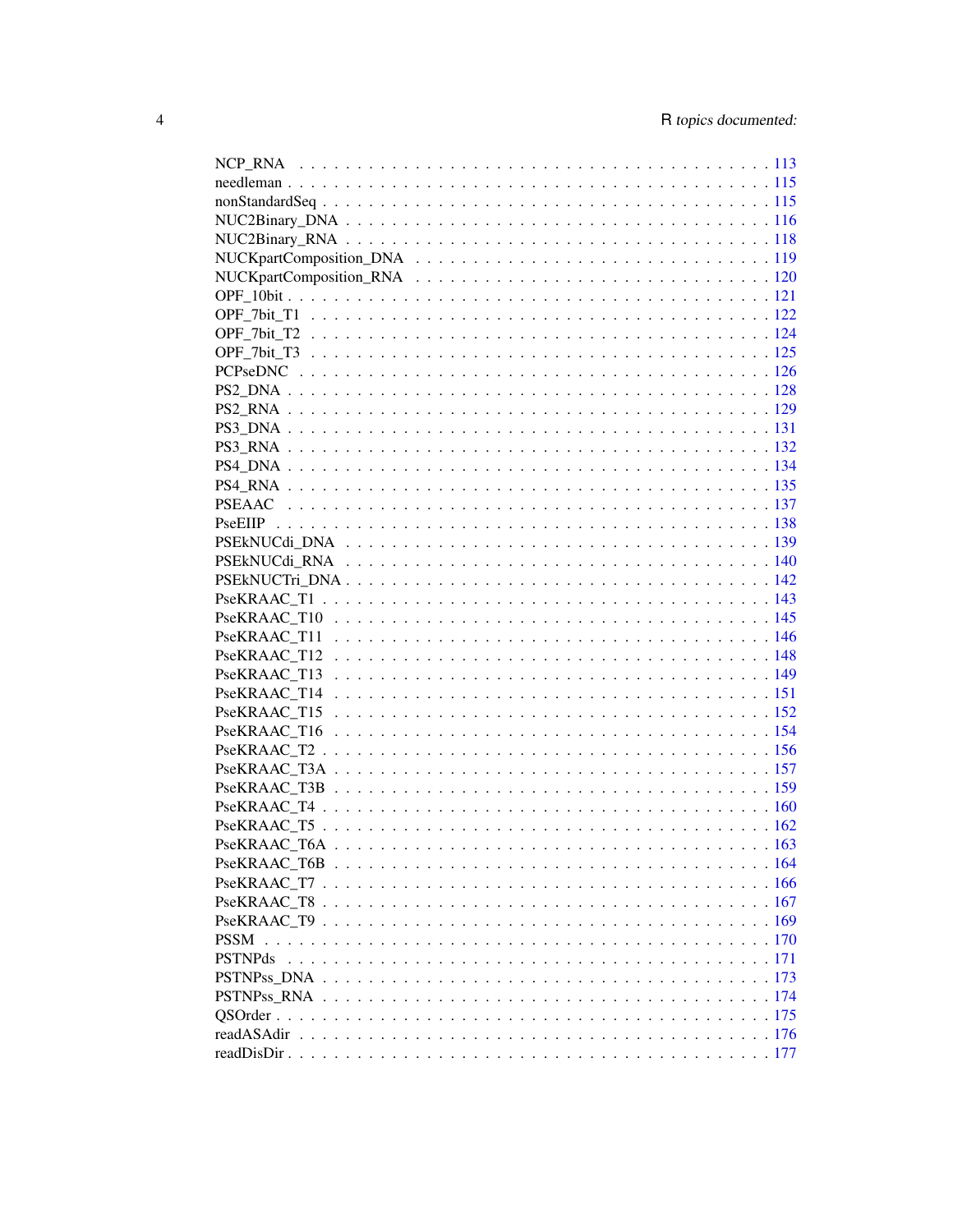<span id="page-4-0"></span>

| Index | <b>201</b> |
|-------|------------|

AA2Binary *Amino Acid To Binary (AA2Binary)*

# Description

This function transforms an amino acid to a binary format. The type of the binary format is determined by the binaryType parameter. For details about each format, please refer to the description of the binaryType parameter.

```
AA2Binary(
  seqs,
  binaryType = "numBin",
  label = c(),
  outFormat = "mat",
  outputFileDist = \sin\mathcal{E}
```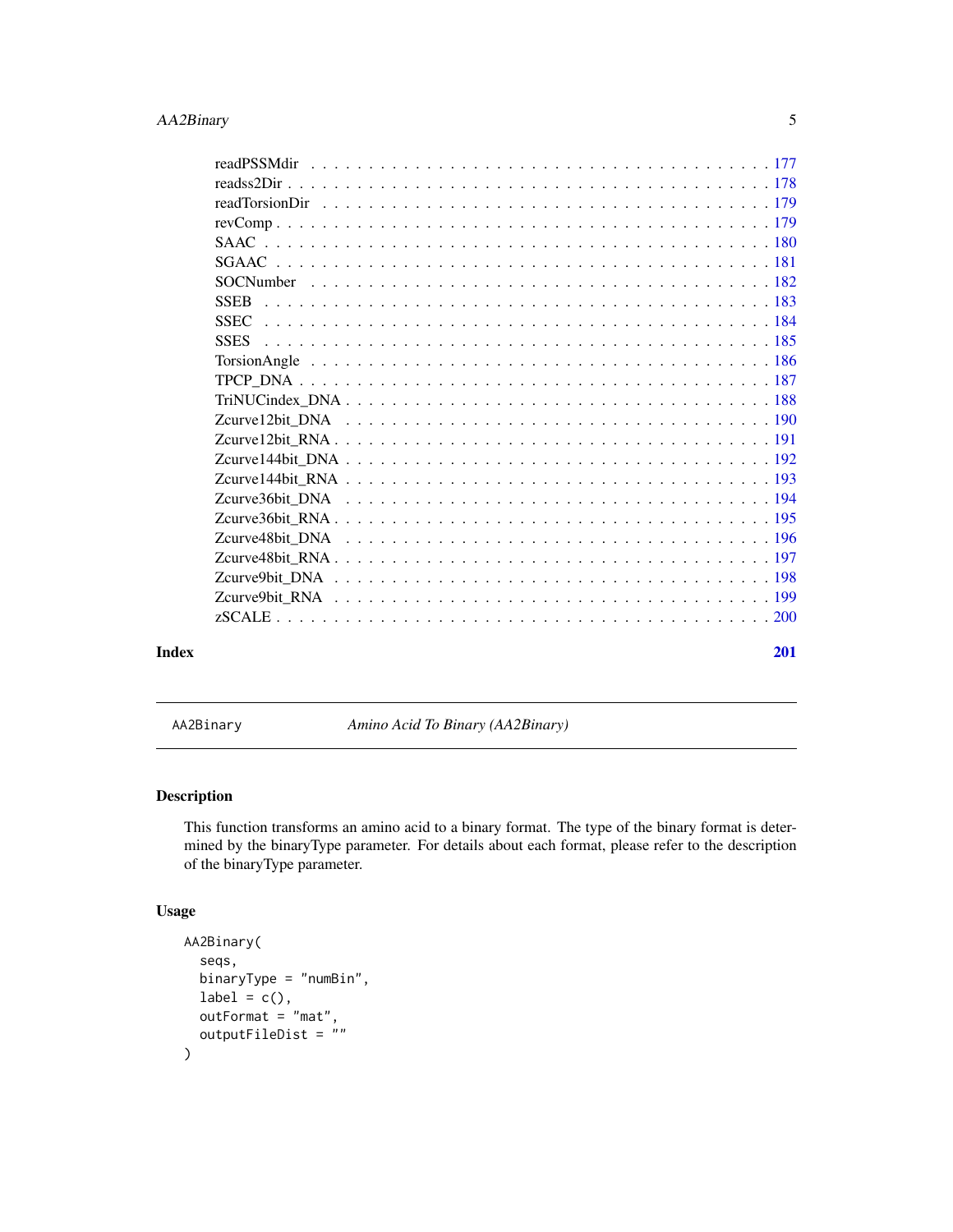#### **Arguments**

| segs       | is a FASTA file with a mino acid sequences. Each sequence starts with a '>'<br>character. Also, seqs could be a string vector. Each element of the vector is a<br>peptide/protein sequence.                                                                                                                                                                                                                                                                                                                                                                  |
|------------|--------------------------------------------------------------------------------------------------------------------------------------------------------------------------------------------------------------------------------------------------------------------------------------------------------------------------------------------------------------------------------------------------------------------------------------------------------------------------------------------------------------------------------------------------------------|
| binaryType | It can take any of the following values: ('strBin','logicBin','numBin'). 'strBin'(String<br>binary): each amino acid is represented by a string containing 20 characters (0-<br>1). For example, $A = ALANIN = "10000000" 'logicBin' (logical value): Each$<br>amino acid is represented by a vector containing 20 logical entries. For example,<br>$A = ALANIN = c(T,F,F,F,F,F,F)$ 'numBin' (numeric bin): Each amino acid<br>is represented by a numeric (i.e., integer) vector containing 20 numerals. For<br>example, $A = ALANIN = c(1,0,0,0,0,0,0,,0)$ |
| label      | is an optional parameter. It is a vector whose length is equivalent to the number<br>of sequences. It shows the class of each entry ( <i>i.e.</i> , sequence).                                                                                                                                                                                                                                                                                                                                                                                               |
| outFormat  | (output format) can take two values: 'mat'(matrix) and 'txt'. The default value<br>is 'mat'.                                                                                                                                                                                                                                                                                                                                                                                                                                                                 |
|            | output FileDist shows the path and name of the 'txt' output file.                                                                                                                                                                                                                                                                                                                                                                                                                                                                                            |

# Value

The output is different depending on the outFormat parameter ('mat' or 'txt'). If outFormat is set to 'mat', it returns a feature matrix for sequences with the same lengths. The number of rows is equal to the number of sequences and if binaryType is 'strBin', the number of columns is the length of the sequences. Otherwise, it is equal to (length of the sequences)\*20. If outFormat is 'txt', all binary values will be written to a the output is written to a tab-delimited file. Each line in the file shows the binary format of a sequence.

# Note

This function is provided for sequences with the same lengths. Users can use 'txt' option in out-Format for sequences with different lengths. Warning: If outFormat is set to 'mat' for sequences with different lengths, it returns an error. Also, when output format is 'txt', label information is not shown in the text file. It is noteworthy that 'txt' format is not usable for machine learning purposes if sequences have different sizes. Otherwise 'txt' format is also usable for machine learning purposes.

# Examples

```
ptmSeqsADR<-system.file("extdata/",package="ftrCOOL")
ptmSeqsVect<-as.vector(read.csv(paste0(ptmSeqsADR,"/ptmVect101AA.csv"))[,2])
mat<-AA2Binary(seqs = ptmSeqsVect, binaryType="numBin",outFormat="mat")
```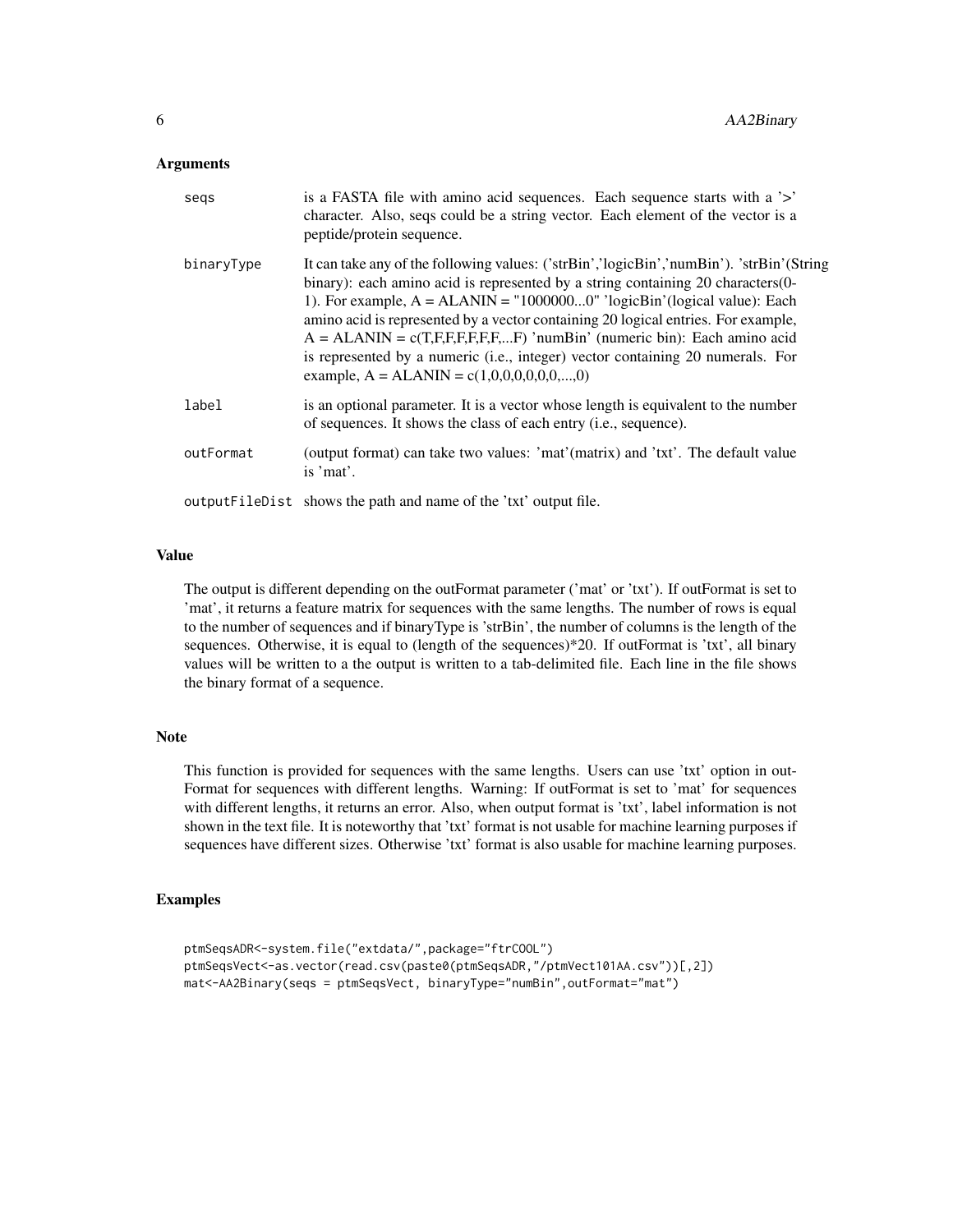<span id="page-6-0"></span>

# Description

This function converts the amino acids of a sequence to a list of physicochemical properties in the aaIndex file. For each amino acid, the function uses a numeric vector which shows the aaIndex of the amino acid.

# Usage

```
AAindex(
  seqs,
  selectedAAidx = 1:554,
  standardized = TRUE,
  threshold = 1,
  label = c(),
  outFormat = "mat",
  outputFileDist = ""
\mathcal{L}
```
# Arguments

| segs          | is a FASTA file with a mino acid sequences. Each sequence starts with a '>'<br>character. Also, seqs could be a string vector. Each element of the vector is a<br>peptide/protein sequence. |
|---------------|---------------------------------------------------------------------------------------------------------------------------------------------------------------------------------------------|
| selectedAAidx | A A index function works based on physicochemical properties. Users select the<br>properties by their ids or indexes in a a Index 2 file.                                                   |
| standardized  | is a logical parameter. If it is set to TRUE, amino acid indices will be in the<br>standard format. The default value is TRUE.                                                              |
| threshold     | is a number between $(0, 1]$ . In selected A Aidx, indices with a correlation higher<br>than the threshold will be deleted. The default value is 1.                                         |
| label         | is an optional parameter. It is a vector whose length is equivalent to the number<br>of sequences. It shows the class of each entry ( <i>i.e.</i> , sequence).                              |
| outFormat     | (output format) can take two values: 'mat'(matrix) and 'txt'. The default value<br>is 'mat'.                                                                                                |
|               | output $\text{Eil}_2$                                                                                                                                                                       |

outputFileDist shows the path and name of the 'txt' output file.

# Details

In this function each amino acid is converted to a numeric vector. Elements of the vector represent a physicochemical property for the amino acid. In the aaIndex database, there are 554 amino acid indices. Users can choose the desired aaindex by specifying aaindexes through their ids or indexes in the aaIndex file, via selectedAAidx parameter.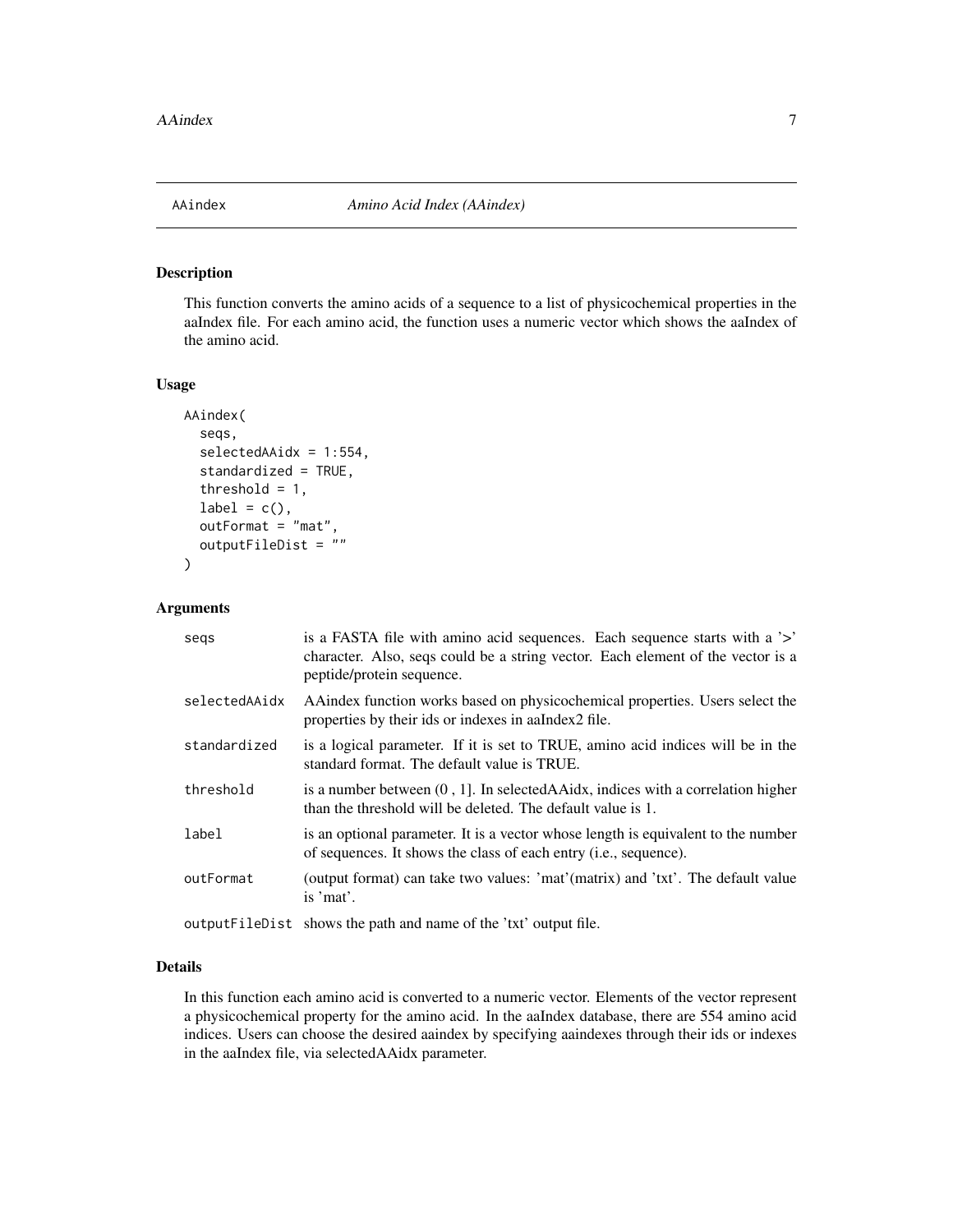Value

The output depends on the outFormat parameter which can be either 'mat' or 'txt'. If outFormat is 'mat', the function returns a feature matrix for sequences with the same length such that the number of columns is (sequence length)\*(number of selected amino acid indexes) and the number of rows is equal to the number of sequences. If the outFormat is 'txt', the output is written to a tab-delimited file.

# **Note**

This function is provided for sequences with the same lengths. Users can use 'txt' option in out-Format for sequences with different lengths. Warning: If outFormat is set to 'mat' for sequences with different lengths, it returns an error. Also, when output format is 'txt', label information is not shown in the text file. It is noteworthy that 'txt' format is not usable for machine learning purposes if sequences have different sizes. Otherwise 'txt' format is also usable for machine learning purposes.

#### Examples

```
dir = tempdir()ptmSeqsADR<-system.file("extdata/",package="ftrCOOL")
ptmSeqsVect<-as.vector(read.csv(paste0(ptmSeqsADR,"/ptmVect101AA.csv"))[,2])
mat<-AAindex(seqs = ptmSeqsVect, selectedAAidx=1:5,outFormat="mat")
ad<-paste0(dir,"/aaidx.txt")
filePrs<-system.file("extdata/proteins.fasta",package="ftrCOOL")
AAindex(seqs = filePrs, selectedAAidx=1:5,standardized=TRUE,threshold=1,outFormat="txt"
,outputFileDist=ad)
```

```
unlink("dir", recursive = TRUE)
```
AAKpartComposition *Amino Acid to K Part Composition (AAKpartComposition)*

# Description

In this function, each sequence is divided into k equal partitions. The length of each part is equal to ceiling(l(lenght of the sequence)/k). The last part can have a different length containing the residual amino acids. The amino acid composition is calculated for each part.

```
AAKpartComposition(seqs, k = 3, normalized = TRUE, label = c())
```
<span id="page-7-0"></span>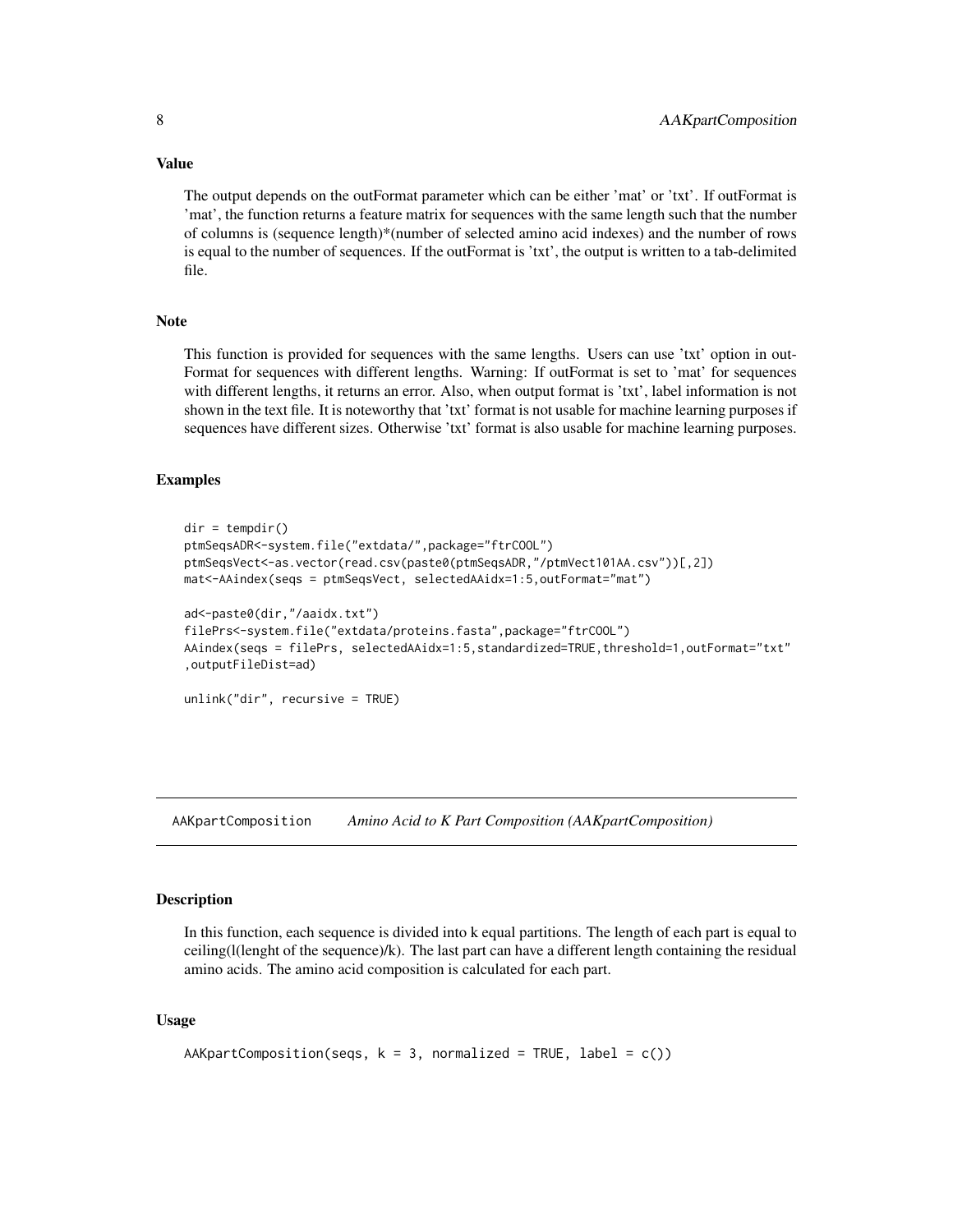#### <span id="page-8-0"></span>AAutoCor 9

#### **Arguments**

| segs       | is a FASTA file with a mino acid sequences. Each sequence starts with a '>'<br>character. Also, seqs could be a string vector. Each element of the vector is a<br>peptide/protein sequence. |
|------------|---------------------------------------------------------------------------------------------------------------------------------------------------------------------------------------------|
| k          | is an integer value. Each sequence should be divided to k partition(s).                                                                                                                     |
| normalized | is a logical parameter. When it is FALSE, the return value of the function does<br>not change. Otherwise, the return value is normalized using the length of the<br>sequence.               |
| label      | is an optional parameter. It is a vector whose length is equivalent to the number<br>of sequences. It shows the class of each entry (i.e., sequence).                                       |

# Value

a feature matrix with k\*20 number of columns. The number of rows is equal to the number of sequences.

# Note

Warning: The length of all sequences should be greater than k.

# Examples

```
filePrs<-system.file("extdata/proteins.fasta",package="ftrCOOL")
mat<-AAKpartComposition(seqs=filePrs,k=5,normalized=FALSE)
```

| AAutoCor |  |
|----------|--|
|          |  |

AAutoCor *Amino Acid Autocorrelation-Autocovariance (AAutoCor)*

# Description

It creates the feature matrix for each function in autocorelation (i.e., Moran, Greay, NormalizeM-Borto) or autocovariance (i.e., AC, CC,ACC). The user can select any combination of the functions too. In this case, the final matrix will contain features of each selected function.

```
AAutoCor(
  seqs,
 selectedAAidx = list(c("CIDH920105", "BHAR880101", "CHAM820101", "CHAM820102",
    "CHOC760101", "BIGC670101", "CHAM810101", "DAYM780201")),
 maxlag = 3,
  threshold = 1,
  type = c("Moran", "Geary", "NormalizeMBorto", "AC", "CC", "ACC"),
  label = c())
```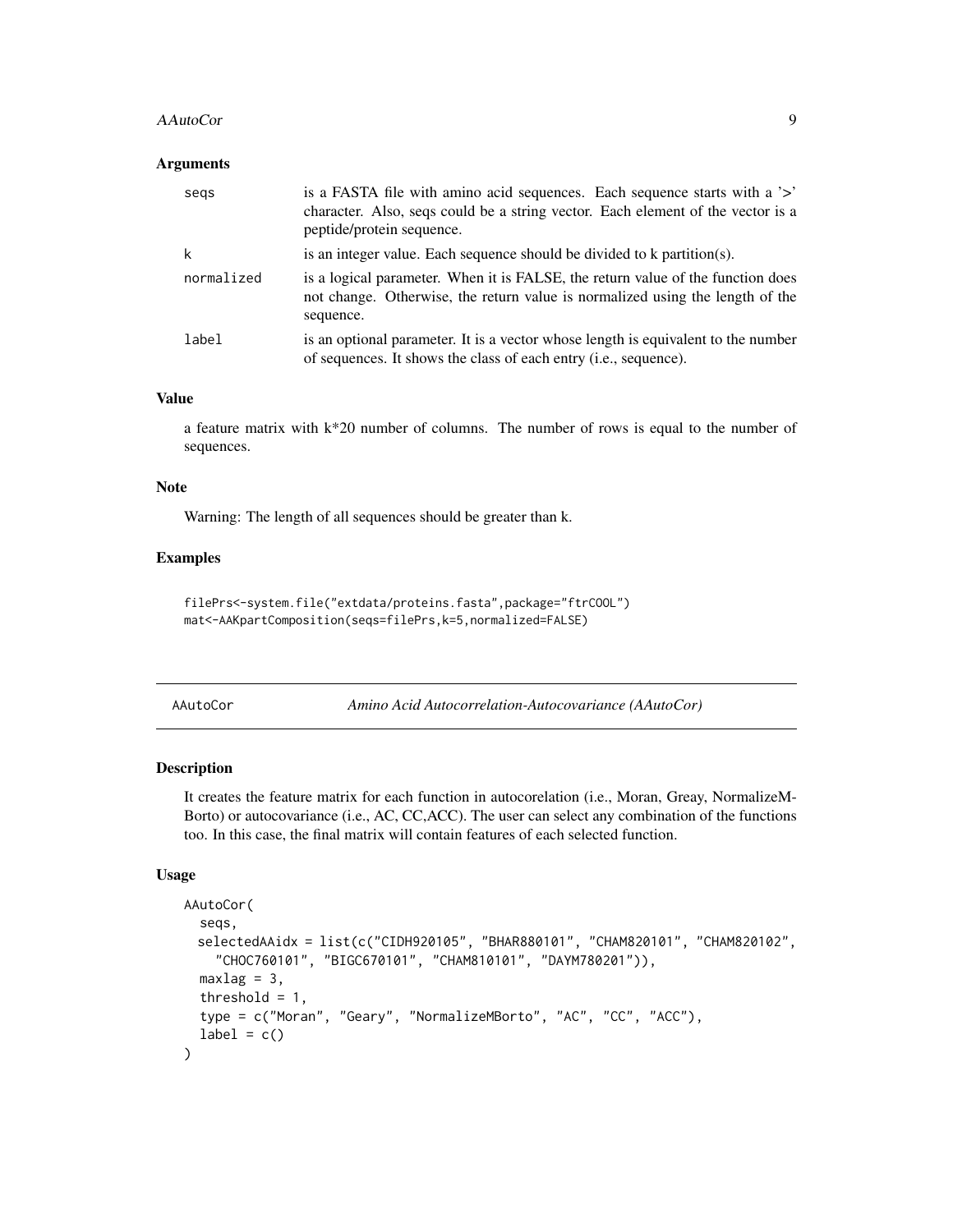#### Arguments

| segs          | is a FASTA file with amino acid sequences. Each sequence starts with a '>'<br>character. Also, seqs could be a string vector. Each element of the vector is a<br>peptide/protein sequence.                                                                                                                                                                              |
|---------------|-------------------------------------------------------------------------------------------------------------------------------------------------------------------------------------------------------------------------------------------------------------------------------------------------------------------------------------------------------------------------|
| selectedAAidx | Function takes as input the physicochemical properties. Users select the prop-<br>erties by their ids or indices in the aaIndex2 file. This parameter could be a<br>vector or a list of amino acid indices. The default values of the vector are the<br>'CIDH920105','BHAR880101','CHAM820101','CHAM820102','CHOC760101','BIGC670101','CHA<br>ids in the aaIndex2 file. |
| maxlag        | This parameter shows the maximum gap between two amino acids. The gaps<br>change from 1 to maxing (the maximum lag).                                                                                                                                                                                                                                                    |
| threshold     | is a number between $(0, 1]$ . In selected AAidx, indices with a correlation higher<br>than the threshold will be deleted. The default value is 1.                                                                                                                                                                                                                      |
| type          | could be 'Moran', 'Greay', 'NormalizeMBorto', 'AC', 'CC', or 'ACC'. Also, it<br>could be any combination of them.                                                                                                                                                                                                                                                       |
| label         | is an optional parameter. It is a vector whose length is equivalent to the number<br>of sequences. It shows the class of each entry (i.e., sequence).                                                                                                                                                                                                                   |

# Details

For CC and AAC autocovriance functions, which consider the covariance of the two physicochemical properties, we have provided users with the ability to categorize their selected properties in a list. The binary combination of each group will be taken into account. Note: If all the features are in a group or selectedAAidx parameter is a vector, the binary combination will be calculated for all the physicochemical properties.

# Value

This function returns a feature matrix. The number of columns in the matrix changes depending on the chosen autocorrelation or autocovariance types and nlag parameter. The output is a matrix. The number of rows shows the number of sequences.

# Examples

```
filePrs<-system.file("extdata/proteins.fasta",package="ftrCOOL")
mat1<-AAutoCor(seqs=filePrs,maxlag=20,threshold=0.9,
type=c("Moran","Geary","NormalizeMBorto","AC"))
```

```
mat2<-AAutoCor(seqs=filePrs,maxlag=20,threshold=0.9,selectedAAidx=
list(c('CIDH920105','BHAR880101','CHAM820101','CHAM820102'),c('CHOC760101','BIGC670101')
,c('CHAM810101','DAYM780201')),type=c("AC","CC","ACC"))
```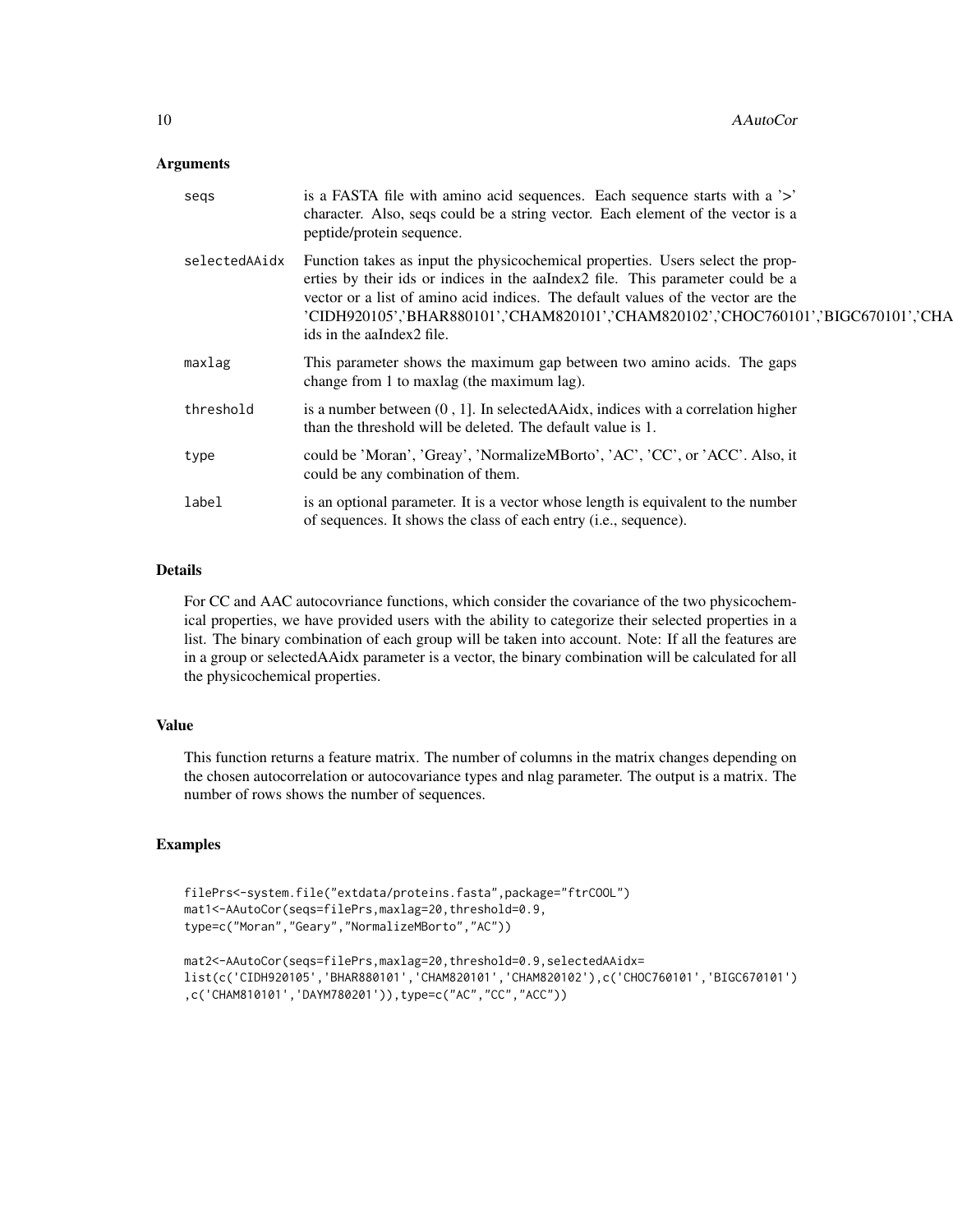<span id="page-10-0"></span>

# Description

This function replace each amino acid of the sequence with a three-dimensional vector. Values are taken from the three hidden units of the neural network trained on structure alignments. The AESNN3 function can be applied to encode peptides of equal length.

#### Usage

```
AESNN3(segs, label = c(), outFormat = "mat", outputFileDist = "")
```
# Arguments

| segs      | is a FASTA file with amino acid sequences. Each sequence starts with a '>'<br>character. Also, seqs could be a string vector. Each element of the vector is a<br>peptide/protein sequence. |
|-----------|--------------------------------------------------------------------------------------------------------------------------------------------------------------------------------------------|
| label     | is an optional parameter. It is a vector whose length is equivalent to the number<br>of sequences. It shows the class of each entry ( <i>i.e.</i> , sequence).                             |
| outFormat | (output format) can take two values: 'mat'(matrix) and 'txt'. The default value<br>is 'mat'.                                                                                               |
|           | outputFileDist shows the path and name of the 'txt' output file.                                                                                                                           |

#### Value

The output depends on the outFormat parameter which can be either 'mat' or 'txt'. If outFormat is 'mat', the function returns a feature matrix for sequences with the same length such that the number of columns is (sequence length) $*(5)$  and the number of rows is equal to the number of sequences. If the outFormat is 'txt', the output is written to a tab-delimited file.

# Note

This function is provided for sequences with the same lengths. Users can use 'txt' option in out-Format parameter for sequences with different lengths. Warning: If outFormat is set to 'mat' for sequences with different lengths, it returns an error. Also, when output format is 'txt', label information is not shown in the text file. It is noteworthy that 'txt' format is not usable for machine learning purposes.

# References

Lin K, May AC, Taylor WR. Amino acid encoding schemes from protein structure alignments: multi-dimensional vectors to describe residue types. J Theor Biol (2002).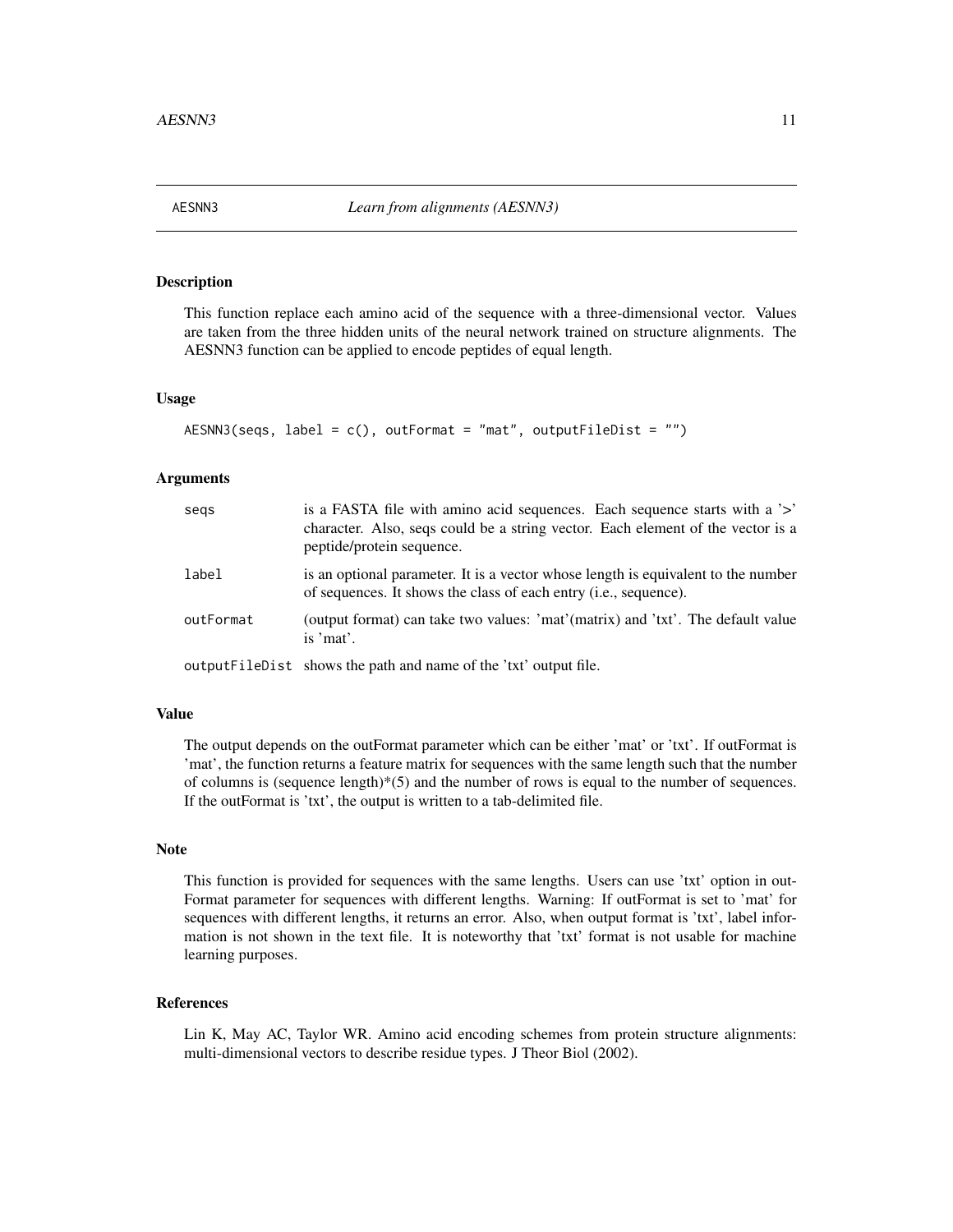# Examples

```
ptmSeqsADR<-system.file("extdata/",package="ftrCOOL")
ptmSeqsVect<-as.vector(read.csv(paste0(ptmSeqsADR,"/ptmVect101AA.csv"))[,2])
mat<-AESNN3(seqs = ptmSeqsVect,outFormat="mat")
```
alphabetCheck *AlphabetCheck*

#### Description

This function checks the alphabets in a sequence. If one of the following conditions hold, the sequence will be deleted: 1. A peptide sequence containing non-standard amino acids, 2. A DNA sequence with an alphabet other than A, C, G, or T, 3. An RNA sequence having an alphabet other than A, C, G, or U.

# Usage

```
alphabetCheck(sequences, alphabet = "aa", label = c())
```
# Arguments

| sequences | is a string vector. Each element is a peptide, protein, DNA, or RNA sequences.                                                                                                                                                               |
|-----------|----------------------------------------------------------------------------------------------------------------------------------------------------------------------------------------------------------------------------------------------|
| alphabet  | This parameter shows the alphabet of sequences. If it is set to 'aa', it indicates<br>the alphabet of amino acids. When it is 'dna', it shows the nucleotide alphabet<br>and in case it equals 'rna', it represents ribonucleotide alphabet. |
| label     | is an optional parameter. It is a vector whose length is equivalent to the number<br>of sequences. It shows the class of each entry ( <i>i.e.</i> , sequence).                                                                               |

# Value

'alphabetCheck' returns a list with two elements. The first element is a vector which contains valid sequences. The second element is a vector which contains the labels of the sequences (if any exists).

#### Note

This function receives a sequence vector and the label of sequences (if any). It deletes sequences (and their labels) containing non-standard alphabets.

# Examples

```
seq<-alphabetCheck(sequences=c("AGDFLIAACNMLKIVYT","ADXVGAJK"),alphabet="aa")
```
<span id="page-11-0"></span>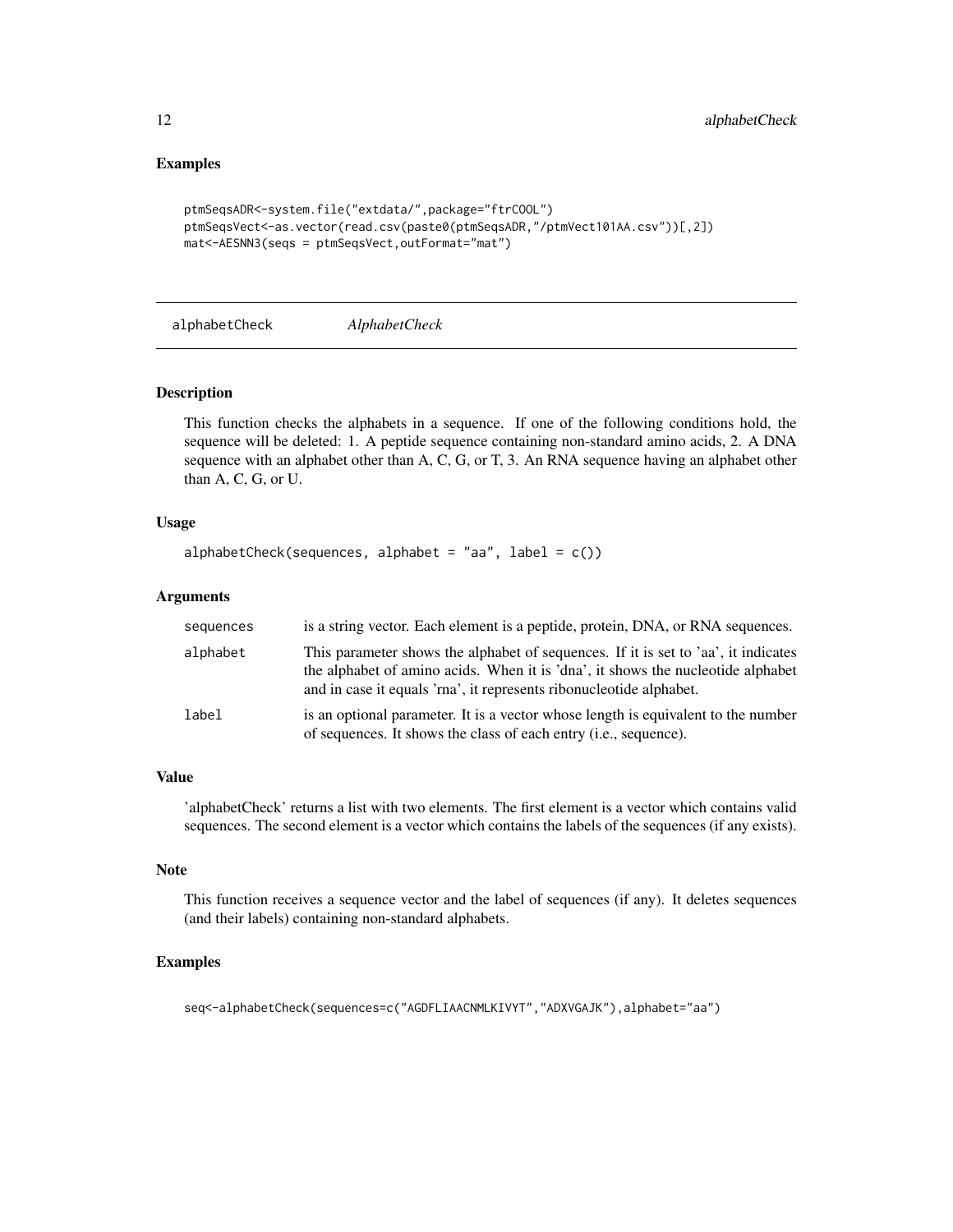<span id="page-12-0"></span>

# Description

This function replaces nucleotides with a four-length vector. The first three elements represent the nucleotides and the forth holds the frequency of the nucleotide from the beginning of the sequence until the position of the nucleotide in the sequence. 'A' will be replaced with  $c(1, 1, 1, freq)$ , 'C' with  $c(0, 1, 0, \text{freq})$ , G' with  $c(1, 0, 0, \text{freq})$ , and 'T' with  $c(0, 0, 1, \text{freq})$ .

# Usage

```
ANF_DNA(seqs, outFormat = "mat", outputFileDist = "", label = c())
```
# Arguments

| segs      | is a FASTA file containing nucleotide sequences. The sequences start with '>'.<br>Also, seqs could be a string vector. Each element of the vector is a nucleotide<br>sequence. |
|-----------|--------------------------------------------------------------------------------------------------------------------------------------------------------------------------------|
| outFormat | (output format) can take two values: 'mat'(matrix) and 'txt'. The default value<br>is 'mat'.                                                                                   |
|           | output FileD ist shows the path and name of the 'txt' output file.                                                                                                             |
| label     | is an optional parameter. It is a vector whose length is equivalent to the number<br>of sequences. It shows the class of each entry ( <i>i.e.</i> , sequence).                 |

# Value

The output depends on the outFormat parameter which can be either 'mat' or 'txt'. If outFormat is 'mat', the function returns a feature matrix for sequences with the same length such that the number of columns is (sequence length) $*(4)$  and the number of rows is equal to the number of sequences. If the outFormat is 'txt', the output is written to a tab-delimited file.

#### Note

This function is provided for sequences with the same lengths. Users can use 'txt' option in out-Format for sequences with different lengths. Warning: If outFormat is set to 'mat' for sequences with different lengths, it returns an error. Also, when output format is 'txt', label information is not shown in the text file. It is noteworthy that 'txt' format is not usable for machine learning purposes if sequences have different sizes. Otherwise 'txt' format is also usable for machine learning purposes.

#### References

Chen, W., Tran, H., Liang, Z. et al. Identification and analysis of the N6-methyladenosine in the Saccharomyces cerevisiae transcriptome. Sci Rep 5, 13859 (2015).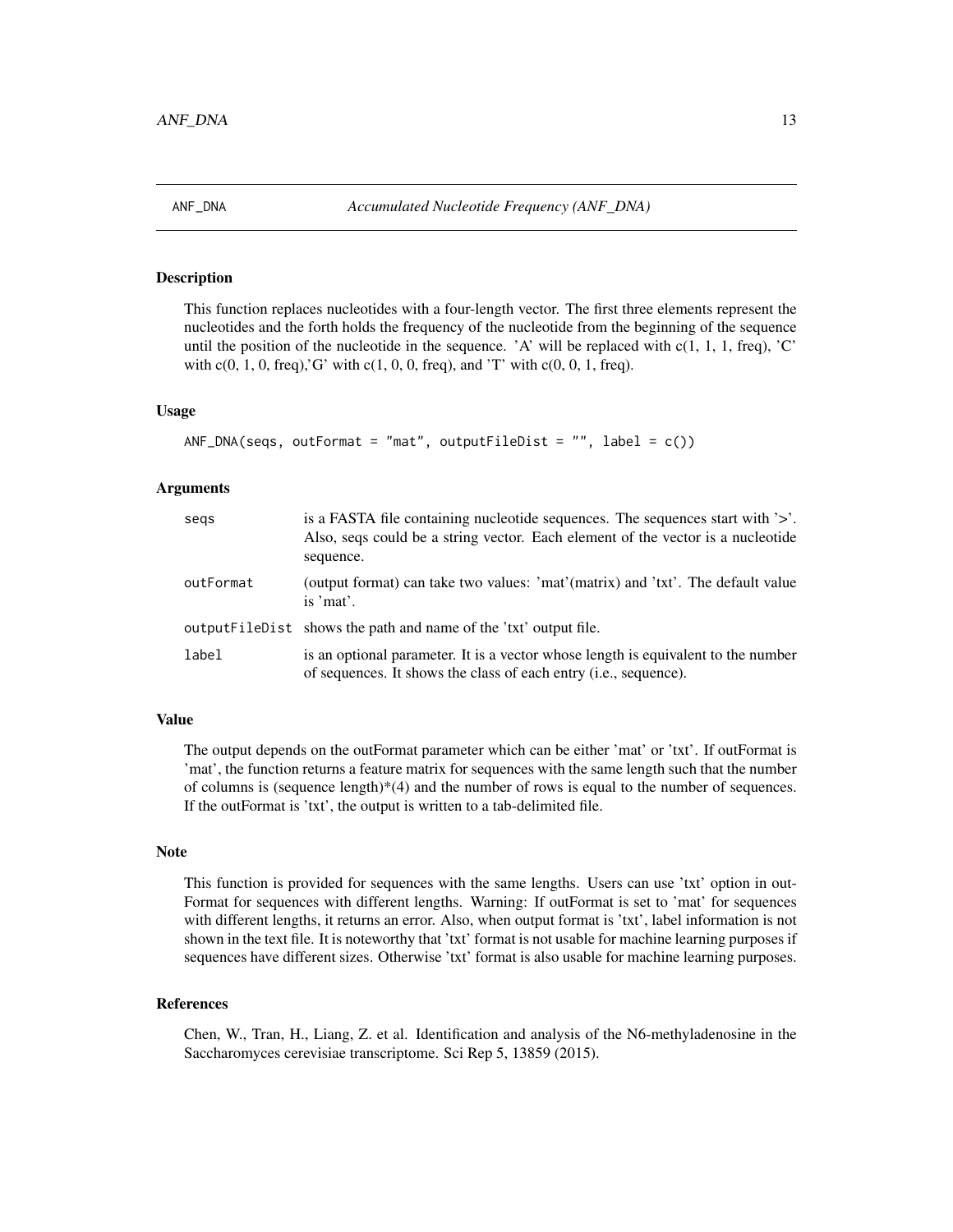#### Examples

```
LNCSeqsADR<-system.file("extdata/",package="ftrCOOL")
LNC50Nuc<-as.vector(read.csv(paste0(LNCSeqsADR,"/LNC50Nuc.csv"))[,2])
mat<-ANF_DNA(seqs = LNC50Nuc,outFormat="mat")
```

| <b>ANF</b><br>RNA |
|-------------------|
|-------------------|

Accumulated riboNucleotide Frequency (ANF\_RNA)

## Description

This function replaces ribonucleotides with a four-length vector. The first three elements represent the ribonucleotides and the forth holds the frequency of the ribonucleotide from the beginning of the sequence until the position of the ribonucleotide in the sequence. 'A' will be replaced with  $c(1, 1)$ 1, 1, freq), 'C' with c(0, 1, 0, freq),'G' with c(1, 0, 0, freq), and 'U' with c(0, 0, 1, freq).

# Usage

 $ANF_RNA$ (seqs, outFormat = "mat", outputFileDist = "", label =  $c()$ )

#### Arguments

| segs      | is a FASTA file containing ribonucleotide sequences. The sequences start with<br>'>'. Also, seqs could be a string vector. Each element of the vector is a ribonu-<br>cleotide sequence. |
|-----------|------------------------------------------------------------------------------------------------------------------------------------------------------------------------------------------|
| outFormat | (output format) can take two values: 'mat'(matrix) and 'txt'. The default value<br>is 'mat'.                                                                                             |
|           | output FileDist shows the path and name of the 'txt' output file.                                                                                                                        |
| label     | is an optional parameter. It is a vector whose length is equivalent to the number<br>of sequences. It shows the class of each entry ( <i>i.e.</i> , sequence).                           |

#### Value

The output depends on the outFormat parameter which can be either 'mat' or 'txt'. If outFormat is 'mat', the function returns a feature matrix for sequences with the same length such that the number of columns is (sequence length) $*(4)$  and the number of rows is equal to the number of sequences. If the outFormat is 'txt', the output is written to a tab-delimited file.

# Note

This function is provided for sequences with the same lengths. Users can use 'txt' option in out-Format for sequences with different lengths. Warning: If outFormat is set to 'mat' for sequences with different lengths, it returns an error. Also, when output format is 'txt', label information is not shown in the text file. It is noteworthy that 'txt' format is not usable for machine learning purposes if sequences have different sizes. Otherwise 'txt' format is also usable for machine learning purposes.

<span id="page-13-0"></span>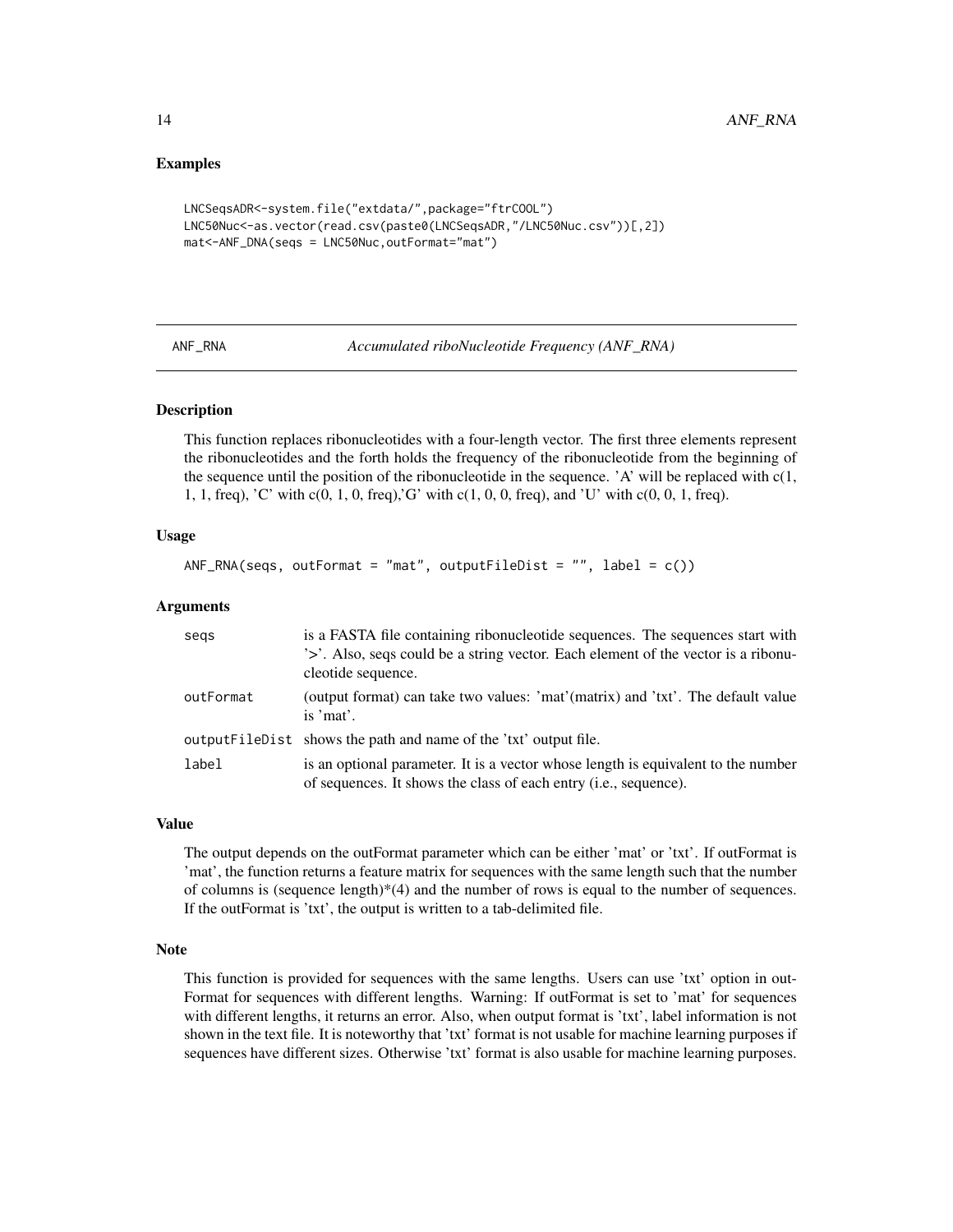#### <span id="page-14-0"></span> $APAAC$  15

# References

Chen, W., Tran, H., Liang, Z. et al. Identification and analysis of the N6-methyladenosine in the Saccharomyces cerevisiae transcriptome. Sci Rep 5, 13859 (2015).

# Examples

```
fileLNC<-system.file("extdata/Carica_papaya101RNA.txt",package="ftrCOOL")
mat<-ANF_RNA(seqs = fileLNC,outFormat="mat")
```
APAAC *Amphiphilic Pseudo-Amino Acid Composition(series) (APAAC)*

# Description

This function calculates the amphiphilic pseudo amino acid composition (Series) for each sequence.

# Usage

```
APAAC(
  seqs,
  aaIDX = c("ARGP820101", "HOPT810101"),
  lambda = 30,
  w = 0.05,
  1 = 1,threshold = 1,
  label = c())
```

| segs         | is a FASTA file with amino acid sequences. Each sequence starts with a '>'<br>character. Also, seqs could be a string vector. Each element of the vector is a<br>peptide/protein sequence.                                     |
|--------------|--------------------------------------------------------------------------------------------------------------------------------------------------------------------------------------------------------------------------------|
| aaIDX        | is a vector of Ids or indexes of the user-selected physicochemical properties in<br>the aalndex2 database. The default values of the vector are the hydrophobicity<br>ids and hydrophilicity ids in the amino acid index file. |
| lambda       | is a tuning parameter. Its value indicates the maximum number of spaces be-<br>tween amino acid pairs. The number changes from 1 to lambda.                                                                                    |
| W            | (weight) is a tuning parameter. It changes in from 0 to 1. The default value is<br>0.05.                                                                                                                                       |
| $\mathbf{1}$ | This parameter keeps the value of 1 in 1 mer composition. The 1 mers form the<br>first 20 <sup><math>\land</math></sup> elements of the APAAC descriptor.                                                                      |
| threshold    | is a number between $(0, 1]$ . In aaIDX, indices with a correlation higher than the<br>threshold will be deleted. The default value is 1.                                                                                      |
| label        | is an optional parameter. It is a vector whose length is equivalent to the number<br>of sequences. It shows the class of each entry ( <i>i.e.</i> , sequence).                                                                 |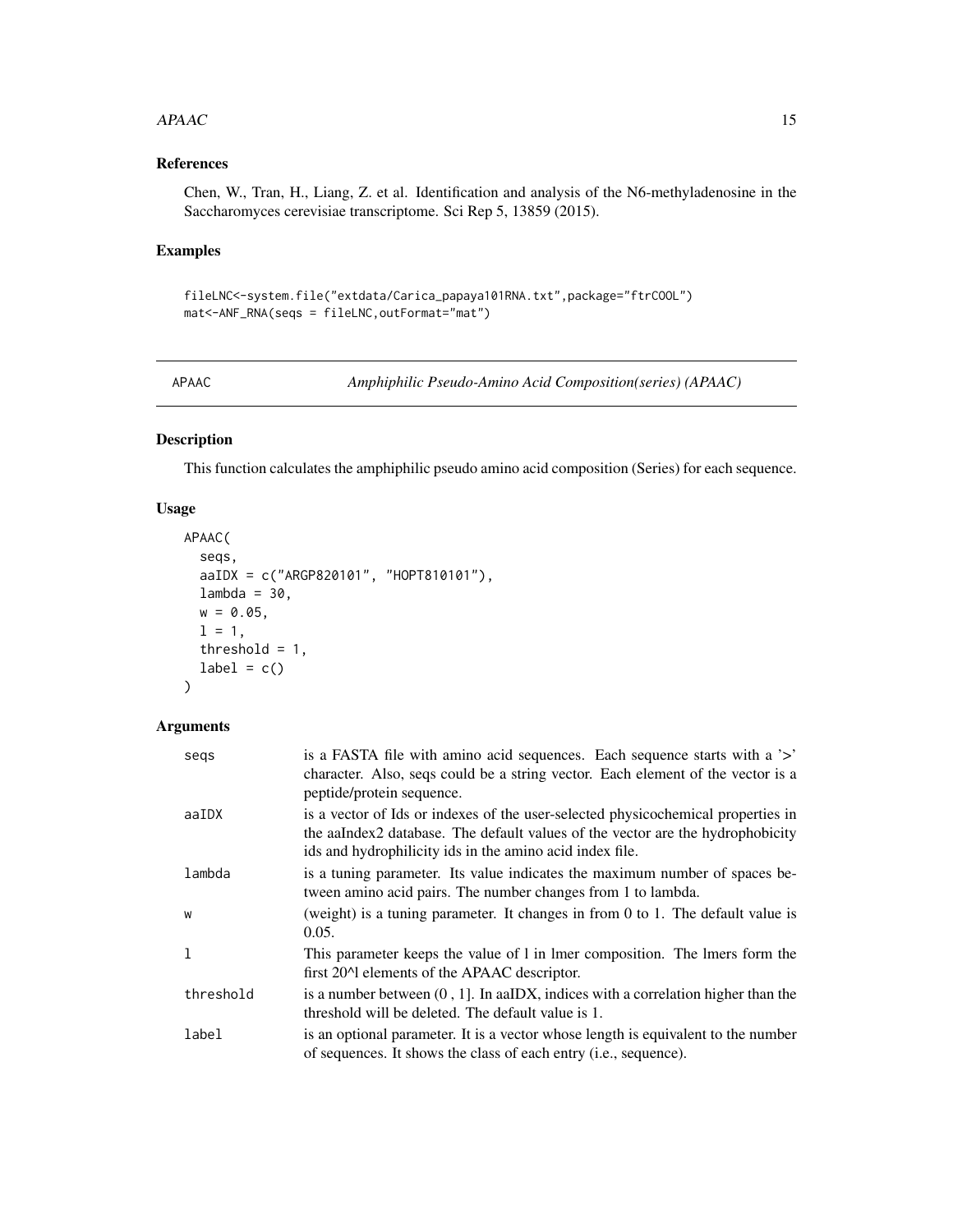# <span id="page-15-0"></span>Details

This function computes the pseudo amino acid composition for each physicochemical property. We have provided users with the ability to choose among different properties (i.e., not confined to hydrophobicity or hydrophilicity).

#### Value

A feature matrix such that the number of columns is  $20^{\text{Al}}+(number$  of chosen aaIndex\*lambda) and the number of rows equals the number of sequences.

## Examples

```
filePrs<-system.file("extdata/proteins.fasta",package="ftrCOOL")
mat<-APAAC(seqs=filePrs,l=2,lambda=3,threshold=1)
```

| APkNUCdi_DNA |             |  | Amphiphilic Pseudo-k Nucleotide Composition-di(series) (AP- |  |
|--------------|-------------|--|-------------------------------------------------------------|--|
|              | kNUCdi_DNA) |  |                                                             |  |

#### Description

This function calculates the amphiphilic pseudo k nucleotide composition(Di) (Series) for each sequence.

#### Usage

```
APkNUCdi_DNA(
  seqs,
  selectedIdx = c("Rise", "Roll", "Shift", "Slide", "Tilt", "Twist"),
  lambda = 3,
 w = 0.05,
  1 = 2,ORF = FALSE,reverseORF = TRUE,
  threshold = 1,
  label = c()\lambda
```
#### Arguments

seqs is a FASTA file containing nucleotide sequences. The sequences start with '>'. Also, seqs could be a string vector. Each element of the vector is a nucleotide sequence.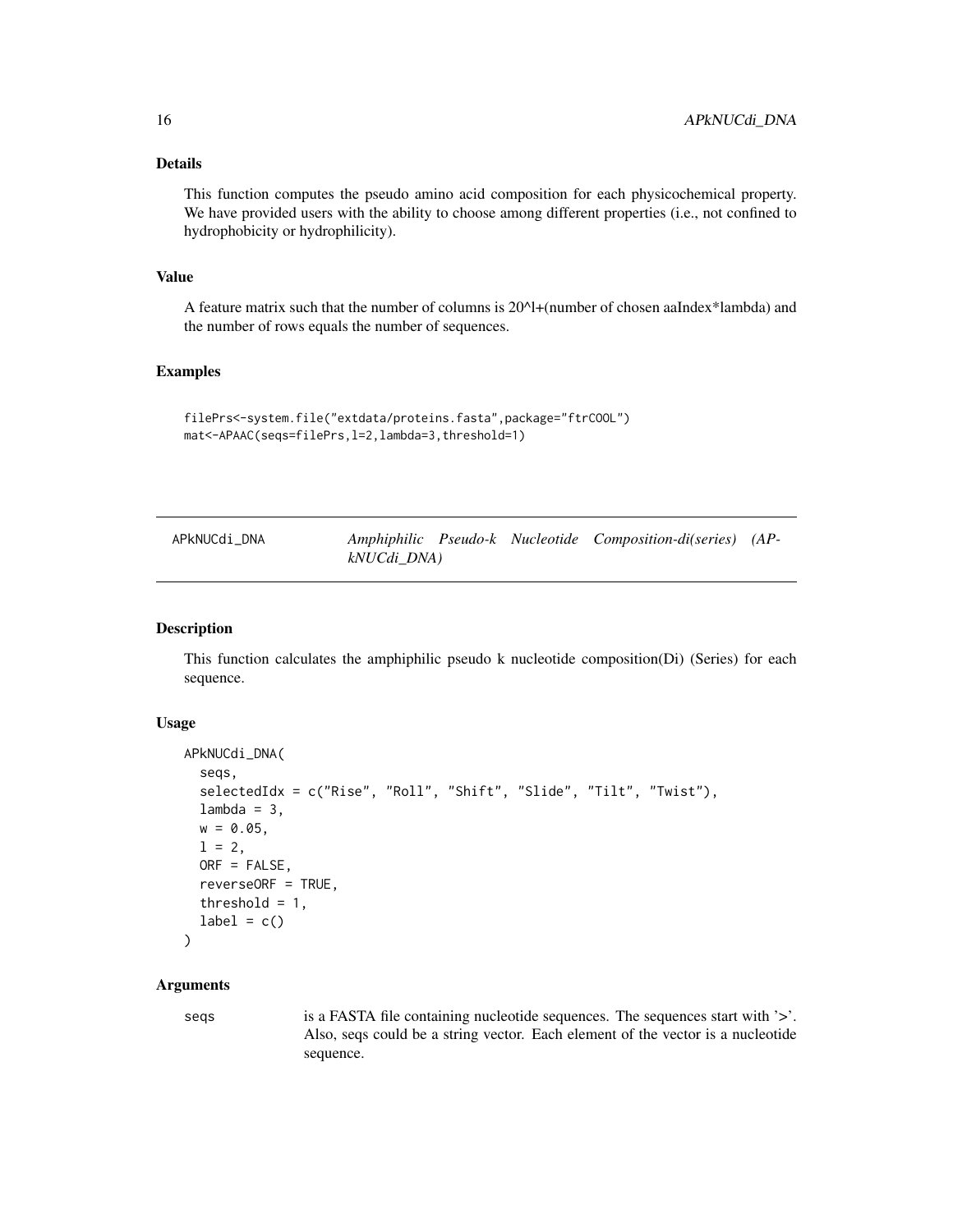<span id="page-16-0"></span>

| selectedIdx | is a vector of Ids or indices of the desired physicochemical properties of dinu-<br>cleotides. Users can choose the desired indices by their ids or their names in the<br>DI_DNA index file. The default value of this parameter is a vector with ("Rise",<br>"Roll", "Shift", "Slide", "Tilt", "Twist") ids. |
|-------------|---------------------------------------------------------------------------------------------------------------------------------------------------------------------------------------------------------------------------------------------------------------------------------------------------------------|
| lambda      | is a tuning parameter. This integer value shows the maximum limit of spaces<br>between dinucleotide pairs. The Number of spaces changes from 1 to lambda.                                                                                                                                                     |
| W           | (weight) is a tuning parameter. It changes in the range of 0 to 1. The default<br>value is $0.05$ .                                                                                                                                                                                                           |
| 1           | This parameter keeps the value of 1 in 1 mer composition. The 1 mers form the<br>first 4 <sup><math>\Lambda</math></sup> elements of the APkNCdi descriptor.                                                                                                                                                  |
| <b>ORF</b>  | (Open Reading Frame) is a logical parameter. If it is set to true, ORF region of<br>each sequence is considered instead of the original sequence (i.e., 3-frame).                                                                                                                                             |
| reverse0RF  | is a logical parameter. It is enabled only if ORF is true. If reverseORF is true,<br>ORF region will be searched in the sequence and also in the reverse complement<br>of the sequence (i.e., 6-frame).                                                                                                       |
| threshold   | is a number between $(0 \text{ to } 1)$ . In selected $\text{Idx}$ , indices with a correlation higher<br>than the threshold will be deleted. The default value is 1.                                                                                                                                         |
| label       | is an optional parameter. It is a vector whose length is equivalent to the number<br>of sequences. It shows the class of each entry (i.e., sequence).                                                                                                                                                         |

#### Details

This function computes the pseudo nucleotide composition for each physicochemical property of dinucleotides. We have provided users with the ability to choose among the 148 properties in the di-nucleotide index database.

# Value

It is a feature matrix. The number of columns is 4^l+(number of the chosen indices\*lambda) and the number of rows is equal to the number of sequences.

# Examples

```
fileLNC<-system.file("extdata/Athaliana_LNCRNA.fa",package="ftrCOOL")
mat<-APkNUCdi_DNA(seqs=fileLNC,ORF=TRUE,threshold=1)
```

| APkNUCdi_RNA | Amphiphilic Pseudo-k riboNucleotide Composition-di(series) (AP- |
|--------------|-----------------------------------------------------------------|
|              | kNUCdi_RNA)                                                     |

# Description

This function calculates the amphiphilic pseudo k ribonucleotide composition(Di) (Series) for each sequence.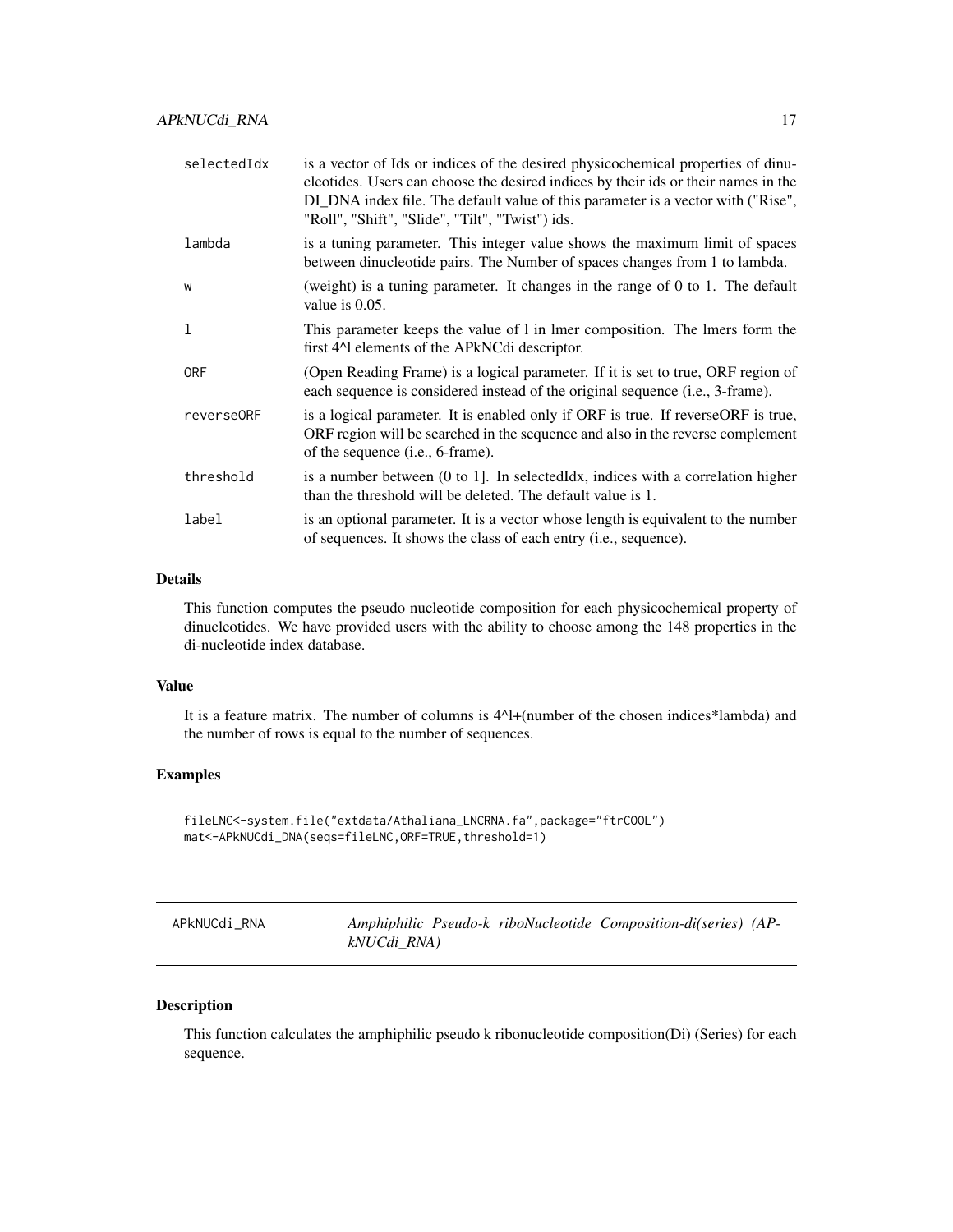# Usage

```
APkNUCdi_RNA(
  seqs,
  selectedIdx = c("Rise (RNA)", "Roll (RNA)", "Shift (RNA)", "Slide (RNA)",
    "Tilt (RNA)", "Twist (RNA)"),
 lambda = 3,
 w = 0.05,
 1 = 2,ORF = FALSE,
 reverseORF = TRUE,
  threshold = 1,
 label = c())
```
# Arguments

| segs        | is a FASTA file containing ribonucleotide sequences. The sequences start with<br>'>'. Also, seqs could be a string vector. Each element of the vector is a ribonu-<br>cleotide sequence.                                                                                                                                                                    |
|-------------|-------------------------------------------------------------------------------------------------------------------------------------------------------------------------------------------------------------------------------------------------------------------------------------------------------------------------------------------------------------|
| selectedIdx | is a vector of Ids or indices of the desired physicochemical properties of di-<br>ribonucleotides. Users can choose the desired indices by their ids or their names<br>in the DI_RNA index file. The default value of this parameter is a vector with<br>("Rise (RNA)", "Roll (RNA)", "Shift (RNA)", "Slide (RNA)", "Tilt (RNA)", "Twist<br>$(RNA)$ ") ids. |
| lambda      | is a tuning parameter. This integer value shows the maximum limit of spaces be-<br>tween di-ribonucleotide pairs. The Number of spaces changes from 1 to lambda.                                                                                                                                                                                            |
| W           | (weight) is a tuning parameter. It changes in the range of $0$ to $1$ . The default<br>value is $0.05$ .                                                                                                                                                                                                                                                    |
| 1           | This parameter keeps the value of 1 in 1mer composition. The 1mers form the<br>first 4^1 elements of the APkNCdi descriptor.                                                                                                                                                                                                                                |
| <b>ORF</b>  | (Open Reading Frame) is a logical parameter. If it is set to true, ORF region of<br>each sequence is considered instead of the original sequence (i.e., 3-frame).                                                                                                                                                                                           |
| reverse0RF  | is a logical parameter. It is enabled only if ORF is true. If reverseORF is true,<br>ORF region will be searched in the sequence and also in the reverse complement<br>of the sequence (i.e., 6-frame).                                                                                                                                                     |
| threshold   | is a number between $(0 \text{ to } 1]$ . In selected Idx, indices with a correlation higher<br>than the threshold will be deleted. The default value is 1.                                                                                                                                                                                                 |
| label       | is an optional parameter. It is a vector whose length is equivalent to the number<br>of sequences. It shows the class of each entry (i.e., sequence).                                                                                                                                                                                                       |

# Details

This function computes the pseudo ribonucleotide composition for each physicochemical property of di-ribonucleotides. We have provided users with the ability to choose among the 22 properties in the di-ribonucleotide index database.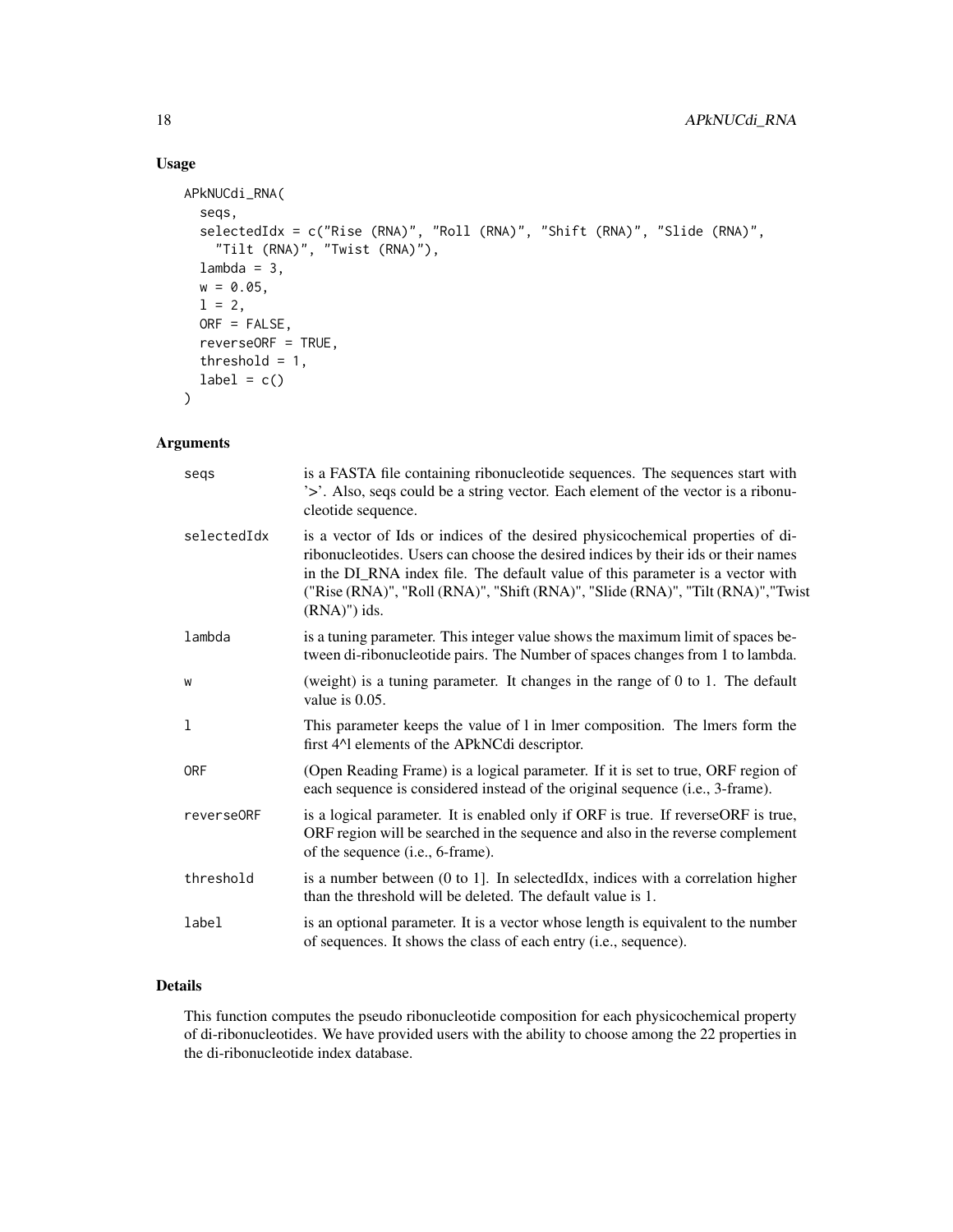# <span id="page-18-0"></span>APkNUCTri\_DNA 19

# Value

It is a feature matrix. The number of columns is  $4^M$ +(number of the chosen indices\*lambda) and the number of rows is equal to the number of sequences.

# Examples

```
fileLNC<-system.file("extdata/Carica_papaya101RNA.txt",package="ftrCOOL")
mat<-APkNUCdi_RNA(seqs=fileLNC,ORF=TRUE,threshold=0.8)
```

| APkNUCTri DNA | Amphiphilic Pseudo-k Nucleotide Composition-Tri(series) (APkNUC- |
|---------------|------------------------------------------------------------------|
|               | Tri DNA)                                                         |

# Description

This function calculates the amphiphilic pseudo k nucleotide composition(Tri) (Series) for each sequence.

#### Usage

```
APkNUCTri_DNA(
  seqs,
  selectedIdx = c("Dnase I", "Bendability (DNAse)"),
  lambda = 3,
 w = 0.05,
  1 = 3,ORF = FALSE,
  reverseORF = TRUE,
  threshold = 1,
  label = c())
```

| segs        | is a FASTA file containing nucleotide sequences. The sequences start with $\geq$ .<br>Also, seqs could be a string vector. Each element of the vector is a nucleotide<br>sequence.                                                                                                            |
|-------------|-----------------------------------------------------------------------------------------------------------------------------------------------------------------------------------------------------------------------------------------------------------------------------------------------|
| selectedIdx | is a vector of Ids or indices of the desired physicochemical properties of trin-<br>ucleotides. Users can choose the desired indices by their ids or their names in<br>the TRI_DNA index file. The default value of the parameter is a vector with<br>("Dnase I", "Bendability (DNAse)") ids. |
| lambda      | is a tuning parameter. This integer value shows the maximum limit of spaces<br>between trinucleotide pairs. The Number of spaces changes from 1 to lambda.                                                                                                                                    |
| W           | (weight) is a tuning parameter. It changes in the range of $0$ to 1. The default<br>value is $0.05$ .                                                                                                                                                                                         |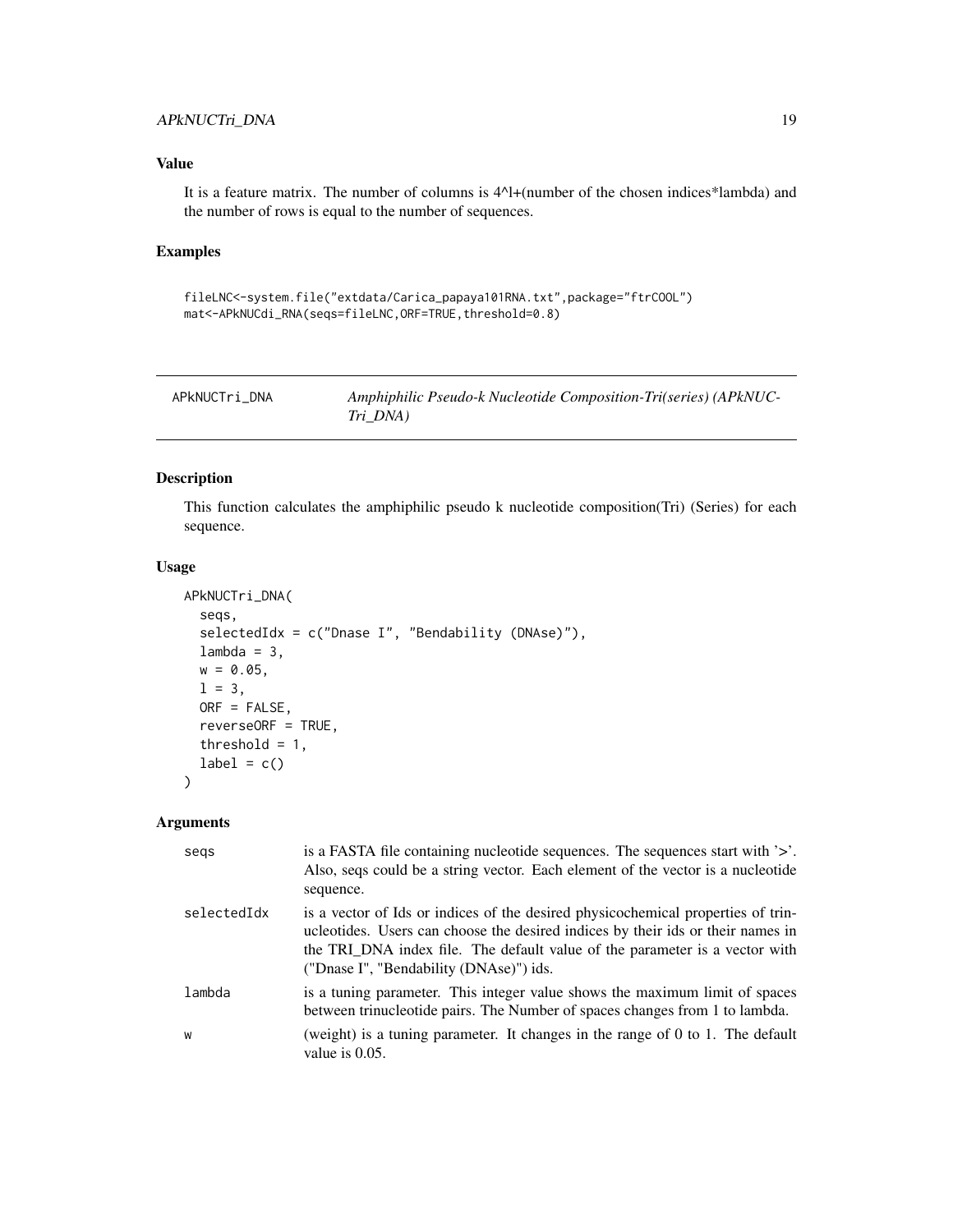<span id="page-19-0"></span>

|            | This parameter keeps the value of 1 in 1 mer composition. The 1 mers form the<br>first 4 <sup><math>\lambda</math></sup> of the APkNCTri descriptor.                                                              |
|------------|-------------------------------------------------------------------------------------------------------------------------------------------------------------------------------------------------------------------|
| <b>ORF</b> | (Open Reading Frame) is a logical parameter. If it is set to true, ORF region of<br>each sequence is considered instead of the original sequence (i.e., 3-frame).                                                 |
| reverse0RF | is a logical parameter. It is enabled only if ORF is true. If reverse ORF is true,<br>ORF region will be searched in the sequence and also in the reverse complement<br>of the sequence ( <i>i.e.</i> , 6-frame). |
| threshold  | is a number between $(0, 1]$ . In selected Idx, indices with a correlation higher<br>than the threshold will be deleted. The default value is 1.                                                                  |
| label      | is an optional parameter. It is a vector whose length is equivalent to the number<br>of sequences. It shows the class of each entry ( <i>i.e.</i> , sequence).                                                    |

# Details

This function computes the pseudo nucleotide composition for each physicochemical property of trinucleotides. We have provided users with the ability to choose among the 12 properties in the tri-nucleotide index database.

# Value

It is a feature matrix. The number of columns is 4^l+(number of the chosen indices\*lambda) and the number of rows is equal to the number of sequences.

# Examples

fileLNC<-system.file("extdata/Athaliana\_LNCRNA.fa",package="ftrCOOL") mat<-APkNUCTri\_DNA(seqs=fileLNC,l=3,threshold=1)

ASA *Accessible Solvent Accessibility (ASA)*

# Description

ASA represents an amino acid by a numeric value. This function extracts the ASA from the output of SPINE-X software which predicts ASA for each amino acid in a peptide or protein sequence. The output of SPINE-X is a tab-delimited file. ASAs are in the 11th column of the file.

```
ASA(dirPath, outFormat = "mat", outputFileDist = "")
```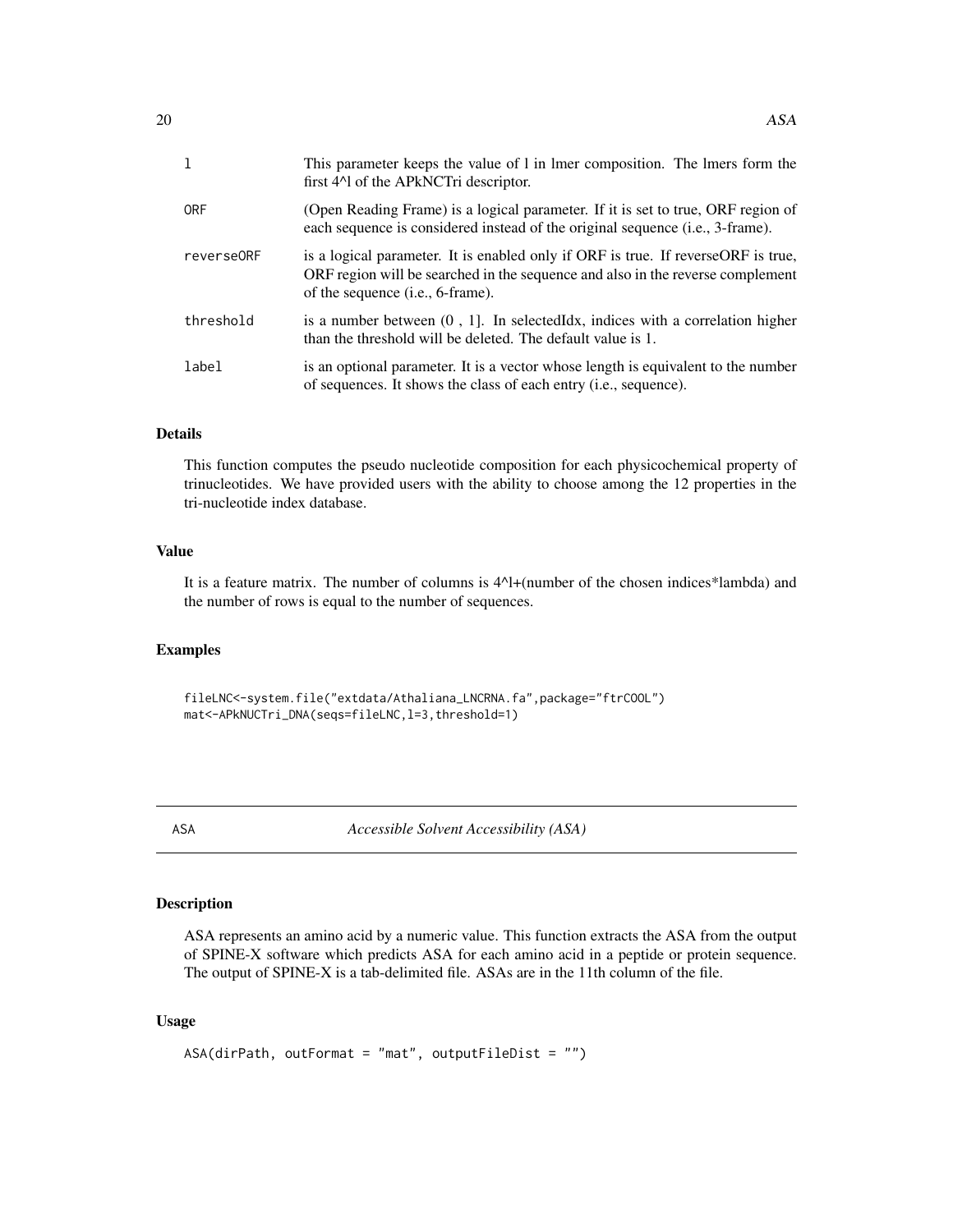#### <span id="page-20-0"></span> $\triangle$ ASDC 21

# **Arguments**

| dirPath   | Path of the directory which contains all output files of SPINE-X. Each file be-<br>longs to a sequence. |
|-----------|---------------------------------------------------------------------------------------------------------|
| outFormat | It can take two values: 'mat' (which stands for matrix) and 'txt'. The default<br>value is 'mat'.       |
|           | output FileDist It shows the path and name of the 'txt' output file.                                    |

# Value

The output depends on the outFormat which can be either 'mat' or 'txt'. If outFormat is 'mat', the function returns a feature matrix for sequences with the same lengths such that the number of columns is equal to the length of the sequences and the number of rows is equal to the number of sequences. If the outFormat is 'txt', the output is written to a tab-delimited file.

# Note

This function is provided for sequences with the same lengths. Users can use 'txt' option in out-Format for sequences with different lengths. Warning: If outFormat is set to 'mat' for sequences with different lengths, it returns an error. Also, when output format is 'txt', label information is not shown in the text file. It is noteworthy that 'txt' format is not usable for machine learning purposes if sequences have different sizes. Otherwise 'txt' format is also usable for machine learning purposes.

# Examples

```
dir = tempdir()ad<-paste0(dir,"/asa.txt")
PredASAdir<-system.file("testForder",package="ftrCOOL")
PredASAdir<-paste0(PredASAdir,"/ASAdir/")
ASA(PredASAdir,outFormat="txt",outputFileDist=ad)
```
unlink("dir", recursive = TRUE)

ASDC *Adaptive skip dipeptide composition (ASDC)*

# **Description**

This descriptor sufficiently considers the correlation information present not only between adjacent residues but also between intervening residues. This function calculates frequency of pair amino acids omitting gaps between them. Then this function normalizes each value through dividing each frequency by summition(frequencies).

# Usage

 $ASDC(seqs, label = c())$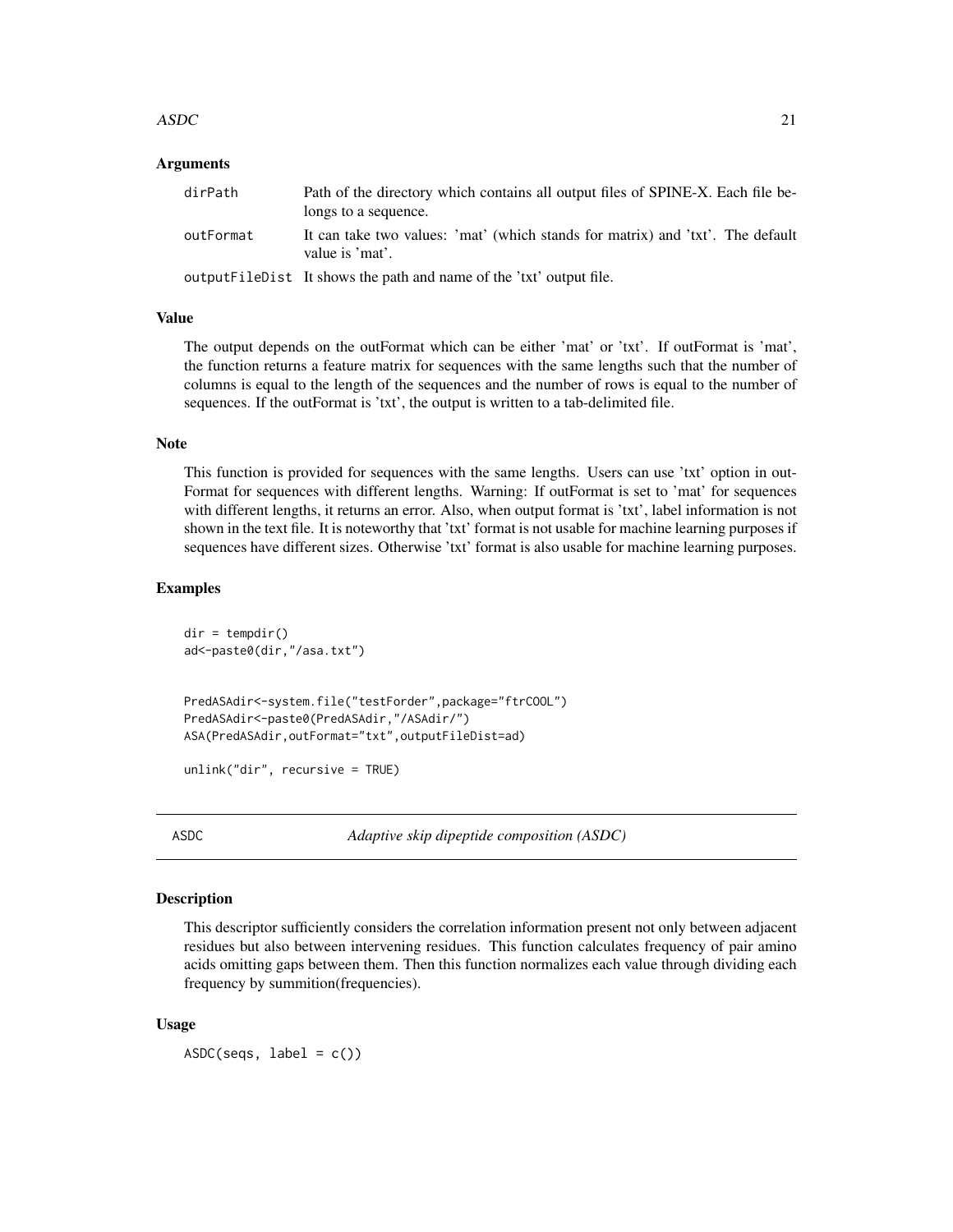# <span id="page-21-0"></span>**Arguments**

| segs  | is a FASTA file with amino acid sequences. Each sequence starts with a '>'                                                                                     |
|-------|----------------------------------------------------------------------------------------------------------------------------------------------------------------|
|       | character. Also, seqs could be a string vector. Each element of the vector is a<br>peptide/protein sequence.                                                   |
| label | is an optional parameter. It is a vector whose length is equivalent to the number<br>of sequences. It shows the class of each entry ( <i>i.e.</i> , sequence). |

# Value

The function returns a feature matrix. The number of rows is equal to the number of sequences and the number of columns is 400 (all posible amino acid pairs).

# References

Wei L, Zhou C, Chen H, Song J, Su R. ACPred-FL: a sequence-based predictor using effective feature representation to improve the prediction of anti-cancer peptides. Bioinformatics (2018).

# Examples

```
filePrs<-system.file("extdata/proteins.fasta",package="ftrCOOL")
mat<-ASDC(seqs=filePrs)
```
ASDC\_DNA *Adaptive skip dinucleotide composition\_DNA) (ASDC\_DNA)*

# Description

This descriptor sufficiently considers the correlation information present not only between adjacent nucleotides but also between intervening nucleotides This function calculates frequency of pair nucleotides omitting gaps between them. Then this function normalizes each value through dividing each frequency by summition(frequencies).

#### Usage

```
ASDC_DNA(seqs, ORF = FALSE, reverseORF = TRUE, label = c())
```

| segs | is a FASTA file containing nucleotide sequences. The sequences start with '>'.   |
|------|----------------------------------------------------------------------------------|
|      | Also, segs could be a string vector. Each element of the vector is a nucleotide  |
|      | sequence.                                                                        |
| 0RF  | (Open Reading Frame) is a logical parameter. If it is set to true, ORF region of |
|      | each sequence is considered instead of the original sequence (i.e., 3-frame).    |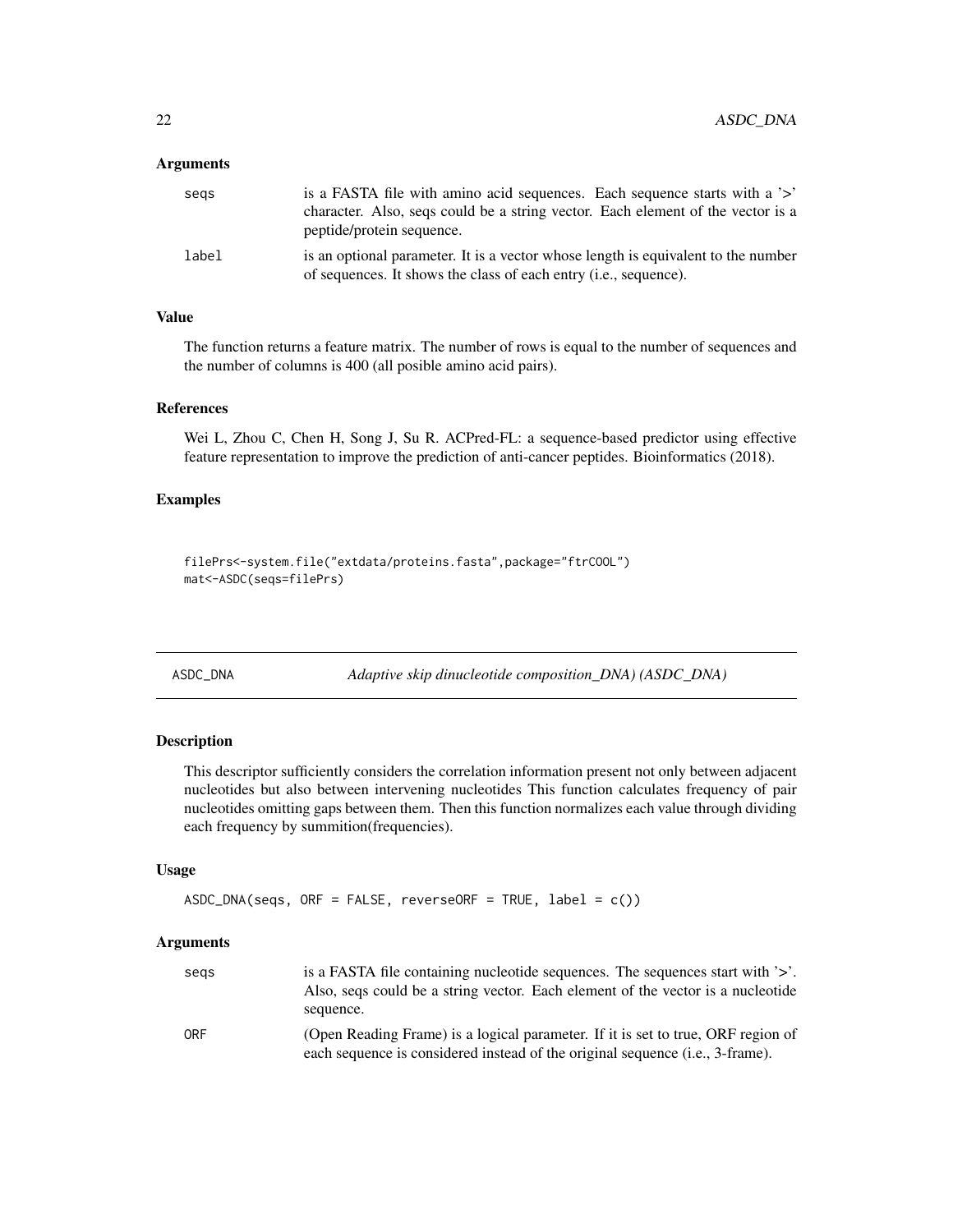<span id="page-22-0"></span>

| reverse0RF | is a logical parameter. It is enabled only if ORF is true. If reverseORF is true,                                                                     |
|------------|-------------------------------------------------------------------------------------------------------------------------------------------------------|
|            | ORF region will be searched in the sequence and also in the reverse complement                                                                        |
|            | of the sequence ( <i>i.e.</i> , 6-frame).                                                                                                             |
| label      | is an optional parameter. It is a vector whose length is equivalent to the number<br>of sequences. It shows the class of each entry (i.e., sequence). |

# Value

The function returns a feature matrix. The number of rows is equal to the number of sequences and the number of columns is 16 (All posible nucleotide pairs).

#### References

Wei L, Zhou C, Chen H, Song J, Su R. ACPred-FL: a sequence-based predictor using effective feature representation to improve the prediction of anti-cancer peptides. Bioinformatics (2018).

#### Examples

```
fileLNC<-system.file("extdata/Athaliana_LNCRNA.fa",package="ftrCOOL")
fileLNC<-fa.read(file=fileLNC,alphabet="dna")[1:5]
mat1<-ASDC_DNA(seqs=fileLNC,ORF=TRUE,reverseORF=FALSE)
```
ASDC\_RNA *Adaptive skip di-ribonucleotide composition) (ASDC\_RNA)*

#### Description

This descriptor sufficiently considers the correlation information present not only between adjacent ribo ribonucleotides but also between intervening nucleotides This function calculates frequency of pair ribonucleotides omitting gaps between them. Then this function normalizes each value through dividing each frequency by summition(frequencies).

# Usage

```
ASDC_RNA(segs, ORF = FALSE, reverseORF = TRUE, label = c())
```

| segs | is a FASTA file containing ribonucleotide sequences. The sequences start with<br>'>'. Also, segs could be a string vector. Each element of the vector is a ribonu-         |
|------|----------------------------------------------------------------------------------------------------------------------------------------------------------------------------|
|      | cleotide sequence.                                                                                                                                                         |
| 0RF  | (Open Reading Frame) is a logical parameter. If it is set to true, ORF region of<br>each sequence is considered instead of the original sequence ( <i>i.e.</i> , 3-frame). |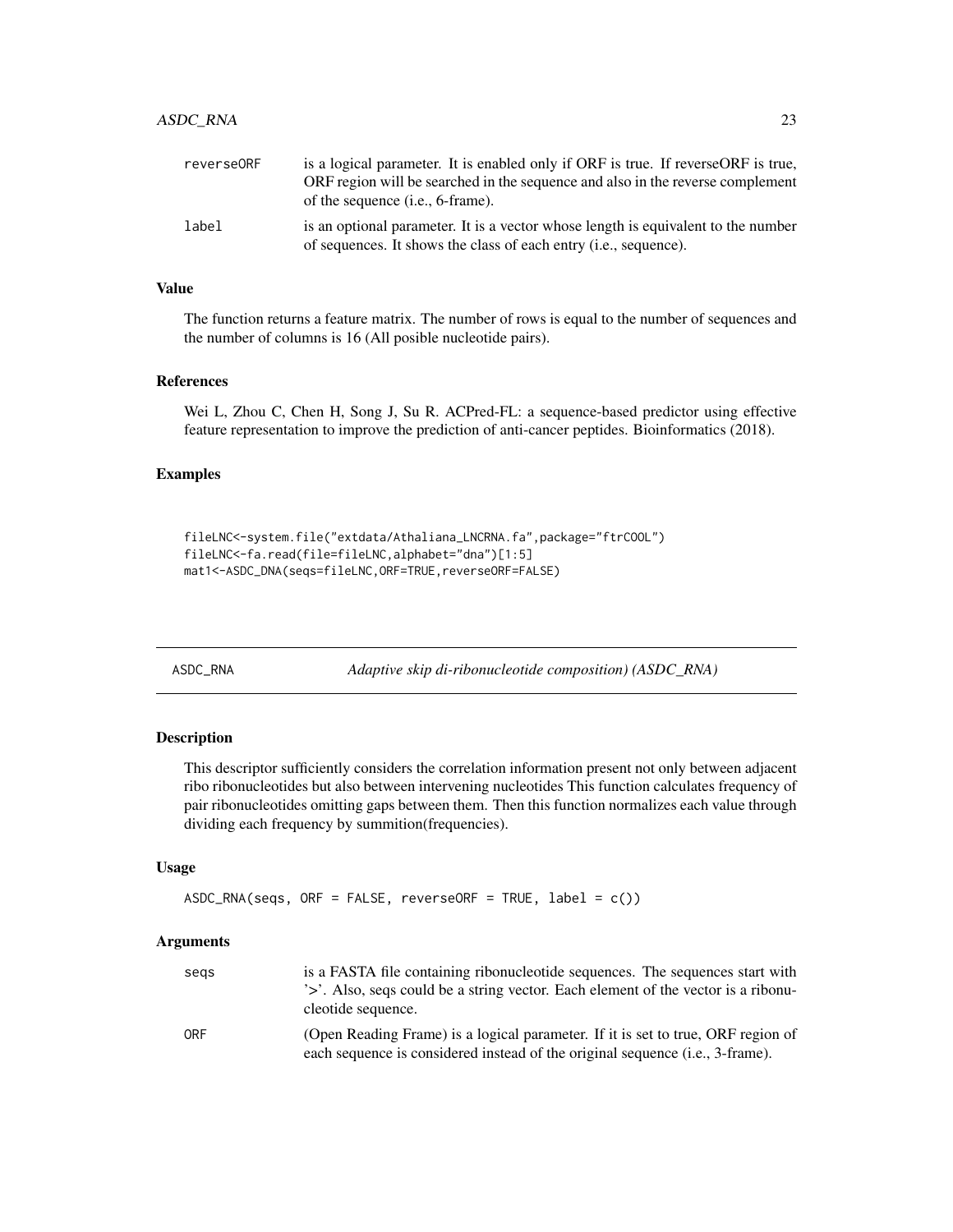<span id="page-23-0"></span>

| reverse0RF | is a logical parameter. It is enabled only if ORF is true. If reverseORF is true,<br>ORF region will be searched in the sequence and also in the reverse complement<br>of the sequence ( <i>i.e.</i> , 6-frame). |
|------------|------------------------------------------------------------------------------------------------------------------------------------------------------------------------------------------------------------------|
| label      | is an optional parameter. It is a vector whose length is equivalent to the number<br>of sequences. It shows the class of each entry <i>(i.e., sequence)</i> .                                                    |

# Value

The function returns a feature matrix. The number of rows is equal to the number of sequences and the number of columns is 16 (All posible ribonucleotide pairs).

#### References

Wei L, Zhou C, Chen H, Song J, Su R. ACPred-FL: a sequence-based predictor using effective feature representation to improve the prediction of anti-cancer peptides. Bioinformatics (2018).

#### Examples

```
ptmSeqsADR<-system.file("extdata/",package="ftrCOOL")
fileLNC<-fa.read(file=paste0(ptmSeqsADR,"/testSeq2RNA51.txt"),alphabet="rna")
mat1<-ASDC_RNA(seqs=fileLNC)
```

| AutoCorDiNUC DNA | Di | <i>Nucleotide</i> | Autocorrelation-Autocovariance | $(Auto-$ |
|------------------|----|-------------------|--------------------------------|----------|
|                  |    | CorDiNUC DNA)     |                                |          |

#### Description

It creates the feature matrix for each function in autocorelation (i.e., Moran, Greay, NormalizeM-Borto) or autocovariance (i.e., AC, CC,ACC). The user can select any combination of the functions too. In this case, the final matrix will contain features of each selected function.

```
AutoCorDiNUC_DNA(
  seqs,
  selectedIdx = c("Rise", "Roll", "Shift", "Slide", "Tilt", "Twist"),
 maxlag = 3,
  threshold = 1,
  type = c("Moran", "Geary", "NormalizeMBorto", "AC", "CC", "ACC"),
  label = c())
```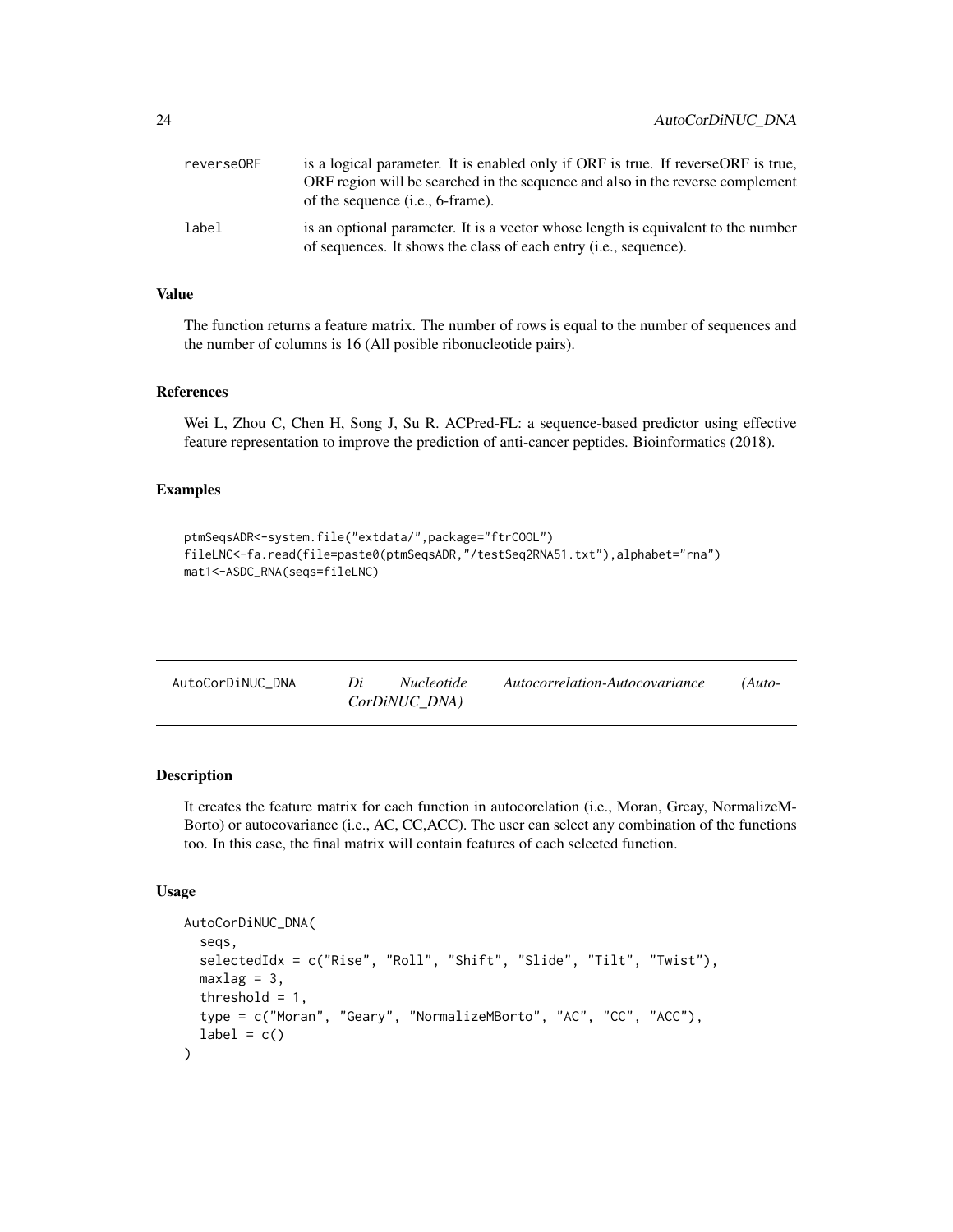#### <span id="page-24-0"></span>**Arguments**

| segs        | is a FASTA file containing nucleotide sequences. The sequences start with '>'.<br>Also, seqs could be a string vector. Each element of the vector is a nucleotide<br>sequence.                                                                                                                                               |
|-------------|------------------------------------------------------------------------------------------------------------------------------------------------------------------------------------------------------------------------------------------------------------------------------------------------------------------------------|
| selectedIdx | function takes as input the physicochemical properties. Users select the proper-<br>ties by their ids or indices in the DI_DNA file. This parameter could be a vector<br>or a list of dinucleotide indices. The default value of this parameter is a vector<br>with ("Rise", "Roll", "Shift", "Slide", "Tilt", "Twist") ids. |
| maxlag      | This parameter shows the maximum gap between two dinucleotide pairs. The<br>gaps change from 1 to maxing (the maximum lag).                                                                                                                                                                                                  |
| threshold   | is a number between $(0 \text{ to } 1)$ . In selected $\text{Idx}$ , indices with a correlation higher<br>than the threshold will be deleted. The default value is 1.                                                                                                                                                        |
| type        | could be 'Moran', 'Greay', 'NormalizeMBorto', 'AC', 'CC', or 'ACC'. Also, it<br>could be any combination of them.                                                                                                                                                                                                            |
| label       | is an optional parameter. It is a vector whose length is equivalent to the number<br>of sequences. It shows the class of each entry (i.e., sequence).                                                                                                                                                                        |

# Details

For CC and AAC autocovriance functions, which consider the covariance of the two physicochemical properties, we have provided users with the ability to categorize their selected properties in a list. The binary combination of each group will be taken into account. Note: If all the features are in a group or selectedAAidx parameter is a vector, the binary combination will be calculated for all the physicochemical properties.

# Value

This function returns a feature matrix. The number of columns in the matrix changes depending on the chosen autocorrelation or autocovariance types and nlag parameter. The output is a matrix. The number of rows shows the number of sequences.

# Examples

```
fileLNC<-system.file("extdata/Athaliana_LNCRNA.fa",package="ftrCOOL")
```

```
mat2<-AutoCorDiNUC_DNA(seqs=fileLNC,selectedIdx=list(10,c(1,3),6:13,c(2:7))
,maxlag=15,type="CC")
```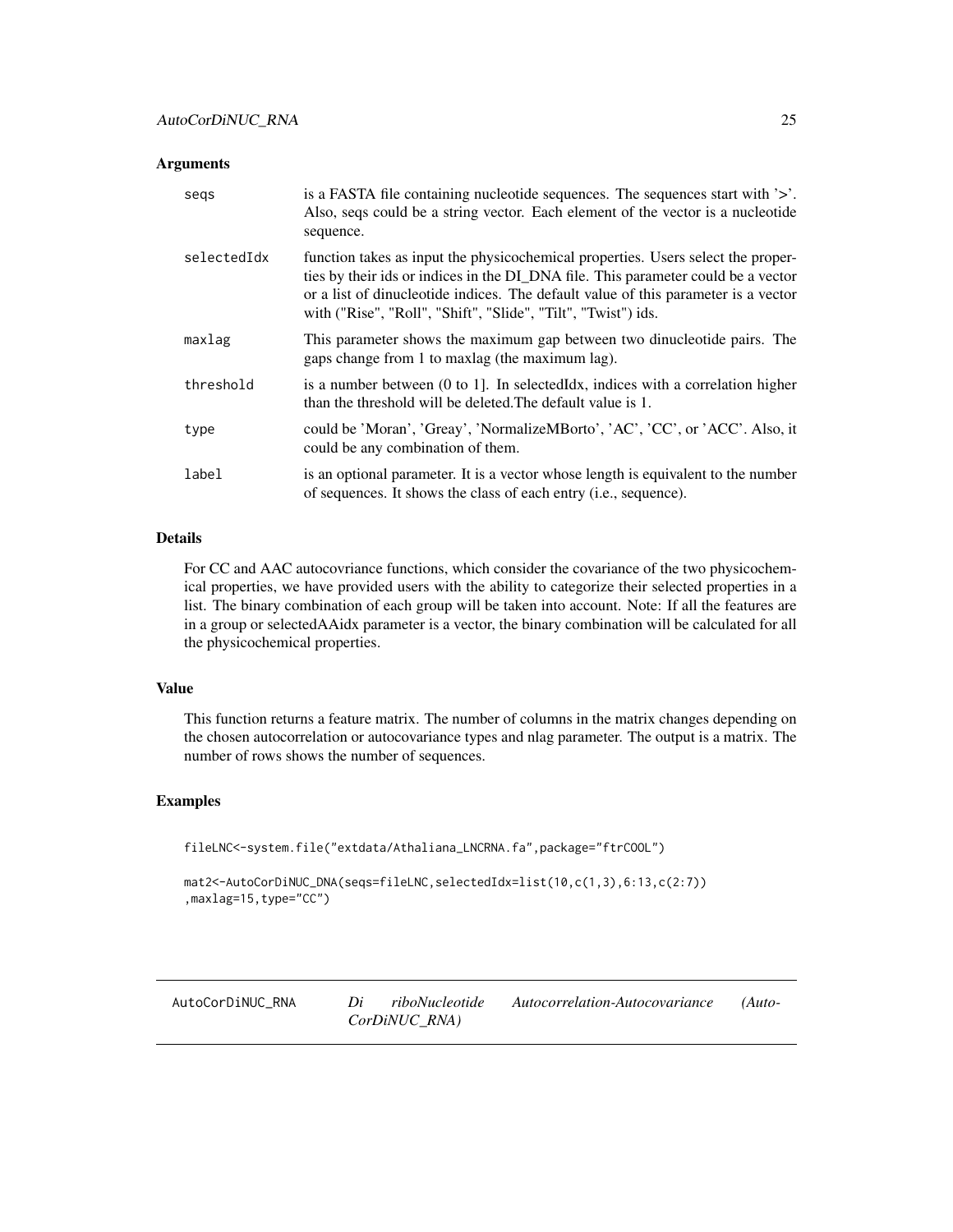# Description

It creates the feature matrix for each function in autocorelation (i.e., Moran, Greay, NormalizeM-Borto) or autocovariance (i.e., AC, CC,ACC). The user can select any combination of the functions too. In this case, the final matrix will contain features of each selected function.

# Usage

```
AutoCorDiNUC_RNA(
  seqs,
  selectedIdx = c("Rise (RNA)", "Roll (RNA)", "Shift (RNA)", "Slide (RNA)",
    "Tilt (RNA)", "Twist (RNA)"),
  maxlag = 3,
  threshold = 1,
  type = c("Moran", "Geary", "NormalizeMBorto", "AC", "CC", "ACC"),
  label = c())
```
# Arguments

| segs        | is a FASTA file containing ribonucleic acid(RNA) sequences. The sequences<br>start with '>'. Also, seqs could be a string vector. Each element of the vector is<br>a RNA sequence.                                                                                                                                                                                               |
|-------------|----------------------------------------------------------------------------------------------------------------------------------------------------------------------------------------------------------------------------------------------------------------------------------------------------------------------------------------------------------------------------------|
| selectedIdx | function takes as input the physicochemical properties. Users select the proper-<br>ties by their ids or indices in the DI_RNA file. This parameter could be a vector<br>or a list of di-ribonucleic acid indices. The default value of this parameter is a<br>vector with ("Rise (RNA)", "Roll (RNA)", "Shift (RNA)", "Slide (RNA)", "Tilt<br>$(RNA)$ ", "Twist $(RNA)$ ") ids. |
| maxlag      | This parameter shows the maximum gap between two di-ribonucleotide pairs.<br>The gaps change from 1 to maxlag (the maximum lag).                                                                                                                                                                                                                                                 |
| threshold   | is a number between $(0 \text{ to } 1)$ . In selected Idx, indices with a correlation higher<br>than the threshold will be deleted. The default value is 1.                                                                                                                                                                                                                      |
| type        | could be 'Moran', 'Greay', 'NormalizeMBorto', 'AC', 'CC', or 'ACC'. Also, it<br>could be any combination of them.                                                                                                                                                                                                                                                                |
| label       | is an optional parameter. It is a vector whose length is equivalent to the number<br>of sequences. It shows the class of each entry (i.e., sequence).                                                                                                                                                                                                                            |

# Details

For CC and AAC autocovriance functions, which consider the covariance of the two physicochemical properties, we have provided users with the ability to categorize their selected properties in a list. The binary combination of each group will be taken into account. Note: If all the features are in a group or selectedAAidx parameter is a vector, the binary combination will be calculated for all the physicochemical properties.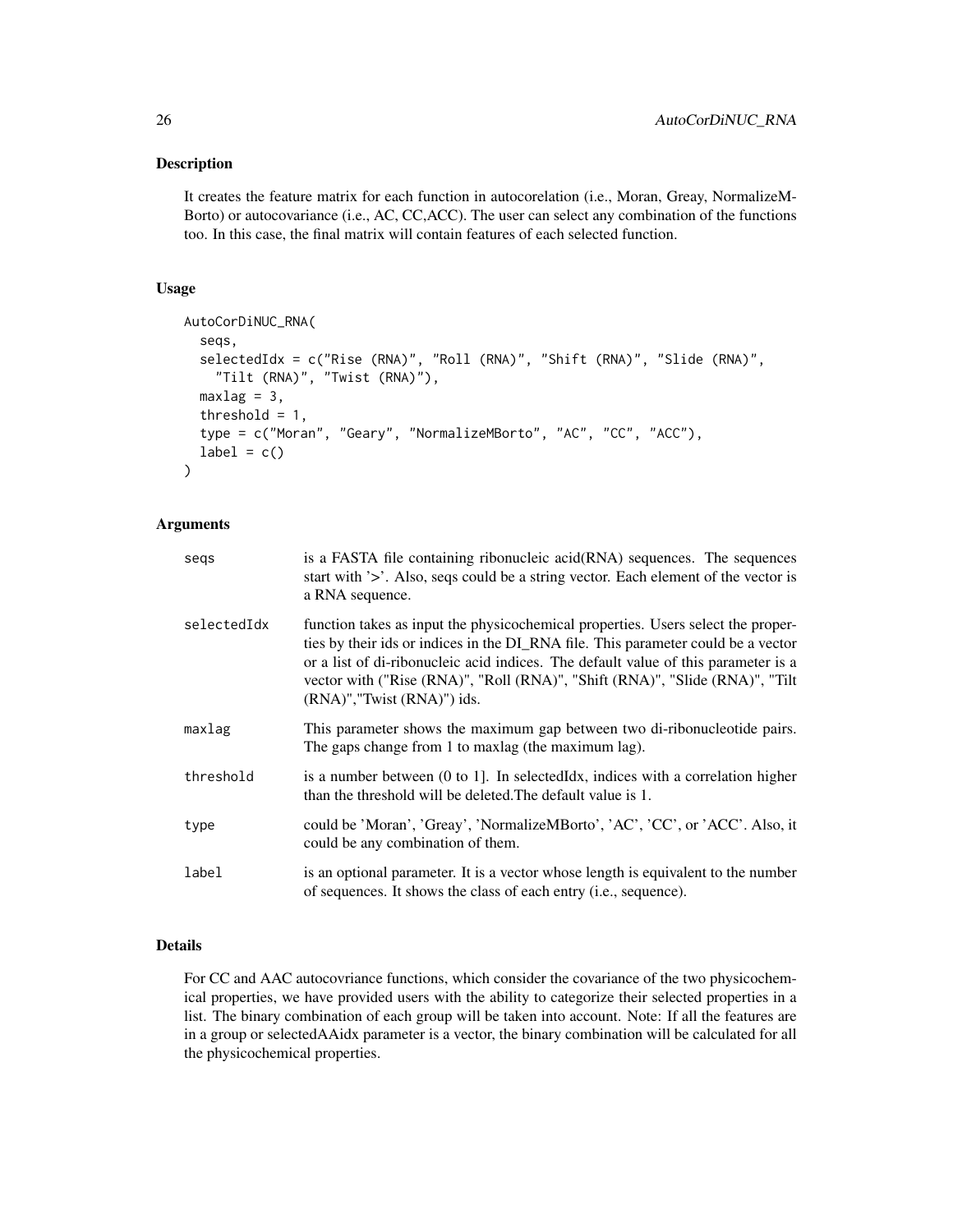# <span id="page-26-0"></span>Value

This function returns a feature matrix. The number of columns in the matrix changes depending on the chosen autocorrelation or autocovariance types and nlag parameter. The output is a matrix. The number of rows shows the number of sequences.

# Examples

```
fileLNC<-system.file("extdata/Carica_papaya101RNA.txt",package="ftrCOOL")
fileLNC<-fa.read(fileLNC,alphabet="rna")
fileLNC<-fileLNC[1:20]
mat1<-AutoCorDiNUC_RNA(seqs=fileLNC,maxlag=20,type=c("Moran"))
```

| AutoCorTriNUC DNA | <i>Nucleotide</i> | Autocorrelation-Autocovariance | $(AutoCor-$ |
|-------------------|-------------------|--------------------------------|-------------|
|                   | TriNUC DNA)       |                                |             |

# Description

It creates the feature matrix for each function in autocorelation (i.e., Moran, Greay, NormalizeM-Borto) or autocovariance (i.e., AC, CC,ACC). The user can select any combination of the functions too. In this case, the final matrix will contain features of each selected function.

# Usage

```
AutoCorTriNUC_DNA(
  seqs,
  selectedNucIdx = c("Dnase I", "Bendability (DNAse)"),
  maxlag = 3,
  threshold = 1,
  type = c("Moran", "Geary", "NormalizeMBorto", "AC", "CC", "ACC"),
  label = c())
```

| segs   | is a FASTA file containing nucleotide sequences. The sequences start with '>'.<br>Also, seqs could be a string vector. Each element of the vector is a nucleotide<br>sequence.                                                                                                                                               |
|--------|------------------------------------------------------------------------------------------------------------------------------------------------------------------------------------------------------------------------------------------------------------------------------------------------------------------------------|
|        | selectedNucIdx function takes as input the physicochemical properties. Users select the prop-<br>erties by their ids or indices in the TRI_DNA file. This parameter could be a<br>vector or a list of trinucleotide indices. The default value of this parameter is a<br>vector with ("Dnase I", "Bendability (DNAse)") ids. |
| maxlag | This parameter shows the maximum gap between two tri-nucleotide pairs. The<br>gaps change from 1 to maxing (the maximum lag).                                                                                                                                                                                                |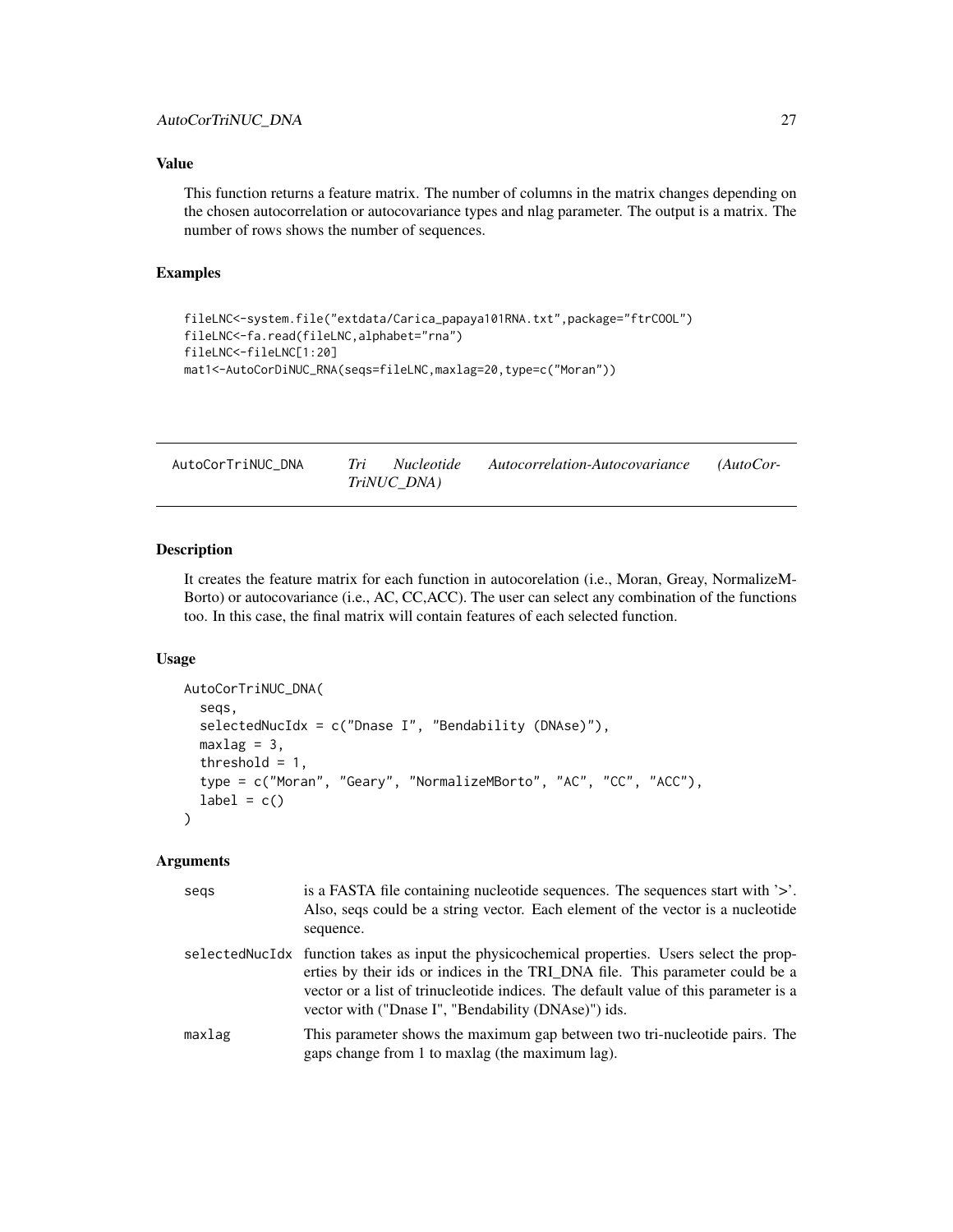<span id="page-27-0"></span>

| threshold | is a number between (0 to 1). In selectedNucIdx, indices with a correlation<br>higher than the threshold will be deleted. The default value is 1.              |
|-----------|----------------------------------------------------------------------------------------------------------------------------------------------------------------|
| type      | could be 'Moran', 'Greay', 'NormalizeMBorto', 'AC', 'CC', or 'ACC'. Also, it<br>could be any combination of them.                                              |
| label     | is an optional parameter. It is a vector whose length is equivalent to the number<br>of sequences. It shows the class of each entry ( <i>i.e.</i> , sequence). |

# Details

For CC and AAC autocovriance functions, which consider the covariance of the two physicochemical properties, we have provided users with the ability to categorize their selected properties in a list. The binary combination of each group will be taken into account. Note: If all the features are in a group or selectedAAidx parameter is a vector, the binary combination will be calculated for all the physicochemical properties.

# Value

This function returns a feature matrix. The number of columns in the matrix changes depending on the chosen autocorrelation or autocovariance types and nlag parameter. The output is a matrix. The number of rows shows the number of sequences.

#### Examples

```
fileLNC<-system.file("extdata/Athaliana_LNCRNA.fa",package="ftrCOOL")
mat1<-AutoCorTriNUC_DNA(seqs=fileLNC,selectedNucIdx=c(1:7),maxlag=20,type=c("Moran","Geary"))
```

```
mat2<-AutoCorTriNUC_DNA(seqs=fileLNC,selectedNucIdx=list(c(1,3),6:10,c(2:7)),
maxlag=15,type=c("AC","CC"))
```
binary\_3bit\_T1 *Binary - 3bit - Type1 (binary\_3bit\_T1)*

#### Description

This group of functions(binary\_3bit\_T1-T7) categorizes amino acids in 3 groups based on the type. Then represent group of amino acids by a three dimentional vector. The type of the binary format is determined by the binaryType parameter. For details about each format, please refer to the description of the binaryType parameter.

```
binary_3bit_T1(
  seqs,
  binaryType = "numBin",
  label = c(),
  outFormat = "mat",
```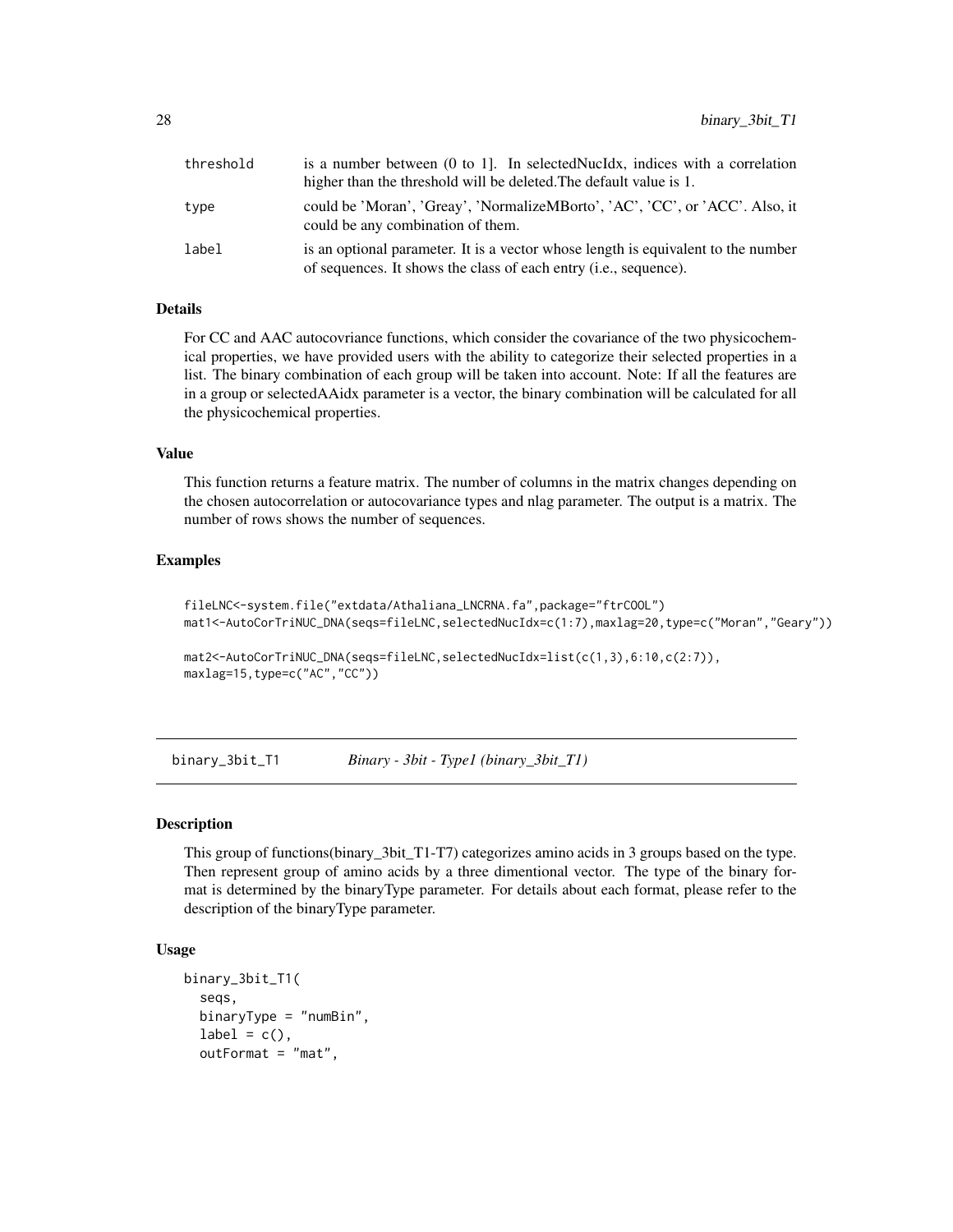```
outputFileDist = ""
\lambda
```
#### Arguments

| segs       | is a FASTA file with a mino acid sequences. Each sequence starts with a '>'<br>character. Also, seqs could be a string vector. Each element of the vector is a<br>peptide/protein sequence.                                                                                                                                                                                                                                                                                                                                                                  |
|------------|--------------------------------------------------------------------------------------------------------------------------------------------------------------------------------------------------------------------------------------------------------------------------------------------------------------------------------------------------------------------------------------------------------------------------------------------------------------------------------------------------------------------------------------------------------------|
| binaryType | It can take any of the following values: ('strBin','logicBin','numBin'). 'strBin'(String<br>binary): each amino acid is represented by a string containing 20 characters (0-<br>1). For example, $A = ALANIN = "10000000" 'logicBin' (logical value): Each$<br>amino acid is represented by a vector containing 20 logical entries. For example,<br>$A = ALANIN = c(T,F,F,F,F,F,F)$ 'numBin' (numeric bin): Each amino acid<br>is represented by a numeric (i.e., integer) vector containing 20 numerals. For<br>example, $A = ALANIN = c(1,0,0,0,0,0,0,,0)$ |
| label      | is an optional parameter. It is a vector whose length is equivalent to the number<br>of sequences. It shows the class of each entry (i.e., sequence).                                                                                                                                                                                                                                                                                                                                                                                                        |
| outFormat  | (output format) can take two values: 'mat'(matrix) and 'txt'. The default value<br>is 'mat'.                                                                                                                                                                                                                                                                                                                                                                                                                                                                 |
|            | output FileDist shows the path and name of the 'txt' output file.                                                                                                                                                                                                                                                                                                                                                                                                                                                                                            |

#### Value

The output is different depending on the outFormat parameter ('mat' or 'txt'). If outFormat is set to 'mat', it returns a feature matrix for sequences with the same lengths. The number of rows is equal to the number of sequences and if binaryType is 'strBin', the number of columns is the length of the sequences. Otherwise, it is equal to (length of the sequences)\*3. If outFormat is 'txt', all binary values will be written to a the output is written to a tab-delimited file. Each line in the file shows the binary format of a sequence.

# Note

This function is provided for sequences with the same lengths. Users can use 'txt' option in out-Format for sequences with different lengths. Warning: If outFormat is set to 'mat' for sequences with different lengths, it returns an error. Also, when output format is 'txt', label information is not shown in the text file. It is noteworthy that 'txt' format is not usable for machine learning purposes if sequences have different sizes. Otherwise 'txt' format is also usable for machine learning purposes.

# Examples

```
ptmSeqsADR<-system.file("extdata/",package="ftrCOOL")
ptmSeqsVect<-as.vector(read.csv(paste0(ptmSeqsADR,"/ptmVect101AA.csv"))[,2])
mat<-binary_3bit_T1(seqs = ptmSeqsVect, binaryType="numBin",outFormat="mat")
```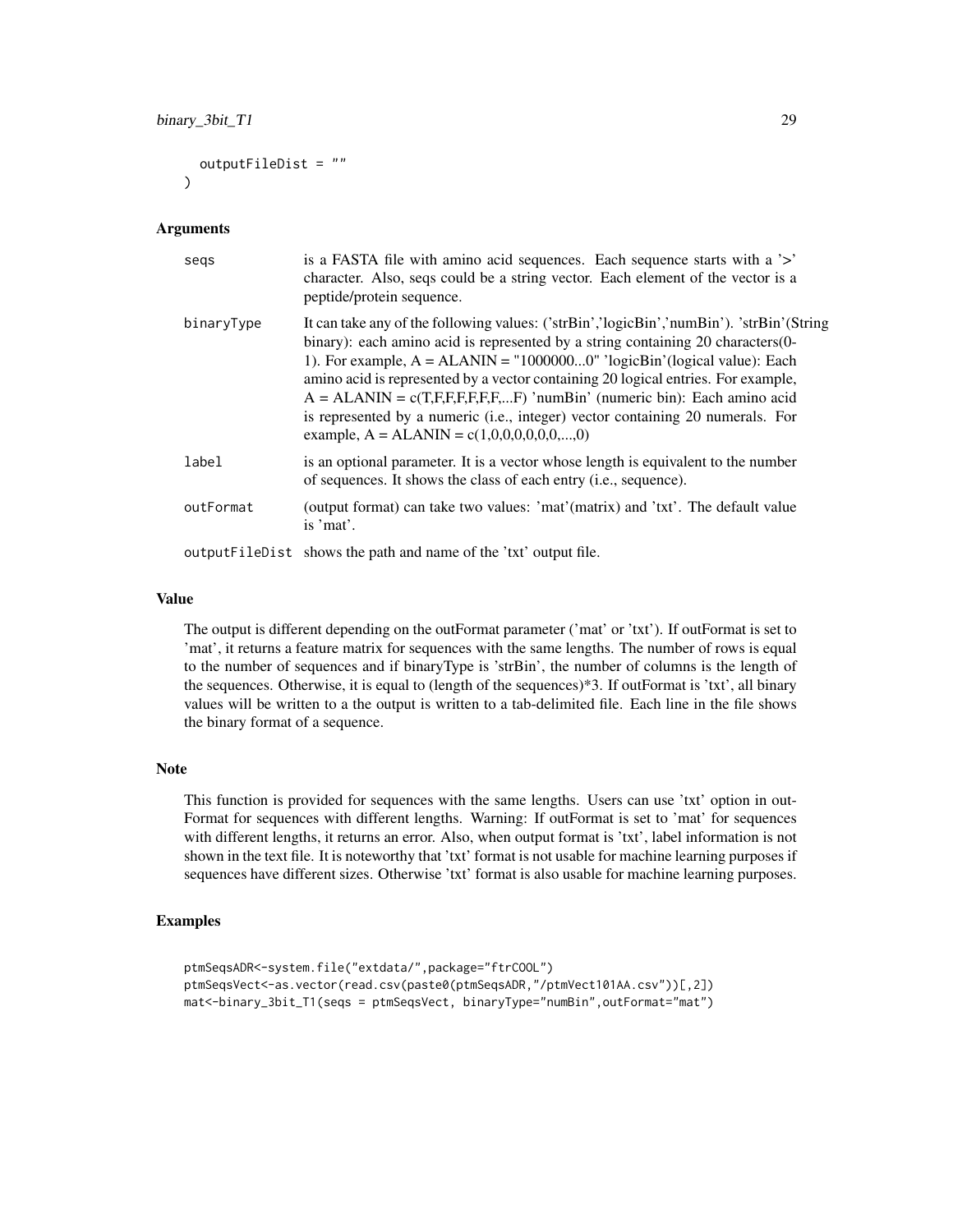<span id="page-29-0"></span>

#### Description

This group of functions(binary\_3bit\_T1-T7) categorizes amino acids in 3 groups based on the type. Then represent group of amino acids by a three dimentional vector. The type of the binary format is determined by the binaryType parameter. For details about each format, please refer to the description of the binaryType parameter.

#### Usage

```
binary_3bit_T2(
  seqs,
  binaryType = "numBin",
  label = c(),
  outFormat = "mat",
  outputFileDist = ""
)
```
# Arguments

| segs       | is a FASTA file with amino acid sequences. Each sequence starts with a '>'<br>character. Also, seqs could be a string vector. Each element of the vector is a<br>peptide/protein sequence.                                                                                                                                                                                                                                                                                                                                                                   |
|------------|--------------------------------------------------------------------------------------------------------------------------------------------------------------------------------------------------------------------------------------------------------------------------------------------------------------------------------------------------------------------------------------------------------------------------------------------------------------------------------------------------------------------------------------------------------------|
| binaryType | It can take any of the following values: ('strBin','logicBin','numBin'). 'strBin'(String<br>binary): each amino acid is represented by a string containing 20 characters (0-<br>1). For example, $A = ALANIN = "10000000" 'logicBin' (logical value): Each$<br>amino acid is represented by a vector containing 20 logical entries. For example,<br>$A = ALANIN = c(T,F,F,F,F,F,F)$ 'numBin' (numeric bin): Each amino acid<br>is represented by a numeric (i.e., integer) vector containing 20 numerals. For<br>example, $A = ALANIN = c(1,0,0,0,0,0,0,,0)$ |
| label      | is an optional parameter. It is a vector whose length is equivalent to the number<br>of sequences. It shows the class of each entry (i.e., sequence).                                                                                                                                                                                                                                                                                                                                                                                                        |
| outFormat  | (output format) can take two values: 'mat'(matrix) and 'txt'. The default value<br>is 'mat'.                                                                                                                                                                                                                                                                                                                                                                                                                                                                 |
|            | output FileDist shows the path and name of the 'txt' output file.                                                                                                                                                                                                                                                                                                                                                                                                                                                                                            |

#### Value

The output is different depending on the outFormat parameter ('mat' or 'txt'). If outFormat is set to 'mat', it returns a feature matrix for sequences with the same lengths. The number of rows is equal to the number of sequences and if binaryType is 'strBin', the number of columns is the length of the sequences. Otherwise, it is equal to (length of the sequences)\*3. If outFormat is 'txt', all binary values will be written to a the output is written to a tab-delimited file. Each line in the file shows the binary format of a sequence.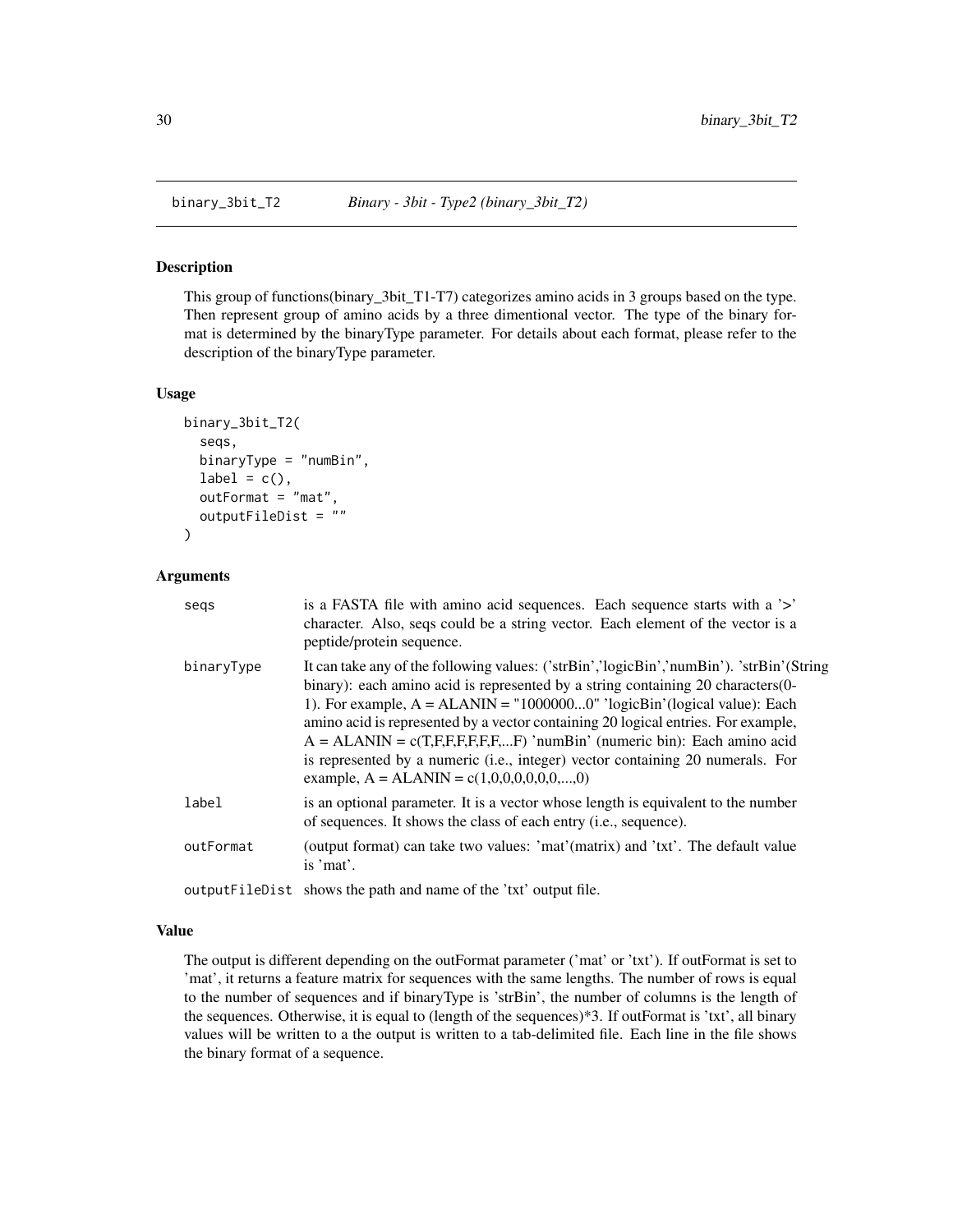# <span id="page-30-0"></span>Note

This function is provided for sequences with the same lengths. Users can use 'txt' option in out-Format for sequences with different lengths. Warning: If outFormat is set to 'mat' for sequences with different lengths, it returns an error. Also, when output format is 'txt', label information is not shown in the text file. It is noteworthy that 'txt' format is not usable for machine learning purposes if sequences have different sizes. Otherwise 'txt' format is also usable for machine learning purposes.

# Examples

```
ptmSeqsADR<-system.file("extdata/",package="ftrCOOL")
ptmSeqsVect<-as.vector(read.csv(paste0(ptmSeqsADR,"/ptmVect101AA.csv"))[,2])
mat<-binary_3bit_T2(seqs = ptmSeqsVect, binaryType="numBin",outFormat="mat")
```
binary\_3bit\_T3 *Binary - 3bit - Type3 (binary\_3bit\_T3)*

#### Description

This group of functions(binary\_3bit\_T1-T7) categorizes amino acids in 3 groups based on the type. Then represent group of amino acids by a three dimentional vector. The type of the binary format is determined by the binaryType parameter. For details about each format, please refer to the description of the binaryType parameter.

#### Usage

```
binary_3bit_T3(
  seqs,
  binaryType = "numBin",
  label = c(),
  outFormat = "mat",
  outputFileDist = ""
\lambda
```

| segs       | is a FASTA file with amino acid sequences. Each sequence starts with a '>'<br>character. Also, seqs could be a string vector. Each element of the vector is a<br>peptide/protein sequence.                                                                                                                                                                                                                                                                                                                                                                   |
|------------|--------------------------------------------------------------------------------------------------------------------------------------------------------------------------------------------------------------------------------------------------------------------------------------------------------------------------------------------------------------------------------------------------------------------------------------------------------------------------------------------------------------------------------------------------------------|
| binaryType | It can take any of the following values: ('strBin','logicBin','numBin'). 'strBin'(String<br>binary): each amino acid is represented by a string containing 20 characters (0-<br>1). For example, $A = ALANIN = "10000000" 'logicBin' (logical value): Each$<br>amino acid is represented by a vector containing 20 logical entries. For example,<br>$A = ALANIN = c(T,F,F,F,F,F,F)$ 'numBin' (numeric bin): Each amino acid<br>is represented by a numeric (i.e., integer) vector containing 20 numerals. For<br>example, $A = ALANIN = c(1,0,0,0,0,0,0,,0)$ |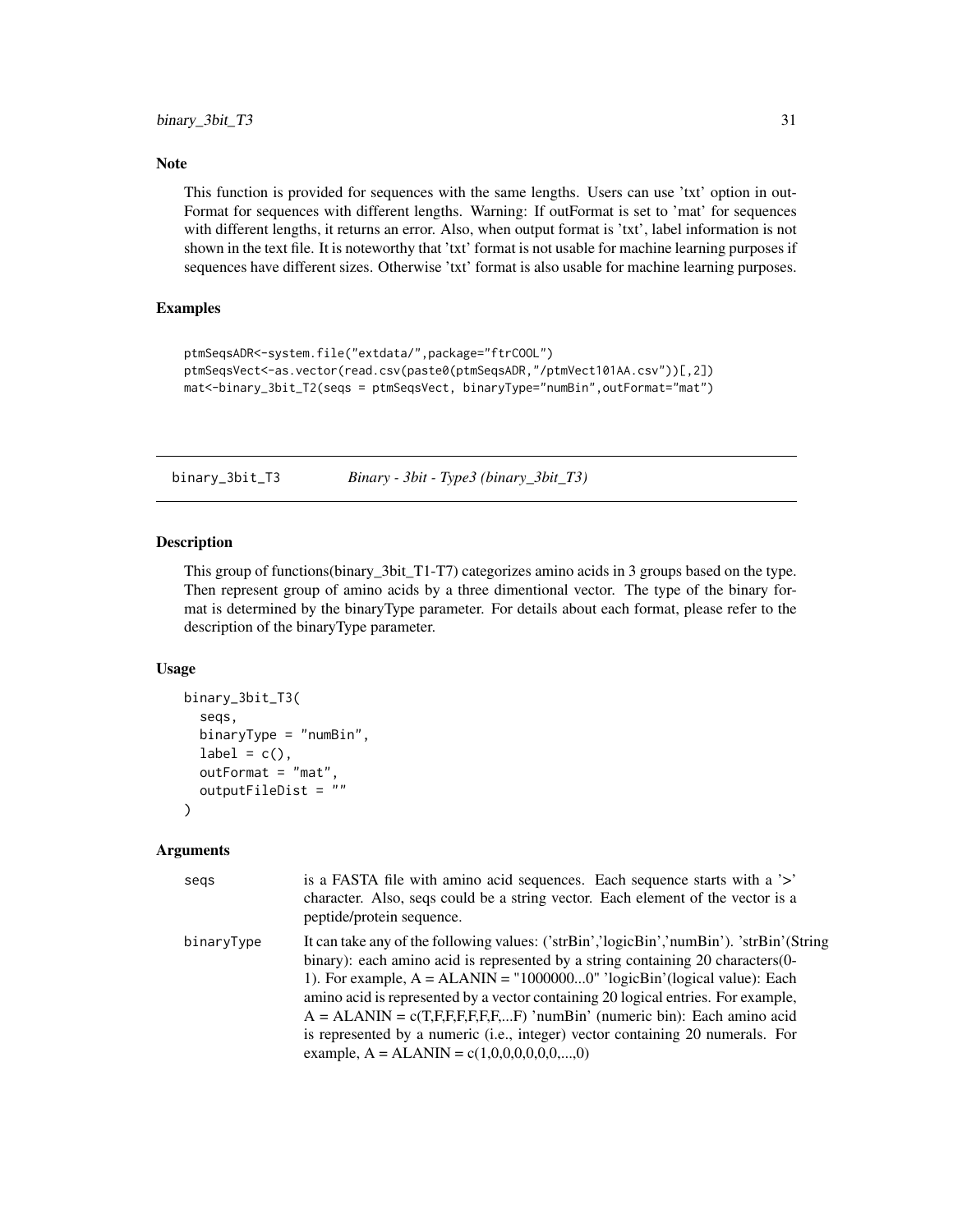<span id="page-31-0"></span>

| label     | is an optional parameter. It is a vector whose length is equivalent to the number<br>of sequences. It shows the class of each entry ( <i>i.e.</i> , sequence). |
|-----------|----------------------------------------------------------------------------------------------------------------------------------------------------------------|
| outFormat | (output format) can take two values: 'mat'(matrix) and 'txt'. The default value<br>is $'mat'$ .                                                                |
|           | outputFileDist shows the path and name of the 'txt' output file.                                                                                               |

# Value

The output is different depending on the outFormat parameter ('mat' or 'txt'). If outFormat is set to 'mat', it returns a feature matrix for sequences with the same lengths. The number of rows is equal to the number of sequences and if binaryType is 'strBin', the number of columns is the length of the sequences. Otherwise, it is equal to (length of the sequences)\*3. If outFormat is 'txt', all binary values will be written to a the output is written to a tab-delimited file. Each line in the file shows the binary format of a sequence.

#### Note

This function is provided for sequences with the same lengths. Users can use 'txt' option in out-Format for sequences with different lengths. Warning: If outFormat is set to 'mat' for sequences with different lengths, it returns an error. Also, when output format is 'txt', label information is not shown in the text file. It is noteworthy that 'txt' format is not usable for machine learning purposes if sequences have different sizes. Otherwise 'txt' format is also usable for machine learning purposes.

#### Examples

```
ptmSeqsADR<-system.file("extdata/",package="ftrCOOL")
ptmSeqsVect<-as.vector(read.csv(paste0(ptmSeqsADR,"/ptmVect101AA.csv"))[,2])
mat<-binary_3bit_T3(seqs = ptmSeqsVect, binaryType="numBin",outFormat="mat")
```
binary\_3bit\_T4 *Binary - 3bit - Type4 (binary\_3bit\_T4)*

#### **Description**

This group of functions (binary 3bit T1-T7) categorizes amino acids in 3 groups based on the type. Then represent group of amino acids by a three dimentional vector. The type of the binary format is determined by the binaryType parameter. For details about each format, please refer to the description of the binaryType parameter.

```
binary_3bit_T4(
  seqs,
  binaryType = "numBin",
  label = c(),
```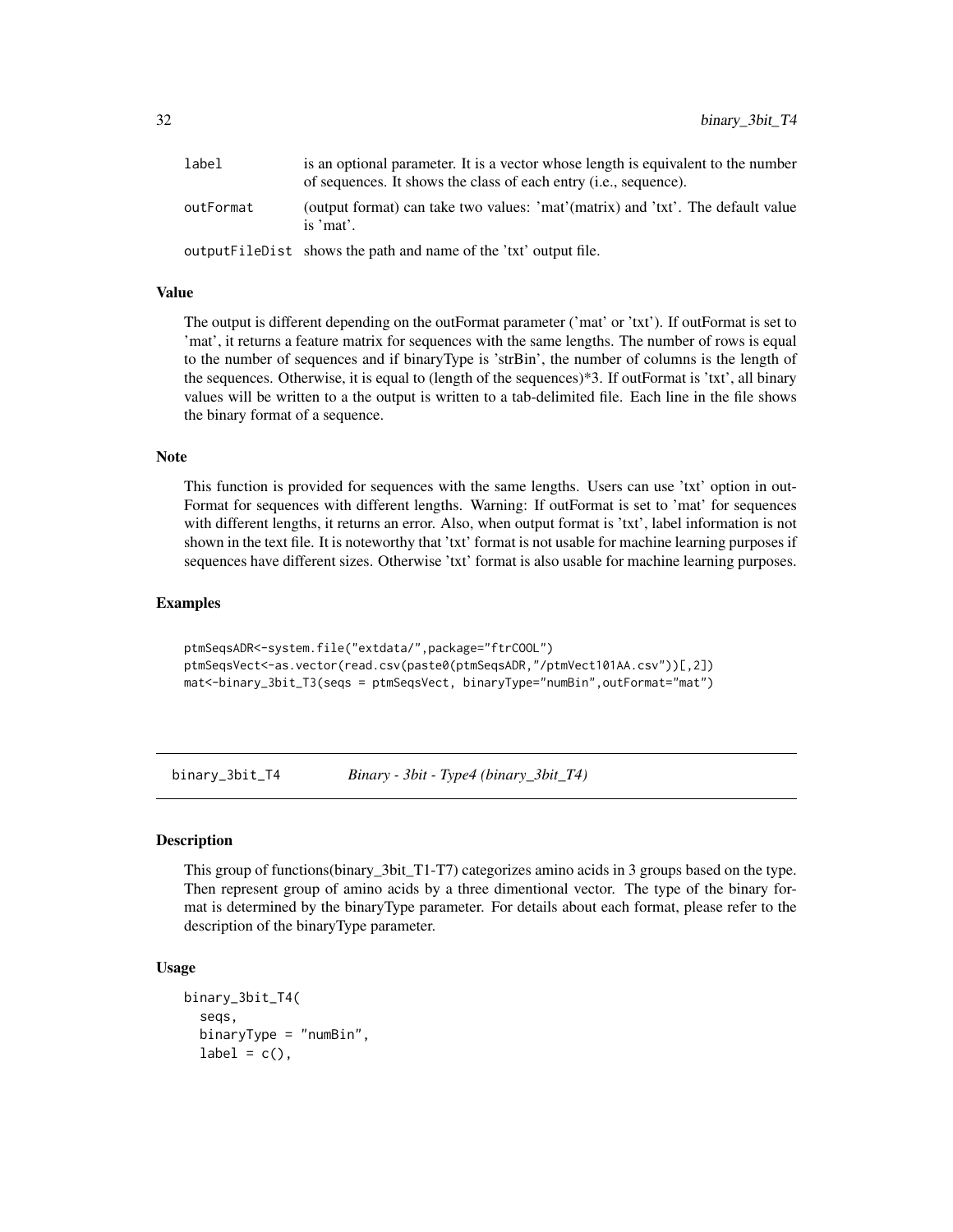```
outFormat = "mat",
 outputFileDist = ""
)
```
#### Arguments

| segs       | is a FASTA file with amino acid sequences. Each sequence starts with a '>'<br>character. Also, seqs could be a string vector. Each element of the vector is a<br>peptide/protein sequence.                                                                                                                                                                                                                                                                                                                                                                  |
|------------|-------------------------------------------------------------------------------------------------------------------------------------------------------------------------------------------------------------------------------------------------------------------------------------------------------------------------------------------------------------------------------------------------------------------------------------------------------------------------------------------------------------------------------------------------------------|
| binaryType | It can take any of the following values: ('strBin','logicBin','numBin'). 'strBin'(String<br>binary): each amino acid is represented by a string containing 20 characters(0-<br>1). For example, $A = ALANIN = "10000000" 'logicBin' (logical value): Each$<br>amino acid is represented by a vector containing 20 logical entries. For example,<br>$A = ALANIN = c(T,F,F,F,F,F,F)$ 'numBin' (numeric bin): Each amino acid<br>is represented by a numeric (i.e., integer) vector containing 20 numerals. For<br>example, $A = ALANIN = c(1,0,0,0,0,0,0,,0)$ |
| label      | is an optional parameter. It is a vector whose length is equivalent to the number<br>of sequences. It shows the class of each entry (i.e., sequence).                                                                                                                                                                                                                                                                                                                                                                                                       |
| outFormat  | (output format) can take two values: 'mat'(matrix) and 'txt'. The default value<br>is 'mat'.                                                                                                                                                                                                                                                                                                                                                                                                                                                                |
|            | output FileDist shows the path and name of the 'txt' output file.                                                                                                                                                                                                                                                                                                                                                                                                                                                                                           |

# Value

The output is different depending on the outFormat parameter ('mat' or 'txt'). If outFormat is set to 'mat', it returns a feature matrix for sequences with the same lengths. The number of rows is equal to the number of sequences and if binaryType is 'strBin', the number of columns is the length of the sequences. Otherwise, it is equal to (length of the sequences)\*3. If outFormat is 'txt', all binary values will be written to a the output is written to a tab-delimited file. Each line in the file shows the binary format of a sequence.

## Note

This function is provided for sequences with the same lengths. Users can use 'txt' option in out-Format for sequences with different lengths. Warning: If outFormat is set to 'mat' for sequences with different lengths, it returns an error. Also, when output format is 'txt', label information is not shown in the text file. It is noteworthy that 'txt' format is not usable for machine learning purposes if sequences have different sizes. Otherwise 'txt' format is also usable for machine learning purposes.

# Examples

```
ptmSeqsADR<-system.file("extdata/",package="ftrCOOL")
ptmSeqsVect<-as.vector(read.csv(paste0(ptmSeqsADR,"/ptmVect101AA.csv"))[,2])
mat<-binary_3bit_T4(seqs = ptmSeqsVect, binaryType="numBin",outFormat="mat")
```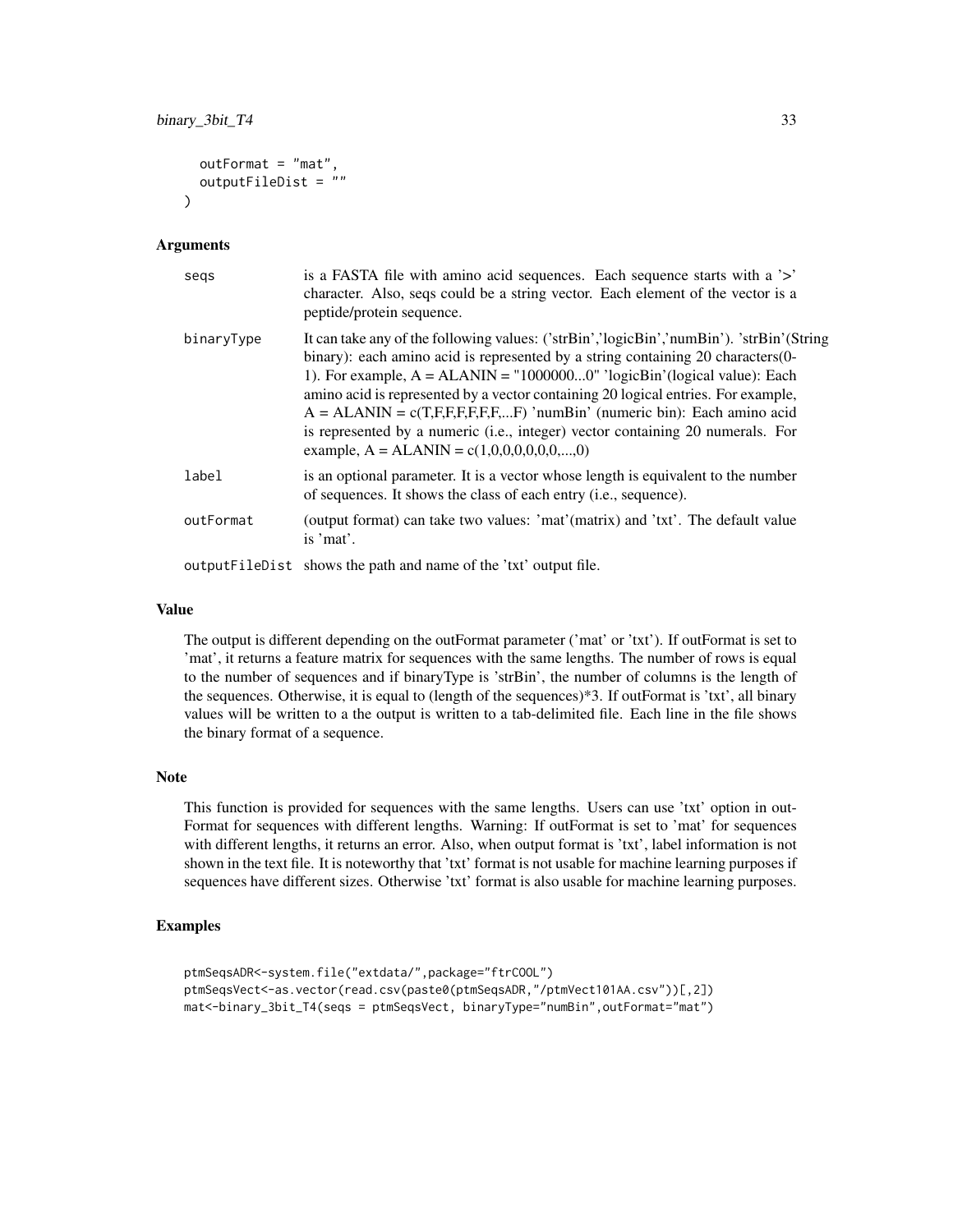<span id="page-33-0"></span>

#### Description

This group of functions(binary\_3bit\_T1-T7) categorizes amino acids in 3 groups based on the type. Then represent group of amino acids by a three dimentional vector. The type of the binary format is determined by the binaryType parameter. For details about each format, please refer to the description of the binaryType parameter.

#### Usage

```
binary_3bit_T5(
  seqs,
  binaryType = "numBin",
  label = c(),
  outFormat = "mat",
  outputFileDist = ""
)
```
# Arguments

| segs       | is a FASTA file with amino acid sequences. Each sequence starts with a '>'<br>character. Also, seqs could be a string vector. Each element of the vector is a<br>peptide/protein sequence.                                                                                                                                                                                                                                                                                                                                                                   |
|------------|--------------------------------------------------------------------------------------------------------------------------------------------------------------------------------------------------------------------------------------------------------------------------------------------------------------------------------------------------------------------------------------------------------------------------------------------------------------------------------------------------------------------------------------------------------------|
| binaryType | It can take any of the following values: ('strBin','logicBin','numBin'). 'strBin'(String<br>binary): each amino acid is represented by a string containing 20 characters (0-<br>1). For example, $A = ALANIN = "10000000" 'logicBin' (logical value): Each$<br>amino acid is represented by a vector containing 20 logical entries. For example,<br>$A = ALANIN = c(T,F,F,F,F,F,F)$ 'numBin' (numeric bin): Each amino acid<br>is represented by a numeric (i.e., integer) vector containing 20 numerals. For<br>example, $A = ALANIN = c(1,0,0,0,0,0,0,,0)$ |
| label      | is an optional parameter. It is a vector whose length is equivalent to the number<br>of sequences. It shows the class of each entry (i.e., sequence).                                                                                                                                                                                                                                                                                                                                                                                                        |
| outFormat  | (output format) can take two values: 'mat'(matrix) and 'txt'. The default value<br>is 'mat'.                                                                                                                                                                                                                                                                                                                                                                                                                                                                 |
|            | output FileDist shows the path and name of the 'txt' output file.                                                                                                                                                                                                                                                                                                                                                                                                                                                                                            |

#### Value

The output is different depending on the outFormat parameter ('mat' or 'txt'). If outFormat is set to 'mat', it returns a feature matrix for sequences with the same lengths. The number of rows is equal to the number of sequences and if binaryType is 'strBin', the number of columns is the length of the sequences. Otherwise, it is equal to (length of the sequences)\*3. If outFormat is 'txt', all binary values will be written to a the output is written to a tab-delimited file. Each line in the file shows the binary format of a sequence.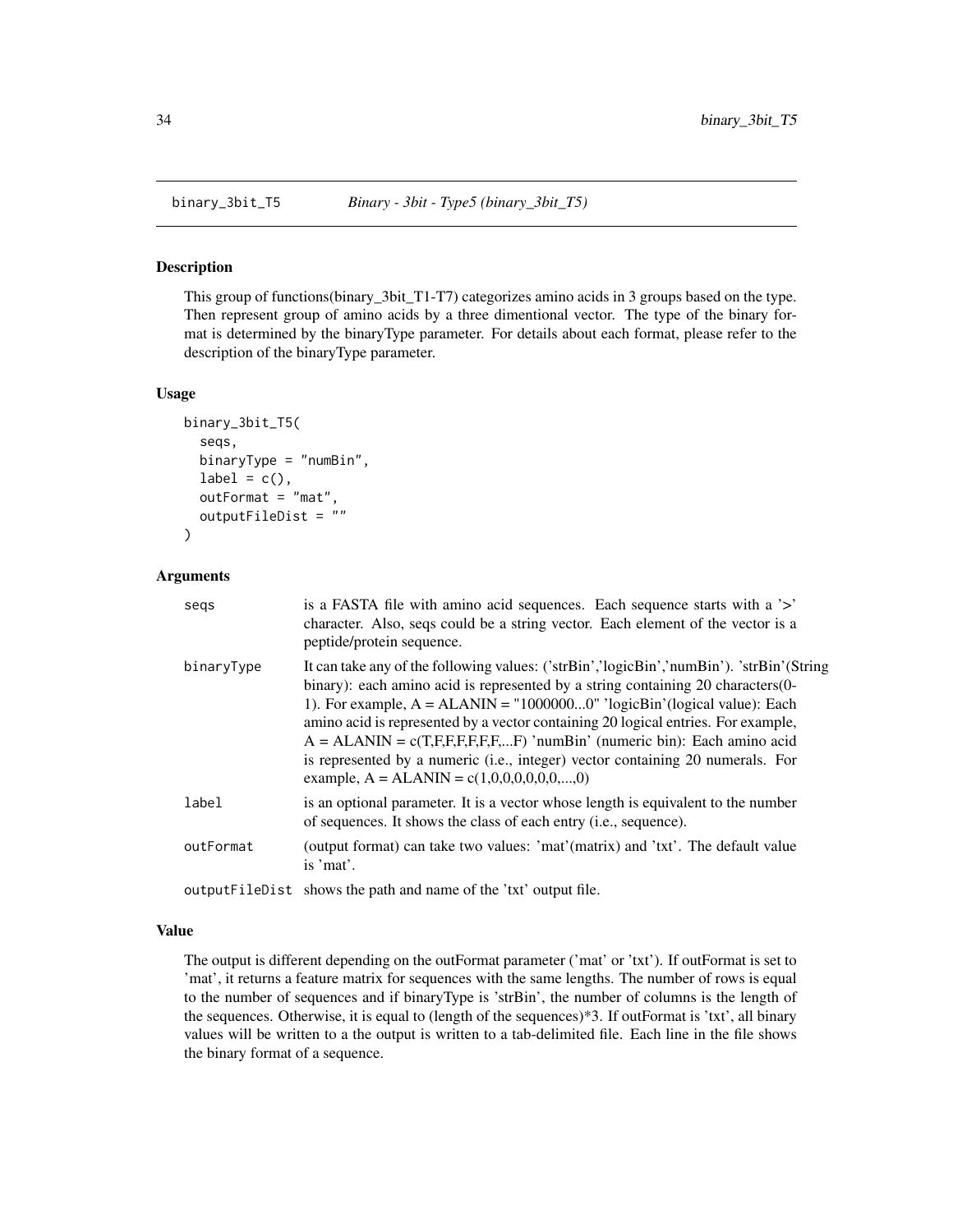# <span id="page-34-0"></span>Note

This function is provided for sequences with the same lengths. Users can use 'txt' option in out-Format for sequences with different lengths. Warning: If outFormat is set to 'mat' for sequences with different lengths, it returns an error. Also, when output format is 'txt', label information is not shown in the text file. It is noteworthy that 'txt' format is not usable for machine learning purposes if sequences have different sizes. Otherwise 'txt' format is also usable for machine learning purposes.

# Examples

```
ptmSeqsADR<-system.file("extdata/",package="ftrCOOL")
ptmSeqsVect<-as.vector(read.csv(paste0(ptmSeqsADR,"/ptmVect101AA.csv"))[,2])
mat<-binary_3bit_T5(seqs = ptmSeqsVect, binaryType="numBin",outFormat="mat")
```
binary\_3bit\_T6 *Binary - 3bit - Type6 (binary\_3bit\_T6)*

#### Description

This group of functions(binary\_3bit\_T1-T7) categorizes amino acids in 3 groups based on the type. Then represent group of amino acids by a three dimentional vector. The type of the binary format is determined by the binaryType parameter. For details about each format, please refer to the description of the binaryType parameter.

#### Usage

```
binary_3bit_T6(
  seqs,
  binaryType = "numBin",
  label = c(),
  outFormat = "mat",
  outputFileDist = ""
\lambda
```

| segs       | is a FASTA file with amino acid sequences. Each sequence starts with a '>'<br>character. Also, seqs could be a string vector. Each element of the vector is a<br>peptide/protein sequence.                                                                                                                                                                                                                                                                                                                                                                   |
|------------|--------------------------------------------------------------------------------------------------------------------------------------------------------------------------------------------------------------------------------------------------------------------------------------------------------------------------------------------------------------------------------------------------------------------------------------------------------------------------------------------------------------------------------------------------------------|
| binaryType | It can take any of the following values: ('strBin','logicBin','numBin'). 'strBin'(String<br>binary): each amino acid is represented by a string containing 20 characters (0-<br>1). For example, $A = ALANIN = "10000000" 'logicBin' (logical value): Each$<br>amino acid is represented by a vector containing 20 logical entries. For example,<br>$A = ALANIN = c(T,F,F,F,F,F,F)$ 'numBin' (numeric bin): Each amino acid<br>is represented by a numeric (i.e., integer) vector containing 20 numerals. For<br>example, $A = ALANIN = c(1,0,0,0,0,0,0,,0)$ |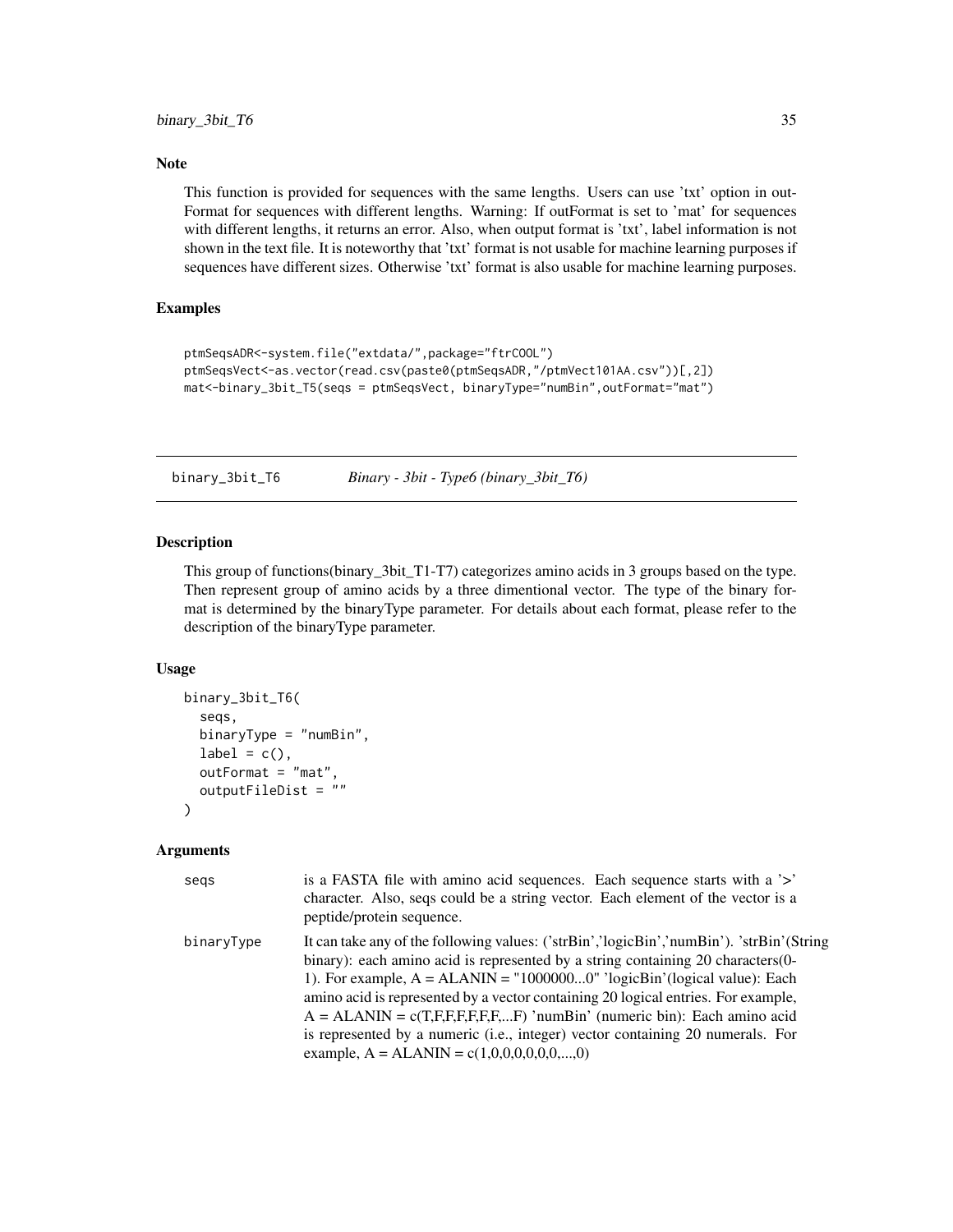<span id="page-35-0"></span>

| label     | is an optional parameter. It is a vector whose length is equivalent to the number<br>of sequences. It shows the class of each entry <i>(i.e., sequence)</i> . |
|-----------|---------------------------------------------------------------------------------------------------------------------------------------------------------------|
| outFormat | (output format) can take two values: 'mat'(matrix) and 'txt'. The default value<br>is $'mat'$ .                                                               |
|           | output FileDist shows the path and name of the 'txt' output file.                                                                                             |

# Value

The output is different depending on the outFormat parameter ('mat' or 'txt'). If outFormat is set to 'mat', it returns a feature matrix for sequences with the same lengths. The number of rows is equal to the number of sequences and if binaryType is 'strBin', the number of columns is the length of the sequences. Otherwise, it is equal to (length of the sequences)\*3. If outFormat is 'txt', all binary values will be written to a the output is written to a tab-delimited file. Each line in the file shows the binary format of a sequence.

#### Note

This function is provided for sequences with the same lengths. Users can use 'txt' option in out-Format for sequences with different lengths. Warning: If outFormat is set to 'mat' for sequences with different lengths, it returns an error. Also, when output format is 'txt', label information is not shown in the text file. It is noteworthy that 'txt' format is not usable for machine learning purposes if sequences have different sizes. Otherwise 'txt' format is also usable for machine learning purposes.

#### Examples

```
ptmSeqsADR<-system.file("extdata/",package="ftrCOOL")
ptmSeqsVect<-as.vector(read.csv(paste0(ptmSeqsADR,"/ptmVect101AA.csv"))[,2])
mat<-binary_3bit_T6(seqs = ptmSeqsVect, binaryType="numBin",outFormat="mat")
```
binary\_3bit\_T7 *Binary - 3bit - Type7 (binary\_3bit\_T7)*

#### **Description**

This group of functions (binary 3bit T1-T7) categorizes amino acids in 3 groups based on the type. Then represent group of amino acids by a three dimentional vector. The type of the binary format is determined by the binaryType parameter. For details about each format, please refer to the description of the binaryType parameter.

```
binary_3bit_T7(
  seqs,
  binaryType = "numBin",
  label = c(),
```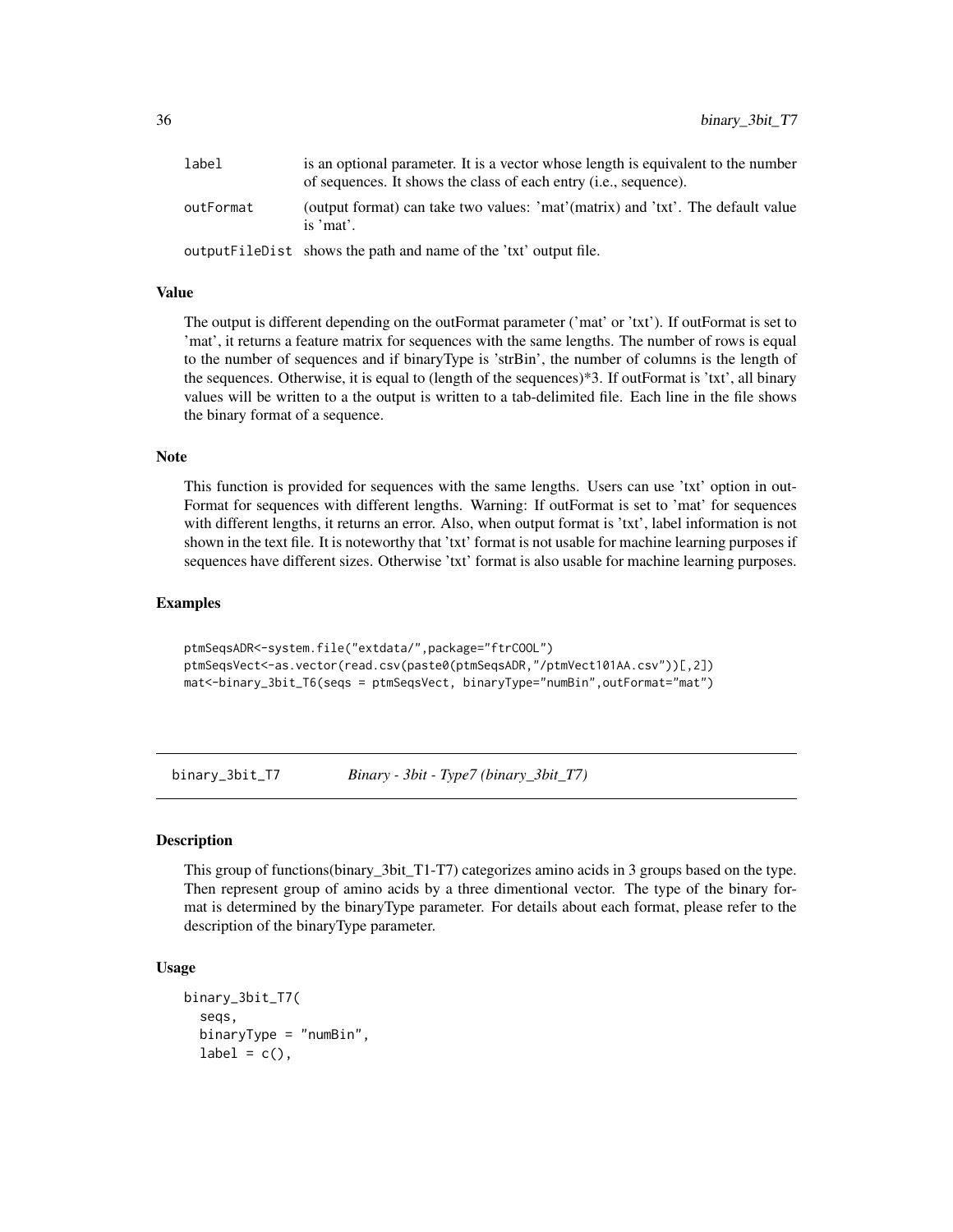```
outFormat = "mat",
 outputFileDist = ""
)
```
#### Arguments

| segs       | is a FASTA file with amino acid sequences. Each sequence starts with a '>'<br>character. Also, seqs could be a string vector. Each element of the vector is a<br>peptide/protein sequence.                                                                                                                                                                                                                                                                                                                                                                  |
|------------|-------------------------------------------------------------------------------------------------------------------------------------------------------------------------------------------------------------------------------------------------------------------------------------------------------------------------------------------------------------------------------------------------------------------------------------------------------------------------------------------------------------------------------------------------------------|
| binaryType | It can take any of the following values: ('strBin','logicBin','numBin'). 'strBin'(String<br>binary): each amino acid is represented by a string containing 20 characters(0-<br>1). For example, $A = ALANIN = "10000000" 'logicBin' (logical value): Each$<br>amino acid is represented by a vector containing 20 logical entries. For example,<br>$A = ALANIN = c(T,F,F,F,F,F,F)$ 'numBin' (numeric bin): Each amino acid<br>is represented by a numeric (i.e., integer) vector containing 20 numerals. For<br>example, $A = ALANIN = c(1,0,0,0,0,0,0,,0)$ |
| label      | is an optional parameter. It is a vector whose length is equivalent to the number<br>of sequences. It shows the class of each entry (i.e., sequence).                                                                                                                                                                                                                                                                                                                                                                                                       |
| outFormat  | (output format) can take two values: 'mat'(matrix) and 'txt'. The default value<br>is 'mat'.                                                                                                                                                                                                                                                                                                                                                                                                                                                                |
|            | output FileDist shows the path and name of the 'txt' output file.                                                                                                                                                                                                                                                                                                                                                                                                                                                                                           |

### Value

The output is different depending on the outFormat parameter ('mat' or 'txt'). If outFormat is set to 'mat', it returns a feature matrix for sequences with the same lengths. The number of rows is equal to the number of sequences and if binaryType is 'strBin', the number of columns is the length of the sequences. Otherwise, it is equal to (length of the sequences)\*3. If outFormat is 'txt', all binary values will be written to a the output is written to a tab-delimited file. Each line in the file shows the binary format of a sequence.

### Note

This function is provided for sequences with the same lengths. Users can use 'txt' option in out-Format for sequences with different lengths. Warning: If outFormat is set to 'mat' for sequences with different lengths, it returns an error. Also, when output format is 'txt', label information is not shown in the text file. It is noteworthy that 'txt' format is not usable for machine learning purposes if sequences have different sizes. Otherwise 'txt' format is also usable for machine learning purposes.

### Examples

```
ptmSeqsADR<-system.file("extdata/",package="ftrCOOL")
ptmSeqsVect<-as.vector(read.csv(paste0(ptmSeqsADR,"/ptmVect101AA.csv"))[,2])
mat<-binary_3bit_T7(seqs = ptmSeqsVect, binaryType="numBin",outFormat="mat")
```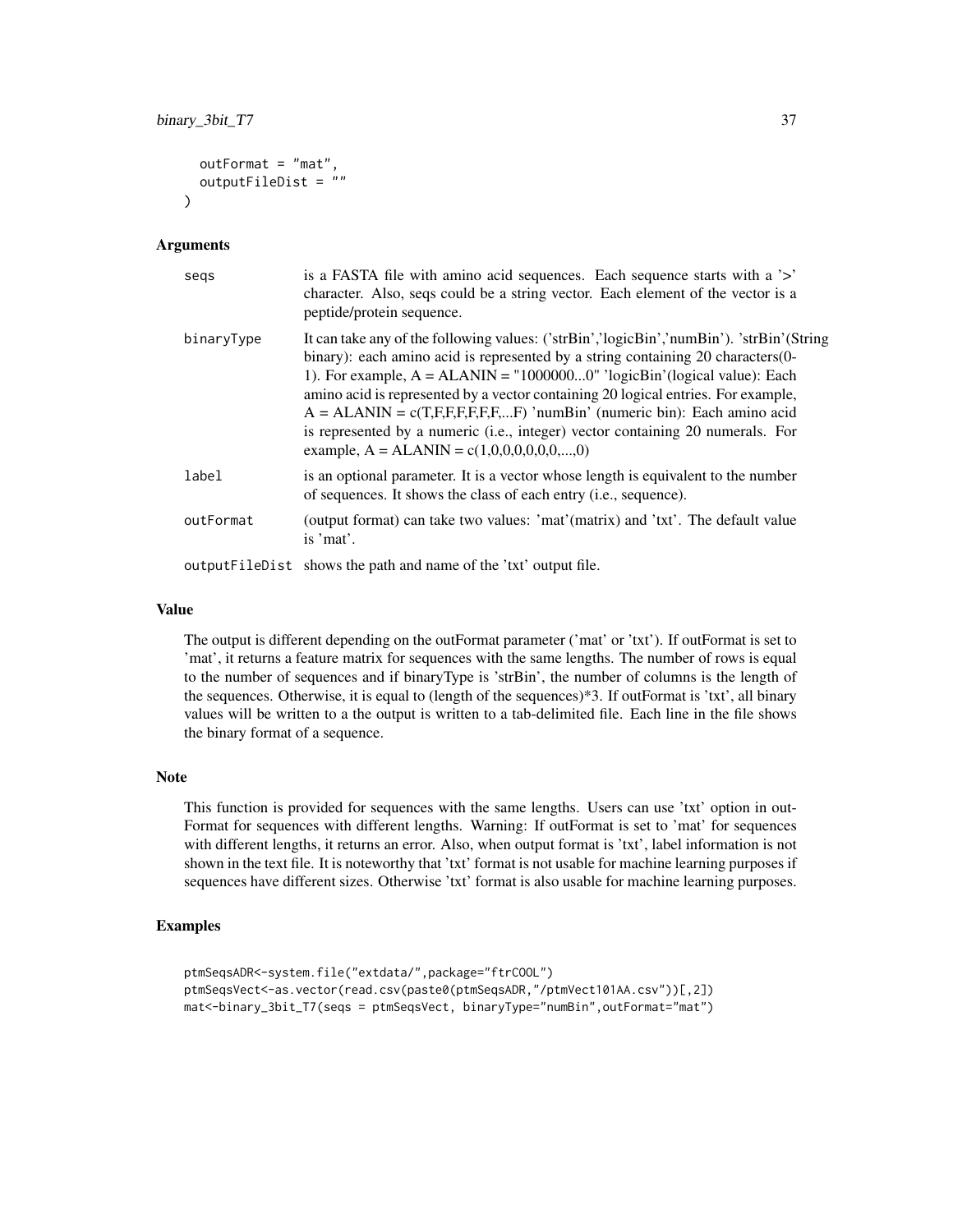## Description

This function categorizes amino acids in 5 groups. Then represent group of amino acids by a 5 dimentional vector i.e.e1, e2, e3, e4, e5. e1=G, A, V, L, M, I, e2=F, Y, W, e3=K, R, H, e4=D, E, e5=S, T, C, P, N, Q. e1 is ecoded by  $10000$  e2 is encoded by  $01000$  and ... and e5 is encoded by 00001.

#### Usage

```
binary_5bit_T1(
  seqs,
 binaryType = "numBin",
  label = c(),
  outFormat = "mat",
  outputFileDist = ""
)
```
#### Arguments

| segs       | is a FASTA file with a mino acid sequences. Each sequence starts with a '>'<br>character. Also, seqs could be a string vector. Each element of the vector is a<br>peptide/protein sequence.                                                                                                                                                                                                                                                                                                                                                                  |
|------------|--------------------------------------------------------------------------------------------------------------------------------------------------------------------------------------------------------------------------------------------------------------------------------------------------------------------------------------------------------------------------------------------------------------------------------------------------------------------------------------------------------------------------------------------------------------|
| binaryType | It can take any of the following values: ('strBin','logicBin','numBin'). 'strBin'(String<br>binary): each amino acid is represented by a string containing 20 characters (0-<br>1). For example, $A = ALANIN = "10000000" 'logicBin' (logical value): Each$<br>amino acid is represented by a vector containing 20 logical entries. For example,<br>$A = ALANIN = c(T,F,F,F,F,F,F)$ 'numBin' (numeric bin): Each amino acid<br>is represented by a numeric (i.e., integer) vector containing 20 numerals. For<br>example, $A = ALANIN = c(1,0,0,0,0,0,0,,0)$ |
| label      | is an optional parameter. It is a vector whose length is equivalent to the number<br>of sequences. It shows the class of each entry (i.e., sequence).                                                                                                                                                                                                                                                                                                                                                                                                        |
| outFormat  | (output format) can take two values: 'mat'(matrix) and 'txt'. The default value<br>is 'mat'.                                                                                                                                                                                                                                                                                                                                                                                                                                                                 |
|            | output FileDist shows the path and name of the 'txt' output file.                                                                                                                                                                                                                                                                                                                                                                                                                                                                                            |

## Details

The type of the binary format is determined by the binaryType parameter. For details about each format, please refer to the description of the binaryType parameter.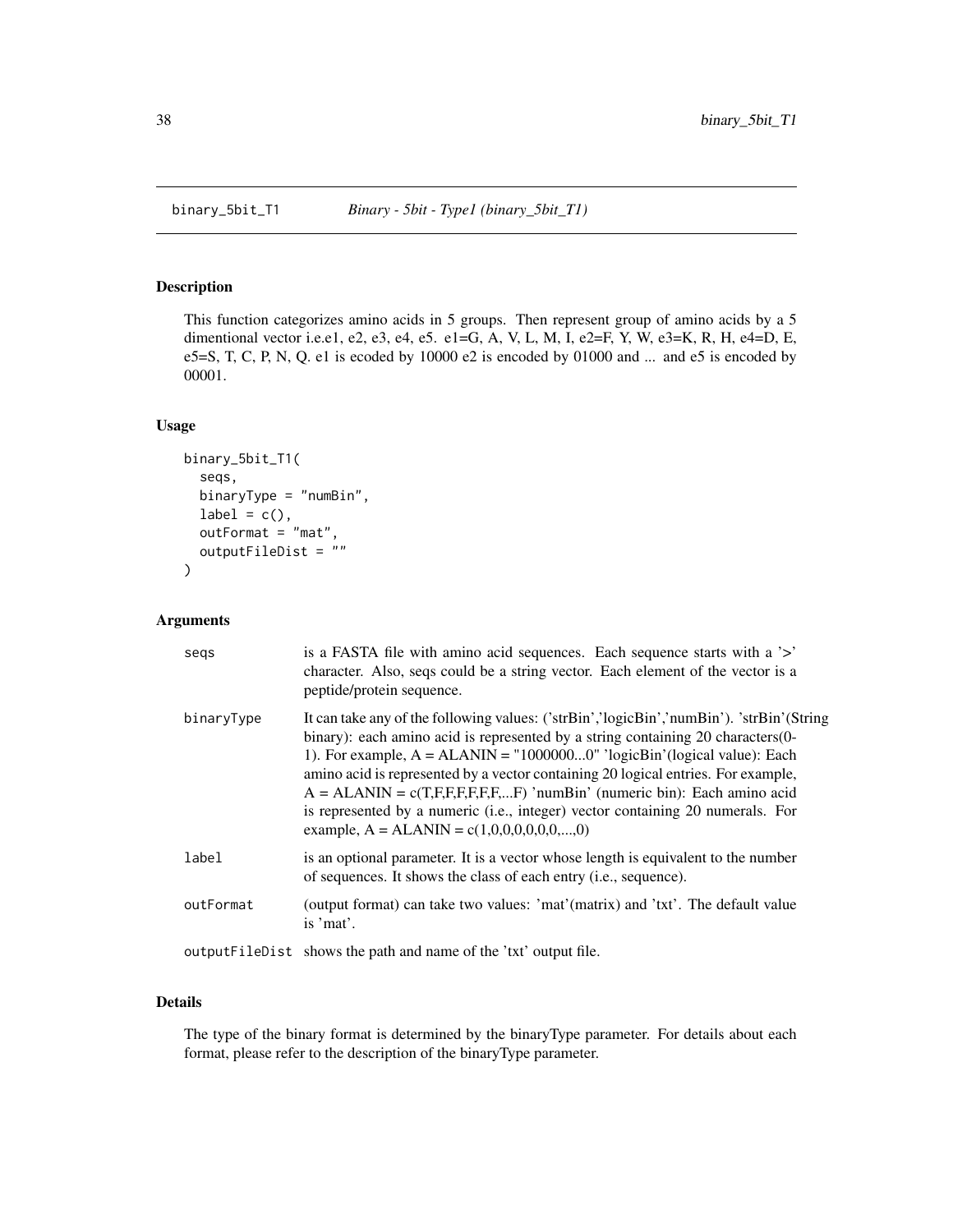#### Value

The output is different depending on the outFormat parameter ('mat' or 'txt'). If outFormat is set to 'mat', it returns a feature matrix for sequences with the same lengths. The number of rows is equal to the number of sequences and if binaryType is 'strBin', the number of columns is the length of the sequences. Otherwise, it is equal to (length of the sequences)\*5. If outFormat is 'txt', all binary values will be written to a the output is written to a tab-delimited file. Each line in the file shows the binary format of a sequence.

### **Note**

This function is provided for sequences with the same lengths. Users can use 'txt' option in out-Format for sequences with different lengths. Warning: If outFormat is set to 'mat' for sequences with different lengths, it returns an error. Also, when output format is 'txt', label information is not shown in the text file. It is noteworthy that 'txt' format is not usable for machine learning purposes if sequences have different sizes. Otherwise 'txt' format is also usable for machine learning purposes.

#### Examples

```
ptmSeqsADR<-system.file("extdata/",package="ftrCOOL")
ptmSeqsVect<-as.vector(read.csv(paste0(ptmSeqsADR,"/ptmVect101AA.csv"))[,2])
mat<-binary_5bit_T1(seqs = ptmSeqsVect, binaryType="numBin",outFormat="mat")
```
binary\_5bit\_T2 *Binary - 5bit - Type2 (binary\_5bit\_T2)*

## Description

The idea behind this function is: We have 20 amino acids and we can show them with at least 5 bits. A is encoded by (00011), C (00101), D (00110), E (00111), F(01001), G (01010), H (01011), I (01100), K (01101), L (01110), M (10001), N (10010), P (10011), Q (10100), R (10101), S (10110),  $T(11000)$ , V $(11001)$ , W $(11010)$ , Y $(11100)$ . This function transforms an amino acid to a binary format. The type of the binary format is determined by the binaryType parameter. For details about each format, please refer to the description of the binaryType parameter.

#### Usage

```
binary_5bit_T2(
  seqs,
  binaryType = "numBin",
  label = c(),
  outFormat = "mat",
  outputFileDist = ""
)
```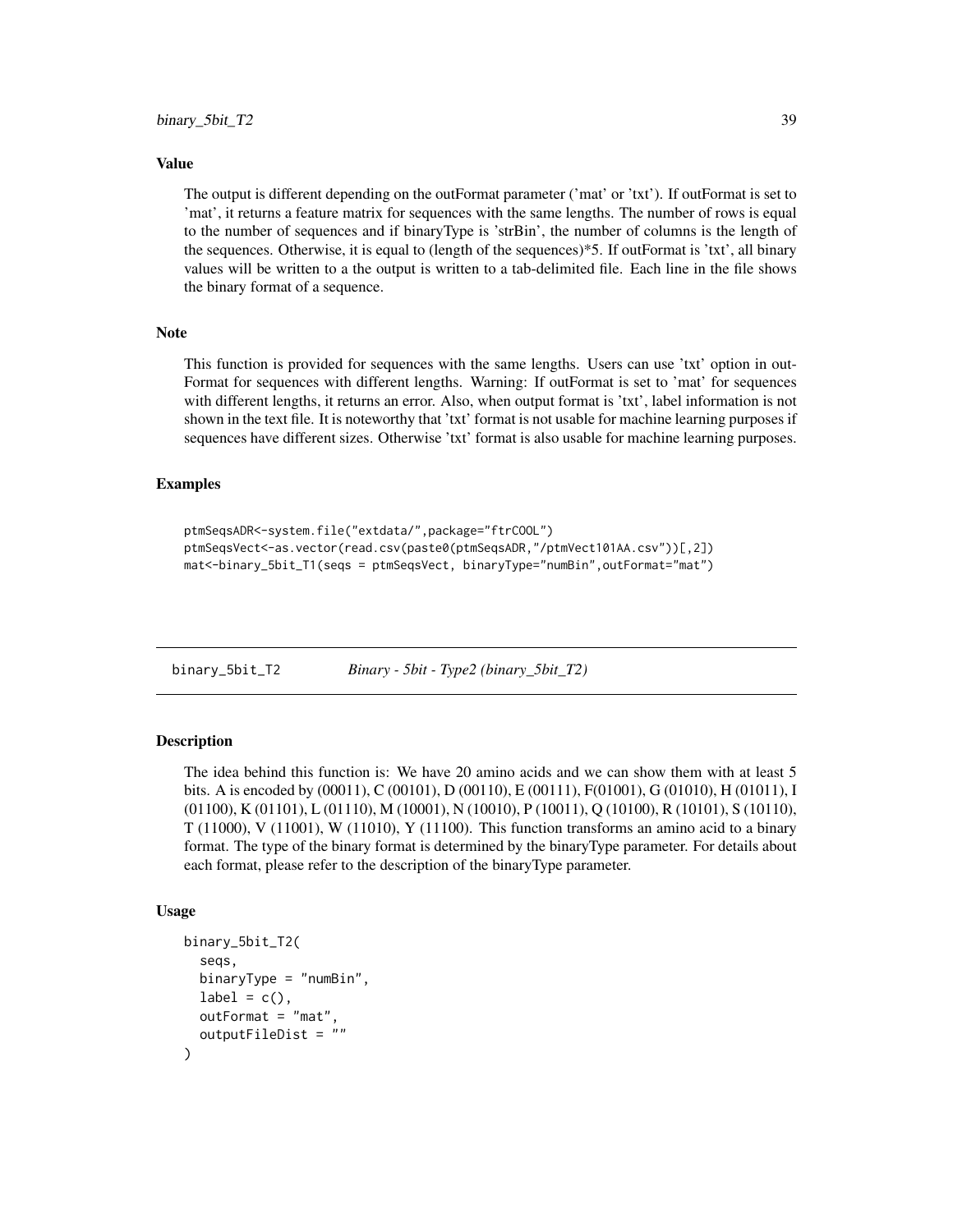### Arguments

| segs       | is a FASTA file with a mino acid sequences. Each sequence starts with a '>'<br>character. Also, seqs could be a string vector. Each element of the vector is a<br>peptide/protein sequence.                                                                                                                                                                                                                                                                                                                                                                  |
|------------|--------------------------------------------------------------------------------------------------------------------------------------------------------------------------------------------------------------------------------------------------------------------------------------------------------------------------------------------------------------------------------------------------------------------------------------------------------------------------------------------------------------------------------------------------------------|
| binaryType | It can take any of the following values: ('strBin','logicBin','numBin'). 'strBin'(String<br>binary): each amino acid is represented by a string containing 20 characters (0-<br>1). For example, $A = ALANIN = "10000000" 'logicBin' (logical value): Each$<br>amino acid is represented by a vector containing 20 logical entries. For example,<br>$A = ALANIN = c(T,F,F,F,F,F,F)$ 'numBin' (numeric bin): Each amino acid<br>is represented by a numeric (i.e., integer) vector containing 20 numerals. For<br>example, $A = ALANIN = c(1,0,0,0,0,0,0,,0)$ |
| label      | is an optional parameter. It is a vector whose length is equivalent to the number<br>of sequences. It shows the class of each entry ( <i>i.e.</i> , sequence).                                                                                                                                                                                                                                                                                                                                                                                               |
| outFormat  | (output format) can take two values: 'mat'(matrix) and 'txt'. The default value<br>is 'mat'.                                                                                                                                                                                                                                                                                                                                                                                                                                                                 |
|            | output FileDist shows the path and name of the 'txt' output file.                                                                                                                                                                                                                                                                                                                                                                                                                                                                                            |

# Value

The output is different depending on the outFormat parameter ('mat' or 'txt'). If outFormat is set to 'mat', it returns a feature matrix for sequences with the same lengths. The number of rows is equal to the number of sequences and if binaryType is 'strBin', the number of columns is the length of the sequences. Otherwise, it is equal to (length of the sequences)\*5. If outFormat is 'txt', all binary values will be written to a the output is written to a tab-delimited file. Each line in the file shows the binary format of a sequence.

## Note

This function is provided for sequences with the same lengths. Users can use 'txt' option in out-Format for sequences with different lengths. Warning: If outFormat is set to 'mat' for sequences with different lengths, it returns an error. Also, when output format is 'txt', label information is not shown in the text file. It is noteworthy that 'txt' format is not usable for machine learning purposes if sequences have different sizes. Otherwise 'txt' format is also usable for machine learning purposes.

## Examples

```
ptmSeqsADR<-system.file("extdata/",package="ftrCOOL")
ptmSeqsVect<-as.vector(read.csv(paste0(ptmSeqsADR,"/ptmVect101AA.csv"))[,2])
mat<-binary_5bit_T2(seqs = ptmSeqsVect, binaryType="numBin",outFormat="mat")
```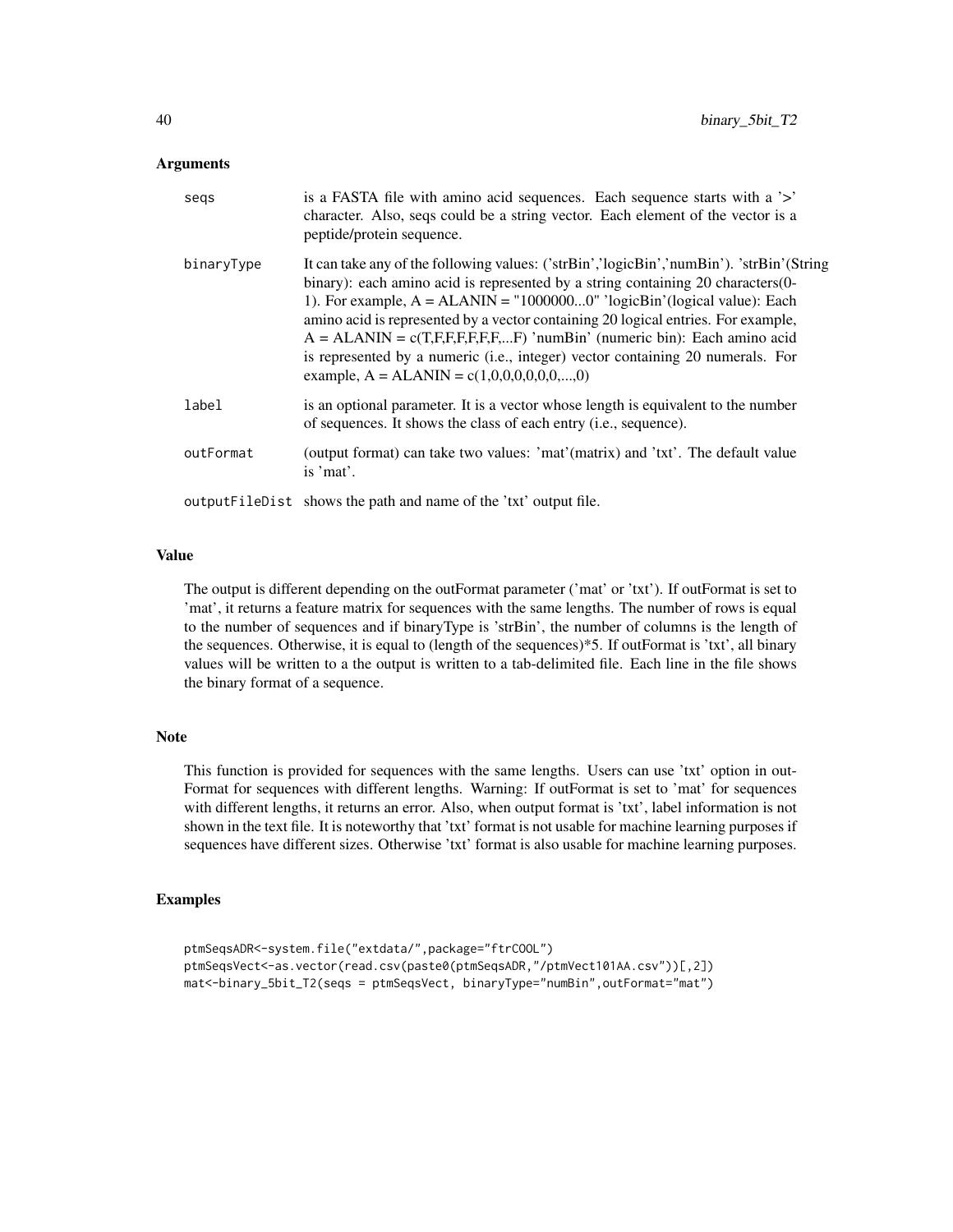#### Description

This function categorizes amino acids in 6 groups. Then represent group of amino acids by a 6 dimentional vector i.e.e1, e2, e3, e4, e5, e6. e1=H, R, K, e2=D, E, N, D, e3=C, e4=S, T, P, A, G, e5=M, I, L, V, e6=F, Y, W. e1 is ecoded by 100000 e2 is encoded by 010000 and ... and e6 is encoded by 000001.

#### Usage

```
binary_6bit(
  seqs,
  binaryType = "numBin",
  label = c(),
  outFormat = "mat",
  outputFileDist = ""
)
```
## Arguments

| segs       | is a FASTA file with amino acid sequences. Each sequence starts with a '>'<br>character. Also, seqs could be a string vector. Each element of the vector is a<br>peptide/protein sequence.                                                                                                                                                                                                                                                                                                                                                                   |
|------------|--------------------------------------------------------------------------------------------------------------------------------------------------------------------------------------------------------------------------------------------------------------------------------------------------------------------------------------------------------------------------------------------------------------------------------------------------------------------------------------------------------------------------------------------------------------|
| binaryType | It can take any of the following values: ('strBin','logicBin','numBin'). 'strBin'(String<br>binary): each amino acid is represented by a string containing 20 characters (0-<br>1). For example, $A = ALANIN = "10000000" 'logicBin' (logical value): Each$<br>amino acid is represented by a vector containing 20 logical entries. For example,<br>$A = ALANIN = c(T,F,F,F,F,F,F)$ 'numBin' (numeric bin): Each amino acid<br>is represented by a numeric (i.e., integer) vector containing 20 numerals. For<br>example, $A = ALANIN = c(1,0,0,0,0,0,0,,0)$ |
| label      | is an optional parameter. It is a vector whose length is equivalent to the number<br>of sequences. It shows the class of each entry (i.e., sequence).                                                                                                                                                                                                                                                                                                                                                                                                        |
| outFormat  | (output format) can take two values: 'mat'(matrix) and 'txt'. The default value<br>is 'mat'.                                                                                                                                                                                                                                                                                                                                                                                                                                                                 |
|            | output FileDist shows the path and name of the 'txt' output file.                                                                                                                                                                                                                                                                                                                                                                                                                                                                                            |

#### Value

The output is different depending on the outFormat parameter ('mat' or 'txt'). If outFormat is set to 'mat', it returns a feature matrix for sequences with the same lengths. The number of rows is equal to the number of sequences and if binaryType is 'strBin', the number of columns is the length of the sequences. Otherwise, it is equal to (length of the sequences)\*6. If outFormat is 'txt', all binary values will be written to a the output is written to a tab-delimited file. Each line in the file shows the binary format of a sequence.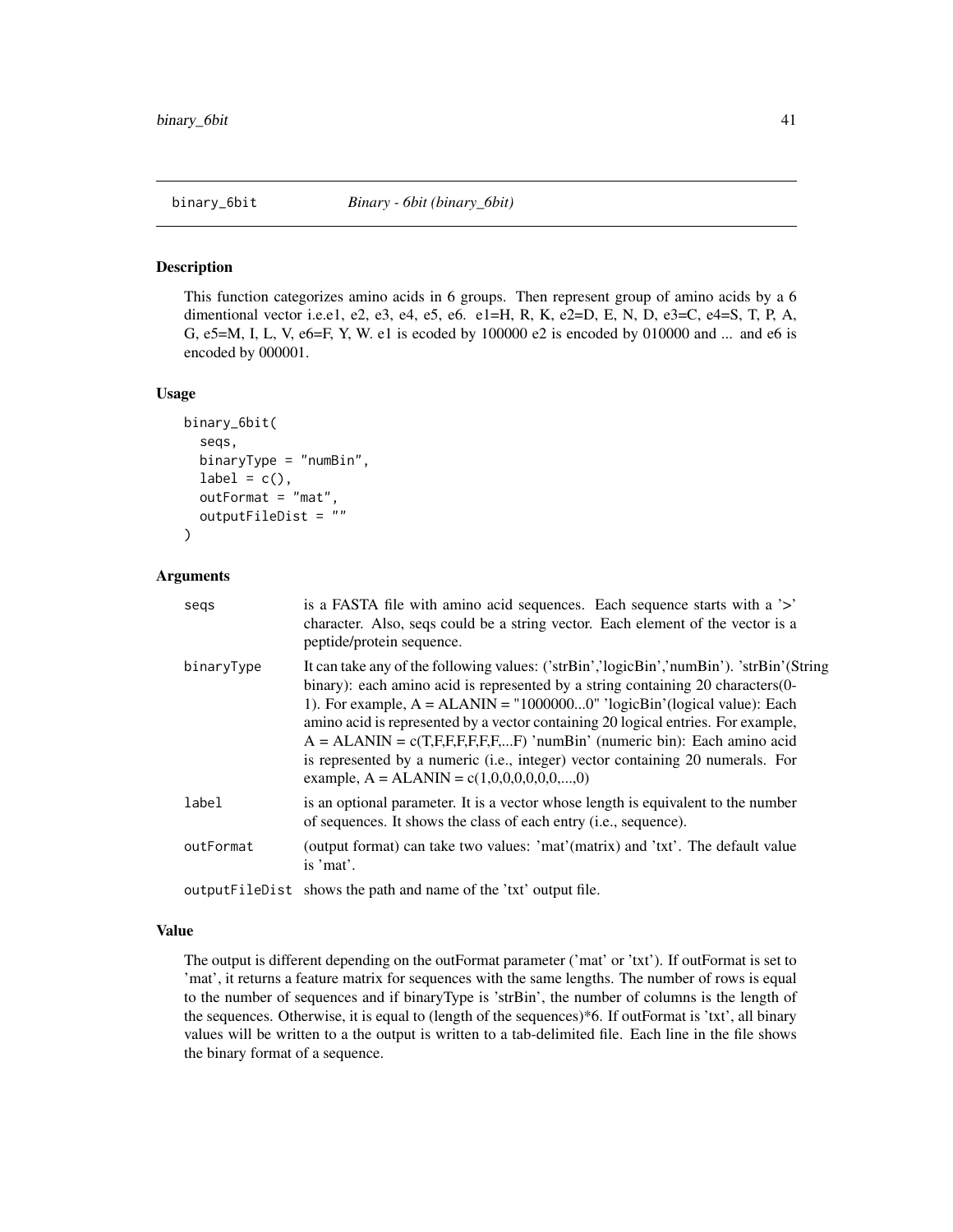This function is provided for sequences with the same lengths. Users can use 'txt' option in out-Format for sequences with different lengths. Warning: If outFormat is set to 'mat' for sequences with different lengths, it returns an error. Also, when output format is 'txt', label information is not shown in the text file. It is noteworthy that 'txt' format is not usable for machine learning purposes if sequences have different sizes. Otherwise 'txt' format is also usable for machine learning purposes.

### Examples

```
ptmSeqsADR<-system.file("extdata/",package="ftrCOOL")
ptmSeqsVect<-as.vector(read.csv(paste0(ptmSeqsADR,"/ptmVect101AA.csv"))[,2])
mat<-binary_6bit(seqs = ptmSeqsVect, binaryType="numBin",outFormat="mat")
```
BLOSUM62 *Blosum62 (BLOSUM62)*

### Description

This function creates a 20-dimentional numeric vector for each amino acid of a sequence. Each entry of the vector contains the similarity score of the amino acid with other amino acids including itself. The score is extracted from the Blosum62 matrix.

### Usage

```
BLOSUM62(seqs, label = c(), outFormat = "mat", outputFileDist = "")
```
### Arguments

| segs      | is a FASTA file with amino acid sequences. Each sequence starts with a '>'<br>character. Also, seqs could be a string vector. Each element of the vector is a<br>peptide/protein sequence. |
|-----------|--------------------------------------------------------------------------------------------------------------------------------------------------------------------------------------------|
| label     | is an optional parameter. It is a vector whose length is equivalent to the number<br>of sequences. It shows the class of each entry (i.e., sequence).                                      |
| outFormat | (output format) can take two values: 'mat'(matrix) and 'txt'. The default value<br>is 'mat'.                                                                                               |
|           | output FileDist shows the path and name of the 'txt' output file.                                                                                                                          |

### Value

The output depends on the outFormat parameter which can be either 'mat' or 'txt'. If outFormat is 'mat', the function returns a feature matrix for sequences with the same length such that the number of columns is (sequence length)\*20 and the number of rows is equal to the number of sequences. If the outFormat is 'txt', the output is written to a tab-delimited file.

# Note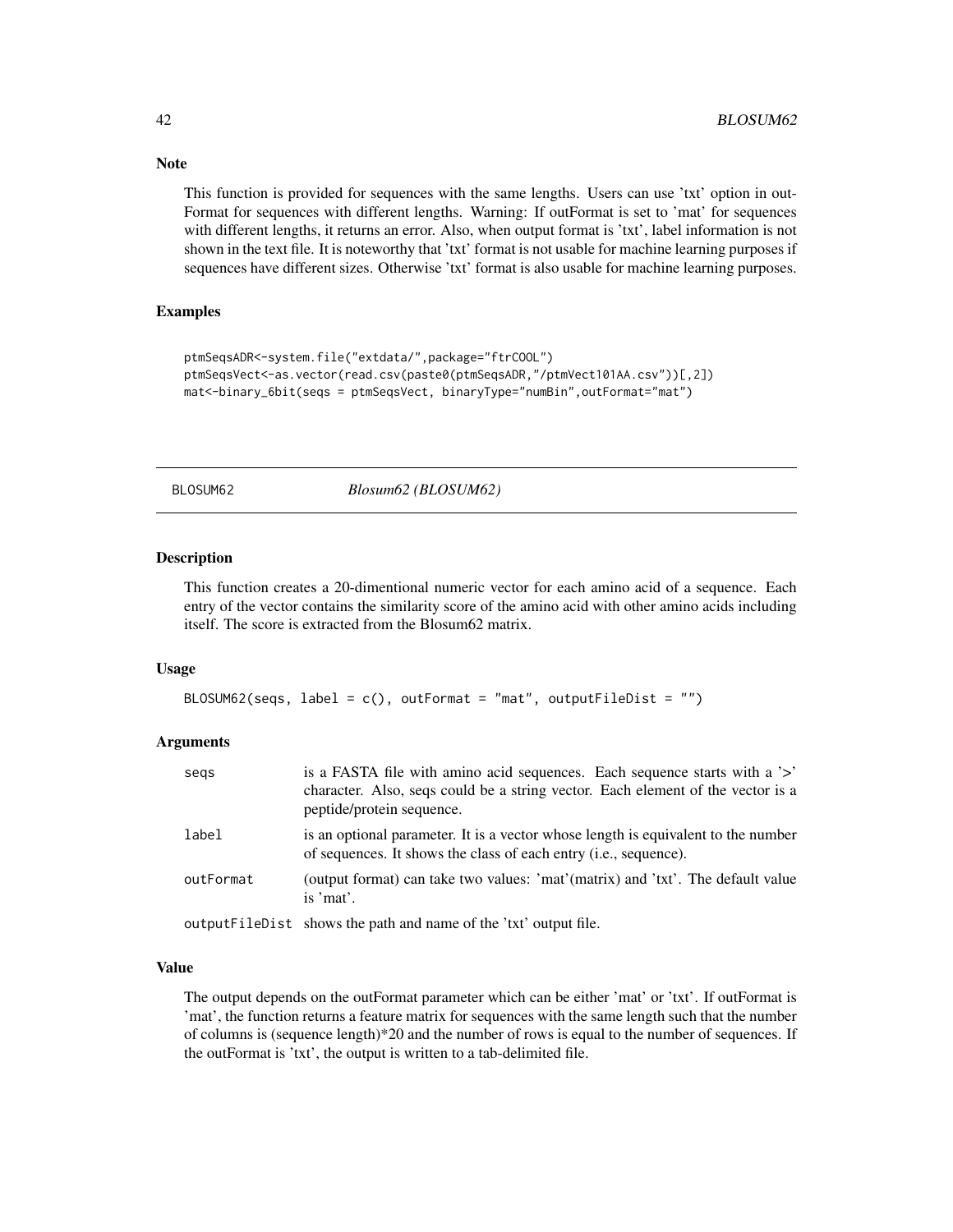# CkSAApair 43

### Note

This function is provided for sequences with the same lengths. Users can use 'txt' option in out-Format for sequences with different lengths. Warning: If outFormat is set to 'mat' for sequences with different lengths, it returns an error. Also, when output format is 'txt', label information is not shown in the text file. It is noteworthy that 'txt' format is not usable for machine learning purposes if sequences have different sizes. Otherwise 'txt' format is also usable for machine learning purposes.

### Examples

```
dir = tempdir()ptmSeqsADR<-system.file("extdata/",package="ftrCOOL")
filePr<-system.file("extdata/protein.fasta",package="ftrCOOL")
filePrs<-system.file("extdata/proteins.fasta",package="ftrCOOL")
ad<-paste0(dir,"/blosum62.txt")
vect<-BLOSUM62(seqs = filePr,outFormat="mat")
BLOSUM62(seqs = filePrs,outFormat="txt",outputFileDist=ad)
unlink("dir", recursive = TRUE)
```
<span id="page-42-0"></span>

| CkSAApair | Composition of k-Spaced Amino Acids pairs (CkSAApair) |  |
|-----------|-------------------------------------------------------|--|
|-----------|-------------------------------------------------------|--|

### Description

This function calculates the composition of k-spaced amino acid pairs. In other words, it computes the frequency of all amino acid pairs with k spaces.

#### Usage

```
CkSAApair(seqs, rng = 3, upto = FALSE, normalized = TRUE, label = c())
```

| segs | is a FASTA file with amino acid sequences. Each sequence starts with a '>'<br>character. Also, seqs could be a string vector. Each element of the vector is a<br>peptide/protein sequence.                                                                        |
|------|-------------------------------------------------------------------------------------------------------------------------------------------------------------------------------------------------------------------------------------------------------------------|
| rng  | This parameter can be a number or a vector. Each element of the vector shows<br>the number of spaces between amino acid pairs. For each k in the rng vector, a<br>new vector (whose size is 400) is created which contains the frequency of pairs<br>with k gaps. |
| upto | It is a logical parameter. The default value is FALSE. If rng is a number and<br>upto is set to TRUE, rng is converted to a vector with values from [0 to rng].                                                                                                   |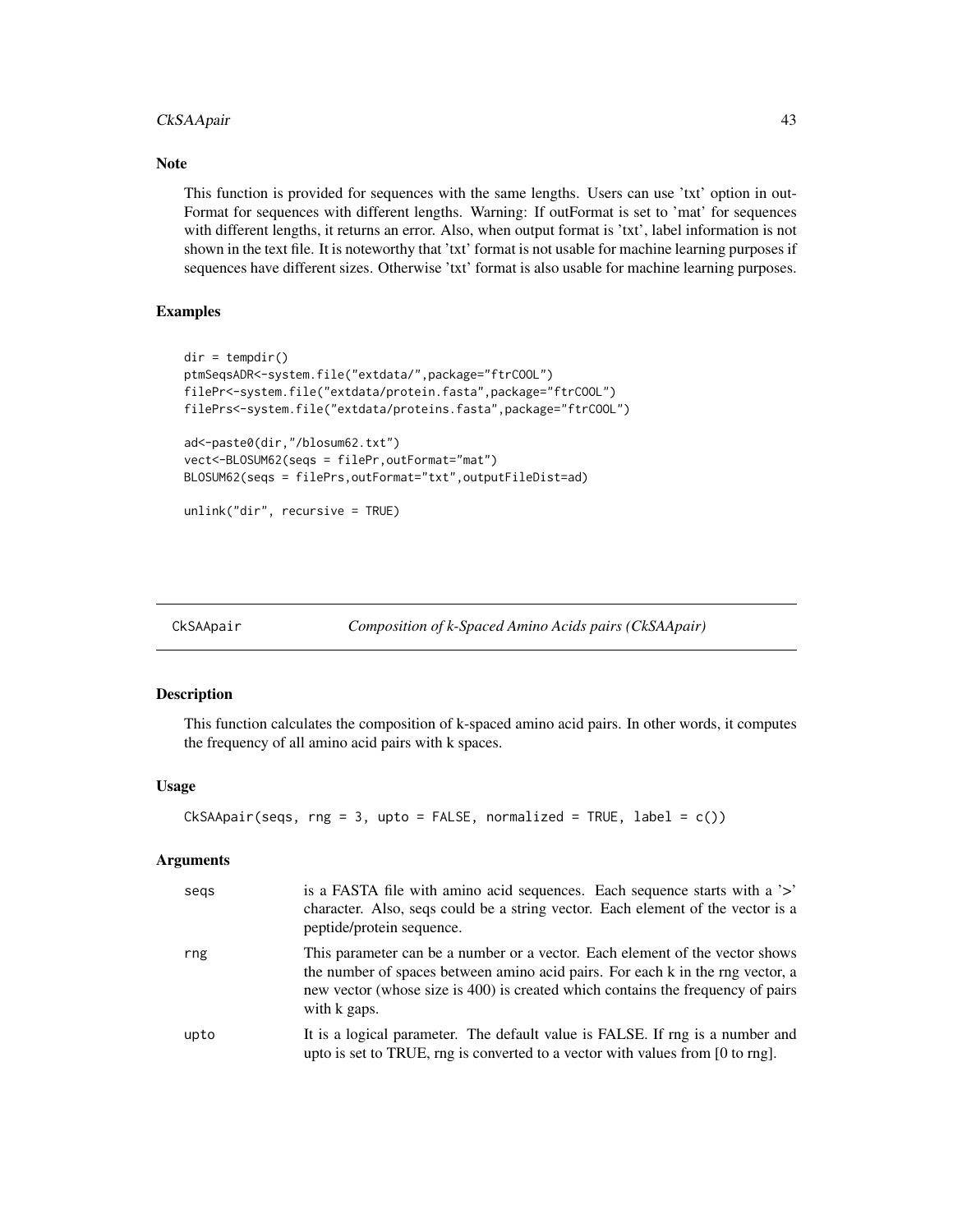| normalized | is a logical parameter. When it is FALSE, the return value of the function does<br>not change. Otherwise, the return value is normalized using the length of the<br>sequence. |
|------------|-------------------------------------------------------------------------------------------------------------------------------------------------------------------------------|
| label      | is an optional parameter. It is a vector whose length is equivalent to the number<br>of sequences. It shows the class of each entry <i>(i.e., sequence)</i> .                 |

# Value

The function returns a feature matrix. The number of rows is equal to the number of sequences and the number of columns is 400\*(length of rng vector).

#### Note

'upto' is enabled only when rng is a number and not a vector.

## Examples

```
filePrs<-system.file("extdata/proteins.fasta",package="ftrCOOL")
mat1<-CkSAApair(seqs=filePrs,rng=2,upto=TRUE,normalized=TRUE)
```

```
mat2<-CkSAApair(seqs=filePrs,rng=c(1,3,5))
```
CkSGAApair *Composition of k-Spaced Grouped Amino Acids pairs (CkSGAApair)*

### Description

In this function, amino acids are first grouped into a category which is defined by the user. Later, the composition of the k-spaced grouped amino acids is computed. Please note that this function differs from [CkSAApair](#page-42-0) which works on individual amino acids.

### Usage

```
CkSGAApair(
  seqs,
  rng = 3,upto = FALSE,
  normalized = TRUE,
 Grp = "locFus",
  label = c())
```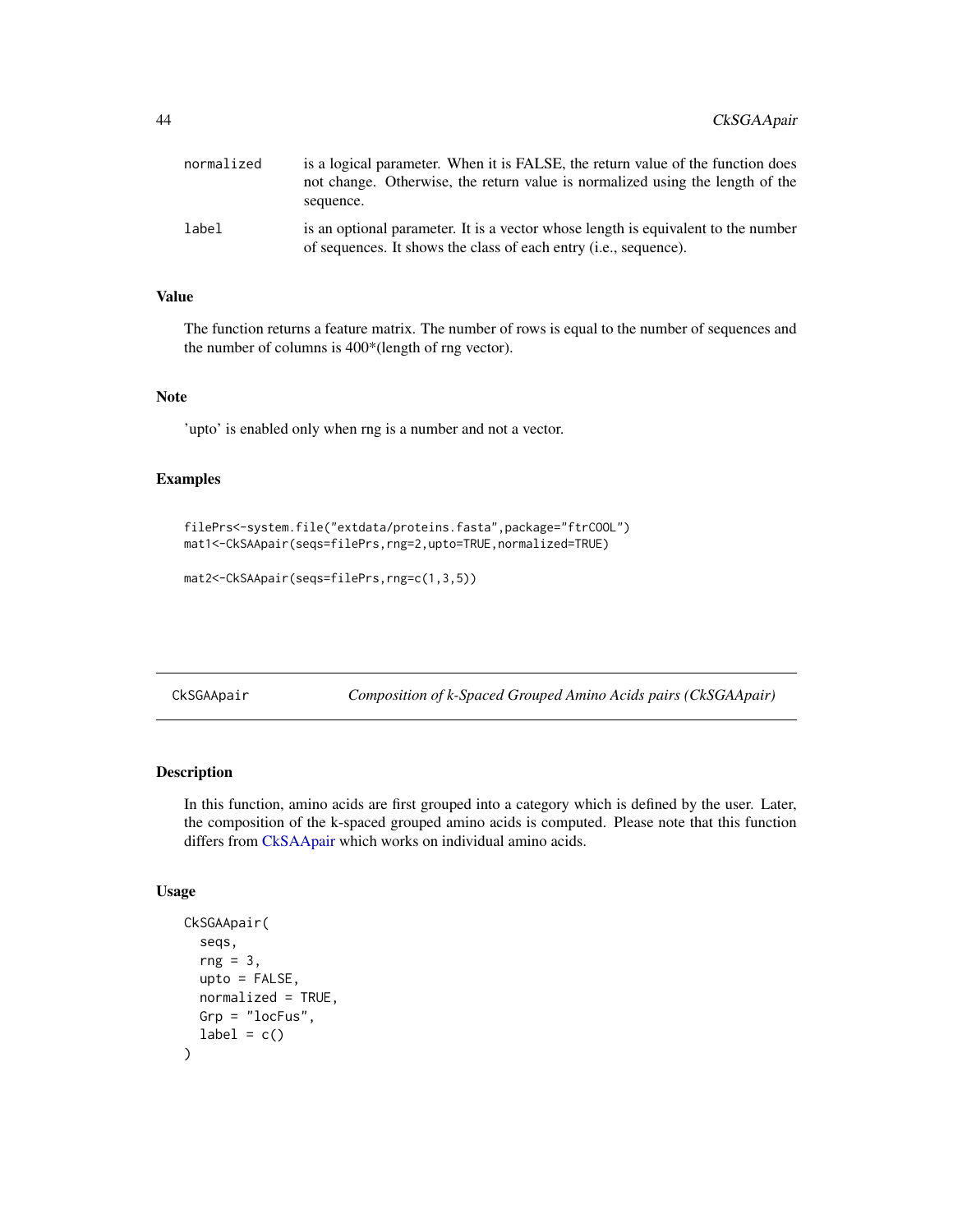## CkSGAApair 45

### Arguments

| segs       | is a FASTA file with amino acid sequences. Each sequence starts with a '>'<br>character. Also, seqs could be a string vector. Each element of the vector is a<br>peptide/protein sequence.                                                                                                                                                                                                                    |
|------------|---------------------------------------------------------------------------------------------------------------------------------------------------------------------------------------------------------------------------------------------------------------------------------------------------------------------------------------------------------------------------------------------------------------|
| rng        | This parameter can be a number or a vector. Each element of the vector shows<br>the number of spaces between amino acid pairs. For each k in the rng vector, a<br>new vector (whose size is (number of categorizes) <sup><math>\wedge</math>2)</sup> is created which contains<br>the frequency of pairs with k gaps.                                                                                         |
| upto       | It is a logical parameter. The default value is FALSE. If rng is a number and<br>upto is set to TRUE, rng is converted to a vector with values from [1 to rng].                                                                                                                                                                                                                                               |
| normalized | is a logical parameter. When it is FALSE, the return value of the function does<br>not change. Otherwise, the return value is normalized using the length of the<br>sequence.                                                                                                                                                                                                                                 |
| Grp        | is a list of vectors containig amino acids. Each vector represents a category.<br>Users can define a customized amino acid grouping, provided that the sum of<br>all amino acids is 20 and there is no repeated amino acid in the groups. Also,<br>users can choose 'cTriad' (conjointTriad), 'locFus', or 'aromatic'. Each option<br>provides specific information about the type of an amino acid grouping. |
| label      | is an optional parameter. It is a vector whose length is equivalent to the number<br>of sequences. It shows the class of each entry (i.e., sequence).                                                                                                                                                                                                                                                         |

#### Details

Column names in the feature matrix follow G(?ss?). For example, G(1ss2) means Group1\*\*Group2, where '\*' is a wild character.

### Value

This function returns a feature matrix. Row length is equal to the number of sequences and the number of columns is ((number of categorizes) $\sqrt{2}$ )\*(length of rng vector).

## Note

'upto' is enabled only when rng is a number and not a vector.

## Examples

```
filePrs<-system.file("extdata/proteins.fasta",package="ftrCOOL")
mat1<-CkSGAApair(seqs=filePrs,rng=2,upto=TRUE,Grp="aromatic")
mat2<-CkSGAApair(seqs=filePrs,rng=c(1,3,5),upto=FALSE,Grp=
list(Grp1=c("G","A","V","L","M","I","F","Y","W"),Grp2=c("K","R","H","D","E")
,Grp3=c("S","T","C","P","N","Q")))
```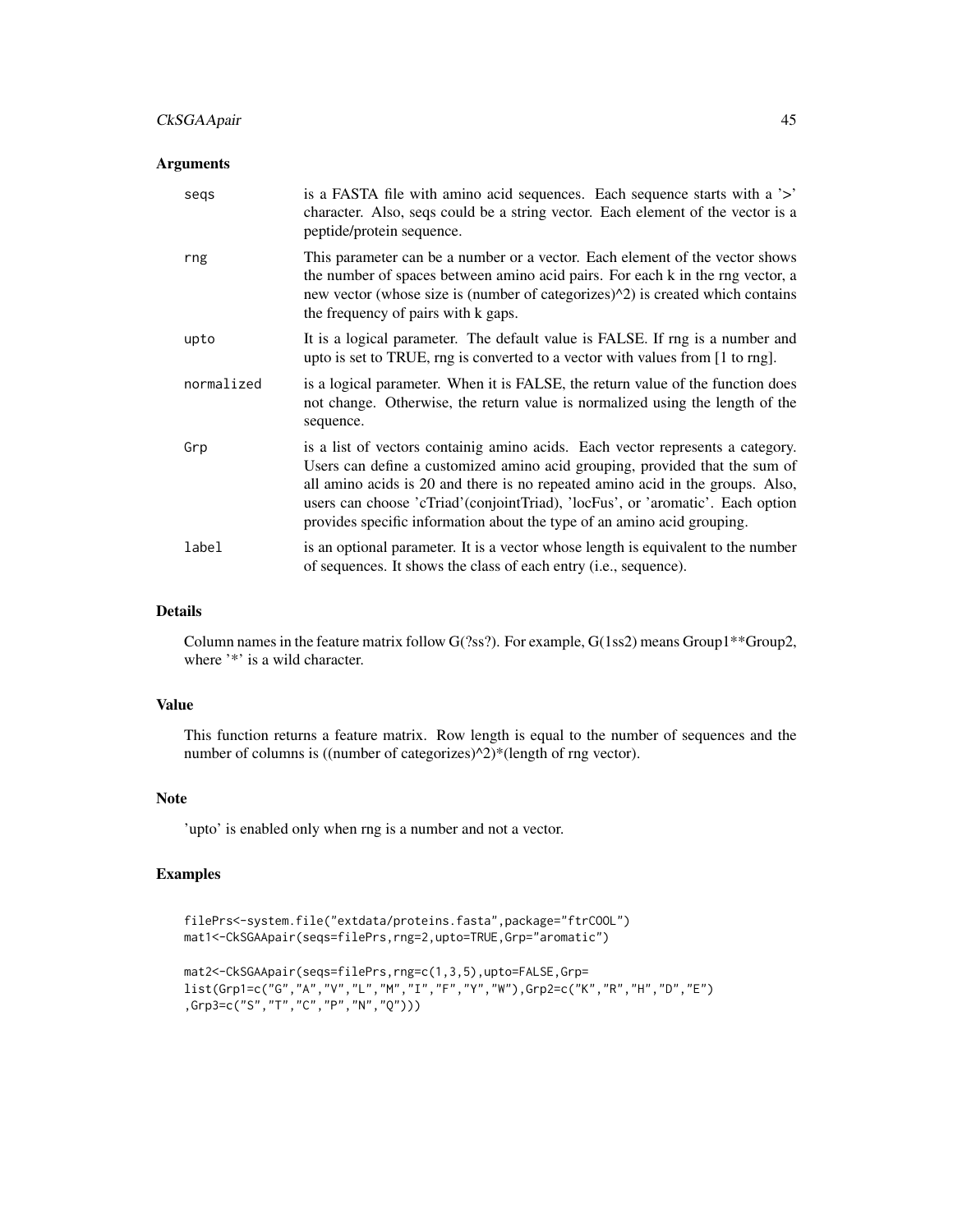### Description

This function calculates the composition of k-spaced nucleotide pairs. In other words, it computes the frequency of all nucleotide pairs with k spaces.

### Usage

```
CkSNUCpair_DNA(
  seqs,
  rng = 3,upto = FALSE,
 ORF = FALSE,
  reverseORF = TRUE,
  normalized = TRUE,
  label = c())
```
### Arguments

| segs       | is a FASTA file containing nucleotide sequences. The sequences start with '>'.<br>Also, seqs could be a string vector. Each element of the vector is a nucleotide<br>sequence.                                                                                   |
|------------|------------------------------------------------------------------------------------------------------------------------------------------------------------------------------------------------------------------------------------------------------------------|
| rng        | This parameter can be a number or a vector. Each element of the vector shows<br>the number of spaces between nucleotide pairs. For each k in the rng vector, a<br>new vector (whose size is 16) is created which contains the frequency of pairs<br>with k gaps. |
| upto       | It is a logical parameter. The default value is FALSE. If rng is a number and<br>upto is set to TRUE, rng is converted to a vector with values from [0 to rng].                                                                                                  |
| <b>ORF</b> | (Open Reading Frame) is a logical parameter. If it is set to true, ORF region of<br>each sequence is considered instead of the original sequence (i.e., 3-frame).                                                                                                |
| reverse0RF | is a logical parameter. It is enabled only if ORF is true. If reverseORF is true,<br>ORF region will be searched in the sequence and also in the reverse complement<br>of the sequence (i.e., 6-frame).                                                          |
| normalized | is a logical parameter. When it is FALSE, the return value of the function does<br>not change. Otherwise, the return value is normalized using the length of the<br>sequence.                                                                                    |
| label      | is an optional parameter. It is a vector whose length is equivalent to the number<br>of sequences. It shows the class of each entry (i.e., sequence).                                                                                                            |

### Value

The function returns a feature matrix. The number of rows is equal to the number of sequences and the number of columns is 16\*(length of rng vector).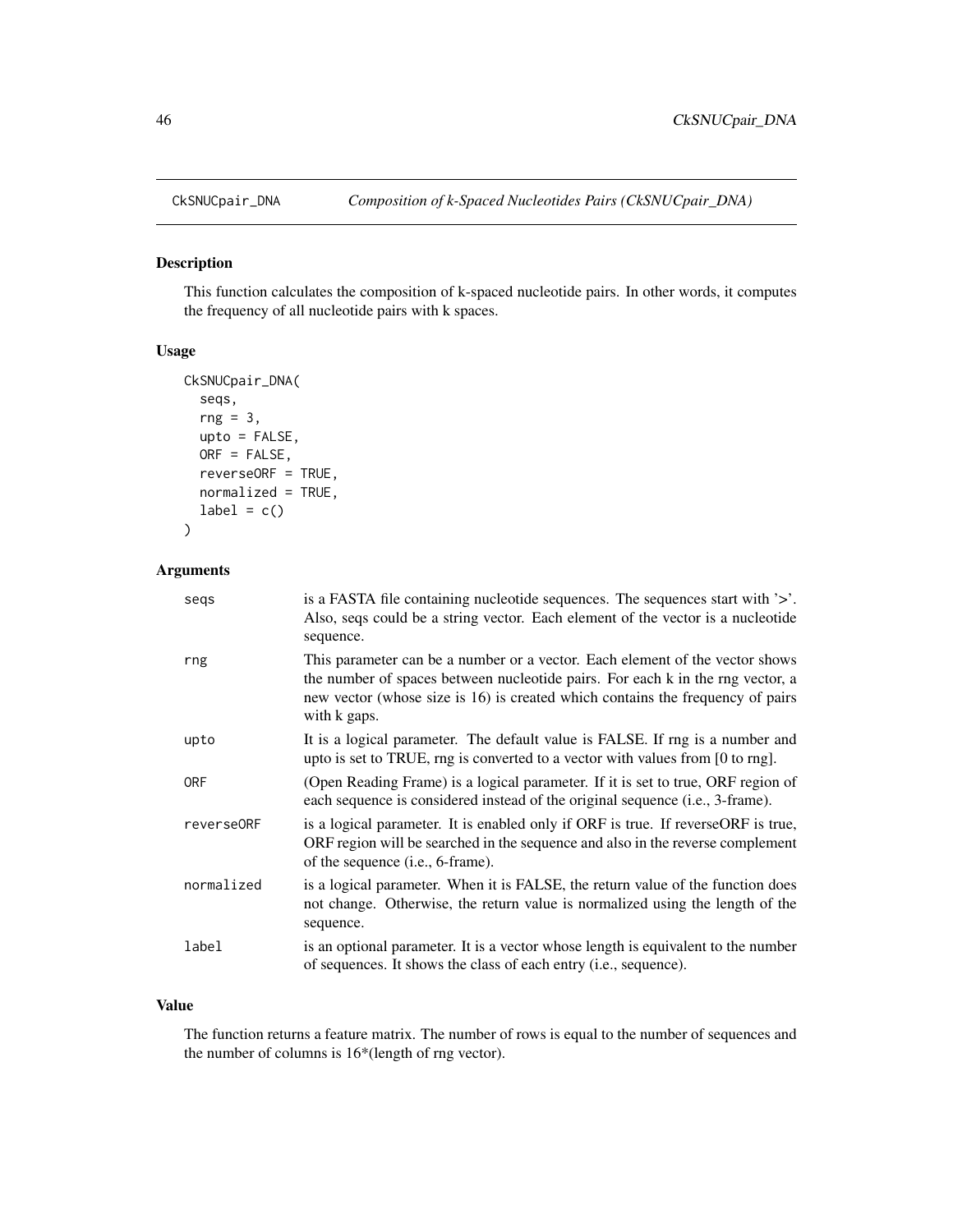## CkSNUCpair\_RNA 47

# Note

'upto' is enabled only when rng is a number and not a vector.

### Examples

```
fileLNC<-system.file("extdata/Athaliana_LNCRNA.fa",package="ftrCOOL")
mat1<-CkSNUCpair_DNA(seqs=fileLNC,rng=2,upto=TRUE,ORF=TRUE,reverseORF=FALSE)
mat2<-CkSNUCpair_DNA(seqs=fileLNC,rng=c(1,3,5))
```

```
CkSNUCpair_RNA Composition of k-Spaced riboNucleotides Pairs (CkSNUCpair_RNA)
```
# Description

This function calculates the composition of k-spaced ribonucleotide pairs. In other words, it computes the frequency of all ribonucleotide pairs with k spaces.

## Usage

```
CkSNUCpair_RNA(
  seqs,
  rng = 3,upto = FALSE,
 ORF = FALSE,
  reverseORF = TRUE,
  normalized = TRUE,
  label = c()\lambda
```

| segs       | is a FASTA file containing ribonucleotide sequences. The sequences start with<br>'>'. Also, seqs could be a string vector. Each element of the vector is a ribonu-<br>cleotide sequence.                                                                             |
|------------|----------------------------------------------------------------------------------------------------------------------------------------------------------------------------------------------------------------------------------------------------------------------|
| rng        | This parameter can be a number or a vector. Each element of the vector shows<br>the number of spaces between ribonucleotide pairs. For each k in the rng vector,<br>a new vector (whose size is 16) is created which contains the frequency of pairs<br>with k gaps. |
| upto       | It is a logical parameter. The default value is FALSE. If rng is a number and<br>upto is set to TRUE, rng is converted to a vector with values from $[0 \text{ to rng}]$ .                                                                                           |
| <b>ORF</b> | (Open Reading Frame) is a logical parameter. If it is set to true, ORF region of<br>each sequence is considered instead of the original sequence (i.e., 3-frame).                                                                                                    |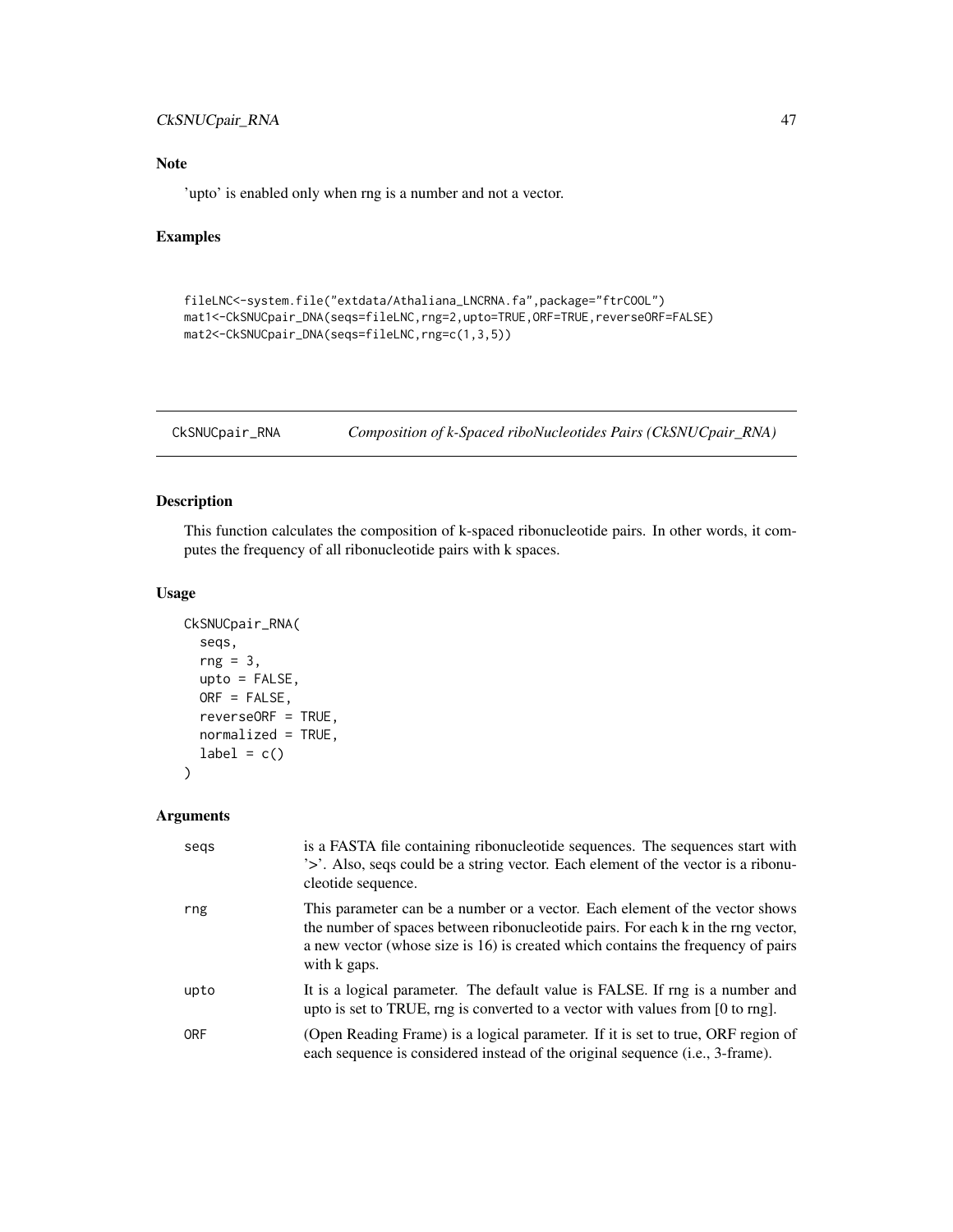| reverse0RF | is a logical parameter. It is enabled only if ORF is true. If reverseORF is true,<br>ORF region will be searched in the sequence and also in the reverse complement<br>of the sequence ( <i>i.e.</i> , 6-frame). |
|------------|------------------------------------------------------------------------------------------------------------------------------------------------------------------------------------------------------------------|
| normalized | is a logical parameter. When it is FALSE, the return value of the function does<br>not change. Otherwise, the return value is normalized using the length of the<br>sequence.                                    |
| label      | is an optional parameter. It is a vector whose length is equivalent to the number<br>of sequences. It shows the class of each entry ( <i>i.e.</i> , sequence).                                                   |

### Value

The function returns a feature matrix. The number of rows is equal to the number of sequences and the number of columns is 16\*(length of rng vector).

## Note

'upto' is enabled only when rng is a number and not a vector.

# Examples

```
fileLNC<-system.file("extdata/Carica_papaya101RNA.txt",package="ftrCOOL")
mat1<-CkSNUCpair_RNA(seqs=fileLNC,rng=2,upto=TRUE,ORF=TRUE,reverseORF=FALSE)
mat2<-CkSNUCpair_RNA(seqs=fileLNC,rng=c(1,3,5))
```
codonAdaptionIndex *Codon Adaption Index (codonAdaptionIndex)*

## Description

This function calculates the codon adaption index for each sequence.

#### Usage

```
codonAdaptionIndex(seqs, ORF = FALSE, reverseORF = TRUE, label = c())
```

| segs       | is a FASTA file containing nucleotide sequences. The sequences start with $\geq$ .<br>Also, seqs could be a string vector. Each element of the vector is a nucleotide<br>sequence.                               |
|------------|------------------------------------------------------------------------------------------------------------------------------------------------------------------------------------------------------------------|
| <b>ORF</b> | (Open Reading Frame) is a logical parameter. If it is set to true, ORF region of<br>each sequence is considered instead of the original sequence (i.e., 3-frame).                                                |
| reverse0RF | is a logical parameter. It is enabled only if ORF is true. If reverseORF is true,<br>ORF region will be searched in the sequence and also in the reverse complement<br>of the sequence ( <i>i.e.</i> , 6-frame). |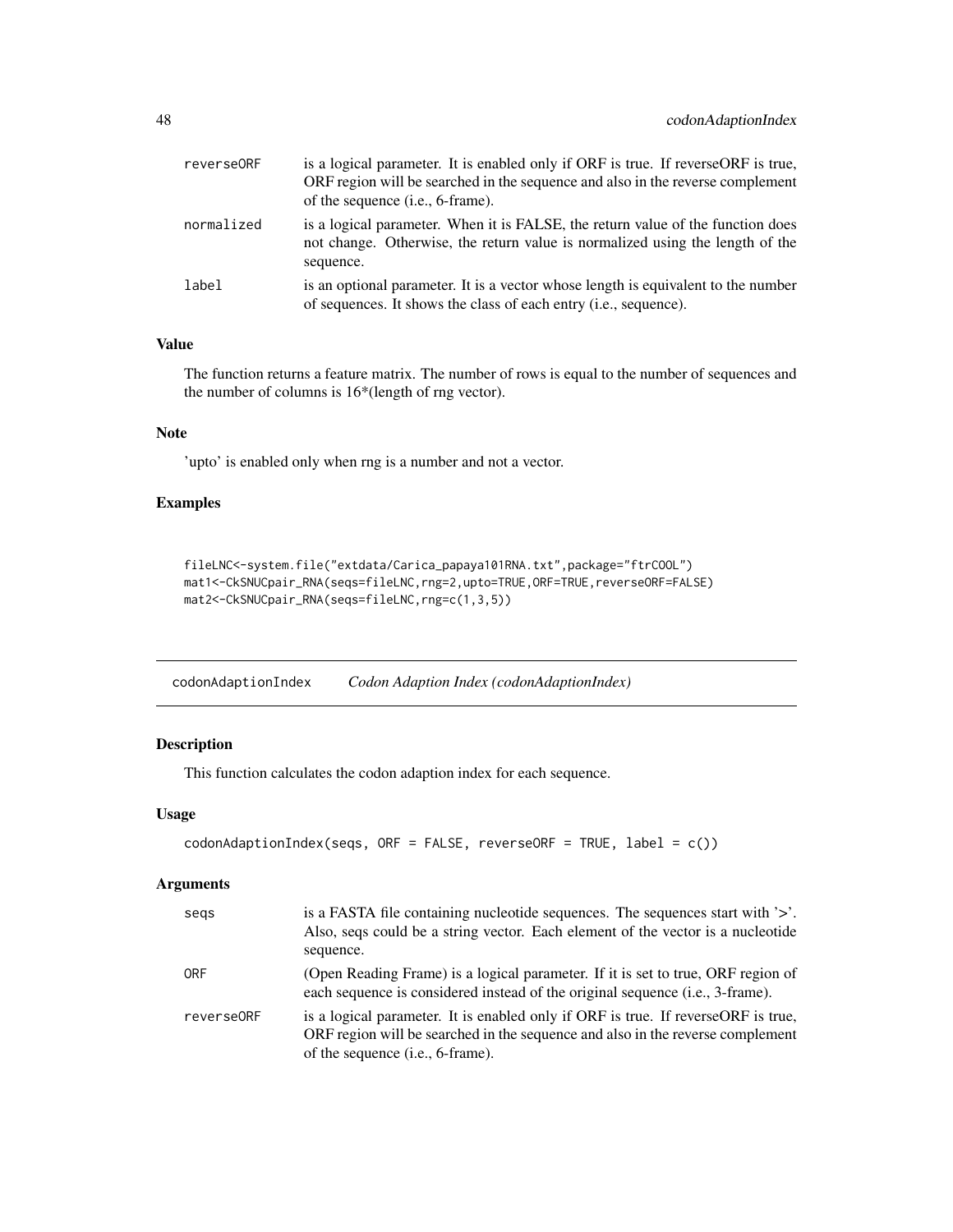## CodonFraction 49

label is an optional parameter. It is a vector whose length is equivalent to the number of sequences. It shows the class of each entry (i.e., sequence).

#### Value

The function returns a feature vector. The length of the vector is equal to the number of sequences. Each entry in the vector contains the value of the codon adaption index.

### Examples

```
fileLNC<-system.file("extdata/Athaliana_LNCRNA.fa",package="ftrCOOL")
mat<-codonAdaptionIndex(seqs=fileLNC,ORF=TRUE,reverseORF=FALSE)
```
CodonFraction *Codon Fraction (CodonFraction)*

### Description

This function calculates the codon fraction for each sequence.

#### Usage

```
CodonFraction(seqs, ORF = FALSE, reverseORF = TRUE, label = c())
```
## Arguments

| segs       | is a FASTA file containing nucleotide sequences. The sequences start with $\geq$ .<br>Also, seqs could be a string vector. Each element of the vector is a nucleotide<br>sequence.                                |
|------------|-------------------------------------------------------------------------------------------------------------------------------------------------------------------------------------------------------------------|
| <b>ORF</b> | (Open Reading Frame) is a logical parameter. If it is set to true, ORF region of<br>each sequence is considered instead of the original sequence (i.e., 3-frame).                                                 |
| reverse0RF | is a logical parameter. It is enabled only if ORF is true. If reverse ORF is true,<br>ORF region will be searched in the sequence and also in the reverse complement<br>of the sequence ( <i>i.e.</i> , 6-frame). |
| label      | is an optional parameter. It is a vector whose length is equivalent to the number<br>of sequences. It shows the class of each entry (i.e., sequence).                                                             |

## Value

A feature matrix such that the number of columns is 4^3 and the number of rows is equal to the number of sequences.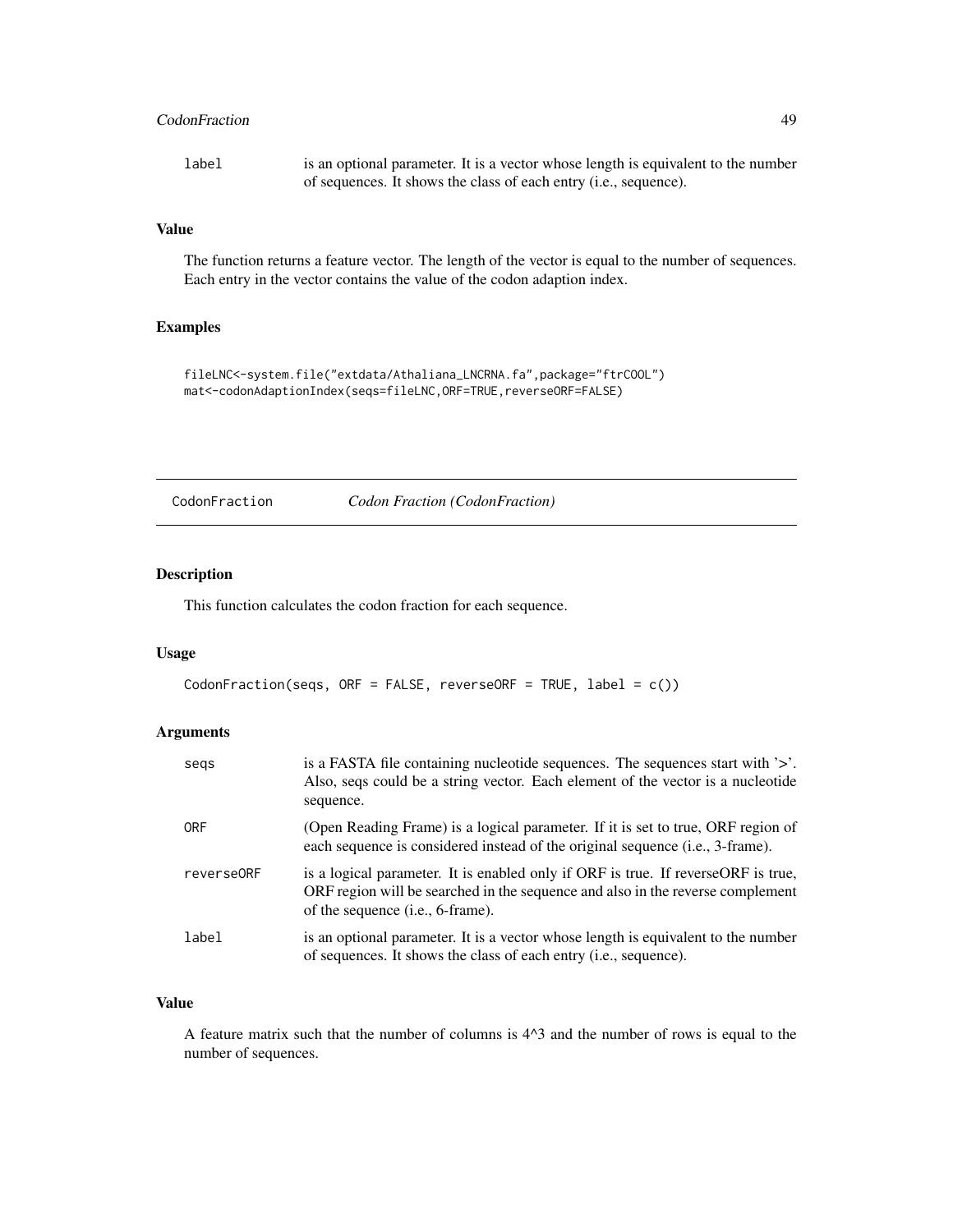## Examples

```
fileLNC<-system.file("extdata/Athaliana_LNCRNA.fa",package="ftrCOOL")
mat<-CodonFraction(seqs=fileLNC,ORF=TRUE,reverseORF=FALSE)
```
CodonUsage\_DNA *Codon Usage in DNA (CodonUsage\_DNA)*

# Description

This function calculates the codon usage for each sequence.

## Usage

```
CodonUsage_DNA(seqs, ORF = FALSE, reverseORF = TRUE, label = c())
```
### Arguments

| segs       | is a FASTA file containing nucleotide sequences. The sequences start with '>'.<br>Also, seqs could be a string vector. Each element of the vector is a nucleotide<br>sequence.                                   |
|------------|------------------------------------------------------------------------------------------------------------------------------------------------------------------------------------------------------------------|
| <b>ORF</b> | (Open Reading Frame) is a logical parameter. If it is set to true, ORF region of<br>each sequence is considered instead of the original sequence (i.e., 3-frame).                                                |
| reverse0RF | is a logical parameter. It is enabled only if ORF is true. If reverseORF is true,<br>ORF region will be searched in the sequence and also in the reverse complement<br>of the sequence ( <i>i.e.</i> , 6-frame). |
| label      | is an optional parameter. It is a vector whose length is equivalent to the number<br>of sequences. It shows the class of each entry ( <i>i.e.</i> , sequence).                                                   |

## Value

A feature matrix such that the number of columns is 4^3 and the number of rows is equal to the number of sequences.

## Examples

```
fileLNC<-system.file("extdata/Athaliana_LNCRNA.fa",package="ftrCOOL")
mat<-CodonUsage_DNA(fileLNC,ORF=TRUE,reverseORF=FALSE)
```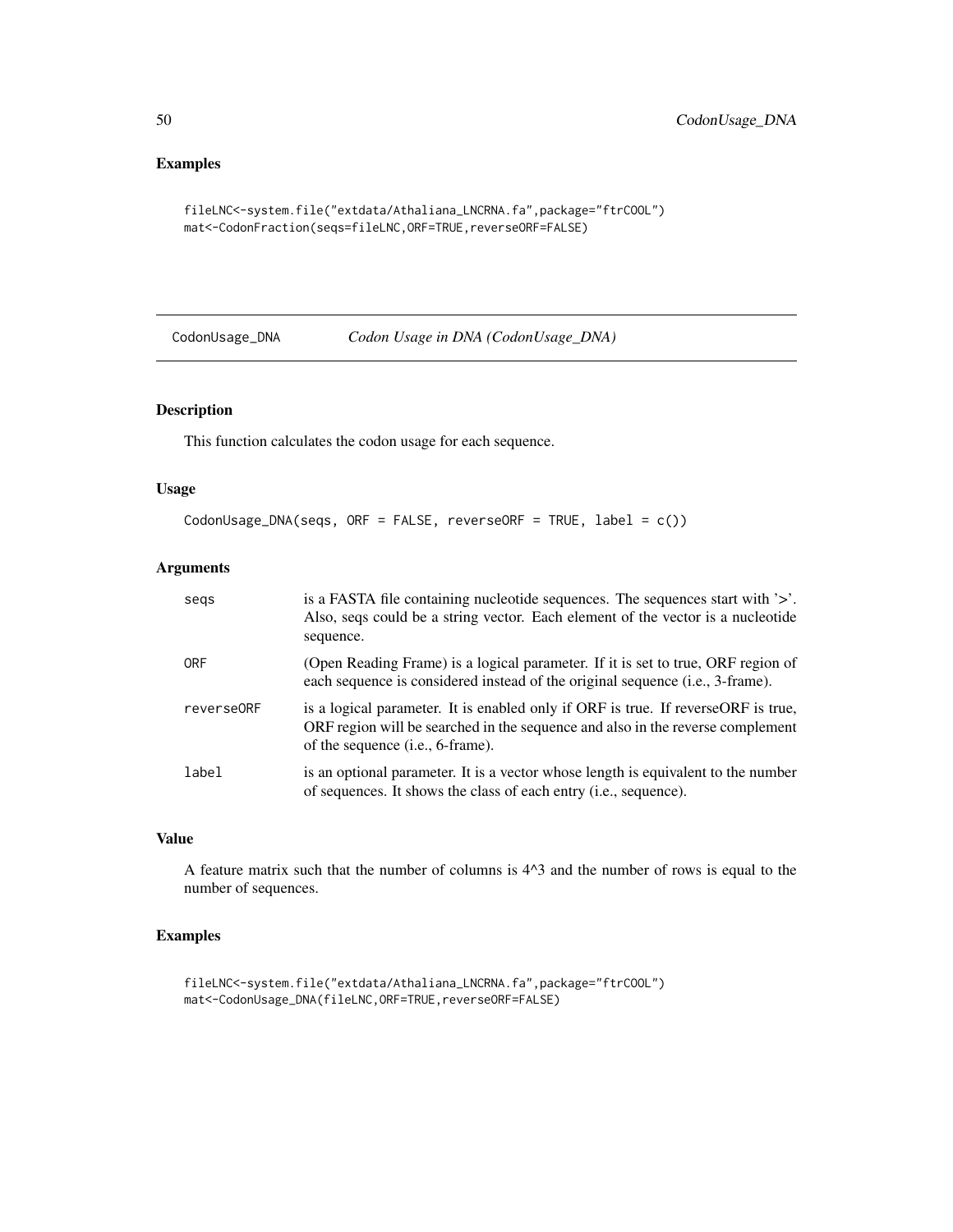### Description

This function calculates the codon usage for each sequence.

# Usage

```
CodonUsage_RNA(seqs, ORF = FALSE, reverseORF = TRUE, label = c())
```
### Arguments

| segs       | is a FASTA file containing ribonucleotide sequences. The sequences start with<br>'>'. Also, seqs could be a string vector. Each element of the vector is a ribonu-<br>cleotide sequence.                         |
|------------|------------------------------------------------------------------------------------------------------------------------------------------------------------------------------------------------------------------|
| ORF        | (Open Reading Frame) is a logical parameter. If it is set to true, ORF region of<br>each sequence is considered instead of the original sequence (i.e., 3-frame).                                                |
| reverse0RF | is a logical parameter. It is enabled only if ORF is true. If reverseORF is true,<br>ORF region will be searched in the sequence and also in the reverse complement<br>of the sequence ( <i>i.e.</i> , 6-frame). |
| label      | is an optional parameter. It is a vector whose length is equivalent to the number<br>of sequences. It shows the class of each entry (i.e., sequence).                                                            |

### Value

A feature matrix such that the number of columns is 4^3 and the number of rows is equal to the number of sequences.

## Examples

```
fileLNC<-system.file("extdata/Carica_papaya101RNA.txt",package="ftrCOOL")
mat<-CodonUsage_RNA(seqs=fileLNC,ORF=TRUE,reverseORF=FALSE)
```
## Description

This function calculates the grouped tripeptide composition with the conjoint triad grouping type.

## Usage

```
conjointTriad(seqs, normalized = TRUE, label = c())
```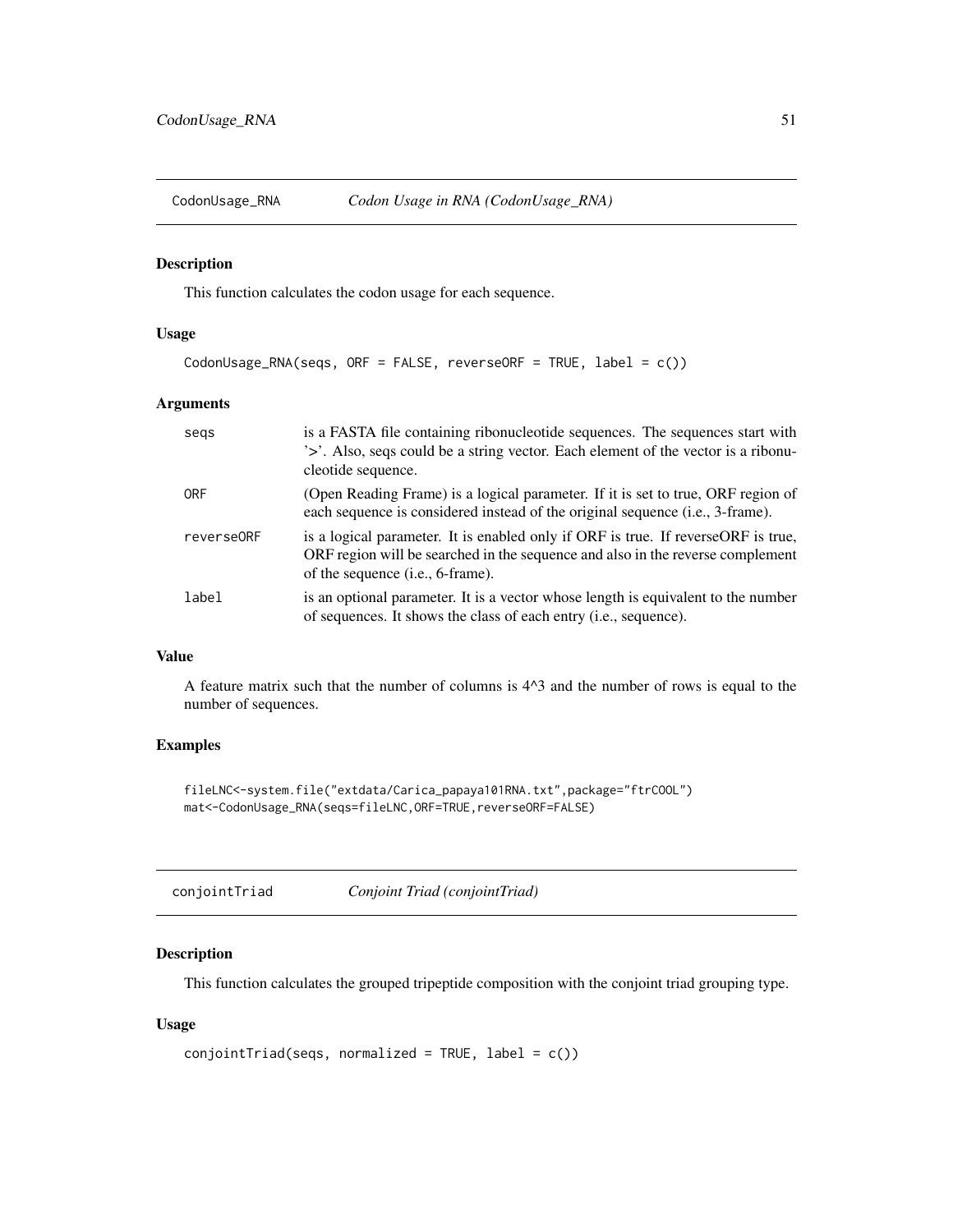## Arguments

| segs       | is a FASTA file with a mino acid sequences. Each sequence starts with a '>'<br>character. Also, segs could be a string vector. Each element of the vector is a<br>peptide/protein sequence. |
|------------|---------------------------------------------------------------------------------------------------------------------------------------------------------------------------------------------|
| normalized | is a logical parameter. When it is FALSE, the return value of the function does<br>not change. Otherwise, the return value is normalized using the length of the<br>sequence.               |
| label      | is an optional parameter. It is a vector whose length is equivalent to the number<br>of sequences. It shows the class of each entry (i.e., sequence).                                       |

#### Value

This function returns a feature matrix. The number of rows equals to the number of sequences and the number of columns is 7^3.

## Examples

```
filePrs<-system.file("extdata/proteins.fasta",package="ftrCOOL")
mat1<-conjointTriad(seqs=filePrs)
```
conjointTriadKS *k-Spaced Conjoint Triad (conjointTriadKS)*

## Description

This function calculates the grouped tripeptide composition with conjoint triad grouping type. For each k, it creates a 7^3 feature vector. K is the space between the first and the second amino acids and the second and the third amino acids of the tripeptide.

### Usage

```
conjointTriadKS(seqs, rng = 3, upto = FALSE, normalized = FALSE, label = c())
```

| segs | is a FASTA file with a mino acid sequences. Each sequence starts with a '>'<br>character. Also, seqs could be a string vector. Each element of the vector is a<br>peptide/protein sequence.                                                                                                                                                                      |
|------|------------------------------------------------------------------------------------------------------------------------------------------------------------------------------------------------------------------------------------------------------------------------------------------------------------------------------------------------------------------|
| rng  | This parameter can be a number or a vector. Each element of the vector shows<br>the number of spaces between the first and the second amino acids and the sec-<br>ond and the third amino acids of the tripeptide. For each k in the rng vector,<br>a new vector (whose size is $72$ ) is created which contains the frequency of<br>tri-amino acid with k gaps. |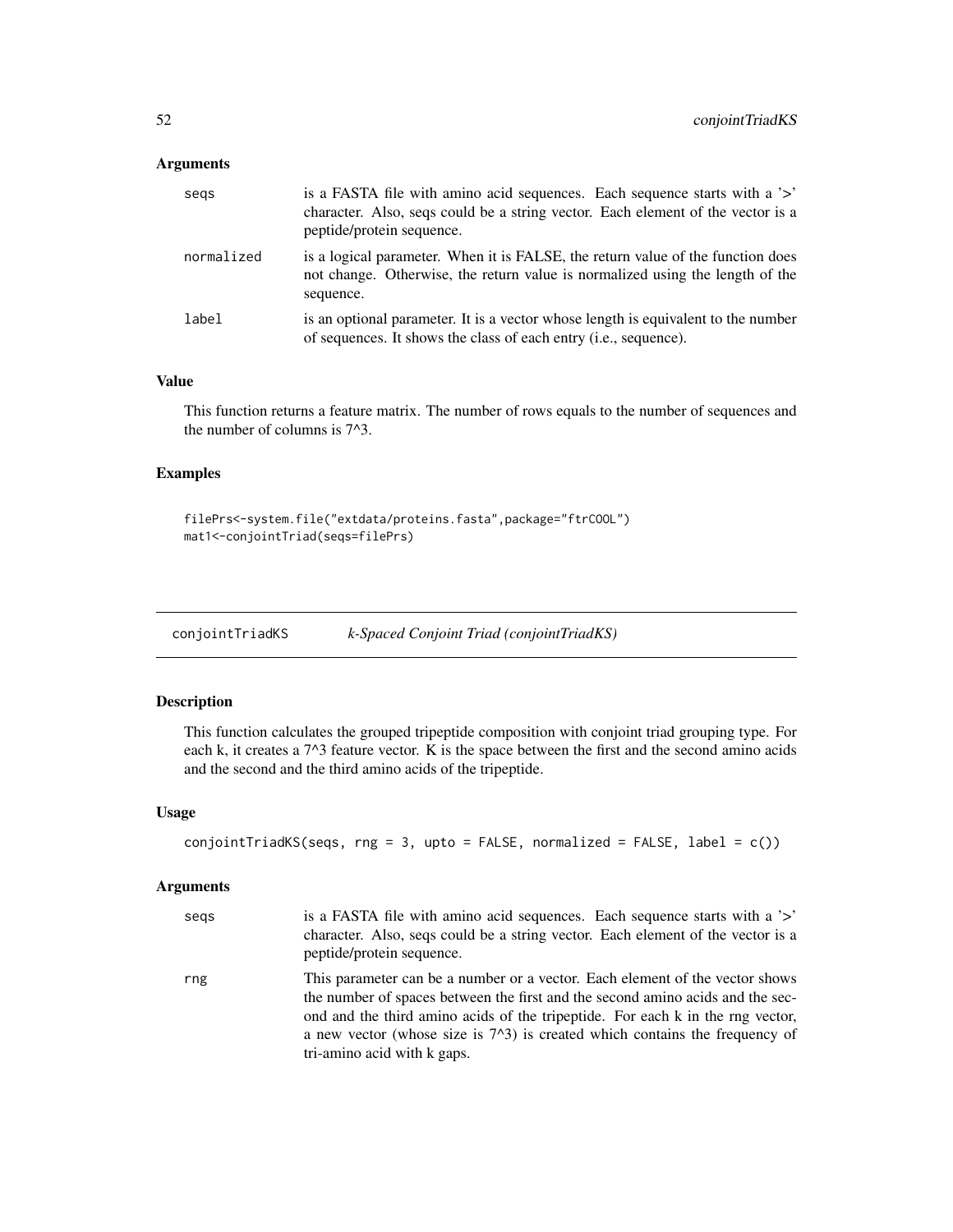| upto       | It is a logical parameter. The default value is FALSE. If rng is a number and<br>upto is set to TRUE, rng is converted to a vector with values from 0 to rng.                 |
|------------|-------------------------------------------------------------------------------------------------------------------------------------------------------------------------------|
| normalized | is a logical parameter. When it is FALSE, the return value of the function does<br>not change. Otherwise, the return value is normalized using the length of the<br>sequence. |
| label      | is an optional parameter. It is a vector whose length is equivalent to the number<br>of sequences. It shows the class of each entry ( <i>i.e.</i> , sequence).                |

## Details

A tripeptide with k spaces looks like AA1(ss..s)AA2(ss..s)AA3. AA stands for amino acids and s means space.

# Value

This function returns a feature matrix. The number of rows is equal to the number of sequences and the number of columns is  $(7<sup>2</sup>)$ <sup>\*</sup>(length rng vector).

## Note

'upto' is enabled only when rng is a number and not a vector.

### Examples

```
filePrs<-system.file("extdata/proteins.fasta",package="ftrCOOL")
mat1<-conjointTriadKS(filePrs,rng=2,upto=TRUE,normalized=TRUE)
```
mat2<-conjointTriadKS(filePrs,rng=c(1,3,5))

<span id="page-52-0"></span>CTD *Composition\_Transition\_Distribution (CTD)*

## Description

This function calculates the composition, transition, and distribution for each sequence.

## Usage

```
CTD(seqs, normalized = FALSE, label = c())
```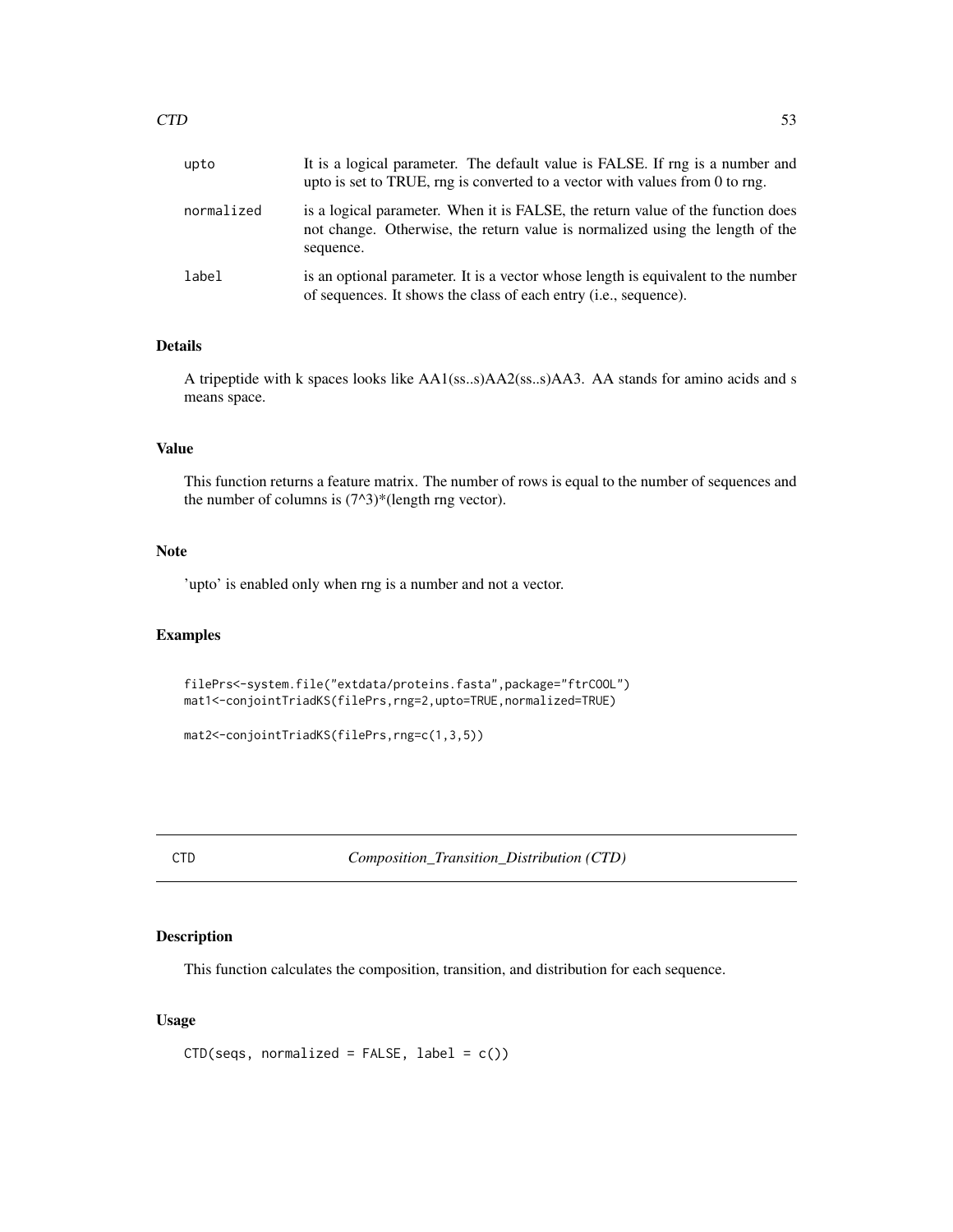### **Arguments**

| segs       | is a FASTA file with a mino acid sequences. Each sequence starts with a '>'<br>character. Also, seqs could be a string vector. Each element of the vector is a<br>peptide/protein sequence. |
|------------|---------------------------------------------------------------------------------------------------------------------------------------------------------------------------------------------|
| normalized | is a logical parameter. When it is FALSE, the return value of the function does<br>not change. Otherwise, the return value is normalized using the length of the<br>sequence.               |
| label      | is an optional parameter. It is a vector whose length is equivalent to the number<br>of sequences. It shows the class of each entry (i.e., sequence).                                       |

### Value

Output is a combination of three different matrices: Composition, Transition, and Distribution. You can obtain any of the three matrices by executing the corresponding function, i.e., [CTDC,](#page-53-0) [CTDT,](#page-55-0) and [CTDD.](#page-54-0)

#### References

Dubchak, Inna, et al. "Prediction of protein folding class using global description of amino acid sequence." Proceedings of the National Academy of Sciences 92.19 (1995): 8700-8704.

## Examples

filePrs<-system.file("extdata/proteins.fasta",package="ftrCOOL") CTDtotal<-CTD(seqs=filePrs,normalized=FALSE)

<span id="page-53-0"></span>CTDC *CTD Composition (CTDC)*

## Description

This function computes the composition part of [CTD.](#page-52-0) Thirteen properties are defined in this function. Each property categorizes the amino acids of the sequences into three groups. The grouped amino acid composition is calculated for each property. For more information, please check the references.

# Usage

```
CTDC(seqs, normalized = FALSE, label = c())
```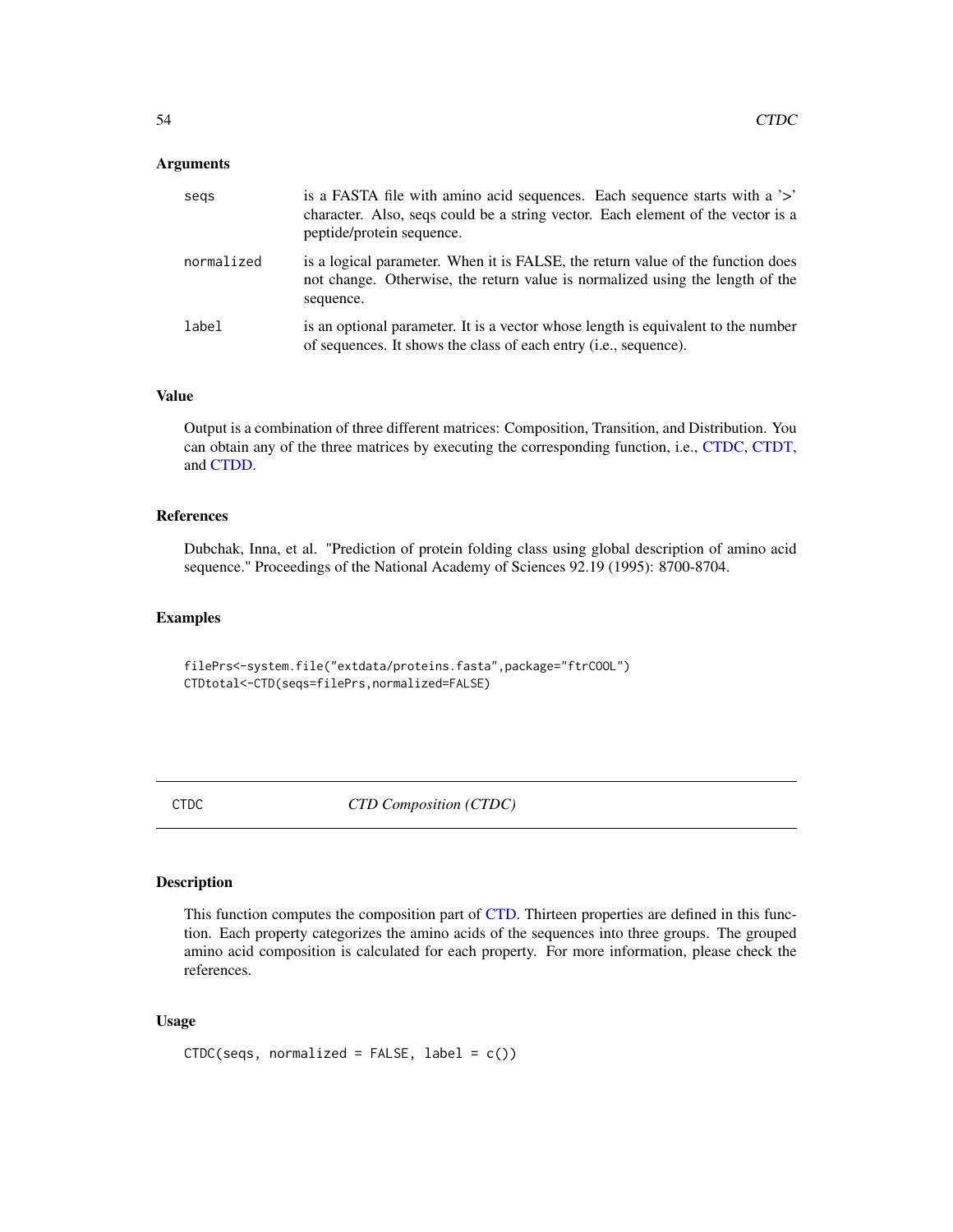### $\Box$  55

### Arguments

| segs       | is a FASTA file with amino acid sequences. Each sequence starts with a '>'<br>character. Also, segs could be a string vector. Each element of the vector is a<br>peptide/protein sequence. |
|------------|--------------------------------------------------------------------------------------------------------------------------------------------------------------------------------------------|
| normalized | is a logical parameter. When it is FALSE, the return value of the function does<br>not change. Otherwise, the return value is normalized using the length of the<br>sequence.              |
| label      | is an optional parameter. It is a vector whose length is equivalent to the number<br>of sequences. It shows the class of each entry (i.e., sequence).                                      |

## Value

This function returns a feature matrix. The number of rows is equal to the number of sequences and the number of columns is 3\*7, where three is the number of groups and thirteen is the number of properties.

## References

Dubchak, Inna, et al. "Prediction of protein folding class using global description of amino acid sequence." Proceedings of the National Academy of Sciences 92.19 (1995): 8700-8704.

### Examples

filePrs<-system.file("extdata/proteins.fasta",package="ftrCOOL") CTD\_C<-CTDC(seqs=filePrs,normalized=FALSE,label=c())

<span id="page-54-0"></span>CTDD *CTD Distribution (CTDD)*

#### Description

This function computes the distribution part of [CTD.](#page-52-0) It calculates fifteen values for each property. For more information, please check the references.

### Usage

 $CTDD$ (seqs, label =  $c()$ )

| segs  | is a FASTA file with amino acid sequences. Each sequence starts with a '>'<br>character. Also, seqs could be a string vector. Each element of the vector is a<br>peptide/protein sequence. |
|-------|--------------------------------------------------------------------------------------------------------------------------------------------------------------------------------------------|
| label | is an optional parameter. It is a vector whose length is equivalent to the number<br>of sequences. It shows the class of each entry <i>(i.e., sequence)</i> .                              |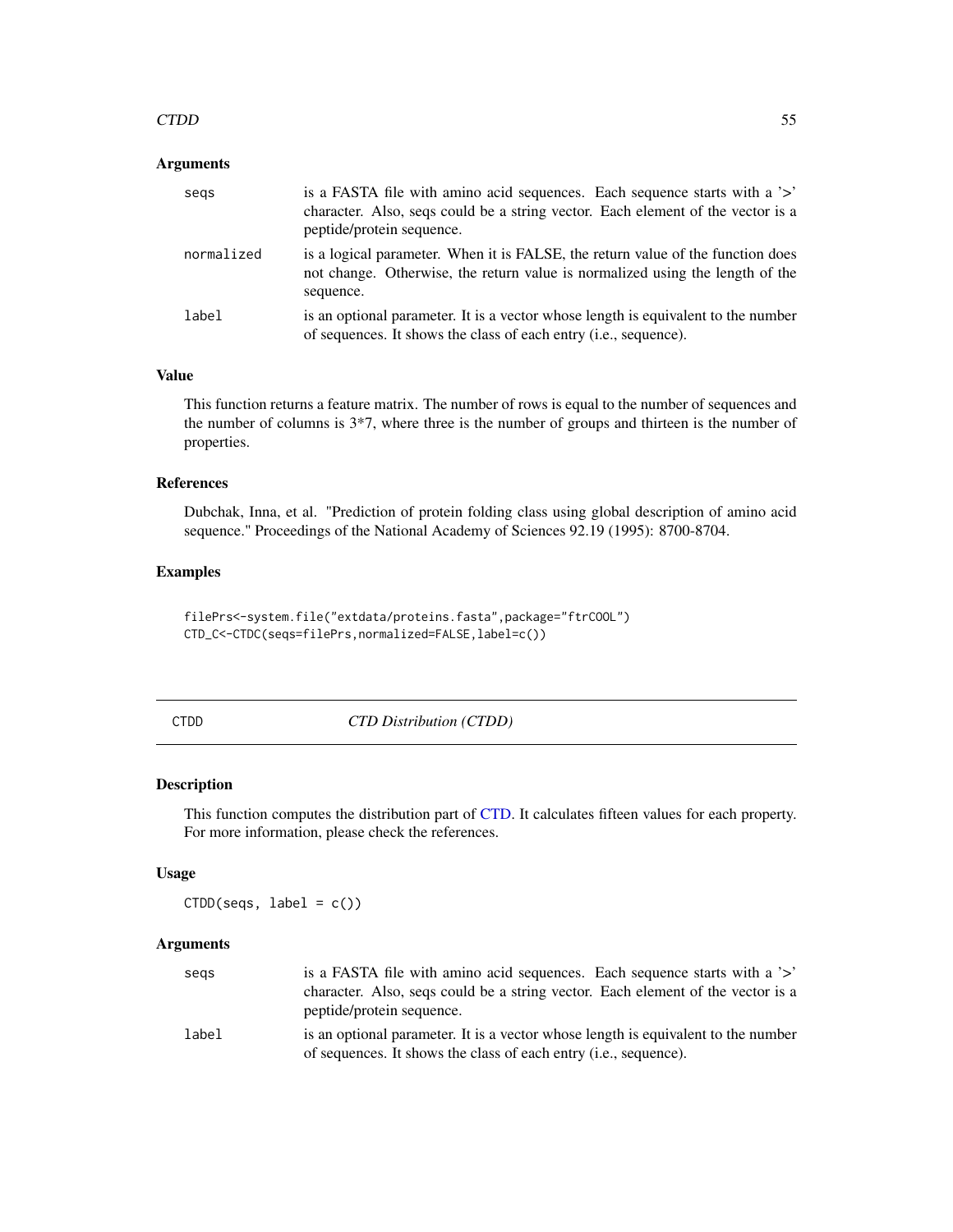#### Value

This function returns a feature matrix. The number of rows is equal to the number of sequences and the number of columns is 15\*7.

#### References

Dubchak, Inna, et al. "Prediction of protein folding class using global description of amino acid sequence." Proceedings of the National Academy of Sciences 92.19 (1995): 8700-8704.

### Examples

```
filePrs<-system.file("extdata/proteins.fasta",package="ftrCOOL")
CTD_D<-CTDD(seqs=filePrs)
```
<span id="page-55-0"></span>CTDT *CTD Transition (CTDT)*

#### Description

This function computes the transition part of [CTD.](#page-52-0) Thirteen properties are defined in this function. Each property categorizes the amino acids of a sequence into three groups. For each property, the grouped amino acid transition (i.e., transitions 1-2, 1-3, and 2-3) is calculated. For more information, please check the references.

### Usage

```
CTDT(seqs, normalized = FALSE, label = c())
```
### Arguments

| segs       | is a FASTA file with amino acid sequences. Each sequence starts with a '>'<br>character. Also, seqs could be a string vector. Each element of the vector is a<br>peptide/protein sequence. |
|------------|--------------------------------------------------------------------------------------------------------------------------------------------------------------------------------------------|
| normalized | is a logical parameter. When it is FALSE, the return value of the function does<br>not change. Otherwise, the return value is normalized using the length of the<br>sequence.              |
| label      | is an optional parameter. It is a vector whose length is equivalent to the number<br>of sequences. It shows the class of each entry (i.e., sequence).                                      |

## Value

This function returns a feature matrix. The number of rows is equal to the number of sequences and the number of columns is  $3*7$ , where three is the number of transition types (i.e., 1-2, 1-3, and 2-3) and thirteen is the number of properties.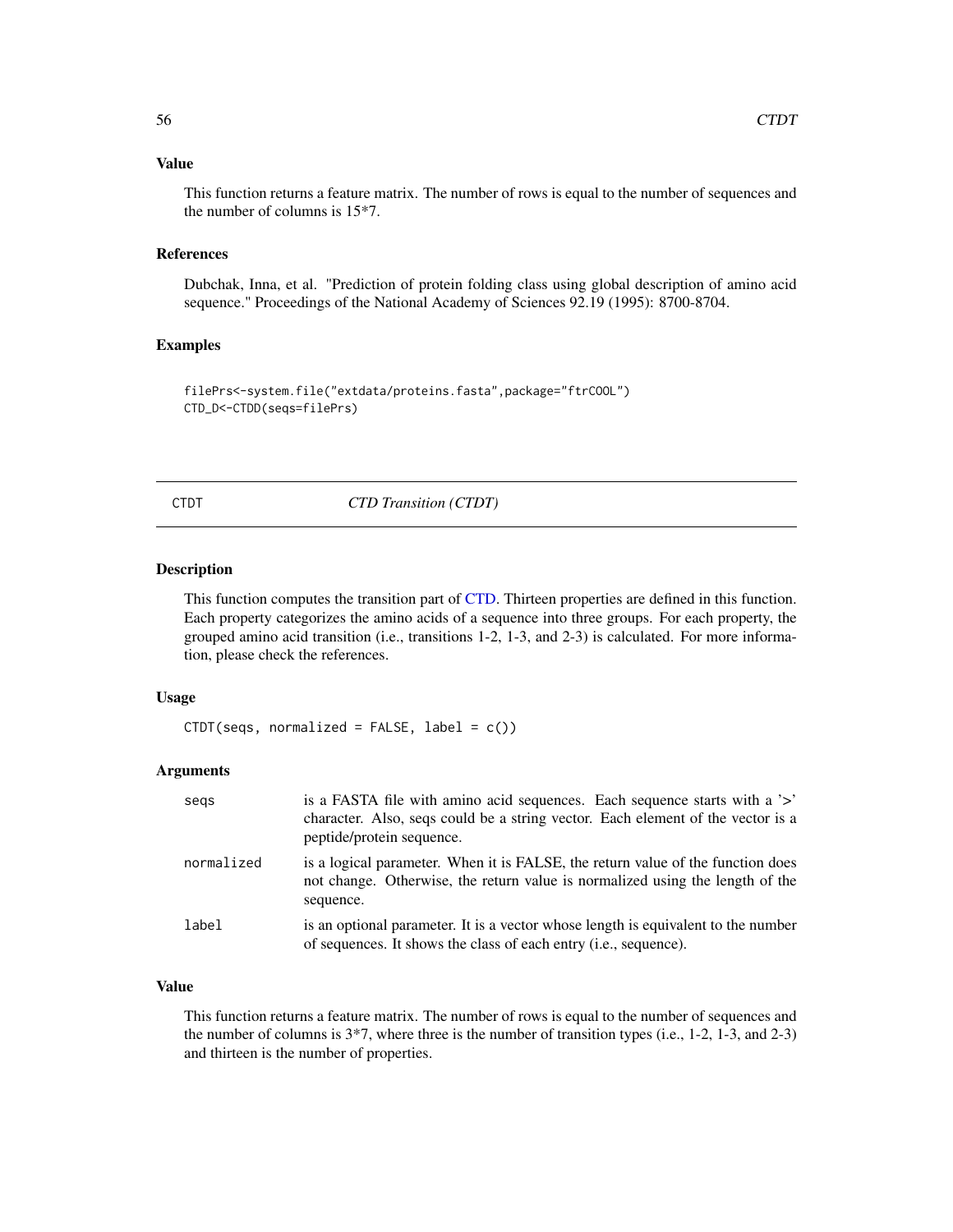#### DDE 57

## References

Dubchak, Inna, et al. "Prediction of protein folding class using global description of amino acid sequence." Proceedings of the National Academy of Sciences 92.19 (1995): 8700-8704.

### Examples

```
filePrs<-system.file("extdata/proteins.fasta",package="ftrCOOL")
CTD_T<-CTDT(seqs=filePrs,normalized=FALSE)
```
DDE *Dipeptide Deviation from Expected Mean value (DDE)*

## Description

This function computes the dipeptide deviation from the expected mean value.

### Usage

 $DDE(seqs, label = c())$ 

### Arguments

| segs  | is a FASTA file with amino acid sequences. Each sequence starts with a '>'                                                                            |
|-------|-------------------------------------------------------------------------------------------------------------------------------------------------------|
|       | character. Also, segs could be a string vector. Each element of the vector is a<br>peptide/protein sequence.                                          |
| label | is an optional parameter. It is a vector whose length is equivalent to the number<br>of sequences. It shows the class of each entry (i.e., sequence). |

## Value

A feature matrix with  $20^x=400$  number of columns. The number of rows is equal to the number of sequences.

# Examples

```
filePrs<-system.file("extdata/proteins.fasta",package="ftrCOOL")
mat<-DDE(seqs=filePrs)
```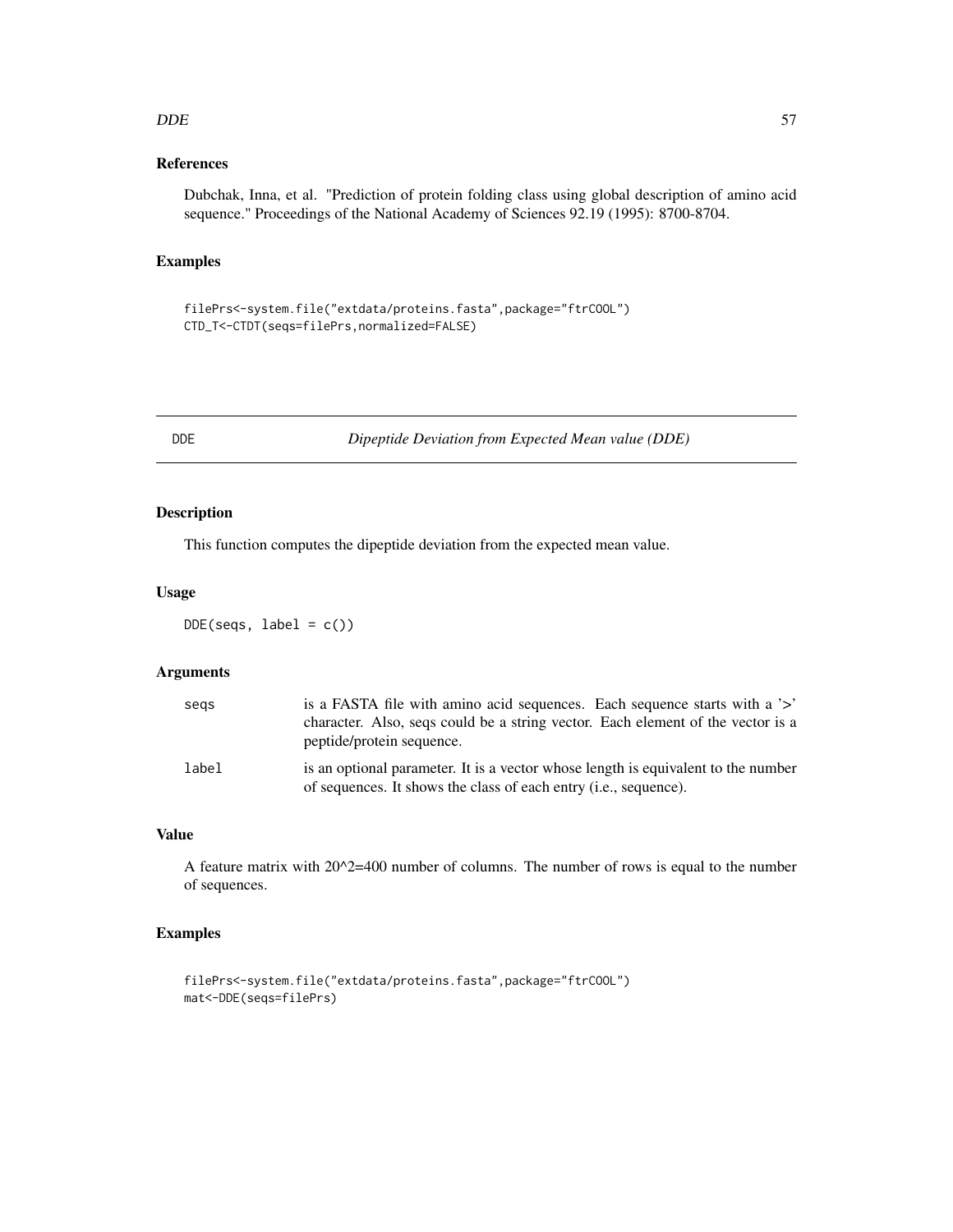#### Description

This function transforms a dinucleotide to a binary number with four bits which is enough to represent all the possible types of dinucleotides. The type of the binary format is determined by the binaryType parameter. For details about each format, please refer to the description of the binary-Type parameter.

#### Usage

```
DiNUC2Binary_DNA(
  seqs,
  binaryType = "numBin",
  outFormat = "mat",
  outputFileDist = "",
  label = c())
```
### Arguments

| segs       | is a FASTA file containing nucleotide sequences. The sequences start with $\geq$ .<br>Also, seqs could be a string vector. Each element of the vector is a nucleotide<br>sequence.                                                                                                                                                                                                                                                                                                                                                                                                                                              |
|------------|---------------------------------------------------------------------------------------------------------------------------------------------------------------------------------------------------------------------------------------------------------------------------------------------------------------------------------------------------------------------------------------------------------------------------------------------------------------------------------------------------------------------------------------------------------------------------------------------------------------------------------|
| binaryType | It can take any of the following values: ('strBin','logicBin','numBin'). 'strBin'<br>(String binary): each dinucleotide is represented by a string containing 4 characters (0-<br>1). For example, $AA = "0000" AC = "0001"  TT = "1111" 'logicBin' (logical)$<br>value): Each dinucleotide is represented by a vector containing 4 logical entries.<br>For example, $AA = c(F,F,F,F)$ $AC=c(F,F,F,T)$ $TT=c(T,T,T,T)$ 'numBin' (nu-<br>meric bin): Each dinucleotide is represented by a numeric (i.e., integer) vector<br>containing 4 numeric entries. For example, $AA = c(0,0,0,0)$ $AC = c(0,0,0,1)$<br>$TT = c(1,1,1,1)$ |
| outFormat  | (output format) can take two values: 'mat'(matrix) and 'txt'. The default value<br>is 'mat'.                                                                                                                                                                                                                                                                                                                                                                                                                                                                                                                                    |
|            | output FileD ist shows the path and name of the 'txt' output file.                                                                                                                                                                                                                                                                                                                                                                                                                                                                                                                                                              |
| label      | is an optional parameter. It is a vector whose length is equivalent to the number<br>of sequences. It shows the class of each entry (i.e., sequence).                                                                                                                                                                                                                                                                                                                                                                                                                                                                           |

### Value

The output is different depending on the outFormat parameter ('mat' or 'txt'). If outFormat is set to 'mat', it returns a feature matrix for sequences with the same lengths. The number of rows is equal to the number of sequences and if binaryType is 'strBin', the number of columns is the (length of the sequences-1). Otherwise, it is equal to (length of the sequences-1)\*4. If outFormat is 'txt', all binary values will be written to a tab-delimited file. Each line in the file shows the binary format of a sequence.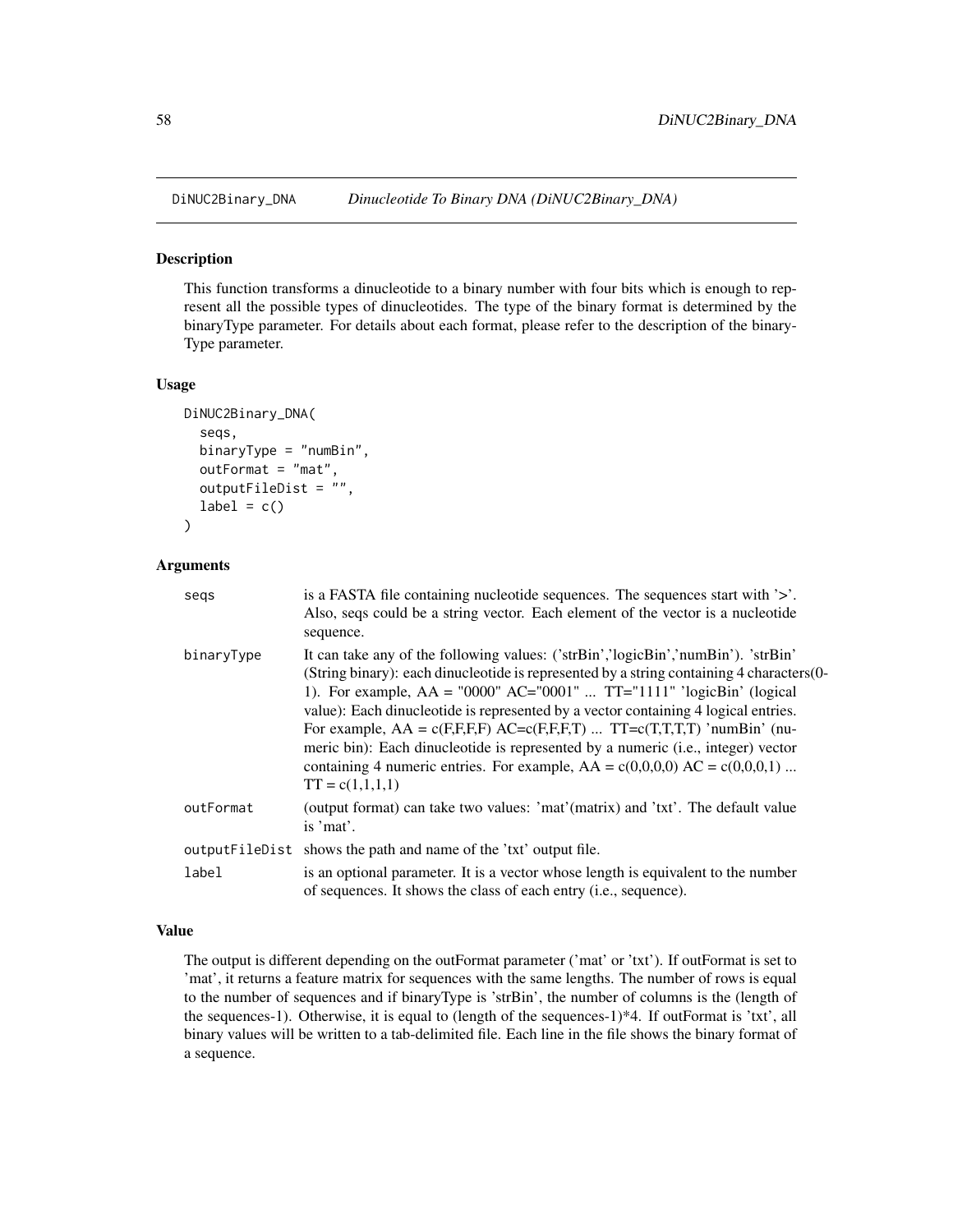### Note

This function is provided for sequences with the same lengths. Users can use 'txt' option in out-Format for sequences with different lengths. Warning: If outFormat is set to 'mat' for sequences with different lengths, it returns an error. Also, when output format is 'txt', label information is not shown in the text file. It is noteworthy that 'txt' format is not usable for machine learning purposes if sequences have different sizes. Otherwise 'txt' format is also usable for machine learning purposes.

## Examples

```
LNCSeqsADR<-system.file("extdata/",package="ftrCOOL")
LNC50Nuc<-as.vector(read.csv(paste0(LNCSeqsADR,"/LNC50Nuc.csv"))[,2])
mat<-DiNUC2Binary_DNA(seqs = LNC50Nuc, binaryType="numBin",outFormat="mat")
```
DiNUC2Binary\_RNA *Di riboNucleotide To Binary RNA (DiNUC2Binary\_RNA)*

### Description

This function transforms a di-ribonucleotide to a binary number with four bits which is enough to represent all the possible types of di-ribonucleotides. The type of the binary format is determined by the binaryType parameter. For details about each format, please refer to the description of the binaryType parameter.

#### Usage

```
DiNUC2Binary_RNA(
  seqs,
  binaryType = "numBin",
  outFormat = "mat",
  outputFileDist = ""
  label = c())
```

| segs       | is a FASTA file containing ribonucleotide sequences. The sequences start with<br>'>'. Also, seqs could be a string vector. Each element of the vector is a ribonu-<br>cleotide sequence.                                                                                                                                                                                                                                                                                                                                                                                                                                                          |
|------------|---------------------------------------------------------------------------------------------------------------------------------------------------------------------------------------------------------------------------------------------------------------------------------------------------------------------------------------------------------------------------------------------------------------------------------------------------------------------------------------------------------------------------------------------------------------------------------------------------------------------------------------------------|
| binaryType | It can take any of the following values: ('strBin','logicBin','numBin'). 'strBin'<br>(String binary): each di-ribonucleotide is represented by a string containing 4<br>characters(0-1). For example, $AA = "0000" AC = "0001"  TT = "1111" 'log-$<br>icBin' (logical value): Each di-ribonucleotide is represented by a vector contain-<br>ing 4 logical entries. For example, $AA = c(F,F,F,F)$ $AC = c(F,F,F,T)$ $TT = c(T,T,T,T)$<br>'numBin' (numeric bin): Each di-ribonucleotide is represented by a numeric<br>(i.e., integer) vector containing 4 numeric entries. For example, $AA = c(0,0,0,0)$<br>$AC = c(0,0,0,1)$ $TT = c(1,1,1,1)$ |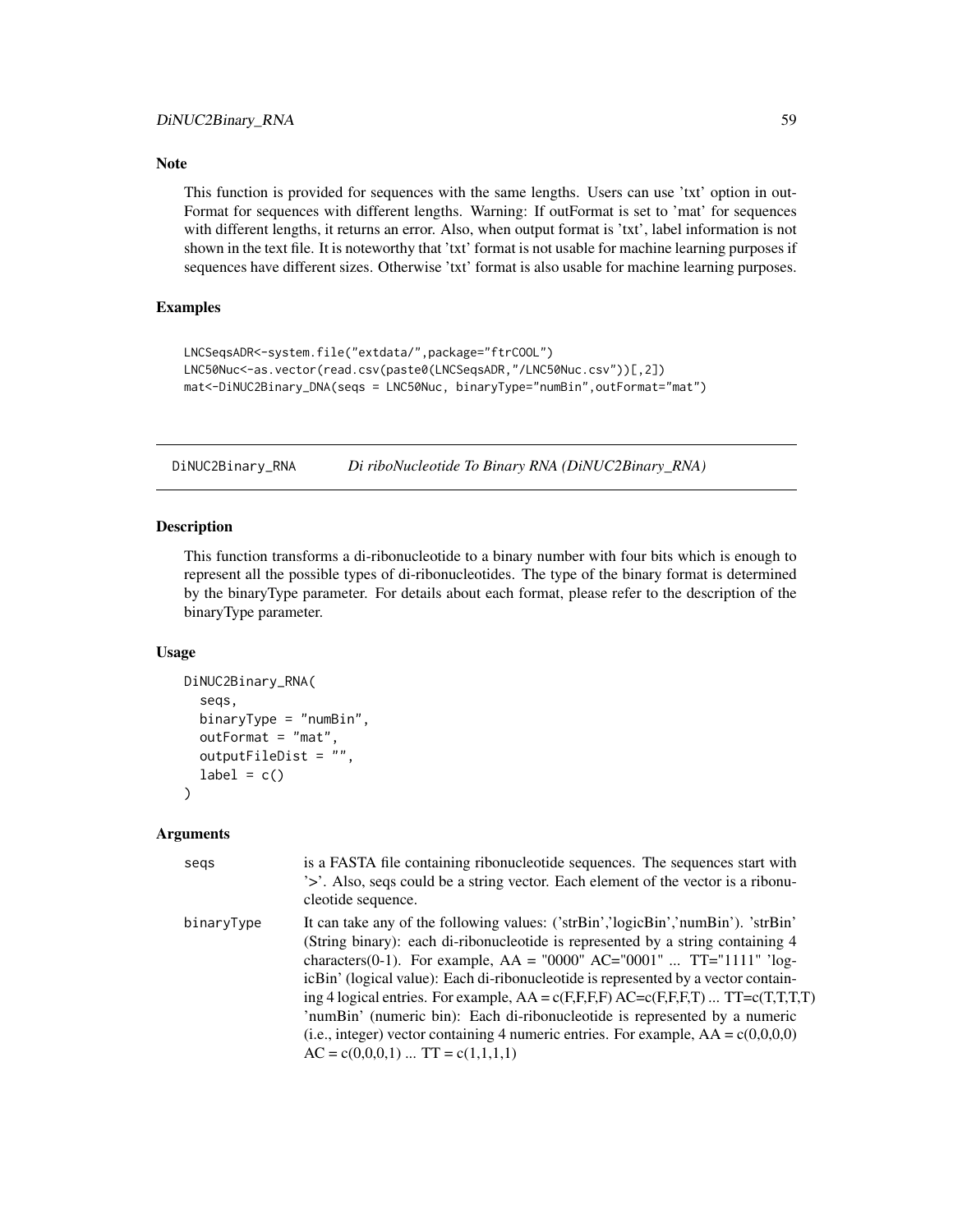| outFormat | (output format) can take two values: 'mat'(matrix) and 'txt'. The default value<br>is $'mat'$ .                                                       |
|-----------|-------------------------------------------------------------------------------------------------------------------------------------------------------|
|           | outputFileDist shows the path and name of the 'txt' output file.                                                                                      |
| label     | is an optional parameter. It is a vector whose length is equivalent to the number<br>of sequences. It shows the class of each entry (i.e., sequence). |

### Value

The output is different depending on the outFormat parameter ('mat' or 'txt'). If outFormat is set to 'mat', it returns a feature matrix for sequences with the same lengths. The number of rows is equal to the number of sequences and if binaryType is 'strBin', the number of columns is (length of the sequences-1). Otherwise, it is equal to (length of the sequences-1)\*4. If outFormat is 'txt', all binary values will be written to a 'txt' file. Each line in the file shows the binary format of a sequence.

# Note

This function is provided for sequences with the same lengths. Users can use 'txt' option in out-Format for sequences with different lengths. Warning: If outFormat is set to 'mat' for sequences with different lengths, it returns an error. Also, when output format is 'txt', label information is not shown in the text file. It is noteworthy that 'txt' format is not usable for machine learning purposes if sequences have different sizes. Otherwise 'txt' format is also usable for machine learning purposes.

### Examples

fileLNC<-system.file("extdata/Carica\_papaya101RNA.txt",package="ftrCOOL") mat<-DiNUC2Binary\_RNA(seqs = fileLNC, binaryType="numBin",outFormat="mat")

DiNUCindex\_DNA *Di Nucleotide Index (DiNUCindex\_DNA)*

#### Description

This function replaces dinucleotides in a sequence with their physicochemical properties in the dinucleotide index file.

#### Usage

```
DiNUCindex_DNA(
  seqs,
  selectedIdx = c("Rise", "Roll", "Shift", "Slide", "Tilt", "Twist"),
  threshold = 1,
  label = c(),
  outFormat = "mat",
  outputFileDist = ""
)
```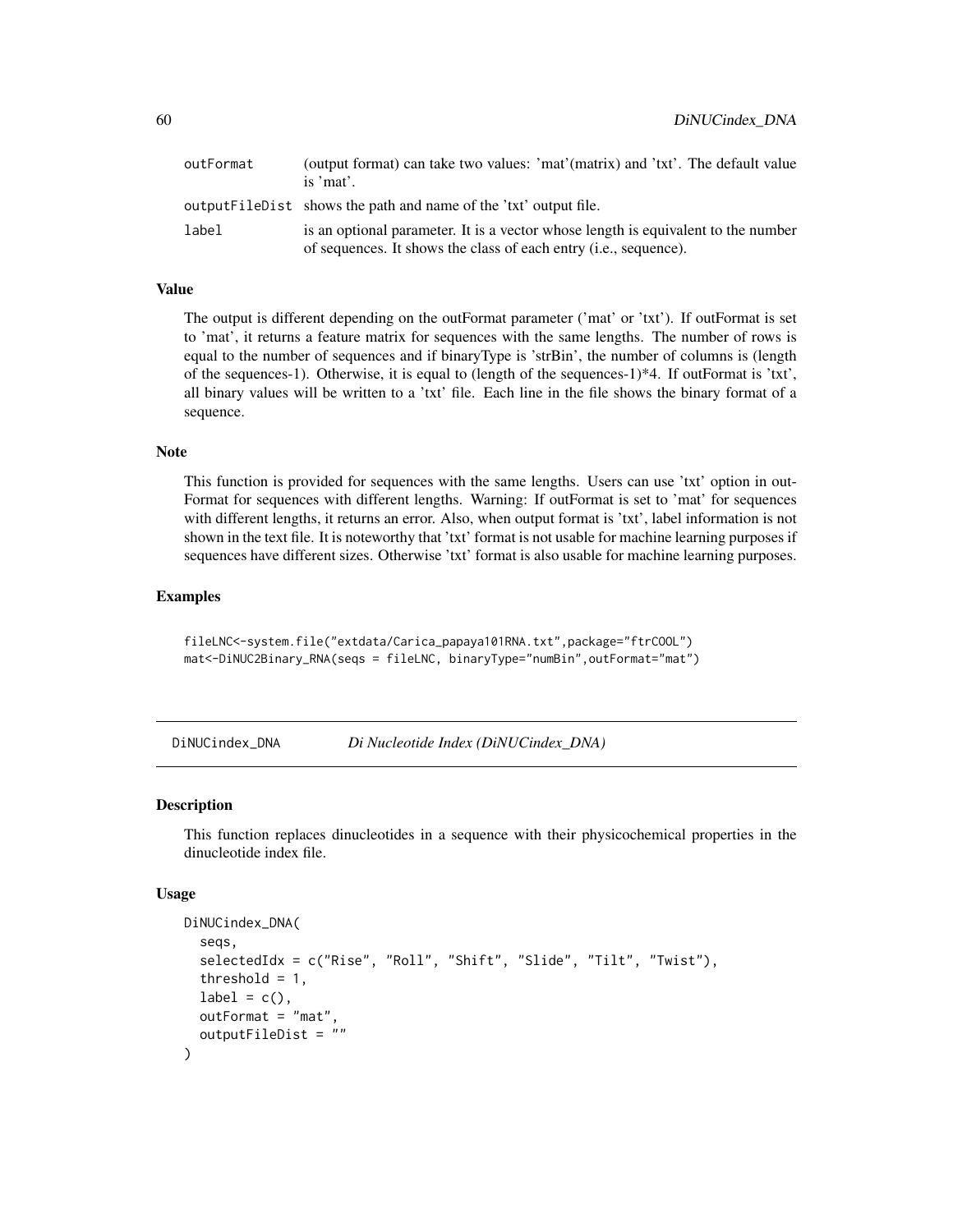### **Arguments**

| segs        | is a FASTA file containing nucleotide sequences. The sequences start with $\geq$ .<br>Also, seqs could be a string vector. Each element of the vector is a nucleotide<br>sequence.                                                                                       |
|-------------|--------------------------------------------------------------------------------------------------------------------------------------------------------------------------------------------------------------------------------------------------------------------------|
| selectedIdx | DiNUCindex_DNA function works based on physicochemical properties. Users,<br>select the properties by their ids or indexes in DI_DNA index file. The default<br>value of this parameter is a vector with ("Rise", "Roll", "Shift", "Slide", "Tilt",<br>"Twist") entries. |
| threshold   | is a number between $(0, 1]$ . In selected Idx, indices with a correlation higher<br>than the threshold will be deleted. The default value is 1.                                                                                                                         |
| label       | is an optional parameter. It is a vector whose length is equivalent to the number<br>of sequences. It shows the class of each entry ( <i>i.e.</i> , sequence).                                                                                                           |
| outFormat   | (output format) can take two values: 'mat'(matrix) and 'txt'. The default value<br>is $'mat'$ .                                                                                                                                                                          |
|             | output FileDist shows the path and name of the 'txt' output file.                                                                                                                                                                                                        |

### Details

There are 148 physicochemical indexes in the dinucleotide database.

#### Value

The output depends on the outFormat parameter which can be either 'mat' or 'txt'. If outFormat is 'mat', the function returns a feature matrix for sequences with the same length such that the number of columns is (sequence length-1)\*(number of selected di-nucleotide indexes) and the number of rows is equal to the number of sequences. If the outFormat is 'txt', the output is written to a tabdelimited file.

### Note

This function is provided for sequences with the same lengths. Users can use 'txt' option in out-Format for sequences with different lengths. Warning: If outFormat is set to 'mat' for sequences with different lengths, it returns an error. Also, when output format is 'txt', label information is not shown in the text file. It is noteworthy that 'txt' format is not usable for machine learning purposes if sequences have different sizes. Otherwise 'txt' format is also usable for machine learning purposes.

### Examples

```
fileLNC<-system.file("extdata/Athaliana1.fa",package="ftrCOOL")
vect<-DiNUCindex_DNA(seqs = fileLNC,outFormat="mat")
```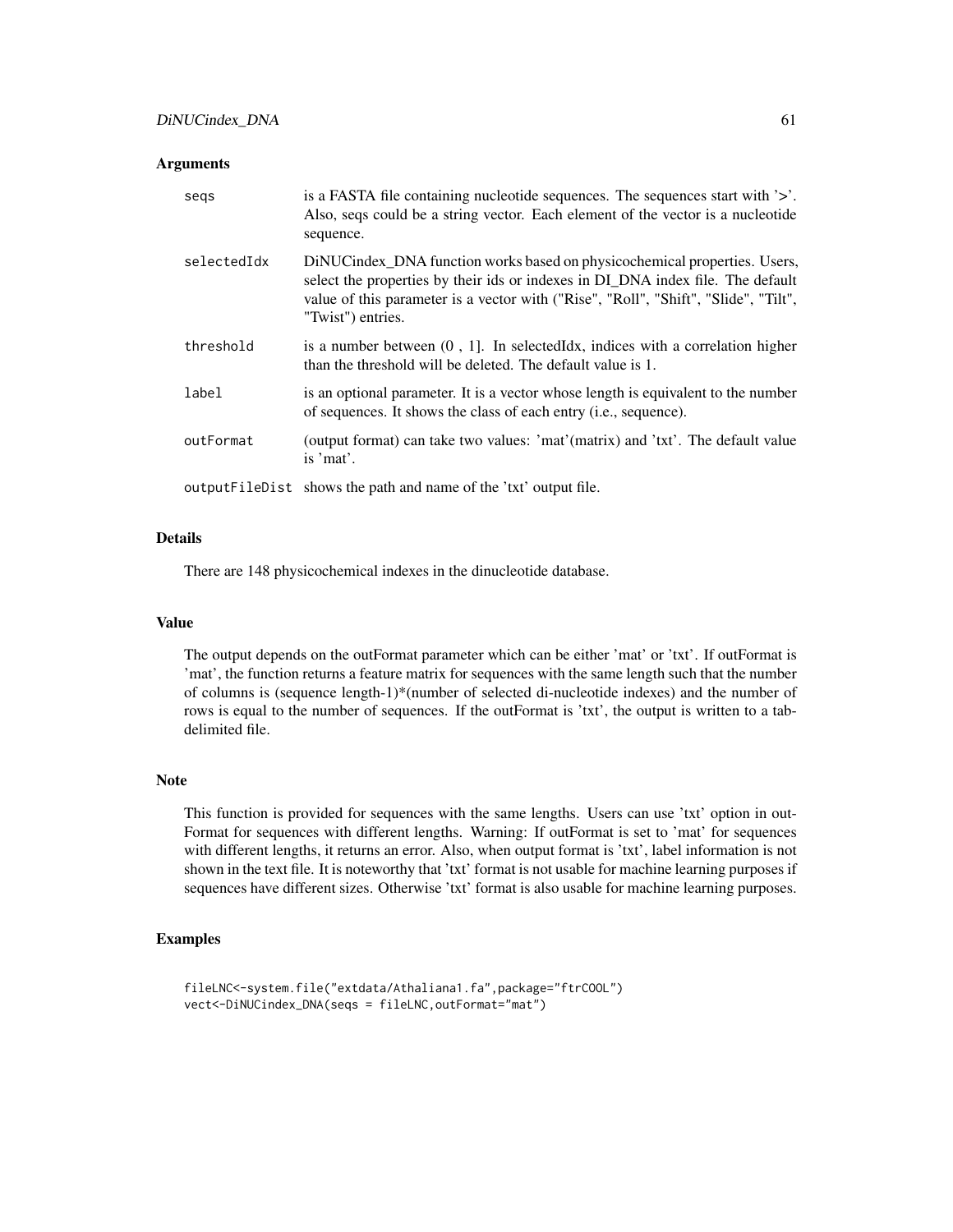#### Description

This function replaces di-ribonucleotides in a sequence with their physicochemical properties in the di-ribonucleotide index file.

### Usage

```
DiNUCindex_RNA(
  seqs,
  selectedIdx = c("Rise (RNA)", "Roll (RNA)", "Shift (RNA)", "Slide (RNA)",
    "Tilt (RNA)", "Twist (RNA)"),
  threshold = 1,
  label = c(),
  outFormat = "mat",
  outputFileDist = ""
\lambda
```
### Arguments

| segs        | is a FASTA file containing ribonucleotide sequences. The sequences start with<br>'>'. Also, seqs could be a string vector. Each element of the vector is a ribonu-<br>cleotide sequence.                                                                                                                    |
|-------------|-------------------------------------------------------------------------------------------------------------------------------------------------------------------------------------------------------------------------------------------------------------------------------------------------------------|
| selectedIdx | DiNucIndex function works based on physicochemical properties. Users, select<br>the properties by their ids or indexes in DI_RNA file. The default value of this<br>parameter is a vector with ("Rise (RNA)", "Roll (RNA)", "Shift (RNA)", "Slide<br>$(RNA)$ ", "Tilt $(RNA)$ ", "Twist $(RNA)$ ") entries. |
| threshold   | is a number between $(0, 1]$ . In selected Idx, indices with a correlation higher<br>than the threshold will be deleted. The default value is 1.                                                                                                                                                            |
| label       | is an optional parameter. It is a vector whose length is equivalent to the number<br>of sequences. It shows the class of each entry ( <i>i.e.</i> , sequence).                                                                                                                                              |
| outFormat   | (output format) can take two values: 'mat'(matrix) and 'txt'. The default value<br>is 'mat'.                                                                                                                                                                                                                |
|             | $\alpha$ utnut $\text{Eil}_\alpha$                                                                                                                                                                                                                                                                          |

### outputFileDist shows the path and name of the 'txt' output file.

## Details

There are 22 physicochemical indexes in the di-ribonucleotide database.

### Value

The output depends on the outFormat parameter which can be either 'mat' or 'txt'. If outFormat is 'mat', the function returns a feature matrix for sequences with the same length such that the number of columns is (sequence length-1)\*(number of selected di-ribonucleotide indexes) and the number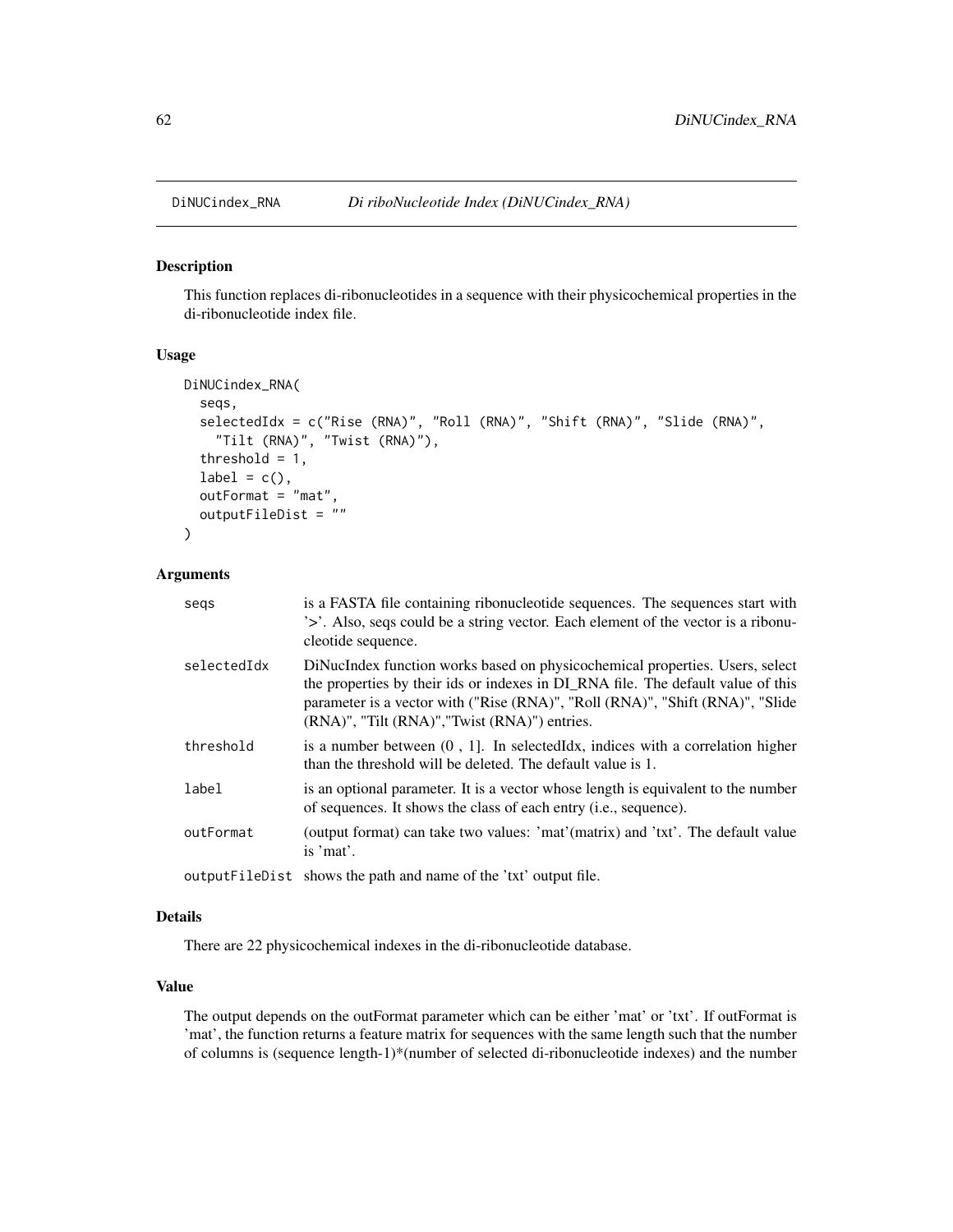#### DisorderB 63

of rows is equal to the number of sequences. If the outFormat is 'txt', the output is written to a tab-delimited file.

### Note

This function is provided for sequences with the same lengths. Users can use 'txt' option in out-Format for sequences with different lengths. Warning: If outFormat is set to 'mat' for sequences with different lengths, it returns an error. Also, when output format is 'txt', label information is not shown in the text file. It is noteworthy that 'txt' format is not usable for machine learning purposes if sequences have different sizes. Otherwise 'txt' format is also usable for machine learning purposes.

### Examples

```
fileLNC<-system.file("extdata/Carica_papaya101RNA.txt",package="ftrCOOL")
vect<-DiNUCindex_RNA(seqs = fileLNC,outFormat="mat")
```
### DisorderB *disorder Binary (DisorderB)*

### Description

This function extracts the ordered and disordered amino acids in protein or peptide sequences. The input to the function is provided by VSL2 software. Also, the function converts order amino acids to '10' and disorder amino acids to '01'.

### Usage

```
DisorderB(
  dirPath,
  binaryType = "numBin",
  outFormat = "mat",
  outputFileDist = ""
\lambda
```

| dirPath    | Path of the directory which contains all output files of VSL2. Each file belongs<br>to a sequence.                                                                                                                                                                                                                                                                                                                                                                                                                                                   |
|------------|------------------------------------------------------------------------------------------------------------------------------------------------------------------------------------------------------------------------------------------------------------------------------------------------------------------------------------------------------------------------------------------------------------------------------------------------------------------------------------------------------------------------------------------------------|
| binaryType | It can take any of the following values: ('strBin','logicBin','numBin'). 'strBin'<br>(String binary): each amino acid is represented by a string containing 2 characters (0-<br>1). order = "10" disorder="01". 'logicBin' (logical value): Each amino acid is<br>represented by a vector containing 2 logical entries. order = $c(TRUE, FALSE)$<br>disorder=c(FALSE,TRUE). 'numBin' (numeric bin): Each amino acid is repre-<br>sented by a numeric (i.e., integer) vector containing 2 numeric entries. order $=$<br>$c(1,0)$ disorder= $c(0,1)$ . |
| outFormat  | It can take two values: 'mat' (which stands for matrix) and 'txt'. The default<br>value is 'mat'.                                                                                                                                                                                                                                                                                                                                                                                                                                                    |
|            | output FileDist It shows the path and name of the 'txt' output file.                                                                                                                                                                                                                                                                                                                                                                                                                                                                                 |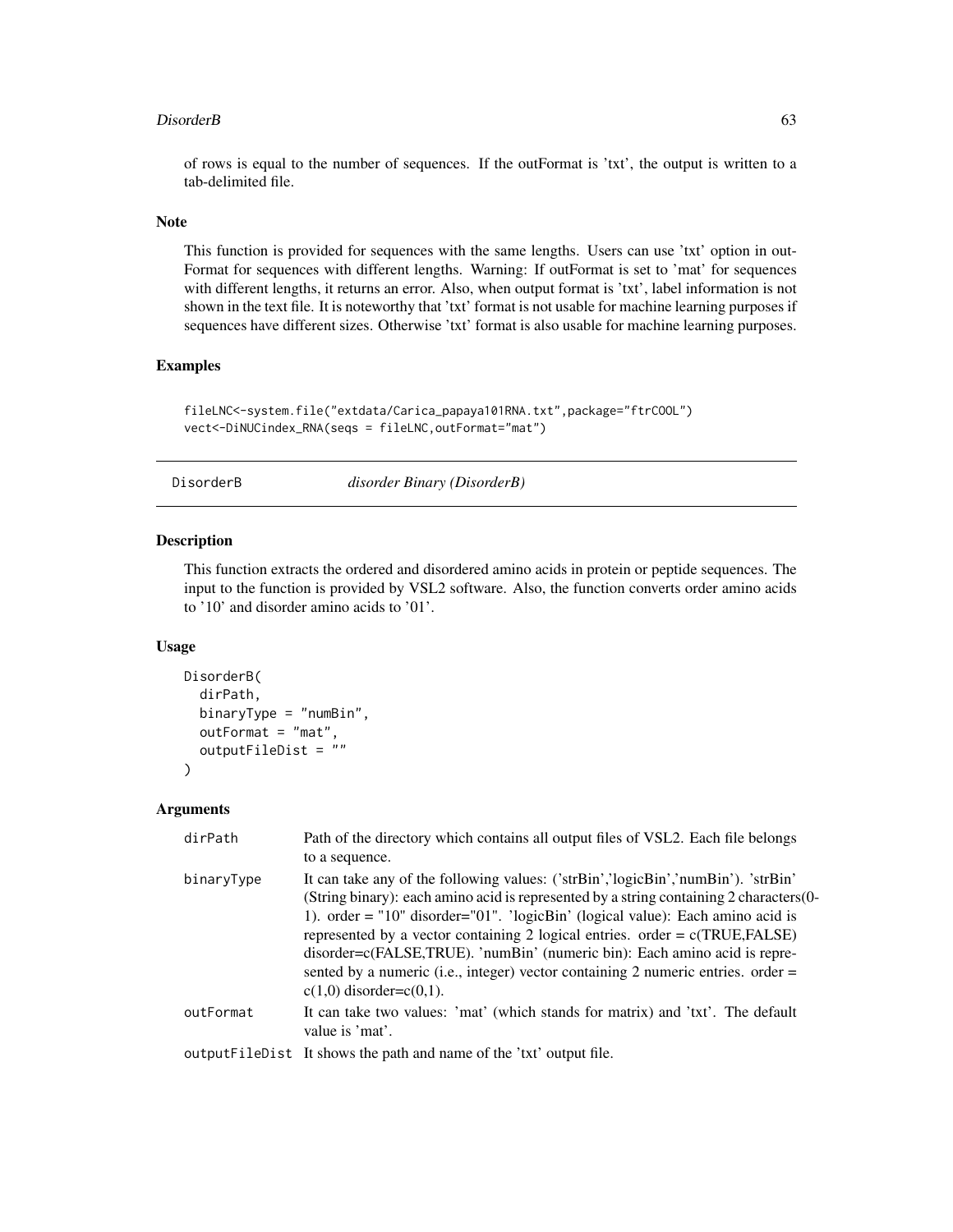The output is different depending on the outFormat parameter ('mat' or 'txt'). If outFormat is set to 'mat', it returns a feature matrix for sequences with the same lengths. The number of rows is equal to the number of sequences and if binaryType is 'strBin', the number of columns is the length of the sequences. Otherwise, it is equal to (length of the sequences)\*2. If outFormat is 'txt', all binary values will be written to a tab-delimited file. Each line in the file shows the binary format of a sequence.

### Note

This function is provided for sequences with the same lengths. Users can use 'txt' option in out-Format for sequences with different lengths. Warning: If outFormat is set to 'mat' for sequences with different lengths, it returns an error. Also, when output format is 'txt', label information is not shown in the text file. It is noteworthy that 'txt' format is not usable for machine learning purposes if sequences have different sizes. Otherwise 'txt' format is also usable for machine learning purposes.

#### Examples

```
dir = tempdir()
```

```
PredDisdir<-system.file("testForder",package="ftrCOOL")
PredDisdir<-paste0(PredDisdir,"/Disdir/")
ad1<-paste0(dir,"/disorderB.txt")
```
DisorderB(PredDisdir,binaryType="numBin",outFormat="txt",outputFileDist=ad1)

```
unlink("dir", recursive = TRUE)
```
DisorderC *disorder Content (DisorderC)*

## **Description**

This function extracts ordered and disordered amino acids in protein or peptide sequences. The input to the function is provided by VSL2 software. Also, the function returns number of order and disorder amino acids in the sequence.

### Usage

```
DisorderC(dirPath)
```
#### Arguments

dirPath Path of the directory which contains all output files of VSL2. Each file belongs to a sequence.

# Value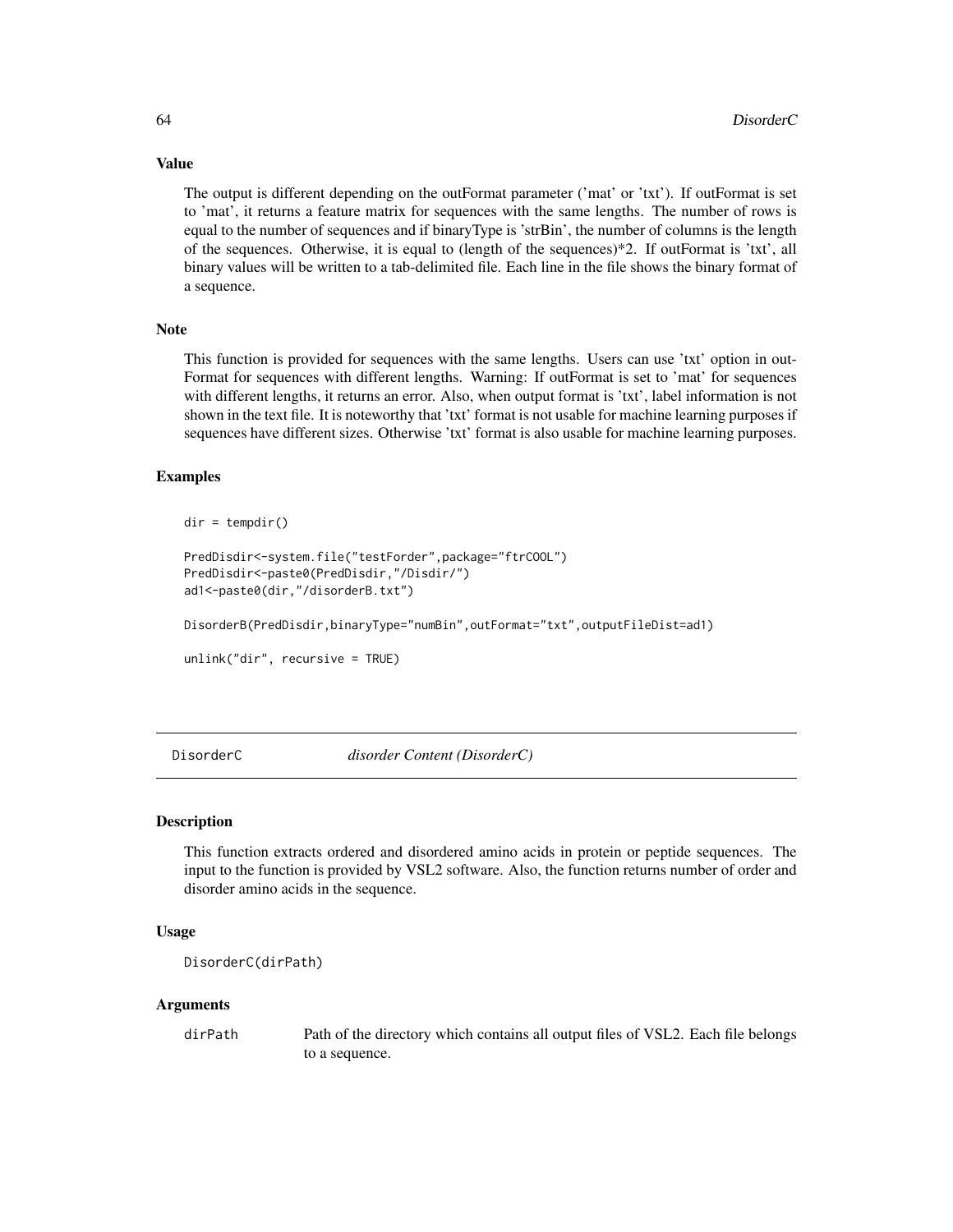#### DisorderS 65

### Value

The output is a feature matrix with 2 columns. The number of rows is equal to the number of sequences.

### Examples

```
dir = tempdir()PredDisdir<-system.file("testForder",package="ftrCOOL")
PredDisdir<-paste0(PredDisdir,"/Disdir/")
```

```
mat<-DisorderC(PredDisdir)
```
DisorderS *disorder Simple (DisorderS)*

### Description

This function extracts ordered and disordered amino acids in protein or peptide sequences. The input to the function is provided by VSL2 software. The function represent order amino acids by 'O' and disorder amino acids by 'D'.

#### Usage

```
DisorderS(dirPath, outFormat = "mat", outputFileDist = "")
```
### Arguments

| dirPath   | Path of the directory which contains all output files of VSL2. Each file belongs                  |
|-----------|---------------------------------------------------------------------------------------------------|
|           | to a sequence.                                                                                    |
| outFormat | It can take two values: 'mat' (which stands for matrix) and 'txt'. The default<br>value is 'mat'. |
|           | output FileDist It shows the path and name of the 'txt' output file.                              |

#### Value

The output depends on the outFormat which can be either 'mat' or 'txt'. If outFormat is 'mat', the function returns a feature matrix for sequences with the same lengths such that the number of columns is equal to the length of the sequences and the number of rows is equal to the number of sequences. If the outFormat is 'txt', the output is written to a tab-delimited file.

## Note

This function is provided for sequences with the same lengths. Users can use 'txt' option in out-Format for sequences with different lengths. Warning: If outFormat is set to 'mat' for sequences with different lengths, it returns an error. Also, when output format is 'txt', label information is not shown in the text file. It is noteworthy that 'txt' format is not usable for machine learning purposes if sequences have different sizes. Otherwise 'txt' format is also usable for machine learning purposes.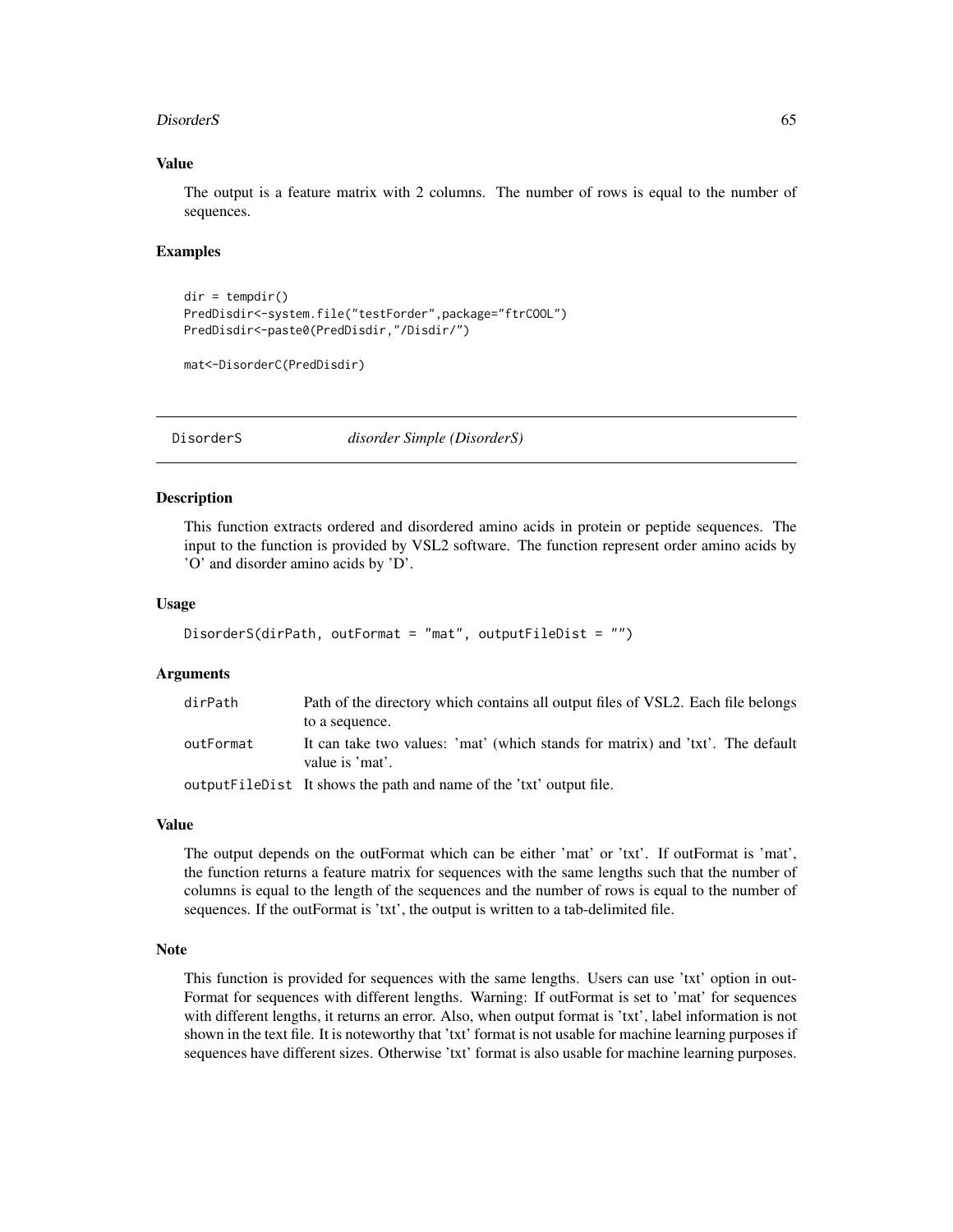### Examples

```
dir = tempdir()PredDisdir<-system.file("testForder",package="ftrCOOL")
PredDisdir<-paste0(PredDisdir,"/Disdir/")
ad1<-paste0(dir,"/disorderS.txt")
DisorderS(PredDisdir, outFormat="txt",outputFileDist=ad1)
unlink("dir", recursive = TRUE)
```
DistancePair *PseAAC of distance-pairs and reduced alphabet (DistancePair)*

### Description

In this function, first amino acids are grouped into a category which is one of 'cp13', 'cp14', 'cp19', 'cp20'. Users choose one of these terms to categorize amino acids. Then DistancePair function computes frequencies of all grouped residues and also all grouped-paired residues with [0,rng] distance. 'rng' is a parameter which already was set by the user.

## Usage

```
DistancePair(seqs, rng = 3, normalized = TRUE, Grp = "cp14", label = c())
```
#### Arguments

| segs       | is a FASTA file with amino acid sequences. Each sequence starts with a '>'<br>character. Also, seqs could be a string vector. Each element of the vector is a<br>peptide/protein sequence.                                                                      |
|------------|-----------------------------------------------------------------------------------------------------------------------------------------------------------------------------------------------------------------------------------------------------------------|
| rng        | This parameter is a number. It shows maximum number of spaces between<br>amino acid pairs. For each k in the rng vector, a new vector (whose size is<br>(number of categorizes) $\binom{1}{2}$ is created which contains the frequency of pairs with<br>k gaps. |
| normalized | is a logical parameter. When it is FALSE, the return value of the function does<br>not change. Otherwise, the return value is normalized using the length of the<br>sequence.                                                                                   |
| Grp        | for this parameter users can choose between these items: 'cp13', 'cp14', 'cp19',<br>or $'cp20$ .                                                                                                                                                                |
| label      | is an optional parameter. It is a vector whose length is equivalent to the number<br>of sequences. It shows the class of each entry ( <i>i.e.</i> , sequence).                                                                                                  |

### Value

This function returns a feature matrix. Row length is equal to the number of sequences and the number of columns is (number of categorizes)+((number of categorizes)^2)\*(rng+1).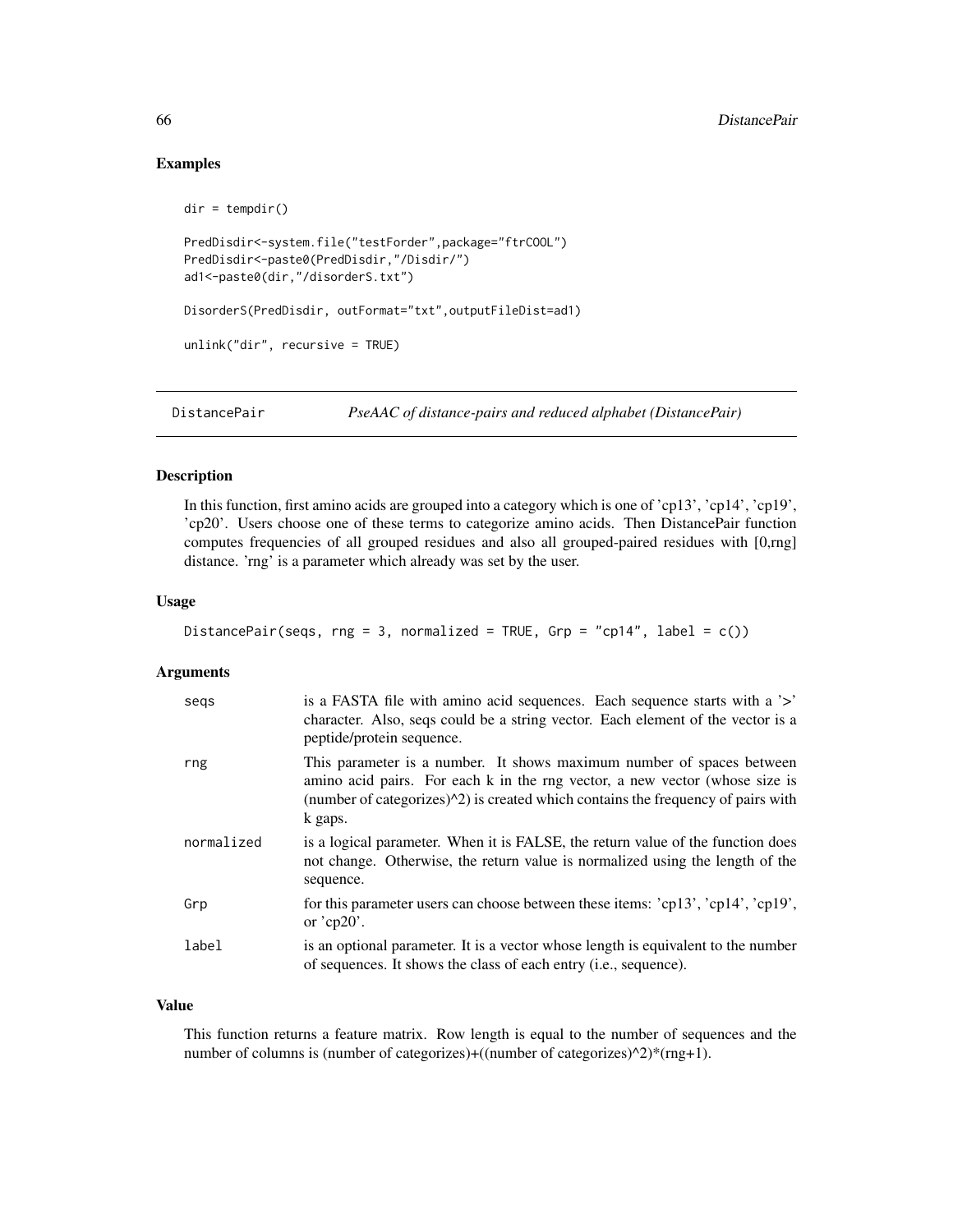## DPCP\_DNA 67

# Examples

```
filePrs<-system.file("extdata/proteins.fasta",package="ftrCOOL")
mat1<-DistancePair(seqs=filePrs,rng=2,Grp="cp14")
```
DPCP\_DNA *Dinucleotide physicochemical properties (DPCP\_DNA)*

# Description

This function replaces dinucleotides in a sequence with their physicochemical properties which is multiplied by normalized frequency of that di-nucleotide.

### Usage

```
DPCP_DNA(
  seqs,
  selectedIdx = c("Rise", "Roll", "Shift", "Slide", "Tilt", "Twist"),
  threshold = 1,
  label = c(),
  outFormat = "mat",
  outputFileDist = ""
\lambda
```
# Arguments

| segs        | is a FASTA file containing nucleotide sequences. The sequences start with $\geq$ .<br>Also, seqs could be a string vector. Each element of the vector is a nucleotide<br>sequence.                                                                                 |
|-------------|--------------------------------------------------------------------------------------------------------------------------------------------------------------------------------------------------------------------------------------------------------------------|
| selectedIdx | DPCP_DNA function works based on physicochemical properties. Users, select<br>the properties by their ids or indexes in DI_DNA index file. The default value of<br>this parameter is a vector with ("Rise", "Roll", "Shift", "Slide", "Tilt", "Twist")<br>entries. |
| threshold   | is a number between $(0, 1]$ . In selected Idx, indices with a correlation higher<br>than the threshold will be deleted. The default value is 1.                                                                                                                   |
| label       | is an optional parameter. It is a vector whose length is equivalent to the number<br>of sequences. It shows the class of each entry <i>(i.e., sequence)</i> .                                                                                                      |
| outFormat   | (output format) can take two values: 'mat'(matrix) and 'txt'. The default value<br>is 'mat'.                                                                                                                                                                       |
|             | output FileDist shows the path and name of the 'txt' output file.                                                                                                                                                                                                  |

## Details

There are 148 physicochemical indexes in the dinucleotide database.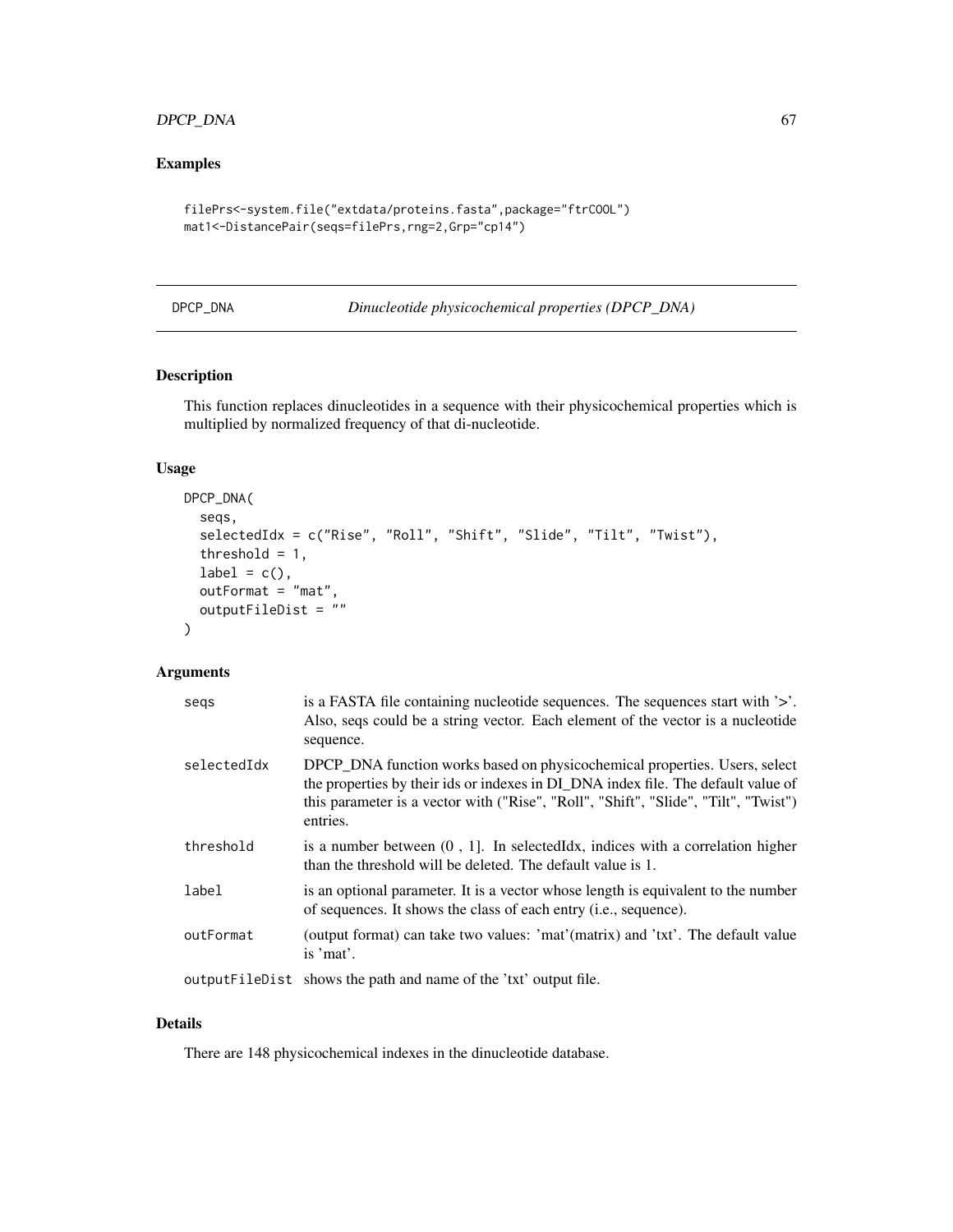The output depends on the outFormat parameter which can be either 'mat' or 'txt'. If outFormat is 'mat', the function returns a feature matrix for sequences with the same length such that the number of columns is (sequence length-1)\*(number of selected di-nucleotide indexes) and the number of rows is equal to the number of sequences. If the outFormat is 'txt', the output is written to a tabdelimited file.

#### Note

This function is provided for sequences with the same lengths. Users can use 'txt' option in out-Format for sequences with different lengths. Warning: If outFormat is set to 'mat' for sequences with different lengths, it returns an error. Also, when output format is 'txt', label information is not shown in the text file. It is noteworthy that 'txt' format is not usable for machine learning purposes if sequences have different sizes. Otherwise 'txt' format is also usable for machine learning purposes.

#### Examples

```
fileLNC<-system.file("extdata/Athaliana1.fa",package="ftrCOOL")
vect<-DPCP_DNA(seqs = fileLNC,outFormat="mat")
```
DPCP\_RNA *Di-ribonucleotide physicochemical properties (DPCP\_RNA)*

#### Description

This function replaces di-ribonucleotides in a sequence with their physicochemical properties which is multiplied by normalized frequency of that di-ribonucleotide.

#### Usage

```
DPCP_RNA(
  seqs,
  selectedIdx = c("Rise (RNA)", "Roll (RNA)", "Shift (RNA)", "Slide (RNA)",
    "Tilt (RNA)", "Twist (RNA)"),
  threshold = 1,
  label = c().
  outFormat = "mat",outputFileDist = ""
)
```
### Arguments

seqs is a FASTA file containing ribonucleotide sequences. The sequences start with '>'. Also, seqs could be a string vector. Each element of the vector is a ribonucleotide sequence.

# Value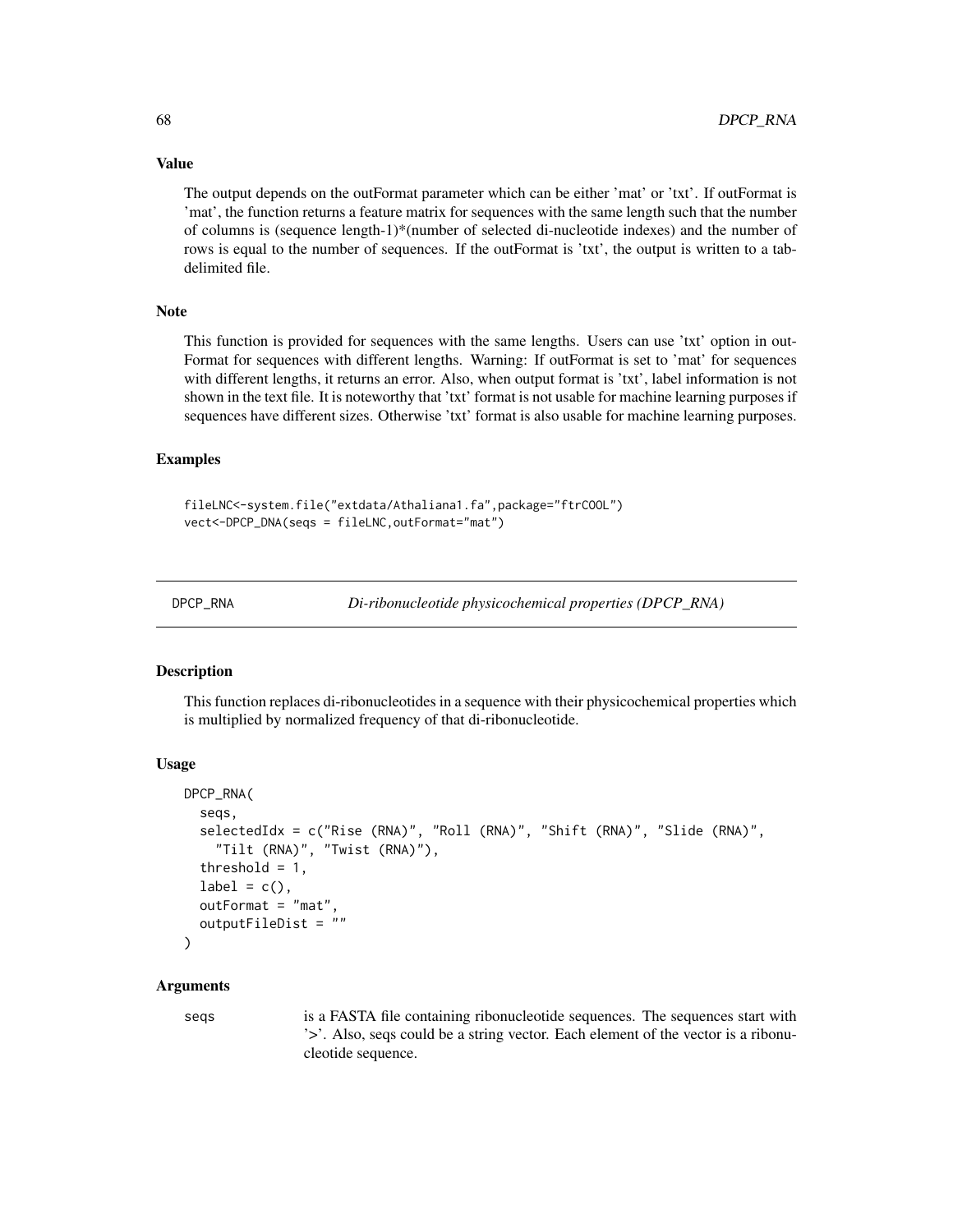| selectedIdx | DiNucIndex function works based on physicochemical properties. Users, select<br>the properties by their ids or indexes in DI_RNA file. The default value of this<br>parameter is a vector with ("Rise (RNA)", "Roll (RNA)", "Shift (RNA)", "Slide<br>(RNA)", "Tilt (RNA)", "Twist (RNA)") entries. |
|-------------|----------------------------------------------------------------------------------------------------------------------------------------------------------------------------------------------------------------------------------------------------------------------------------------------------|
| threshold   | is a number between $(0, 1]$ . In selected A A id a correlation higher<br>than the threshold will be deleted. The default value is 1.                                                                                                                                                              |
| label       | is an optional parameter. It is a vector whose length is equivalent to the number<br>of sequences. It shows the class of each entry ( <i>i.e.</i> , sequence).                                                                                                                                     |
| outFormat   | (output format) can take two values: 'mat'(matrix) and 'txt'. The default value<br>is 'mat'.                                                                                                                                                                                                       |
|             | output FileDist shows the path and name of the 'txt' output file.                                                                                                                                                                                                                                  |

#### Details

There are 22 physicochemical indexes in the di-ribonucleotide database.

#### Value

The output depends on the outFormat parameter which can be either 'mat' or 'txt'. If outFormat is 'mat', the function returns a feature matrix for sequences with the same length such that the number of columns is (sequence length-1)\*(number of selected di-ribonucleotide indexes) and the number of rows is equal to the number of sequences. If the outFormat is 'txt', the output is written to a tab-delimited file.

### Note

This function is provided for sequences with the same lengths. Users can use 'txt' option in out-Format for sequences with different lengths. Warning: If outFormat is set to 'mat' for sequences with different lengths, it returns an error. Also, when output format is 'txt', label information is not shown in the text file. It is noteworthy that 'txt' format is not usable for machine learning purposes if sequences have different sizes. Otherwise 'txt' format is also usable for machine learning purposes.

## Examples

```
fileLNC<-system.file("extdata/Carica_papaya101RNA.txt",package="ftrCOOL")
vect<-DPCP_RNA(seqs = fileLNC,outFormat="mat")
```
<span id="page-68-0"></span>EAAComposition *Enhanced Amino Acid Composition (EAAComposition)*

### Description

This function slides a window over the input sequence(s). Also, it computes the composition of amino acids that appears within the limits of the window.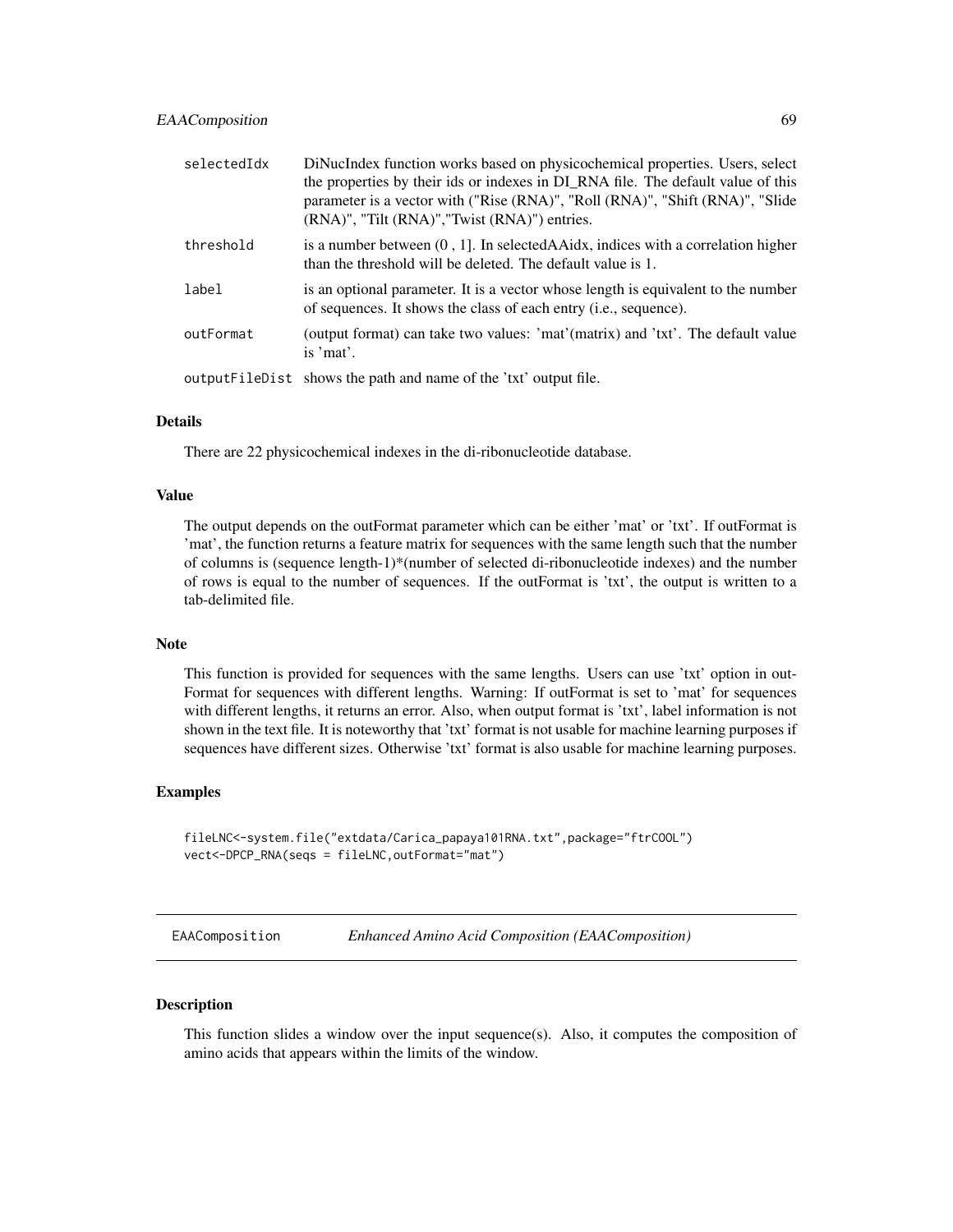### Usage

```
EAAComposition(
  seqs,
  winSize = 50,
  overLap = TRUE,
  label = c(),
  outFormat = "mat",
  outputFileDist = ""
)
```
### **Arguments**

| segs      | is a FASTA file with a mino acid sequences. Each sequence starts with a '>'<br>character. Also, seqs could be a string vector. Each element of the vector is a<br>peptide/protein sequence.                                                                                                                                                             |
|-----------|---------------------------------------------------------------------------------------------------------------------------------------------------------------------------------------------------------------------------------------------------------------------------------------------------------------------------------------------------------|
| winSize   | is a number which shows the size of the window.                                                                                                                                                                                                                                                                                                         |
| overLap   | This parameter shows how the window moves over the sequence. If overlap is<br>set to FALSE, the window slides over the sequence in such a way that every<br>time the window moves, it covers a unique portion of the sequence. Otherwise,<br>portions of the sequence which appear within the window limits have "winSize-<br>1" amino acids in common. |
| label     | is an optional parameter. It is a vector whose length is equivalent to the number<br>of sequences. It shows the class of each entry (i.e., sequence).                                                                                                                                                                                                   |
| outFormat | (output format) can take two values: 'mat'(matrix) and 'txt'. The default value<br>is 'mat'.                                                                                                                                                                                                                                                            |
|           | outputFileDist shows the path and name of the 'txt' output file.                                                                                                                                                                                                                                                                                        |

# Details

Column names in the output matrix are Wi(aa), where aa shows an amino acid type ("A", "C", "D",..., "Y") and i indicates the number of times that the window has moved over the sequence(s).

#### Value

The output depends on the outFormat parameter which can be either 'mat' or 'txt'. If outFormat is 'mat', the function returns a feature matrix for sequences with the same length such that the number of columns is (20 \* number of partitions displayed by the window) and the number of rows is equal to the number of sequences. If the outFormat is 'txt', the output is written to a tab-delimited file.

#### Note

This function is provided for sequences with the same lengths. Users can use 'txt' option in out-Format for sequences with different lengths. Warning: If outFormat is set to 'mat' for sequences with different lengths, it returns an error. Also, when output format is 'txt', label information is not shown in the text file. It is noteworthy that 'txt' format is not usable for machine learning purposes if sequences have different sizes. Otherwise 'txt' format is also usable for machine learning purposes. When overlap is FALSE, the last partition represented by the window may have a different length with other parts.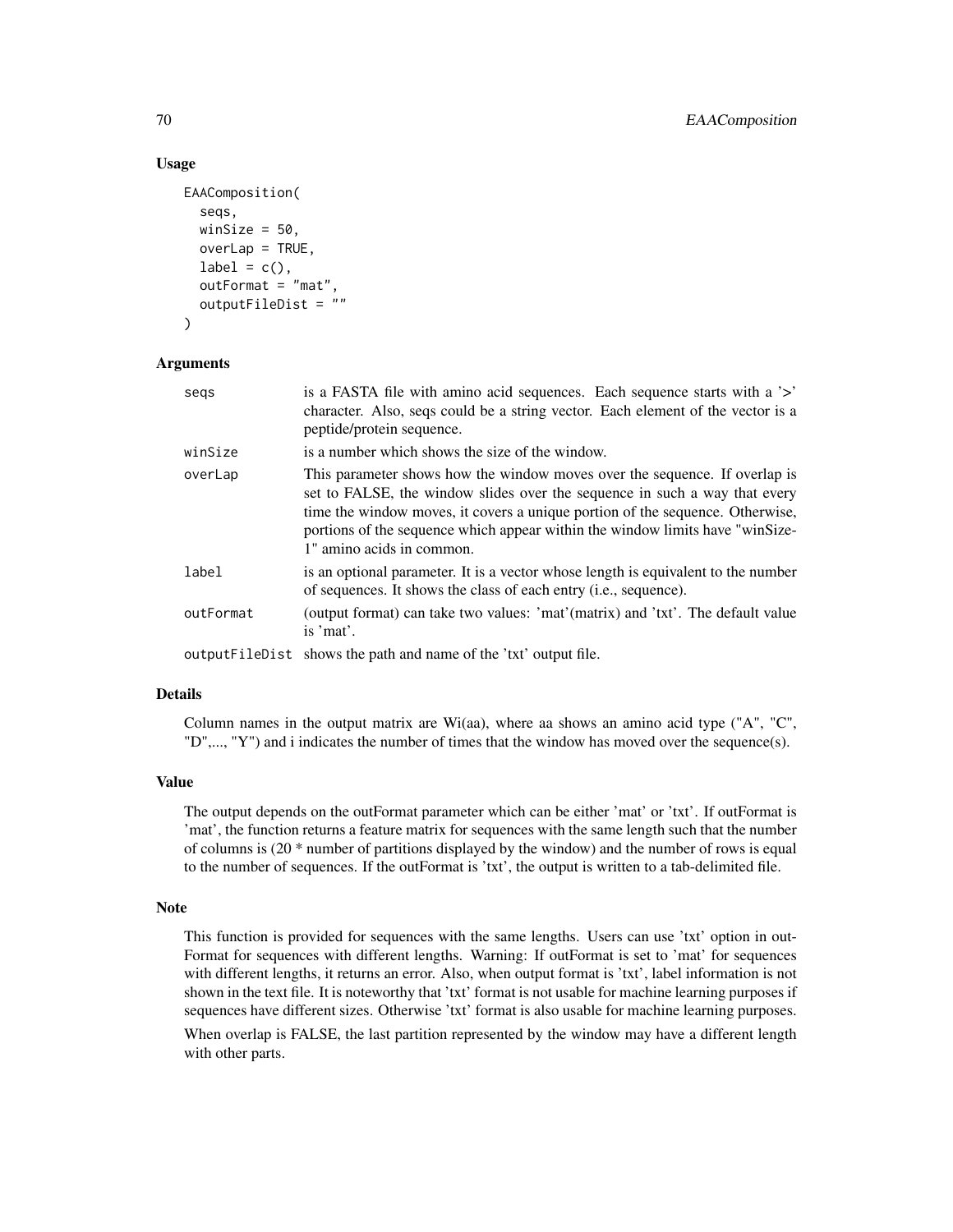## EffectiveNumberCodon 71

## References

Chen, Zhen, et al. "iFeature: a python package and web server for features extraction and selection from protein and peptide sequences." Bioinformatics 34.14 (2018): 2499-2502.

### Examples

```
dir = tempdir()
ptmSeqsADR<-system.file("extdata/",package="ftrCOOL")
ptmSeqsVect<-as.vector(read.csv(paste0(ptmSeqsADR,"/ptmVect101AA.csv"))[,2])
mat<-EAAComposition(seqs = ptmSeqsVect,winSize=50, overLap=FALSE,outFormat='mat')
ad<-paste0(dir,"/EaaCompos.txt")
filePrs<-system.file("extdata/proteins.fasta",package="ftrCOOL")
EAAComposition(seqs = filePrs,winSize=50, overLap=FALSE,outFormat="txt"
,outputFileDist=ad)
unlink("dir", recursive = TRUE)
```
EffectiveNumberCodon *Effective Number of Codon (EffectiveNumberCodon)*

### Description

This function calculates the effective number of codon for each sequence.

#### Usage

```
EffectiveNumberCodon(seqs, ORF = FALSE, reverseORF = TRUE, label = c()
```
## Arguments

| segs       | is a FASTA file containing nucleotide sequences. The sequences start with $\geq$ .<br>Also, seqs could be a string vector. Each element of the vector is a nucleotide<br>sequence.                                |
|------------|-------------------------------------------------------------------------------------------------------------------------------------------------------------------------------------------------------------------|
| <b>ORF</b> | (Open Reading Frame) is a logical parameter. If it is set to true, ORF region of<br>each sequence is considered instead of the original sequence (i.e., 3-frame).                                                 |
| reverse0RF | is a logical parameter. It is enabled only if ORF is true. If reverse ORF is true,<br>ORF region will be searched in the sequence and also in the reverse complement<br>of the sequence ( <i>i.e.</i> , 6-frame). |
| label      | is an optional parameter. It is a vector whose length is equivalent to the number<br>of sequences. It shows the class of each entry ( <i>i.e.</i> , sequence).                                                    |

#### Value

The function returns a feature vector. The length of the vector is equal to the number of sequences. Each entry in the vector contains the effective number of codon.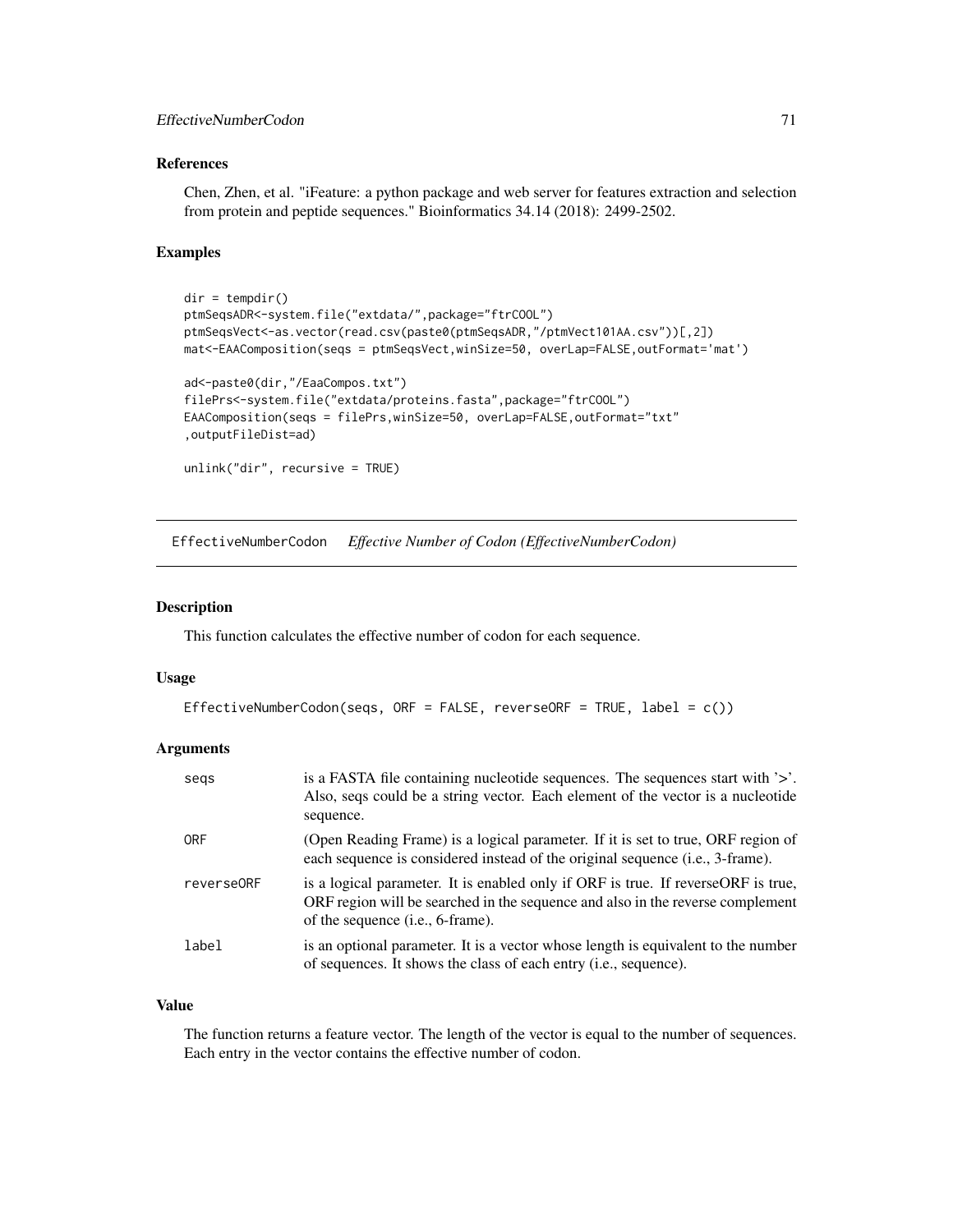# Examples

```
fileLNC<-system.file("extdata/Athaliana_LNCRNA.fa",package="ftrCOOL")
vect<-EffectiveNumberCodon(seqs=fileLNC,ORF=TRUE,reverseORF=FALSE)
```
EGAAComposition *Enhanced Grouped Amino Acid Composition (EGAAComposition)*

## Description

In this function, amino acids are first grouped into user-defined categories. Then, enhanced grouped amino acid composition is computed. For details about the enhanced feature, please refer to function [EAAComposition.](#page-68-0) Please note that this function differs from function [EAAComposition](#page-68-0) which works on individual amino acids.

## Usage

```
EGAAComposition(
  seqs,
 winSize = 50,
  overLap = TRUE,Grp = "locFus",
  label = c(),
  outFormat = "mat",outputFileDist = ""
\lambda
```

| segs    | is a FASTA file with a mino acid sequences. Each sequence starts with a '>'<br>character. Also, seqs could be a string vector. Each element of the vector is a<br>peptide/protein sequence.                                                                                                                                                                                                                    |
|---------|----------------------------------------------------------------------------------------------------------------------------------------------------------------------------------------------------------------------------------------------------------------------------------------------------------------------------------------------------------------------------------------------------------------|
| winSize | shows the size of sliding window. It is a numeric value.                                                                                                                                                                                                                                                                                                                                                       |
| overLap | This parameter shows how the window moves on the sequence. If the overlap is<br>set to TRUE, the next window would have distance 1 with the previous window.<br>Otherwise, the next window will start from the next amino acid after the previous<br>window. There is no overlap between the next and previous windows.                                                                                        |
| Grp     | is a list of vectors containig amino acids. Each vector represents a category.<br>Users can define a customized amino acid grouping, provided that the sum of<br>all amino acids is 20 and there is no repeated amino acid in the groups. Also,<br>users can choose 'cTriad' (conjoint Triad), 'locFus', or 'aromatic'. Each option<br>provides specific information about the type of an amino acid grouping. |
| label   | is an optional parameter. It is a vector whose length is equivalent to the number<br>of sequences. It shows the class of each entry ( <i>i.e.</i> , sequence).                                                                                                                                                                                                                                                 |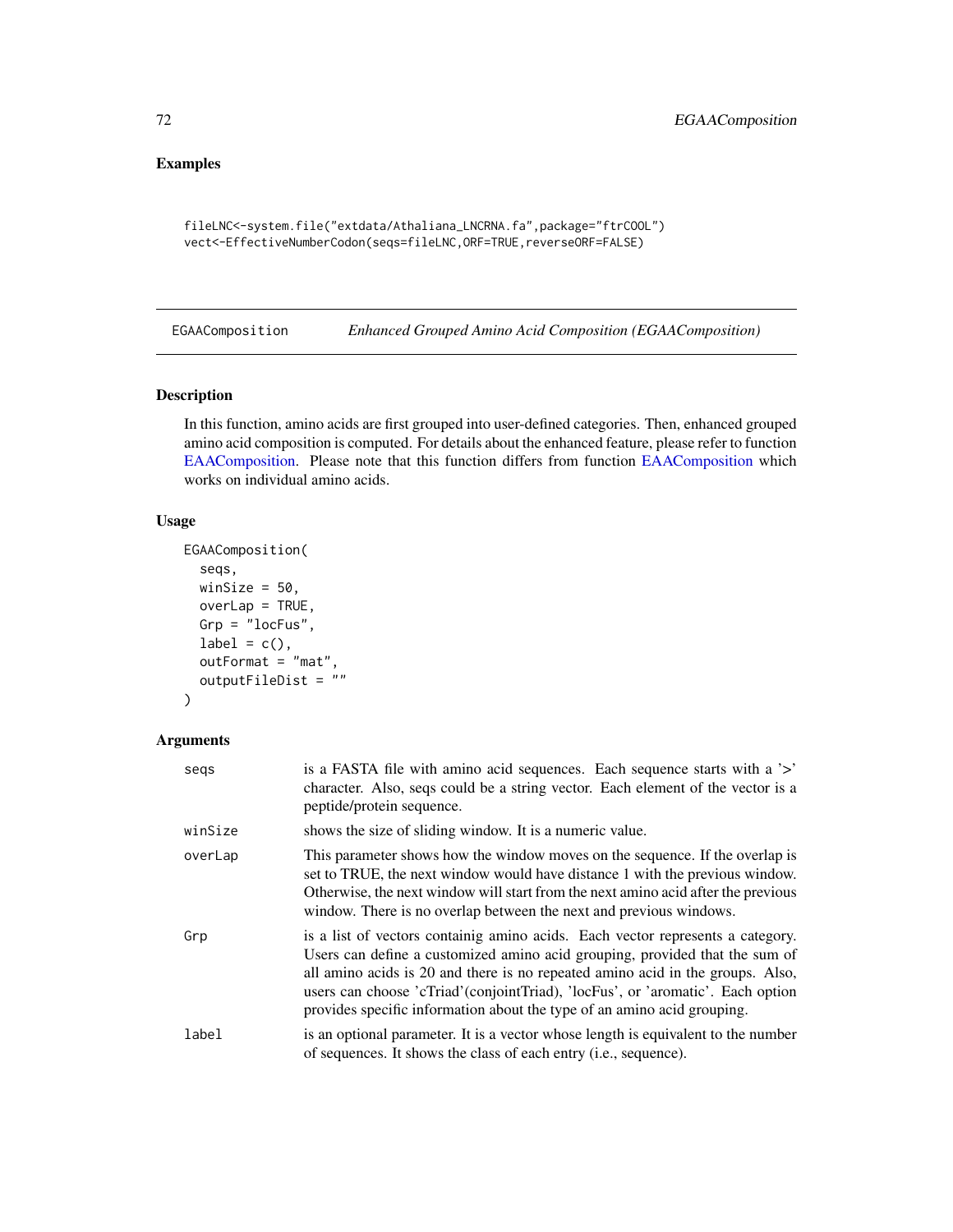| outFormat | (output format) can take two values: 'mat'(matrix) and 'txt'. The default value |  |
|-----------|---------------------------------------------------------------------------------|--|
|           | is 'mat'.                                                                       |  |

outputFileDist shows the path and name of the 'txt' output file.

#### Value

The output depends on the outFormat parameter which can be either 'mat' or 'txt'. If outFormat is 'mat', the function returns a feature matrix for sequences with the same length such that the number of columns is ((number of categorizes) \* (number of windows)) and the number of rows is equal to the number of sequences. If the outFormat is 'txt', the output is written to a tab-delimited file.

#### **Note**

This function is provided for sequences with the same lengths. Users can use 'txt' option in out-Format for sequences with different lengths. Warning: If outFormat is set to 'mat' for sequences with different lengths, it returns an error. Also, when output format is 'txt', label information is not shown in the text file. It is noteworthy that 'txt' format is not usable for machine learning purposes if sequences have different sizes. Otherwise 'txt' format is also usable for machine learning purposes.

#### Examples

```
dir = tempdir()ptmSeqsADR<-system.file("extdata/",package="ftrCOOL")
ptmSeqsVect<-as.vector(read.csv(paste0(ptmSeqsADR,"/ptmVect101AA.csv"))[,2])
mat1<-EGAAComposition(seqs = ptmSeqsVect,winSize=20,overLap=FALSE,Grp="locFus")
mat2<-EGAAComposition(seqs = ptmSeqsVect,winSize=30,overLap=FALSE,Grp=
list(Grp1=c("G","A","V","L","M","I","F","Y","W"),Grp2=c("K","R","H","D","E")
,Grp3=c("S","T","C","P","N","Q")),outFormat="mat")
ad<-paste0(dir,"/EGrpaaCompos.txt")
filePrs<-system.file("extdata/proteins.fasta",package="ftrCOOL")
EGAAComposition(seqs = filePrs,winSize=20,Grp="cTriad",outFormat="txt"
,outputFileDist=ad)
```
unlink("dir", recursive = TRUE)

EIIP *Electron-Ion Interaction Pseudopotentials (EIIP)*

#### **Description**

This function replaces each nucleotide in the input sequence with its electron-ion interaction value. The resulting sequence is represented by a feature vector whose length is equal to the length of the sequence. Please check the references for more information.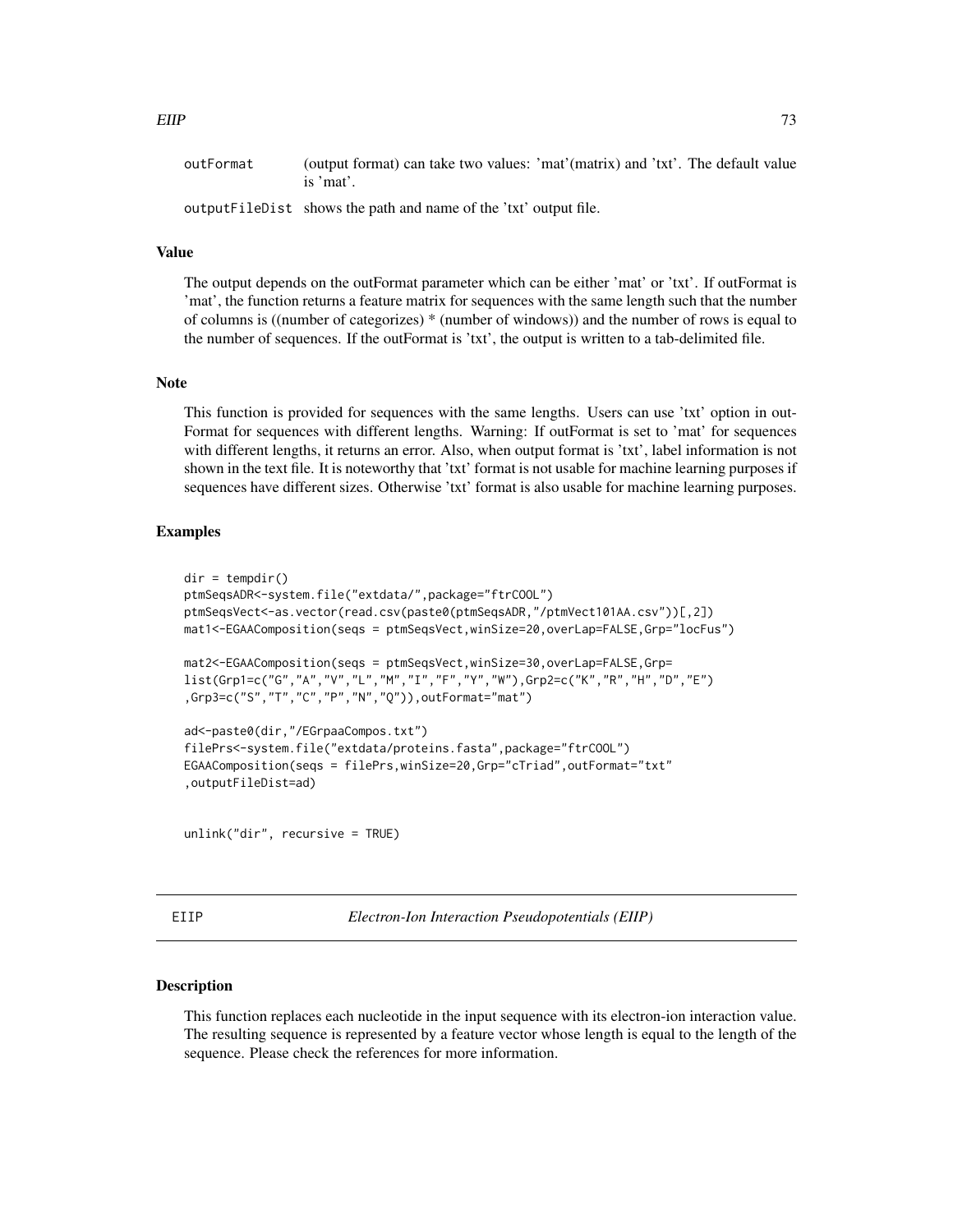#### Usage

EIIP(seqs, outFormat = "mat", outputFileDist = "", label =  $c()$ )

# Arguments

| segs      | is a FASTA file containing nucleotide sequences. The sequences start with $\geq$ .<br>Also, seqs could be a string vector. Each element of the vector is a nucleotide<br>sequence. |
|-----------|------------------------------------------------------------------------------------------------------------------------------------------------------------------------------------|
| outFormat | (output format) can take two values: 'mat'(matrix) and 'txt'. The default value<br>is 'mat'.                                                                                       |
|           | outputFileDist shows the path and name of the 'txt' output file.                                                                                                                   |
| label     | is an optional parameter. It is a vector whose length is equivalent to the number<br>of sequences. It shows the class of each entry (i.e., sequence).                              |

## Value

The output depends on the outFormat parameter which can be either 'mat' or 'txt'. If outFormat is 'mat', the function returns a feature matrix for sequences with the same length such that the number of columns is equal to the length of the sequences and the number of rows is equal to the number of sequences. If the outFormat is 'txt', the output is written to a tab-delimited file.

#### Note

This function is provided for sequences with the same lengths. Users can use 'txt' option in out-Format parameter for sequences with different lengths. Warning: If outFormat is set to 'mat' for sequences with different lengths, it returns an error. Also, when output format is 'txt', label information is not shown in the text file. It is noteworthy that 'txt' format is not usable for machine learning purposes if sequences have different sizes. Otherwise 'txt' format is also usable for machine learning purposes.

#### References

Chen, Zhen, et al. "iLearn: an integrated platform and meta-learner for feature engineering, machinelearning analysis and modeling of DNA, RNA and protein sequence data." Briefings in bioinformatics 21.3 (2020): 1047-1057.

```
LNCSeqsADR<-system.file("extdata/",package="ftrCOOL")
LNC50Nuc<-as.vector(read.csv(paste0(LNCSeqsADR,"/LNC50Nuc.csv"))[,2])
mat<-EIIP(seqs = LNC50Nuc,outFormat="mat")
```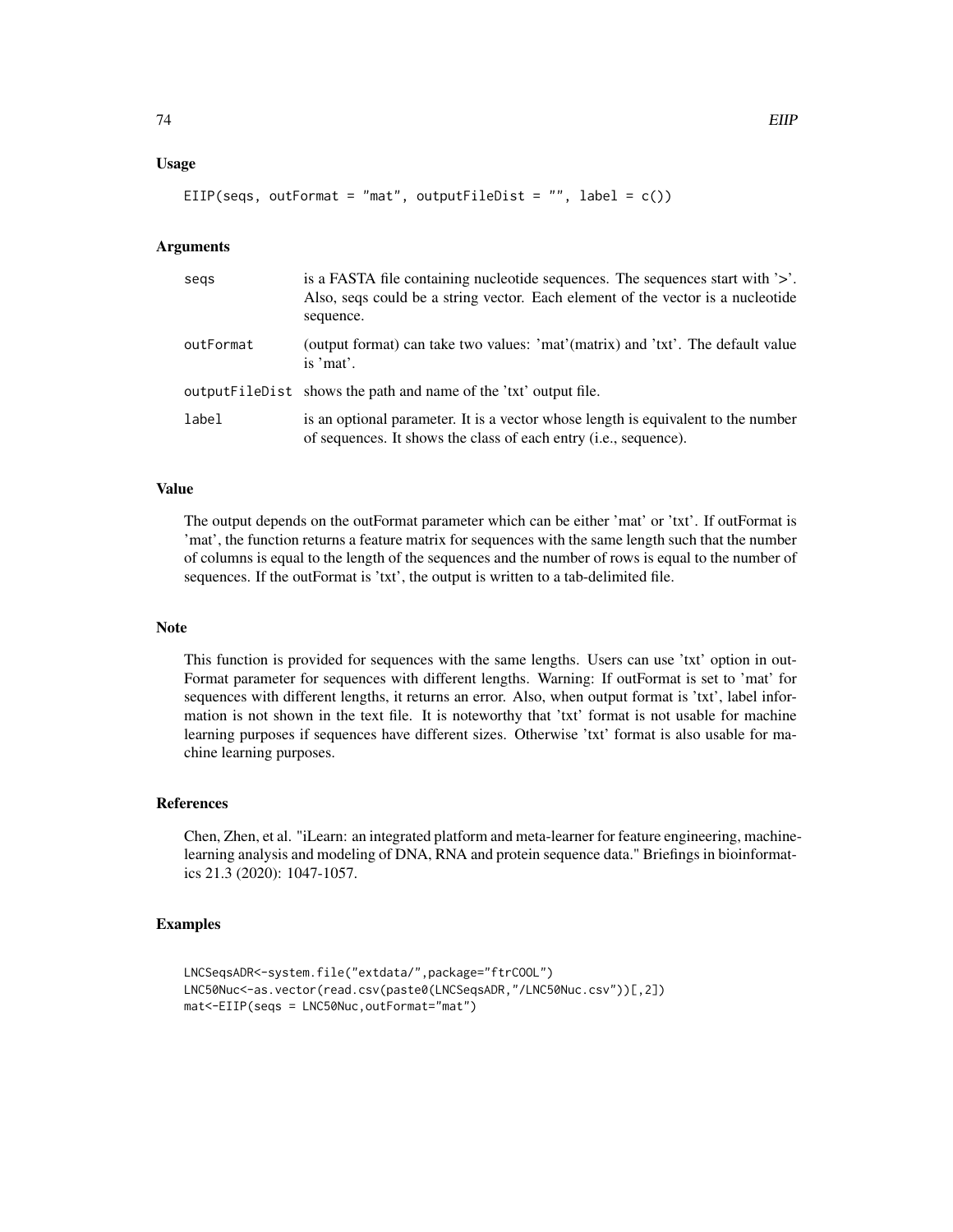ENUComposition\_DNA *Enhanced Nucleotide Composition (ENUComposition\_DNA)*

#### Description

This function slides a window over the input sequence(s). Also, it computes the composition of nucleotides that appears within the limits of the window.

# Usage

```
ENUComposition_DNA(
  seqs,
  winSize = 50,
  overLap = TRUE,label = c(),
  outFormat = "mat",
  outputFileDist = ""
\mathcal{L}
```
# Arguments

| segs      | is a FASTA file containing nucleotide sequences. The sequences start with '>'.<br>Also, seqs could be a string vector. Each element of the vector is a nucleotide<br>sequence.                                                                                                                                          |
|-----------|-------------------------------------------------------------------------------------------------------------------------------------------------------------------------------------------------------------------------------------------------------------------------------------------------------------------------|
| winSize   | is a number which shows the size of the window.                                                                                                                                                                                                                                                                         |
| overLap   | This parameter shows how the window moves on the sequence. If the overlap is<br>set to TRUE, the next window would have distance 1 with the previous window.<br>Otherwise, the next window will start from the next nucleotide after the previous<br>window. There is no overlap between the next and previous windows. |
| label     | is an optional parameter. It is a vector whose length is equivalent to the number<br>of sequences. It shows the class of each entry ( <i>i.e.</i> , sequence).                                                                                                                                                          |
| outFormat | (output format) can take two values: 'mat'(matrix) and 'txt'. The default value<br>is 'mat'.                                                                                                                                                                                                                            |
|           | output FileDist shows the path and name of the 'txt' output file.                                                                                                                                                                                                                                                       |

#### Value

The output depends on the outFormat parameter which can be either 'mat' or 'txt'. If outFormat is 'mat', the function returns a feature matrix for sequences with the same length such that the number of columns is (4 \* number of partitions displayed by the window) and the number of rows is equal to the number of sequences. If the outFormat is 'txt', the output is written to a tab-delimited file.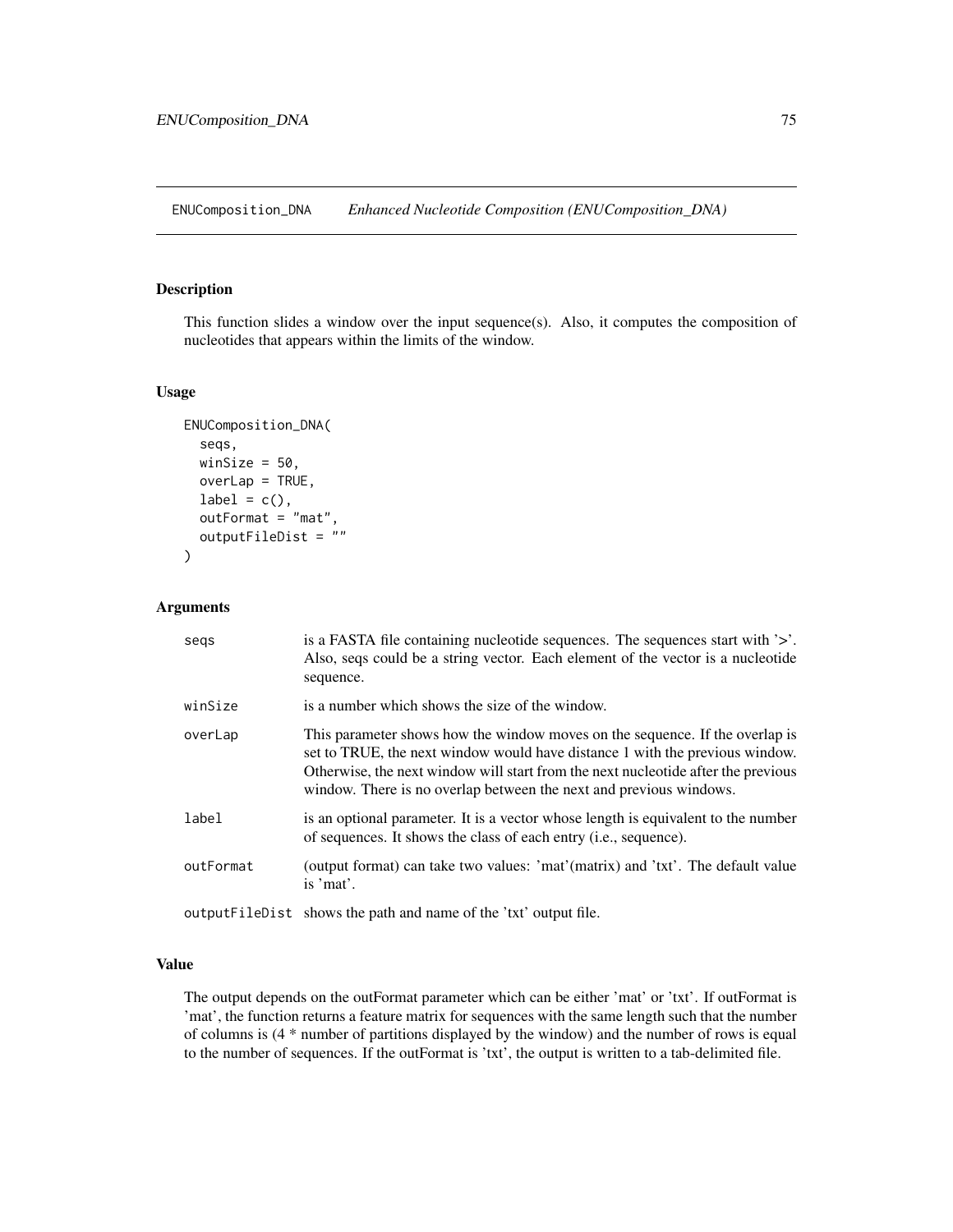This function is provided for sequences with the same lengths. Users can use 'txt' option in out-Format for sequences with different lengths. Warning: If outFormat is set to 'mat' for sequences with different lengths, it returns an error. Also, when output format is 'txt', label information is not shown in the text file. It is noteworthy that 'txt' format is not usable for machine learning purposes if sequences have different sizes. Otherwise 'txt' format is also usable for machine learning purposes.

# Examples

```
dir = tempdir()LNCSeqsADR<-system.file("extdata/",package="ftrCOOL")
LNC50Nuc<-as.vector(read.csv(paste0(LNCSeqsADR,"/LNC50Nuc.csv"))[,2])
mat<-ENUComposition_DNA(seqs = LNC50Nuc, winSize=20,outFormat="mat")
ad<-paste0(dir,"/ENUCcompos.txt")
fileLNC<-system.file("extdata/Athaliana_LNCRNA.fa",package="ftrCOOL")
ENUComposition_DNA(seqs = fileLNC,outFormat="txt",winSize=20
,outputFileDist=ad,overLap=FALSE)
unlink("dir", recursive = TRUE)
```
ENUComposition\_RNA *Enhanced riboNucleotide Composition (ENUComposition\_RNA)*

# **Description**

This function slides a window over the input sequence(s). Also, it computes the composition of ribonucleotides that appears within the limits of the window.

### Usage

```
ENUComposition_RNA(
  seqs,
 winSize = 50,
 overLap = TRUE,label = c(),
  outFormat = "mat",
  outputFileDist = ""
```

```
)
```
# **Arguments**

| segs    | is a FASTA file containing ribonucleotide sequences. The sequences start with<br>'>'. Also, segs could be a string vector. Each element of the vector is a ribonu-<br>cleotide sequence. |
|---------|------------------------------------------------------------------------------------------------------------------------------------------------------------------------------------------|
| winSize | is a number which shows the size of the window.                                                                                                                                          |

# Note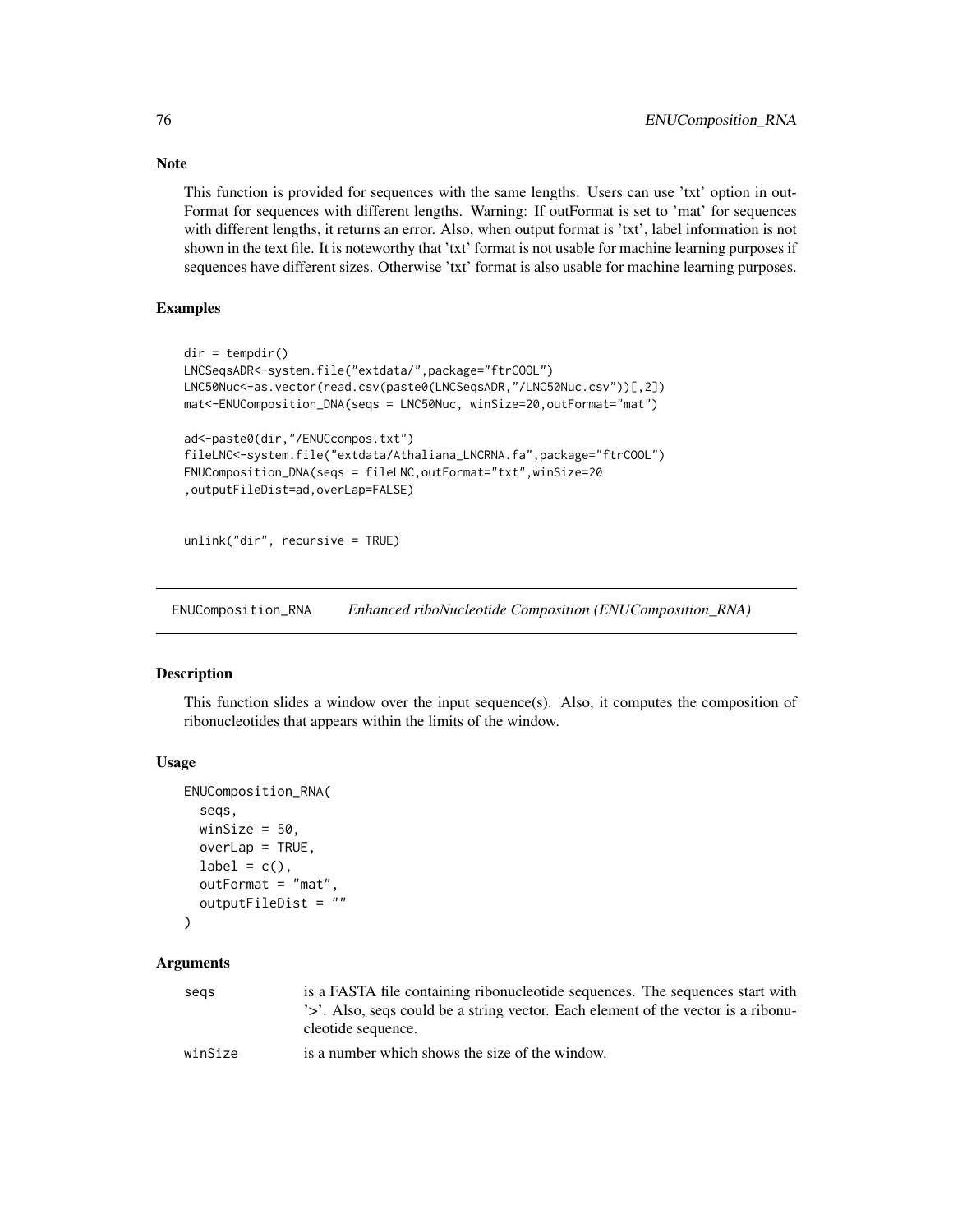| overLap   | This parameter shows how the window moves on the sequence. If the overlap is<br>set to TRUE, the next window would have distance 1 with the previous window.   |
|-----------|----------------------------------------------------------------------------------------------------------------------------------------------------------------|
|           | Otherwise, the next window will start from the next ribonucleotide after the<br>previous window. There is no overlap between the next and previous windows.    |
| label     | is an optional parameter. It is a vector whose length is equivalent to the number<br>of sequences. It shows the class of each entry ( <i>i.e.</i> , sequence). |
| outFormat | (output format) can take two values: 'mat'(matrix) and 'txt'. The default value<br>is 'mat'.                                                                   |
|           | output FileDist shows the path and name of the 'txt' output file.                                                                                              |

#### Value

The output depends on the outFormat parameter which can be either 'mat' or 'txt'. If outFormat is 'mat', the function returns a feature matrix for sequences with the same length such that the number of columns is (4 \* number of partitions displayed by the window) and the number of rows is equal to the number of sequences. If the outFormat is 'txt', the output is written to a tab-delimited file.

## Note

This function is provided for sequences with the same lengths. Users can use 'txt' option in out-Format for sequences with different lengths. Warning: If outFormat is set to 'mat' for sequences with different lengths, it returns an error. Also, when output format is 'txt', label information is not shown in the text file. It is noteworthy that 'txt' format is not usable for machine learning purposes if sequences have different sizes. Otherwise 'txt' format is also usable for machine learning purposes.

# Examples

```
dir = tempdir()LNCSeqsADR<-system.file("extdata/",package="ftrCOOL")
fileLNC<-system.file("extdata/Carica_papaya101RNA.txt",package="ftrCOOL")
mat<-ENUComposition_RNA(seqs = fileLNC, winSize=20,outFormat="mat")
ad<-paste0(dir,"/ENUCcompos.txt")
ENUComposition_RNA(seqs = fileLNC,outFormat="txt",winSize=20
,outputFileDist=ad,overLap=FALSE)
unlink("dir", recursive = TRUE)
```
ExpectedValKmerNUC\_DNA

*Expected Value for K-mer Nucleotide (ExpectedValKmerNUC\_DNA)*

#### Description

This function is introduced by this package for the first time. It computes the expected value for each k-mer in a sequence. ExpectedValue(k-mer) = freq(k-mer) / ( freq(nucleotide1) \* freq(nucleotide2) \* ... \* freq(nucleotidek) )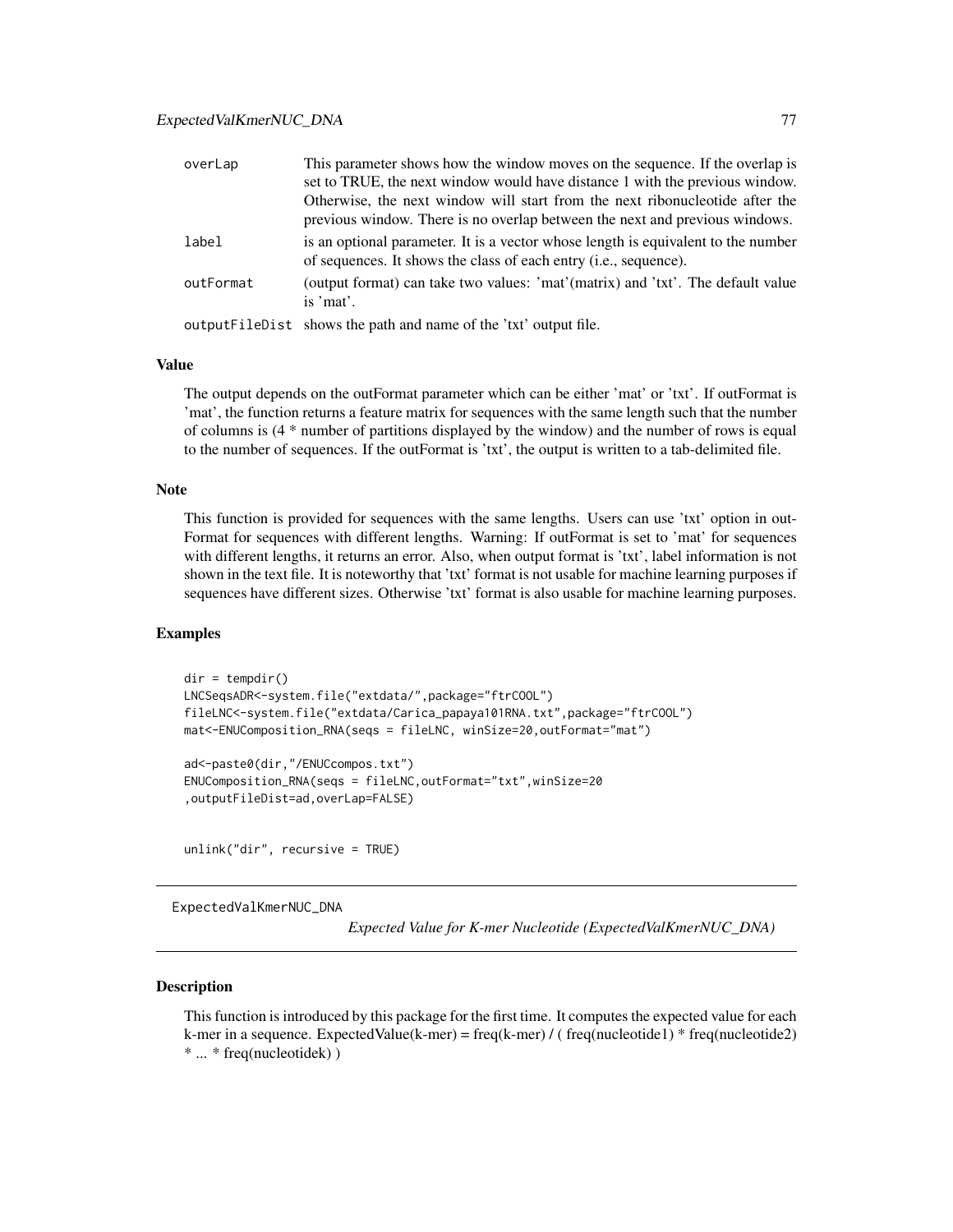# Usage

```
ExpectedValKmerNUC_DNA(
  seqs,
 k = 4,ORF = FALSE,reverseORF = TRUE,
 normalized = TRUE,
 label = c())
```
# Arguments

| segs       | is a FASTA file containing nucleotide sequences. The sequences start with $\geq$ .<br>Also, seqs could be a string vector. Each element of the vector is a nucleotide<br>sequence.                               |
|------------|------------------------------------------------------------------------------------------------------------------------------------------------------------------------------------------------------------------|
| k          | is an integer value. The default is four.                                                                                                                                                                        |
| <b>ORF</b> | (Open Reading Frame) is a logical parameter. If it is set to true, ORF region of<br>each sequence is considered instead of the original sequence (i.e., 3-frame).                                                |
| reverse0RF | is a logical parameter. It is enabled only if ORF is true. If reverseORF is true,<br>ORF region will be searched in the sequence and also in the reverse complement<br>of the sequence ( <i>i.e.</i> , 6-frame). |
| normalized | is a logical parameter. When it is FALSE, the return value of the function does<br>not change. Otherwise, the return value is normalized using the length of the<br>sequence.                                    |
| label      | is an optional parameter. It is a vector whose length is equivalent to the number<br>of sequences. It shows the class of each entry ( <i>i.e.</i> , sequence).                                                   |

# Value

The function returns a feature matrix. The number of rows is equal to the number of sequences and the number of columns is  $(4^k)$ .

# Examples

fileLNC<-system.file("extdata/Athaliana\_LNCRNA.fa",package="ftrCOOL") mat<-ExpectedValKmerNUC\_DNA(seqs=fileLNC,k=4,ORF=TRUE,reverseORF=FALSE)

ExpectedValKmerNUC\_RNA

*Expected Value for K-mer riboNucleotide (ExpectedValKmer-NUC\_RNA)*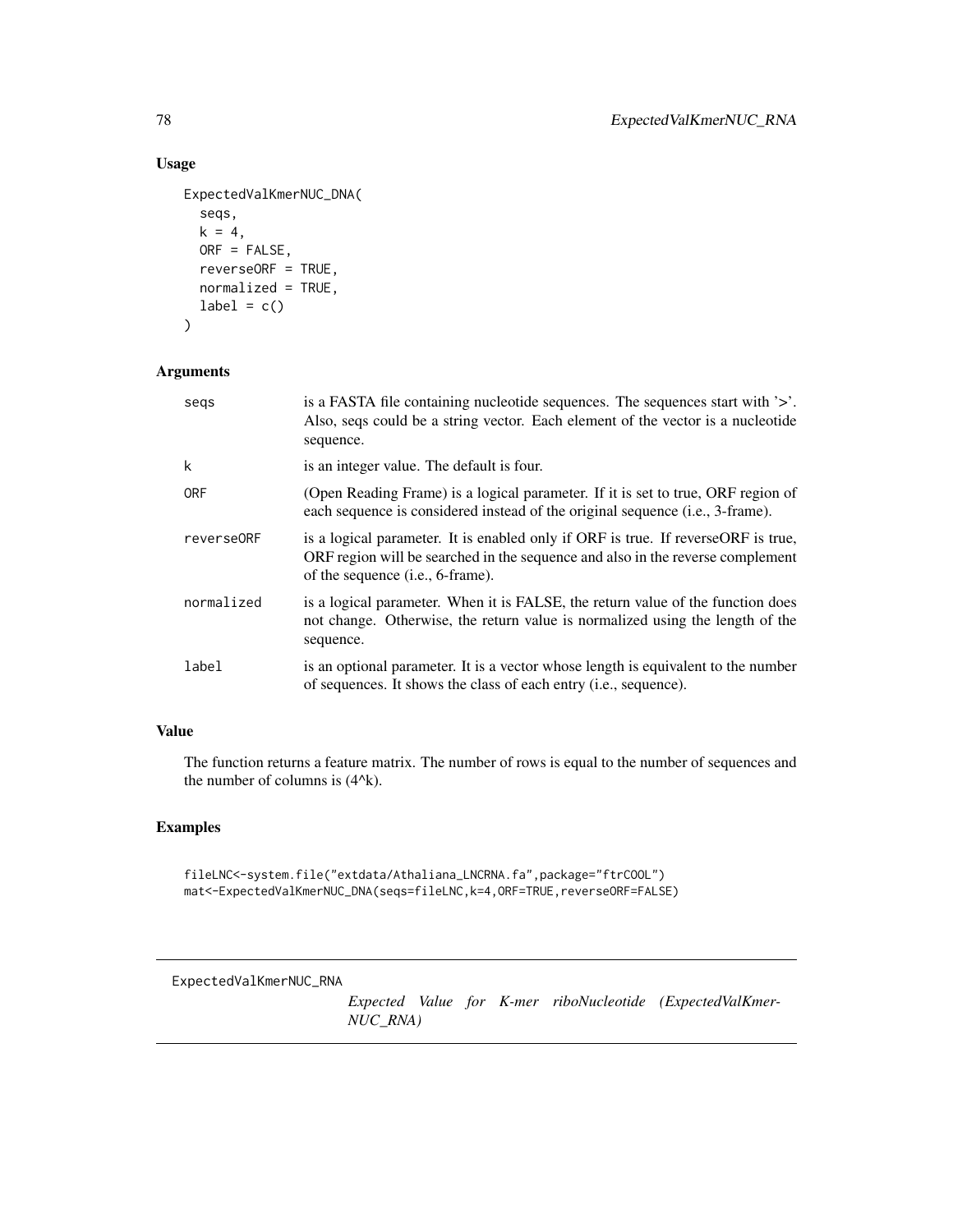This function is introduced by this package for the first time. It computes the expected value for each k-mer in a sequence. ExpectedValue(k-mer) = freq(k-mer) / (freq(ribonucleotide1) \* freq(ribonucleotide2) \* ... \* freq(ribonucleotidek) )

### Usage

```
ExpectedValKmerNUC_RNA(
  seqs,
  k = 4,ORF = FALSE,
  reverseORF = TRUE,
 normalized = TRUE,
  label = c())
```
# Arguments

| segs       | is a FASTA file containing ribonucleotide sequences. The sequences start with<br>'>'. Also, seqs could be a string vector. Each element of the vector is a ribonu-<br>cleotide sequence.                         |
|------------|------------------------------------------------------------------------------------------------------------------------------------------------------------------------------------------------------------------|
| k          | is an integer value. The default is four.                                                                                                                                                                        |
| <b>ORF</b> | (Open Reading Frame) is a logical parameter. If it is set to true, ORF region of<br>each sequence is considered instead of the original sequence (i.e., 3-frame).                                                |
| reverse0RF | is a logical parameter. It is enabled only if ORF is true. If reverseORF is true,<br>ORF region will be searched in the sequence and also in the reverse complement<br>of the sequence ( <i>i.e.</i> , 6-frame). |
| normalized | is a logical parameter. When it is FALSE, the return value of the function does<br>not change. Otherwise, the return value is normalized using the length of the<br>sequence.                                    |
| label      | is an optional parameter. It is a vector whose length is equivalent to the number<br>of sequences. It shows the class of each entry ( <i>i.e.</i> , sequence).                                                   |

# Value

The function returns a feature matrix. The number of rows is equal to the number of sequences and the number of columns is  $(4^k)$ .

# Examples

fileLNC<-system.file("extdata/Carica\_papaya101RNA.txt",package="ftrCOOL") mat<-ExpectedValKmerNUC\_RNA(seqs=fileLNC,k=4,ORF=TRUE,reverseORF=FALSE)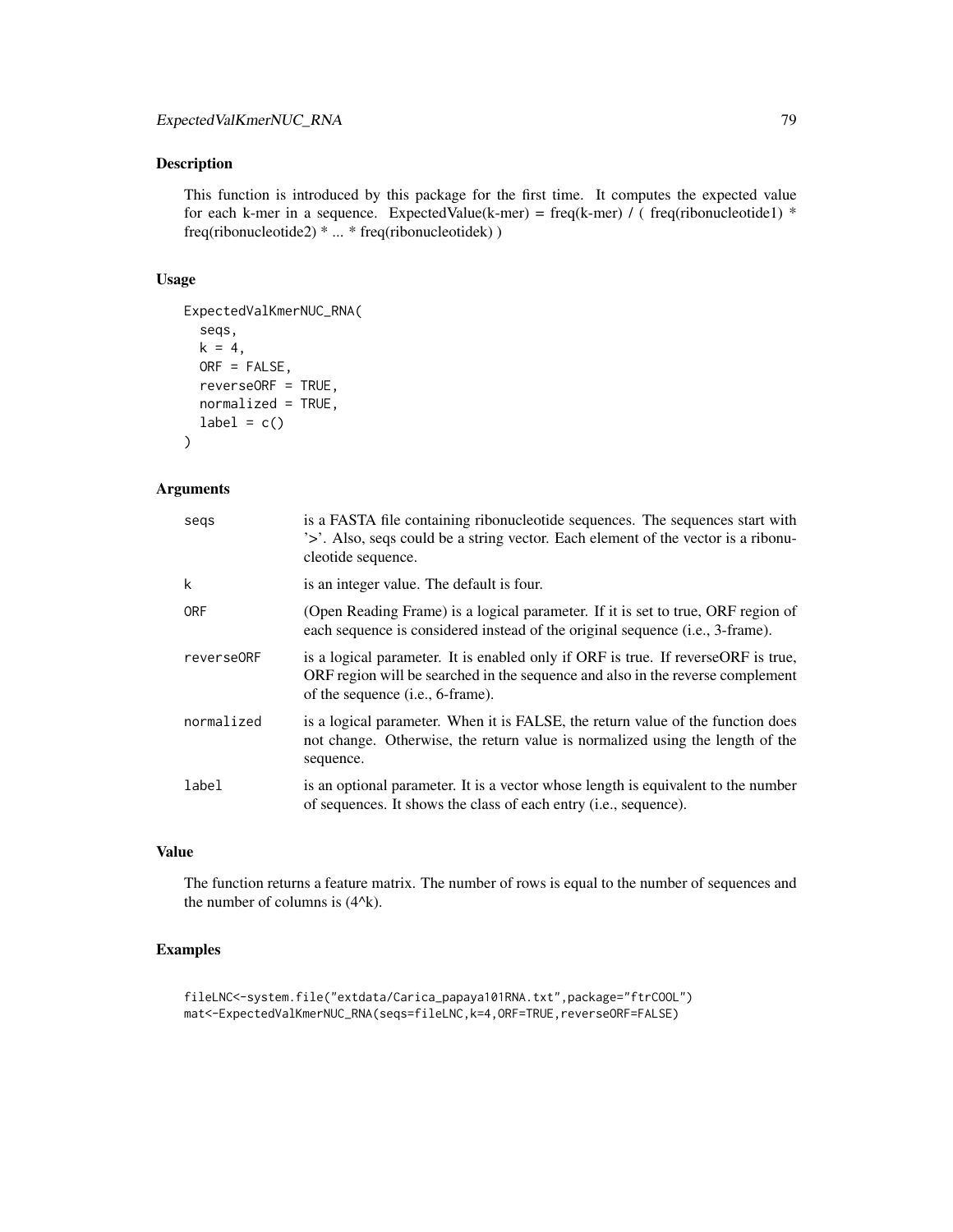<span id="page-79-0"></span>

This function is introduced by this package for the first time. It computes the expected value for each k-mer in a sequence. ExpectedValue(k-mer) = freq(k-mer) / (c\_1  $*$  c\_2  $*$  ...  $*$  c\_k), where c\_i is the number of codons that encrypt the i'th amino acid in the k-mer.

#### Usage

```
ExpectedValueAA(seqs, k = 2, normalized = TRUE, label = c())
```
## Arguments

| segs       | is a FASTA file with amino acid sequences. Each sequence starts with a '>'<br>character. Also, seqs could be a string vector. Each element of the vector is a<br>peptide/protein sequence. |
|------------|--------------------------------------------------------------------------------------------------------------------------------------------------------------------------------------------|
| k          | is an integer value. The default is two.                                                                                                                                                   |
| normalized | is a logical parameter. When it is FALSE, the return value of the function does<br>not change. Otherwise, the return value is normalized using the length of the<br>sequence.              |
| label      | is an optional parameter. It is a vector whose length is equivalent to the number<br>of sequences. It shows the class of each entry (i.e., sequence).                                      |

#### Value

This function returns a feature matrix. The number of rows is equal to the number of sequences and the number of columns is 20^k.

## Examples

```
filePrs<-system.file("extdata/proteins.fasta",package="ftrCOOL")
mat<-ExpectedValueAA(seqs=filePrs,k=2,normalized=FALSE)
```

| Expected Value for Grouped Amino Acid (ExpectedValueGAA) | ExpectedValueGAA |  |  |  |
|----------------------------------------------------------|------------------|--|--|--|
|----------------------------------------------------------|------------------|--|--|--|

#### Description

This function is introduced by this package for the first time. In this function, amino acids are first grouped into user-defined categories. Later, the expected value of grouped amino acids is computed. Please note that this function differs from Function [ExpectedValueAA](#page-79-0) which works on individual amino acids.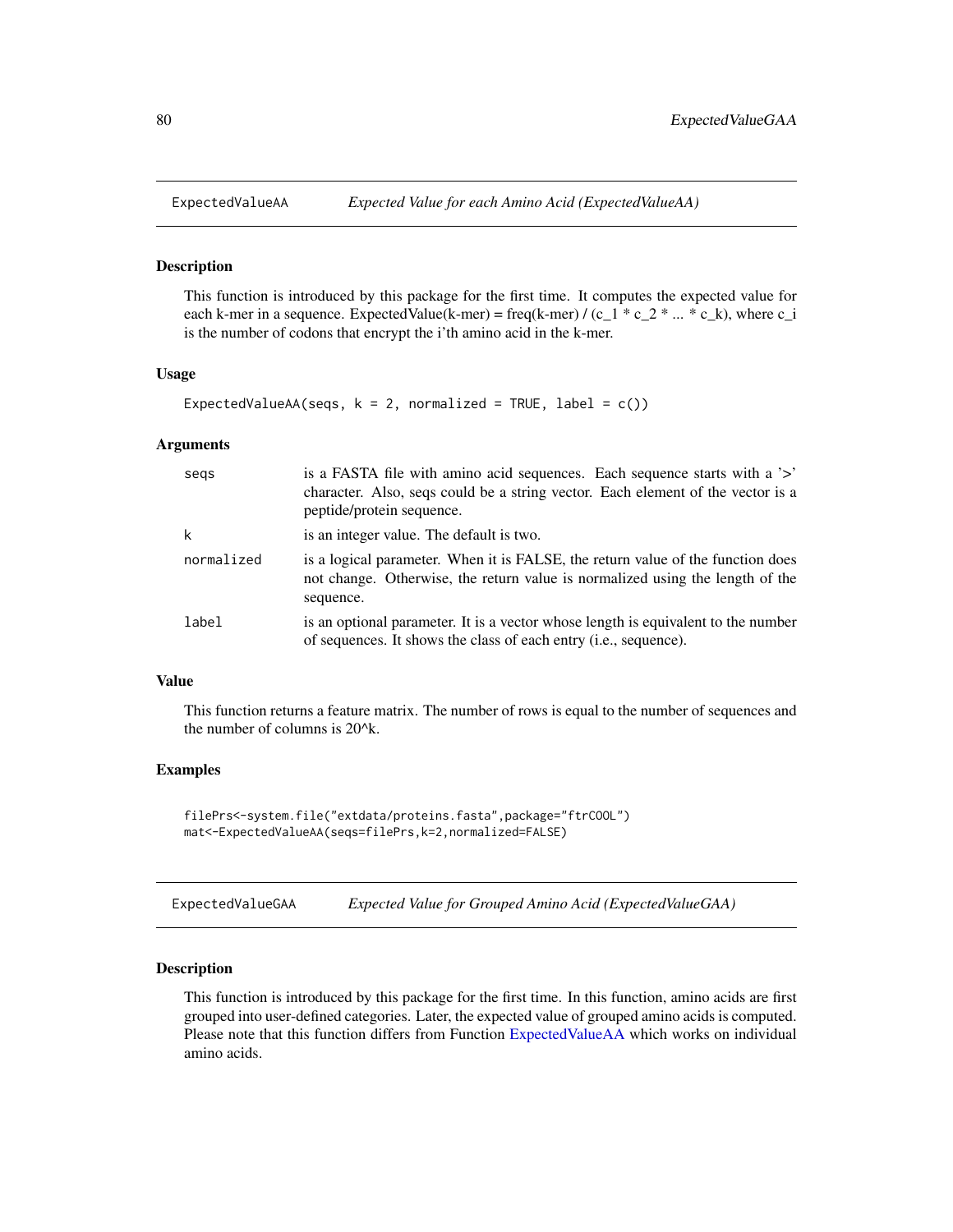# Usage

ExpectedValueGAA(seqs,  $k = 3$ , Grp = "locFus", normalized = TRUE, label =  $c()$ )

## Arguments

| segs       | is a FASTA file with amino acid sequences. Each sequence starts with a '>'<br>character. Also, seqs could be a string vector. Each element of the vector is a<br>peptide/protein sequence.                                                                                                                                                                                                                     |
|------------|----------------------------------------------------------------------------------------------------------------------------------------------------------------------------------------------------------------------------------------------------------------------------------------------------------------------------------------------------------------------------------------------------------------|
| k          | is an integer value. The default is three.                                                                                                                                                                                                                                                                                                                                                                     |
| Grp        | is a list of vectors containig amino acids. Each vector represents a category.<br>Users can define a customized amino acid grouping, provided that the sum of<br>all amino acids is 20 and there is no repeated amino acid in the groups. Also,<br>users can choose 'cTriad' (conjoint Triad), 'locFus', or 'aromatic'. Each option<br>provides specific information about the type of an amino acid grouping. |
| normalized | is a logical parameter. When it is FALSE, the return value of the function does<br>not change. Otherwise, the return value is normalized using the length of the<br>sequence.                                                                                                                                                                                                                                  |
| label      | is an optional parameter. It is a vector whose length is equivalent to the number<br>of sequences. It shows the class of each entry ( <i>i.e.</i> , sequence).                                                                                                                                                                                                                                                 |

## Details

for more information about ExpectedValueGAA, please refer to function ExpectedValueKmer.

# Value

This function returns a feature matrix. The number of rows is equal to the number of sequences and the number of columns is (number of categories)^k.

```
filePrs<-system.file("extdata/proteins.fasta",package="ftrCOOL")
mat1<-ExpectedValueGAA(seqs=filePrs,k=2,Grp="locFus")
```

```
mat2<-ExpectedValueGAA(seqs=filePrs,k=1,Grp=
list(Grp1=c("G","A","V","L","M","I","F","Y","W"),Grp2=c("K","R","H","D","E")
,Grp3=c("S","T","C","P","N","Q")))
```

| ExpectedValueGKmerAA <i>Expected</i> |                            | Value for | <i>Grouped</i> | K-mer | Amino |
|--------------------------------------|----------------------------|-----------|----------------|-------|-------|
|                                      | Acid(ExpectedValueGKmerAA) |           |                |       |       |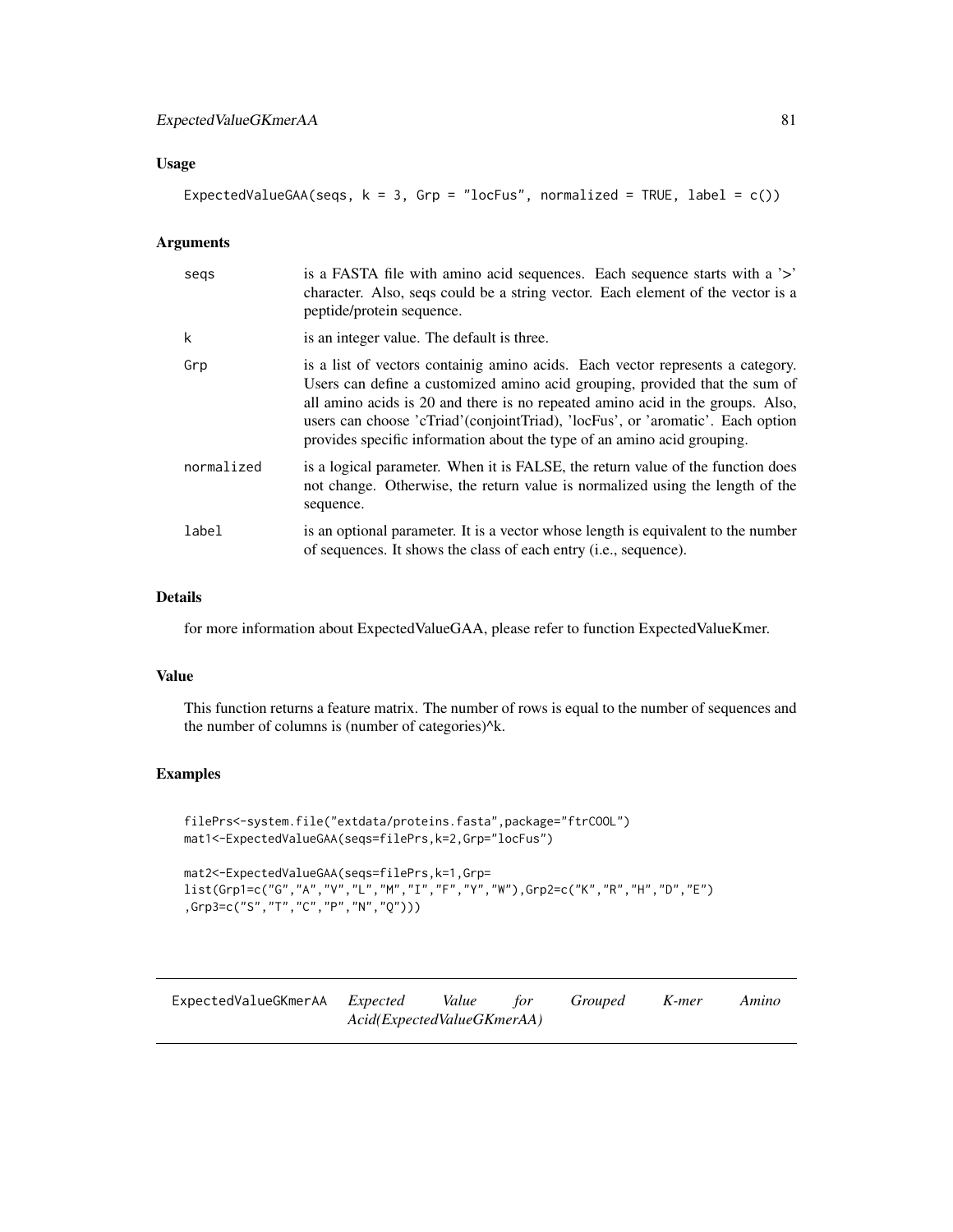This function is introduced by this package for the first time. In this function, amino acids are first grouped into user-defined categories. Later, the expected value of grouped k-mer is computed. Please note that this function differs from Function [ExpectedValueKmerAA](#page-82-0) which works on individual amino acids.

# Usage

```
ExpectedValueGKmerAA(
  seqs,
  k = 2,
  Grp = "locFus",
  normalized = TRUE,
  label = c()\lambda
```
### Arguments

| segs       | is a FASTA file with amino acid sequences. Each sequence starts with a '>'<br>character. Also, seqs could be a string vector. Each element of the vector is a<br>peptide/protein sequence.                                                                                                                                                                                                                     |
|------------|----------------------------------------------------------------------------------------------------------------------------------------------------------------------------------------------------------------------------------------------------------------------------------------------------------------------------------------------------------------------------------------------------------------|
| k          | is an integer. The default value is two.                                                                                                                                                                                                                                                                                                                                                                       |
| Grp        | is a list of vectors containig amino acids. Each vector represents a category.<br>Users can define a customized amino acid grouping, provided that the sum of<br>all amino acids is 20 and there is no repeated amino acid in the groups. Also,<br>users can choose 'cTriad' (conjoint Triad), 'locFus', or 'aromatic'. Each option<br>provides specific information about the type of an amino acid grouping. |
| normalized | is a logical parameter. When it is FALSE, the return value of the function does<br>not change. Otherwise, the return value is normalized using the length of the<br>sequence.                                                                                                                                                                                                                                  |
| label      | is an optional parameter. It is a vector whose length is equivalent to the number<br>of sequences. It shows the class of each entry ( <i>i.e.</i> , sequence).                                                                                                                                                                                                                                                 |

#### Value

This function returns a feature matrix. The number of rows is equal to the number of sequences and the number of columns is (number of categorizes)^k.

```
filePrs<-system.file("extdata/proteins.fasta",package="ftrCOOL")
mat1<-ExpectedValueGKmerAA(seqs=filePrs,k=2,Grp="locFus")
mat2<-ExpectedValueGKmerAA(seqs=filePrs,k=1,Grp=
list(Grp1=c("G","A","V","L","M","I","F","Y","W"),Grp2=c("K","R","H","D","E")
,Grp3=c("S","T","C","P","N","Q")))
```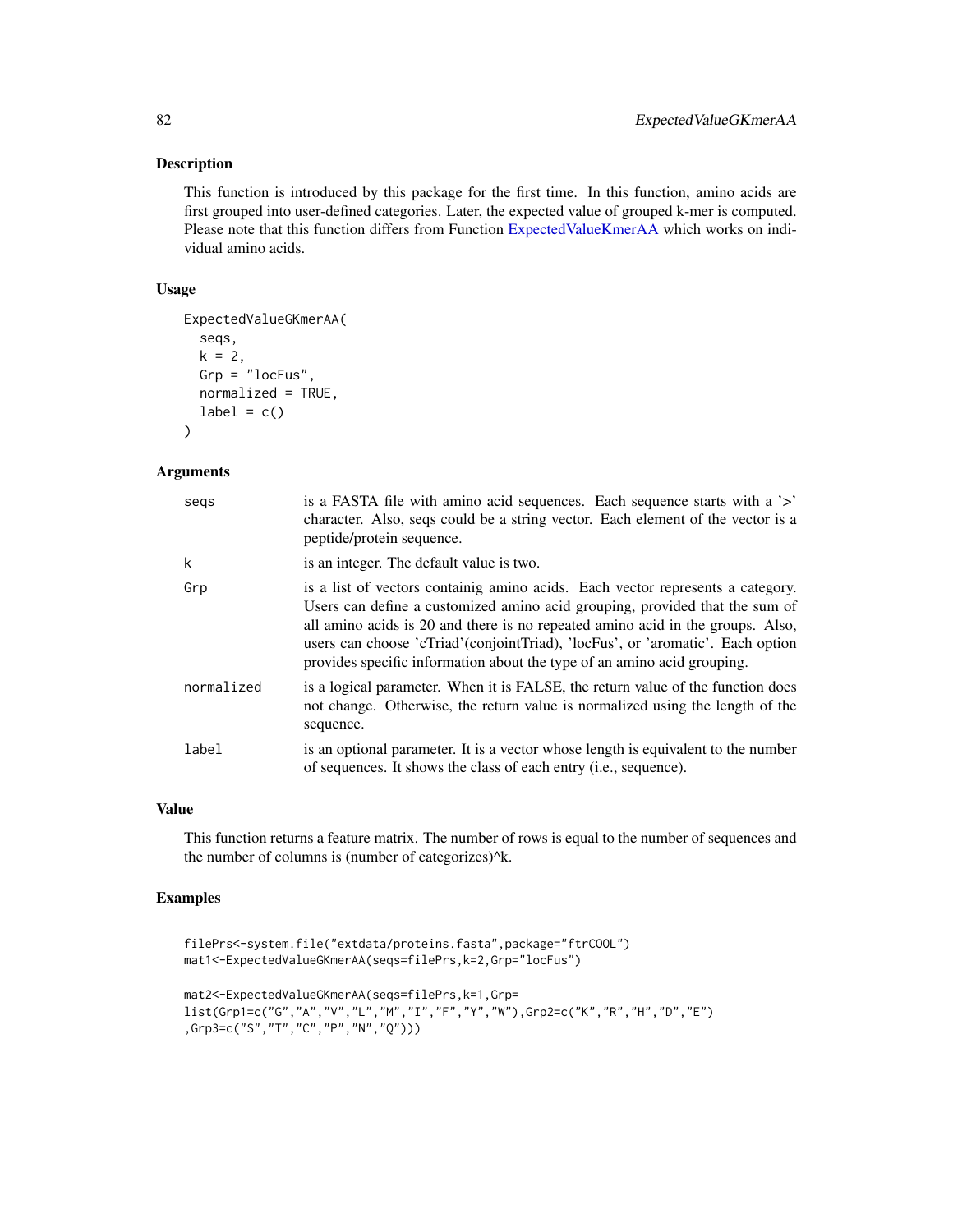<span id="page-82-0"></span>ExpectedValueKmerAA *Expected Value for K-mer Amino Acid (ExpectedValueKmerAA)*

## Description

This function computes the expected value of each k-mer by dividing the frequency of the kmer to multiplying frequency of each amino acid of the k-mer in the sequence.

## Usage

```
ExpectedValueKmerAA(seqs, k = 2, normalized = TRUE, label = c())
```
## Arguments

| segs       | is a FASTA file with a mino acid sequences. Each sequence starts with a '>'<br>character. Also, seqs could be a string vector. Each element of the vector is a<br>peptide/protein sequence. |
|------------|---------------------------------------------------------------------------------------------------------------------------------------------------------------------------------------------|
| k          | is an integer value and it shows the size of kmer in the kmer composition. The<br>default value is 2.                                                                                       |
| normalized | is a logical parameter. When it is FALSE, the return value of the function does<br>not change. Otherwise, the return value is normalized using the length of the<br>sequence.               |
| label      | is an optional parameter. It is a vector whose length is equivalent to the number<br>of sequences. It shows the class of each entry ( <i>i.e.</i> , sequence).                              |

# Details

ExpectedValue(k-mer) = freq(k-mer) / ( freq(aminoacid1) \* freq(aminoacid2) \* ... \* freq(aminoacidk) )

## Value

This function returns a feature matrix. The number of rows equals the number of sequences and the number of columns if upto set false, is 20^k.

```
filePrs<-system.file("extdata/proteins.fasta",package="ftrCOOL")
mat<-ExpectedValueKmerAA(filePrs,k=2,normalized=FALSE)
```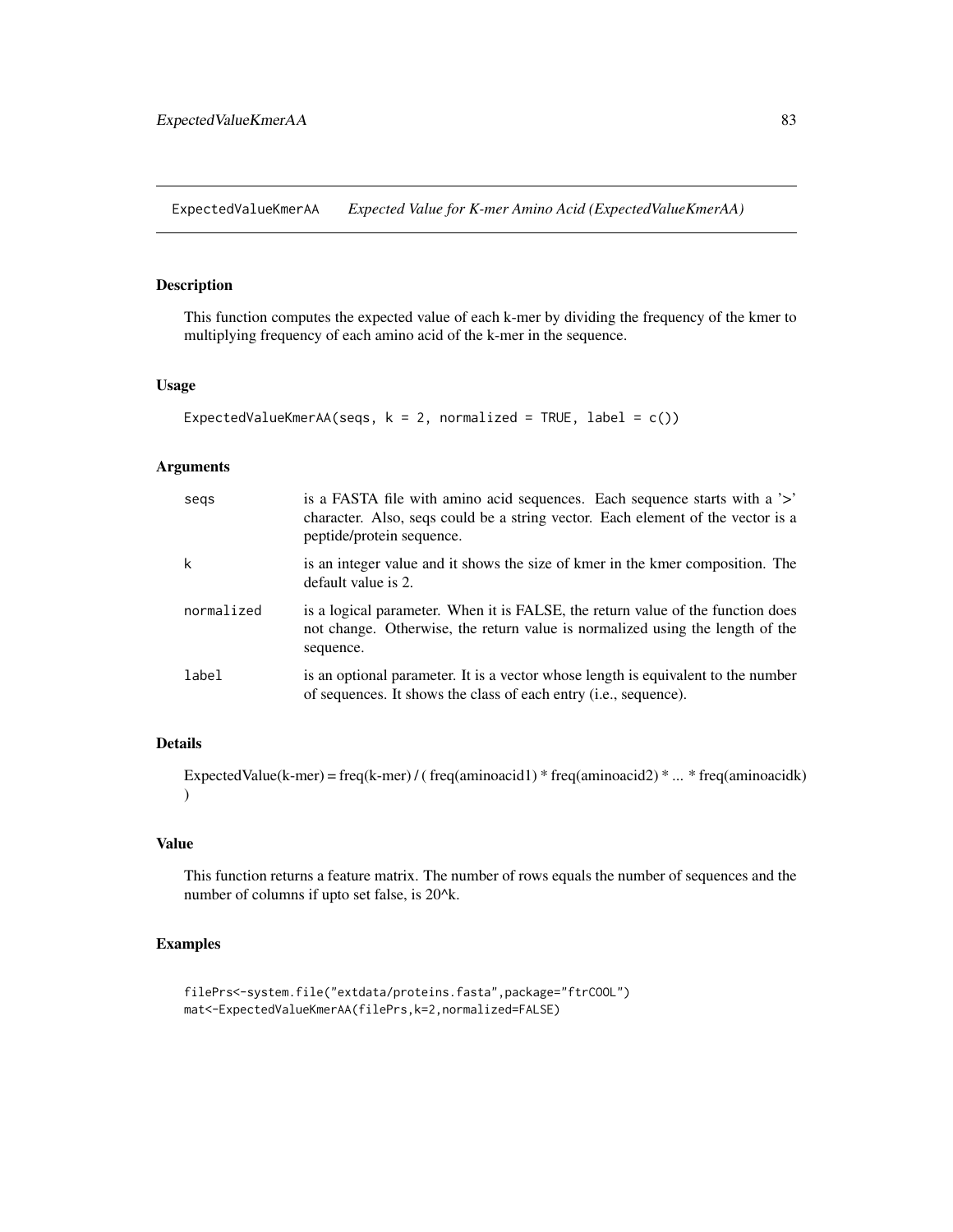This function reads a FASTA file. Each sequence starts with '>' in the file. This is a general function which can be applied to all types of sequences (i.e., protein/peptide, dna, and rna).

# Usage

```
fa.read(file, legacy.mode = TRUE, seqonly = FALSE, alphabet = "aa")
```
# Arguments

| file        | The address of the FASTA file.                                                |
|-------------|-------------------------------------------------------------------------------|
| legacy.mode | comments all lines which start with ";".                                      |
| segonly     | if it is set to true, the function will return sequences with no description. |
| alphabet    | is a vector which contains amino acid, RNA, or DNA alphabets.                 |

### Value

a string vector such that each element is a sequence.

## References

https://cran.r-project.org/web/packages/rDNAse/index.html

```
fileLNC<-system.file("extdata/Athaliana_LNCRNA.fa",package="ftrCOOL")
sequenceVectLNC<-fa.read(file=fileLNC,alphabet="dna")
```

```
filePrs<-system.file("extdata/proteins.fasta",package="ftrCOOL")
sequenceVectPRO<-fa.read(file=filePrs,alphabet="aa")
```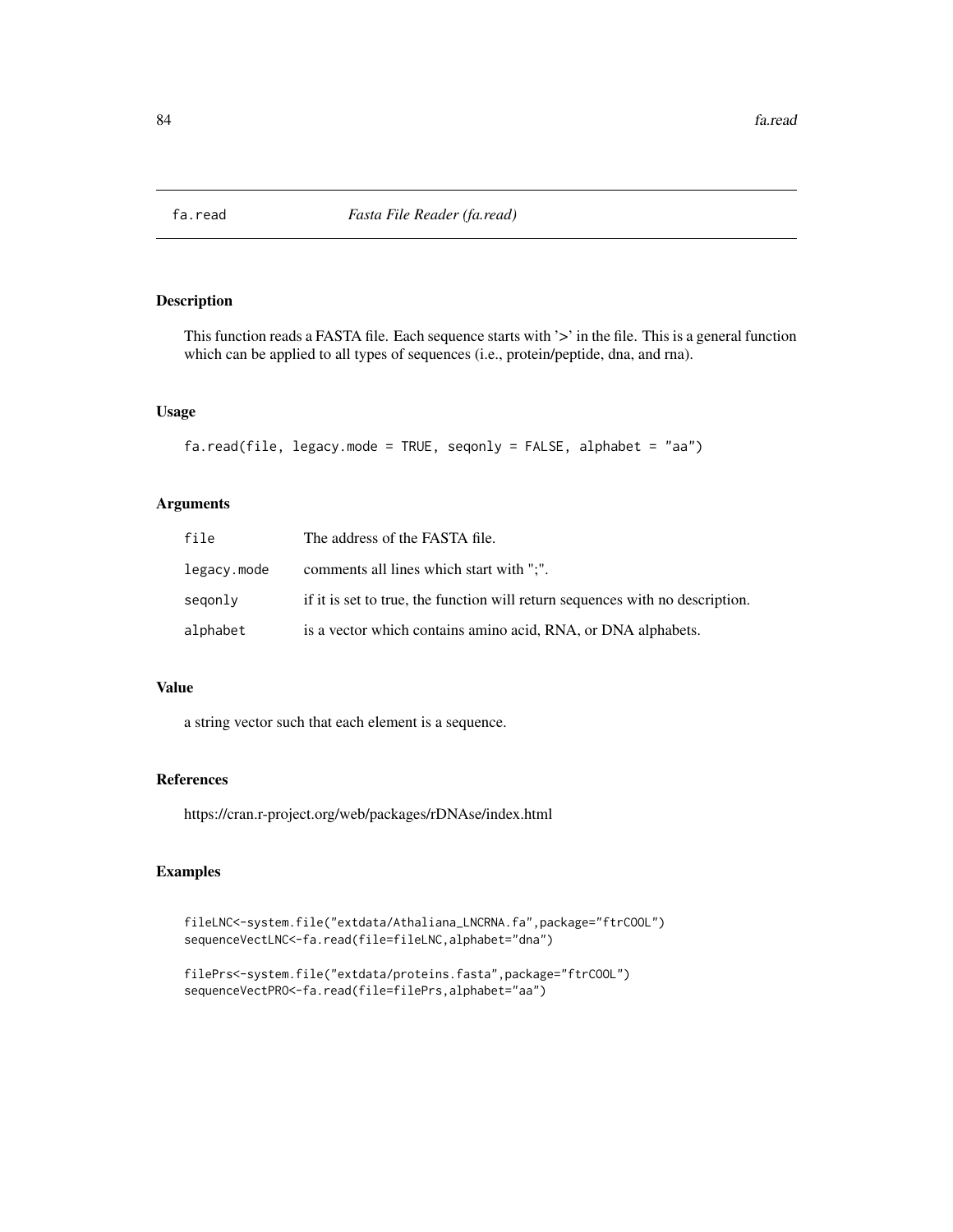This function calculates the ficket score of each sequence.

# Usage

```
fickettScore(seqs, ORF = FALSE, reverseORF = TRUE, label = c())
```
# Arguments

| segs       | is a FASTA file containing nucleotide sequences. The sequences start with $\geq$ .<br>Also, seqs could be a string vector. Each element of the vector is a nucleotide<br>sequence.                                |
|------------|-------------------------------------------------------------------------------------------------------------------------------------------------------------------------------------------------------------------|
| <b>ORF</b> | (Open Reading Frame) is a logical parameter. If it is set to true, ORF region of<br>each sequence is considered instead of the original sequence (i.e., 3-frame).                                                 |
| reverse0RF | is a logical parameter. It is enabled only if ORF is true. If reverse ORF is true,<br>ORF region will be searched in the sequence and also in the reverse complement<br>of the sequence ( <i>i.e.</i> , 6-frame). |
| label      | is an optional parameter. It is a vector whose length is equivalent to the number<br>of sequences. It shows the class of each entry (i.e., sequence).                                                             |

#### Value

The function returns a feature vector. The length of the vector is equal to the number of sequences. Each entry in the vector contains the value of the fickett score.

#### Examples

```
fileLNC<-system.file("extdata/Athaliana_LNCRNA.fa",package="ftrCOOL")
vect<-fickettScore(seqs=fileLNC,ORF=TRUE,reverseORF=FALSE)
```
GAAKpartComposition *Grouped Amino Acid K Part Composition (GAAKpartComposition)*

## Description

In this function, amino acids are first grouped into user-defined categories. Later, the composition of the grouped amino acid k part is computed. Please note that this function differs from [AAKpart-](#page-7-0)[Composition](#page-7-0) which works on individual amino acids.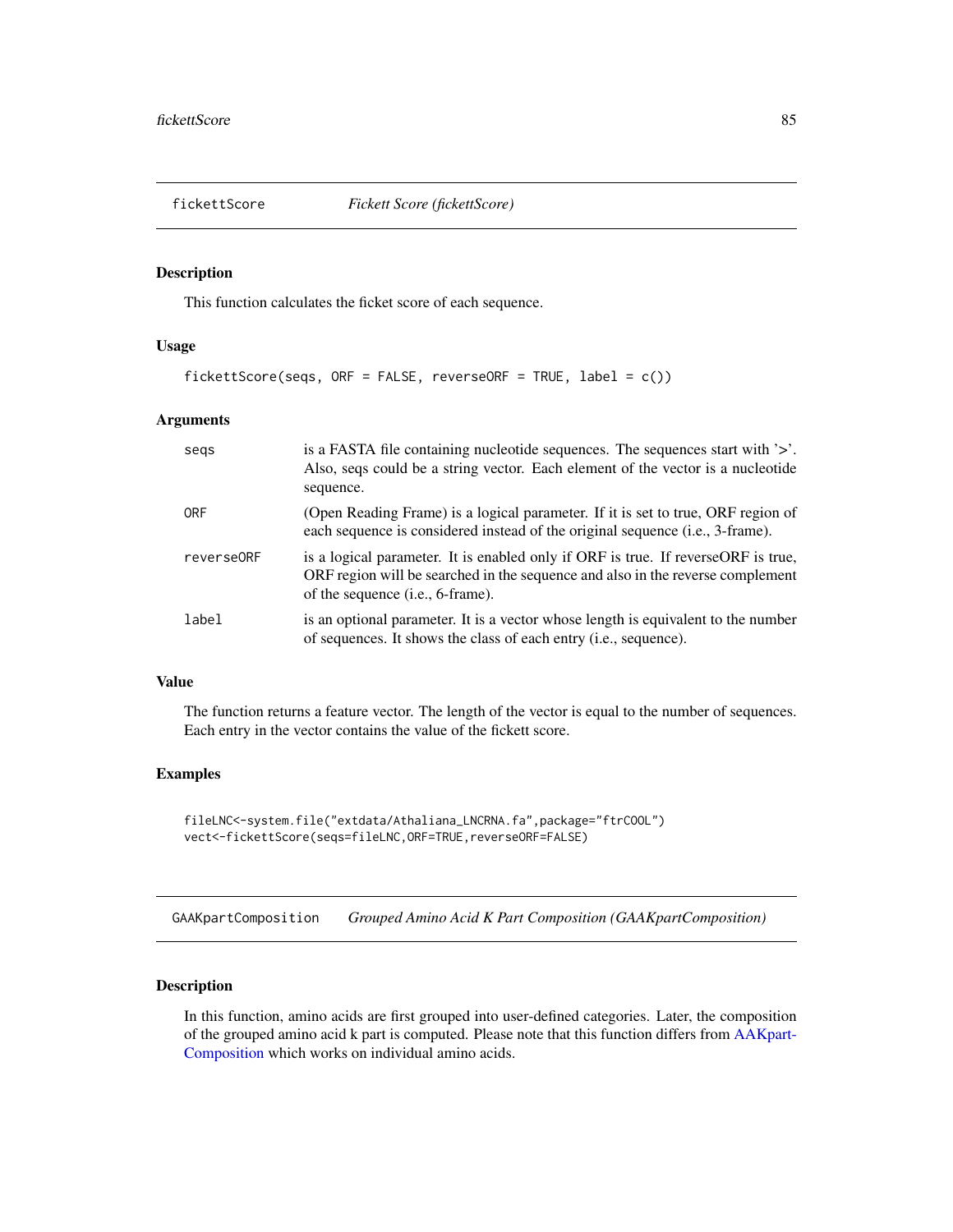# Usage

```
GAAKpartComposition(
  seqs,
 k = 5,normalized = TRUE,
 Grp = "locFus",
 label = c())
```
# Arguments

| segs       | is a FASTA file with a mino acid sequences. Each sequence starts with a '>'<br>character. Also, seqs could be a string vector. Each element of the vector is a<br>peptide/protein sequence.                                                                                                                                                                                                                   |
|------------|---------------------------------------------------------------------------------------------------------------------------------------------------------------------------------------------------------------------------------------------------------------------------------------------------------------------------------------------------------------------------------------------------------------|
| k          | is an integer. Each sequence should be divided to k partition(s).                                                                                                                                                                                                                                                                                                                                             |
| normalized | is a logical parameter. When it is FALSE, the return value of the function does<br>not change. Otherwise, the return value is normalized using the length of the<br>sequence.                                                                                                                                                                                                                                 |
| Grp        | is a list of vectors containig amino acids. Each vector represents a category.<br>Users can define a customized amino acid grouping, provided that the sum of<br>all amino acids is 20 and there is no repeated amino acid in the groups. Also,<br>users can choose 'cTriad' (conjointTriad), 'locFus', or 'aromatic'. Each option<br>provides specific information about the type of an amino acid grouping. |
| label      | is an optional parameter. It is a vector whose length is equivalent to the number<br>of sequences. It shows the class of each entry (i.e., sequence).                                                                                                                                                                                                                                                         |

# Value

a feature matrix with k\*(number of categorizes) number of columns. The number of rows is equal to the number of sequences.

# Note

Warning: The length of all sequences should be greater than k.

```
filePrs<-system.file("extdata/proteins.fasta",package="ftrCOOL")
mat1<-GAAKpartComposition(seqs=filePrs,k=5,Grp="aromatic")
mat2<-GAAKpartComposition(seqs=filePrs,k=3,normalized=FALSE,Grp=
\texttt{list}(\texttt{Grpl=c("G", "A", "V", "L", "M", "I", "F", "Y", "W", "W", \texttt{Grpl=cc("K", "R", "H", "D", "E"})},Grp3=c("S","T","C","P","N","Q")))
```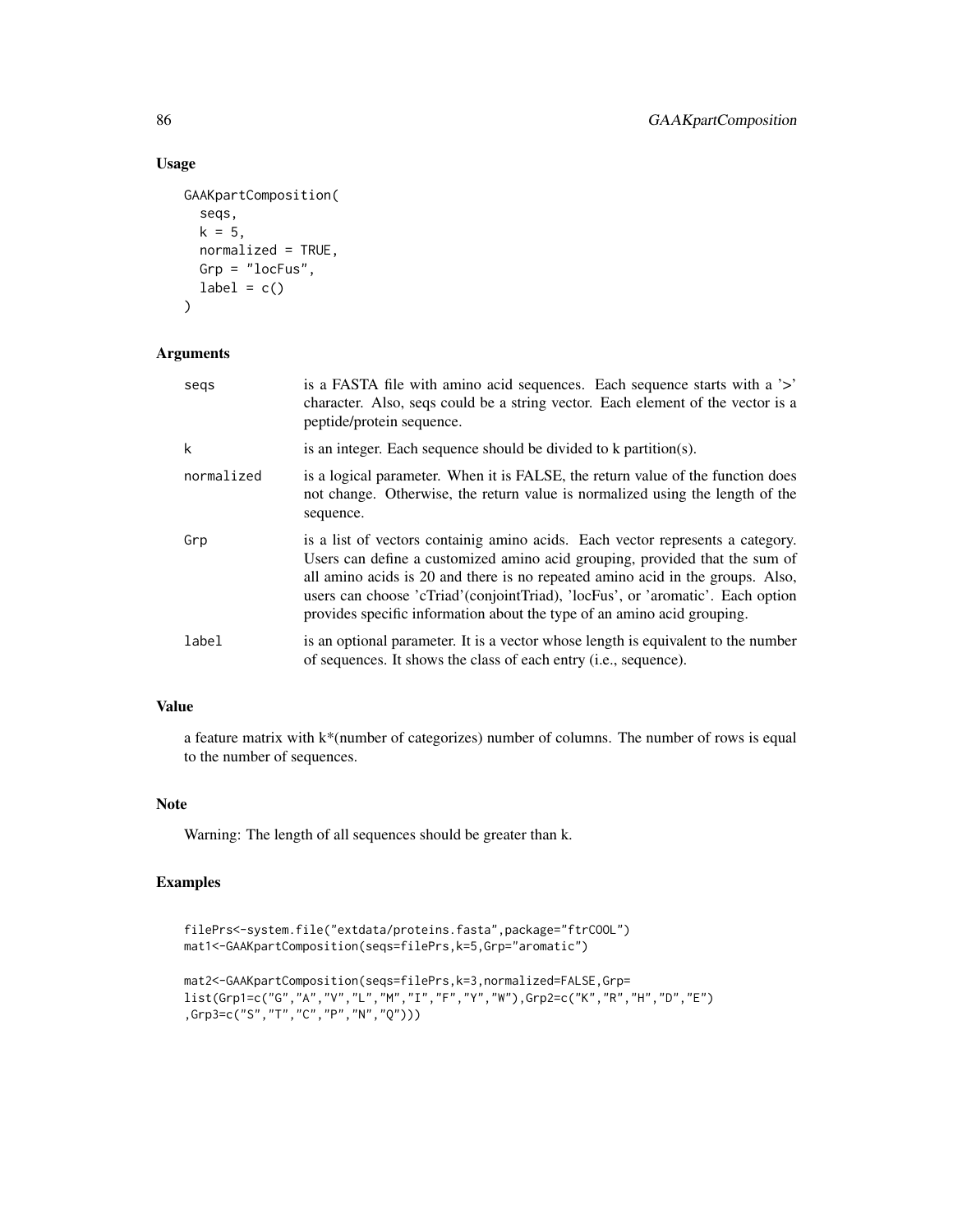This function is introduced by this package for the first time. In this function, amino acids are first grouped into user-defined categories. Later, [DDE](#page-56-0) is applied to grouped amino acids. Please note that this function differs from [DDE](#page-56-0) which works on individual amino acids.

## Usage

GrpDDE(seqs, Grp = "locFus", label =  $c()$ )

### Arguments

| segs  | is a FASTA file with a mino acid sequences. Each sequence starts with a '>'<br>character. Also, seqs could be a string vector. Each element of the vector is a<br>peptide/protein sequence.                                                                                                                                                                                                                  |
|-------|--------------------------------------------------------------------------------------------------------------------------------------------------------------------------------------------------------------------------------------------------------------------------------------------------------------------------------------------------------------------------------------------------------------|
| Grp   | is a list of vectors containig amino acids. Each vector represents a category.<br>Users can define a customized amino acid grouping, provided that the sum of<br>all amino acids is 20 and there is no repeated amino acid in the groups. Also,<br>users can choose 'cTriad'(conjointTriad), 'locFus', or 'aromatic'. Each option<br>provides specific information about the type of an amino acid grouping. |
| label | is an optional parameter. It is a vector whose length is equivalent to the number<br>of sequences. It shows the class of each entry (i.e., sequence).                                                                                                                                                                                                                                                        |

# Value

A feature matrix with (number of categorizes)^2 number of columns. The number of rows is equal to the number of sequences.

```
filePrs<-system.file("extdata/proteins.fasta",package="ftrCOOL")
mat1<-GrpDDE(seqs=filePrs,Grp="aromatic")
```

```
mat2<-GrpDDE(seqs=filePrs,Grp=
list(Grp1=c("G","A","V","L","M","I","F","Y","W"),Grp2=c("K","R","H","D","E")
,Grp3=c("S","T","C","P","N","Q")))
```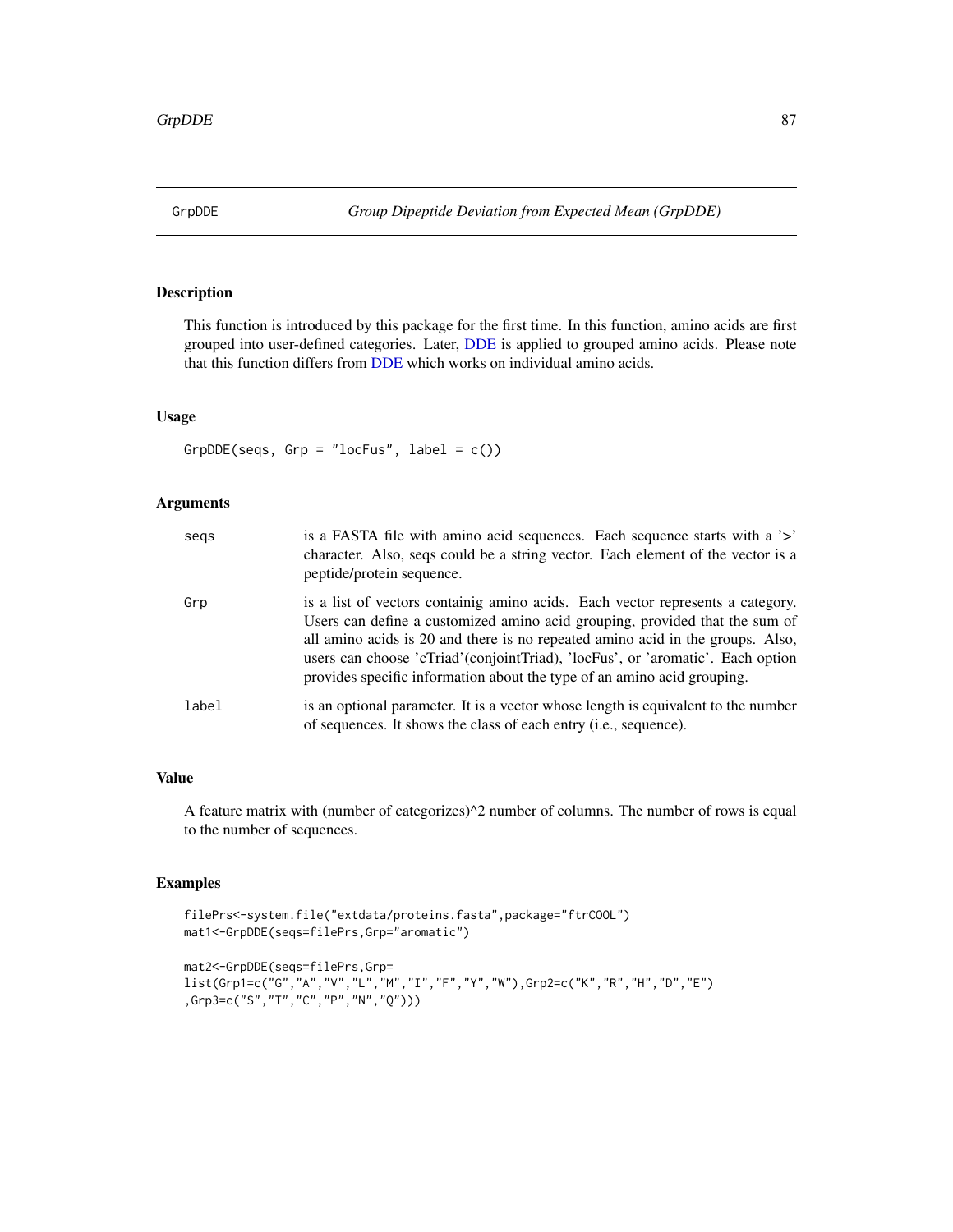This function calculates G-C content of each sequence.

# Usage

```
G_Ccontent_DNA(
  seqs,
  ORF = FALSE,
  reverseORF = TRUE,
  normalized = TRUE,
  label = c()\mathcal{L}
```
# Arguments

| segs       | is a FASTA file containing nucleotide sequences. The sequences start with '>'.<br>Also, seqs could be a string vector. Each element of the vector is a nucleotide<br>sequence.                                    |
|------------|-------------------------------------------------------------------------------------------------------------------------------------------------------------------------------------------------------------------|
| <b>ORF</b> | (Open Reading Frame) is a logical parameter. If it is set to true, ORF region of<br>each sequence is considered instead of the original sequence (i.e., 3-frame).                                                 |
| reverse0RF | is a logical parameter. It is enabled only if ORF is true. If reverse ORF is true,<br>ORF region will be searched in the sequence and also in the reverse complement<br>of the sequence ( <i>i.e.</i> , 6-frame). |
| normalized | is a logical parameter. When it is FALSE, the return value of the function does<br>not change. Otherwise, the return value is normalized using the length of the<br>sequence.                                     |
| label      | is an optional parameter. It is a vector whose length is equivalent to the number<br>of sequences. It shows the class of each entry ( <i>i.e.</i> , sequence).                                                    |

# Value

The function returns a feature vector. The length of the vector is equal to the number of sequences. Each entry in the vector contains G-C content of a sequence.

```
fileLNC<-system.file("extdata/Athaliana_LNCRNA.fa",package="ftrCOOL")
vect<-G_Ccontent_DNA(seqs=fileLNC,ORF=TRUE,reverseORF=FALSE)
```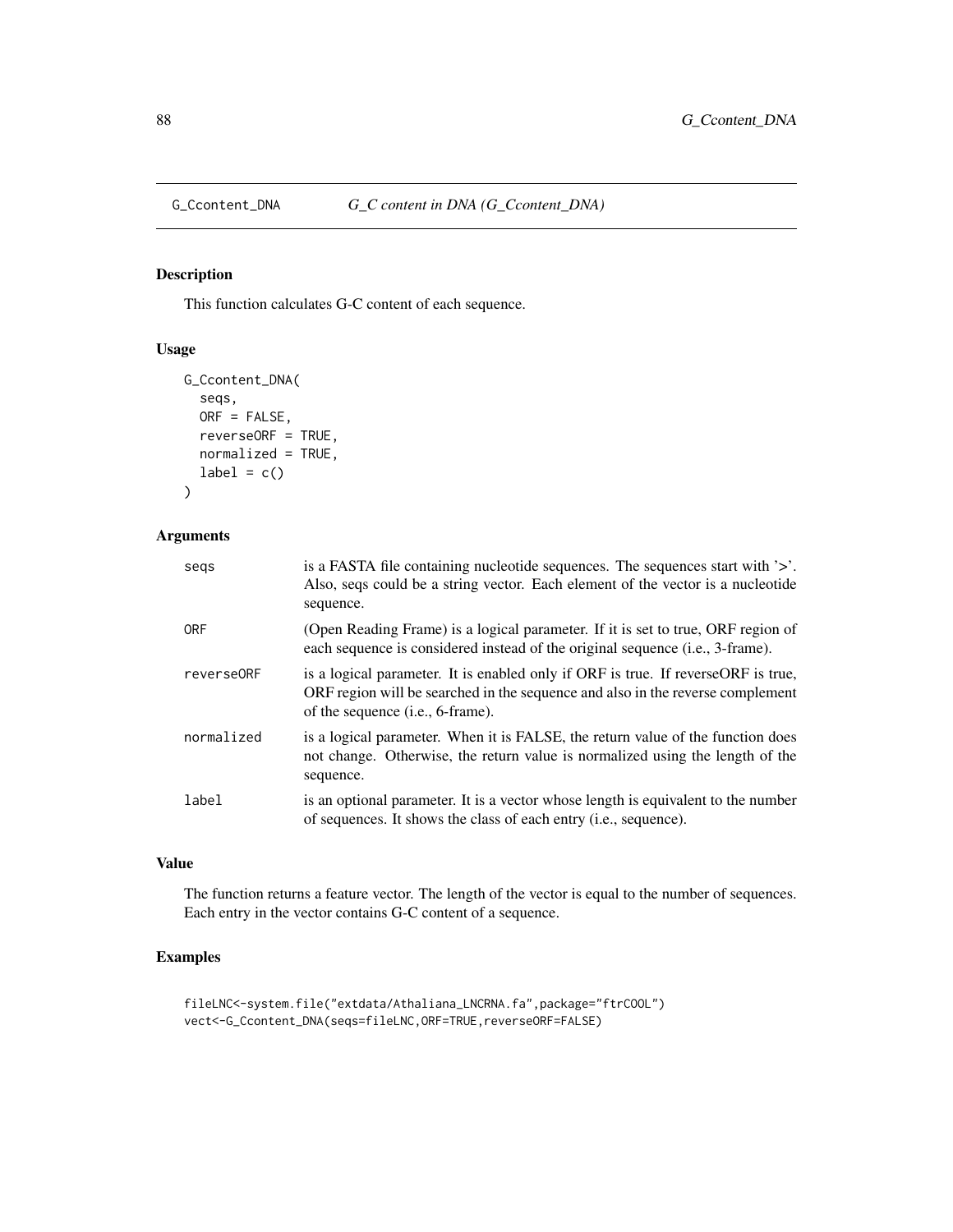G\_Ccontent\_RNA *G\_C content in RNA (G\_Ccontent\_RNA)*

# Description

This function calculates G-C content of each sequence.

# Usage

```
G_Ccontent_RNA(
  seqs,
  ORF = FALSE,
  reverseORF = TRUE,
  normalized = TRUE,
  label = c()\mathcal{L}
```
# Arguments

| segs       | is a FASTA file containing ribonucleotide sequences. The sequences start with<br>'>'. Also, seqs could be a string vector. Each element of the vector is a ribonu-<br>cleotide sequence.                          |
|------------|-------------------------------------------------------------------------------------------------------------------------------------------------------------------------------------------------------------------|
| <b>ORF</b> | (Open Reading Frame) is a logical parameter. If it is set to true, ORF region of<br>each sequence is considered instead of the original sequence (i.e., 3-frame).                                                 |
| reverse0RF | is a logical parameter. It is enabled only if ORF is true. If reverse ORF is true,<br>ORF region will be searched in the sequence and also in the reverse complement<br>of the sequence ( <i>i.e.</i> , 6-frame). |
| normalized | is a logical parameter. When it is FALSE, the return value of the function does<br>not change. Otherwise, the return value is normalized using the length of the<br>sequence.                                     |
| label      | is an optional parameter. It is a vector whose length is equivalent to the number<br>of sequences. It shows the class of each entry ( <i>i.e.</i> , sequence).                                                    |

# Value

The function returns a feature vector. The length of the vector is equal to the number of sequences. Each entry in the vector contains G-C content of a sequence.

```
fileLNC<-system.file("extdata/Carica_papaya101RNA.txt",package="ftrCOOL")
vect<-G_Ccontent_RNA(seqs=fileLNC,ORF=TRUE,reverseORF=FALSE)
```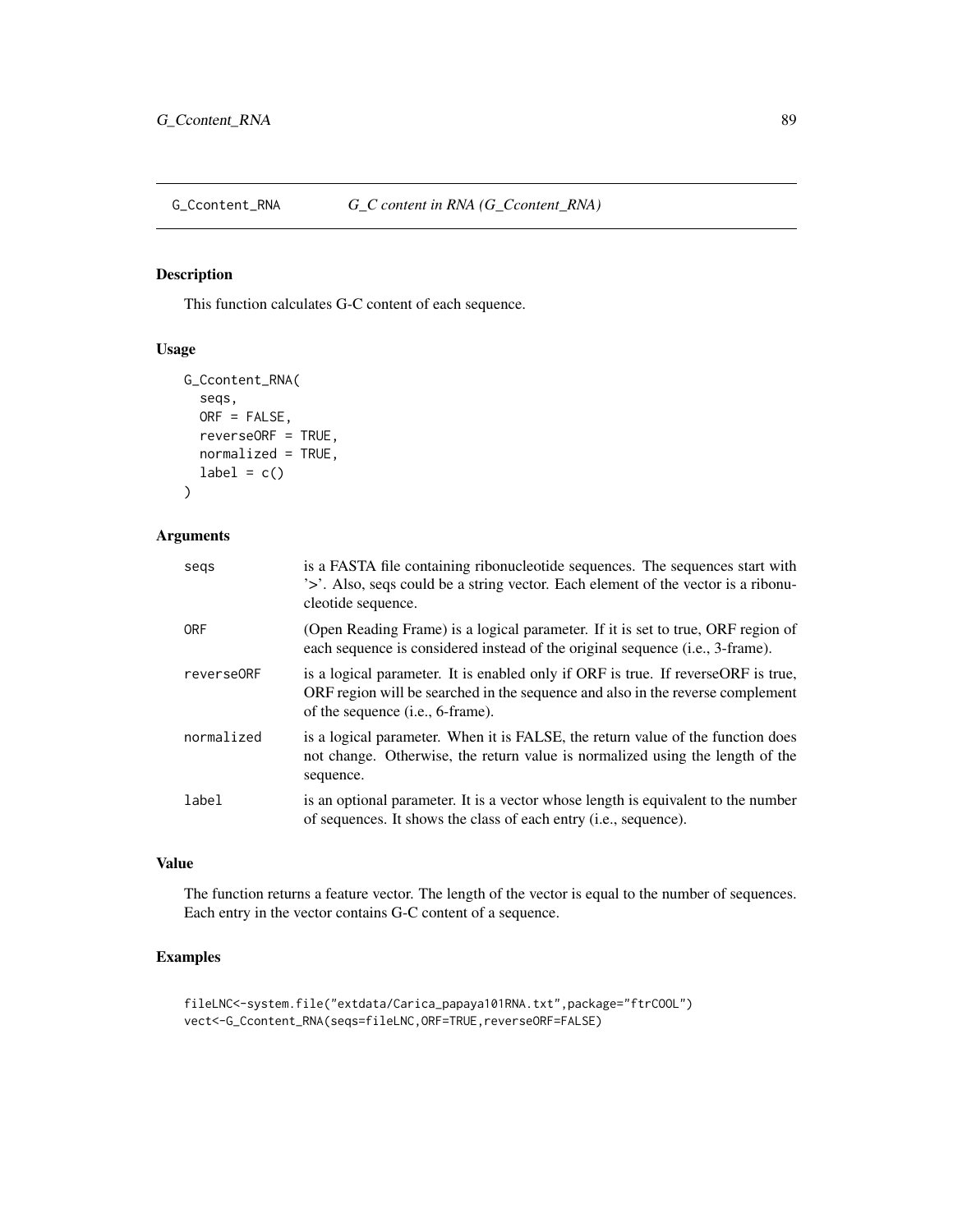<span id="page-89-0"></span>

This function calculates the frequency of all k-mers in the sequence(s).

#### Usage

```
kAAComposition(seqs, rng = 3, upto = FALSE, normalized = TRUE, label = c())
```
## Arguments

| segs       | is a FASTA file with a mino acid sequences. Each sequence starts with a '>'<br>character. Also, seqs could be a string vector. Each element of the vector is a<br>peptide/protein sequence. |
|------------|---------------------------------------------------------------------------------------------------------------------------------------------------------------------------------------------|
| rng        | This parameter can be a number or a vector. Each entry of the vector holds the<br>value of k in the k-mer composition.                                                                      |
| upto       | It is a logical parameter. The default value is FALSE. If rng is a number and<br>upto is set to TRUE, rng is converted to a vector with values from 1 to rng.                               |
| normalized | is a logical parameter. When it is FALSE, the return value of the function does<br>not change. Otherwise, the return value is normalized using the length of the<br>sequence.               |
| label      | is an optional parameter. It is a vector whose length is equivalent to the number<br>of sequences. It shows the class of each entry ( <i>i.e.</i> , sequence).                              |

#### Value

This function returns a feature matrix. The number of rows is equal to the number of sequences and the number of columns depends on rng vector. For each value k in the vector,  $(20)^{k}$  columns are created in the matrix.

```
filePrs<-system.file("extdata/proteins.fasta",package="ftrCOOL")
```

```
mat1<-kAAComposition(seqs=filePrs,rng=3,upto=TRUE)
mat2<-kAAComposition(seqs=filePrs,rng=c(1,3),upto=TRUE)
```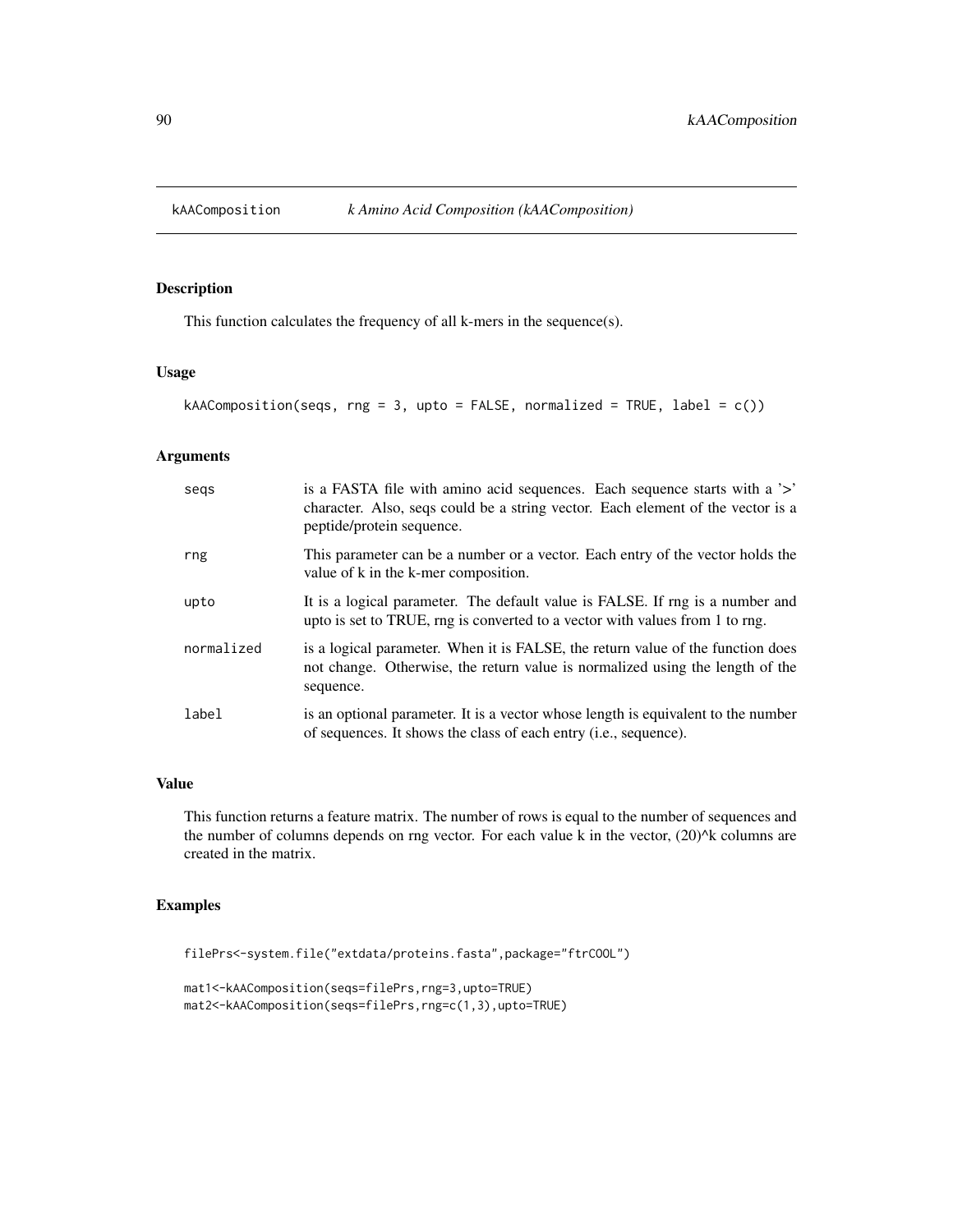In this function, amino acids are first grouped into user-defined categories. Later, the composition of the k grouped amino acids is computed. Please note that this function differs from [kAAComposition](#page-89-0) which works on individual amino acids.

## Usage

```
kGAAComposition(
  seqs,
  rng = 3,upto = FALSE,normalized = TRUE,
  Grp = "locFus",
  label = c()\mathcal{L}
```
# Arguments

| segs       | is a FASTA file with amino acid sequences. Each sequence starts with a '>'<br>character. Also, seqs could be a string vector. Each element of the vector is a<br>peptide/protein sequence.                                                                                                                                                                                                                    |
|------------|---------------------------------------------------------------------------------------------------------------------------------------------------------------------------------------------------------------------------------------------------------------------------------------------------------------------------------------------------------------------------------------------------------------|
| rng        | This parameter can be a number or a vector. Each entry of the vector holds the<br>value of k in the k-mer composition. For each k in the rng vector, a new vector<br>(whose size is $20^x$ ) is created which contains the frequency of k-mers.                                                                                                                                                               |
| upto       | It is a logical parameter. The default value is FALSE. If rng is a number and<br>upto is set to TRUE, rng is converted to a vector with values from 1 to rng.                                                                                                                                                                                                                                                 |
| normalized | is a logical parameter. When it is FALSE, the return value of the function does<br>not change. Otherwise, the return value is normalized using the length of the<br>sequence.                                                                                                                                                                                                                                 |
| Grp        | is a list of vectors containig amino acids. Each vector represents a category.<br>Users can define a customized amino acid grouping, provided that the sum of<br>all amino acids is 20 and there is no repeated amino acid in the groups. Also,<br>users can choose 'cTriad' (conjointTriad), 'locFus', or 'aromatic'. Each option<br>provides specific information about the type of an amino acid grouping. |
| label      | is an optional parameter. It is a vector whose length is equivalent to the number<br>of sequences. It shows the class of each entry (i.e., sequence).                                                                                                                                                                                                                                                         |

## Details

for more details, please refer to [kAAComposition](#page-89-0)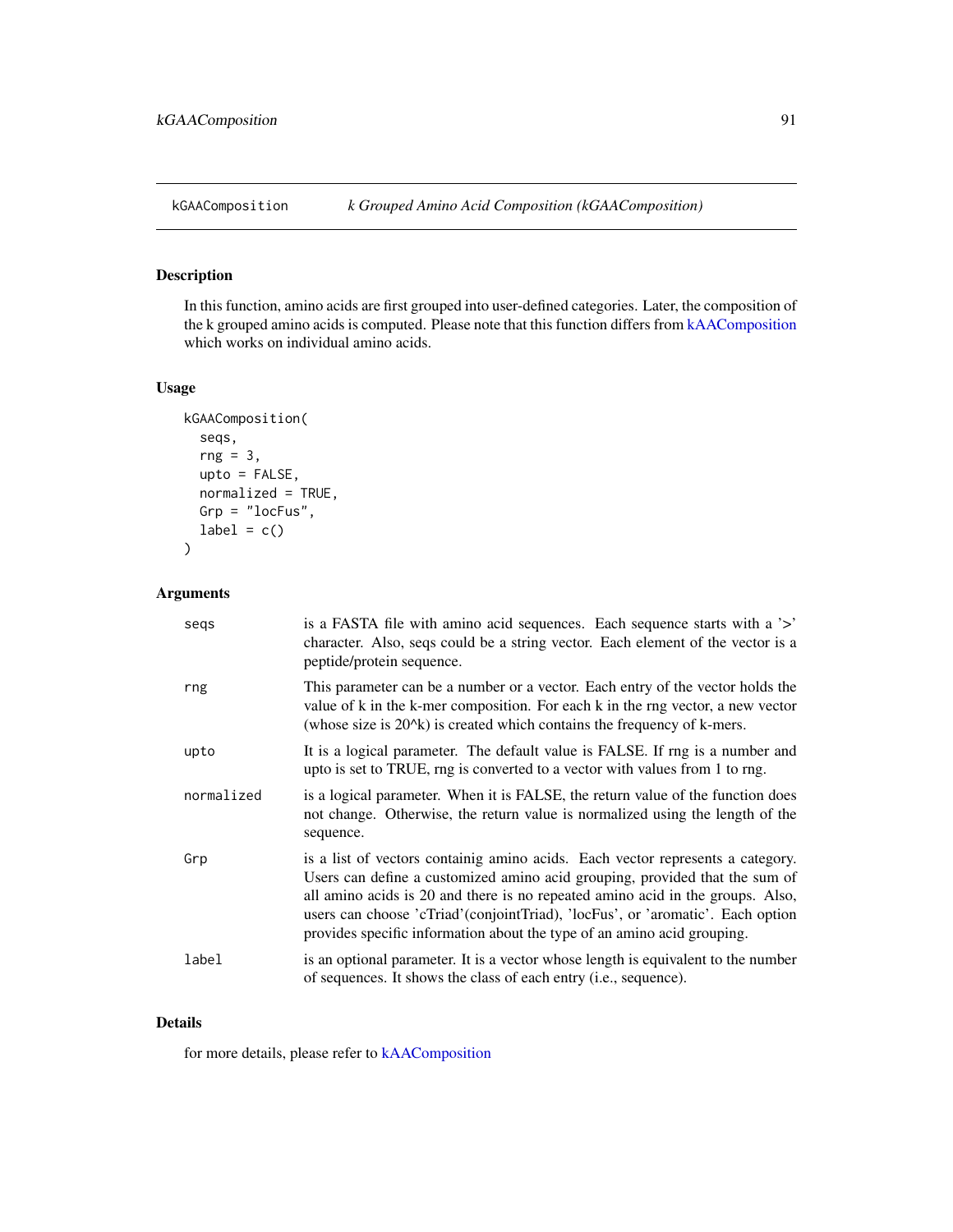## Value

This function returns a feature matrix. The number of rows is equal to the number of sequences and the number of columns is ((number of categorizes) $\Delta k$ )\*(length of rng vector).

#### Examples

```
filePrs<-system.file("extdata/proteins.fasta",package="ftrCOOL")
mat1<-CkSGAApair(seqs=filePrs,rng=2,upto=TRUE,Grp="aromatic")
```

```
mat2<-CkSGAApair(seqs=filePrs,rng=c(1,3,5),Grp=
list(Grp1=c("G","A","V","L","M","I","F","Y","W"),Grp2=c("K","R","H","D","E")
,Grp3=c("S","T","C","P","N","Q")))
```
<span id="page-91-0"></span>

KNNPeptide *K-Nearest Neighbor for Peptides (KNNPeptide)*

#### Description

This function needs an extra training data set and a label. We compute the similarity score of each input sequence with all sequences in the training data set. We use the BLOSUM62 matrix to compute the similarity score. The label shows the class of each sequence in the training data set. KNNPeptide finds the label of 1 It reports the frequency of each class for each k

#### Usage

```
KNNPeptide(seqs, trainSeq, percent = 30, label = c(), labeltr = c())
```
# Arguments

| segs     | is a fasta file with a mino acids sequences. Each sequence starts with a '>' char-<br>acter or it is a string vector such that each element is a peptide or protein se-<br>quence.                                                                                                            |
|----------|-----------------------------------------------------------------------------------------------------------------------------------------------------------------------------------------------------------------------------------------------------------------------------------------------|
| trainSeg | is a fasta file with amino acids sequences. Each sequence starts with a '>' char-<br>acter. Also it could be a string vector such that each element is a peptide se-<br>quence. Eaxh sequence in the training set is associated with a label. The label is<br>found in the parameret labeltr. |
| percent  | determines the threshold which is used to identify sequences (in the training set)<br>which are similar to the input sequence.                                                                                                                                                                |
| label    | is an optional parameter. It is a vector whose length is equivalent to the number<br>of sequences. It shows the class of each entry ( <i>i.e.</i> , sequence).                                                                                                                                |
| labeltr  | This parameter is a vector whose length is equivalent to the number of sequences<br>in the training set. It shows class of each sequence in the training set.                                                                                                                                 |

#### Value

This function returns a feature matrix such that number of columns is number of classes multiplied by percent and number of rows is equal to the number of the sequences.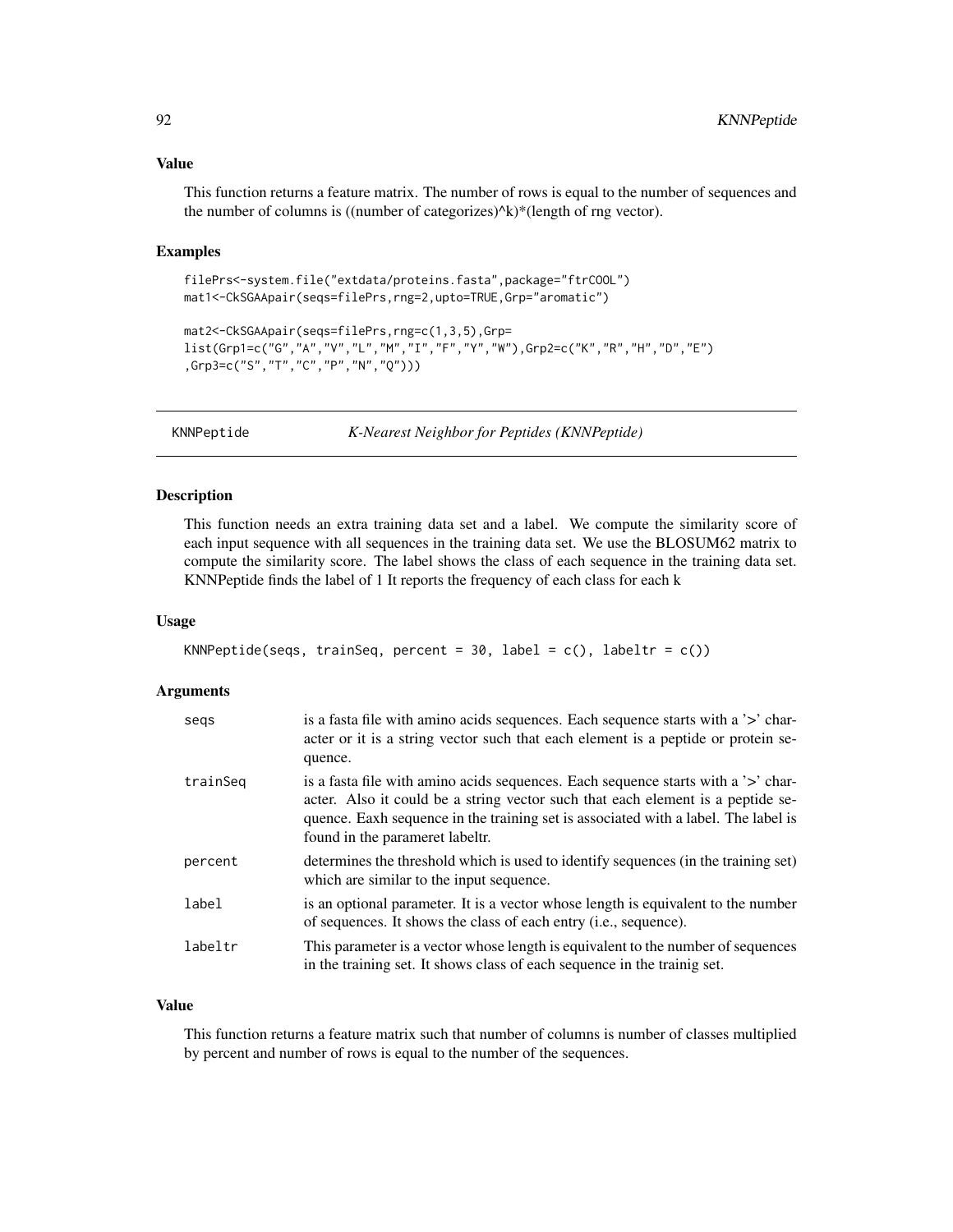#### KNNProtein 93

## Note

This function is usable for amino acid sequences with the same length in both training data set and the set of sequences.

## References

Chen, Zhen, et al. "iFeature: a python package and web server for features extraction and selection from protein and peptide sequences." Bioinformatics 34.14 (2018): 2499-2502.

## Examples

```
ptmSeqsADR<-system.file("extdata/",package="ftrCOOL")
ptmSeqsVect<-as.vector(read.csv(paste0(ptmSeqsADR,"/ptmVect101AA.csv"))[,2])
posSeqs<-as.vector(read.csv(paste0(ptmSeqsADR,"/poSeqPTM101.csv"))[,2])
negSeqs<-as.vector(read.csv(paste0(ptmSeqsADR,"/negSeqPTM101.csv"))[,2])
posSeqs<-posSeqs[1:10]
negSeqs<-negSeqs[1:10]
trainSeq<-c(posSeqs,negSeqs)
labelPos<-rep(1,length(posSeqs))
labelNeg<-rep(0,length(negSeqs))
labeltr<-c(labelPos,labelNeg)
KNNPeptide(seqs=ptmSeqsVect,trainSeq=trainSeq,percent=10,labeltr=labeltr)
```
KNNProtein *K-Nearest Neighbor for Protein (KNNProtein)*

## Description

This function is like [KNNPeptide](#page-91-0) with the difference that similarity score is computed by Needleman-Wunsch algorithm.

#### Usage

```
KNNProtein(seqs, trainSeq, percent = 30, labeltr = c(), label = c()
```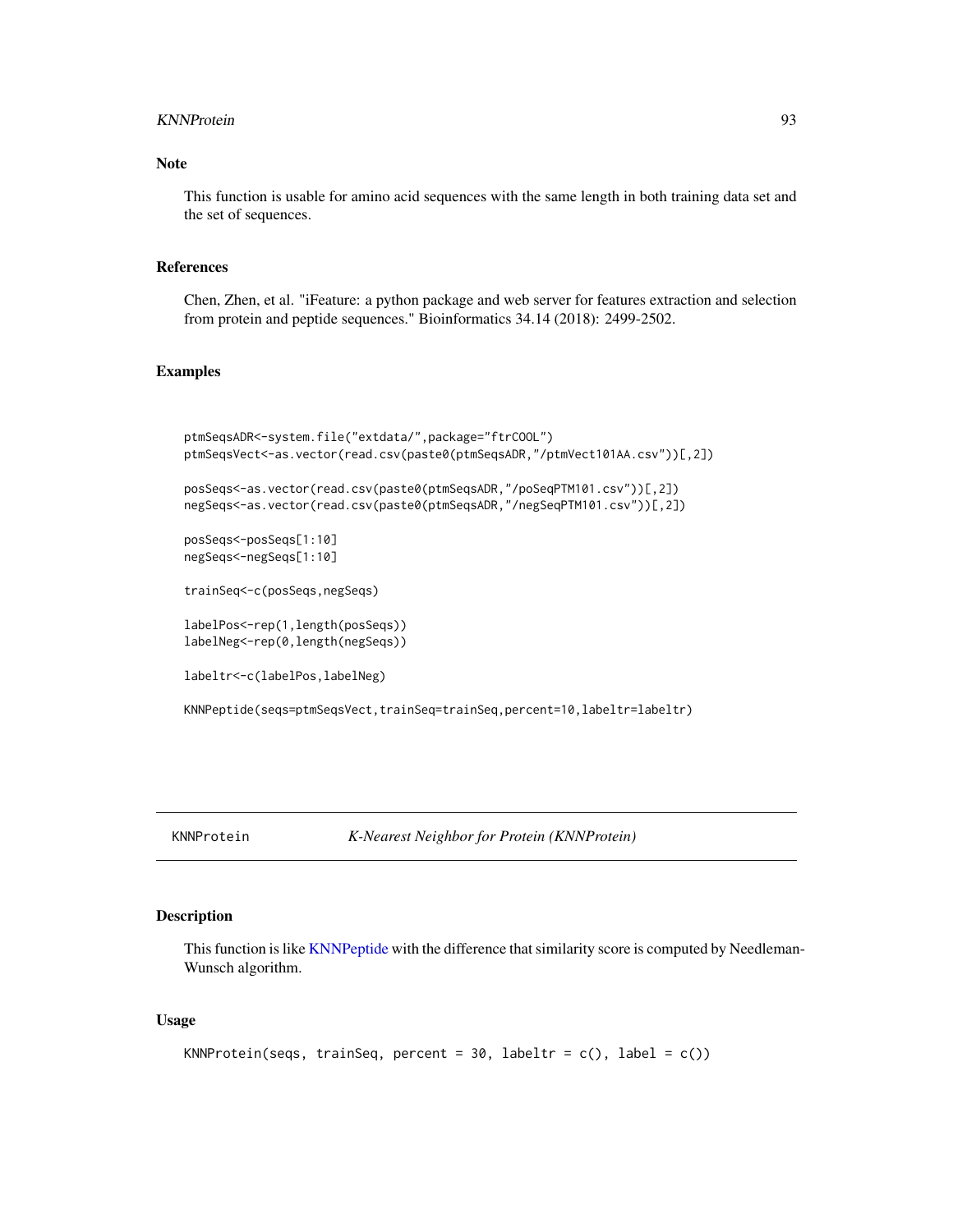### Arguments

| segs     | is a fasta file with a mino acids sequences. Each sequence starts with a '>' char-<br>acter. Also it could be a string vector such that each element is a protein se-<br>quence.                                                                                                               |
|----------|------------------------------------------------------------------------------------------------------------------------------------------------------------------------------------------------------------------------------------------------------------------------------------------------|
| trainSeg | is a fasta file with a mino acids sequences. Each sequence starts with a '>' char-<br>acter. Also it could be a string vector such that each element is a protein se-<br>quence. Eaxh sequence in the training set is associated with a label. The label is<br>found in the parameret labeltr. |
| percent  | determines the threshold which is used to identify sequences (in the training set)<br>which are similar to the input sequence.                                                                                                                                                                 |
| labeltr  | This parameter is a vector whose length is equivalent to the number of sequences<br>in the training set. It shows class of each sequence in the training set.                                                                                                                                  |
| label    | is an optional parameter. It is a vector whose length is equivalent to the number<br>of sequences. It shows the class of each entry (i.e., sequence).                                                                                                                                          |

## Value

This function returns a feature matrix such that number of columns is number of classes multiplied by percent and number of rows is equal to the number of the sequences.

#### References

Chen, Zhen, et al. "iFeature: a python package and web server for features extraction and selection from protein and peptide sequences." Bioinformatics 34.14 (2018): 2499-2502.

# Examples

```
ptmSeqsADR<-system.file("extdata/",package="ftrCOOL")
ptmSeqsVect<-as.vector(read.csv(paste0(ptmSeqsADR,"/ptmVect101AA.csv"))[,2])
ptmSeqsVect<-ptmSeqsVect[1:2]
ptmSeqsVect<-sapply(ptmSeqsVect,function(seq){substr(seq,1,31)})
posSeqs<-as.vector(read.csv(paste0(ptmSeqsADR,"/poSeqPTM101.csv"))[,2])
negSeqs<-as.vector(read.csv(paste0(ptmSeqsADR,"/negSeqPTM101.csv"))[,2])
posSeqs<-posSeqs[1:3]
negSeqs<-negSeqs[1:3]
posSeqs<-sapply(posSeqs,function(seq){substr(seq,1,31)})
negSeqs<-sapply(negSeqs,function(seq){substr(seq,1,31)})
trainSeq<-c(posSeqs,negSeqs)
labelPos<-rep(1,length(posSeqs))
labelNeg<-rep(0,length(negSeqs))
labeltr<-c(labelPos,labelNeg)
```
mat<-KNNProtein(seqs=ptmSeqsVect,trainSeq=trainSeq,percent=5,labeltr=labeltr)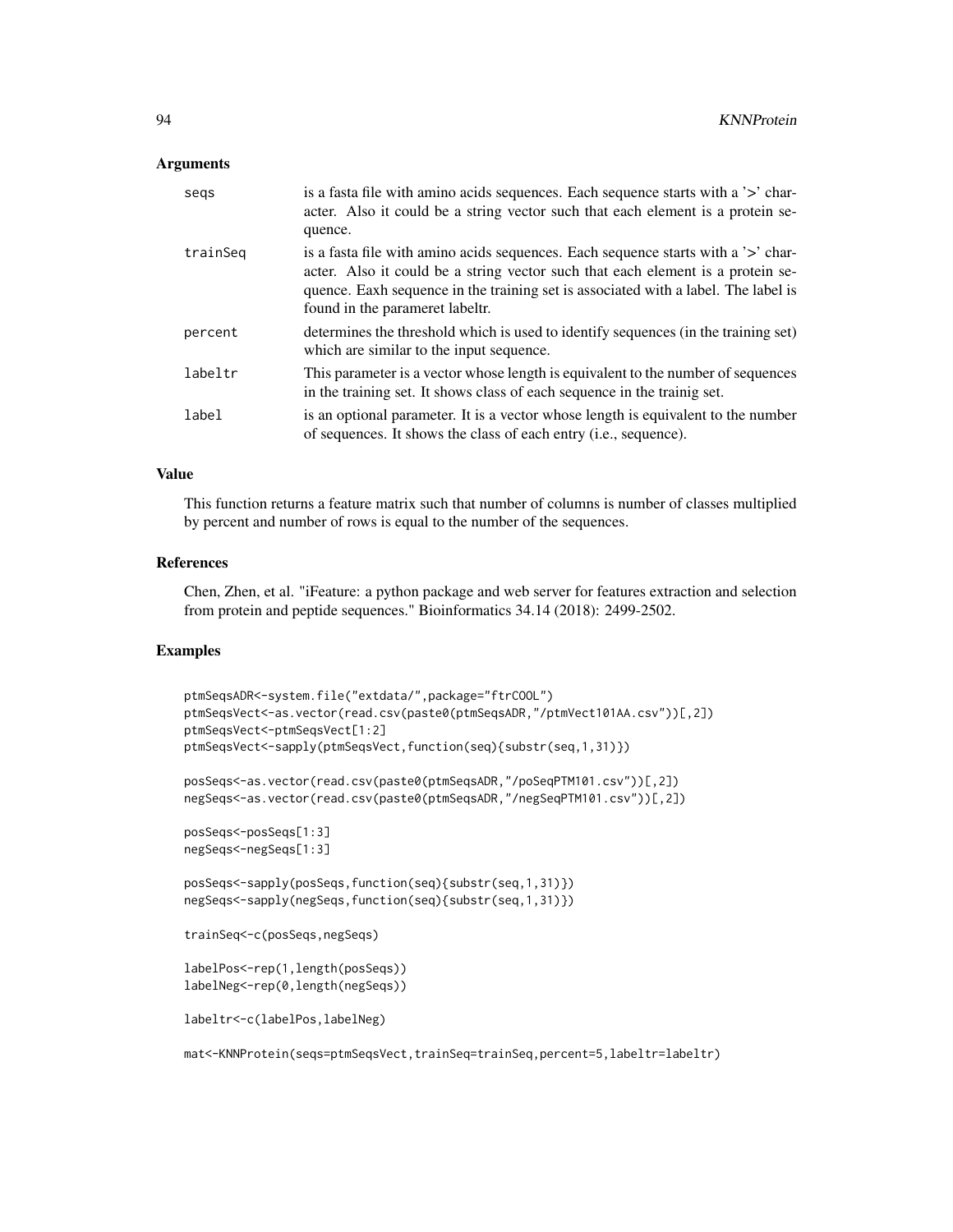This function is like [KNNPeptide](#page-91-0) with the difference that similarity score is computed by Needleman-Wunsch algorithm.

### Usage

```
KNN_DNA(seqs, trainSeq, percent = 30, labeltr = c(), label = c()
```
## Arguments

| segs     | is a FASTA file containing nucleotide sequences. The sequences start with '>'.<br>Also, seqs could be a string vector. Each element of the vector is a nucleotide<br>sequence.                                                                                                                |
|----------|-----------------------------------------------------------------------------------------------------------------------------------------------------------------------------------------------------------------------------------------------------------------------------------------------|
| trainSeg | is a fasta file with nucleotide sequences. Each sequence starts with a '>' char-<br>acter. Also it could be a string vector such that each element is a nucleotide<br>sequence. Eaxh sequence in the training set is associated with a label. The label<br>is found in the parameret labeltr. |
| percent  | determines the threshold which is used to identify sequences (in the training set)<br>which are similar to the input sequence.                                                                                                                                                                |
| labeltr  | This parameter is a vector whose length is equivalent to the number of sequences<br>in the training set. It shows class of each sequence in the trainig set.                                                                                                                                  |
| label    | is an optional parameter. It is a vector whose length is equivalent to the number<br>of sequences. It shows the class of each entry ( <i>i.e.</i> , sequence).                                                                                                                                |

### Value

This function returns a feature matrix such that number of columns is number of classes multiplied by percent and number of rows is equal to the number of the sequences.

# References

Chen, Zhen, et al. "iFeature: a python package and web server for features extraction and selection from protein and peptide sequences." Bioinformatics 34.14 (2018): 2499-2502.

## Examples

```
ptmSeqsADR<-system.file("extdata/",package="ftrCOOL")
seqs<-fa.read(file=paste0(ptmSeqsADR,"/testData51.txt"),alphabet="dna")
posSeqs<-fa.read(file=paste0(ptmSeqsADR,"/posData51.txt"),alphabet="dna")
```
negSeqs<-fa.read(file=paste0(ptmSeqsADR,"/negData51.txt"),alphabet="dna")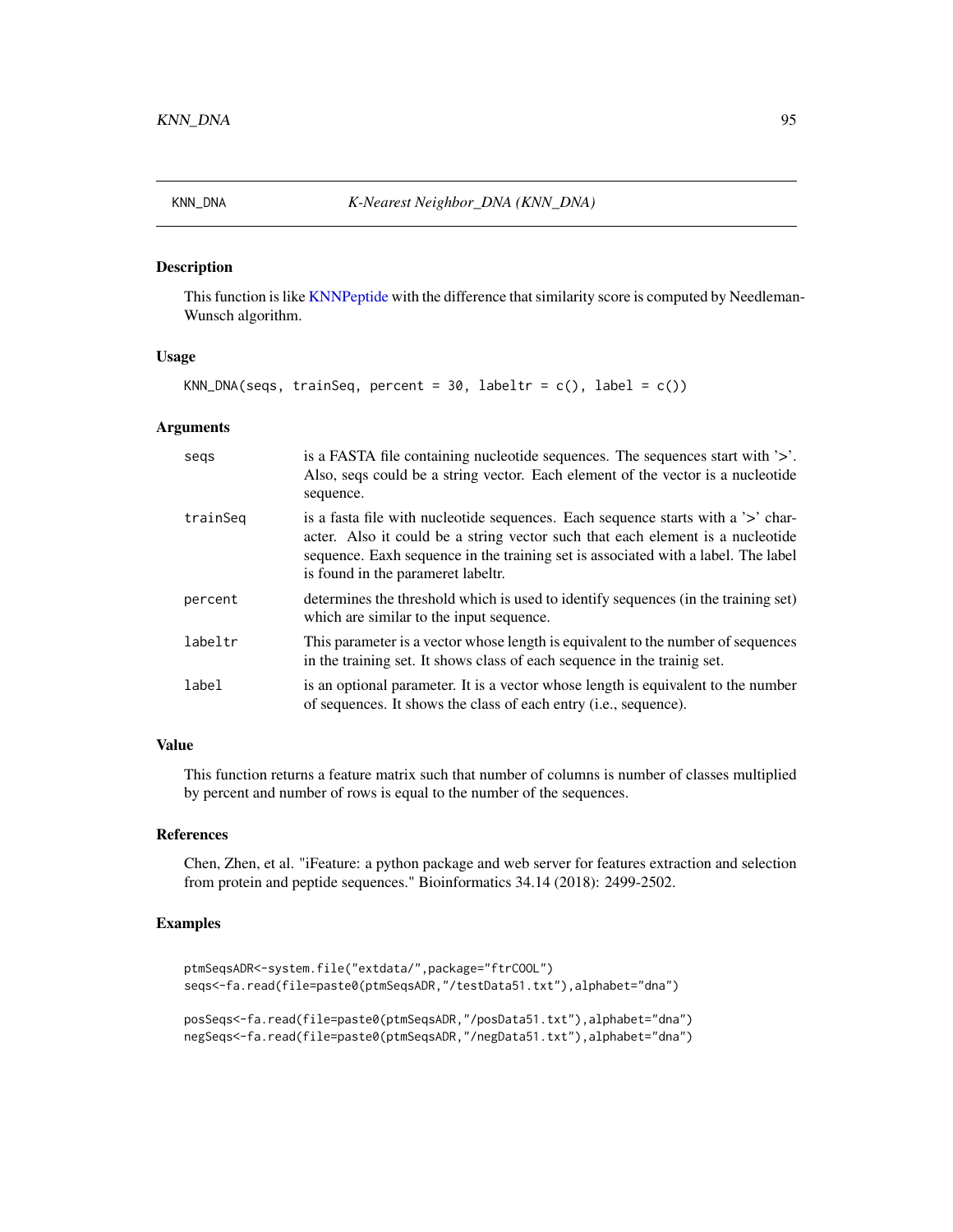```
trainSeq<-c(posSeqs,negSeqs)
```
labelPos<-rep(1,length(posSeqs)) labelNeg<-rep(0,length(negSeqs))

labeltr<-c(labelPos,labelNeg)

KNN\_DNA(seqs=seqs,trainSeq=trainSeq,percent=5,labeltr=labeltr)

KNN\_RNA *K-Nearest Neighbor\_RNA (KNN\_RNA)*

# Description

This function is like [KNNPeptide](#page-91-0) with the difference that similarity score is computed by Needleman-Wunsch algorithm.

#### Usage

KNN\_RNA(seqs, trainSeq, percent = 30, labeltr =  $c()$ , label =  $c()$ 

#### Arguments

| segs     | is a FASTA file containing ribonucleotide sequences. The sequences start with<br>'>'. Also, seqs could be a string vector. Each element of the vector is a ribonu-<br>cleotide sequence.                                                                                                              |
|----------|-------------------------------------------------------------------------------------------------------------------------------------------------------------------------------------------------------------------------------------------------------------------------------------------------------|
| trainSeg | is a fasta file with ribonucleotide sequences. Each sequence starts with a '>'<br>character. Also it could be a string vector such that each element is a ribonu-<br>cleotide sequence. Eaxh sequence in the training set is associated with a label.<br>The label is found in the parameret labeltr. |
| percent  | determines the threshold which is used to identify sequences (in the training set)<br>which are similar to the input sequence.                                                                                                                                                                        |
| labeltr  | This parameter is a vector whose length is equivalent to the number of sequences<br>in the training set. It shows class of each sequence in the trainig set.                                                                                                                                          |
| label    | is an optional parameter. It is a vector whose length is equivalent to the number<br>of sequences. It shows the class of each entry ( <i>i.e.</i> , sequence).                                                                                                                                        |

## Value

This function returns a feature matrix such that number of columns is number of classes multiplied by percent and number of rows is equal to the number of the sequences.

#### References

Wei,L., Su,R., Luan,S., Liao,Z., Manavalan,B., Zou,Q. and Shi,X. Iterative feature representations improve N4-methylcytosine site prediction. Bioinformatics, (2019).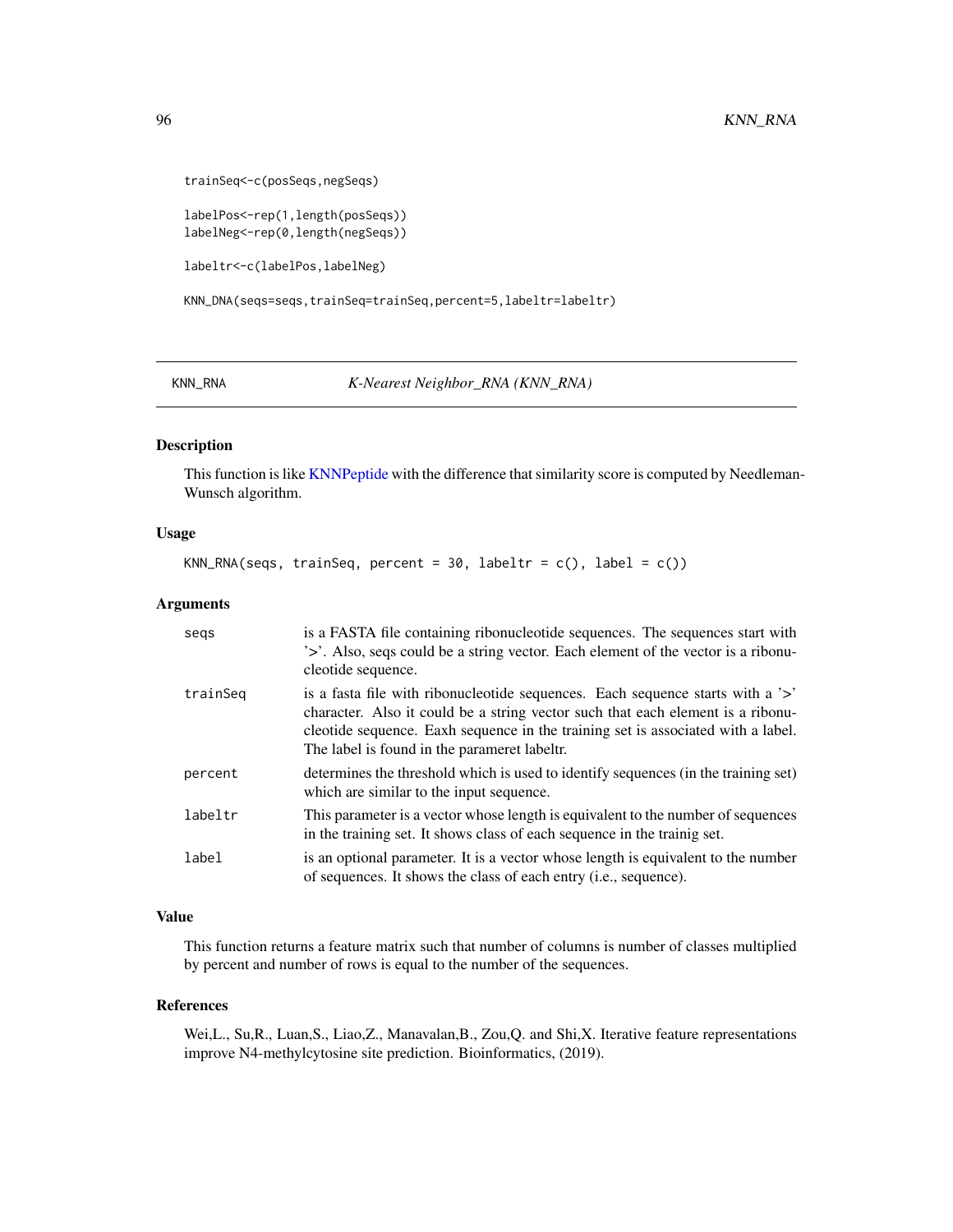# Examples

```
ptmSeqsADR<-system.file("extdata/",package="ftrCOOL")
posSeqs<-fa.read(file=paste0(ptmSeqsADR,"/pos2RNA51.txt"),alphabet="rna")
negSeqs<-fa.read(file=paste0(ptmSeqsADR,"/neg2RNA51.txt"),alphabet="rna")
seqs<-fa.read(file=paste0(ptmSeqsADR,"/testSeq2RNA51.txt"),alphabet="rna")
```
trainSeq<-c(posSeqs,negSeqs)

```
labelPos<-rep(1,length(posSeqs))
labelNeg<-rep(0,length(negSeqs))
```
labeltr<-c(labelPos,labelNeg)

KNN\_RNA(seqs=seqs,trainSeq=trainSeq,percent=10,labeltr=labeltr)

kNUComposition\_DNA *k Nucleotide Composition (kNUComposition\_DNA)*

#### Description

This function calculates the frequency of all k-mers in the sequence.

## Usage

```
kNUComposition_DNA(
  seqs,
  rng = 3,reverse = FALSE,
 upto = FALSE,
 normalized = TRUE,
 ORF = FALSE,
 reverseORF = TRUE,
  label = c())
```
## Arguments

| segs | is a FASTA file containing nucleotide sequences. The sequences start with '>'.<br>Also, seqs could be a string vector. Each element of the vector is a nucleotide.<br>sequence.                                                               |
|------|-----------------------------------------------------------------------------------------------------------------------------------------------------------------------------------------------------------------------------------------------|
| rng  | This parameter can be a number or a vector. Each entry of the vector holds the<br>value of k in the k-mer composition. For each k in the rng vector, a new vector<br>(whose size is $4^k$ ) is created which contains the frequency of kmers. |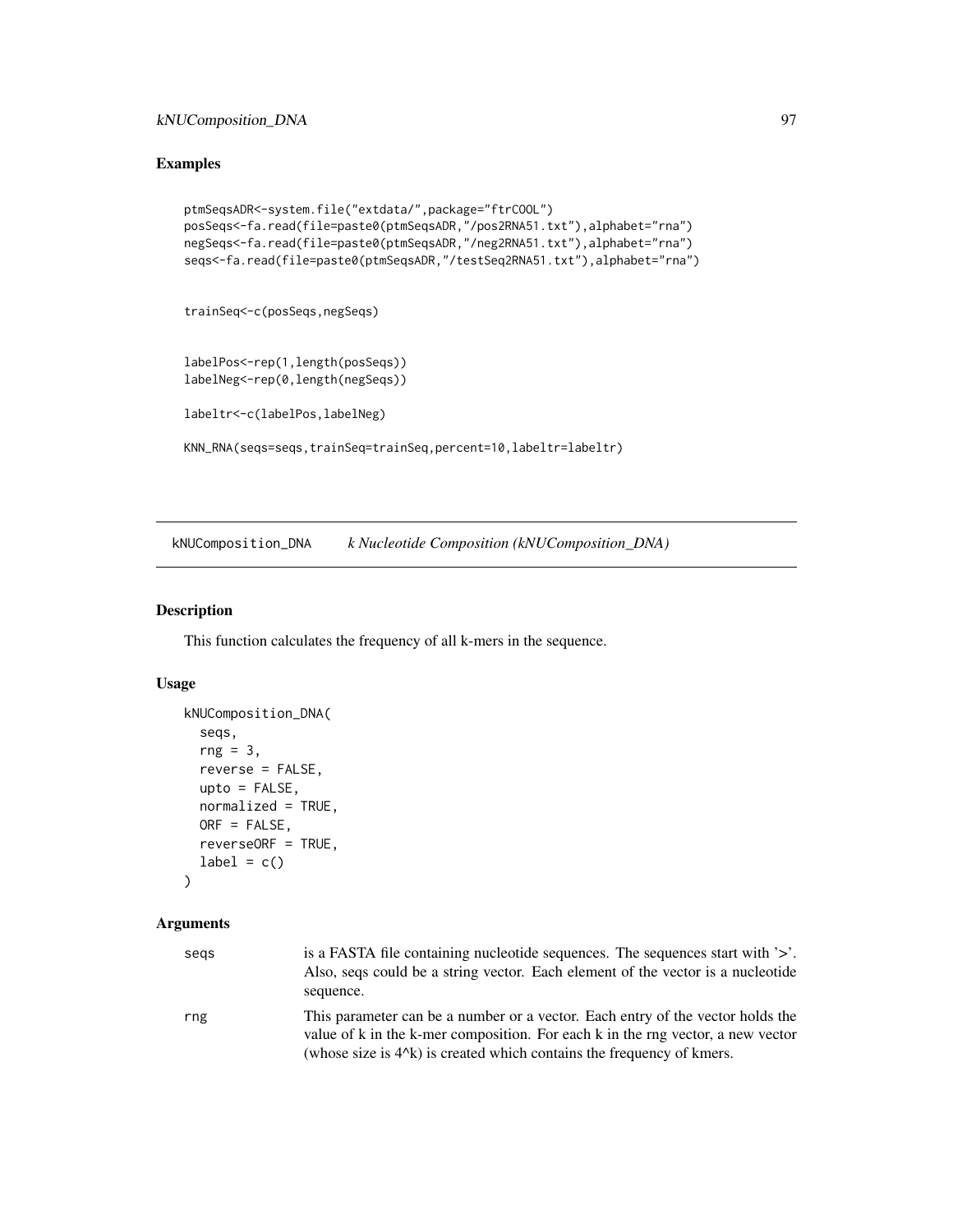| reverse    | It is a logical parameter which assumes the reverse complement of the sequence.                                                                                                                                   |
|------------|-------------------------------------------------------------------------------------------------------------------------------------------------------------------------------------------------------------------|
| upto       | It is a logical parameter. The default value is FALSE. If rng is a number and<br>upto is set to TRUE, rng is converted to a vector with values from 1 to rng.                                                     |
| normalized | is a logical parameter. When it is FALSE, the return value of the function does<br>not change. Otherwise, the return value is normalized using the length of the<br>sequence.                                     |
| <b>ORF</b> | (Open Reading Frame) is a logical parameter. If it is set to true, ORF region of<br>each sequence is considered instead of the original sequence (i.e., 3-frame).                                                 |
| reverse0RF | is a logical parameter. It is enabled only if ORF is true. If reverse ORF is true,<br>ORF region will be searched in the sequence and also in the reverse complement<br>of the sequence ( <i>i.e.</i> , 6-frame). |
| label      | is an optional parameter. It is a vector whose length is equivalent to the number<br>of sequences. It shows the class of each entry ( <i>i.e.</i> , sequence).                                                    |

#### Value

This function returns a feature matrix. The number of rows is equal to the number of sequences and the number of columns depends on the rng vector. For each value k in the vector,  $(4)^{k}$ k columns are created in the matrix.

## Examples

```
fileLNC<-system.file("extdata/Athaliana_LNCRNA.fa",package="ftrCOOL")
mat<-kNUComposition_DNA(seqs=fileLNC,rng=c(1,3))
```
kNUComposition\_RNA *k riboNucleotide Composition (kNUComposition\_RNA)*

# Description

This function calculates the frequency of all k-mers in the sequence.

## Usage

```
kNUComposition_RNA(
  seqs,
  rng = 3,reverse = FALSE,
 upto = FALSE,
 normalized = TRUE,
 ORF = FALSE,
  reverseORF = TRUE,
  label = c()\mathcal{E}
```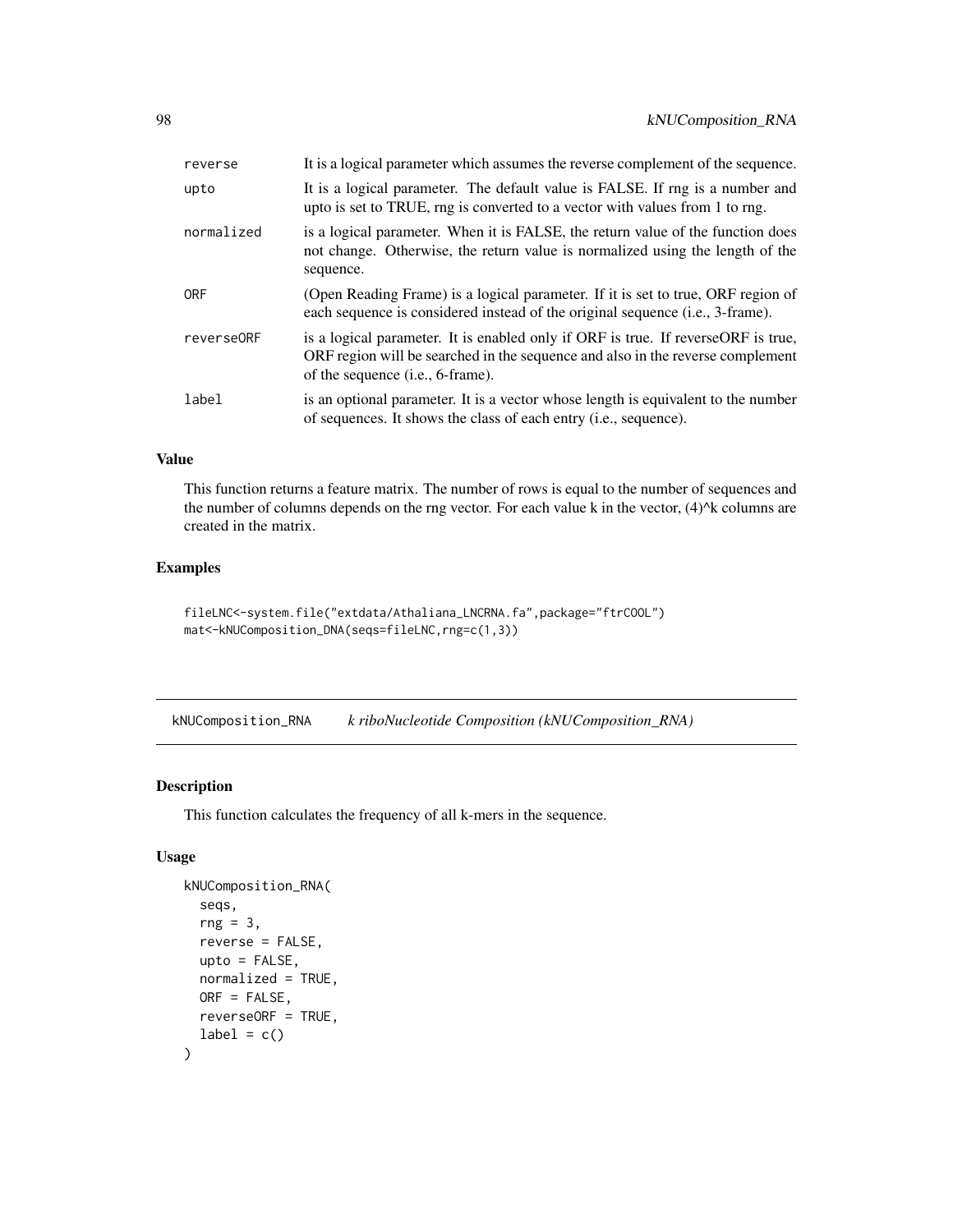## Arguments

| segs       | is a FASTA file containing ribonucleotide sequences. The sequences start with<br>'>'. Also, seqs could be a string vector. Each element of the vector is a ribonu-<br>cleotide sequence.                                                                                   |
|------------|----------------------------------------------------------------------------------------------------------------------------------------------------------------------------------------------------------------------------------------------------------------------------|
| rng        | This parameter can be a number or a vector. Each entry of the vector holds the<br>value of k in the k-mer composition. For each k in the rng vector, a new vector<br>(whose size is 4 <sup><math>\lambda</math></sup> k) is created which contains the frequency of kmers. |
| reverse    | It is a logical parameter which assumes the reverse complement of the sequence.                                                                                                                                                                                            |
| upto       | It is a logical parameter. The default value is FALSE. If rng is a number and<br>upto is set to TRUE, rng is converted to a vector with values from 1 to rng.                                                                                                              |
| normalized | is a logical parameter. When it is FALSE, the return value of the function does<br>not change. Otherwise, the return value is normalized using the length of the<br>sequence.                                                                                              |
| <b>ORF</b> | (Open Reading Frame) is a logical parameter. If it is set to true, ORF region of<br>each sequence is considered instead of the original sequence (i.e., 3-frame).                                                                                                          |
| reverse0RF | is a logical parameter. It is enabled only if ORF is true. If reverseORF is true,<br>ORF region will be searched in the sequence and also in the reverse complement<br>of the sequence (i.e., 6-frame).                                                                    |
| label      | is an optional parameter. It is a vector whose length is equivalent to the number<br>of sequences. It shows the class of each entry ( <i>i.e.</i> , sequence).                                                                                                             |

#### Value

This function returns a feature matrix. The number of rows is equal to the number of sequences and the number of columns depends on the rng vector. For each value k in the vector, (4)^k columns are created in the matrix.

# Examples

```
fileLNC<-system.file("extdata/Carica_papaya101RNA.txt",package="ftrCOOL")
mat<-kNUComposition_RNA(seqs=fileLNC,rng=c(1,3))
```

| LocalPoSpKAAF | Local Position Specific k Amino Acids Frequency (LocalPoSpKAAF) |  |
|---------------|-----------------------------------------------------------------|--|
|---------------|-----------------------------------------------------------------|--|

# Description

For each sequence, this function creates a feature vector denoted as  $(f1,f2,f3,\ldots,fN)$ , where  $fi =$ freq(i'th k-mer of the sequence) / i. It should be applied to sequences with the same length.

#### Usage

```
LocalPoSpKAAF(seqs, k = 2, label = c(), outFormat = "mat", outputFileDist = "")
```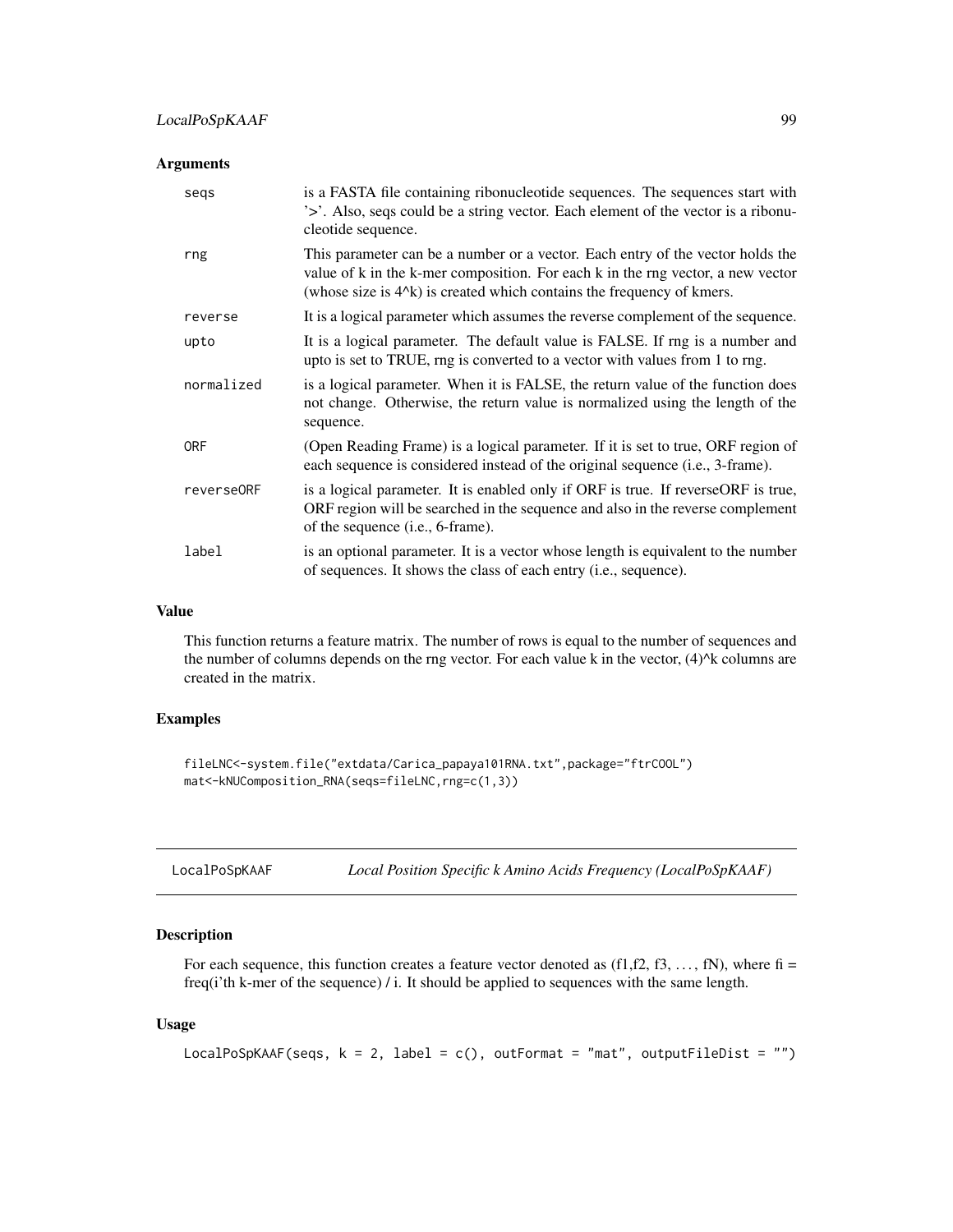### Arguments

| segs      | is a FASTA file with a mino acid sequences. Each sequence starts with a '>'<br>character. Also, seqs could be a string vector. Each element of the vector is a<br>peptide/protein sequence. |
|-----------|---------------------------------------------------------------------------------------------------------------------------------------------------------------------------------------------|
| k         | is a numeric value which holds the value of k in the k-mers.                                                                                                                                |
| label     | is an optional parameter. It is a vector whose length is equivalent to the number<br>of sequences. It shows the class of each entry ( <i>i.e.</i> , sequence).                              |
| outFormat | (output format) can take two values: 'mat'(matrix) and 'txt'. The default value<br>is 'mat'.                                                                                                |
|           | output FileDist shows the path and name of the 'txt' output file.                                                                                                                           |

## Value

The output depends on the outFormat parameter which can be either 'mat' or 'txt'. If outFormat is 'mat', the function returns a feature matrix for sequences with the same length such that the number of columns is (sequence length-k+1) and the number of rows is equal to the number of sequences. If the outFormat is 'txt', the output is written to a tab-delimited file.

#### Note

This function is provided for sequences with the same lengths. Users can use 'txt' option in out-Format for sequences with different lengths. Warning: If outFormat is set to 'mat' for sequences with different lengths, it returns an error. Also, when output format is 'txt', label information is not shown in the text file. It is noteworthy that 'txt' format is not usable for machine learning purposes if sequences have different sizes. Otherwise 'txt' format is also usable for machine learning purposes.

### Examples

```
dir = tempdir()ptmSeqsADR<-system.file("extdata/",package="ftrCOOL")
ptmSeqsVect<-as.vector(read.csv(paste0(ptmSeqsADR,"/ptmVect101AA.csv"))[,2])
mat<-LocalPoSpKAAF(seqs = ptmSeqsVect, k=2,outFormat="mat")
ad<-paste0(dir,"/LocalPoSpKaaF.txt")
filePrs<-system.file("extdata/proteins.fasta",package="ftrCOOL")
LocalPoSpKAAF(seqs = filePrs, k=1,outFormat="txt"
,outputFileDist=ad)
```
unlink("dir", recursive = TRUE)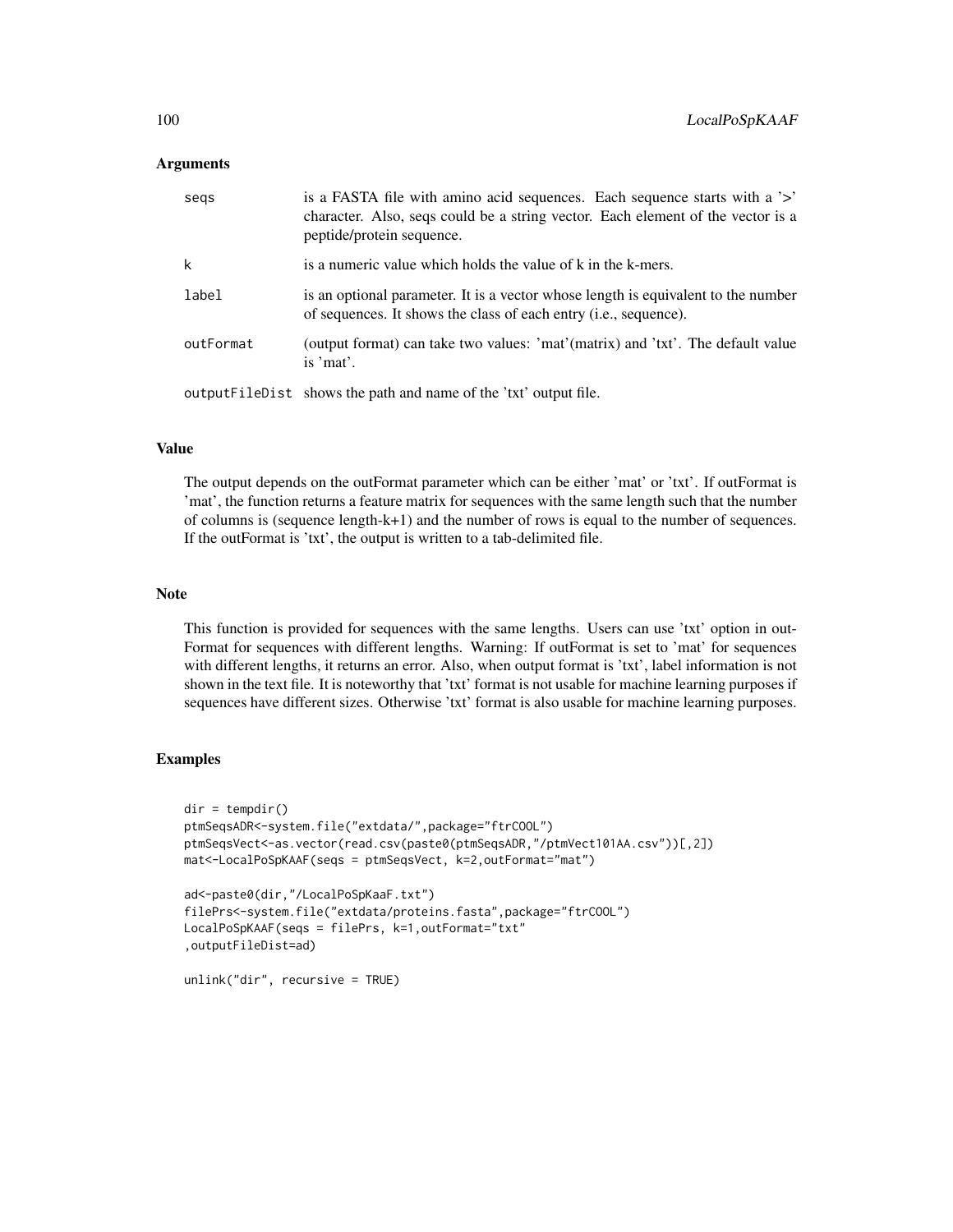LocalPoSpKNUCF\_DNA *Local Position Specific k Nucleotide Frequency (LocalPoSp-KNUCF\_DNA)*

#### Description

For each sequence, this function creates a feature vector denoted as  $(f1,f2,f3,\ldots,fN)$ , where  $fi =$ freq(i'th k-mer of the sequence) / i. It should be applied to sequences with the same length.

# Usage

```
LocalPoSpKNUCF_DNA(
  seqs,
  k = 2,
  label = c(),
  outFormat = "mat",
  outputFileDist = ""
)
```
#### Arguments

| segs      | is a FASTA file containing nucleotide sequences. The sequences start with $\geq$ .<br>Also, seqs could be a string vector. Each element of the vector is a nucleotide<br>sequence. |
|-----------|------------------------------------------------------------------------------------------------------------------------------------------------------------------------------------|
| k         | is a numeric value which holds the value of k in the k-mers.                                                                                                                       |
| label     | is an optional parameter. It is a vector whose length is equivalent to the number<br>of sequences. It shows the class of each entry (i.e., sequence).                              |
| outFormat | (output format) can take two values: 'mat'(matrix) and 'txt'. The default value<br>is 'mat'.                                                                                       |
|           | output FileD ist shows the path and name of the 'txt' output file.                                                                                                                 |

#### Value

The output depends on the outFormat parameter which can be either 'mat' or 'txt'. If outFormat is 'mat', the function returns a feature matrix for sequences with the same length such that the number of columns is (sequence length-k+1) and the number of rows is equal to the number of sequences. If the outFormat is 'txt', the output is written to a tab-delimited file.

## Note

This function is provided for sequences with the same lengths. Users can use 'txt' option in out-Format for sequences with different lengths. Warning: If outFormat is set to 'mat' for sequences with different lengths, it returns an error. Also, when output format is 'txt', label information is not shown in the text file. It is noteworthy that 'txt' format is not usable for machine learning purposes if sequences have different sizes. Otherwise 'txt' format is also usable for machine learning purposes.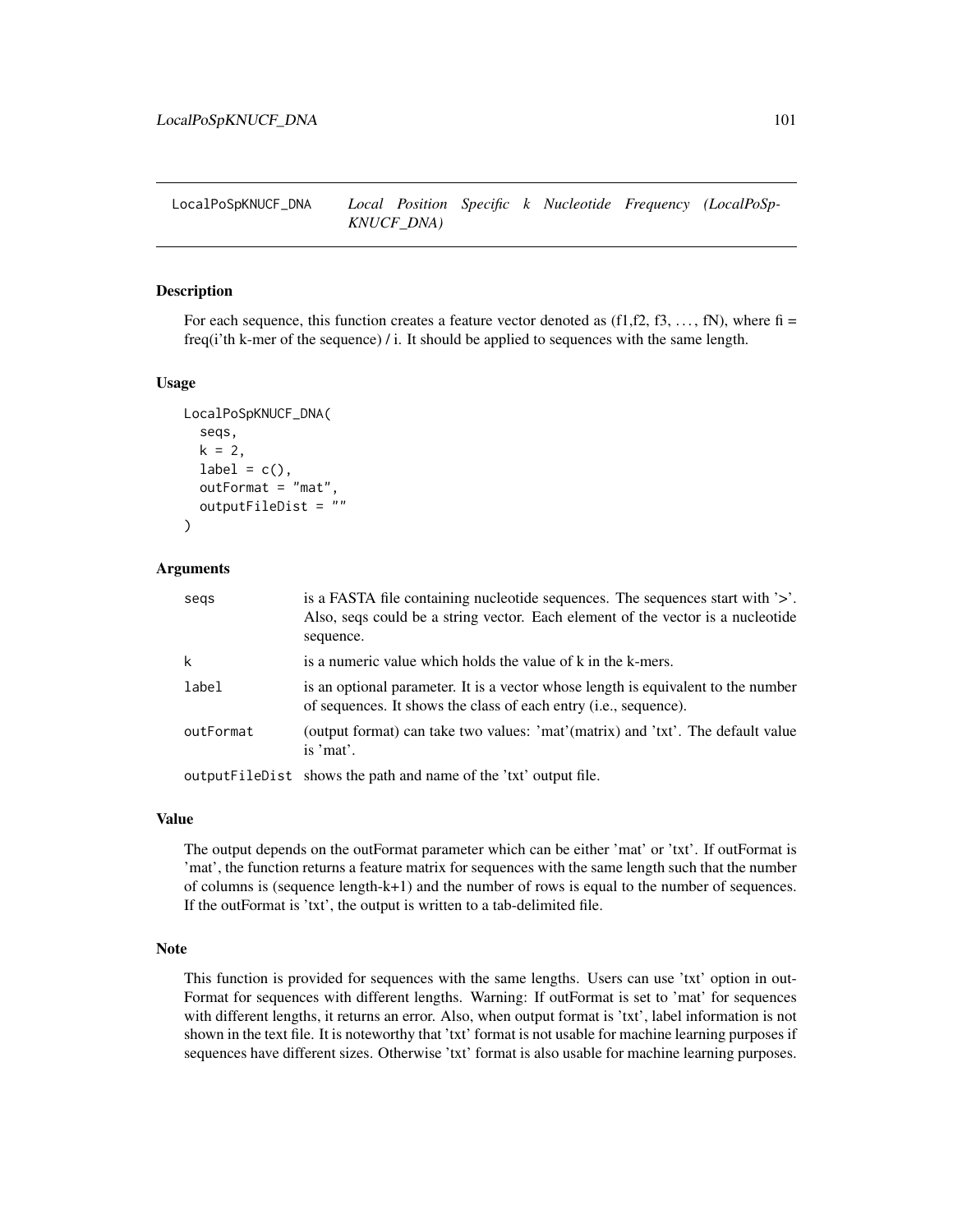# Examples

```
dir = tempdir()LNCSeqsADR<-system.file("extdata/",package="ftrCOOL")
LNC50Nuc<-as.vector(read.csv(paste0(LNCSeqsADR,"/LNC50Nuc.csv"))[,2])
mat<-LocalPoSpKNUCF_DNA(seqs = LNC50Nuc, k=2,outFormat="mat")
ad<-paste0(dir,"/LocalPoSpKnucF.txt")
fileLNC<-system.file("extdata/Athaliana_LNCRNA.fa",package="ftrCOOL")
LocalPoSpKNUCF_DNA(seqs = fileLNC,k=1,outFormat="txt"
,outputFileDist=ad)
unlink("dir", recursive = TRUE)
```
LocalPoSpKNUCF\_RNA *Local Position Specific k riboNucleotide Frequency (LocalPoSp-KNUCF\_RNA)*

# Description

For each sequence, this function creates a feature vector denoted as  $(f1,f2,f3,\ldots,fN)$ , where  $fi =$ freq(i'th k-mer of the sequence) / i. It should be applied to sequences with the same length.

#### Usage

```
LocalPoSpKNUCF_RNA(
  seqs,
  k = 2,
  label = c(),
  outFormat = "mat",
  outputFileDist = ""
)
```
#### Arguments

| segs      | is a FASTA file containing ribonucleotide sequences. The sequences start with<br>'>'. Also, seqs could be a string vector. Each element of the vector is a ribonu-<br>cleotide sequence. |
|-----------|------------------------------------------------------------------------------------------------------------------------------------------------------------------------------------------|
| k         | is a numeric value which holds the value of k in the k-mers.                                                                                                                             |
| label     | is an optional parameter. It is a vector whose length is equivalent to the number<br>of sequences. It shows the class of each entry ( <i>i.e.</i> , sequence).                           |
| outFormat | (output format) can take two values: 'mat'(matrix) and 'txt'. The default value<br>is 'mat'.                                                                                             |
|           | output FileDist shows the path and name of the 'txt' output file.                                                                                                                        |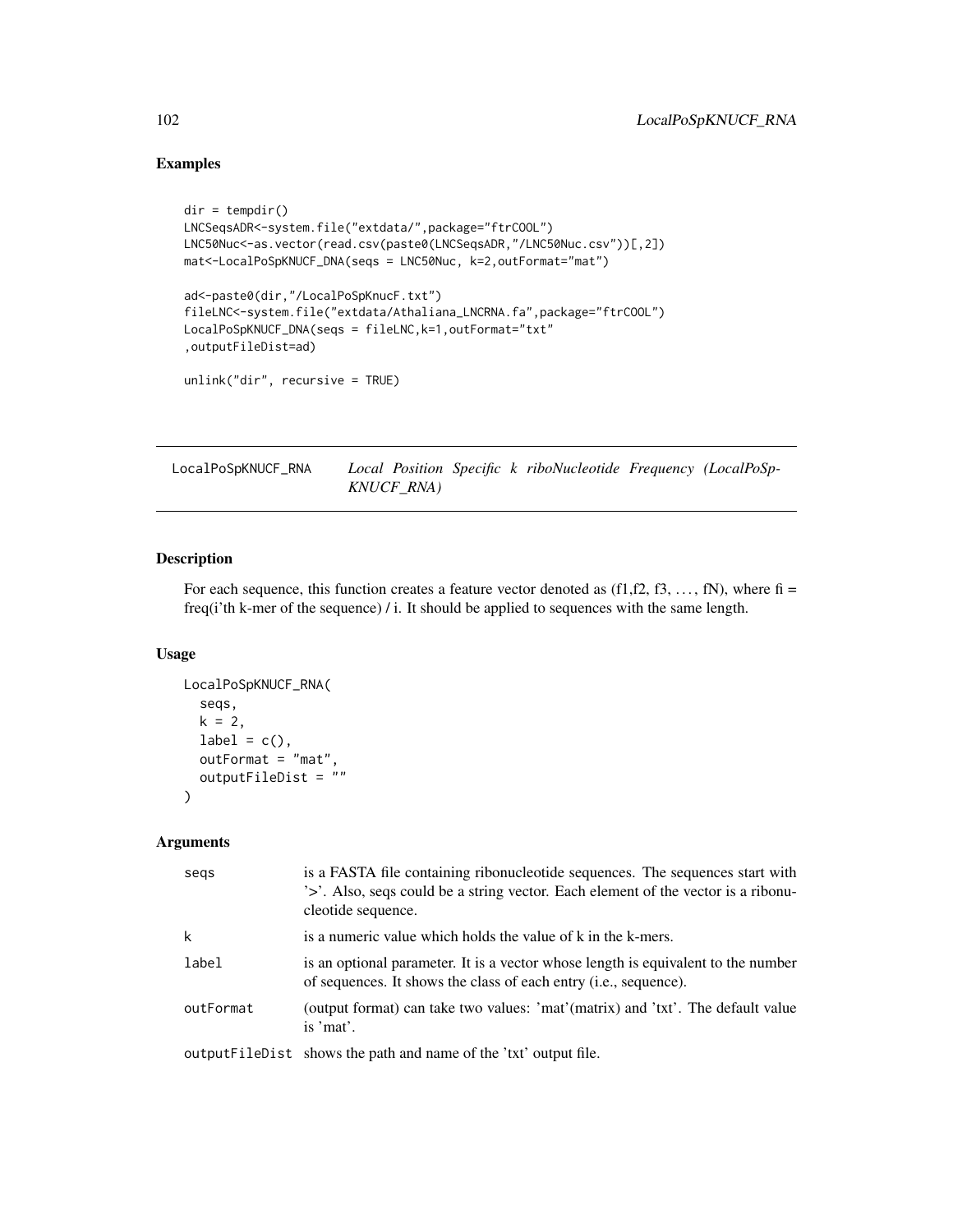#### $maxORF$  103

#### Value

The output depends on the outFormat parameter which can be either 'mat' or 'txt'. If outFormat is 'mat', the function returns a feature matrix for sequences with the same length such that the number of columns is (sequence length-k+1) and the number of rows is equal to the number of sequences. If the outFormat is 'txt', the output is written to a tab-delimited file.

#### Note

This function is provided for sequences with the same lengths. Users can use 'txt' option in out-Format for sequences with different lengths. Warning: If outFormat is set to 'mat' for sequences with different lengths, it returns an error. Also, when output format is 'txt', label information is not shown in the text file. It is noteworthy that 'txt' format is not usable for machine learning purposes if sequences have different sizes. Otherwise 'txt' format is also usable for machine learning purposes.

# Examples

```
dir = tempdir()fileLNC<-system.file("extdata/Carica_papaya101RNA.txt",package="ftrCOOL")
mat<-LocalPoSpKNUCF_RNA(seqs = fileLNC, k=2,outFormat="mat")
ad<-paste0(dir,"/LocalPoSpKnucF.txt")
fileLNC<-system.file("extdata/Carica_papaya101RNA.txt",package="ftrCOOL")
LocalPoSpKNUCF_RNA(seqs = fileLNC,k=1,outFormat="txt"
,outputFileDist=ad)
unlink("dir", recursive = TRUE)
```
maxORF *Maximum Open Reading Frame in DNA (maxORF)*

#### **Description**

This function gets a sequence as the input. If reverse is true, the function extracts the max Open Reading Frame in the sequence and its reverse complement (hint: Six frames). Otherwise, only the sequence is searched (hint: Three frames).

#### Usage

```
maxORF(seqs, reverse = TRUE, label = c())
```
#### Arguments

| segs    | is a FASTA file containing nucleotide sequences. The sequences start with '>'.    |
|---------|-----------------------------------------------------------------------------------|
|         | Also, segs could be a string vector. Each element of the vector is a nucleotide   |
|         | sequence.                                                                         |
| reverse | It is a logical parameter which assumes the reverse complement of the sequence.   |
| label   | is an optional parameter. It is a vector whose length is equivalent to the number |
|         | of sequences. It shows the class of each entry (i.e., sequence).                  |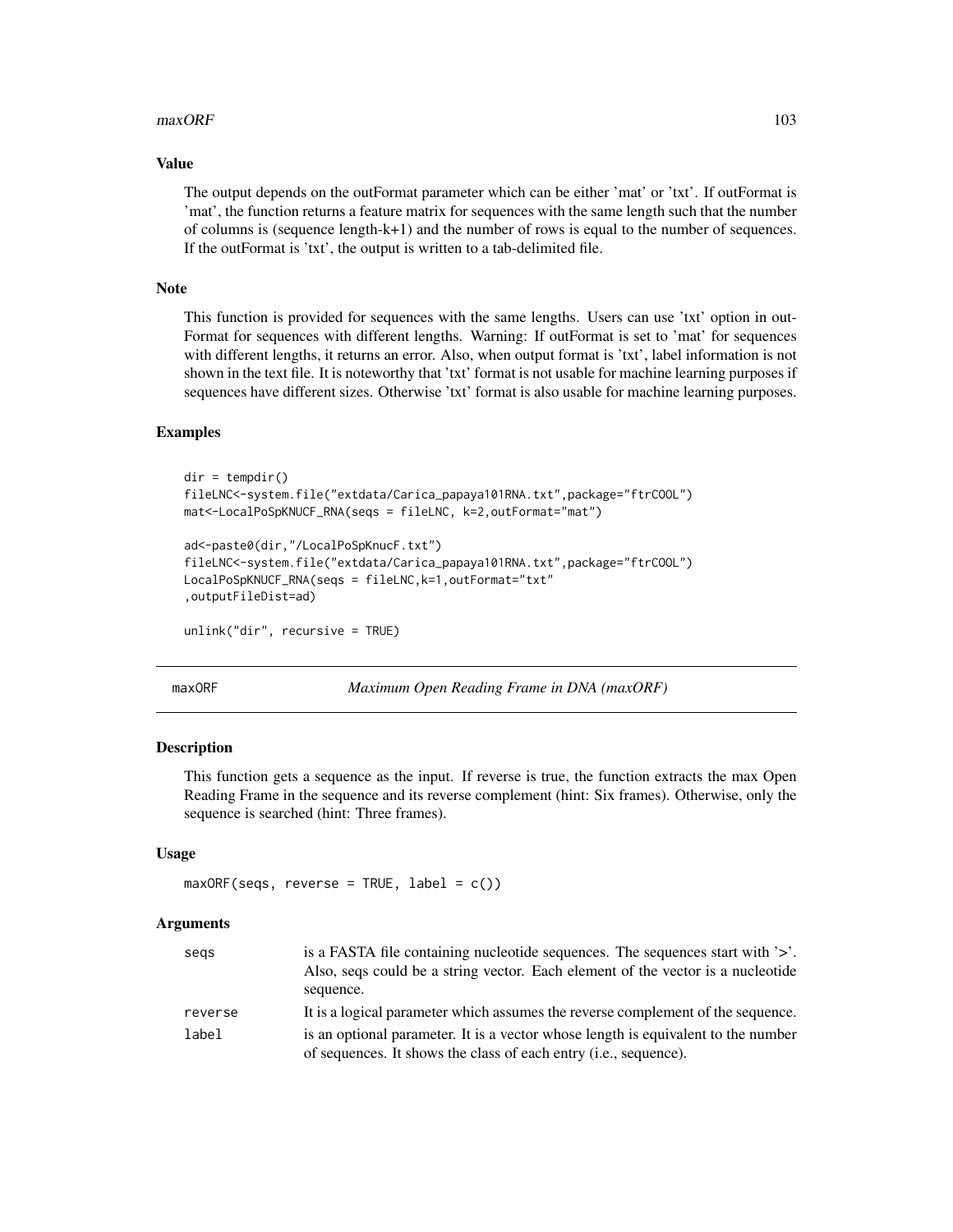# Value

A vector containing a subsequence for each given sequences. The subsequence is the maximum ORF of the sequence.

## Note

If a sequence does not contain ORF, the function deletes the sequence.

# Examples

```
fileLNC<-system.file("extdata/Athaliana_LNCRNA.fa",package="ftrCOOL")
ORF<-maxORF(seqs=fileLNC,reverse=FALSE)
```

| maxORFlength_DNA | Maximum Open Reading Frame length in DNA (maxOR- |  |  |  |  |
|------------------|--------------------------------------------------|--|--|--|--|
|                  | Flength_DNA)                                     |  |  |  |  |

# Description

This function returns the length of the maximum Open Reading Frame for each sequence. If reverse is FALSE, ORF region will be searched in a sequence. Otherwise, it will be searched both in the sequence and its reverse complement.

# Usage

```
maxORFlength_DNA(seqs, reverse = TRUE, normalized = FALSE, label = c())
```
## Arguments

| segs       | is a FASTA file containing nucleotide sequences. The sequences start with '>'.<br>Also, seqs could be a string vector. Each element of the vector is a nucleotide<br>sequence. |
|------------|--------------------------------------------------------------------------------------------------------------------------------------------------------------------------------|
| reverse    | It is a logical parameter which assumes the reverse complement of the sequence.                                                                                                |
| normalized | is a logical parameter. When it is FALSE, the return value of the function does<br>not change. Otherwise, the return value is normalized using the length of the<br>sequence.  |
| label      | is an optional parameter. It is a vector whose length is equivalent to the number<br>of sequences. It shows the class of each entry (i.e., sequence).                          |

#### Value

A vector containing the lengths of maximum ORFs for each sequence.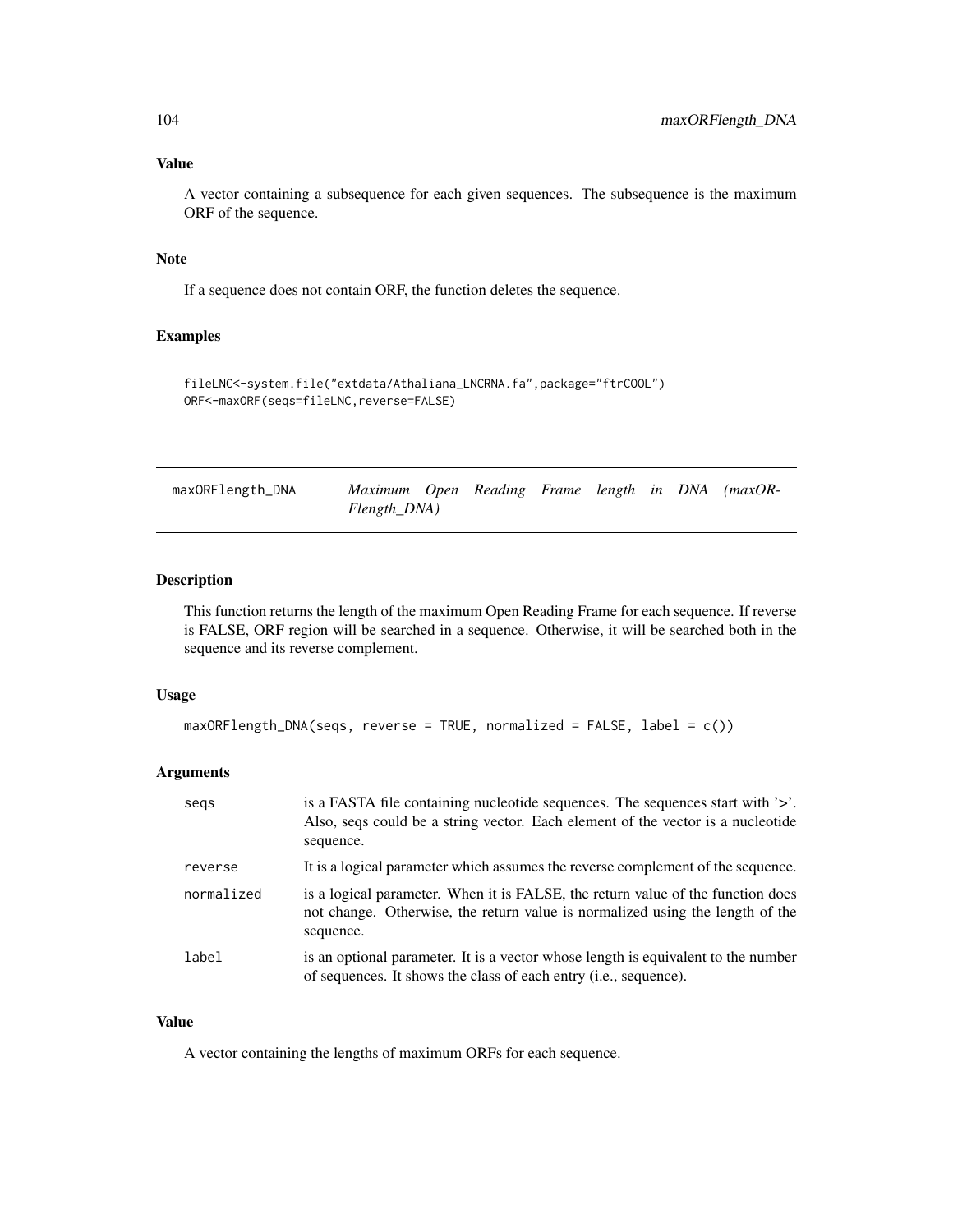# maxORFlength\_RNA 105

# Examples

```
fileLNC<-system.file("extdata/Athaliana_LNCRNA.fa",package="ftrCOOL")
vect<-maxORFlength_DNA(seqs=fileLNC,reverse=TRUE,normalized=TRUE)
```
maxORFlength\_RNA *Maximum Open Reading Frame length in RNA (maxORFlength\_RNA)*

# Description

This function returns the length of the maximum Open Reading Frame for each sequence. If reverse is FALSE, ORF region will be searched in a sequence. Otherwise, it will be searched both in the sequence and its reverse complement.

#### Usage

```
maxORFlength_RNA(seqs, reverse = TRUE, normalized = FALSE, label = c())
```
### Arguments

| segs       | is a FASTA file containing ribonucleotide sequences. The sequences start with<br>'>'. Also, seqs could be a string vector. Each element of the vector is a ribonu-<br>cleotide sequence. |
|------------|------------------------------------------------------------------------------------------------------------------------------------------------------------------------------------------|
| reverse    | It is a logical parameter which assumes the reverse complement of the sequence.                                                                                                          |
| normalized | is a logical parameter. When it is FALSE, the return value of the function does<br>not change. Otherwise, the return value is normalized using the length of the<br>sequence.            |
| label      | is an optional parameter. It is a vector whose length is equivalent to the number<br>of sequences. It shows the class of each entry (i.e., sequence).                                    |

# Value

A vector containing the lengths of maximum ORFs for each sequence.

```
fileLNC<-system.file("extdata/Carica_papaya101RNA.txt",package="ftrCOOL")
vect<-maxORFlength_RNA(seqs=fileLNC,reverse=TRUE,normalized=TRUE)
```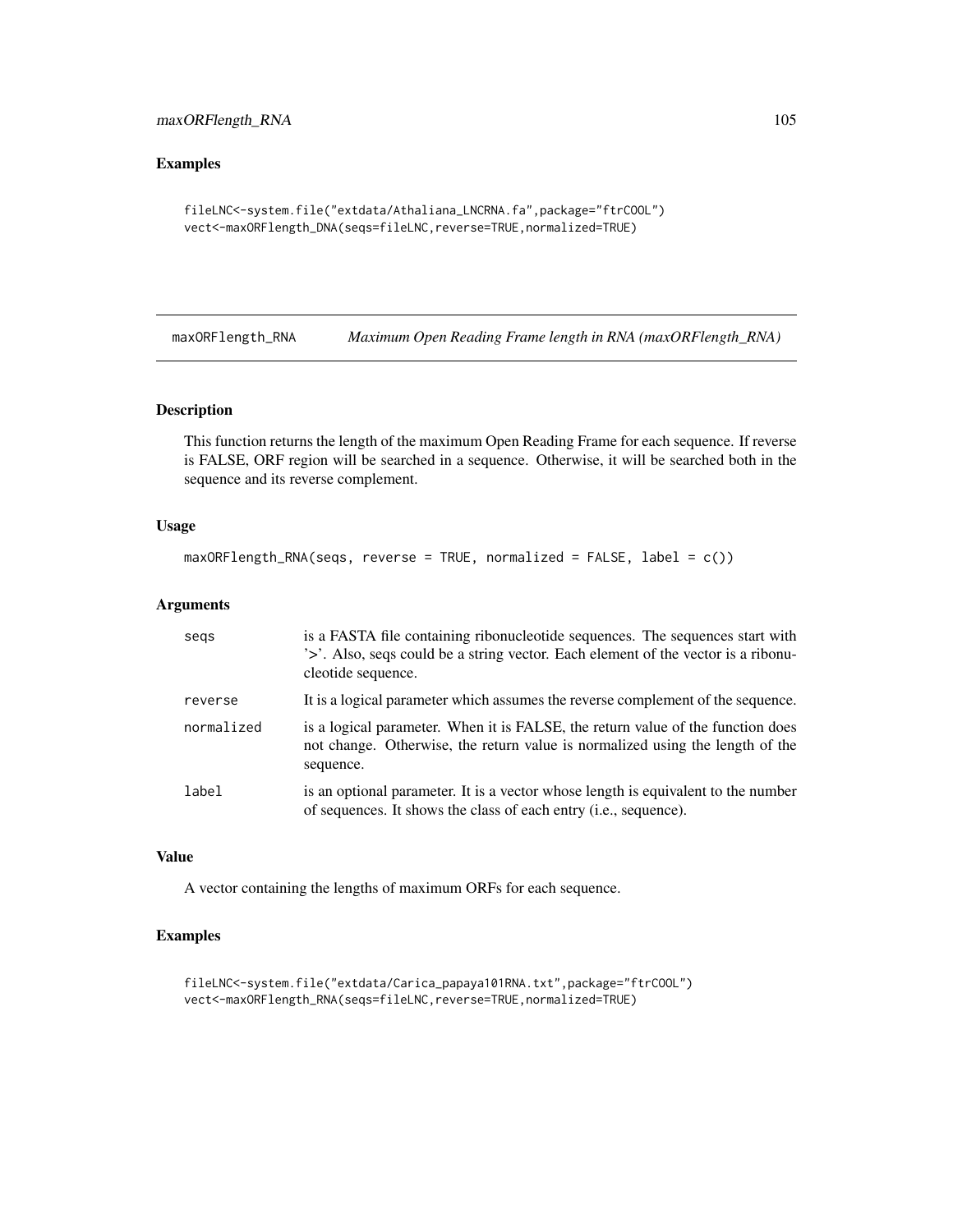This function gets a sequence as the input. If reverse is true, the function extracts the max Open Reading Frame in the sequence and its reverse complement (hint: Six frames). Otherwise, only the sequence is searched (hint: Three frames).

# Usage

maxORF\_RNA(seqs, reverse = TRUE, label = c())

#### Arguments

| segs    | is a FASTA file containing ribonucleotide sequences. The sequences start with<br>'>'. Also, seqs could be a string vector. Each element of the vector is a ribonu-<br>cleotide sequence. |
|---------|------------------------------------------------------------------------------------------------------------------------------------------------------------------------------------------|
| reverse | It is a logical parameter which assumes the reverse complement of the sequence.                                                                                                          |
| label   | is an optional parameter. It is a vector whose length is equivalent to the number<br>of sequences. It shows the class of each entry ( <i>i.e.</i> , sequence).                           |

# Value

A vector containing a subsequence for each given sequences. The subsequence is the maximum ORF of the sequence.

#### Note

If a sequence does not contain ORF, the function deletes the sequence.

```
fileLNC<-system.file("extdata/Carica_papaya101RNA.txt",package="ftrCOOL")
ORF<-maxORF_RNA(seqs=fileLNC,reverse=FALSE)
```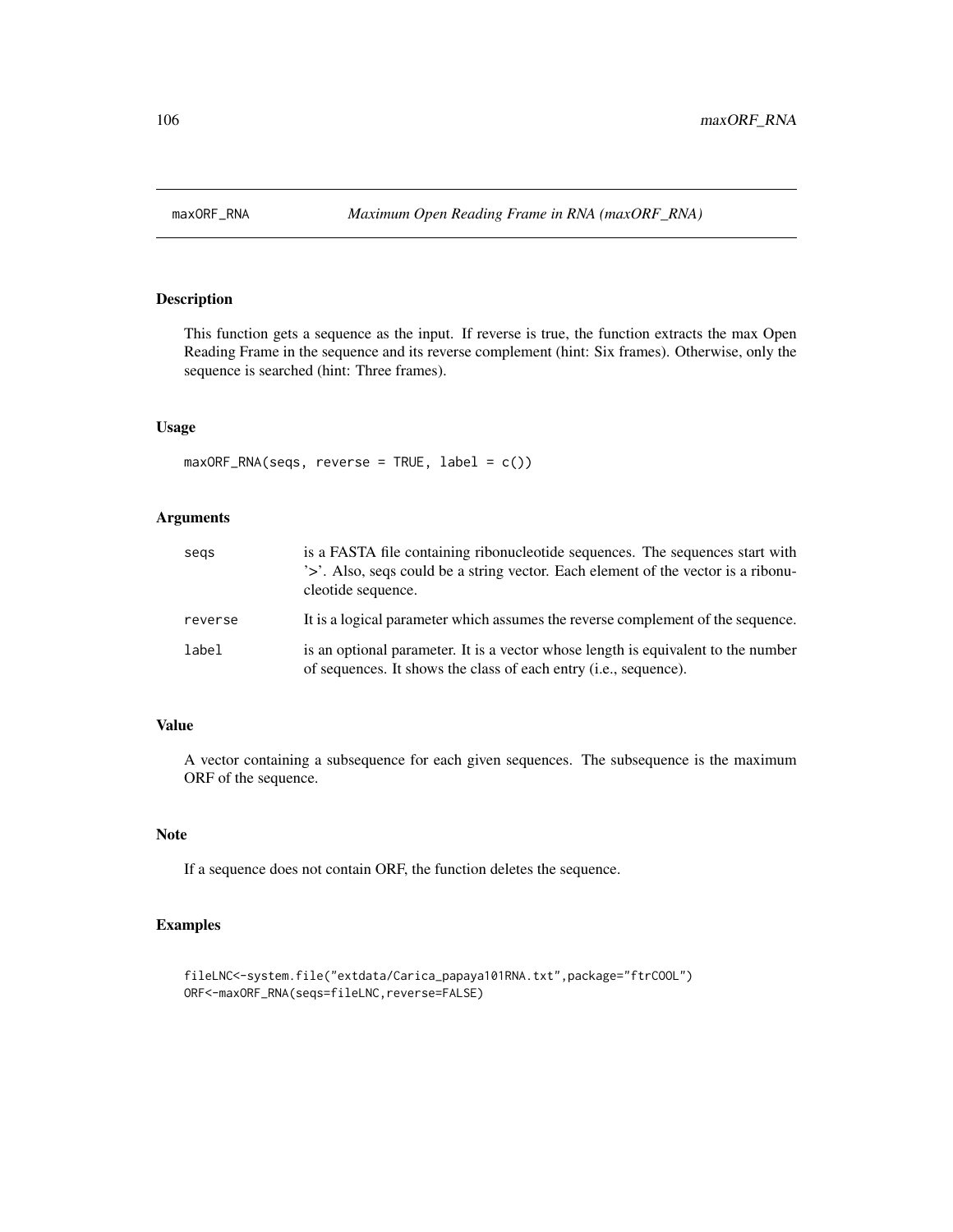This function also calculates the frequencies of all k-mers in the sequence but alows maximum m mismatch. m<k.

#### Usage

Mismatch\_DNA(seqs,  $k = 3$ ,  $m = 2$ , label = c())

# Arguments

| segs  | is a FASTA file containing nucleotide sequences. The sequences start with $\geq$ .<br>Also, segs could be a string vector. Each element of the vector is a nucleotide<br>sequence. |
|-------|------------------------------------------------------------------------------------------------------------------------------------------------------------------------------------|
| k     | This parameter can be a number which shows kmer.                                                                                                                                   |
| m     | This parametr shows muximum number of mismatches.                                                                                                                                  |
| label | is an optional parameter. It is a vector whose length is equivalent to the number<br>of sequences. It shows the class of each entry ( <i>i.e.</i> , sequence).                     |

## Value

This function returns a feature matrix. The number of rows is equal to the number of sequences and the number of columns depends on the rng vector. For each value k in the vector,  $(4)^{k}$ k columns are created in the matrix.

## References

Liu, B., Gao, X. and Zhang, H. BioSeq-Analysis2.0: an updated platform for analyzing DNA, RNA and protein sequences at sequence level and residue level based on machine learning approaches. Nucleic Acids Res (2019).

```
fileLNC<-system.file("extdata/Athaliana_LNCRNA.fa",package="ftrCOOL")
mat<-Mismatch_DNA(seqs=fileLNC)
```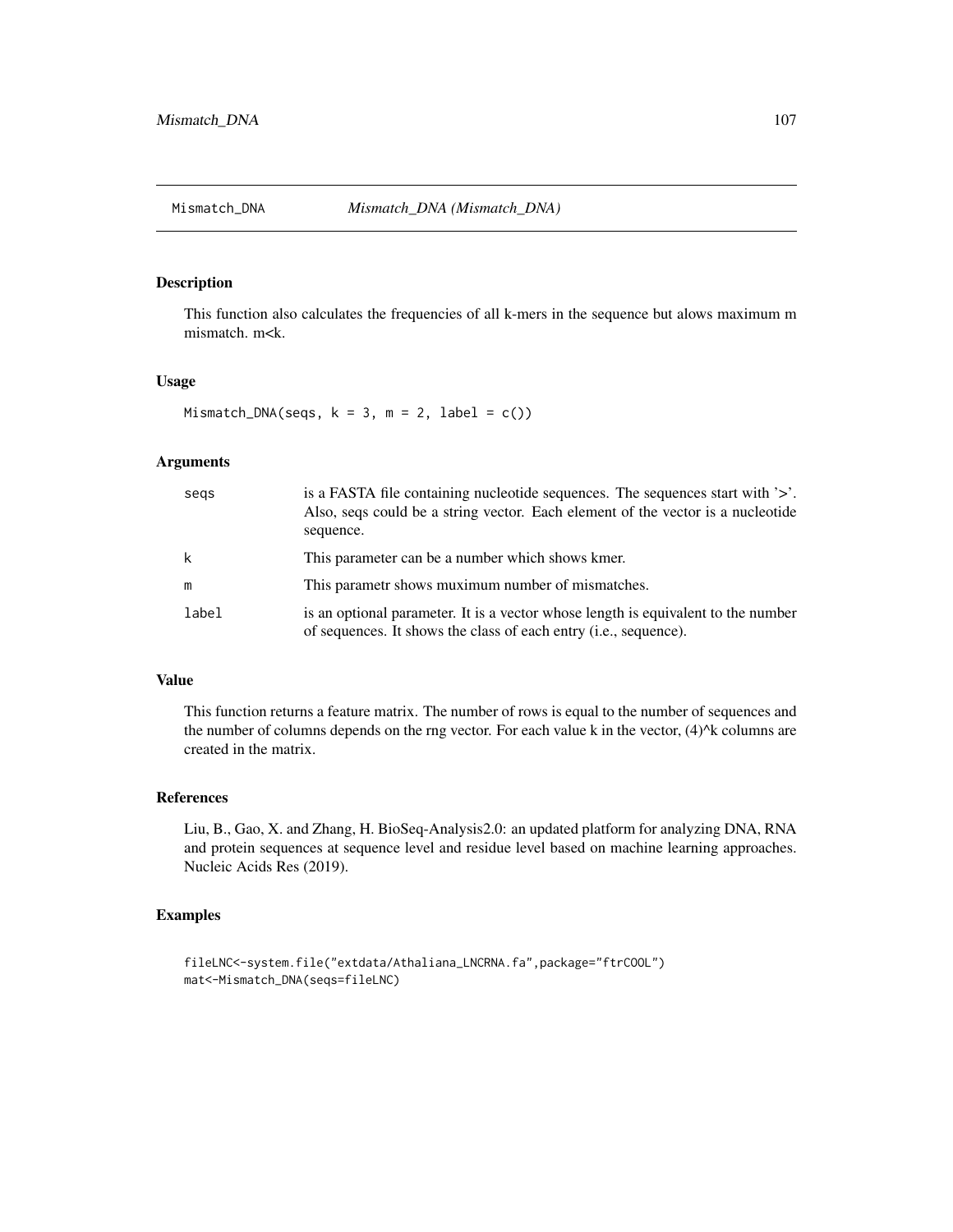This function also calculates the frequencies of all k-mers in the sequence but alows maximum m mismatch. m<k.

#### Usage

Mismatch\_RNA(seqs,  $k = 3$ ,  $m = 2$ , label = c())

# Arguments

| segs  | is a FASTA file containing ribonucleotide sequences. The sequences start with<br>'>'. Also, seqs could be a string vector. Each element of the vector is a ribonu-<br>cleotide sequence. |
|-------|------------------------------------------------------------------------------------------------------------------------------------------------------------------------------------------|
| k     | This parameter can be a number which shows kmer.                                                                                                                                         |
| m     | This parametr shows muximum number of mismatches.                                                                                                                                        |
| label | is an optional parameter. It is a vector whose length is equivalent to the number<br>of sequences. It shows the class of each entry ( <i>i.e.</i> , sequence).                           |

## Value

This function returns a feature matrix. The number of rows is equal to the number of sequences and the number of columns depends on the rng vector. For each value k in the vector,  $(4)^{k}$ k columns are created in the matrix.

#### References

Liu, B., Gao, X. and Zhang, H. BioSeq-Analysis2.0: an updated platform for analyzing DNA, RNA and protein sequences at sequence level and residue level based on machine learning approaches. Nucleic Acids Res (2019).

```
fileLNC<-system.file("extdata/Carica_papaya101RNA.txt",package="ftrCOOL")
mat<-Mismatch_RNA(seqs=fileLNC)
```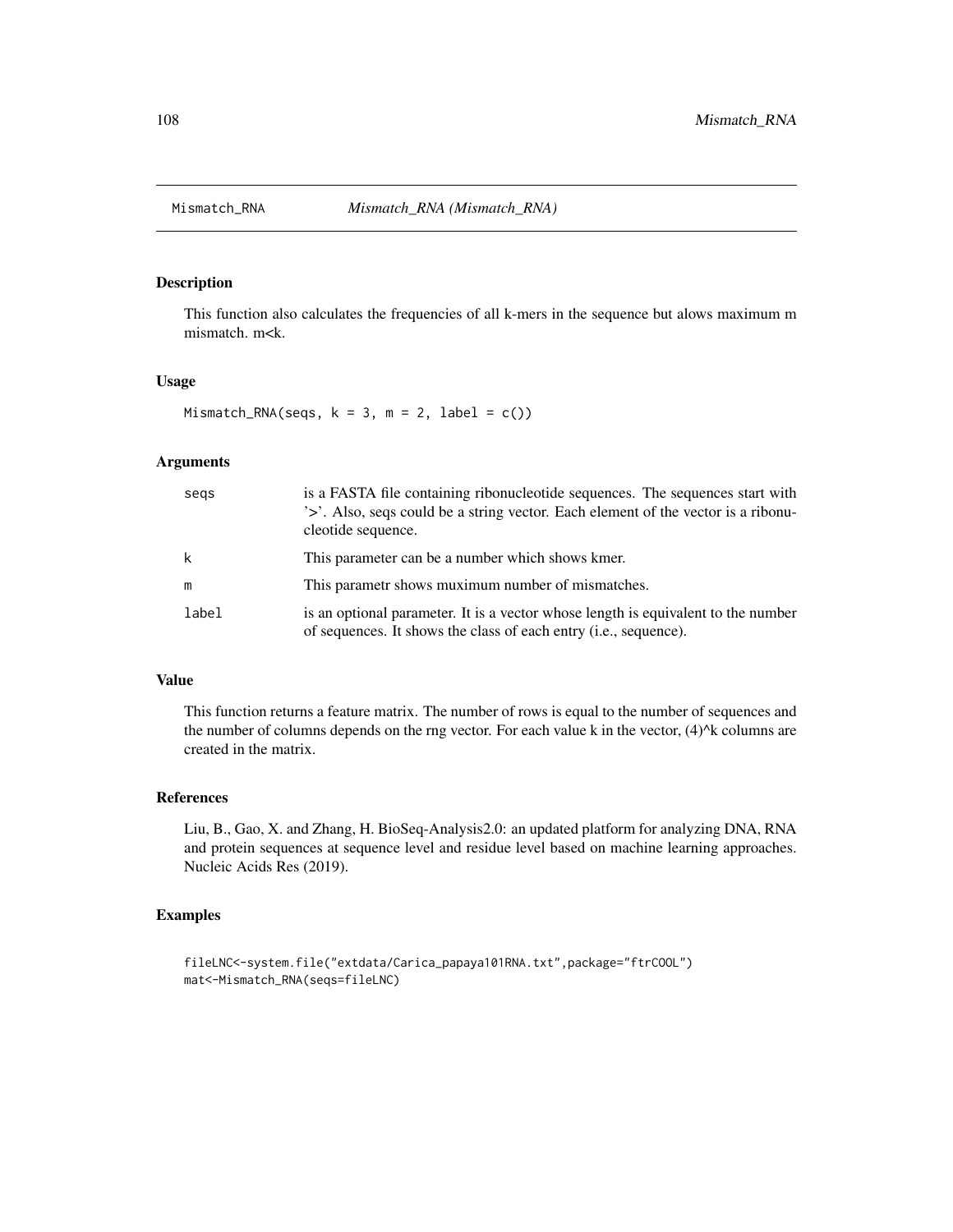MMI computes mutual information based on 2-mers T2 = AA, AC, AG, AT, CC, CG, CT, GG, GT, TT and 3-mers T3 = AAA, AAC, AAG, AAT, ACC, ACG, ACT, AGG, AGT, ATT, CCC, CCG, CCT, CGG, CGT, CTT, GGG, GGT, GTT and TTT for more information please check the reference part.

#### Usage

 $MMI_DNA(seqs, label = c())$ 

## Arguments

| segs  | is a FASTA file containing nucleotide sequences. The sequences start with $\geq$ .<br>Also, segs could be a string vector. Each element of the vector is a nucleotide<br>sequence. |
|-------|------------------------------------------------------------------------------------------------------------------------------------------------------------------------------------|
| label | is an optional parameter. It is a vector whose length is equivalent to the number<br>of sequences. It shows the class of each entry ( <i>i.e.</i> , sequence).                     |

### Value

It is a feature matrix. The number of columns is 30 and the number of rows is equal to the number of sequences.

# References

Zhen Chen, Pei Zhao, Chen Li, Fuyi Li, Dongxu Xiang, Yong-Zi Chen, Tatsuya Akutsu, Roger J Daly, Geoffrey I Webb, Quanzhi Zhao, Lukasz Kurgan, Jiangning Song. iLearnPlus: a comprehensive and automated machine-learning platform for nucleic acid and protein sequence analysis, prediction and visualization, Nucleic Acids Research (2021).

## Examples

```
fileLNC<-system.file("extdata/Athaliana_LNCRNA.fa",package="ftrCOOL")
mat<-MMI_DNA(seqs=fileLNC)
```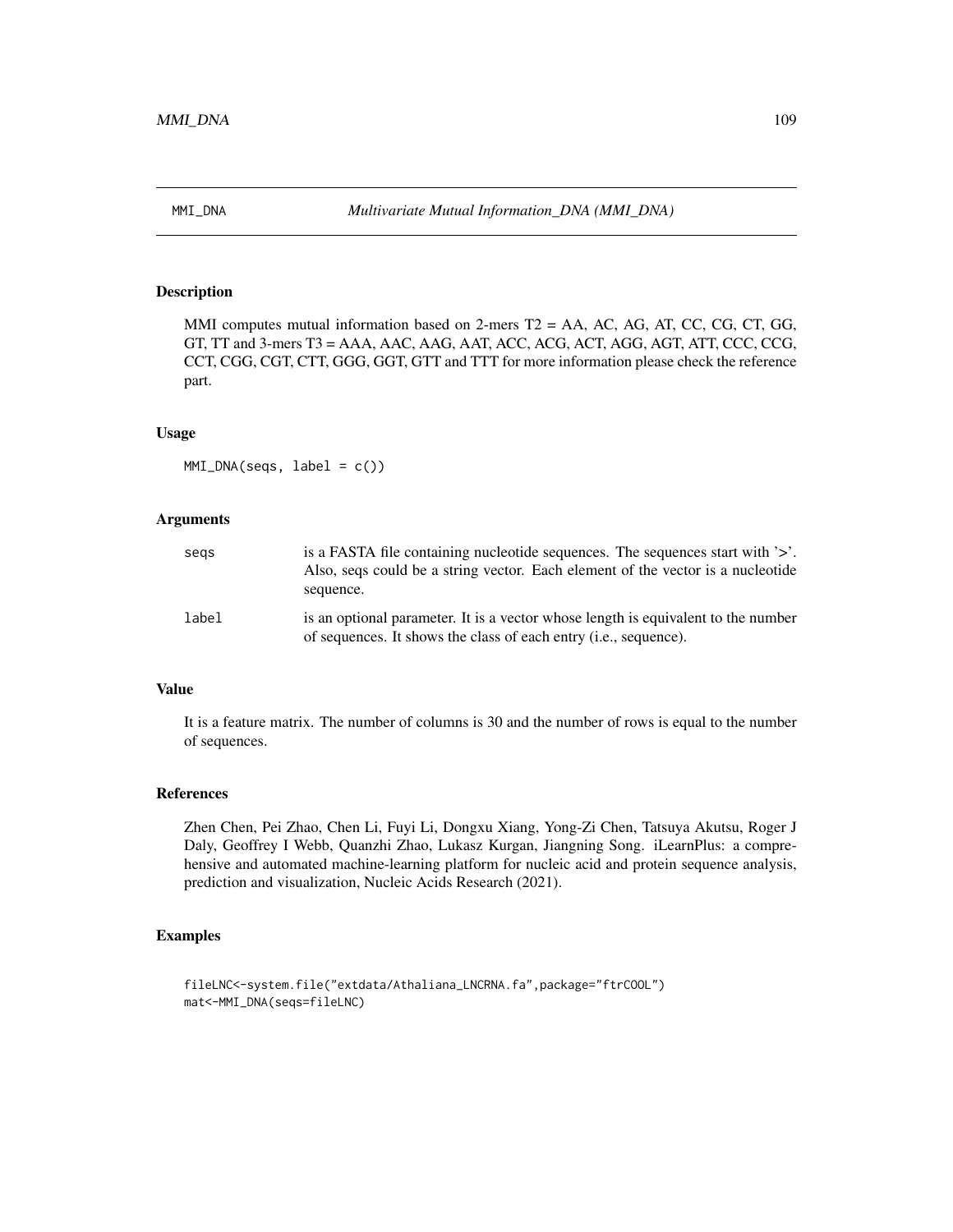MMI computes mutual information based on 2-mers T2 = AA, AC, AG, AU, CC, CG, CU, GG, GU, U and 3-mers T3 = AAA, AAC, AAG, AAU, ACC, ACG, ACU, AGG, AGU, AUU, CCC, CCG, CCU, CGG, CGU, CUU, GGG, GGU, GUU and UUU for more information please check the reference part.

#### Usage

 $MMI_RNA(seqs, label = c())$ 

## Arguments

| segs  | is a FASTA file containing ribonucleotide sequences. The sequences start with<br>'>'. Also, segs could be a string vector. Each element of the vector is a ribonu-<br>cleotide sequence. |
|-------|------------------------------------------------------------------------------------------------------------------------------------------------------------------------------------------|
| label | is an optional parameter. It is a vector whose length is equivalent to the number<br>of sequences. It shows the class of each entry ( <i>i.e.</i> , sequence).                           |

### Value

It is a feature matrix. The number of columns is 30 and the number of rows is equal to the number of sequences.

## References

Zhen Chen, Pei Zhao, Chen Li, Fuyi Li, Dongxu Xiang, Yong-Zi Chen, Tatsuya Akutsu, Roger J Daly, Geoffrey I Webb, Quanzhi Zhao, Lukasz Kurgan, Jiangning Song. iLearnPlus: a comprehensive and automated machine-learning platform for ribonucleic acid and protein sequence analysis, prediction and visualization, Nucleic Acids Research (2021).

## Examples

```
fileLNC<-system.file("extdata/Carica_papaya101RNA.txt",package="ftrCOOL")
mat<-MMI_RNA(seqs=fileLNC)
```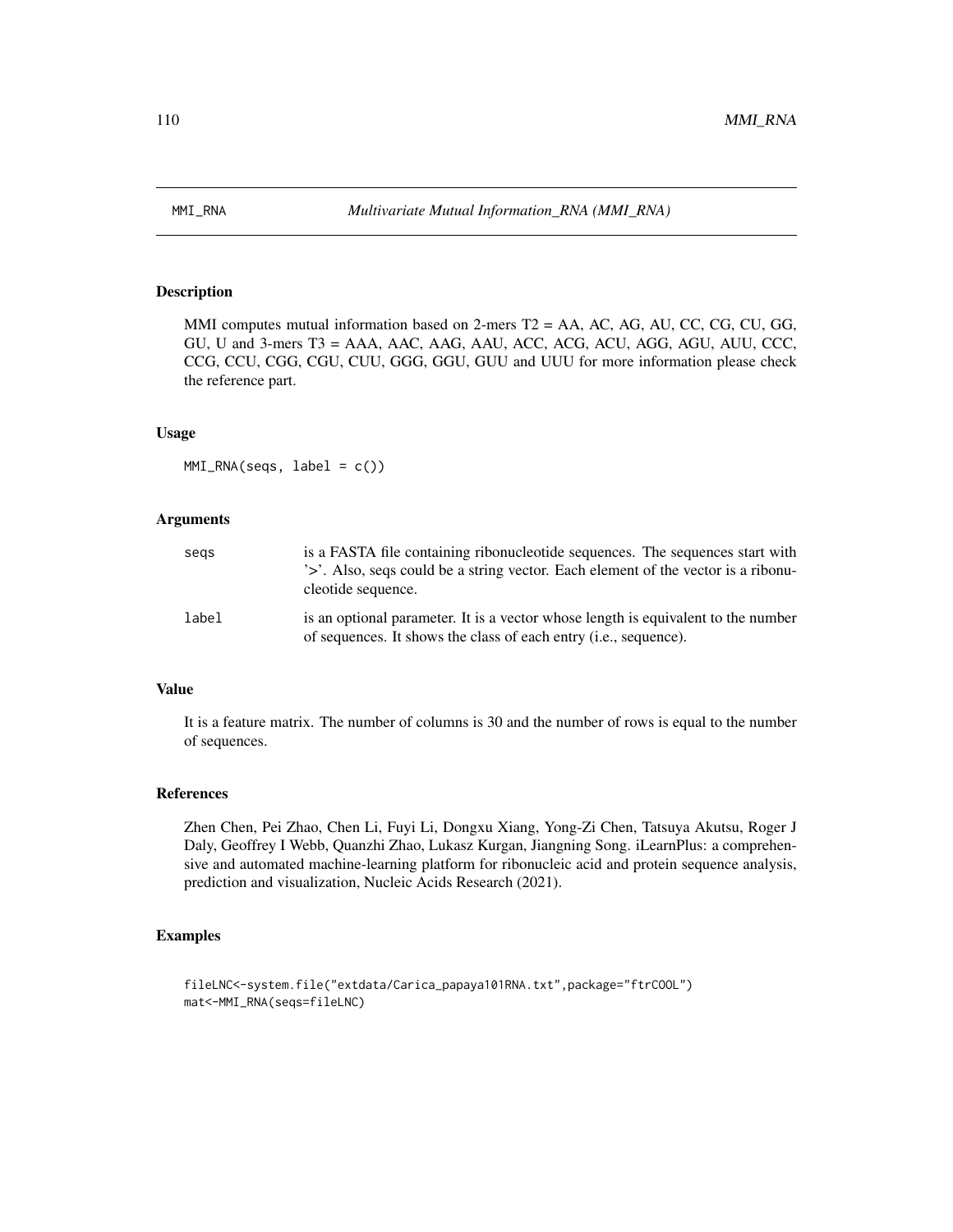This function creates all possible k-combinations of the given alphabets.

# Usage

nameKmer( $k = 3$ , type = "aa", num = 0)

## Arguments

| k    | is a numeric value.                                                   |
|------|-----------------------------------------------------------------------|
| type | can be one of "aa". "rna". "dna". or "num".                           |
| num  | When type is set to "num", it shows the numeric alphabet $(1,,num)$ . |

# Value

a string vector of length (20^k for 'aa' type), (4^k for 'dna' type), (4^k for 'rna' type), and (num^k for 'num' type).

### Examples

all\_kmersAA<-nameKmer(k=2,type="aa")

all\_kmersDNA<-nameKmer(k=3,type="dna")

all\_kmersNUM<-nameKmer(k=3,type="num",num=2)

NCP\_DNA *Nucleotide Chemical Property (NCP\_DNA)*

## Description

This function replaces nucleotides with a three-length vector. The vector represent the nucleotides such that 'A' will be replaced with  $c(1, 1, 1)$ , 'C' with  $c(0, 1, 0)$ ,'G' with  $c(1, 0, 0)$ , and 'T' with  $c(0, 0, 1)$ .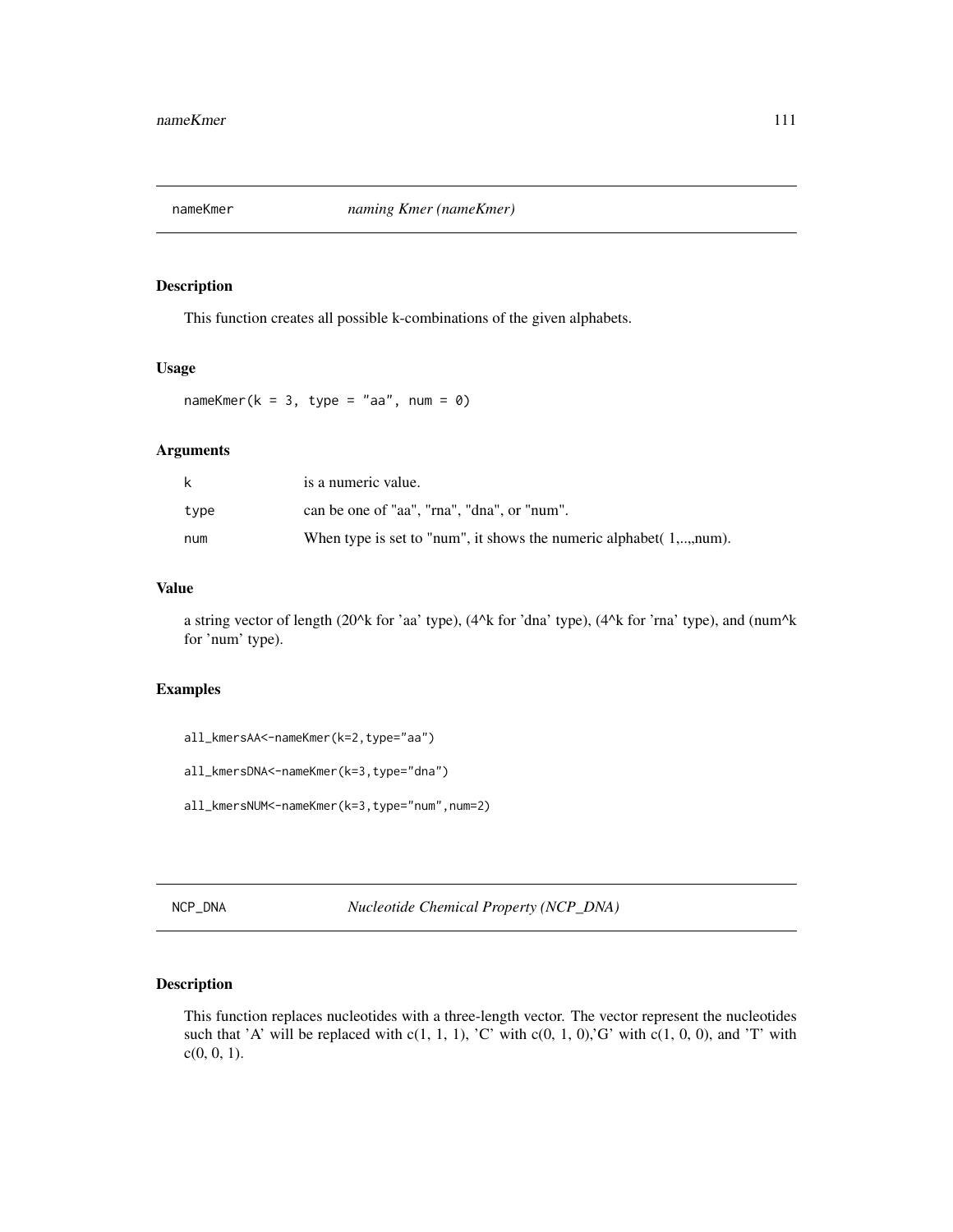## Usage

```
NCP_DNA(
  seqs,
  binaryType = "numBin",
  outFormat = "mat",
  outputFileDist = "",
  label = c())
```
## Arguments

| segs       | is a FASTA file containing nucleotide sequences. The sequences start with '>'.<br>Also, seqs could be a string vector. Each element of the vector is a nucleotide<br>sequence.                                                                                                                                                                                                                                                                                                                                                                                     |
|------------|--------------------------------------------------------------------------------------------------------------------------------------------------------------------------------------------------------------------------------------------------------------------------------------------------------------------------------------------------------------------------------------------------------------------------------------------------------------------------------------------------------------------------------------------------------------------|
| binaryType | It can take any of the following values: ('strBin','logicBin','numBin'). 'strBin'(String<br>binary): each nucleotide is represented by a string containing 4 characters $(0-1)$ .<br>$A = "0001"$ , $C = "0010"$ , $G = "0100"$ , $T = "1000"$ 'ogicBin'(logical value):<br>Each nucleotide is represented by a vector containing 4 logical entries. $A =$<br>$c(F,F,T)$ , , $T = c(T,F,F,F)$ 'numBin' (numeric bin): Each nucleotide is rep-<br>resented by a numeric (i.e., integer) vector containing 4 numerals. $A = c(0,0,0,1)$<br>$\ldots$ $T = c(1,0,0,0)$ |
| outFormat  | (output format) can take two values: 'mat'(matrix) and 'txt'. The default value<br>is 'mat'.                                                                                                                                                                                                                                                                                                                                                                                                                                                                       |
|            | output FileD ist shows the path and name of the 'txt' output file.                                                                                                                                                                                                                                                                                                                                                                                                                                                                                                 |
| label      | is an optional parameter. It is a vector whose length is equivalent to the number<br>of sequences. It shows the class of each entry ( <i>i.e.</i> , sequence).                                                                                                                                                                                                                                                                                                                                                                                                     |

# Value

The output is different depending on the outFormat parameter ('mat' or 'txt'). If outFormat is set to 'mat', it returns a feature matrix for sequences with the same lengths. The number of rows is equal to the number of sequences and if binaryType is 'strBin', the number of columns is the length of the sequences. Otherwise, it is equal to (length of the sequences)\*3. If outFormat is 'txt', all binary values will be written to a tab-delimited file. Each line in the file shows the binary format of a sequence.

#### Note

This function is provided for sequences with the same lengths. Users can use 'txt' option in out-Format for sequences with different lengths. Warning: If outFormat is set to 'mat' for sequences with different lengths, it returns an error. Also, when output format is 'txt', label information is not shown in the text file. It is noteworthy that 'txt' format is not usable for machine learning purposes if sequences have different sizes. Otherwise 'txt' format is also usable for machine learning purposes.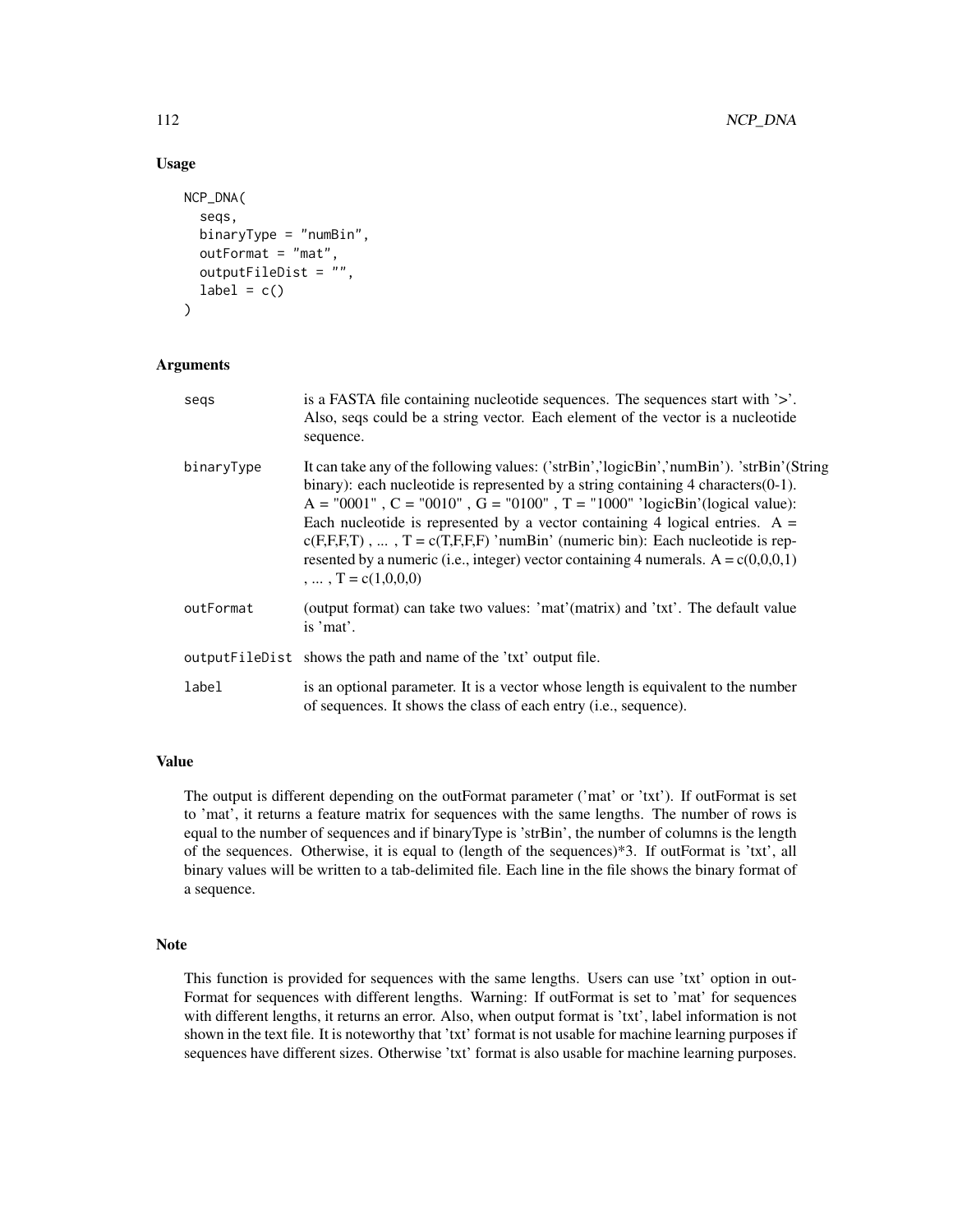# NCP\_RNA 113

# References

Chen, Zhen, et al. "iLearn: an integrated platform and meta-learner for feature engineering, machinelearning analysis and modeling of DNA, RNA and protein sequence data." Briefings in bioinformatics 21.3 (2020): 1047-1057.

# Examples

```
dir = tempdir()
LNCSeqsADR<-system.file("extdata/",package="ftrCOOL")
LNC50Nuc<-as.vector(read.csv(paste0(LNCSeqsADR,"/LNC50Nuc.csv"))[,2])
mat<-NCP_DNA(seqs = LNC50Nuc,binaryType="strBin",outFormat="mat")
ad<-paste0(dir,"/NCP.txt")
fileLNC<-system.file("extdata/Athaliana_LNCRNA.fa",package="ftrCOOL")
NCP_DNA(seqs = fileLNC,binaryType="numBin",outFormat="txt",outputFileDist=ad)
unlink("dir", recursive = TRUE)
```
NCP\_RNA *riboNucleotide Chemical Property (NCP\_RNA)*

### Description

This function replaces ribonucleotides with a three-length vector. The vector represent the ribonucleotides such that 'A' will be replaced with  $c(1, 1, 1)$ , 'C' with  $c(0, 1, 0)$ ,'G' with  $c(1, 0, 0)$ , and 'U' with  $c(0, 0, 1)$ .

## Usage

```
NCP_RNA(
  seqs,
  binaryType = "numBin",
  outFormat = "mat",
  outputFileDist = ",
  label = c())
```

| segs       | is a FASTA file containing ribonucleotide sequences. The sequences start with<br>'>'. Also, seqs could be a string vector. Each element of the vector is a ribonu-<br>cleotide sequence.                                                                                                                                                           |
|------------|----------------------------------------------------------------------------------------------------------------------------------------------------------------------------------------------------------------------------------------------------------------------------------------------------------------------------------------------------|
| binaryType | It can take any of the following values: ('strBin','logicBin','numBin'). 'strBin'(String<br>binary): each ribonucleotide is represented by a string containing 4 characters (0-<br>1). A = "0001", C = "0010", G = "0100", T = "1000" 'logicBin'(logical value):<br>Each ribonucleotide is represented by a vector containing 4 logical entries. A |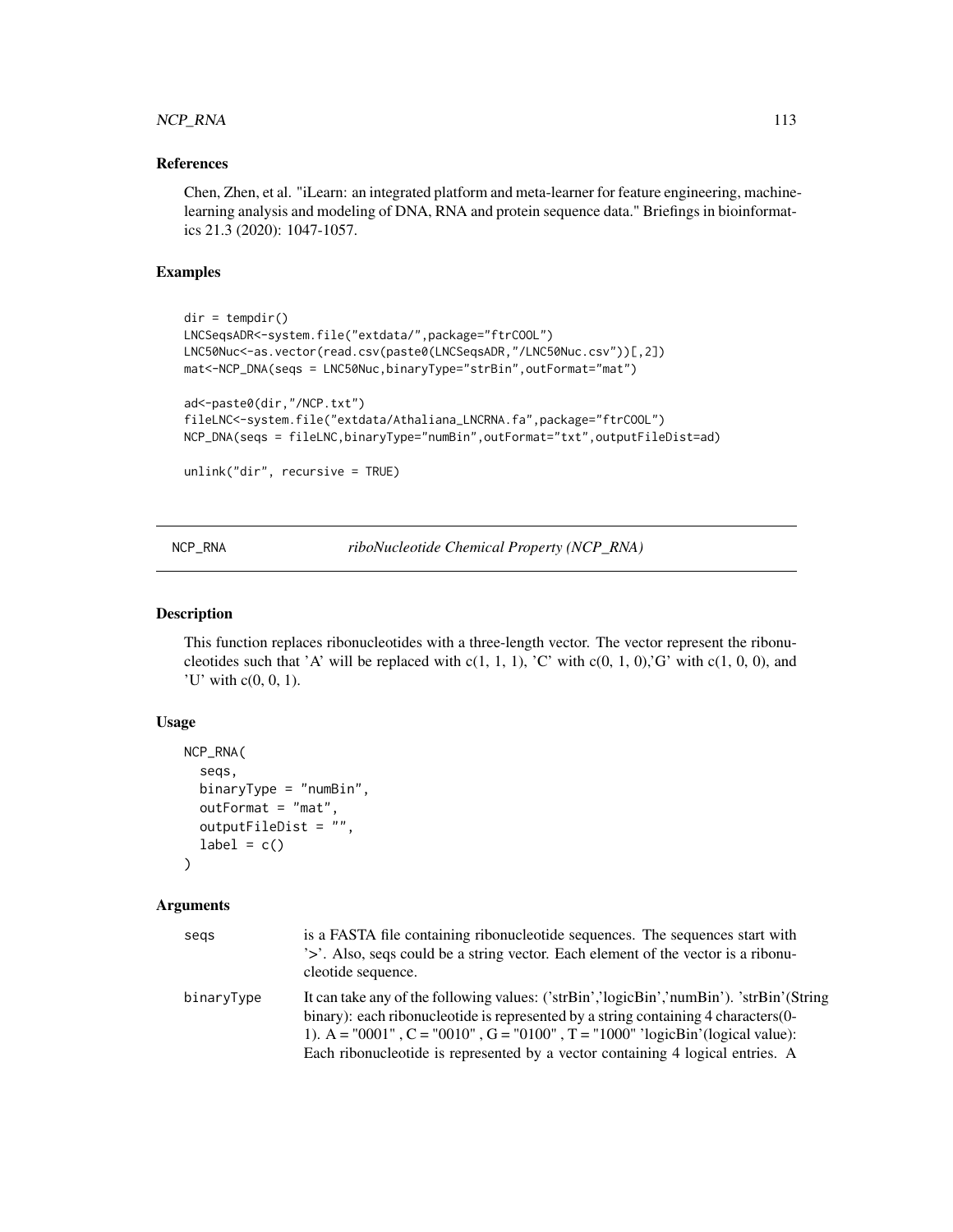|           | $= c(F,F,F,T)$ , , $T = c(T,F,F,F)$ 'numBin' (numeric bin): Each ribonucleotide<br>is represented by a numeric (i.e., integer) vector containing 4 numerals. $A =$<br>$c(0,0,0,1), \ldots, T = c(1,0,0,0)$ |
|-----------|------------------------------------------------------------------------------------------------------------------------------------------------------------------------------------------------------------|
| outFormat | (output format) can take two values: 'mat'(matrix) and 'txt'. The default value<br>is 'mat'.                                                                                                               |
|           | output FileDist shows the path and name of the 'txt' output file.                                                                                                                                          |
| label     | is an optional parameter. It is a vector whose length is equivalent to the number<br>of sequences. It shows the class of each entry (i.e., sequence).                                                      |

## Value

The output is different depending on the outFormat parameter ('mat' or 'txt'). If outFormat is set to 'mat', it returns a feature matrix for sequences with the same lengths. The number of rows is equal to the number of sequences and if binaryType is 'strBin', the number of columns is the length of the sequences. Otherwise, it is equal to (length of the sequences)\*3. If outFormat is 'txt', all binary values will be written to a tab-delimited file. Each line in the file shows the binary format of a sequence.

#### Note

This function is provided for sequences with the same lengths. Users can use 'txt' option in out-Format for sequences with different lengths. Warning: If outFormat is set to 'mat' for sequences with different lengths, it returns an error. Also, when output format is 'txt', label information is not shown in the text file. It is noteworthy that 'txt' format is not usable for machine learning purposes if sequences have different sizes. Otherwise 'txt' format is also usable for machine learning purposes.

## References

Chen, Zhen, et al. "iLearn: an integrated platform and meta-learner for feature engineering, machinelearning analysis and modeling of DNA, RNA and protein sequence data." Briefings in bioinformatics 21.3 (2020): 1047-1057.

# Examples

```
dir = tempdir()fileLNC<-system.file("extdata/Carica_papaya101RNA.txt",package="ftrCOOL")
mat<-NCP_RNA(seqs = fileLNC,binaryType="strBin",outFormat="mat")
ad<-paste0(dir,"/NCP.txt")
NCP_RNA(seqs = fileLNC,binaryType="numBin",outFormat="txt",outputFileDist=ad)
unlink("dir", recursive = TRUE)
```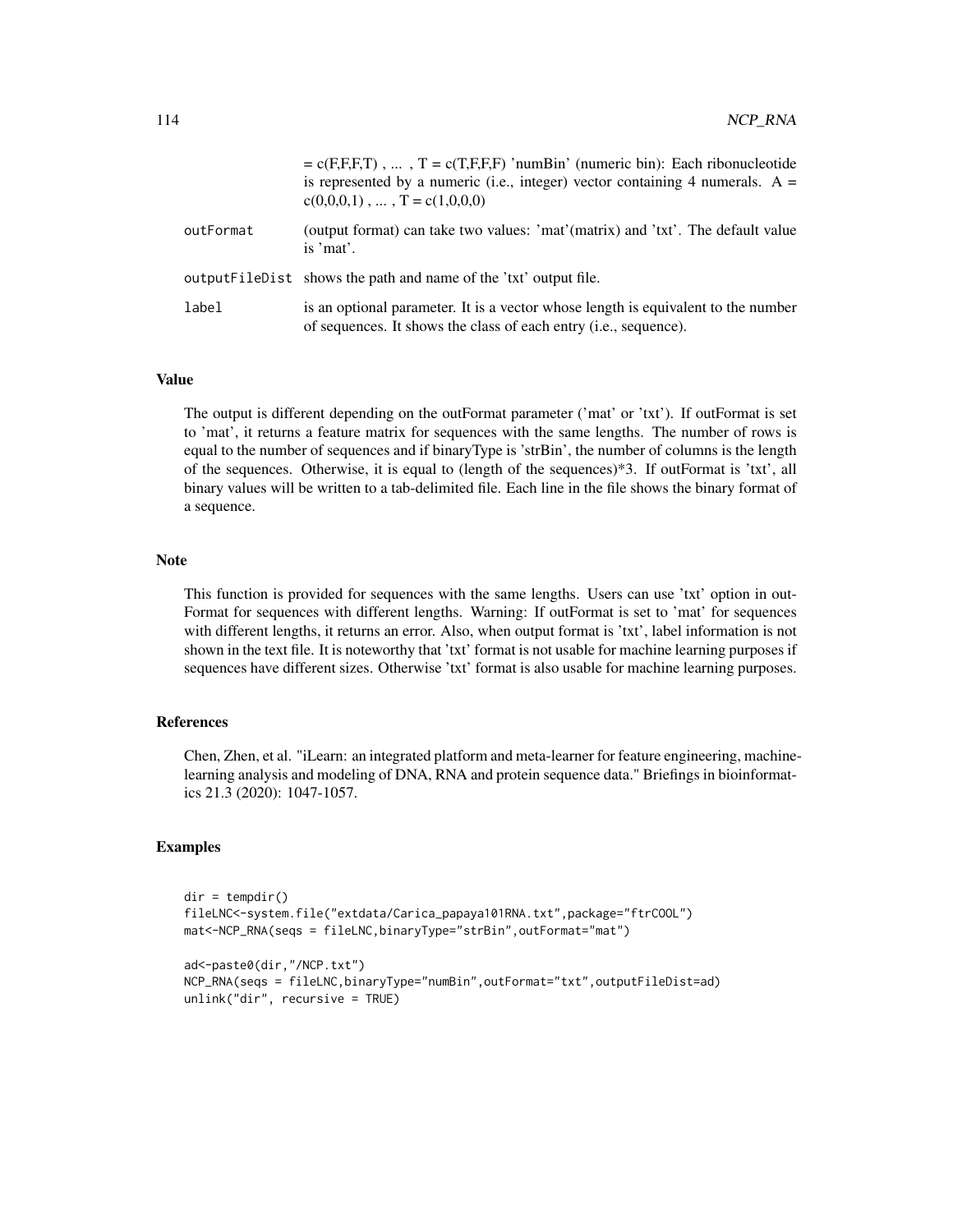This function works based on Needleman-Wunsch algorithm which computes similarity score of two sequences.

# Usage

 $needleman(seq1, seq2, gap = -1, mismatch = -1, match = 1)$ 

# Arguments

| seg1     | (sequence1) is a string.                                                                    |
|----------|---------------------------------------------------------------------------------------------|
| seg2     | (sequence2) is a string.                                                                    |
| gap      | The penalty for gaps in sequence alignment. Usually, it is a negative value.                |
| mismatch | The penalty for the mismatch in the sequence alignment. Usually, it is a negative<br>value. |
| match    | A score for the match in sequence alignment. Usually, it is a positive value.               |

# Value

The function returns a number which indicates the similarity between sequence1 and sequence2.

### References

https://gist.github.com/juliuskittler/ed53696ac1e590b413aac2dddf0457f6

# Examples

simScore<-needleman(seq1="Hello",seq2="Hello",gap=-1,mismatch=-2,match=1)

nonStandardSeq *nonStandard sequence (nonStandardSeq)*

# Description

This function returns sequences which contain at least one non-standard alphabet.

### Usage

```
nonStandardSeq(file, legacy.mode = TRUE, seqonly = FALSE, alphabet = "aa")
```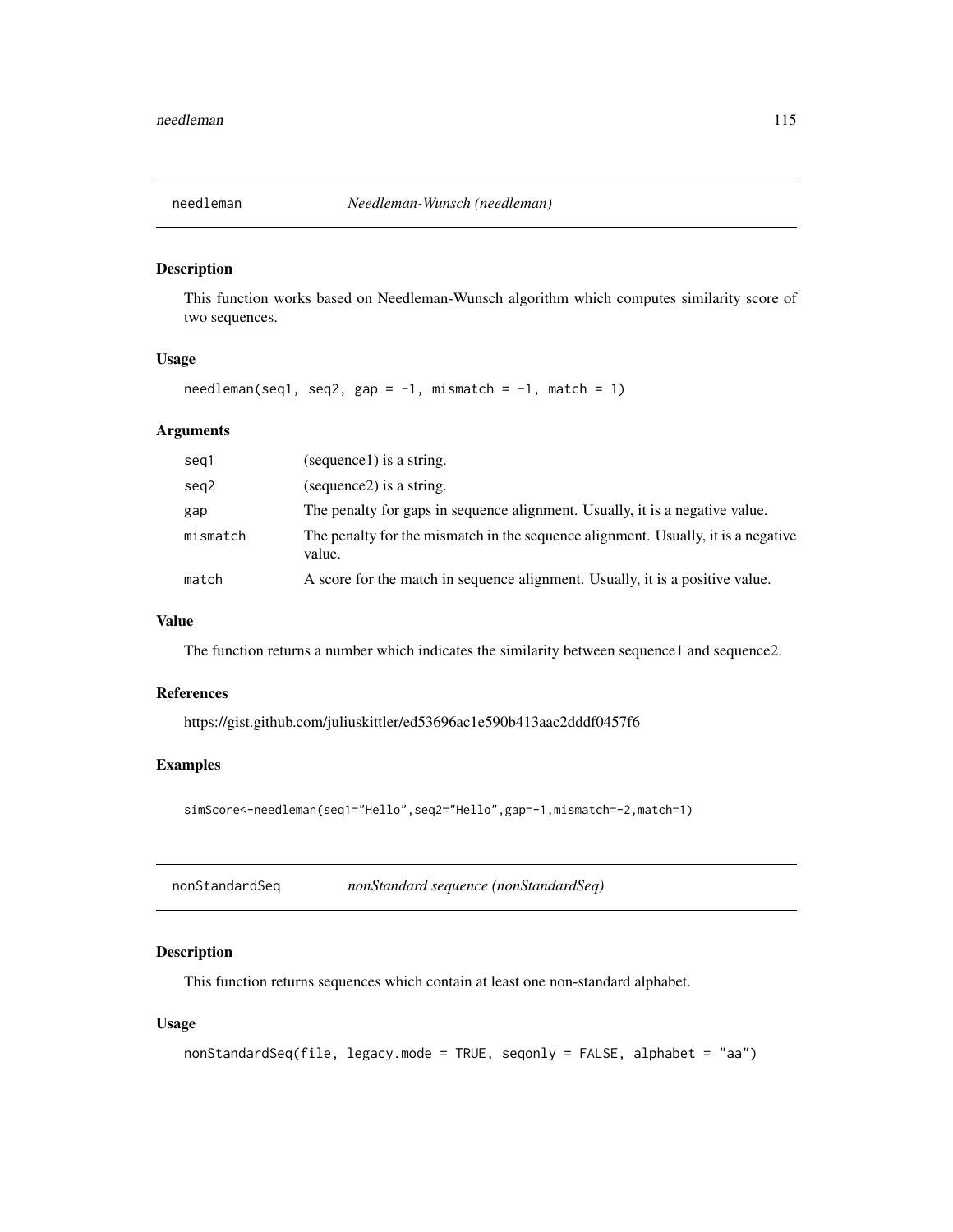### **Arguments**

| file        | The address of fasta file which contains all the sequences.               |
|-------------|---------------------------------------------------------------------------|
| legacy.mode | It comments all lines starting with ";"                                   |
| segonly     | If it is set to true, the function returns sequences with no description. |
| alphabet    | It is a vector which contains the amino acid, RNA, or DNA alphabets.      |

## Value

This function returns a string vector. Each element of the vector is a sequence which contains at least one non-standard alphabet.

## Examples

```
filePrs<-system.file("extdata/proteins.fasta",package="ftrCOOL")
nonStandardPrSeq<-nonStandardSeq(file = filePrs,alphabet="aa")
```

```
fileLNC<-system.file("extdata/Athaliana_LNCRNA.fa",package="ftrCOOL")
nonStandardNUCSeq<-nonStandardSeq(file = filePrs, alphabet="dna")
```
NUC2Binary\_DNA *Nucleotide To Binary (NUC2Binary\_DNA)*

# Description

This function transforms a nucleotide to a binary format. The type of the binary format is determined by the binaryType parameter. For details about each format, please refer to the description of the binaryType parameter.

#### Usage

```
NUC2Binary_DNA(
  seqs,
  binaryType = "numBin",
  label = c(),
  outFormat = "mat",
  outputFileDist = ""
\lambda
```
### Arguments

seqs is a FASTA file containing nucleotide sequences. The sequences start with '>'. Also, seqs could be a string vector. Each element of the vector is a nucleotide sequence.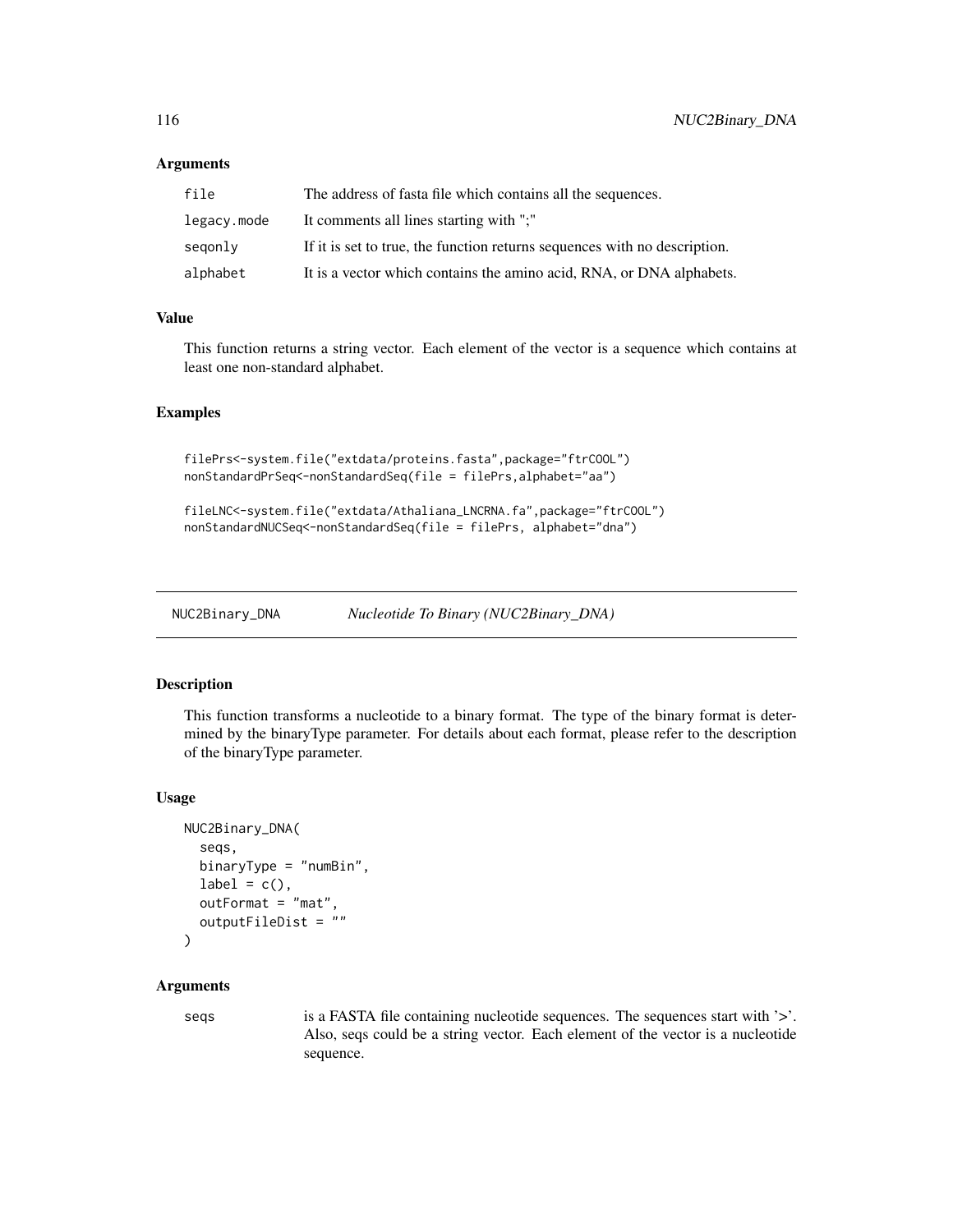| binaryType | It can take any of the following values: ('strBin','logicBin','numBin'). 'strBin'(String<br>binary): each nucleotide is represented by a string containing $4$ characters $(0-1)$ .<br>$A = "0001"$ , $C = "0010"$ , $G = "0100"$ , $T = "1000"$ 'ogicBin'(logical value):<br>Each nucleotide is represented by a vector containing 4 logical entries. $A =$<br>$c(F,F,F,T)$ , , $T = c(T,F,F,F)$ 'numBin' (numeric bin): Each nucleotide is rep-<br>resented by a numeric (i.e., integer) vector containing 4 numerals. $A = c(0,0,0,1)$<br>$\ldots$ $T = c(1,0,0,0)$ |
|------------|------------------------------------------------------------------------------------------------------------------------------------------------------------------------------------------------------------------------------------------------------------------------------------------------------------------------------------------------------------------------------------------------------------------------------------------------------------------------------------------------------------------------------------------------------------------------|
| label      | is an optional parameter. It is a vector whose length is equivalent to the number<br>of sequences. It shows the class of each entry ( <i>i.e.</i> , sequence).                                                                                                                                                                                                                                                                                                                                                                                                         |
| outFormat  | (output format) can take two values: 'mat'(matrix) and 'txt'. The default value<br>is 'mat'.                                                                                                                                                                                                                                                                                                                                                                                                                                                                           |
|            | output FileDist shows the path and name of the 'txt' output file.                                                                                                                                                                                                                                                                                                                                                                                                                                                                                                      |

#### Value

The output is different depending on the outFormat parameter ('mat' or 'txt'). If outFormat is set to 'mat', it returns a feature matrix for sequences with the same lengths. The number of rows is equal to the number of sequences and if binaryType is 'strBin', the number of columns is the length of the sequences. Otherwise, it is equal to (length of the sequences)\*4. If outFormat is 'txt', all binary values will be written to a 'txt' file. Each line in the file shows the binary format of a sequence.

## Note

This function is provided for sequences with the same lengths. Users can use 'txt' option in out-Format parameter for sequences with different lengths. Warning: If outFormat is set to 'mat' for sequences with different lengths, it returns an error. Also, when output format is 'txt', label information is not shown in the text file. It is noteworthy that 'txt' format is not usable for machine learning purposes.

### Examples

```
dir = tempdir()LNCSeqsADR<-system.file("extdata/",package="ftrCOOL")
LNC50Nuc<-as.vector(read.csv(paste0(LNCSeqsADR,"/LNC50Nuc.csv"))[,2])
mat<-NUC2Binary_DNA(seqs = LNC50Nuc,outFormat="mat")
ad<-paste0(dir,"/NUC2Binary.txt")
```

```
fileLNC<-system.file("extdata/Athaliana_LNCRNA.fa",package="ftrCOOL")
NUC2Binary_DNA(seqs = fileLNC,binaryType="numBin",outFormat="txt",outputFileDist=ad)
```

```
unlink("dir", recursive = TRUE)
```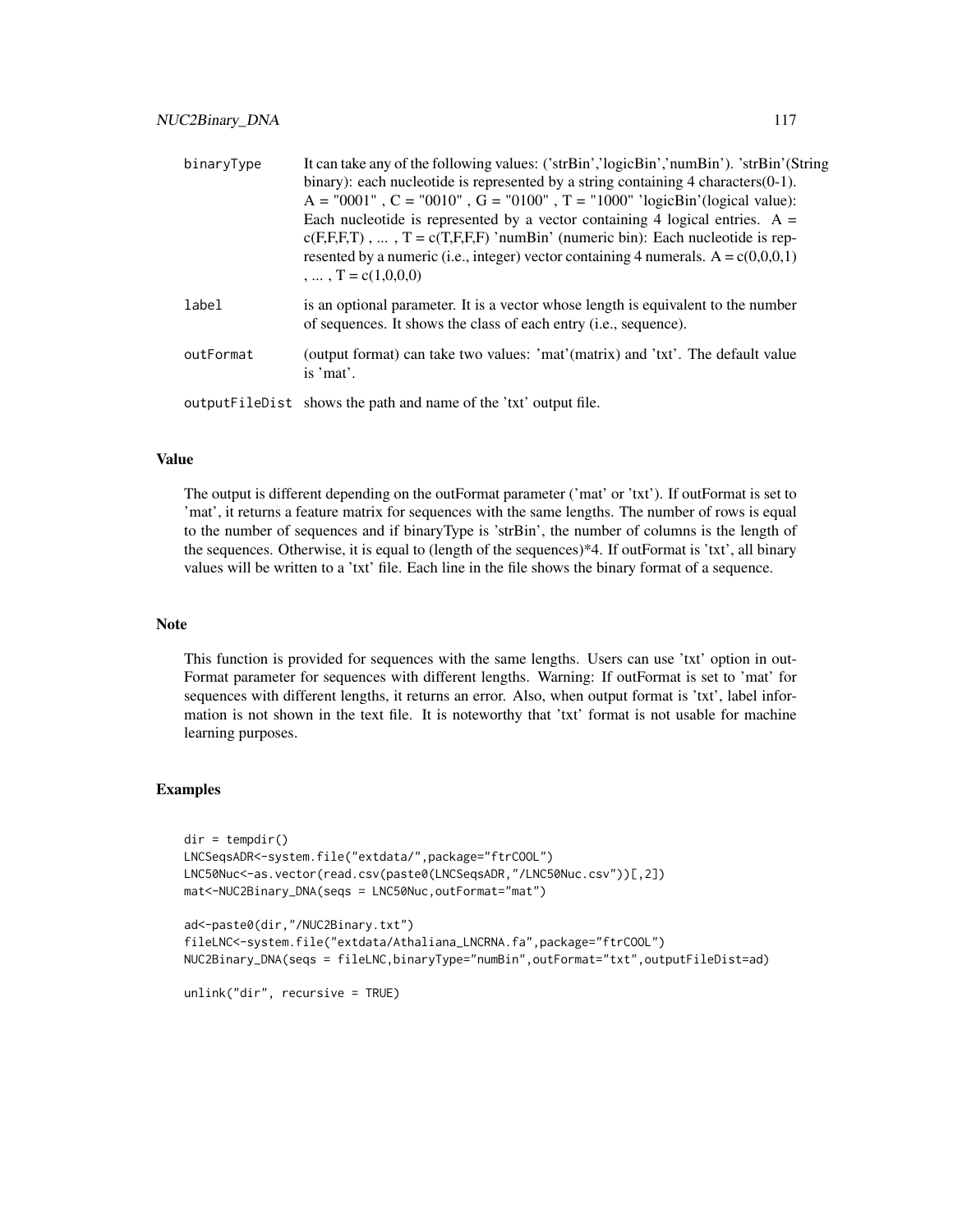This function transforms a ribonucleotide to a binary format. The type of the binary format is determined by the binaryType parameter. For details about each format, please refer to the description of the binaryType parameter.

### Usage

```
NUC2Binary_RNA(
  seqs,
  binaryType = "numBin",
  label = c(),
  outFormat = "mat",
  outputFileDist = ""
)
```
## Arguments

| segs       | is a FASTA file containing ribonucleotide sequences. The sequences start with<br>'>'. Also, seqs could be a string vector. Each element of the vector is a ribonu-<br>cleotide sequence.                                                                                                                                                                                                                                                                                                                                                                         |
|------------|------------------------------------------------------------------------------------------------------------------------------------------------------------------------------------------------------------------------------------------------------------------------------------------------------------------------------------------------------------------------------------------------------------------------------------------------------------------------------------------------------------------------------------------------------------------|
| binaryType | It can take any of the following values: ('strBin','logicBin','numBin'). 'strBin'(String<br>binary): each ribonucleotide is represented by a string containing 4 characters (0-<br>1). A = "0001", C = "0010", G = "0100", U = "1000" 'logicBin'(logical value):<br>Each ribonucleotide is represented by a vector containing 4 logical entries. A<br>$= c(F,F,F,T)$ , , $U = c(T,F,F,F)$ 'numBin' (numeric bin): Each ribonucleotide<br>is represented by a numeric (i.e., integer) vector containing 4 numerals. $A =$<br>$c(0,0,0,1), \ldots, U = c(1,0,0,0)$ |
| label      | is an optional parameter. It is a vector whose length is equivalent to the number<br>of sequences. It shows the class of each entry (i.e., sequence).                                                                                                                                                                                                                                                                                                                                                                                                            |
| outFormat  | (output format) can take two values: 'mat'(matrix) and 'txt'. The default value<br>is 'mat'.                                                                                                                                                                                                                                                                                                                                                                                                                                                                     |
|            | output FileDist shows the path and name of the 'txt' output file.                                                                                                                                                                                                                                                                                                                                                                                                                                                                                                |

### Value

The output is different depending on the outFormat parameter ('mat' or 'txt'). If outFormat is set to 'mat', it returns a feature matrix for sequences with the same lengths. The number of rows is equal to the number of sequences and if binaryType is 'strBin', the number of columns is the length of the sequences. Otherwise, it is equal to (length of the sequences)\*4. If outFormat is 'txt', all binary values will be written to a 'txt' file. Each line in the file shows the binary format of a sequence.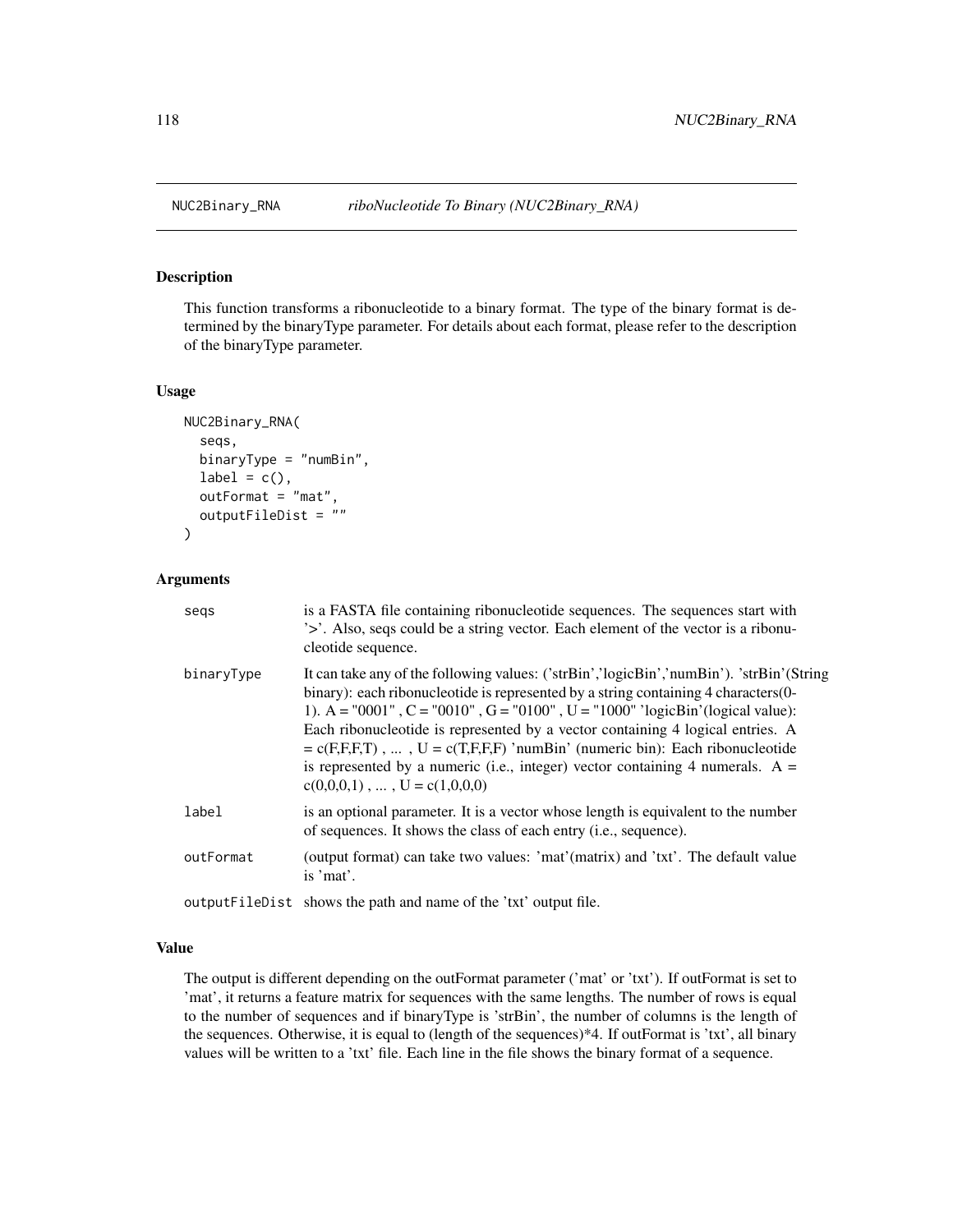# Note

This function is provided for sequences with the same lengths. Users can use 'txt' option in out-Format parameter for sequences with different lengths. Warning: If outFormat is set to 'mat' for sequences with different lengths, it returns an error. Also, when output format is 'txt', label information is not shown in the text file. It is noteworthy that 'txt' format is not usable for machine learning purposes.

## Examples

```
dir = tempdir()fileLNC<-system.file("extdata/Carica_papaya101RNA.txt",package="ftrCOOL")
mat<-NUC2Binary_RNA(seqs = fileLNC,outFormat="mat")
ad<-paste0(dir,"/NUC2Binary.txt")
NUC2Binary_RNA(seqs = fileLNC,binaryType="numBin",outFormat="txt",outputFileDist=ad)
unlink("dir", recursive = TRUE)
```
NUCKpartComposition\_DNA

*Nucleotide to K Part Composition (NUCKpartComposition\_DNA)*

## Description

In this function, each sequence is divided into k equal partitions. The length of each part is equal to ceiling(l(lenght of the sequence)/k). The last part can have a different length containing the residual nucleotides. The nucleotide composition is calculated for each part.

### Usage

```
NUCKpartComposition_DNA(
  seqs,
  k = 5,
  ORF = FALSE.
  reverseORF = TRUE,
  normalized = TRUE,
  label = c())
```

| segs | is a FASTA file containing nucleotide sequences. The sequences start with $\geq$ . |
|------|------------------------------------------------------------------------------------|
|      | Also, segs could be a string vector. Each element of the vector is a nucleotide    |
|      | sequence.                                                                          |
| k    | is an integer value. Each sequence should be divided to k partition(s).            |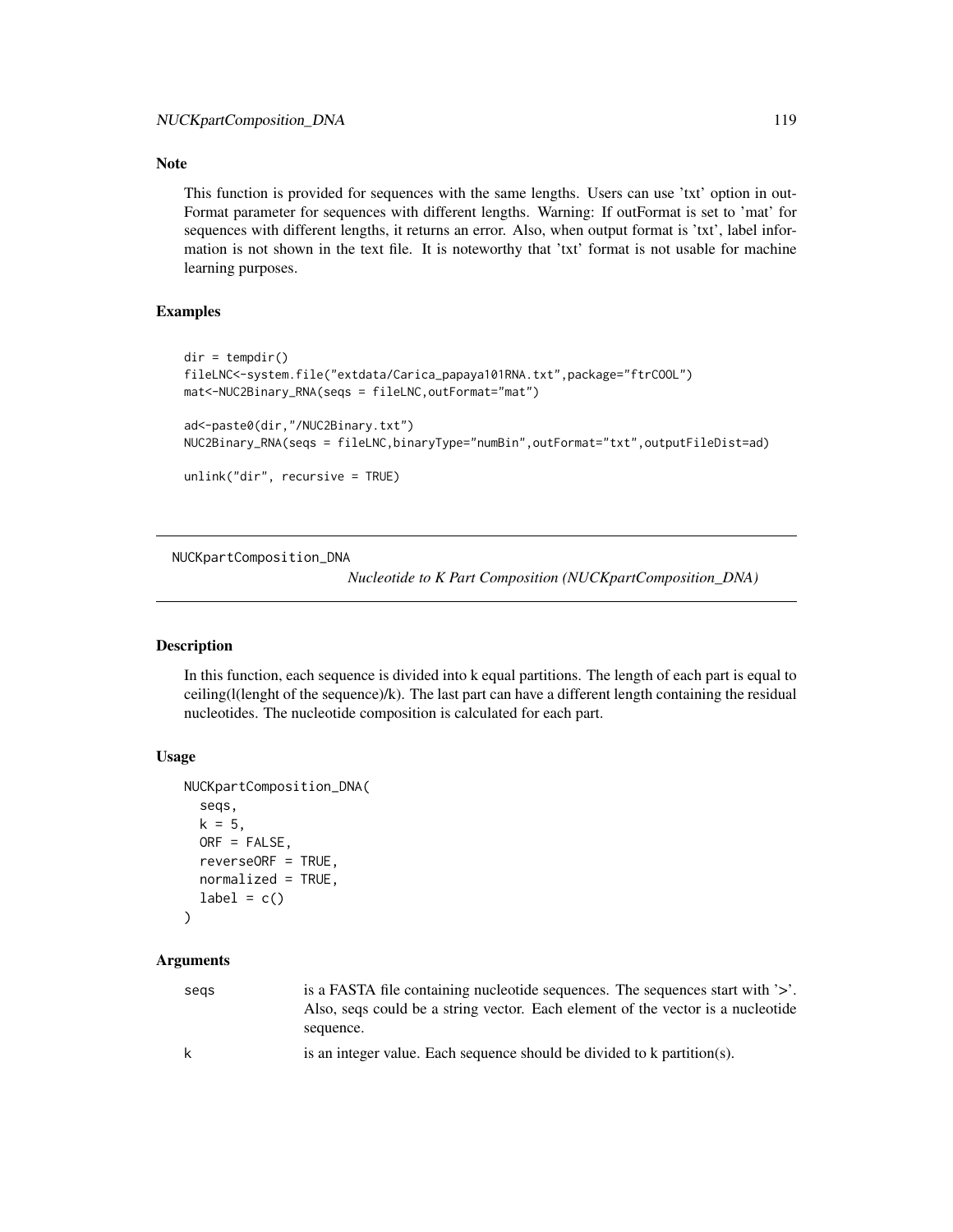| <b>ORF</b> | (Open Reading Frame) is a logical parameter. If it is set to true, ORF region of<br>each sequence is considered instead of the original sequence (i.e., 3-frame).                                           |
|------------|-------------------------------------------------------------------------------------------------------------------------------------------------------------------------------------------------------------|
| reverse0RF | is a logical parameter. It is enabled only if ORF is true. If reverse ORF is true,<br>ORF region will be searched in the sequence and also in the reverse complement<br>of the sequence $(i.e., 6-frame)$ . |
| normalized | is a logical parameter. When it is FALSE, the return value of the function does<br>not change. Otherwise, the return value is normalized using the length of the<br>sequence.                               |
| label      | is an optional parameter. It is a vector whose length is equivalent to the number<br>of sequences. It shows the class of each entry ( <i>i.e.</i> , sequence).                                              |

## Value

a feature matrix with  $k*4$  number of columns. The number of rows is equal to the number of sequences.

### Note

Warning: The length of all sequences should be greater than k.

# Examples

```
fileLNC<-system.file("extdata/Athaliana_LNCRNA.fa",package="ftrCOOL")
mat<-NUCKpartComposition_DNA(seqs=fileLNC,k=5,ORF=TRUE,reverseORF=FALSE,normalized=FALSE)
```
NUCKpartComposition\_RNA

*riboNucleotide to K Part Composition (NUCKpartComposition\_RNA)*

### Description

In this function, each sequence is divided into k equal partitions. The length of each part is equal to ceiling(l(lenght of the sequence)/k). The last part can have a different length containing the residual ribonucleotides. The ribonucleotide composition is calculated for each part.

# Usage

```
NUCKpartComposition_RNA(
  seqs,
 k = 5,
 ORF = FALSE,
  reverseORF = TRUE,
 normalized = TRUE,
  label = c())
```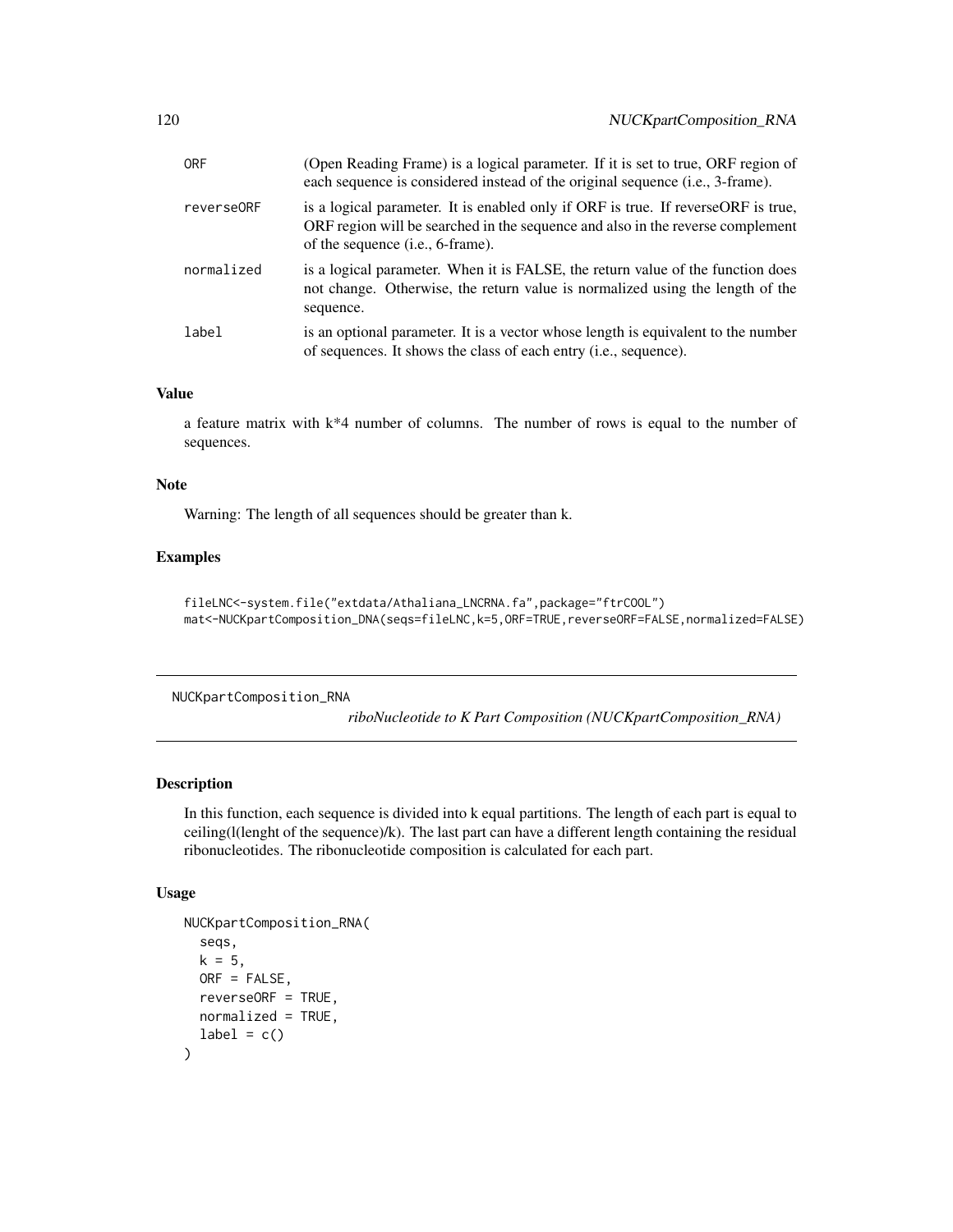## **Arguments**

| segs       | is a FASTA file containing ribonucleotide sequences. The sequences start with<br>'>'. Also, seqs could be a string vector. Each element of the vector is a ribonu-<br>cleotide sequence.                         |
|------------|------------------------------------------------------------------------------------------------------------------------------------------------------------------------------------------------------------------|
| k          | is an integer value. Each sequence should be divided to k partition(s).                                                                                                                                          |
| <b>ORF</b> | (Open Reading Frame) is a logical parameter. If it is set to true, ORF region of<br>each sequence is considered instead of the original sequence (i.e., 3-frame).                                                |
| reverse0RF | is a logical parameter. It is enabled only if ORF is true. If reverseORF is true,<br>ORF region will be searched in the sequence and also in the reverse complement<br>of the sequence ( <i>i.e.</i> , 6-frame). |
| normalized | is a logical parameter. When it is FALSE, the return value of the function does<br>not change. Otherwise, the return value is normalized using the length of the<br>sequence.                                    |
| label      | is an optional parameter. It is a vector whose length is equivalent to the number<br>of sequences. It shows the class of each entry ( <i>i.e.</i> , sequence).                                                   |

# Value

a feature matrix with k\*4 number of columns. The number of rows is equal to the number of sequences.

# Note

Warning: The length of all sequences should be greater than k.

### Examples

fileLNC<-system.file("extdata/Carica\_papaya101RNA.txt",package="ftrCOOL") mat<-NUCKpartComposition\_RNA(seqs=fileLNC,k=5,ORF=TRUE,reverseORF=FALSE,normalized=FALSE)

OPF\_10bit *Overlapping Property Features\_10bit (OPF\_10bit)*

## Description

This group of functions (OPF Group) categorize amino acids in different groups based on the type. This function includes 10 amino acid properties. OPF\_10bit substitutes each amino acid with a 10-dimensional vector. Each element of the vector shows if that amino acid locates in a special property category or not. '0' means that amino acid is not located in that property group and '1' means it is located.

## Usage

```
OPT_10bit(seqs, label = c(), outformat = "mat", outputFileDist = "")
```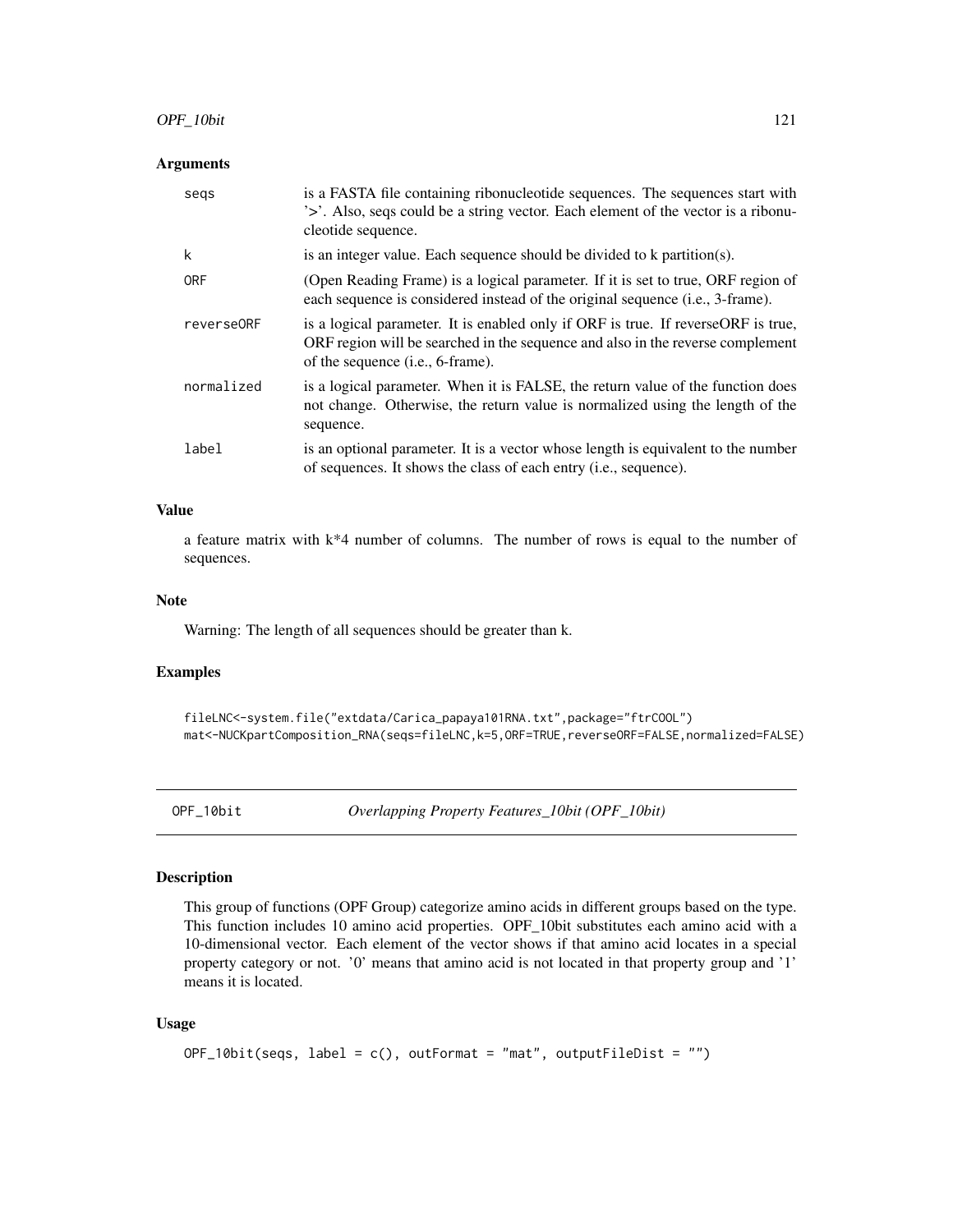### Arguments

| segs      | is a FASTA file with amino acid sequences. Each sequence starts with a '>'<br>character. Also, seqs could be a string vector. Each element of the vector is a<br>peptide/protein sequence. |
|-----------|--------------------------------------------------------------------------------------------------------------------------------------------------------------------------------------------|
| label     | is an optional parameter. It is a vector whose length is equivalent to the number<br>of sequences. It shows the class of each entry ( <i>i.e.</i> , sequence).                             |
| outFormat | (output format) can take two values: 'mat'(matrix) and 'txt'. The default value<br>is 'mat'.                                                                                               |
|           | output FileD ist shows the path and name of the 'txt' output file.                                                                                                                         |

## Value

The output is different depending on the outFormat parameter ('mat' or 'txt'). If outFormat is set to 'mat', it returns a feature matrix for sequences with the same lengths. Number of columns for this feature matrix is equal to (length of the sequences)\*10 and number of rows is equal to the number of sequences. If outFormat is 'txt', all binary values will be written to a the output is written to a tab-delimited file. Each line in the file shows the binary format of a sequence.

#### Note

This function is provided for sequences with the same lengths. Users can use 'txt' option in out-Format for sequences with different lengths. Warning: If outFormat is set to 'mat' for sequences with different lengths, it returns an error. Also, when output format is 'txt', label information is not shown in the text file. It is noteworthy that 'txt' format is not usable for machine learning purposes if sequences have different sizes. Otherwise 'txt' format is also usable for machine learning purposes.

# References

Wei,L., Zhou,C., Chen,H., Song,J. and Su,R. ACPred-FL: a sequence-based predictor using effective feature representation to improve the prediction of anti-cancer peptides. Bioinformatics (2018).

## Examples

```
ptmSeqsADR<-system.file("extdata/",package="ftrCOOL")
ptmSeqsVect<-as.vector(read.csv(paste0(ptmSeqsADR,"/ptmVect101AA.csv"))[,2])
mat<-OPF_10bit(seqs = ptmSeqsVect,outFormat="mat")
```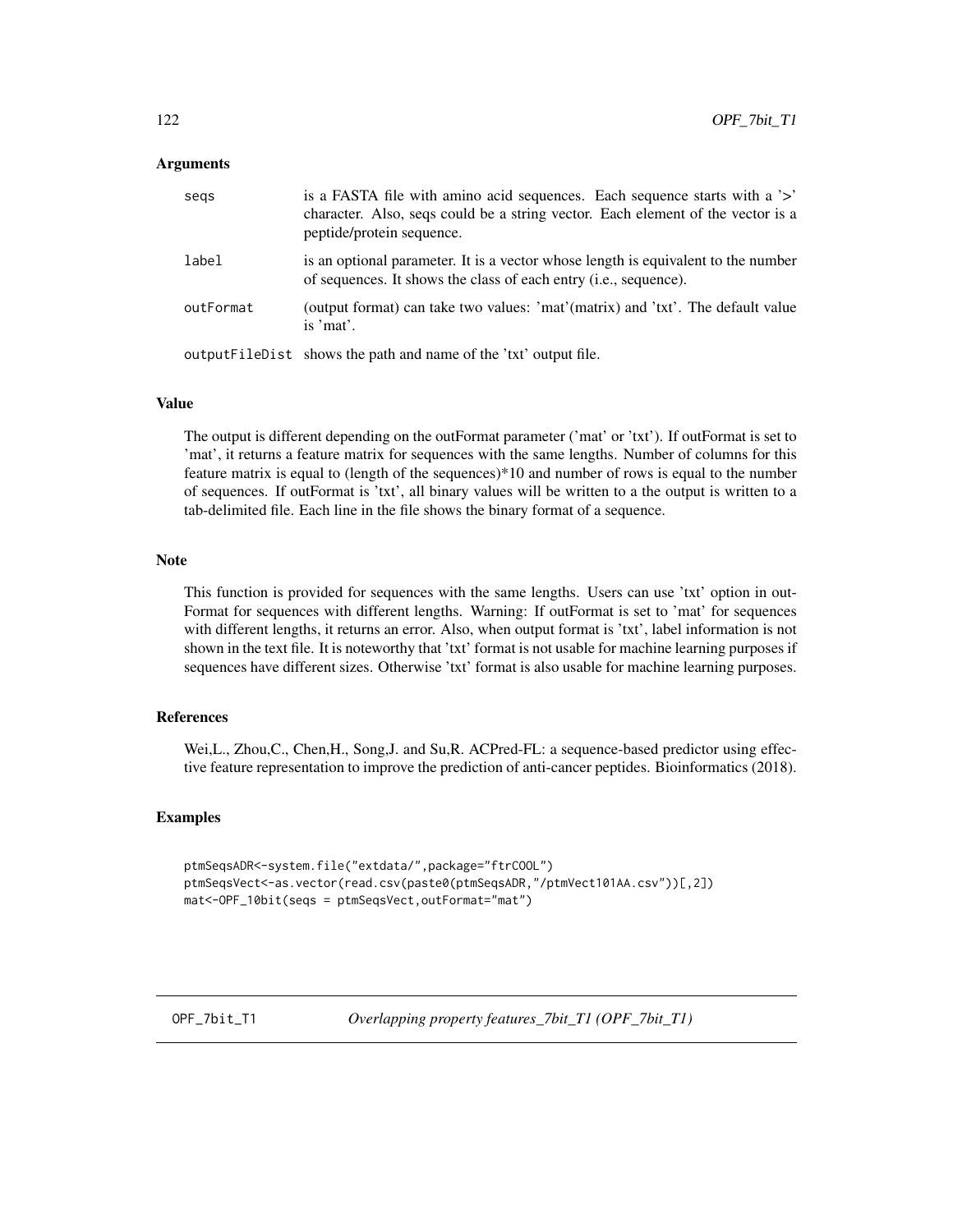This group of functions (OPF Group) categorize amino acids in different groups based on the type. This function includes 7 amino acid properties. OPF\_7bit\_T1 substitutes each amino acid with a 7-dimensional vector. Each element of the vector shows if that amino acid locates in a special property category or not. '0' means that amino acid is not located in that property group and '1' means it is located. The only difference between OPF\_7bit type1, type2, and type3 is in localization of amino acids in the properties groups.

### Usage

```
OPT_7bit_1(seqs, label = c(), outFormat = "mat", outputFileDist = "")
```
### Arguments

| segs      | is a FASTA file with a mino acid sequences. Each sequence starts with a '>'<br>character. Also, seqs could be a string vector. Each element of the vector is a<br>peptide/protein sequence. |
|-----------|---------------------------------------------------------------------------------------------------------------------------------------------------------------------------------------------|
| label     | is an optional parameter. It is a vector whose length is equivalent to the number<br>of sequences. It shows the class of each entry ( <i>i.e.</i> , sequence).                              |
| outFormat | (output format) can take two values: 'mat'(matrix) and 'txt'. The default value<br>is 'mat'.                                                                                                |
|           | output FileDist shows the path and name of the 'txt' output file.                                                                                                                           |

#### Value

The output is different depending on the outFormat parameter ('mat' or 'txt'). If outFormat is set to 'mat', it returns a feature matrix for sequences with the same lengths. Number of columns for this feature matrix is equal to (length of the sequences)\*7 and number of rows is equal to the number of sequences. If outFormat is 'txt', all binary values will be written to a the output is written to a tab-delimited file. Each line in the file shows the binary format of a sequence.

#### **Note**

This function is provided for sequences with the same lengths. Users can use 'txt' option in out-Format for sequences with different lengths. Warning: If outFormat is set to 'mat' for sequences with different lengths, it returns an error. Also, when output format is 'txt', label information is not shown in the text file. It is noteworthy that 'txt' format is not usable for machine learning purposes if sequences have different sizes. Otherwise 'txt' format is also usable for machine learning purposes.

### References

Wei,L., Zhou,C., Chen,H., Song,J. and Su,R. ACPred-FL: a sequence-based predictor using effective feature representation to improve the prediction of anti-cancer peptides. Bioinformatics (2018).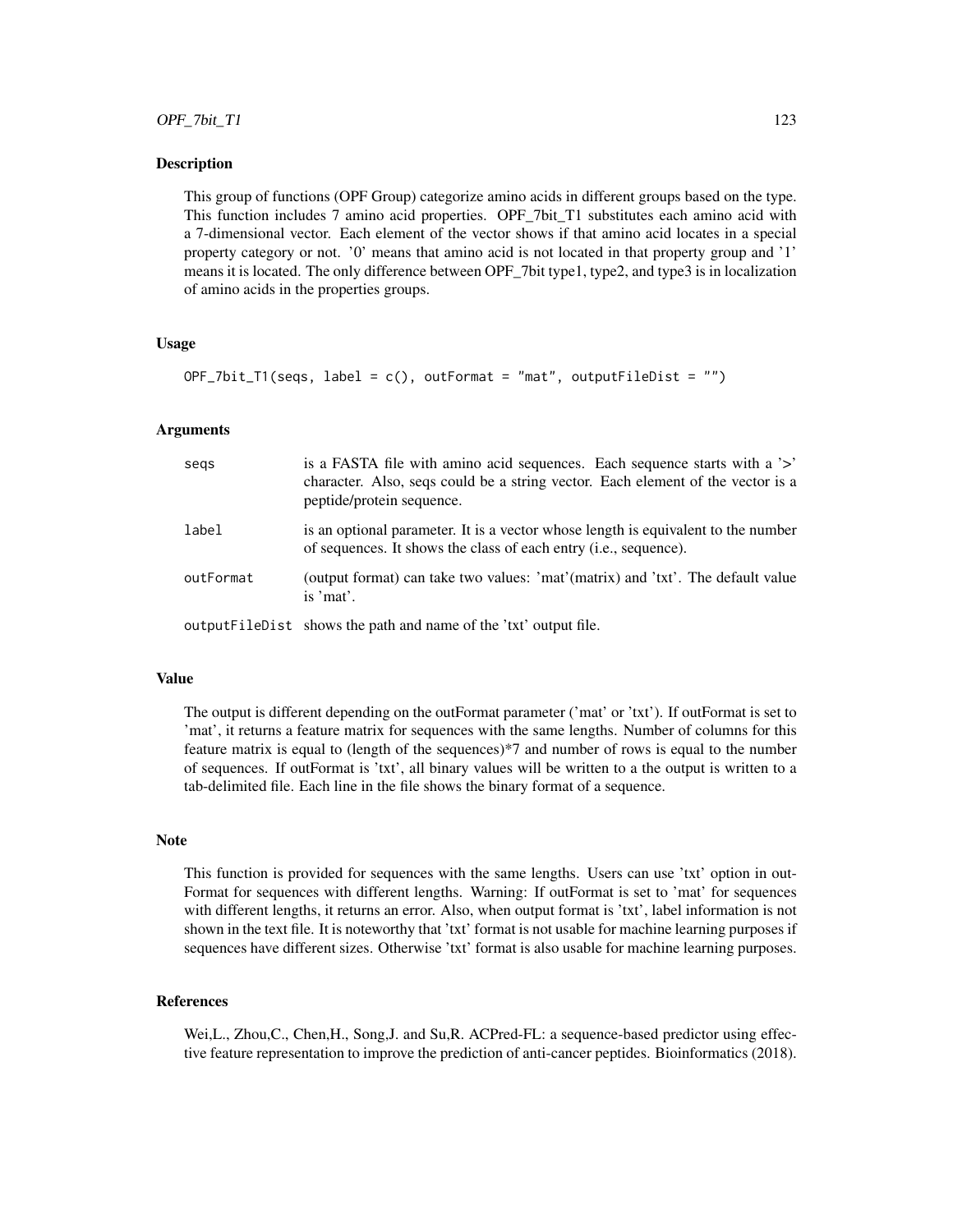## Examples

```
ptmSeqsADR<-system.file("extdata/",package="ftrCOOL")
ptmSeqsVect<-as.vector(read.csv(paste0(ptmSeqsADR,"/ptmVect101AA.csv"))[,2])
mat<-OPF_7bit_T1(seqs = ptmSeqsVect,outFormat="mat")
```
OPF\_7bit\_T2 *Overlapping property features\_7bit\_T2 (OPF\_7bit\_T2)*

# **Description**

This group of functions (OPF Group) categorize amino acids in different groups based on the type. This function includes 7 amino acid properties. OPF\_7bit\_T2 substitutes each amino acid with a 7-dimensional vector. Each element of the vector shows if that amino acid locates in a special property category or not. '0' means that amino acid is not located in that property group and '1' means it is located. The only difference between OPF\_7bit type1, type2, and type3 is in localization of amino acids in the properties groups.

### Usage

```
OPF_7bit_T2(segs, label = c(), outFormat = "mat", outputFileDist = "")
```
#### Arguments

| segs      | is a FASTA file with a mino acid sequences. Each sequence starts with a '>'<br>character. Also, seqs could be a string vector. Each element of the vector is a<br>peptide/protein sequence. |
|-----------|---------------------------------------------------------------------------------------------------------------------------------------------------------------------------------------------|
| label     | is an optional parameter. It is a vector whose length is equivalent to the number<br>of sequences. It shows the class of each entry <i>(i.e., sequence)</i> .                               |
| outFormat | (output format) can take two values: 'mat'(matrix) and 'txt'. The default value<br>is 'mat'.                                                                                                |
|           | output FileDist shows the path and name of the 'txt' output file.                                                                                                                           |

#### Value

The output is different depending on the outFormat parameter ('mat' or 'txt'). If outFormat is set to 'mat', it returns a feature matrix for sequences with the same lengths. Number of columns for this feature matrix is equal to (length of the sequences)\*7 and number of rows is equal to the number of sequences. If outFormat is 'txt', all binary values will be written to a the output is written to a tab-delimited file. Each line in the file shows the binary format of a sequence.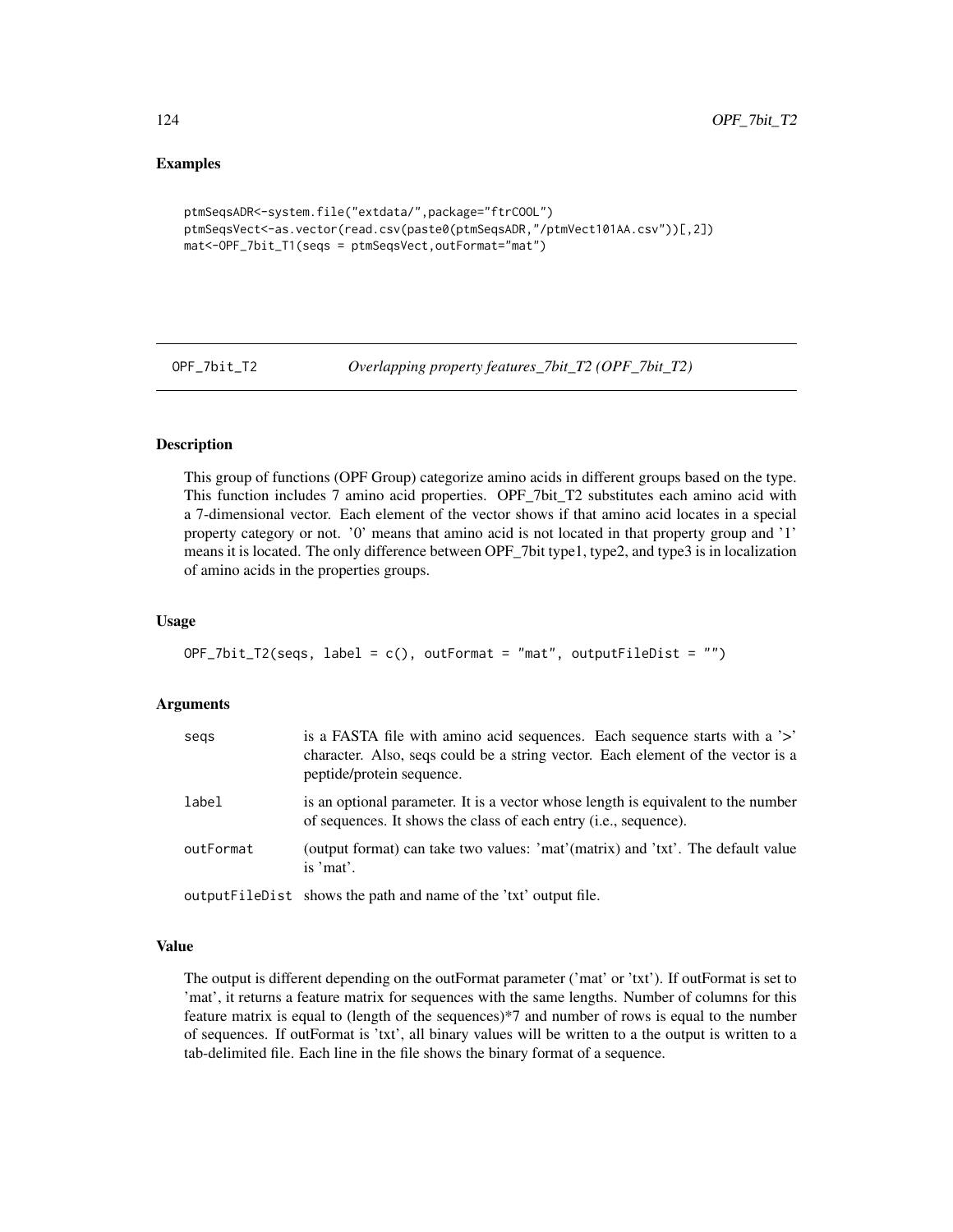## **Note**

This function is provided for sequences with the same lengths. Users can use 'txt' option in out-Format for sequences with different lengths. Warning: If outFormat is set to 'mat' for sequences with different lengths, it returns an error. Also, when output format is 'txt', label information is not shown in the text file. It is noteworthy that 'txt' format is not usable for machine learning purposes if sequences have different sizes. Otherwise 'txt' format is also usable for machine learning purposes.

# References

Wei,L., Zhou,C., Chen,H., Song,J. and Su,R. ACPred-FL: a sequence-based predictor using effective feature representation to improve the prediction of anti-cancer peptides. Bioinformatics (2018).

### Examples

```
ptmSeqsADR<-system.file("extdata/",package="ftrCOOL")
ptmSeqsVect<-as.vector(read.csv(paste0(ptmSeqsADR,"/ptmVect101AA.csv"))[,2])
mat<-OPF_7bit_T2(seqs = ptmSeqsVect,outFormat="mat")
```
OPF\_7bit\_T3 *Overlapping property features\_7bit\_T3 (OPF\_7bit\_T3)*

### Description

This group of functions (OPF Group) categorize amino acids in different groups based on the type. This function includes 7 amino acid properties. OPF\_7bit\_T3 substitutes each amino acid with a 7-dimensional vector. Each element of the vector shows if that amino acid locates in a special property category or not. '0' means that amino acid is not located in that property group and '1' means it is located. The only difference between OPF\_7bit type1, type2, and type3 is in localization of amino acids in the properties groups.

### Usage

```
OF\_7bit\_T3(seqs, label = c(), outFormat = "mat", outputFileDist = "")
```

| segs      | is a FASTA file with amino acid sequences. Each sequence starts with a '>'<br>character. Also, seqs could be a string vector. Each element of the vector is a<br>peptide/protein sequence. |
|-----------|--------------------------------------------------------------------------------------------------------------------------------------------------------------------------------------------|
| label     | is an optional parameter. It is a vector whose length is equivalent to the number<br>of sequences. It shows the class of each entry ( <i>i.e.</i> , sequence).                             |
| outFormat | (output format) can take two values: 'mat'(matrix) and 'txt'. The default value<br>is 'mat'.                                                                                               |
|           | output FileDist shows the path and name of the 'txt' output file.                                                                                                                          |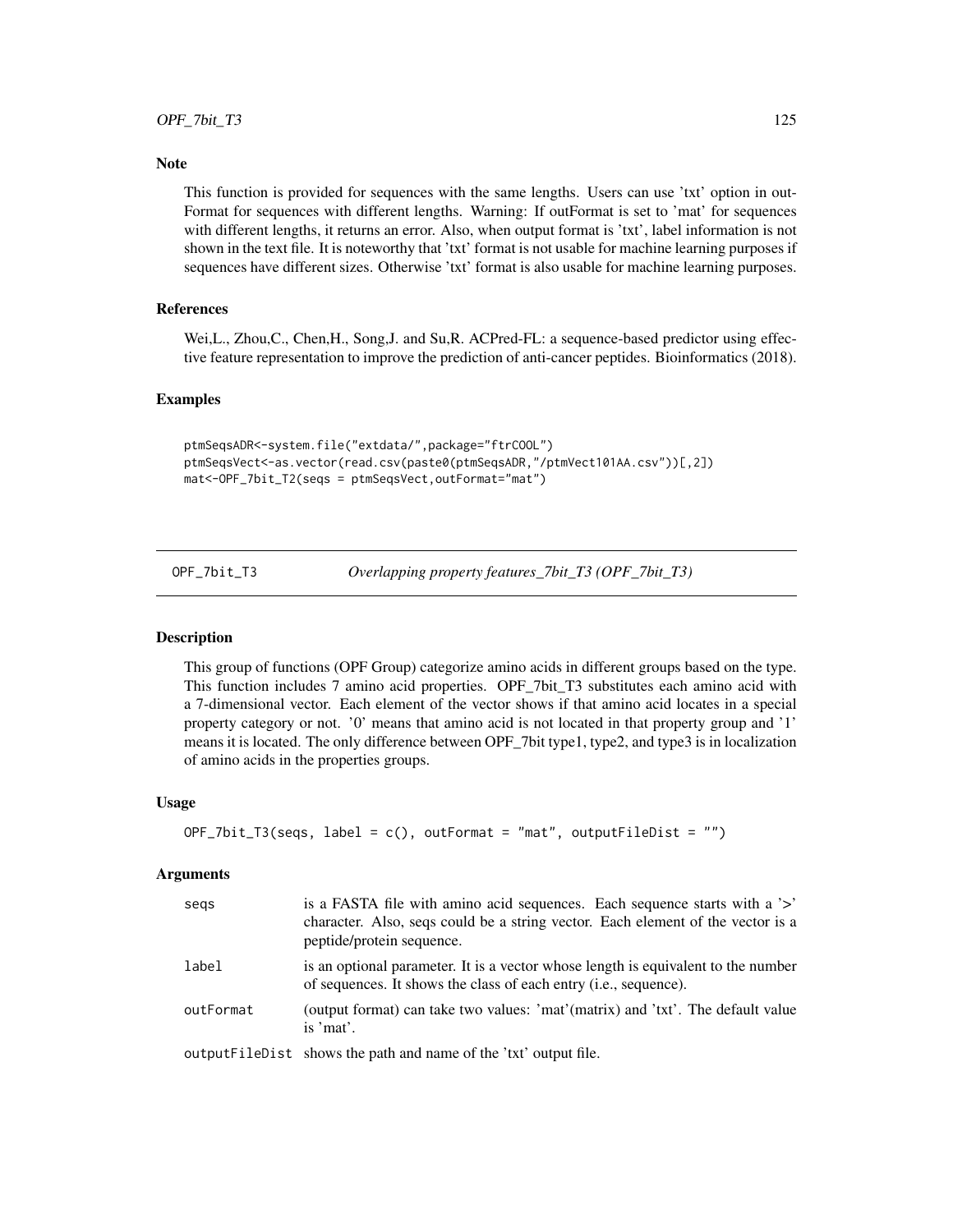The output is different depending on the outFormat parameter ('mat' or 'txt'). If outFormat is set to 'mat', it returns a feature matrix for sequences with the same lengths. Number of columns for this feature matrix is equal to (length of the sequences)\*7 and number of rows is equal to the number of sequences. If outFormat is 'txt', all binary values will be written to a the output is written to a tab-delimited file. Each line in the file shows the binary format of a sequence.

# Note

This function is provided for sequences with the same lengths. Users can use 'txt' option in out-Format for sequences with different lengths. Warning: If outFormat is set to 'mat' for sequences with different lengths, it returns an error. Also, when output format is 'txt', label information is not shown in the text file. It is noteworthy that 'txt' format is not usable for machine learning purposes if sequences have different sizes. Otherwise 'txt' format is also usable for machine learning purposes.

### References

Wei,L., Zhou,C., Chen,H., Song,J. and Su,R. ACPred-FL: a sequence-based predictor using effective feature representation to improve the prediction of anti-cancer peptides. Bioinformatics (2018).

## Examples

```
ptmSeqsADR<-system.file("extdata/",package="ftrCOOL")
ptmSeqsVect<-as.vector(read.csv(paste0(ptmSeqsADR,"/ptmVect101AA.csv"))[,2])
mat<-OPF_7bit_T3(seqs = ptmSeqsVect,outFormat="mat")
```
PCPseDNC *Parallel Correlation Pseudo Dinucleotide Composition (PCPseDNC)*

### **Description**

This function works like [PSEkNUCdi\\_DNA](#page-138-0) except that the default value of selectedIdx parameter is different.

### Usage

```
PCPseDNC(
  seqs,
 selectedIdx = c("Base stacking", "Protein induced deformability", "B-DNA twist",
    "A-philicity", "Propeller twist", "Duplex stability:(freeenergy)",
   "DNA denaturation", "Bending stiffness", "Protein DNA twist", "Aida_BA_transition",
   "Breslauer_dG", "Breslauer_dH", "Electron_interaction", "Hartman_trans_free_energy",
    "Helix-Coil_transition", "Lisser_BZ_transition", "Polar_interaction",
   "SantaLucia_dG", "SantaLucia_dS", "Sarai_flexibility", "Stability", "Sugimoto_dG",
    "Sugimoto_dH", "Sugimoto_dS", "Duplex tability(disruptenergy)",
```
# Value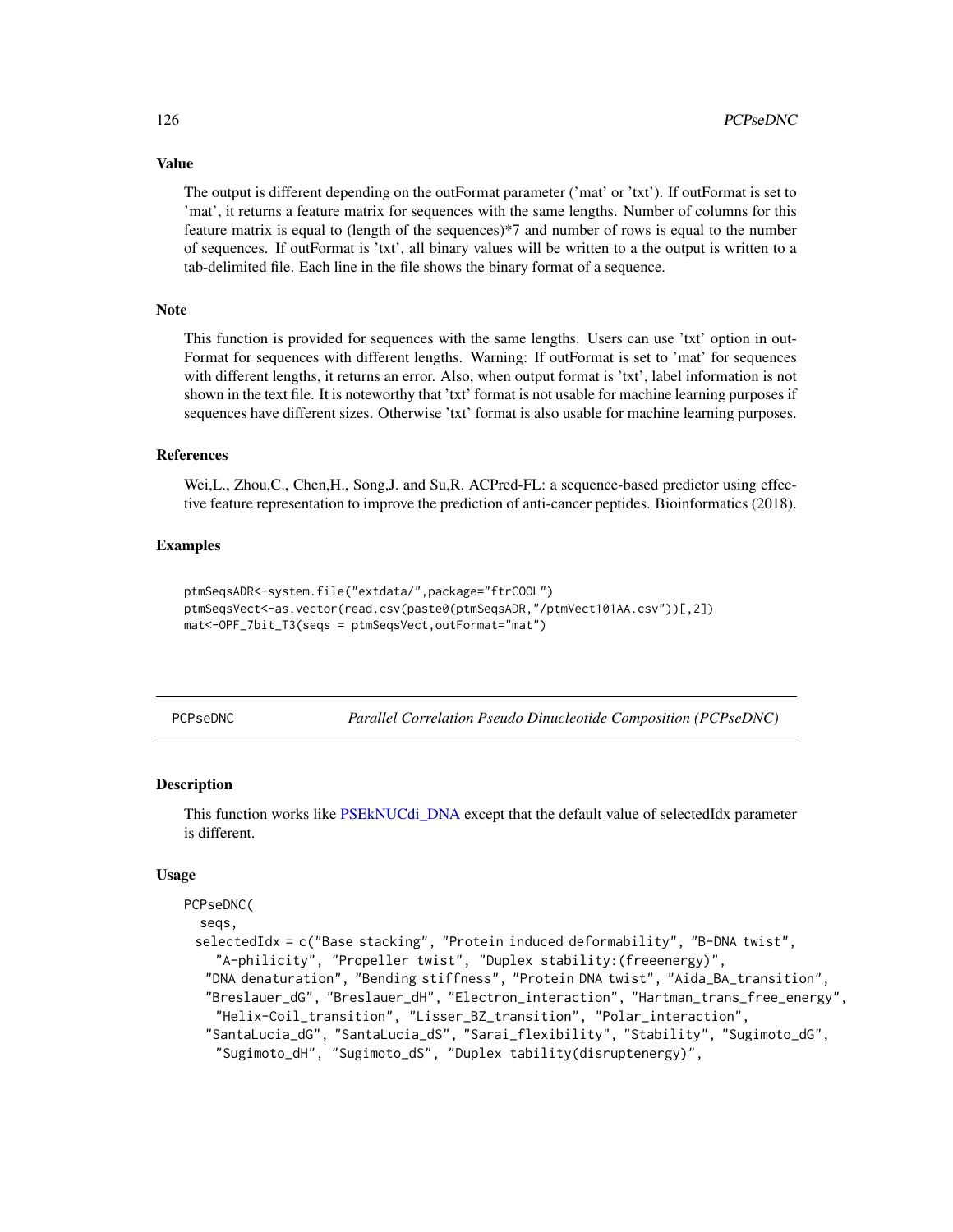```
"Stabilising energy of Z-DNA", "Breslauer_dS", "Ivanov_BA_transition",
   "SantaLucia_dH", "Stacking_energy", "Watson-Crick_interaction",
   "Dinucleotide GC Content", "Rise", "Roll", "Shift", "Slide", "Tilt", "Twist"),
 lambda = 3,
 w = 0.05,
 1 = 2,ORF = FALSE,
 reverseORF = TRUE,
 threshold = 1,
 label = c())
```

| segs        | is a FASTA file containing nucleotide sequences. The sequences start with '>'.<br>Also, seqs could be a string vector. Each element of the vector is a nucleotide<br>sequence.                                                                                                                                                                                                                                                                                                                                                                                                                                                                                                                                                                                                                                                                                                                                                                                                                                           |
|-------------|--------------------------------------------------------------------------------------------------------------------------------------------------------------------------------------------------------------------------------------------------------------------------------------------------------------------------------------------------------------------------------------------------------------------------------------------------------------------------------------------------------------------------------------------------------------------------------------------------------------------------------------------------------------------------------------------------------------------------------------------------------------------------------------------------------------------------------------------------------------------------------------------------------------------------------------------------------------------------------------------------------------------------|
| selectedIdx | is a vector of Ids or indices of the desired physicochemical properties of din-<br>ucleotides. Users can choose the desired indices by their ids or their names<br>in the DI_DNA index file. Default value of this parameter is a vector with<br>("Base stacking", "Protein induced deformability", "B-DNA twist", "A-philicity",<br>"Propeller twist", "Duplex stability: (freeenergy)", "DNA denaturation", "Bending<br>stiffness", "Protein DNA twist","Aida_BA_transition","Breslauer_dG","Breslauer_dH","Electron_interac<br>"Hartman_trans_free_energy","Helix-Coil_transition","Lisser_BZ_transition","Polar_interaction",<br>"SantaLucia_dG","SantaLucia_dS","Sarai_flexibility","Stability","Sugimoto_dG",<br>"Sugimoto_dH","Sugimoto_dS","Duplex tability(disruptenergy)","Stabilising en-<br>ergy of Z-DNA", "Breslauer_dS","Ivanov_BA_transition","SantaLucia_dH","Stacking_energy","Watson-<br>Crick_interaction","Dinucleotide GC Content", "Rise", "Roll", "Shift", "Slide",<br>"Tilt", "Twist") entries. |
| lambda      | is a tuning parameter. This integer value shows the maximum limit of spaces<br>between dinucleotide pairs. The Number of spaces changes from 1 to lambda.                                                                                                                                                                                                                                                                                                                                                                                                                                                                                                                                                                                                                                                                                                                                                                                                                                                                |
| W           | (weight) is a tuning parameter. It changes in the range of $0$ to $1$ . The default<br>value is $0.05$ .                                                                                                                                                                                                                                                                                                                                                                                                                                                                                                                                                                                                                                                                                                                                                                                                                                                                                                                 |
| 1           | This parameter keeps the value of 1 in 1mer composition. The 1mers form the<br>first 4^1 elements of the APkNCdi descriptor.                                                                                                                                                                                                                                                                                                                                                                                                                                                                                                                                                                                                                                                                                                                                                                                                                                                                                             |
| <b>ORF</b>  | (Open Reading Frame) is a logical parameter. If it is set to true, ORF region of<br>each sequence is considered instead of the original sequence (i.e., 3-frame).                                                                                                                                                                                                                                                                                                                                                                                                                                                                                                                                                                                                                                                                                                                                                                                                                                                        |
| reverse0RF  | is a logical parameter. It is enabled only if ORF is true. If reverseORF is true,<br>ORF region will be searched in the sequence and also in the reverse complement<br>of the sequence (i.e., 6-frame).                                                                                                                                                                                                                                                                                                                                                                                                                                                                                                                                                                                                                                                                                                                                                                                                                  |
| threshold   | is a number between $(0, 1]$ . In selected Idx, indices with a correlation higher<br>than the threshold will be deleted. The default value is 1.                                                                                                                                                                                                                                                                                                                                                                                                                                                                                                                                                                                                                                                                                                                                                                                                                                                                         |
| label       | is an optional parameter. It is a vector whose length is equivalent to the number<br>of sequences. It shows the class of each entry (i.e., sequence).                                                                                                                                                                                                                                                                                                                                                                                                                                                                                                                                                                                                                                                                                                                                                                                                                                                                    |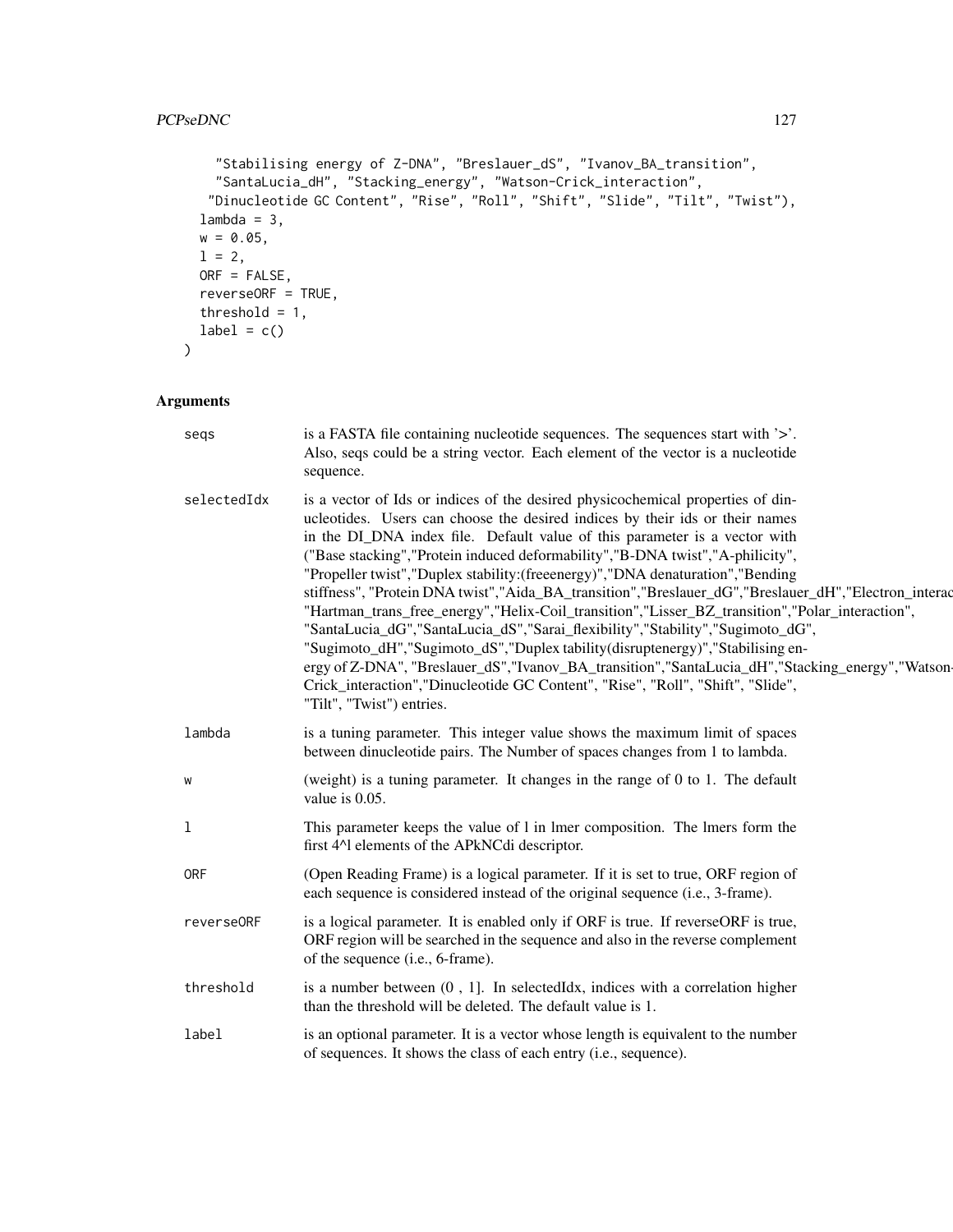# Details

This function computes the pseudo nucleotide composition for each physicochemical property of di-nucleotides. We have provided users with the ability to choose among the 148 properties in the di-nucleotide index database.

#### Value

a feature matrix such that the number of columns is 4^l+lambda and the number of rows is equal to the number of sequences.

# Examples

```
fileLNC<-system.file("extdata/Athaliana_LNCRNA.fa",package="ftrCOOL")
mat<-PSEkNUCdi_DNA(seqs=fileLNC,l=2,ORF=TRUE,threshold=0.8)
```
PS2\_DNA *Position-specific of two nucleotide\_DNA (PS2\_DNA)*

#### Description

This function transforms each di-nucleotide of the sequence to a binary format. The type of the binary format is determined by the binaryType parameter. For details about each format, please refer to the description of the binaryType parameter.

### Usage

```
PS2_DNA(
  seqs,
  binaryType = "numBin",
  label = c(),
  outFormat = "mat",
  outputFileDist = ""
)
```

| segs       | is a FASTA file containing nucleotide sequences. The sequences start with $\geq$ .<br>Also, seqs could be a string vector. Each element of the vector is a nucleotide<br>sequence.                                                                                                                                                                                                                                                                                                                                                                                                                                                               |
|------------|--------------------------------------------------------------------------------------------------------------------------------------------------------------------------------------------------------------------------------------------------------------------------------------------------------------------------------------------------------------------------------------------------------------------------------------------------------------------------------------------------------------------------------------------------------------------------------------------------------------------------------------------------|
| binaryType | It can take any of the following values: ('strBin','logicBin','numBin'). 'strBin'(String<br>binary): each di-nucleotide is represented by a string containing 16 characters (0-<br>1). For example, $AA' = "1000000000000000", 'AC' = "0100000000000000",$<br>, 'TT' = "000000000000000001" 'logicBin'(logical value): Each amino acid is<br>represented by a vector containing 16 logical entries. For example, $AA' =$<br>$c(T,F,F,F,F,F,F,F,F,F,F,F,F,F)$ ,  'numBin' (numeric bin): Each amino acid<br>is represented by a numeric (i.e., integer) vector containing 16 numerals. For<br>example, $AA' = c(1,0,0,0,0,0,0,0,0,0,0,0,0,0,0,0)$ |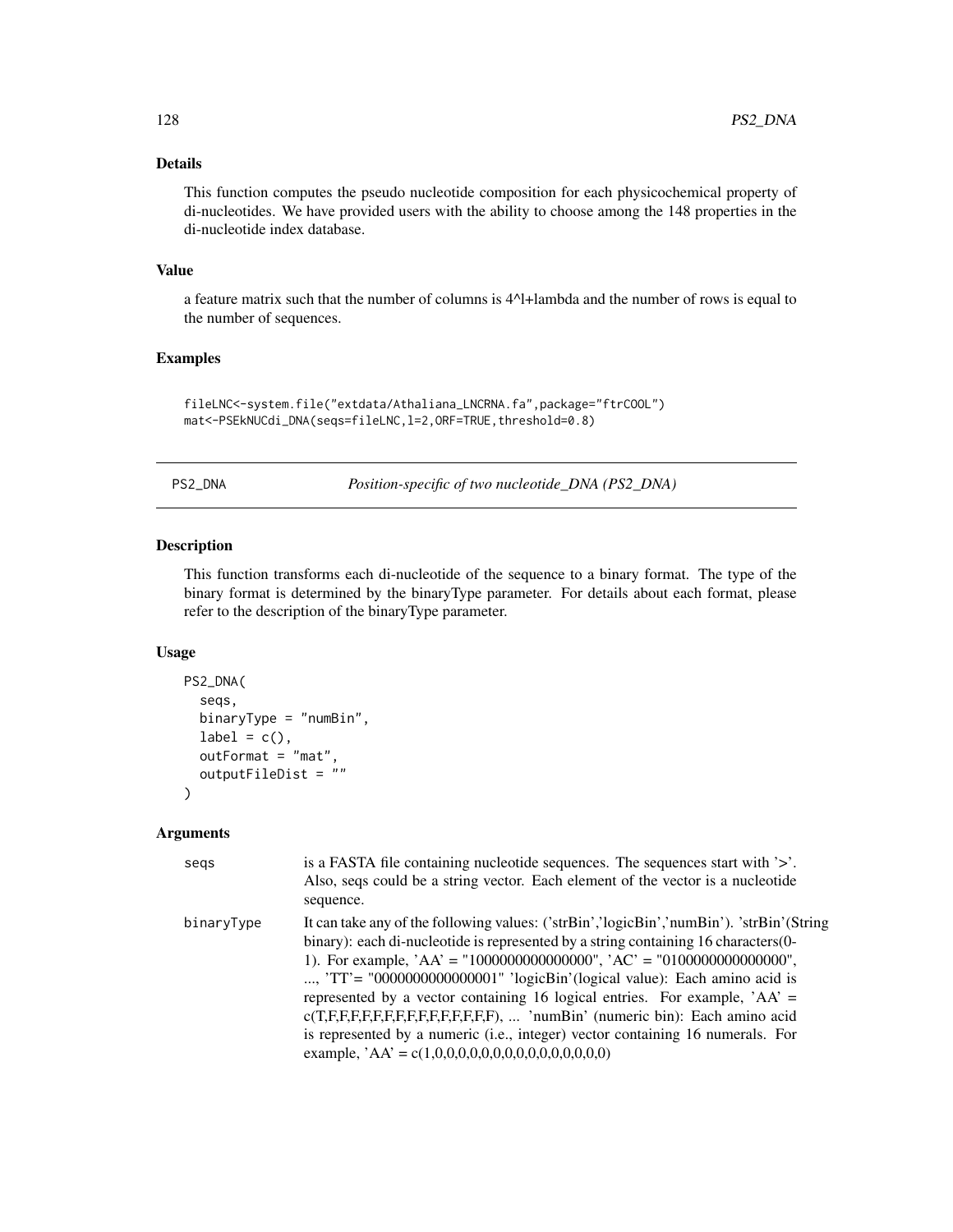#### PS2\_RNA 129

| label     | is an optional parameter. It is a vector whose length is equivalent to the number<br>of sequences. It shows the class of each entry <i>(i.e., sequence)</i> . |
|-----------|---------------------------------------------------------------------------------------------------------------------------------------------------------------|
| outFormat | (output format) can take two values: 'mat'(matrix) and 'txt'. The default value<br>is 'mat'.                                                                  |
|           | output FileDist shows the path and name of the 'txt' output file.                                                                                             |

#### Value

The output is different depending on the outFormat parameter ('mat' or 'txt'). If outFormat is set to 'mat', it returns a feature matrix for sequences with the same lengths. The number of rows is equal to the number of sequences and if binaryType is 'strBin', the number of columns is the length of the sequences. Otherwise, it is equal to (length of the sequences-1)\*16. If outFormat is 'txt', all binary values will be written to a the output is written to a tab-delimited file. Each line in the file shows the binary format of a sequence.

#### Note

This function is provided for sequences with the same lengths. Users can use 'txt' option in out-Format for sequences with different lengths. Warning: If outFormat is set to 'mat' for sequences with different lengths, it returns an error. Also, when output format is 'txt', label information is not shown in the text file. It is noteworthy that 'txt' format is not usable for machine learning purposes if sequences have different sizes. Otherwise 'txt' format is also usable for machine learning purposes.

#### References

Zhen Chen, Pei Zhao, Chen Li, Fuyi Li, Dongxu Xiang, Yong-Zi Chen, Tatsuya Akutsu, Roger J Daly, Geoffrey I Webb, Quanzhi Zhao, Lukasz Kurgan, Jiangning Song, iLearnPlus: a comprehensive and automated machine-learning platform for nucleic acid and protein sequence analysis, prediction and visualization, Nucleic Acids Research, (2021).

# Examples

```
LNCSeqsADR<-system.file("extdata/",package="ftrCOOL")
LNC50Nuc<-as.vector(read.csv(paste0(LNCSeqsADR,"/LNC50Nuc.csv"))[,2])
mat<-PS2_DNA(seqs = LNC50Nuc,outFormat="mat")
```
PS2\_RNA *Position-specific of two nucleotide\_RNA (PS2\_RNA)*

#### Description

This function transforms each di-ribonucleotide of the sequence to a binary format. The type of the binary format is determined by the binaryType parameter. For details about each format, please refer to the description of the binaryType parameter.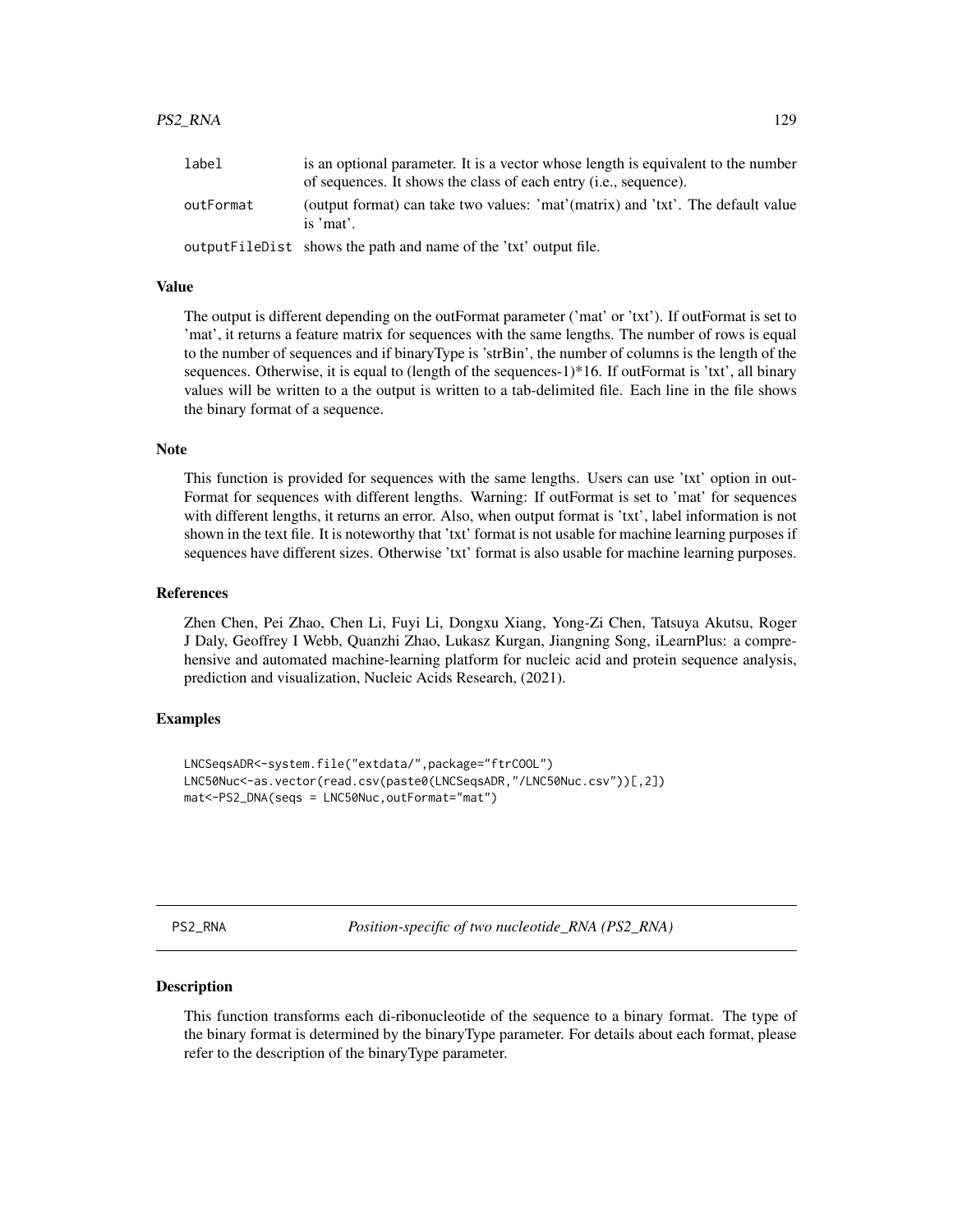### Usage

```
PS2_RNA(
  seqs,
  binaryType = "numBin",
  label = c(),
  outFormat = "mat",
  outputFileDist = ""
)
```
# Arguments

| segs       | is a FASTA file containing nucleotide sequences. The sequences start with '>'.<br>Also, seqs could be a string vector. Each element of the vector is a nucleotide<br>sequence.                                                                                                                                                                                                                                                                                                                                                                                                                                                                  |
|------------|-------------------------------------------------------------------------------------------------------------------------------------------------------------------------------------------------------------------------------------------------------------------------------------------------------------------------------------------------------------------------------------------------------------------------------------------------------------------------------------------------------------------------------------------------------------------------------------------------------------------------------------------------|
| binaryType | It can take any of the following values: ('strBin','logicBin','numBin'). 'strBin'(String<br>binary): each di-nucleotide is represented by a string containing 16 characters (0-<br>1). For example, $AA' = "1000000000000000", 'AC' = "010000000000000",$<br>, 'TT' = "000000000000000001" 'logicBin'(logical value): Each amino acid is<br>represented by a vector containing 16 logical entries. For example, $AA' =$<br>$c(T,F,F,F,F,F,F,F,F,F,F,F,F,F)$ ,  'numBin' (numeric bin): Each amino acid<br>is represented by a numeric (i.e., integer) vector containing 16 numerals. For<br>example, $AA' = c(1,0,0,0,0,0,0,0,0,0,0,0,0,0,0,0)$ |
| label      | is an optional parameter. It is a vector whose length is equivalent to the number<br>of sequences. It shows the class of each entry (i.e., sequence).                                                                                                                                                                                                                                                                                                                                                                                                                                                                                           |
| outFormat  | (output format) can take two values: 'mat'(matrix) and 'txt'. The default value<br>is 'mat'.                                                                                                                                                                                                                                                                                                                                                                                                                                                                                                                                                    |
|            | outputFileDist shows the path and name of the 'txt' output file.                                                                                                                                                                                                                                                                                                                                                                                                                                                                                                                                                                                |

### Value

The output is different depending on the outFormat parameter ('mat' or 'txt'). If outFormat is set to 'mat', it returns a feature matrix for sequences with the same lengths. The number of rows is equal to the number of sequences and if binaryType is 'strBin', the number of columns is the length of the sequences. Otherwise, it is equal to (length of the sequences-1)\*16. If outFormat is 'txt', all binary values will be written to a the output is written to a tab-delimited file. Each line in the file shows the binary format of a sequence.

### Note

This function is provided for sequences with the same lengths. Users can use 'txt' option in out-Format for sequences with different lengths. Warning: If outFormat is set to 'mat' for sequences with different lengths, it returns an error. Also, when output format is 'txt', label information is not shown in the text file. It is noteworthy that 'txt' format is not usable for machine learning purposes if sequences have different sizes. Otherwise 'txt' format is also usable for machine learning purposes.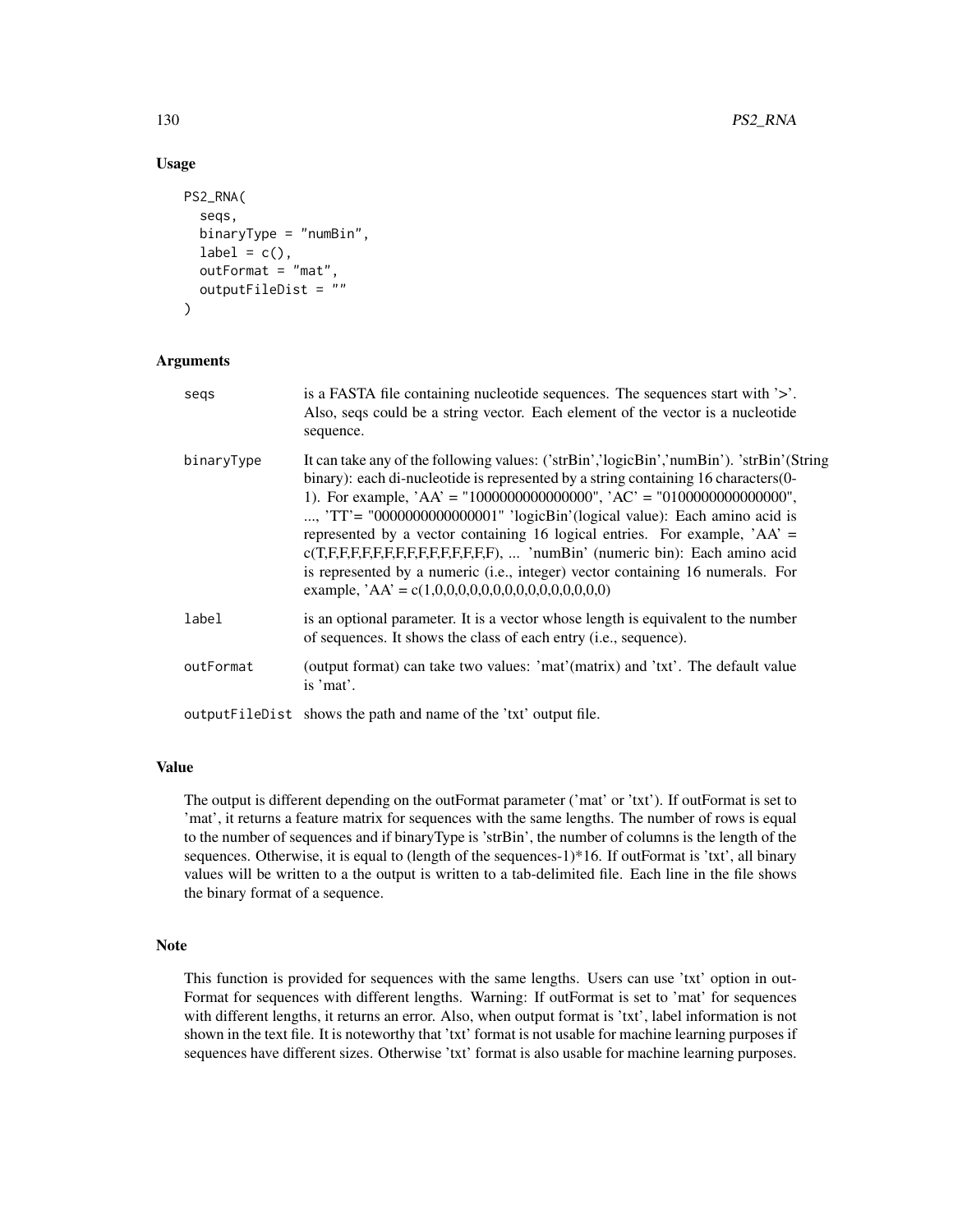# PS3\_DNA 131

# References

Zhen Chen, Pei Zhao, Chen Li, Fuyi Li, Dongxu Xiang, Yong-Zi Chen, Tatsuya Akutsu, Roger J Daly, Geoffrey I Webb, Quanzhi Zhao, Lukasz Kurgan, Jiangning Song, iLearnPlus: a comprehensive and automated machine-learning platform for nucleic acid and protein sequence analysis, prediction and visualization, Nucleic Acids Research, (2021).

## Examples

```
fileLNC<-system.file("extdata/Carica_papaya101RNA.txt",package="ftrCOOL")
mat<-PS2_RNA(seqs = fileLNC, binaryType="numBin",outFormat="mat")
```
PS3\_DNA *Position-specific of three nucleotide\_DNA (PS3\_DNA)*

# Description

This function transforms each tri-nucleotide of the sequence to a binary format. The type of the binary format is determined by the binaryType parameter. For details about each format, please refer to the description of the binaryType parameter.

# Usage

```
PS3_DNA(
  seqs,
  binaryType = "numBin",
  label = c(),
  outFormat = "mat",
  outputFileDist = ""
)
```

| segs       | is a FASTA file containing nucleotide sequences. The sequences start with '>'.<br>Also, seqs could be a string vector. Each element of the vector is a nucleotide<br>sequence.                                                                                                                                                                                                                                                                                                                                                                                                                                                                                                                            |
|------------|-----------------------------------------------------------------------------------------------------------------------------------------------------------------------------------------------------------------------------------------------------------------------------------------------------------------------------------------------------------------------------------------------------------------------------------------------------------------------------------------------------------------------------------------------------------------------------------------------------------------------------------------------------------------------------------------------------------|
| binaryType | It can take any of the following values: ('strBin','logicBin','numBin'). 'strBin'(String<br>binary): each di-nucleotide is represented by a string containing 64 characters<br>$(63 \text{ times } 0)$ and one '1'). For example, 'AAA' = "100000000000000000",<br>'logicBin' (logical value): Each amino acid is represented by a vector containing<br>64 logical entries (63 times F and one T). For example, $\overline{A}A' = c(T,F,F,F,F,F,F,F,F,F,F,F,F,F,F,\ldots,F)$ ,<br>'numBin' (numeric bin): Each amino acid is represented by a numeric (i.e.,<br>integer) vector containing 64 numerals (63 times '0' and one '1'). For example,<br>$A\mathbf{A}' = c(1,0,0,0,0,0,0,0,0,0,0,0,0,0,0,0,,0)$ |
| label      | is an optional parameter. It is a vector whose length is equivalent to the number<br>of sequences. It shows the class of each entry (i.e., sequence).                                                                                                                                                                                                                                                                                                                                                                                                                                                                                                                                                     |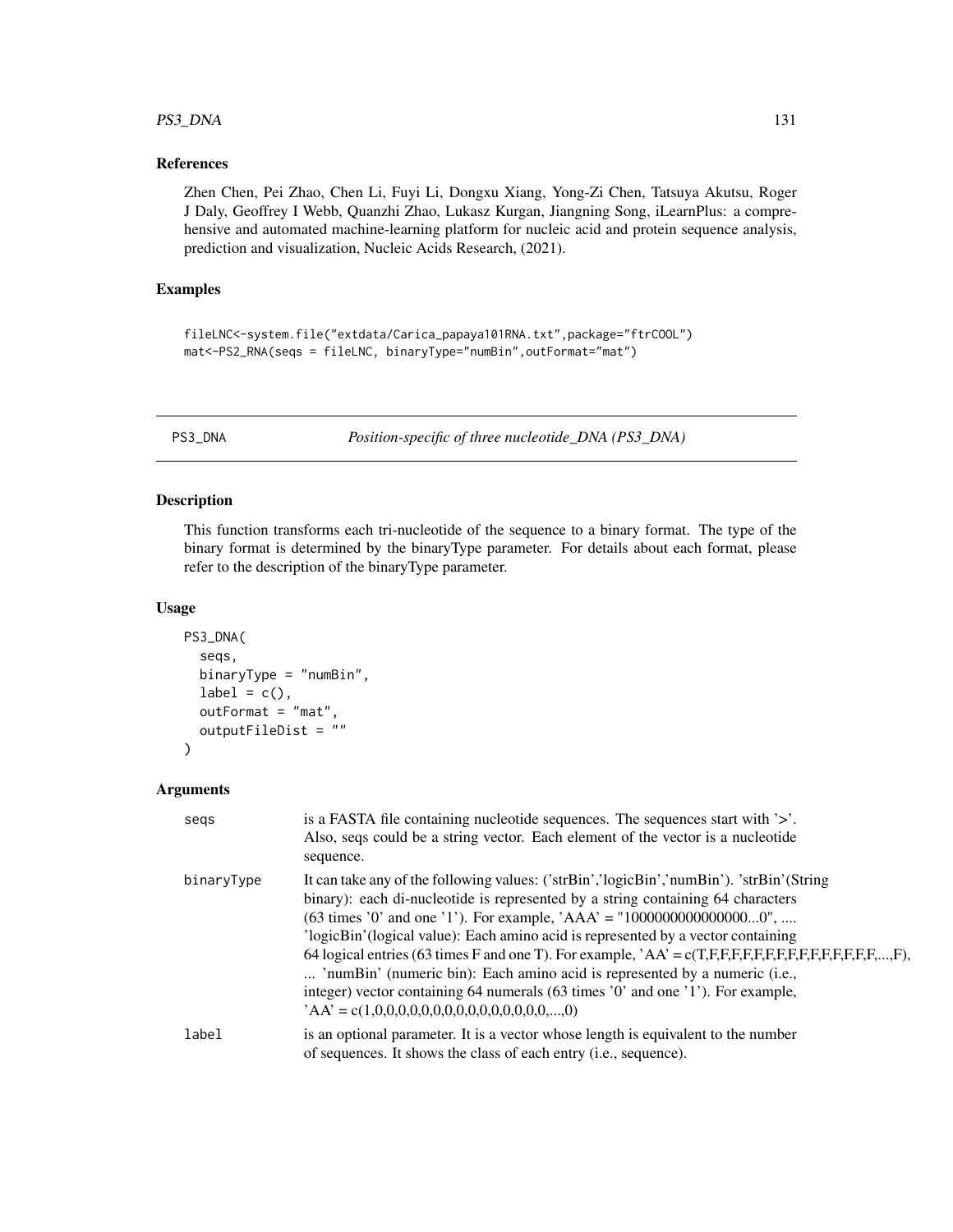outFormat (output format) can take two values: 'mat'(matrix) and 'txt'. The default value is 'mat'.

outputFileDist shows the path and name of the 'txt' output file.

### Value

The output is different depending on the outFormat parameter ('mat' or 'txt'). If outFormat is set to 'mat', it returns a feature matrix for sequences with the same lengths. The number of rows is equal to the number of sequences and if binaryType is 'strBin', the number of columns is the length of the sequences. Otherwise, it is equal to (length of the sequences-2)\*64. If outFormat is 'txt', all binary values will be written to a the output is written to a tab-delimited file. Each line in the file shows the binary format of a sequence.

## **Note**

This function is provided for sequences with the same lengths. Users can use 'txt' option in out-Format for sequences with different lengths. Warning: If outFormat is set to 'mat' for sequences with different lengths, it returns an error. Also, when output format is 'txt', label information is not shown in the text file. It is noteworthy that 'txt' format is not usable for machine learning purposes if sequences have different sizes. Otherwise 'txt' format is also usable for machine learning purposes.

# References

Zhen Chen, Pei Zhao, Chen Li, Fuyi Li, Dongxu Xiang, Yong-Zi Chen, Tatsuya Akutsu, Roger J Daly, Geoffrey I Webb, Quanzhi Zhao, Lukasz Kurgan, Jiangning Song, iLearnPlus: a comprehensive and automated machine-learning platform for nucleic acid and protein sequence analysis, prediction and visualization, Nucleic Acids Research, (2021).

## Examples

```
LNCSeqsADR<-system.file("extdata/",package="ftrCOOL")
LNC50Nuc<-as.vector(read.csv(paste0(LNCSeqsADR,"/LNC50Nuc.csv"))[,2])
mat<-PS3_DNA(seqs = LNC50Nuc,outFormat="mat")
```
PS3\_RNA *Position-specific of three ribonucleotide\_RNA (PS3\_RNA)*

#### **Description**

This function transforms each tri-ribonucleotide of the sequence to a binary format. The type of the binary format is determined by the binaryType parameter. For details about each format, please refer to the description of the binaryType parameter.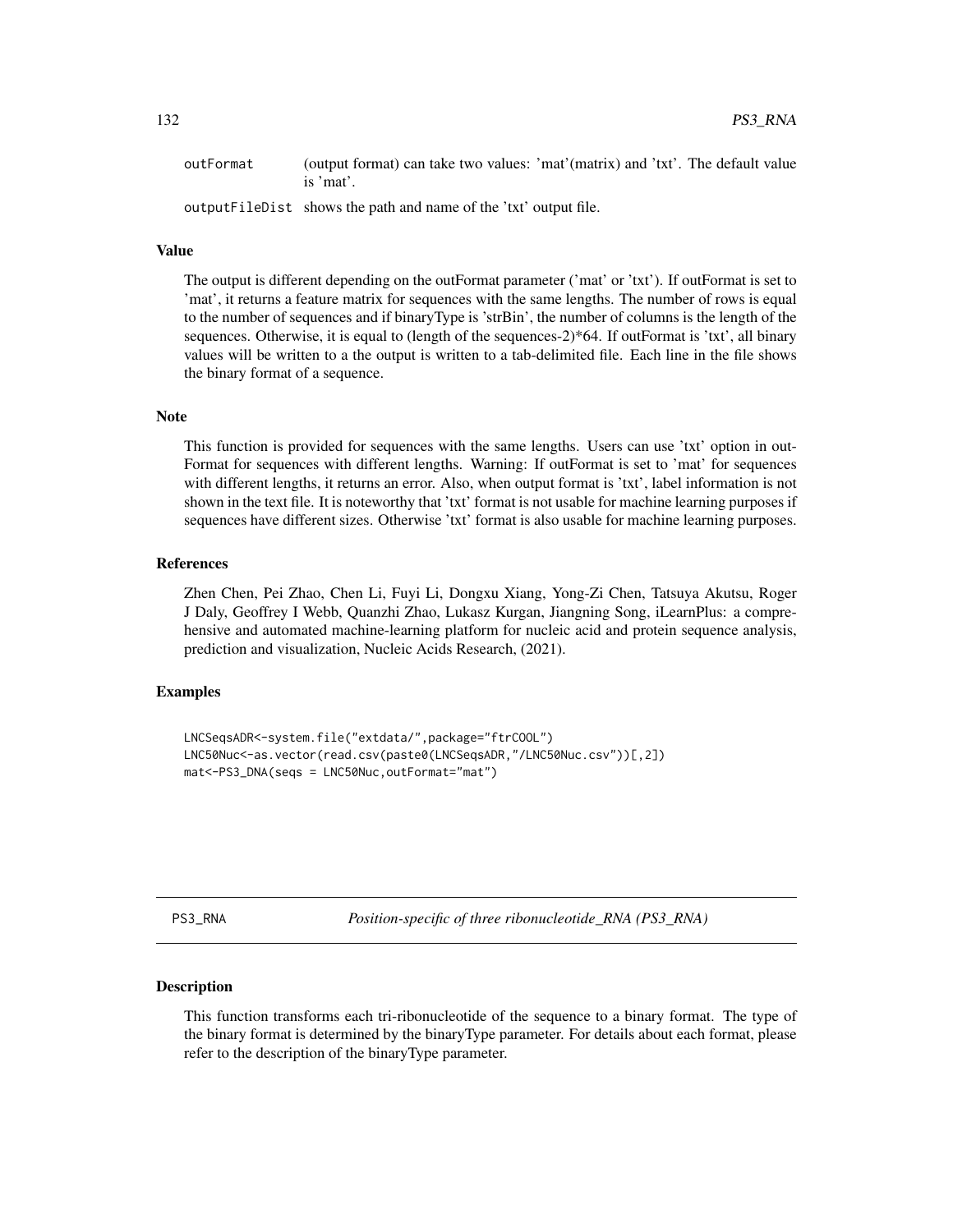### PS3\_RNA 133

## Usage

```
PS3_RNA(
  seqs,
  binaryType = "numBin",
  label = c(),
  outFormat = "mat",
  outputFileDist = ""
)
```
## Arguments

| segs       | is a FASTA file containing ribonucleotide sequences. The sequences start with<br>'>'. Also, seqs could be a string vector. Each element of the vector is a ribonu-<br>cleotide sequence.                                                                                                                                                                                                                                                                                                                                                                                                                                                                                      |
|------------|-------------------------------------------------------------------------------------------------------------------------------------------------------------------------------------------------------------------------------------------------------------------------------------------------------------------------------------------------------------------------------------------------------------------------------------------------------------------------------------------------------------------------------------------------------------------------------------------------------------------------------------------------------------------------------|
| binaryType | It can take any of the following values: ('strBin','logicBin','numBin'). 'strBin'(String<br>binary): each di-ribonucleotide is represented by a string containing 64 charac-<br>ters (63 times '0' and one '1'). For example, 'AAA' = "100000000000000000",<br>'logicBin'(logical value): Each amino acid is represented by a vector con-<br>taining 64 logical entries (63 times F and one T). For example, $AA = c(T,F,F,F,F,F,F,F,F,F,F,F,F,F,\dots,F)$<br>'numBin' (numeric bin): Each amino acid is represented by a numeric (i.e.,<br>integer) vector containing 64 numerals (63 times '0' and one '1'). For example,<br>$'AA' = c(1,0,0,0,0,0,0,0,0,0,0,0,0,0,0,0,,0)$ |
| label      | is an optional parameter. It is a vector whose length is equivalent to the number<br>of sequences. It shows the class of each entry (i.e., sequence).                                                                                                                                                                                                                                                                                                                                                                                                                                                                                                                         |
| outFormat  | (output format) can take two values: 'mat'(matrix) and 'txt'. The default value<br>is 'mat'.                                                                                                                                                                                                                                                                                                                                                                                                                                                                                                                                                                                  |
|            | outputFileDist shows the path and name of the 'txt' output file.                                                                                                                                                                                                                                                                                                                                                                                                                                                                                                                                                                                                              |

### Value

The output is different depending on the outFormat parameter ('mat' or 'txt'). If outFormat is set to 'mat', it returns a feature matrix for sequences with the same lengths. The number of rows is equal to the number of sequences and if binaryType is 'strBin', the number of columns is the length of the sequences. Otherwise, it is equal to (length of the sequences-2)\*64. If outFormat is 'txt', all binary values will be written to a the output is written to a tab-delimited file. Each line in the file shows the binary format of a sequence.

### Note

This function is provided for sequences with the same lengths. Users can use 'txt' option in out-Format for sequences with different lengths. Warning: If outFormat is set to 'mat' for sequences with different lengths, it returns an error. Also, when output format is 'txt', label information is not shown in the text file. It is noteworthy that 'txt' format is not usable for machine learning purposes if sequences have different sizes. Otherwise 'txt' format is also usable for machine learning purposes.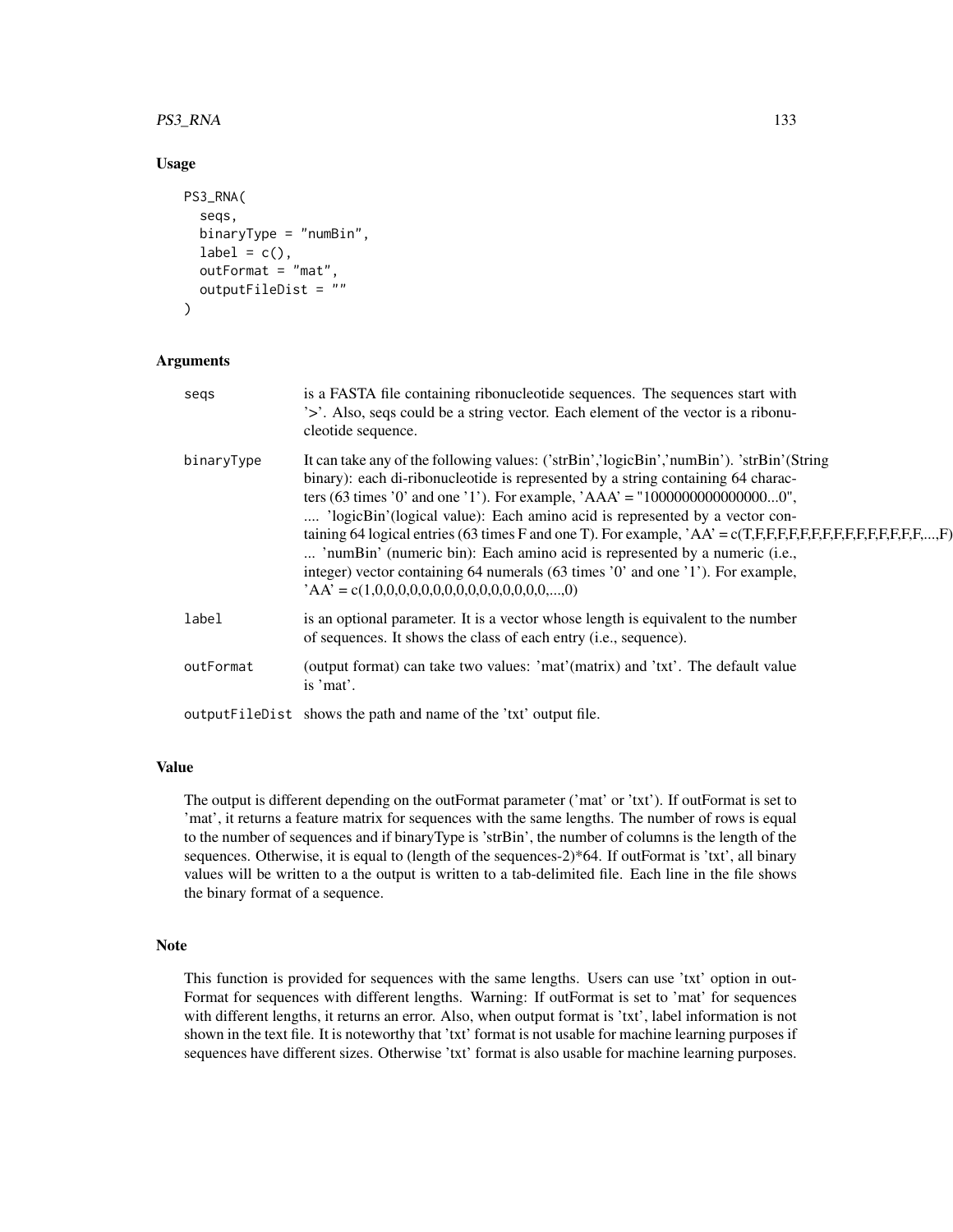# References

Zhen Chen, Pei Zhao, Chen Li, Fuyi Li, Dongxu Xiang, Yong-Zi Chen, Tatsuya Akutsu, Roger J Daly, Geoffrey I Webb, Quanzhi Zhao, Lukasz Kurgan, Jiangning Song, iLearnPlus: a comprehensive and automated machine-learning platform for nucleic acid and protein sequence analysis, prediction and visualization, Nucleic Acids Research, (2021).

## Examples

```
fileLNC<-system.file("extdata/Carica_papaya101RNA.txt",package="ftrCOOL")
mat<-PS3_RNA(seqs = fileLNC, binaryType="numBin",outFormat="mat")
```
PS4\_DNA *Position-specific of four nucleotide\_DNA (PS4\_DNA)*

# Description

This function transforms each 4-nucleotide of the sequence to a binary format. The type of the binary format is determined by the binaryType parameter. For details about each format, please refer to the description of the binaryType parameter.

## Usage

```
PS4_DNA(
  seqs,
  binaryType = "numBin",
  label = c(),
  outFormat = "mat",
  outputFileDist = ""
)
```

| segs       | is a FASTA file containing nucleotide sequences. The sequences start with '>'.<br>Also, seqs could be a string vector. Each element of the vector is a nucleotide<br>sequence.                                                                                                                                                                                                                                                                                                                                                                                                                                                                                                            |
|------------|-------------------------------------------------------------------------------------------------------------------------------------------------------------------------------------------------------------------------------------------------------------------------------------------------------------------------------------------------------------------------------------------------------------------------------------------------------------------------------------------------------------------------------------------------------------------------------------------------------------------------------------------------------------------------------------------|
| binaryType | It can take any of the following values: ('strBin','logicBin','numBin'). 'strBin'(String<br>binary): each di-nucleotide is represented by a string containing 256 characters<br>$(255 \text{ times } 0)$ and one '1'). For example, 'AAA' = "100000000000000000",<br>'logicBin' (logical value): Each amino acid is represented by a vector containing<br>256 logical entries (255 times F and one T). For example, 'AA' = c(T,F,F,F,F,F,F,F,F,F,F,F,F,F,F,F,F,F,F,<br>'numBin' (numeric bin): Each amino acid is represented by a numeric (i.e.,<br>integer) vector containing 256 numerals (255 times '0' and one '1'). For exam-<br>ple, $AA' = c(1,0,0,0,0,0,0,0,0,0,0,0,0,0,0,0,,0)$ |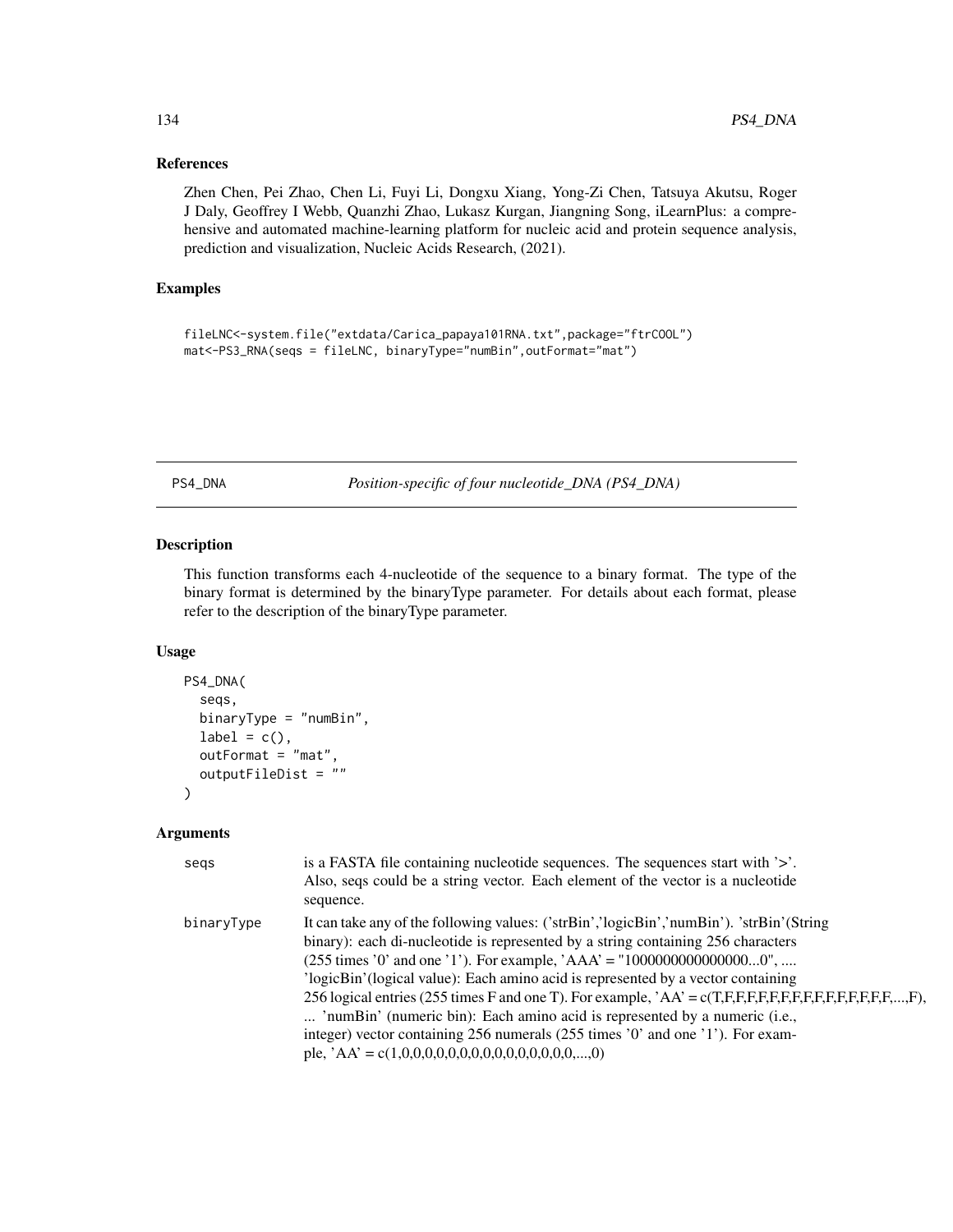#### PS4\_RNA 135

| label     | is an optional parameter. It is a vector whose length is equivalent to the number<br>of sequences. It shows the class of each entry (i.e., sequence). |
|-----------|-------------------------------------------------------------------------------------------------------------------------------------------------------|
| outFormat | (output format) can take two values: 'mat'(matrix) and 'txt'. The default value<br>is 'mat'.                                                          |
|           | output FileDist shows the path and name of the 'txt' output file.                                                                                     |

#### Value

The output is different depending on the outFormat parameter ('mat' or 'txt'). If outFormat is set to 'mat', it returns a feature matrix for sequences with the same lengths. The number of rows is equal to the number of sequences and if binaryType is 'strBin', the number of columns is the length of the sequences. Otherwise, it is equal to (length of the sequences-3)\*256. If outFormat is 'txt', all binary values will be written to a the output is written to a tab-delimited file. Each line in the file shows the binary format of a sequence.

#### Note

This function is provided for sequences with the same lengths. Users can use 'txt' option in out-Format for sequences with different lengths. Warning: If outFormat is set to 'mat' for sequences with different lengths, it returns an error. Also, when output format is 'txt', label information is not shown in the text file. It is noteworthy that 'txt' format is not usable for machine learning purposes if sequences have different sizes. Otherwise 'txt' format is also usable for machine learning purposes.

#### References

Zhen Chen, Pei Zhao, Chen Li, Fuyi Li, Dongxu Xiang, Yong-Zi Chen, Tatsuya Akutsu, Roger J Daly, Geoffrey I Webb, Quanzhi Zhao, Lukasz Kurgan, Jiangning Song, iLearnPlus: a comprehensive and automated machine-learning platform for nucleic acid and protein sequence analysis, prediction and visualization, Nucleic Acids Research, (2021).

# Examples

```
LNCSeqsADR<-system.file("extdata/",package="ftrCOOL")
LNC50Nuc<-as.vector(read.csv(paste0(LNCSeqsADR,"/LNC50Nuc.csv"))[,2])
mat<-PS4_DNA(seqs = LNC50Nuc,outFormat="mat")
```
PS4\_RNA *Position-specific of four ribonucleotide (PS4\_RNA)*

#### Description

This function transforms each 4-ribonucleotide of the sequence to a binary format. The type of the binary format is determined by the binaryType parameter. For details about each format, please refer to the description of the binaryType parameter.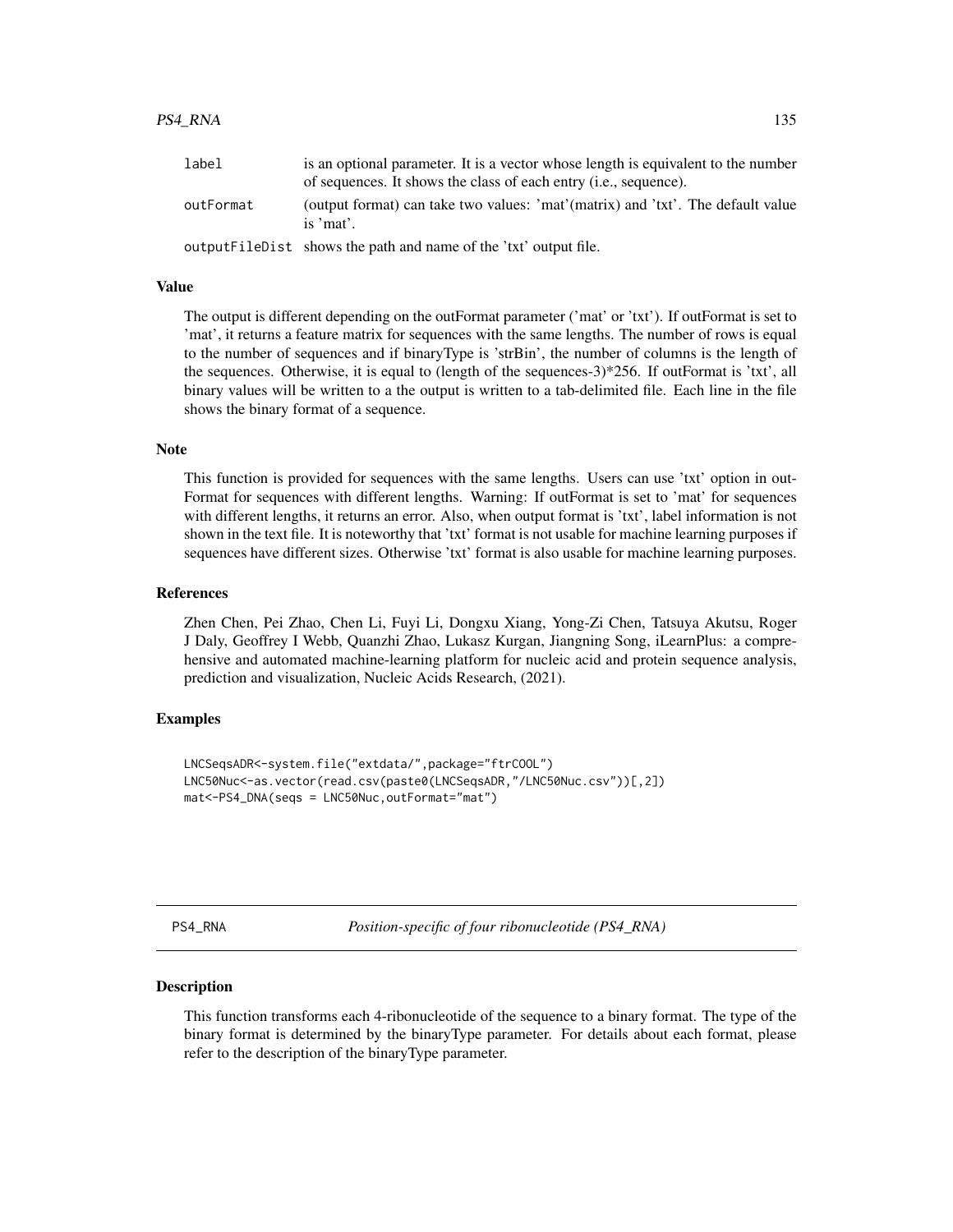## Usage

```
PS4_RNA(
  seqs,
  binaryType = "numBin",
  label = c(),
  outFormat = "mat",
  outputFileDist = ""
)
```
# Arguments

| segs       | is a FASTA file containing ribonucleotide sequences. The sequences start with<br>'>'. Also, seqs could be a string vector. Each element of the vector is a ribonu-<br>cleotide sequence.                                                                                                                                                                                                                                                                                                                                                                                                                                                                                           |
|------------|------------------------------------------------------------------------------------------------------------------------------------------------------------------------------------------------------------------------------------------------------------------------------------------------------------------------------------------------------------------------------------------------------------------------------------------------------------------------------------------------------------------------------------------------------------------------------------------------------------------------------------------------------------------------------------|
| binaryType | It can take any of the following values: ('strBin','logicBin','numBin'). 'strBin'(String<br>binary): each di-ribonucleotide is represented by a string containing 256 charac-<br>ters (255 times '0' and one '1'). For example, 'AAA' = "100000000000000000",<br>'logicBin'(logical value): Each amino acid is represented by a vector con-<br>taining 256 logical entries (255 times F and one T). For example, $AA = c(T,F,F,F,F,F,F,F,F,F,F,F,F,F,\dots)$<br>'numBin' (numeric bin): Each amino acid is represented by a numeric (i.e.,<br>integer) vector containing 256 numerals (255 times '0' and one '1'). For exam-<br>ple, $AA' = c(1,0,0,0,0,0,0,0,0,0,0,0,0,0,0,0,,0)$ |
| label      | is an optional parameter. It is a vector whose length is equivalent to the number<br>of sequences. It shows the class of each entry (i.e., sequence).                                                                                                                                                                                                                                                                                                                                                                                                                                                                                                                              |
| outFormat  | (output format) can take two values: 'mat'(matrix) and 'txt'. The default value<br>is 'mat'.                                                                                                                                                                                                                                                                                                                                                                                                                                                                                                                                                                                       |
|            | outputFileDist shows the path and name of the 'txt' output file.                                                                                                                                                                                                                                                                                                                                                                                                                                                                                                                                                                                                                   |

### Value

The output is different depending on the outFormat parameter ('mat' or 'txt'). If outFormat is set to 'mat', it returns a feature matrix for sequences with the same lengths. The number of rows is equal to the number of sequences and if binaryType is 'strBin', the number of columns is the length of the sequences. Otherwise, it is equal to (length of the sequences-3)\*256. If outFormat is 'txt', all binary values will be written to a the output is written to a tab-delimited file. Each line in the file shows the binary format of a sequence.

### Note

This function is provided for sequences with the same lengths. Users can use 'txt' option in out-Format for sequences with different lengths. Warning: If outFormat is set to 'mat' for sequences with different lengths, it returns an error. Also, when output format is 'txt', label information is not shown in the text file. It is noteworthy that 'txt' format is not usable for machine learning purposes if sequences have different sizes. Otherwise 'txt' format is also usable for machine learning purposes.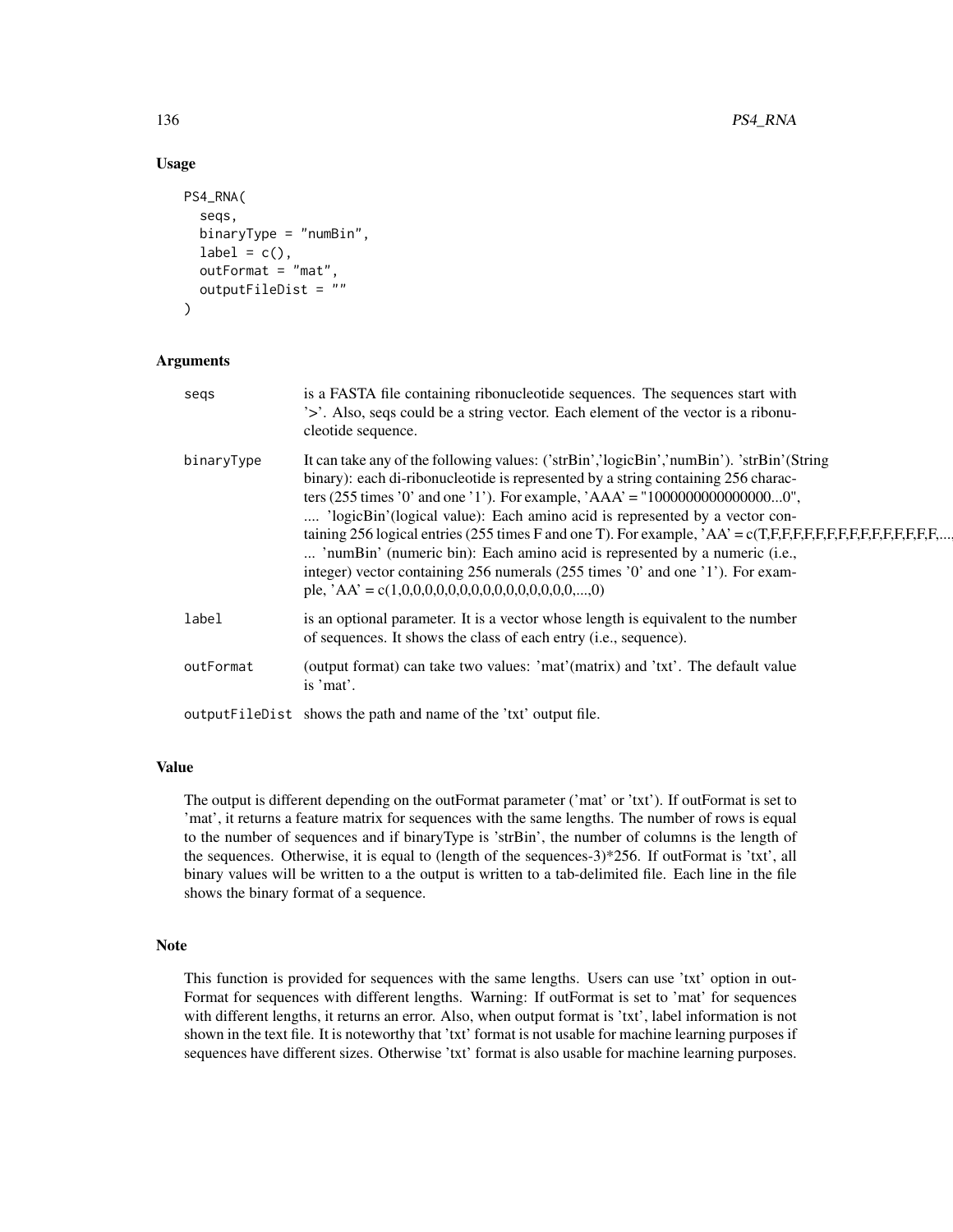### PSEAAC 137

# References

Zhen Chen, Pei Zhao, Chen Li, Fuyi Li, Dongxu Xiang, Yong-Zi Chen, Tatsuya Akutsu, Roger J Daly, Geoffrey I Webb, Quanzhi Zhao, Lukasz Kurgan, Jiangning Song, iLearnPlus: a comprehensive and automated machine-learning platform for nucleic acid and protein sequence analysis, prediction and visualization, Nucleic Acids Research, (2021).

# Examples

fileLNC<-system.file("extdata/Carica\_papaya101RNA.txt",package="ftrCOOL") mat<-PS4\_RNA(seqs = fileLNC, binaryType="numBin",outFormat="mat")

PSEAAC *Pseudo-Amino Acid Composition (Parallel) (PSEAAC)*

# Description

This function calculates the pseudo amino acid composition (parallel) for each sequence.

#### Usage

```
PSEAAC(
  seqs,
  aaIDX = c("ARGP820101", "HOPT810101", "Mass"),
  lambda = 30,
 w = 0.05,
  1 = 1,
  threshold = 1,
  label = c())
```

| segs   | is a FASTA file with a mino acid sequences. Each sequence starts with a '>'<br>character. Also, seqs could be a string vector. Each element of the vector is a<br>peptide/protein sequence.                                                         |
|--------|-----------------------------------------------------------------------------------------------------------------------------------------------------------------------------------------------------------------------------------------------------|
| aaIDX  | is a vector of Ids or indexes of the user-selected physicochemical properties in<br>the aalndex2 database. The default values of the vector are the hydrophobicity<br>ids and hydrophilicity ids and Mass of residual in the amino acid index file. |
| lambda | is a tuning parameter. Its value indicates the maximum number of spaces be-<br>tween amino acid pairs. The number changes from 1 to lambda.                                                                                                         |
| W      | (weight) is a tuning parameter. It changes in from $0$ to $1$ . The default value is<br>0.05.                                                                                                                                                       |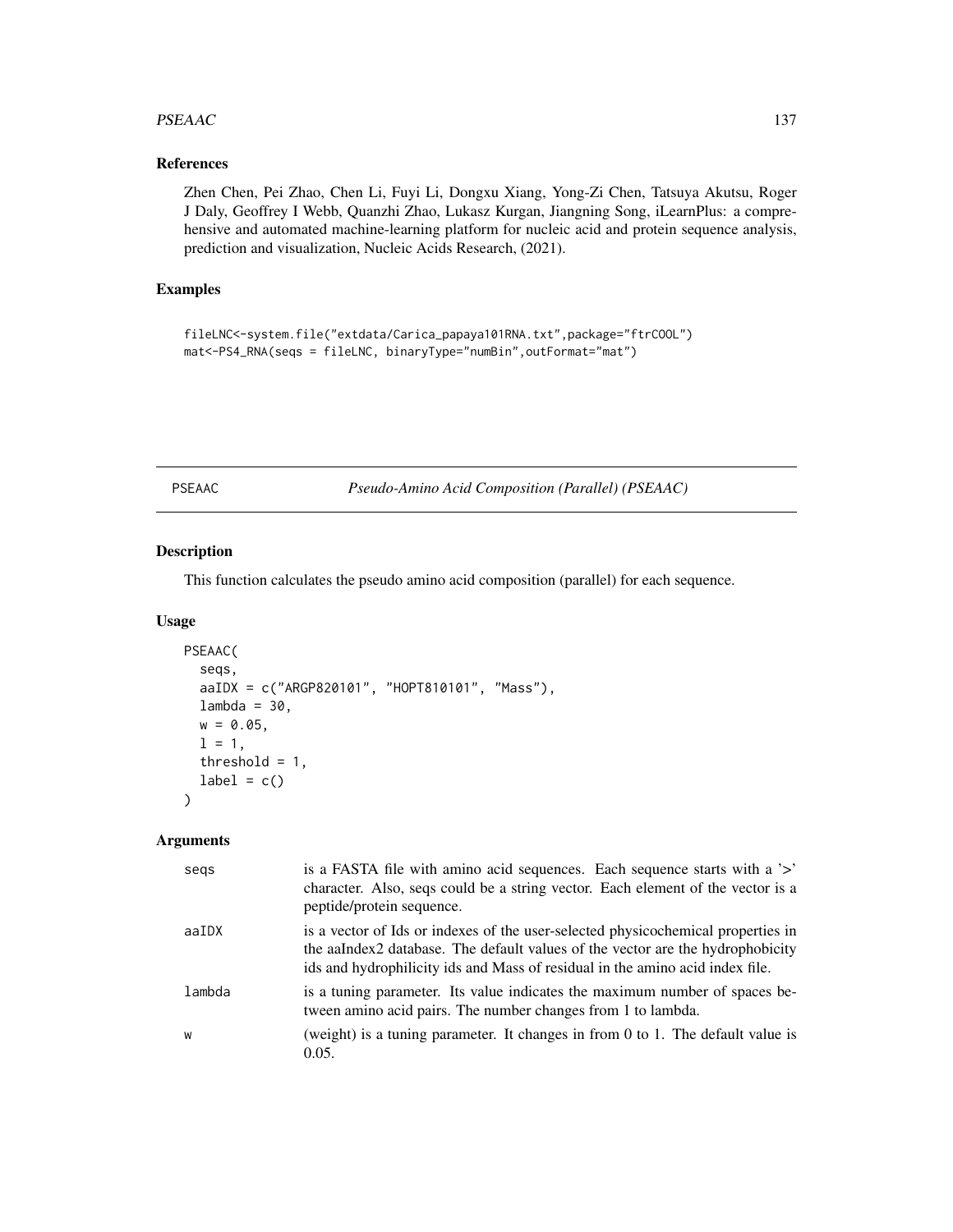|           | This parameter keeps the value of 1 in 1 mer composition. The 1 mers form the<br>first 20 <sup><math>\land</math></sup> elements of the APAAC descriptor. |
|-----------|-----------------------------------------------------------------------------------------------------------------------------------------------------------|
| threshold | is a number between $(0, 1]$ . It deletes aalndexes which have a correlation bigger<br>than the threshold. The default value is 1.                        |
| label     | is an optional parameter. It is a vector whose length is equivalent to the number<br>of sequences. It shows the class of each entry (i.e., sequence).     |

## Value

A feature matrix such that the number of columns is 20^l+(lambda) and the number of rows is equal to the number of sequences.

### Examples

```
filePrs<-system.file("extdata/proteins.fasta",package="ftrCOOL")
mat<-PSEAAC(seqs=filePrs,l=2)
```

| PseEIIP |           |  | Pseudo Electron-Ion Interaction Pseudopotentials of Trinucleotide |  |
|---------|-----------|--|-------------------------------------------------------------------|--|
|         | (PseEllP) |  |                                                                   |  |

## Description

This function calculates the pseudo electron-ion interaction for each sequence. It creates a feature vector for each sequence. The vector contains a value for each for each tri-nucleotide. The value is computed by multiplying the aggregate value of electron-ion interaction of each nucleotide

### Usage

PseEIIP(seqs, label = c())

# Arguments

| segs  | is a FASTA file containing nucleotide sequences. The sequences start with $\geq$ . |
|-------|------------------------------------------------------------------------------------|
|       | Also, segs could be a string vector. Each element of the vector is a nucleotide    |
|       | sequence.                                                                          |
| label | is an optional parameter. It is a vector whose length is equivalent to the number  |
|       | of sequences. It shows the class of each entry (i.e., sequence).                   |

## Value

This function returns a feature matrix which the number of rows is equal to the number of sequences and the number of columns is 4^3=64.

## References

Chen, Zhen, et al. "iLearn: an integrated platform and meta-learner for feature engineering, machinelearning analysis and modeling of DNA, RNA and protein sequence data." Briefings in bioinformatics 21.3 (2020): 1047-1057.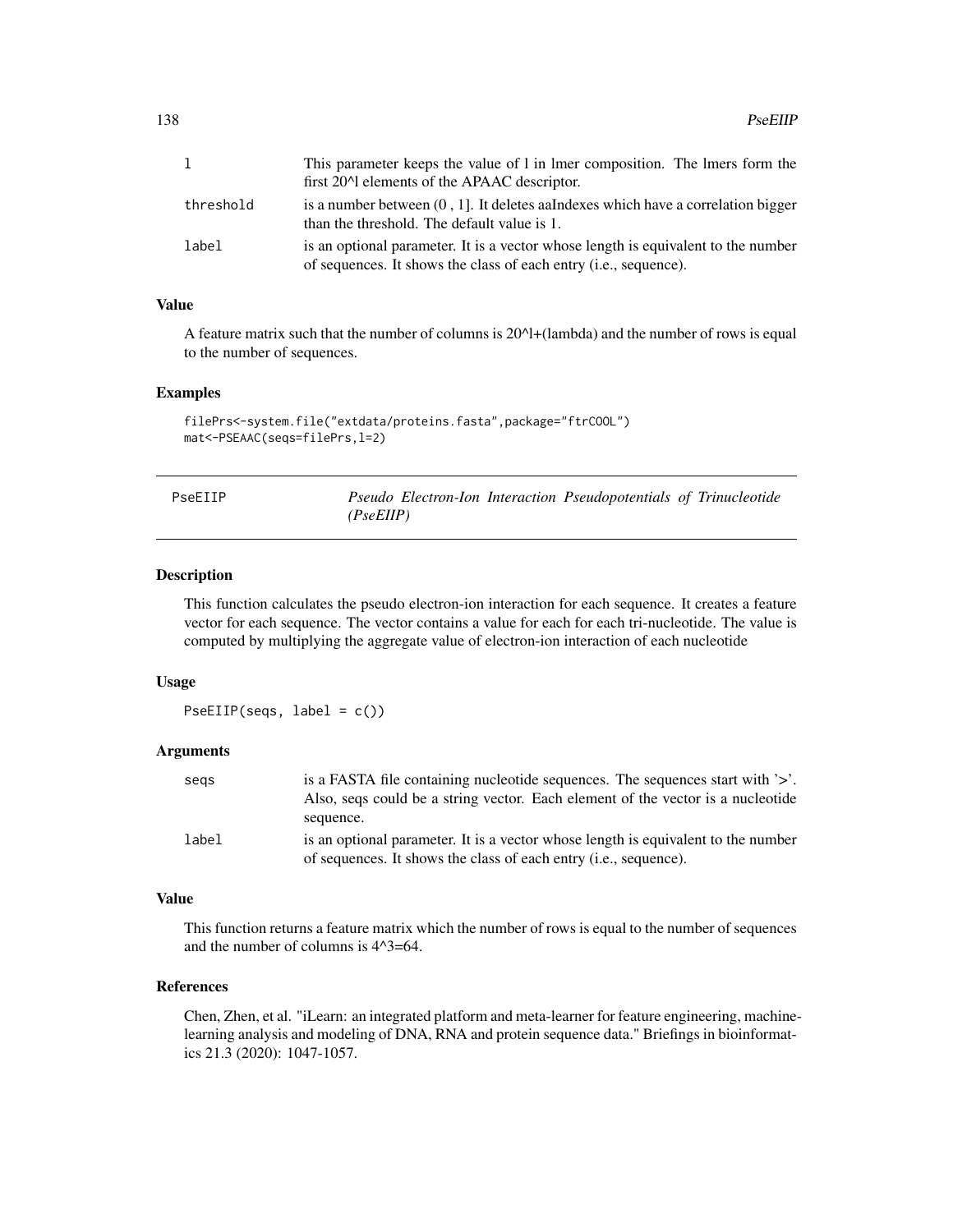# PSEkNUCdi\_DNA 139

# Examples

```
LNCSeqsADR<-system.file("extdata/",package="ftrCOOL")
LNC50Nuc<-as.vector(read.csv(paste0(LNCSeqsADR,"/LNC50Nuc.csv"))[,2])
mat<-PseEIIP(seqs = LNC50Nuc)
```
<span id="page-138-0"></span>

| PSEkNUCdi_DNA | Pseudo k Nucleotide Composition-Di(Parallel) (PSEkNUCdi_DNA) |  |  |  |
|---------------|--------------------------------------------------------------|--|--|--|
|---------------|--------------------------------------------------------------|--|--|--|

# Description

This function calculates the pseudo-k nucleotide composition(Di) (Parallel) for each sequence.

## Usage

```
PSEkNUCdi_DNA(
  seqs,
  selectedIdx = c("Rise", "Roll", "Shift", "Slide", "Tilt", "Twist"),
 lambda = 3,
 w = 0.05,
 1 = 2,ORF = FALSE,
 reverseORF = TRUE,
 threshold = 1,
 label = c())
```

| segs        | is a FASTA file containing nucleotide sequences. The sequences start with '>'.<br>Also, seqs could be a string vector. Each element of the vector is a nucleotide<br>sequence.                                                                                                                          |
|-------------|---------------------------------------------------------------------------------------------------------------------------------------------------------------------------------------------------------------------------------------------------------------------------------------------------------|
| selectedIdx | is a vector of Ids or indices of the desired physicochemical properties of dinu-<br>cleotides. Users can choose the desired indices by their ids or their names in<br>the DI_DNA file. The default values of the parameter is a vector with ("Rise",<br>"Roll", "Shift", "Slide", "Tilt", "Twist") ids. |
| lambda      | is a tuning parameter. This integer value shows the maximum limit of spaces<br>between dinucleotide pairs. The Number of spaces changes from 1 to lambda.                                                                                                                                               |
| W           | (weight) is a tuning parameter. It changes in the range of 0 to 1. The default<br>value is $0.05$ .                                                                                                                                                                                                     |
| 1           | This parameter keeps the value of 1 in 1mer composition. The 1mers form the<br>first 4 <sup><math>\Lambda</math></sup> elements of the APkNCdi descriptor.                                                                                                                                              |
| <b>ORF</b>  | (Open Reading Frame) is a logical parameter. If it is set to true, ORF region of<br>each sequence is considered instead of the original sequence (i.e., 3-frame).                                                                                                                                       |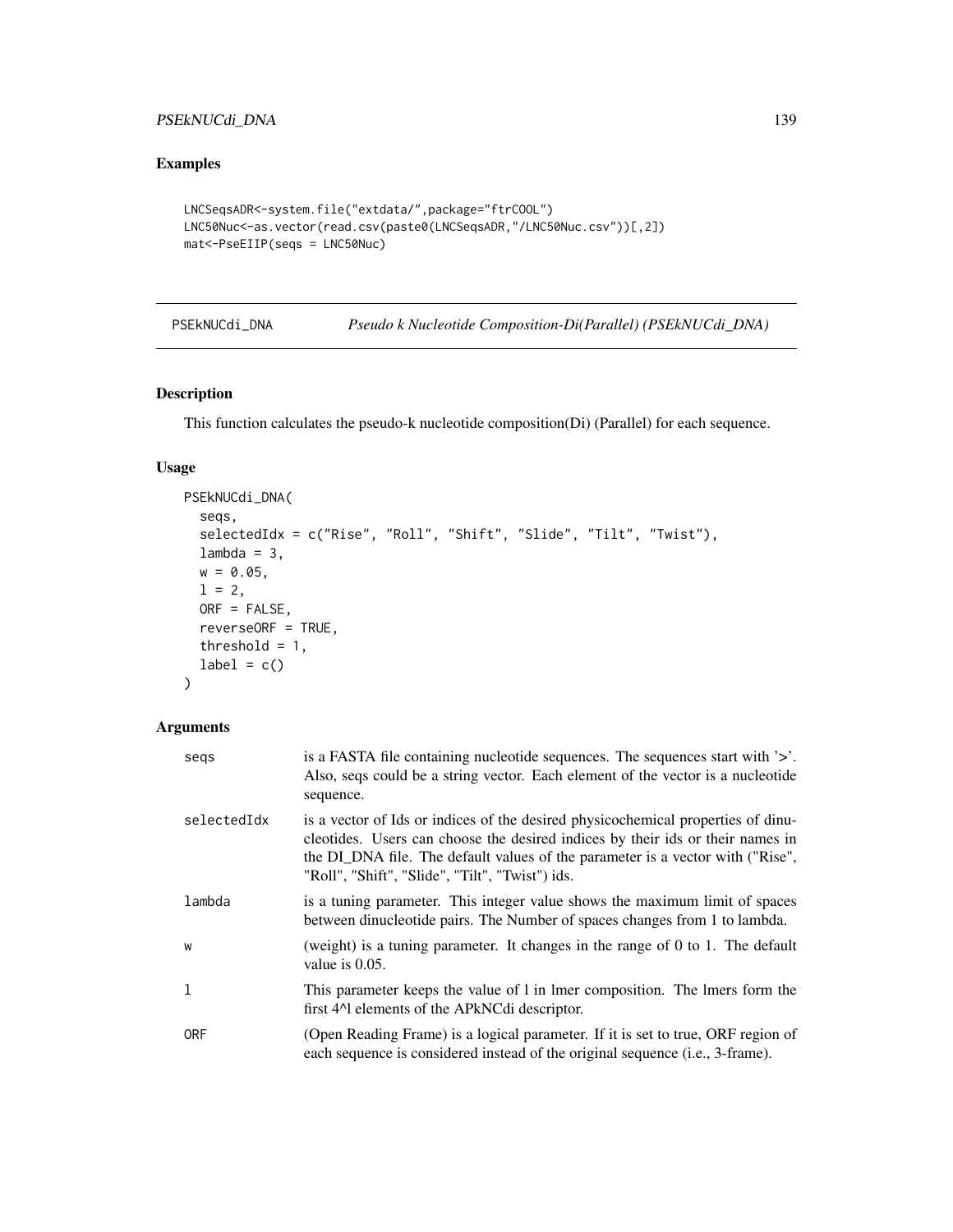| reverse0RF | is a logical parameter. It is enabled only if ORF is true. If reverseORF is true,<br>ORF region will be searched in the sequence and also in the reverse complement<br>of the sequence (i.e., 6-frame). |
|------------|---------------------------------------------------------------------------------------------------------------------------------------------------------------------------------------------------------|
| threshold  | is a number between $(0, 1]$ . In selected Idx, indices with a correlation higher<br>than the threshold will be deleted. The default value is 1.                                                        |
| label      | is an optional parameter. It is a vector whose length is equivalent to the number<br>of sequences. It shows the class of each entry (i.e., sequence).                                                   |

# Details

This function computes the pseudo nucleotide composition for each physicochemical property of di-nucleotides. We have provided users with the ability to choose among the 148 properties in the di-nucleotide index database.

# Value

a feature matrix such that the number of columns is 4^l+lambda and the number of rows is equal to the number of sequences.

### Examples

```
fileLNC<-system.file("extdata/Athaliana_LNCRNA.fa",package="ftrCOOL")
mat<-PSEkNUCdi_DNA(seqs=fileLNC,l=2,ORF=TRUE,threshold=0.8)
```

| PSEkNUCdi RNA | Pseudo          | riboNucleotide | Composition-Di(Parallel) |
|---------------|-----------------|----------------|--------------------------|
|               | (PSEkNUCdi RNA) |                |                          |

## Description

This function calculates the pseudo-k ribonucleotide composition(Di) (Parallel) for each sequence.

# Usage

```
PSEkNUCdi_RNA(
  seqs,
  selectedIdx = c("Rise (RNA)", "Roll (RNA)", "Shift (RNA)", "Slide (RNA)",
    "Tilt (RNA)", "Twist (RNA)"),
  lambda = 3,
 w = 0.05,
  1 = 2,
  ORF = FALSE,
  reverseORF = TRUE,
  threshold = 1,
  label = c())
```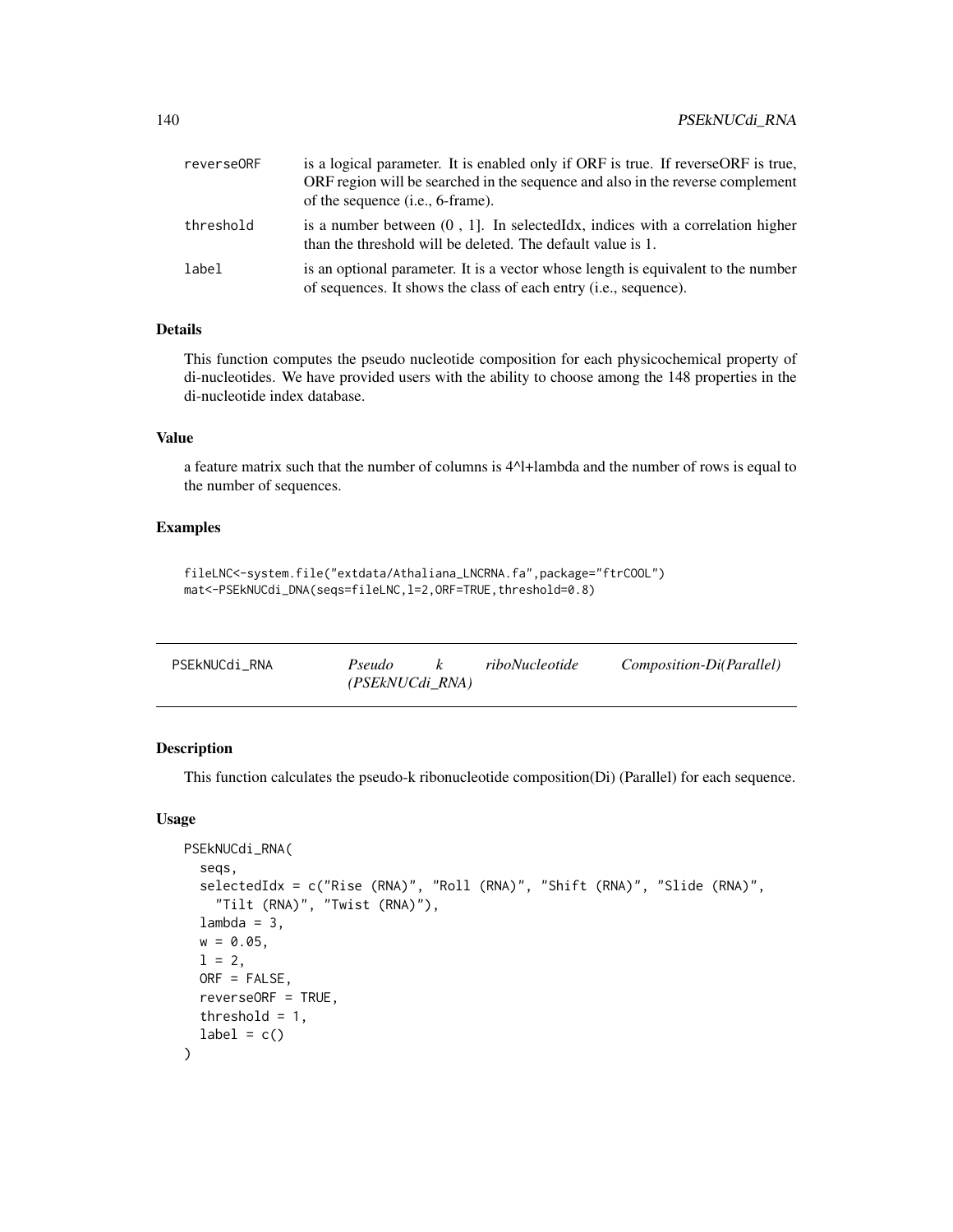## Arguments

| segs        | is a FASTA file containing ribonucleotide sequences. The sequences start with<br>'>'. Also, seqs could be a string vector. Each element of the vector is a ribonu-<br>cleotide sequence.                                                                                                                                                                       |
|-------------|----------------------------------------------------------------------------------------------------------------------------------------------------------------------------------------------------------------------------------------------------------------------------------------------------------------------------------------------------------------|
| selectedIdx | is a vector of Ids or indices of the desired physicochemical properties of di-<br>ribonucleotides. Users can choose the desired indices by their ids or their names<br>in the DI_RNA peoperties file. The default value of this parameter is a vec-<br>tor with ("Rise (RNA)", "Roll (RNA)", "Shift (RNA)", "Slide (RNA)", "Tilt<br>(RNA)","Twist (RNA)") ids. |
| lambda      | is a tuning parameter. This integer value shows the maximum limit of spaces be-<br>tween di-ribonucleotide pairs. The Number of spaces changes from 1 to lambda.                                                                                                                                                                                               |
| W           | (weight) is a tuning parameter. It changes in the range of $0$ to $1$ . The default<br>value is 0.5.                                                                                                                                                                                                                                                           |
| 1           | This parameter keeps the value of 1 in 1mer composition. The 1mers form the<br>first 4^1 elements of the APkNCdi descriptor.                                                                                                                                                                                                                                   |
| <b>ORF</b>  | (Open Reading Frame) is a logical parameter. If it is set to true, ORF region of<br>each sequence is considered instead of the original sequence (i.e., 3-frame).                                                                                                                                                                                              |
| reverse0RF  | is a logical parameter. It is enabled only if ORF is true. If reverseORF is true,<br>ORF region will be searched in the sequence and also in the reverse complement<br>of the sequence (i.e., 6-frame).                                                                                                                                                        |
| threshold   | is a number between $(0, 1]$ . In selected Idx, indices with a correlation higher<br>than the threshold will be deleted. The default value is 1.                                                                                                                                                                                                               |
| label       | is an optional parameter. It is a vector whose length is equivalent to the number<br>of sequences. It shows the class of each entry (i.e., sequence).                                                                                                                                                                                                          |

# Details

This function computes the pseudo ribonucleotide composition for each physicochemical property of di-ribonucleotides. We have provided users with the ability to choose among the 22 properties in the di-ribonucleotide index database.

# Value

a feature matrix such that the number of columns is 4^l+lambda and the number of rows is equal to the number of sequences.

# Examples

```
fileLNC<-system.file("extdata/Carica_papaya101RNA.txt",package="ftrCOOL")
mat<-PSEkNUCdi_RNA(seqs=fileLNC,l=2,ORF=TRUE,threshold=0.8)
```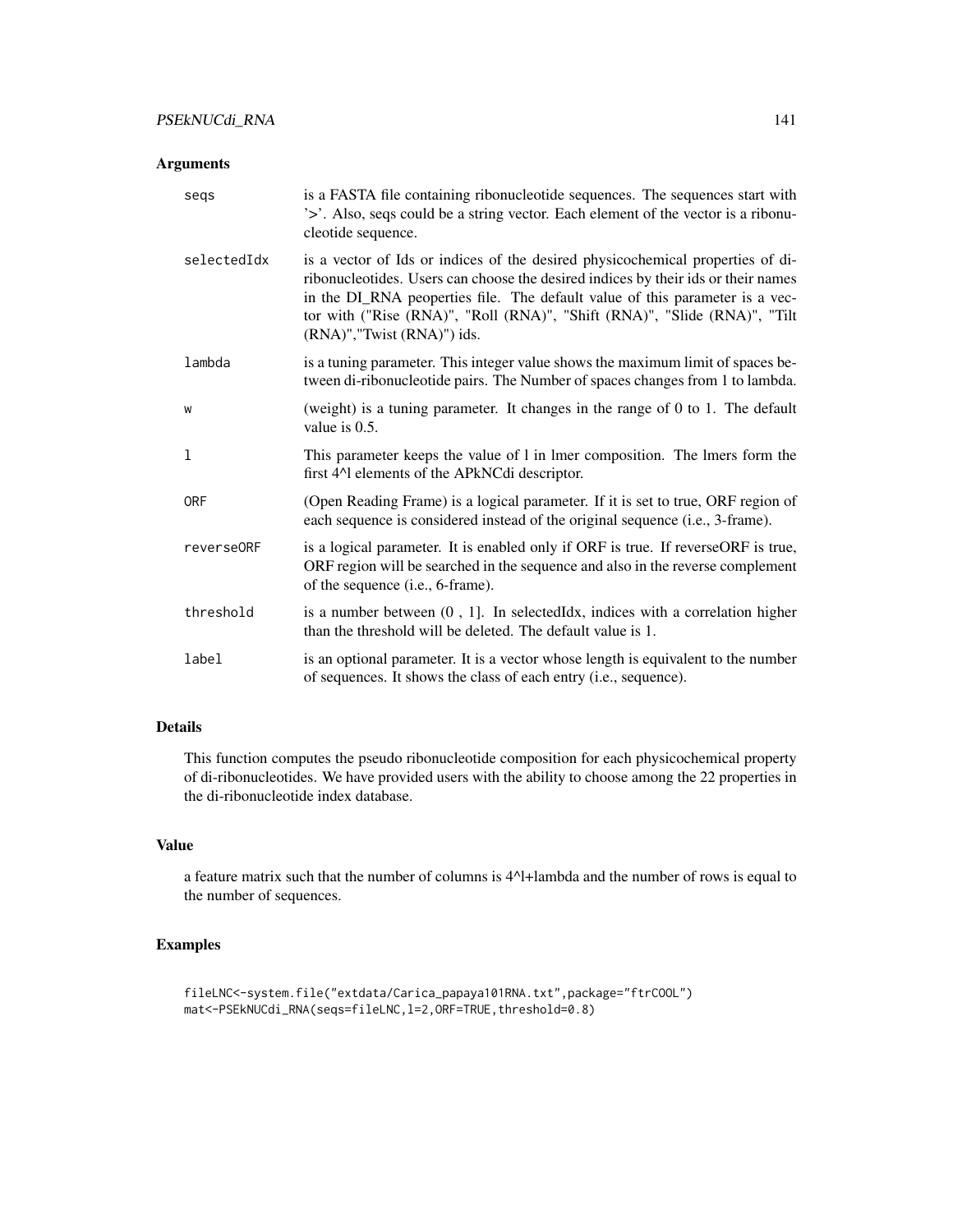This function calculates pseudo-k nucleotide composition(Tri) (Parallel) for each sequence.

# Usage

```
PSEkNUCTri_DNA(
  seqs,
  selectedIdx = c("Dnase I", "Bendability (DNAse)"),
  lambda = 3,
  w = 0.05,
  1 = 3,ORF = FALSE,
  reverseORF = TRUE,
  threshold = 1,
  label = c()\mathcal{L}
```

| segs        | is a FASTA file containing nucleotide sequences. The sequences start with '>'.<br>Also, seqs could be a string vector. Each element of the vector is a nucleotide<br>sequence.                                                                                                                 |
|-------------|------------------------------------------------------------------------------------------------------------------------------------------------------------------------------------------------------------------------------------------------------------------------------------------------|
| selectedIdx | is a vector of Ids or indices of the desired physicochemical properties of trin-<br>ucleotides. Users can choose the desired indices by their ids or their names in<br>the TRI_DNA index file. The default value of this parameter is a vector with<br>("Dnase I", "Bendability (DNAse)") ids. |
| lambda      | is a tuning parameter. This integer value shows the maximum limit of spaces<br>between Tri-nucleotide pairs. The Number of spaces changes from 1 to lambda.                                                                                                                                    |
| W           | (weight) is a tuning parameter. It can take a value in the range $0$ to 1. The default<br>value is $0.05$ .                                                                                                                                                                                    |
| 1           | This parameter keeps the value of 1 in 1 mer composition. The 1 mers form the<br>first 4^1 elements of the APkNCTri descriptor.                                                                                                                                                                |
| <b>ORF</b>  | (Open Reading Frame) is a logical parameter. If it is set to true, ORF region of<br>each sequence is considered instead of the original sequence (i.e., 3-frame).                                                                                                                              |
| reverse0RF  | is a logical parameter. It is enabled only if ORF is true. If reverseORF is true,<br>ORF region will be searched in the sequence and also in the reverse complement<br>of the sequence ( <i>i.e.</i> , 6-frame).                                                                               |
| threshold   | is a number between $(0, 1]$ . In selected Idx, indices with a correlation higher<br>than the threshold will be deleted. The default value is 1.                                                                                                                                               |
| label       | is an optional parameter. It is a vector whose length is equivalent to the number<br>of sequences. It shows the class of each entry (i.e., sequence).                                                                                                                                          |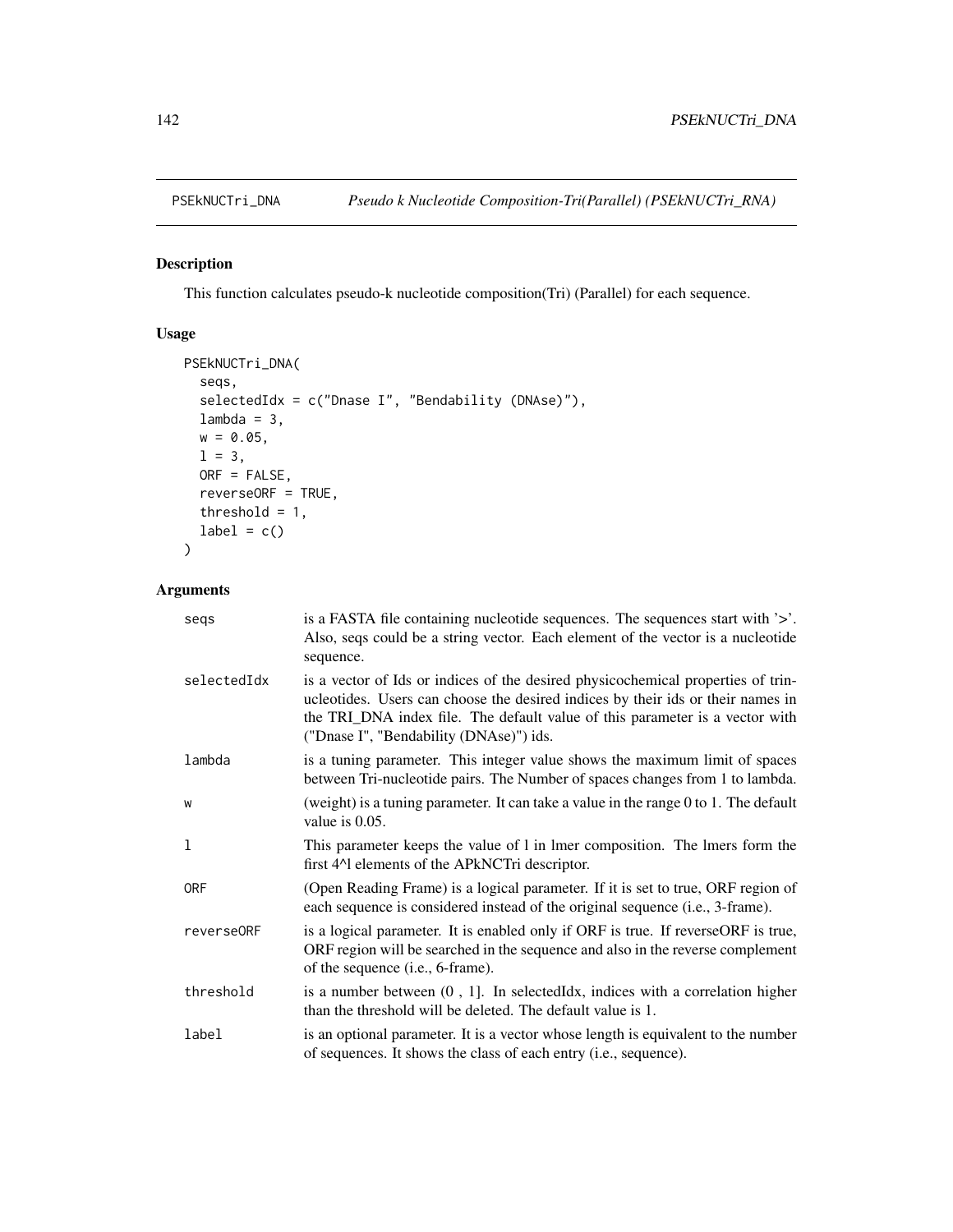# Details

This function computes the pseudo nucleotide composition for each physicochemical property of trinucleotides. We have provided users with the ability to choose among the 12 properties in the tri-nucleotide index database.

#### Value

a feature matrix such that the number of columns is 4^l+lambda and the number of rows is equal to the number of sequences.

## Examples

```
fileLNC<-system.file("extdata/Athaliana_LNCRNA.fa",package="ftrCOOL")
mat<-PSEkNUCTri_DNA(seqs=fileLNC, l=2,ORF=TRUE,threshold=0.8)
```

| PseKRAAC T1 |  |
|-------------|--|
|-------------|--|

Pseudo K\_tuple Reduced Amino Acid Composition Type-1 *(PseKRAAC\_T1)*

# Description

There are 16 types of PseKRAAC function. In the functions, a (user-selected) grouping of the amino acids might be used to reduce the amino acid alphabet. Also, the functions have a type parameter. The parameter determines the protein sequence analyses which can be either gap or lambda-correlation. PseKRAAC\_type1(PseKRAAC\_T1) contains Grp 2 to 20.

## Usage

```
PseKRAAC_T1(
  seqs,
  type = "gap",Grp = 5,
  GapOrLambdaValue = 2,
 k = 2,
  label = c())
```

| segs | is a FASTA file with amino acid sequences. Each sequence starts with a '>'<br>character. Also, seqs could be a string vector. Each element of the vector is a<br>peptide/protein sequence. |
|------|--------------------------------------------------------------------------------------------------------------------------------------------------------------------------------------------|
| type | This parameter has two valid value "lambda" and "gap". "lambda" calls lambda_model<br>function and "gap" calls gap_model function.                                                         |
| Grp  | is a numeric value. It shows the id of an amino acid group. Please find the<br>available groups in the detail section.                                                                     |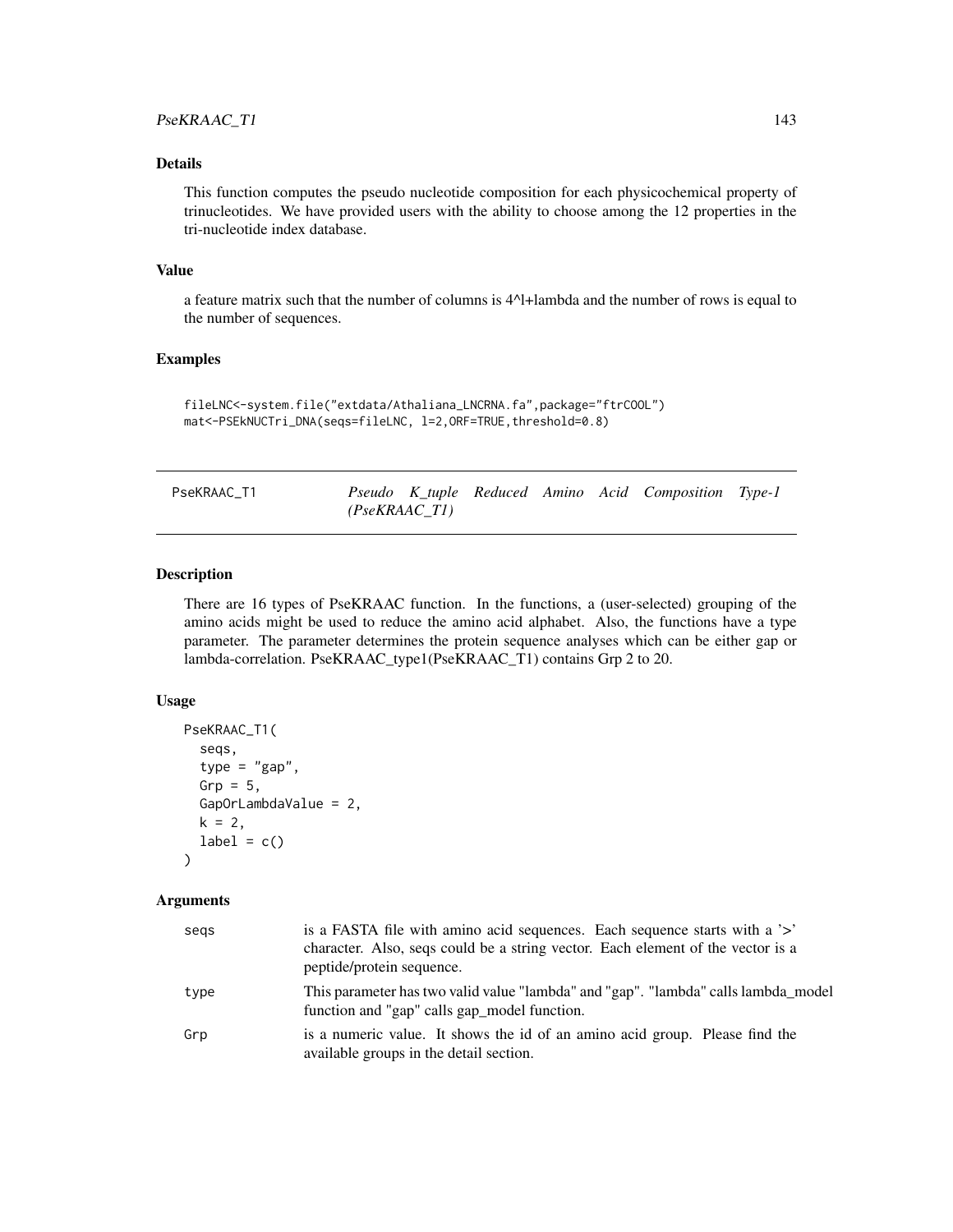| GapOrLambdaValue |                                                                                                                                                                                                             |
|------------------|-------------------------------------------------------------------------------------------------------------------------------------------------------------------------------------------------------------|
|                  | is an integer. If type is gap, this value shows number of gaps between two k-<br>mers. If type is lambda, the value of GapOrLambdaValue shows the number of<br>gaps between each two amino acids of k-mers. |
|                  | This parameter keeps the value of k in k-mer.                                                                                                                                                               |
| label            | is an optional parameter. It is a vector whose length is equivalent to the number<br>of sequences. It shows the class of each entry ( <i>i.e.</i> , sequence).                                              |

## Details

Groups: 2=c("CMFILVWY", "AGTSNQDEHRKP"), 3=c("CMFILVWY", "AGTSP", "NQDEHRK"), 4=c("CMFWY", "ILV", "AGTS", "NQDEHRKP"), 5=c("WFYH", "MILV", "CATSP", "G", "NQDERK"), 6=c("WFYH", "MILV", "CATS", "P", "G", "NQDERK"), 7=c("WFYH", "MILV", "CATS", "P", "G", "NQDE", "RK"), 8=c("WFYH", "MILV", "CA", "NTS", "P", "G", "DE", "QRK"), 9=c("WFYH", "MI", "LV", "CA", "NTS", "P", "G", "DE", "QRK"), 10=c("WFY", "ML", "IV", "CA", "TS", "NH", "P", "G", "DE", "QRK"), 11=c("WFY", "ML", "IV", "CA", "TS", "NH", "P", "G", "D", "QE", "RK"), 12=c("WFY", "ML", "IV", "C", "A", "TS", "NH", "P", "G", "D", "QE", "RK"), 13=c("WFY", "ML", "IV", "C", "A", "T", "S", "NH", "P", "G", "D", "QE", "RK"), 14=c("WFY", "ML", "IV", "C", "A", "T", "S", "NH", "P", "G", "D", "QE", "R", "K"), 15=c("WFY", "ML", "IV", "C", "A", "T", "S", "N", "H", "P", "G", "D", "QE", "R", "K"), 16=c("W", "FY", "ML", "IV", "C", "A", "T", "S", "N", "H", "P", "G", "D", "QE", "R", "K"), 17=c("W", "FY", "ML", "IV", "C", "A", "T", "S", "N", "H", "P", "G", "D", "Q", "E", "R", "K"), 18=c("W", "FY", "M", "L", "IV", "C", "A", "T", "S", "N", "H", "P", "G", "D", "Q", "E", "R", "K"), 19=c("W", "F", "Y", "M", "L", "IV", "C", "A", "T", "S", "N", "H", "P", "G", "D", "Q", "E", "R", "K"), 20=c("W", "F", "Y", "M", "L", "I", "V", "C", "A", "T", "S", "N", "H", "P", "G", "D", "Q", "E", "R", "K")

#### Value

This function returns a feature matrix. The number of rows is equal to the number of sequences and the number of columns is (Grp)^k.

#### References

Zuo, Yongchun, et al. "PseKRAAC: a flexible web server for generating pseudo K-tuple reduced amino acids composition." Bioinformatics 33.1 (2017): 122-124.

### Examples

```
filePrs<-system.file("extdata/proteins.fasta",package="ftrCOOL")
```

```
mat1<-PseKRAAC_T1(seqs=filePrs,type="gap",Grp=4,GapOrLambdaValue=3,k=2)
```

```
mat2<-PseKRAAC_T1(seqs=filePrs,type="lambda",Grp=4,GapOrLambdaValue=3,k=2)
```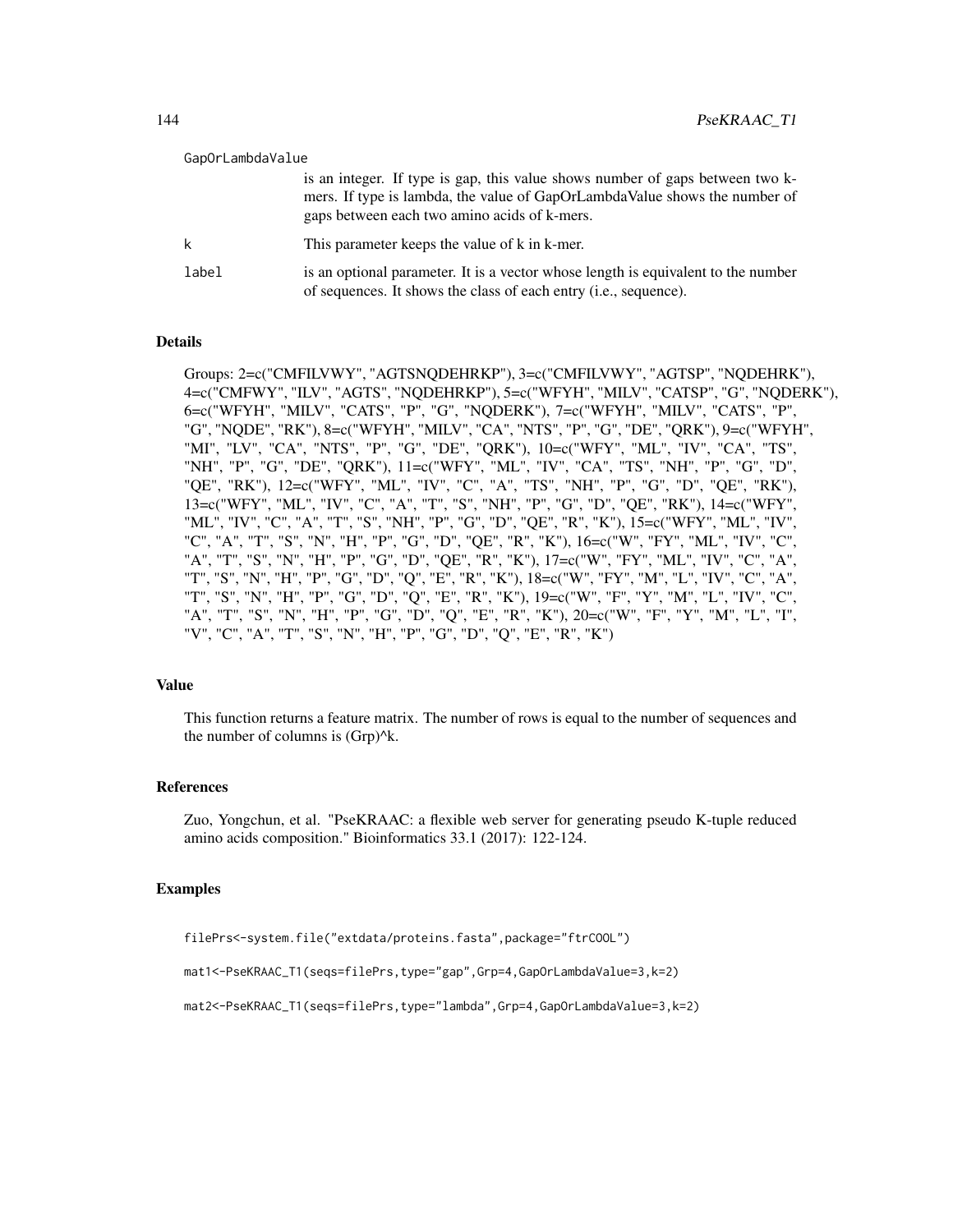PseKRAAC\_T10 *Pseudo K\_tuple Reduced Amino Acid Composition Type-10 (PseKRAAC\_T10)*

# Description

There are 16 types of PseKRAAC function. In the functions, a (user-selected) grouping of the amino acids might be used to reduce the amino acid alphabet. Also, the functions have a type parameter. The parameter determines the protein sequence analyses which can be either gap or lambda-correlation. PseKRAAC\_type10(PseKRAAC\_T10) contains Grp 2-20.

# Usage

```
PseKRAAC_T10(
  seqs,
  type = "gap",
  Grp = 5,
  GapOrLambdaValue = 2,
 k = 4,label = c())
```
#### Arguments

| segs             | is a FASTA file with a mino acid sequences. Each sequence starts with a '>'<br>character. Also, seqs could be a string vector. Each element of the vector is a<br>peptide/protein sequence.                 |
|------------------|-------------------------------------------------------------------------------------------------------------------------------------------------------------------------------------------------------------|
| type             | This parameter has two valid value "lambda" and "gap". "lambda" calls lambda_model<br>function and "gap" calls gap_model function.                                                                          |
| Grp              | is a numeric value. It shows the id of an amino acid group. Please find the<br>available groups in the detail section.                                                                                      |
| GapOrLambdaValue |                                                                                                                                                                                                             |
|                  | is an integer. If type is gap, this value shows number of gaps between two k-<br>mers. If type is lambda, the value of GapOrLambdaValue shows the number of<br>gaps between each two amino acids of k-mers. |
| k                | This parameter keeps the value of k in k-mer.                                                                                                                                                               |
| label            | is an optional parameter. It is a vector whose length is equivalent to the number<br>of sequences. It shows the class of each entry ( <i>i.e.</i> , sequence).                                              |

# Details

Groups: 2=c('CMFILVWY', 'AGTSNQDEHRKP'), 3=c('CMFILVWY', 'AGTSP', 'NQDEHRK'), 4=c('CMFWY', 'ILV', 'AGTS', 'NQDEHRKP'), 5=c('FWYH', 'MILV', 'CATSP', 'G', 'NQDERK'), 6=c('FWYH', 'MILV', 'CATS', 'P', 'G', 'NQDERK'), 7=c('FWYH', 'MILV', 'CATS', 'P', 'G', 'NQDE', 'RK'), 8=c('FWYH', 'MILV', 'CA', 'NTS', 'P', 'G', 'DE', 'QRK'), 9=c('FWYH', 'ML', 'IV', 'CA', 'NTS', 'P', 'G', 'DE', 'QRK'), 10=c('FWY', 'ML', 'IV', 'CA', 'TS', 'NH', 'P', 'G',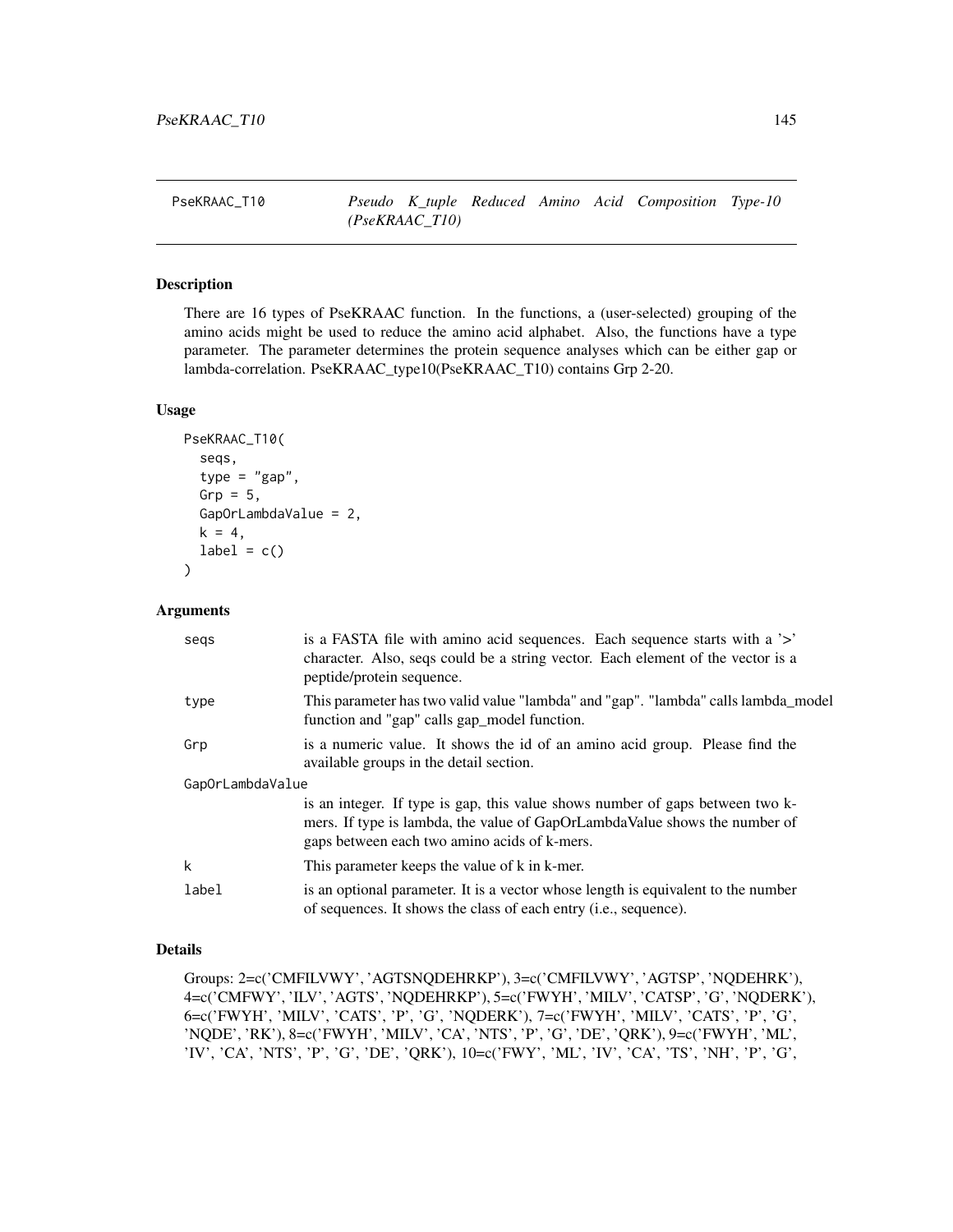'DE', 'QRK'), 11=c('FWY', 'ML', 'IV', 'CA', 'TS', 'NH', 'P', 'G', 'D', 'QE', 'RK'), 12=c('FWY', 'ML', 'IV', 'C', 'A', 'TS', 'NH', 'P', 'G', 'D', 'QE', 'RK'), 13=c('FWY', 'ML', 'IV', 'C', 'A', 'T', 'S', 'NH', 'P', 'G', 'D', 'QE', 'RK'), 14=c('FWY', 'ML', 'IV', 'C', 'A', 'T', 'S', 'NH', 'P', 'G', 'D', 'QE', 'R', 'K'), 15=c('FWY', 'ML', 'IV', 'C', 'A', 'T', 'S', 'N', 'H', 'P', 'G', 'D', 'QE', 'R', 'K'), 16=c('W', 'FY', 'ML', 'IV', 'C', 'A', 'T', 'S', 'N', 'H', 'P', 'G', 'D', 'QE', 'R', 'K'), 17=c('W', 'FY', 'ML', 'IV', 'C', 'A', 'T', 'S', 'N', 'H', 'P', 'G', 'D', 'Q', 'E', 'R', 'K'), 18=c('W', 'FY', 'M', 'L', 'IV', 'C', 'A', 'T', 'S', 'N', 'H', 'P', 'G', 'D', 'Q', 'E', 'R', 'K'), 19=c('W', 'F', 'Y', 'M', 'L', 'IV', 'C', 'A', 'T', 'S', 'N', 'H', 'P', 'G', 'D', 'Q', 'E', 'R', 'K'), 20=c('W', 'F', 'Y', 'M', 'L', 'I', 'V', 'C', 'A', 'T', 'S', 'N', 'H', 'P', 'G', 'D', 'Q', 'E', 'R', 'K')

### Value

This function returns a feature matrix. The number of rows is equal to the number of sequences and the number of columns is  $(Grp)^{A_k}$ .

#### References

Zuo, Yongchun, et al. "PseKRAAC: a flexible web server for generating pseudo K-tuple reduced amino acids composition." Bioinformatics 33.1 (2017): 122-124.

## Examples

```
filePrs<-system.file("extdata/proteins.fasta",package="ftrCOOL")
 mat1<-PseKRAAC_T10(seqs=filePrs,type="gap",Grp=4,GapOrLambdaValue=3,k=2)
 mat2<-PseKRAAC_T10(seqs=filePrs,type="lambda",Grp=4,GapOrLambdaValue=3,k=2)
PseKRAAC_T11 Pseudo K_tuple Reduced Amino Acid Composition Type-11
                       (PseKRAAC_T11)
```
## Description

There are 16 types of PseKRAAC function. In the functions, a (user-selected) grouping of the amino acids might be used to reduce the amino acid alphabet. Also, the functions have a type parameter. The parameter determines the protein sequence analyses which can be either gap or lambda-correlation. PseKRAAC\_type11(PseKRAAC\_T11) contains Grp 2-20.

#### Usage

```
PseKRAAC_T11(
  seqs,
  type = "gap",
  Grp = 5,
  GapOrLambdaValue = 2,
 k = 4,label = c())
```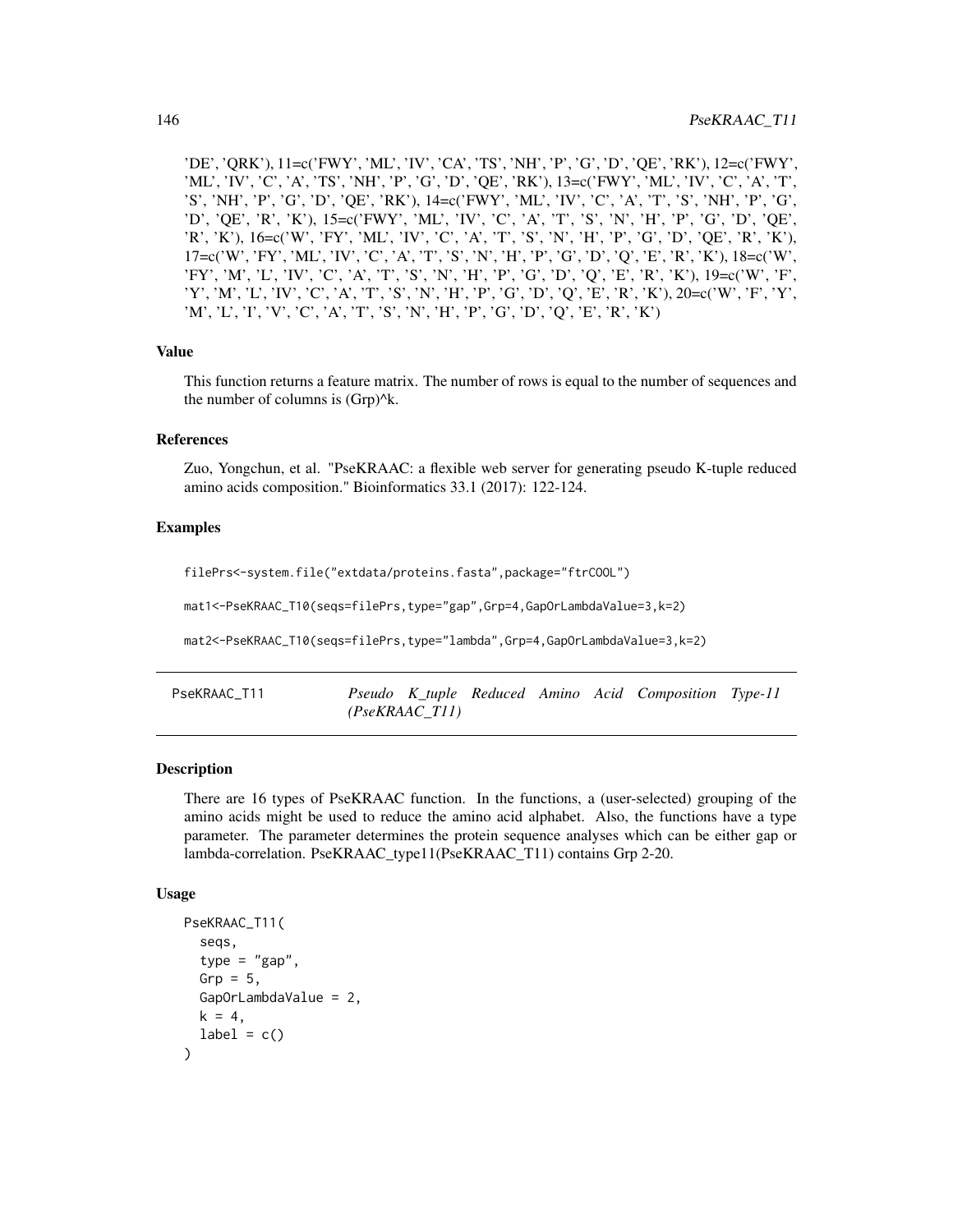## **Arguments**

| segs             | is a FASTA file with a mino acid sequences. Each sequence starts with a '>'<br>character. Also, seqs could be a string vector. Each element of the vector is a<br>peptide/protein sequence.                 |  |  |  |
|------------------|-------------------------------------------------------------------------------------------------------------------------------------------------------------------------------------------------------------|--|--|--|
| type             | This parameter has two valid value "lambda" and "gap". "lambda" calls lambda_model<br>function and "gap" calls gap_model function.                                                                          |  |  |  |
| Grp              | is a numeric value. It shows the id of an amino acid group. Please find the<br>available groups in the detail section.                                                                                      |  |  |  |
| GapOrLambdaValue |                                                                                                                                                                                                             |  |  |  |
|                  | is an integer. If type is gap, this value shows number of gaps between two k-<br>mers. If type is lambda, the value of GapOrLambdaValue shows the number of<br>gaps between each two amino acids of k-mers. |  |  |  |
| k                | This parameter keeps the value of k in k-mer.                                                                                                                                                               |  |  |  |
| label            | is an optional parameter. It is a vector whose length is equivalent to the number<br>of sequences. It shows the class of each entry (i.e., sequence).                                                       |  |  |  |

#### Details

Groups: 2=c('CFYWMLIV', 'GPATSNHQEDRK'), 3=c('CFYWMLIV', 'GPATS', 'NHQEDRK'), 4=c('CFYW', 'MLIV', 'GPATS', 'NHQEDRK'), 5=c('CFYW', 'MLIV', 'G', 'PATS', 'NHQE-DRK'), 6=c('CFYW', 'MLIV', 'G', 'P', 'ATS', 'NHQEDRK'), 7=c('CFYW', 'MLIV', 'G', 'P', 'ATS', 'NHQED', 'RK'), 8=c('CFYW', 'MLIV', 'G', 'P', 'ATS', 'NH', 'QED', 'RK'), 9=c('CFYW', 'ML', 'IV', 'G', 'P', 'ATS', 'NH', 'QED', 'RK'), 10=c('C', 'FYW', 'ML', 'IV', 'G', 'P', 'ATS', 'NH', 'QED', 'RK'), 11=c('C', 'FYW', 'ML', 'IV', 'G', 'P', 'A', 'TS', 'NH', 'QED', 'RK'), 12=c('C', 'FYW', 'ML', 'IV', 'G', 'P', 'A', 'TS', 'NH', 'QE', 'D', 'RK'), 13=c('C', 'FYW', 'ML', 'IV', 'G', 'P', 'A', 'T', 'S', 'NH', 'QE', 'D', 'RK'), 14=c('C', 'FYW', 'ML', 'IV', 'G', 'P', 'A', 'T', 'S', 'N', 'H', 'QE', 'D', 'RK'), 15=c('C', 'FYW', 'ML', 'IV', 'G', 'P', 'A', 'T', 'S', 'N', 'H', 'QE', 'D', 'R', 'K'), 16=c('C', 'FY', 'W', 'ML', 'IV', 'G', 'P', 'A', 'T', 'S', 'N', 'H', 'QE', 'D', 'R', 'K'), 17=c('C', 'FY', 'W', 'ML', 'IV', 'G', 'P', 'A', 'T', 'S', 'N', 'H', 'Q', 'E', 'D', 'R', 'K'), 18=c('C', 'FY', 'W', 'M', 'L', 'IV', 'G', 'P', 'A', 'T', 'S', 'N', 'H', 'Q', 'E', 'D', 'R', 'K'), 19=c('C', 'F', 'Y', 'W', 'M', 'L', 'IV', 'G', 'P', 'A', 'T', 'S', 'N', 'H', 'Q', 'E', 'D', 'R', 'K'), 20=c('C', 'F', 'Y', 'W', 'M', 'L', 'I', 'V', 'G', 'P', 'A', 'T', 'S', 'N', 'H', 'Q', 'E', 'D', 'R', 'K')

#### Value

This function returns a feature matrix. The number of rows is equal to the number of sequences and the number of columns is  $(Grp)^{A}k$ .

#### References

Zuo, Yongchun, et al. "PseKRAAC: a flexible web server for generating pseudo K-tuple reduced amino acids composition." Bioinformatics 33.1 (2017): 122-124.

# Examples

filePrs<-system.file("extdata/proteins.fasta",package="ftrCOOL")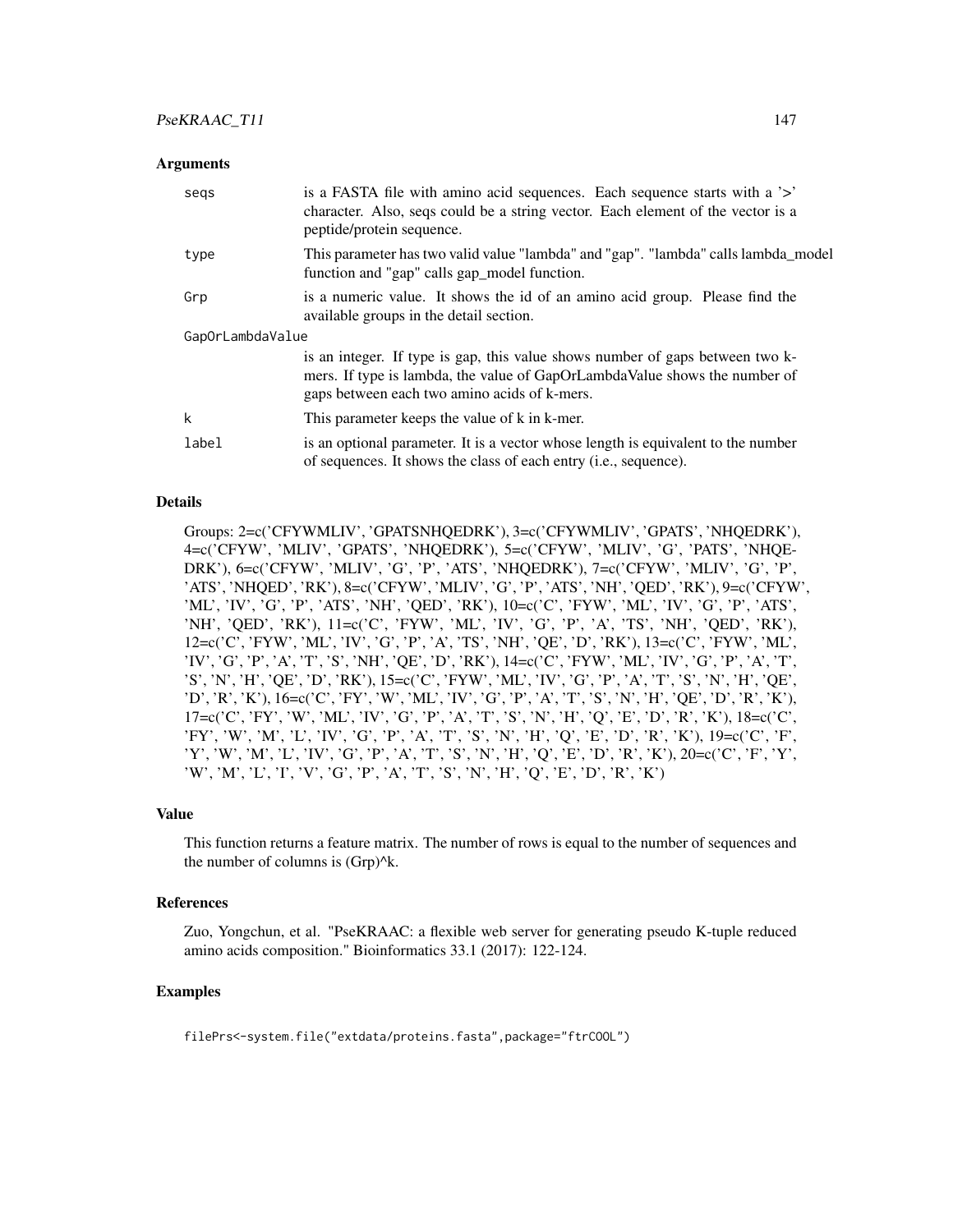mat1<-PseKRAAC\_T11(seqs=filePrs,type="gap",Grp=4,GapOrLambdaValue=3,k=2)

```
mat2<-PseKRAAC_T11(seqs=filePrs,type="lambda",Grp=4,GapOrLambdaValue=3,k=2)
```
PseKRAAC\_T12 *Pseudo K\_tuple Reduced Amino Acid Composition Type-12 (PseKRAAC\_T12)*

# Description

There are 16 types of PseKRAAC function. In the functions, a (user-selected) grouping of the amino acids might be used to reduce the amino acid alphabet. Also, the functions have a type parameter. The parameter determines the protein sequence analyses which can be either gap or lambda-correlation. PseKRAAC\_type12(PseKRAAC\_T12) contains Grp 2-18,20.

#### Usage

```
PseKRAAC_T12(
  seqs,
  type = "gap",Grp = 5,
 GapOrLambdaValue = 2,
 k = 4,label = c())
```
# Arguments

| segs             | is a FASTA file with a mino acid sequences. Each sequence starts with a '>'<br>character. Also, seqs could be a string vector. Each element of the vector is a<br>peptide/protein sequence.                 |  |  |  |  |
|------------------|-------------------------------------------------------------------------------------------------------------------------------------------------------------------------------------------------------------|--|--|--|--|
| type             | This parameter has two valid value "lambda" and "gap". "lambda" calls lambda_model<br>function and "gap" calls gap_model function.                                                                          |  |  |  |  |
| Grp              | is a numeric value. It shows the id of an amino acid group. Please find the<br>available groups in the detail section.                                                                                      |  |  |  |  |
| GapOrLambdaValue |                                                                                                                                                                                                             |  |  |  |  |
|                  | is an integer. If type is gap, this value shows number of gaps between two k-<br>mers. If type is lambda, the value of GapOrLambdaValue shows the number of<br>gaps between each two amino acids of k-mers. |  |  |  |  |
| k                | This parameter keeps the value of k in k-mer.                                                                                                                                                               |  |  |  |  |
| label            | is an optional parameter. It is a vector whose length is equivalent to the number<br>of sequences. It shows the class of each entry ( <i>i.e.</i> , sequence).                                              |  |  |  |  |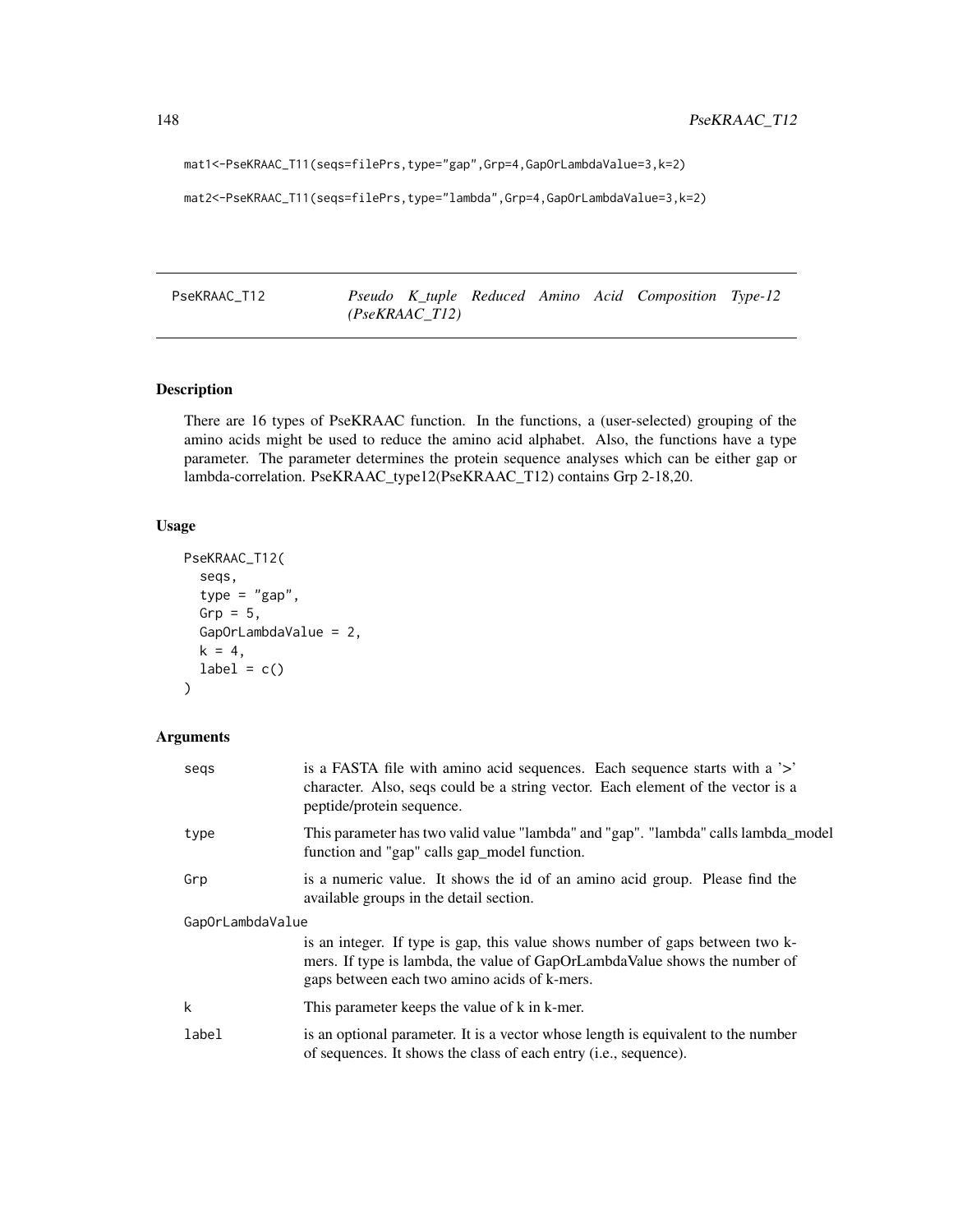#### Details

Groups: 2=c('IVMLFWYC', 'ARNDQEGHKPST'), 3=c('IVLMFWC', 'YA', 'RNDQEGHKPST'), 4=c('IVLMFW', 'C', 'YA', 'RNDQEGHKPST'), 5=c('IVLMFW', 'C', 'YA', 'G', 'RNDQEHKPST'), 6=c('IVLMF', 'WY', 'C', 'AH', 'G', 'RNDQEKPST'), 7=c('IVLMF', 'WY', 'C', 'AH', 'GP', 'R', 'NDQEKST'), 8=c('IVLMF', 'WY', 'C', 'A', 'G', 'R', 'Q', 'NDEHKPST'), 9=c('IVLMF', 'WY', 'C', 'A', 'G', 'P', 'H', 'K', 'RNDQEST'), 10=c('IVLM', 'F', 'W', 'Y', 'C', 'A', 'H', 'G', 'RN', 'DQEKPST'), 11=c('IVLMF', 'W', 'Y', 'C', 'A', 'H', 'G', 'R', 'N', 'Q', 'DEKPST'), 12=c('IVLM', 'F', 'W', 'Y', 'C', 'A', 'H', 'G', 'N', 'Q', 'T', 'RDEKPS'), 13=c('IVLM', 'F', 'W', 'Y', 'C', 'A', 'H', 'G', 'N', 'Q', 'P', 'R', 'DEKST'), 14=c('IVLM', 'F', 'W', 'Y', 'C', 'A', 'H', 'G', 'N', 'Q', 'P', 'R', 'K', 'DEST'), 15=c('IVLM', 'F', 'W', 'Y', 'C', 'A', 'H', 'G', 'N', 'Q', 'P', 'R', 'K', 'D', 'EST'), 16=c('IVLM', 'F', 'W', 'Y', 'C', 'A', 'H', 'G', 'N', 'Q', 'P', 'R', 'K', 'S', 'T', 'DE'), 17=c('IVL', 'M', 'F', 'W', 'Y', 'C', 'A', 'H', 'G', 'N', 'Q', 'P', 'R', 'K', 'S', 'T', 'DE'), 18=c('IVL', 'M', 'F', 'W', 'Y', 'C', 'A', 'H', 'G', 'N', 'Q', 'P', 'R', 'K', 'S', 'T', 'D', 'E'), 20=c('I', 'V', 'L', 'M', 'F', 'W', 'Y', 'C', 'A', 'H', 'G', 'N', 'Q', 'P', 'R', 'K', 'S', 'T', 'D', 'E')

#### Value

This function returns a feature matrix. The number of rows is equal to the number of sequences and the number of columns is  $(Grp)^{k}$ .

# References

Zuo, Yongchun, et al. "PseKRAAC: a flexible web server for generating pseudo K-tuple reduced amino acids composition." Bioinformatics 33.1 (2017): 122-124.

#### Examples

filePrs<-system.file("extdata/proteins.fasta",package="ftrCOOL")

mat1<-PseKRAAC\_T12(seqs=filePrs,type="gap",Grp=4,GapOrLambdaValue=3,k=2)

mat2<-PseKRAAC\_T12(seqs=filePrs,type="lambda",Grp=4,GapOrLambdaValue=3,k=2)

PseKRAAC\_T13 *Pseudo K\_tuple Reduced Amino Acid Composition Type\_13 (PseKRAAC\_T13)*

# Description

There are 16 types of PseKRAAC function. In the functions, a (user-selected) grouping of the amino acids might be used to reduce the amino acid alphabet. Also, the functions have a type parameter. The parameter determines the protein sequence analyses which can be either gap or lambda-correlation. PseKRAAC\_type13(PseKRAAC\_T13) contains Grp 4,12,17,20.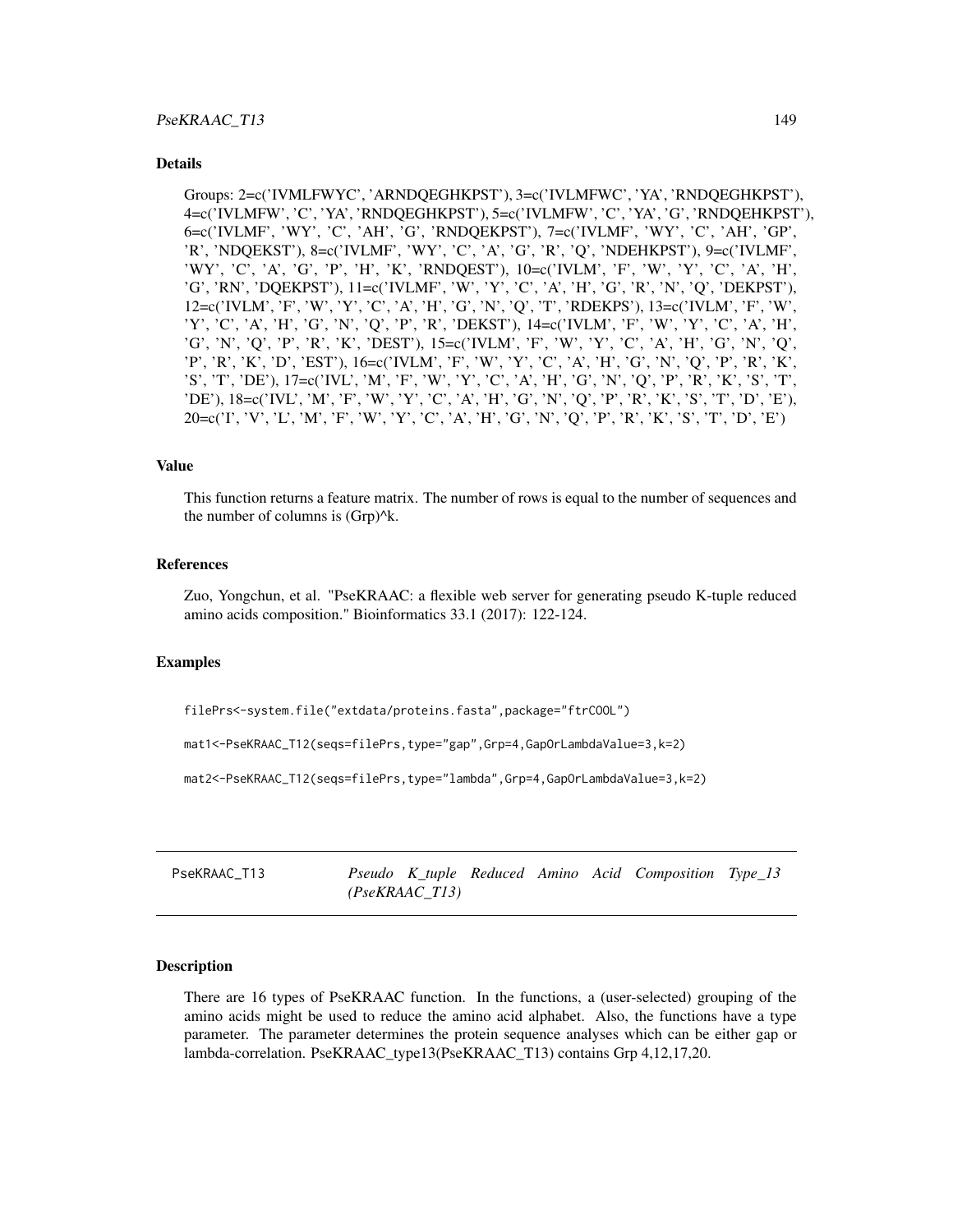# Usage

```
PseKRAAC_T13(
  seqs,
  type = "gap",Grp = 4,
  GapOrLambdaValue = 2,
  k = 4,label = c()\mathcal{L}
```
# Arguments

| segs             | is a FASTA file with a mino acid sequences. Each sequence starts with a '>'<br>character. Also, seqs could be a string vector. Each element of the vector is a<br>peptide/protein sequence.                 |  |  |  |
|------------------|-------------------------------------------------------------------------------------------------------------------------------------------------------------------------------------------------------------|--|--|--|
| type             | This parameter has two valid value "lambda" and "gap". "lambda" calls lambda_model<br>function and "gap" calls gap_model function.                                                                          |  |  |  |
| Grp              | is a numeric value. It shows the id of an amino acid group. Please find the<br>available groups in the detail section.                                                                                      |  |  |  |
| GapOrLambdaValue |                                                                                                                                                                                                             |  |  |  |
|                  | is an integer. If type is gap, this value shows number of gaps between two k-<br>mers. If type is lambda, the value of GapOrLambdaValue shows the number of<br>gaps between each two amino acids of k-mers. |  |  |  |
| k                | This parameter keeps the value of k in k-mer.                                                                                                                                                               |  |  |  |
| label            | is an optional parameter. It is a vector whose length is equivalent to the number<br>of sequences. It shows the class of each entry ( <i>i.e.</i> , sequence).                                              |  |  |  |

# Details

Groups: 4=c('ADKERNTSQ', 'YFLIVMCWH', 'G', 'P'), 12=c('A', 'D', 'KER', 'N', 'TSQ', 'YF', 'LIVM', 'C', 'W', 'H', 'G', 'P'), 17=c('A', 'D', 'KE', 'R', 'N', 'T', 'S', 'Q', 'Y', 'F', 'LIV', 'M', 'C', 'W', 'H', 'G', 'P'), 20=c('A', 'D', 'K', 'E', 'R', 'N', 'T', 'S', 'Q', 'Y', 'F', 'L', 'I', 'V', 'M', 'C', 'W', 'H', 'G', 'P')

# Value

This function returns a feature matrix. The number of rows is equal to the number of sequences and the number of columns is (Grp)^k.

# References

Zuo, Yongchun, et al. "PseKRAAC: a flexible web server for generating pseudo K-tuple reduced amino acids composition." Bioinformatics 33.1 (2017): 122-124.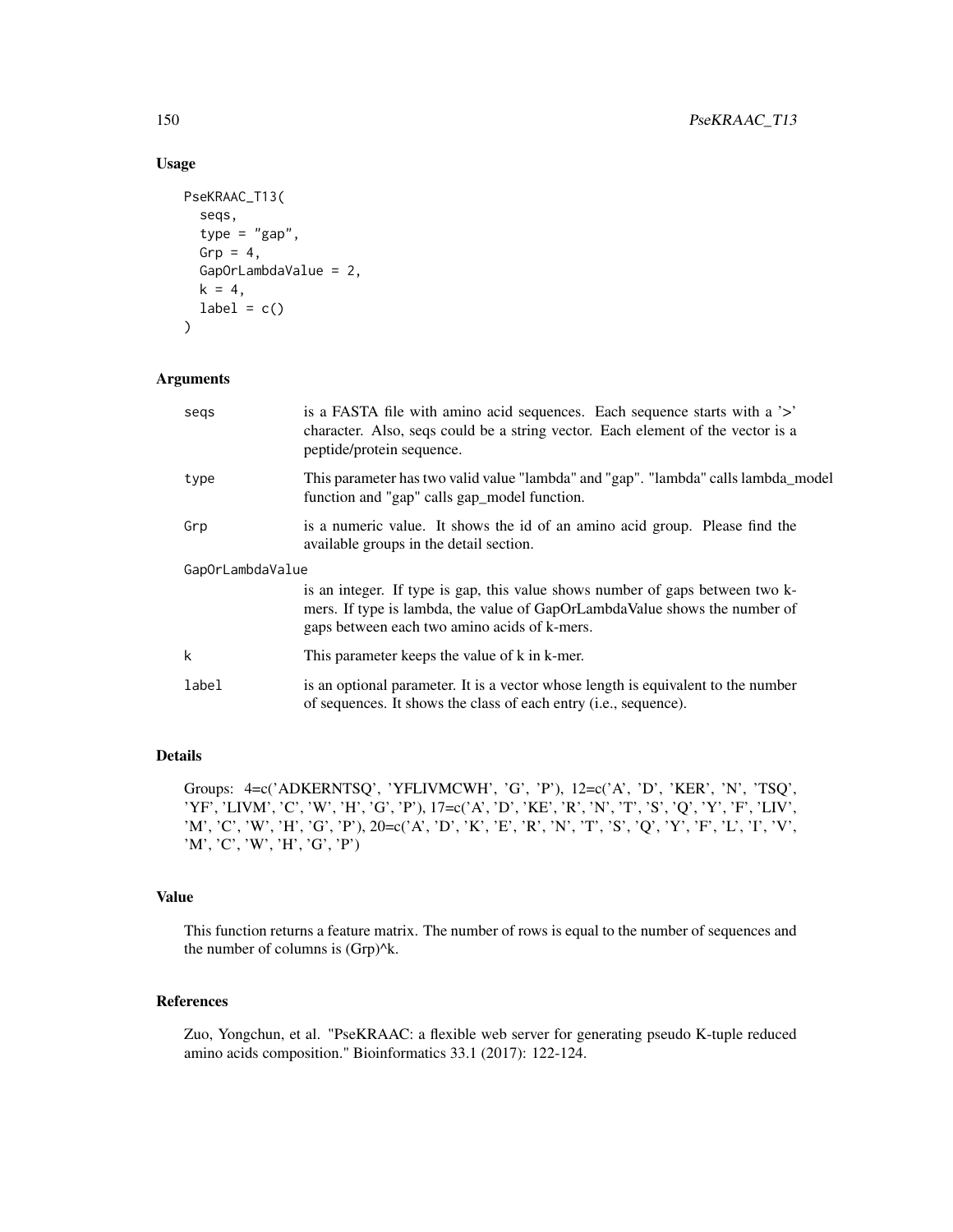# PseKRAAC\_T14 151

# Examples

```
filePrs<-system.file("extdata/proteins.fasta",package="ftrCOOL")
```
mat1<-PseKRAAC\_T13(seqs=filePrs,type="gap",Grp=17,GapOrLambdaValue=3,k=2)

```
mat2<-PseKRAAC_T13(seqs=filePrs,type="lambda",Grp=17,GapOrLambdaValue=3,k=2)
```
PseKRAAC\_T14 *Pseudo K\_tuple Reduced Amino Acid Composition Type-14 (PseKRAAC\_T14)*

# Description

There are 16 types of PseKRAAC function. In the functions, a (user-selected) grouping of the amino acids might be used to reduce the amino acid alphabet. Also, the functions have a type parameter. The parameter determines the protein sequence analyses which can be either gap or lambda-correlation. PseKRAAC\_type14(PseKRAAC\_T14) contains Grp 2-20.

# Usage

```
PseKRAAC_T14(
  seqs,
  type = "gap",Grp = 2,
  GapOrLambdaValue = 2,
  k = 4,
  label = c()\lambda
```
# Arguments

| segs             | is a FASTA file with a mino acid sequences. Each sequence starts with a '>'<br>character. Also, seqs could be a string vector. Each element of the vector is a<br>peptide/protein sequence.                 |
|------------------|-------------------------------------------------------------------------------------------------------------------------------------------------------------------------------------------------------------|
| type             | This parameter has two valid value "lambda" and "gap". "lambda" calls lambda_model<br>function and "gap" calls gap_model function.                                                                          |
| Grp              | is a numeric value. It shows the id of an amino acid group. Please find the<br>available groups in the detail section.                                                                                      |
| GapOrLambdaValue |                                                                                                                                                                                                             |
|                  | is an integer. If type is gap, this value shows number of gaps between two k-<br>mers. If type is lambda, the value of GapOrLambdaValue shows the number of<br>gaps between each two amino acids of k-mers. |
| k                | This parameter keeps the value of k in k-mer.                                                                                                                                                               |
| label            | is an optional parameter. It is a vector whose length is equivalent to the number<br>of sequences. It shows the class of each entry ( <i>i.e.</i> , sequence).                                              |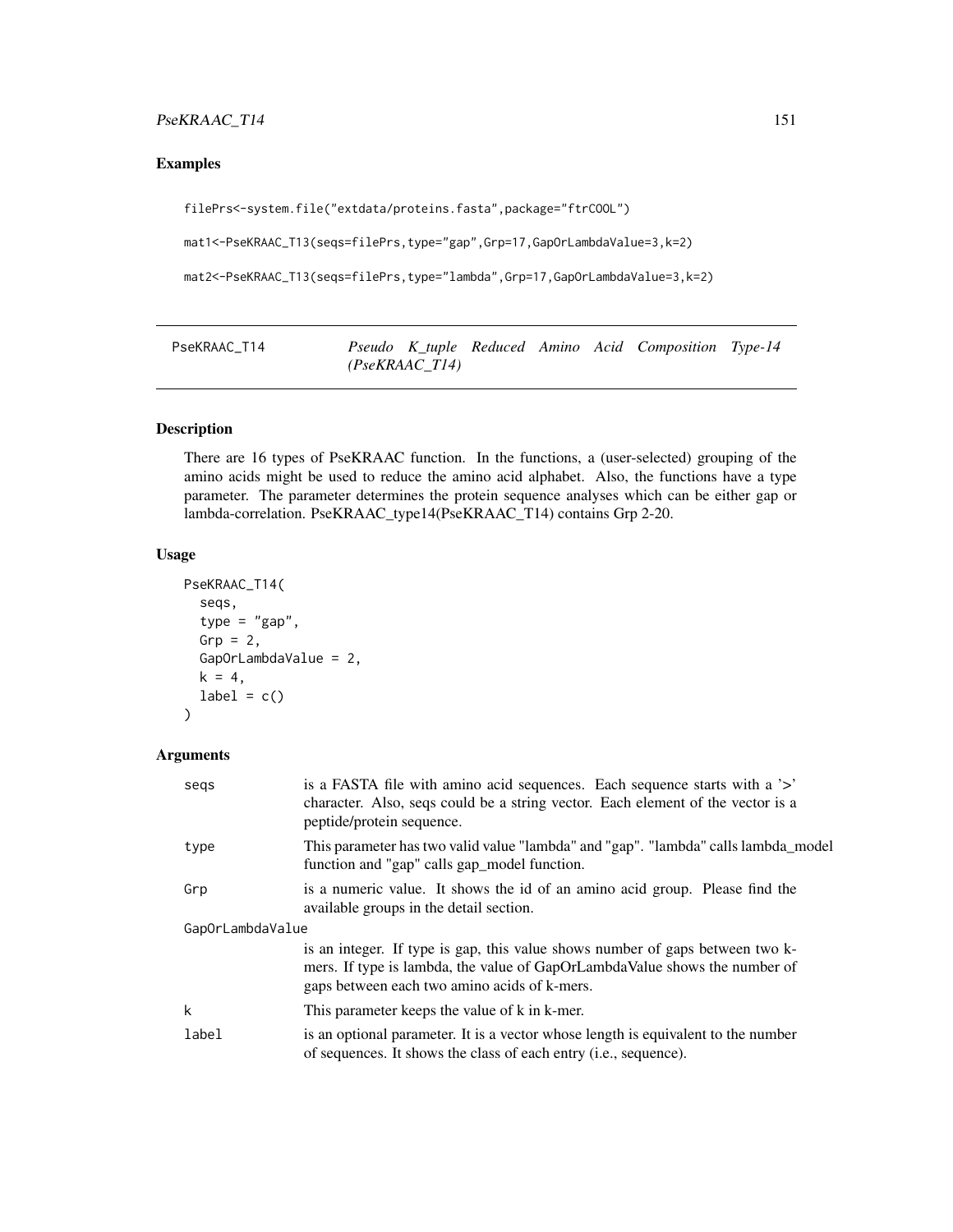## Details

Groups: 2=c('ARNDCQEGHKPST', 'ILMFWYV'), 3=c('ARNDQEGHKPST', 'C', 'ILMFWYV'), 4=c('ARNDQEGHKPST', 'C', 'ILMFYV', 'W'), 5=c('AGPST', 'RNDQEHK', 'C', 'ILMFYV', 'W'), 6=c('AGPST', 'RNDQEK', 'C', 'H', 'ILMFYV', 'W'), 7=c('ANDGST', 'RQEK', 'C', 'H', 'ILMFYV', 'P', 'W'), 8=c('ANDGST', 'RQEK', 'C', 'H', 'ILMV', 'FY', 'P', 'W'), 9=c('AGST', 'RQEK', 'ND', 'C', 'H', 'ILMV', 'FY', 'P', 'W'), 10=c('AGST', 'RK', 'ND', 'C', 'QE', 'H', 'ILMV', 'FY', 'P', 'W'), 11=c('AST', 'RK', 'ND', 'C', 'QE', 'G', 'H', 'ILMV', 'FY', 'P', 'W'), 12=c('AST', 'RK', 'ND', 'C', 'QE', 'G', 'H', 'IV', 'LM', 'FY', 'P', 'W'), 13=c('AST', 'RK', 'N', 'D', 'C', 'QE', 'G', 'H', 'IV', 'LM', 'FY', 'P', 'W'), 14=c('AST', 'RK', 'N', 'D', 'C', 'Q', 'E', 'G', 'H', 'IV', 'LM', 'FY', 'P', 'W'), 15=c('A', 'RK', 'N', 'D', 'C', 'Q', 'E', 'G', 'H', 'IV', 'LM', 'FY', 'P', 'ST', 'W'), 16=c('A', 'RK', 'N', 'D', 'C', 'Q', 'E', 'G', 'H', 'IV', 'LM', 'F', 'P', 'ST', 'W', 'Y'), 17=c('A', 'R', 'N', 'D', 'C', 'Q', 'E', 'G', 'H', 'IV', 'LM', 'K', 'F', 'P', 'ST', 'W', 'Y'), 18=c('A', 'R', 'N', 'D', 'C', 'Q', 'E', 'G', 'H', 'IV', 'LM', 'K', 'F', 'P', 'S', 'T', 'W', 'Y'), 19=c('A', 'R', 'N', 'D', 'C', 'Q', 'E', 'G', 'H', 'IV', 'L', 'K', 'M', 'F', 'P', 'S', 'T', 'W', 'Y'), 20=c('A', 'R', 'N', 'D', 'C', 'Q', 'E', 'G', 'H', 'I', 'V', 'L', 'K', 'M', 'F', 'P', 'S', 'T', 'W', 'Y')

#### Value

This function returns a feature matrix. The number of rows is equal to the number of sequences and the number of columns is (Grp)^k.

#### References

Zuo, Yongchun, et al. "PseKRAAC: a flexible web server for generating pseudo K-tuple reduced amino acids composition." Bioinformatics 33.1 (2017): 122-124.

#### Examples

filePrs<-system.file("extdata/proteins.fasta",package="ftrCOOL")

mat1<-PseKRAAC\_T14(seqs=filePrs,type="gap",Grp=4,GapOrLambdaValue=3,k=2)

mat2<-PseKRAAC\_T14(seqs=filePrs,type="lambda",Grp=4,GapOrLambdaValue=3,k=2)

PseKRAAC\_T15 *Pseudo K\_tuple Reduced Amino Acid Composition Type-15 (PseKRAAC\_T15)*

# Description

There are 16 types of PseKRAAC function. In the functions, a (user-selected) grouping of the amino acids might be used to reduce the amino acid alphabet. Also, the functions have a type parameter. The parameter determines the protein sequence analyses which can be either gap or lambda-correlation. PseKRAAC\_type15(PseKRAAC\_T15) contains Grp 2-16,20.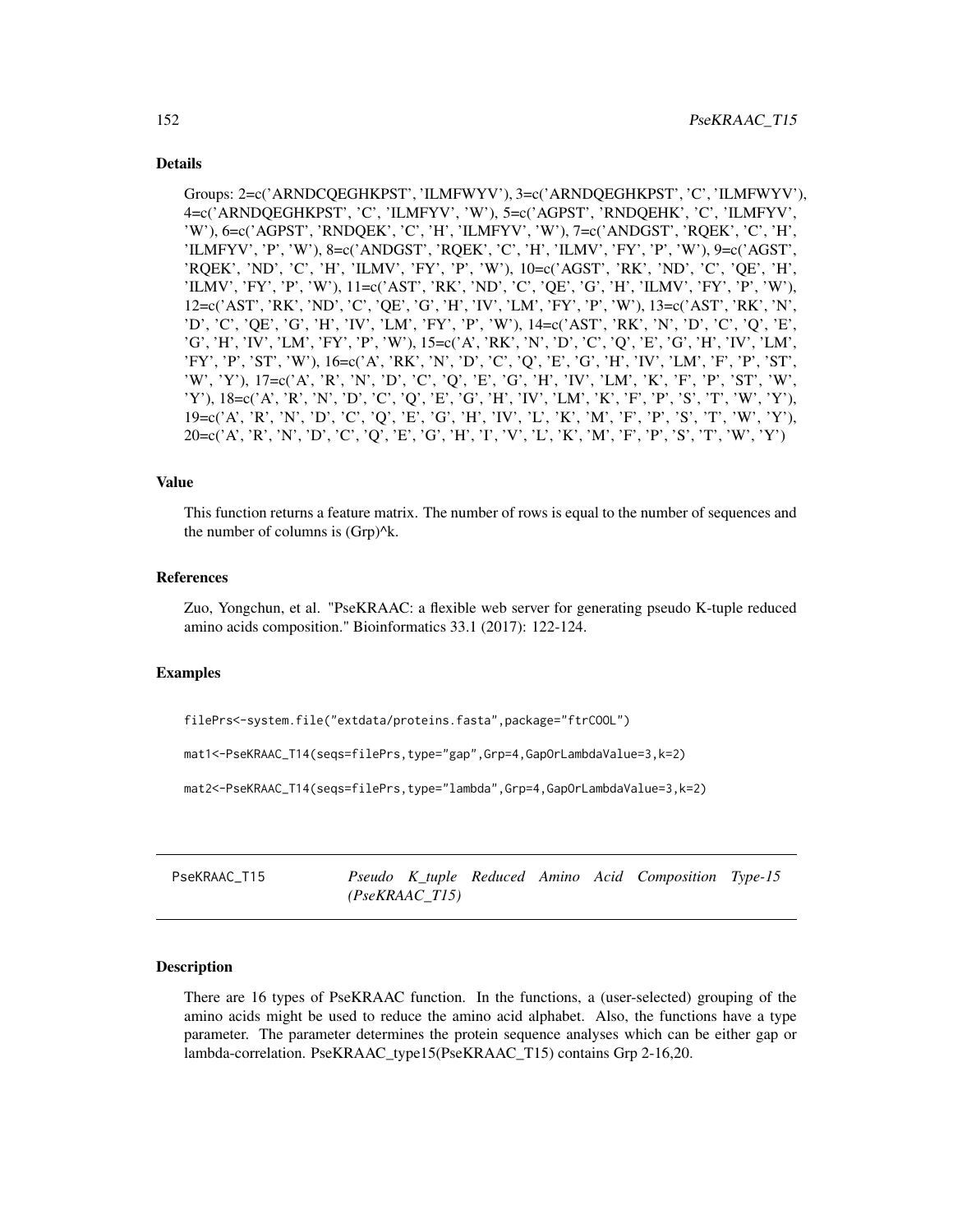# PseKRAAC\_T15 153

## Usage

```
PseKRAAC_T15(
  seqs,
  type = "gap",Grp = 2,
 GapOrLambdaValue = 2,
 k = 4,
 label = c())
```
## Arguments

| segs             | is a FASTA file with amino acid sequences. Each sequence starts with a '>'<br>character. Also, seqs could be a string vector. Each element of the vector is a<br>peptide/protein sequence.                  |  |  |  |  |
|------------------|-------------------------------------------------------------------------------------------------------------------------------------------------------------------------------------------------------------|--|--|--|--|
| type             | This parameter has two valid value "lambda" and "gap". "lambda" calls lambda_model<br>function and "gap" calls gap_model function.                                                                          |  |  |  |  |
| Grp              | is a numeric value. It shows the id of an amino acid group. Please find the<br>available groups in the detail section.                                                                                      |  |  |  |  |
| GapOrLambdaValue |                                                                                                                                                                                                             |  |  |  |  |
|                  | is an integer. If type is gap, this value shows number of gaps between two k-<br>mers. If type is lambda, the value of GapOrLambdaValue shows the number of<br>gaps between each two amino acids of k-mers. |  |  |  |  |
| k                | This parameter keeps the value of k in k-mer.                                                                                                                                                               |  |  |  |  |
| label            | is an optional parameter. It is a vector whose length is equivalent to the number<br>of sequences. It shows the class of each entry ( <i>i.e.</i> , sequence).                                              |  |  |  |  |

#### Details

Groups:

Grp2=c('MFILVAW', 'CYQHPGTSNRKDE'), Grp3=c('MFILVAW', 'CYQHPGTSNRK', 'DE'), Grp4=c('MFILV', 'ACW', 'YQHPGTSNRK', 'DE'), Grp5=c('MFILV', 'ACW', 'YQHPGTSN', 'RK', 'DE'), Grp6=c('MFILV', 'A', 'C', 'WYQHPGTSN', 'RK', 'DE'), Grp7=c('MFILV', 'A', 'C', 'WYQHP', 'GTSN', 'RK', 'DE'), Grp8=c('MFILV', 'A', 'C', 'WYQHP', 'G', 'TSN', 'RK', 'DE'), Grp9=c('MF', 'ILV', 'A', 'C', 'WYQHP', 'G', 'TSN', 'RK', 'DE'), Grp10=c('MF', 'ILV', 'A', 'C', 'WYQHP', 'G', 'TSN', 'RK', 'D', 'E'), Grp11=c('MF', 'IL', 'V', 'A', 'C', 'WYQHP', 'G', 'TSN', 'RK', 'D', 'E'), Grp12=c('MF', 'IL', 'V', 'A', 'C', 'WYQHP', 'G', 'TS', 'N', 'RK', 'D', 'E'), Grp13=c('MF', 'IL', 'V', 'A', 'C', 'WYQHP', 'G', 'T', 'S', 'N', 'RK', 'D', 'E'), Grp14=c('MF', 'I', 'L', 'V', 'A', 'C', 'WYQHP', 'G', 'T', 'S', 'N', 'RK', 'D', 'E'), Grp15=c('MF', 'IL', 'V', 'A', 'C', 'WYQ', 'H', 'P', 'G', 'T', 'S', 'N', 'RK', 'D', 'E'), Grp16=c('MF', 'I', 'L', 'V', 'A', 'C', 'WYQ', 'H', 'P', 'G', 'T', 'S', 'N', 'RK', 'D', 'E'), Grp20=c('M', 'F', 'I', 'L', 'V', 'A', 'C', 'W', 'Y', 'Q', 'H', 'P', 'G', 'T', 'S', 'N', 'R', 'K', 'D', 'E')

## Value

This function returns a feature matrix. The number of rows is equal to the number of sequences and the number of columns is (Grp)^k.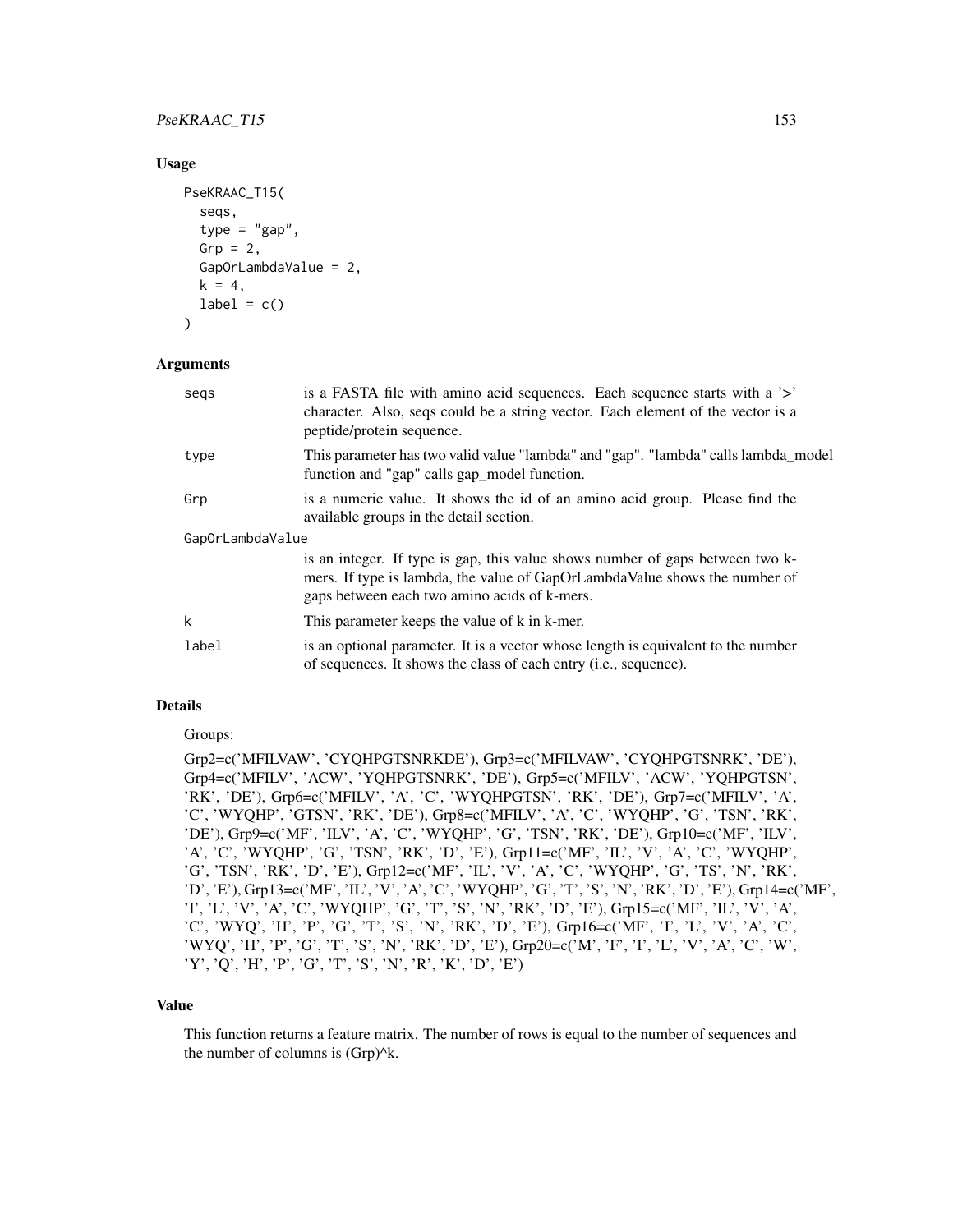#### References

Zuo, Yongchun, et al. "PseKRAAC: a flexible web server for generating pseudo K-tuple reduced amino acids composition." Bioinformatics 33.1 (2017): 122-124.

#### Examples

```
filePrs<-system.file("extdata/proteins.fasta",package="ftrCOOL")
mat1<-PseKRAAC_T15(seqs=filePrs,type="gap",Grp=4,GapOrLambdaValue=3,k=2)
mat2<-PseKRAAC_T15(seqs=filePrs,type="lambda",Grp=4,GapOrLambdaValue=3,k=2)
```
PseKRAAC\_T16 *Pseudo K\_tuple Reduced Amino Acid Composition Type-16 (PseKRAAC\_T16)*

#### Description

There are 16 types of PseKRAAC function. In the functions, a (user-selected) grouping of the amino acids might be used to reduce the amino acid alphabet. Also, the functions have a type parameter. The parameter determines the protein sequence analyses which can be either gap or lambda-correlation. PseKRAAC\_type16(PseKRAAC\_T16) contains Grp 2-16,20.

## Usage

```
PseKRAAC_T16(
  seqs,
  type = "gap",Grp = 2,
  GapOrLambdaValue = 2,
 k = 4,
  label = c())
```
## Arguments

| segs | is a FASTA file with amino acid sequences. Each sequence starts with a '>'<br>character. Also, seqs could be a string vector. Each element of the vector is a<br>peptide/protein sequence. |
|------|--------------------------------------------------------------------------------------------------------------------------------------------------------------------------------------------|
| type | This parameter has two valid value "lambda" and "gap". "lambda" calls lambda_model<br>function and "gap" calls gap_model function.                                                         |
| Grp  | is a numeric value. It shows the id of an amino acid group. Please find the<br>available groups in the detail section.                                                                     |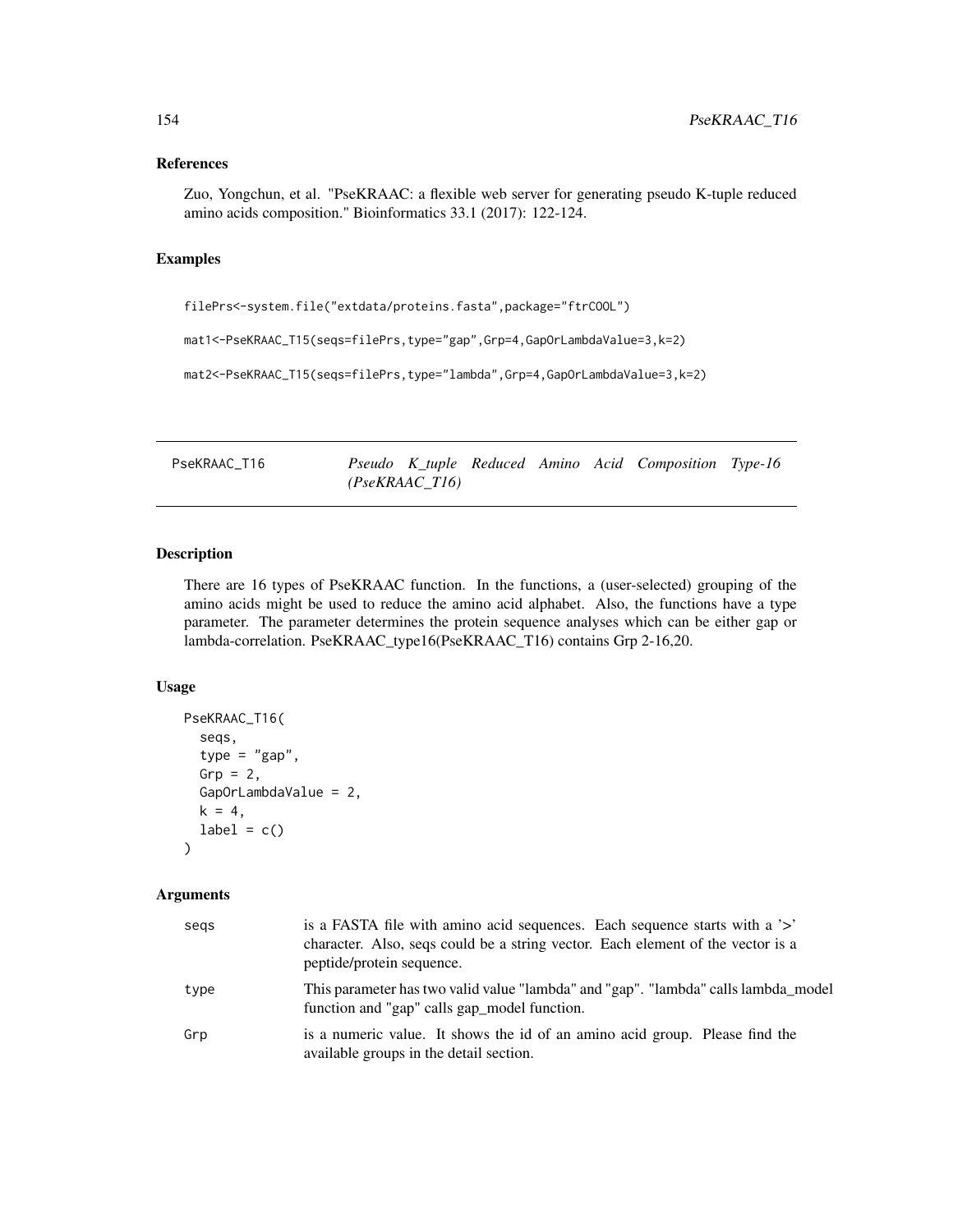| GapOrLambdaValue |                                                                                                                                                                                                             |
|------------------|-------------------------------------------------------------------------------------------------------------------------------------------------------------------------------------------------------------|
|                  | is an integer. If type is gap, this value shows number of gaps between two k-<br>mers. If type is lambda, the value of GapOrLambdaValue shows the number of<br>gaps between each two amino acids of k-mers. |
|                  | This parameter keeps the value of k in k-mer.                                                                                                                                                               |
| label            | is an optional parameter. It is a vector whose length is equivalent to the number<br>of sequences. It shows the class of each entry ( <i>i.e.</i> , sequence).                                              |

## Details

#### Groups:

2=c('IMVLFWY', 'GPCASTNHQEDRK'), 3=c('IMVLFWY', 'GPCAST', 'NHQEDRK'), 4=c('IMVLFWY', 'G', 'PCAST', 'NHQEDRK'), 5=c('IMVL', 'FWY', 'G', 'PCAST', 'NHQEDRK'), 6=c('IMVL', 'FWY', 'G', 'P', 'CAST', 'NHQEDRK'), 7=c('IMVL', 'FWY', 'G', 'P', 'CAST', 'NHQED', 'RK'), 8=c('IMV', 'L', 'FWY', 'G', 'P', 'CAST', 'NHQED', 'RK'), 9=c('IMV', 'L', 'FWY', 'G', 'P', 'C', 'AST', 'NHQED', 'RK'), 10=c('IMV', 'L', 'FWY', 'G', 'P', 'C', 'A', 'STNH', 'RKQE', 'D'), 11=c('IMV', 'L', 'FWY', 'G', 'P', 'C', 'A', 'STNH', 'RKQ', 'E', 'D'), 12=c('IMV', 'L', 'FWY', 'G', 'P', 'C', 'A', 'ST', 'N', 'HRKQ', 'E', 'D'), 13=c('IMV', 'L', 'F', 'WY', 'G', 'P', 'C', 'A', 'ST', 'N', 'HRKQ', 'E', 'D'), 14=c('IMV', 'L', 'F', 'WY', 'G', 'P', 'C', 'A', 'S', 'T', 'N', 'HRKQ', 'E', 'D'), 15=c('IMV', 'L', 'F', 'WY', 'G', 'P', 'C', 'A', 'S', 'T', 'N', 'H', 'RKQ', 'E', 'D'), 16=c('IMV', 'L', 'F', 'W', 'Y', 'G', 'P', 'C', 'A', 'S', 'T', 'N', 'H', 'RKQ', 'E', 'D'), 20=c('I', 'M', 'V', 'L', 'F', 'W', 'Y', 'G', 'P', 'C', 'A', 'S', 'T', 'N', 'H', 'R', 'K', 'Q', 'E', 'D')

# Value

This function returns a feature matrix. The number of rows is equal to the number of sequences and the number of columns is  $(Grp)^{A_k}$ .

### References

Zuo, Yongchun, et al. "PseKRAAC: a flexible web server for generating pseudo K-tuple reduced amino acids composition." Bioinformatics 33.1 (2017): 122-124.

#### Examples

```
filePrs<-system.file("extdata/proteins.fasta",package="ftrCOOL")
```
mat1<-PseKRAAC\_T16(seqs=filePrs,type="gap",Grp=4,GapOrLambdaValue=3,k=2)

```
mat2<-PseKRAAC_T16(seqs=filePrs,type="lambda",Grp=4,GapOrLambdaValue=3,k=2)
```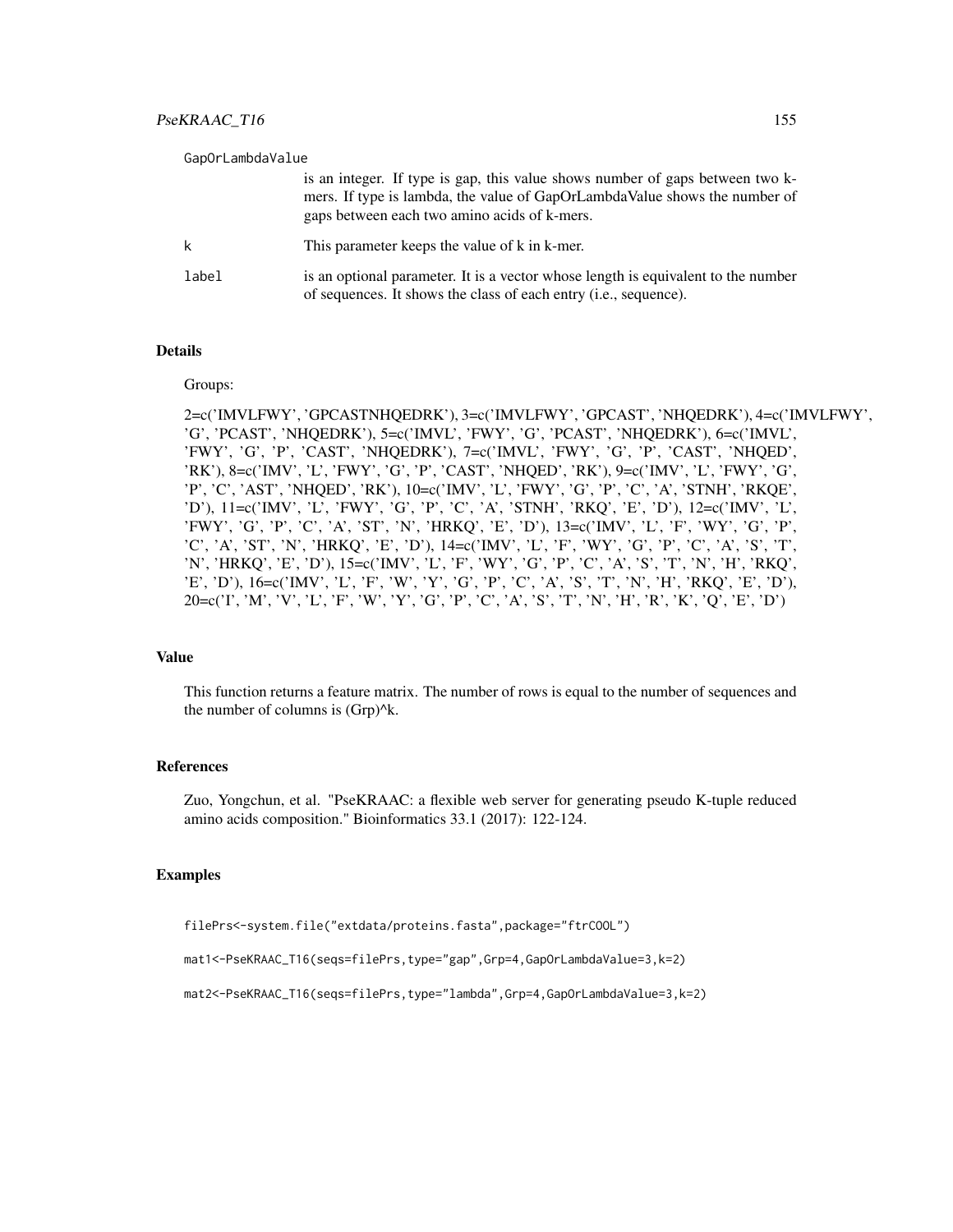## Description

There are 16 types of PseKRAAC function. In the functions, a (user-selected) grouping of the amino acids might be used to reduce the amino acid alphabet. Also, the functions have a type parameter. The parameter determines the protein sequence analyses which can be either gap or lambda-correlation. PseKRAAC\_type2(PseKRAAC\_T2) contains Grp 2-6,8,15,20.

#### Usage

```
PseKRAAC_T2(
  seqs,
  type = "gap",Grp = 2,
  GapOrLambdaValue = 2,
  k = 4,
  label = c()\lambda
```
# Arguments

| segs  | is a FASTA file with a mino acid sequences. Each sequence starts with a '>'<br>character. Also, seqs could be a string vector. Each element of the vector is a<br>peptide/protein sequence.                 |  |  |  |  |
|-------|-------------------------------------------------------------------------------------------------------------------------------------------------------------------------------------------------------------|--|--|--|--|
| type  | This parameter has two valid value "lambda" and "gap". "lambda" calls lambda_model<br>function and "gap" calls gap_model function.                                                                          |  |  |  |  |
| Grp   | is a numeric value. It shows the id of an amino acid group. Please find the<br>available groups in the detail section.                                                                                      |  |  |  |  |
|       | GapOrLambdaValue                                                                                                                                                                                            |  |  |  |  |
|       | is an integer. If type is gap, this value shows number of gaps between two k-<br>mers. If type is lambda, the value of GapOrLambdaValue shows the number of<br>gaps between each two amino acids of k-mers. |  |  |  |  |
| k     | This parameter keeps the value of k in k-mer.                                                                                                                                                               |  |  |  |  |
| label | is an optional parameter. It is a vector whose length is equivalent to the number<br>of sequences. It shows the class of each entry ( <i>i.e.</i> , sequence).                                              |  |  |  |  |

# Details

Groups:

2=c('LVIMCAGSTPFYW', 'EDNQKRH'), 3=c('LVIMCAGSTP', 'FYW', 'EDNQKRH'), 4=c('LVIMC', 'AGSTP', 'FYW', 'EDNQKRH'), 5=c('LVIMC', 'AGSTP', 'FYW', 'EDNQ', 'KRH'), 6=c('LVIM', 'AGST', 'PHC', 'FYW', 'EDNQ', 'KR'), 8=c('LVIMC', 'AG', 'ST', 'P', 'FYW', 'EDNQ', 'KR', 'H'), 15=c('LVIM', 'C', 'A', 'G', 'S', 'T', 'P', 'FY', 'W', 'E', 'D', 'N', 'Q', 'KR', 'H'), 20=c('L', 'V', 'I', 'M', 'C', 'A', 'G', 'S', 'T', 'P', 'F', 'Y', 'W', 'E', 'D', 'N', 'Q', 'K', 'R', 'H')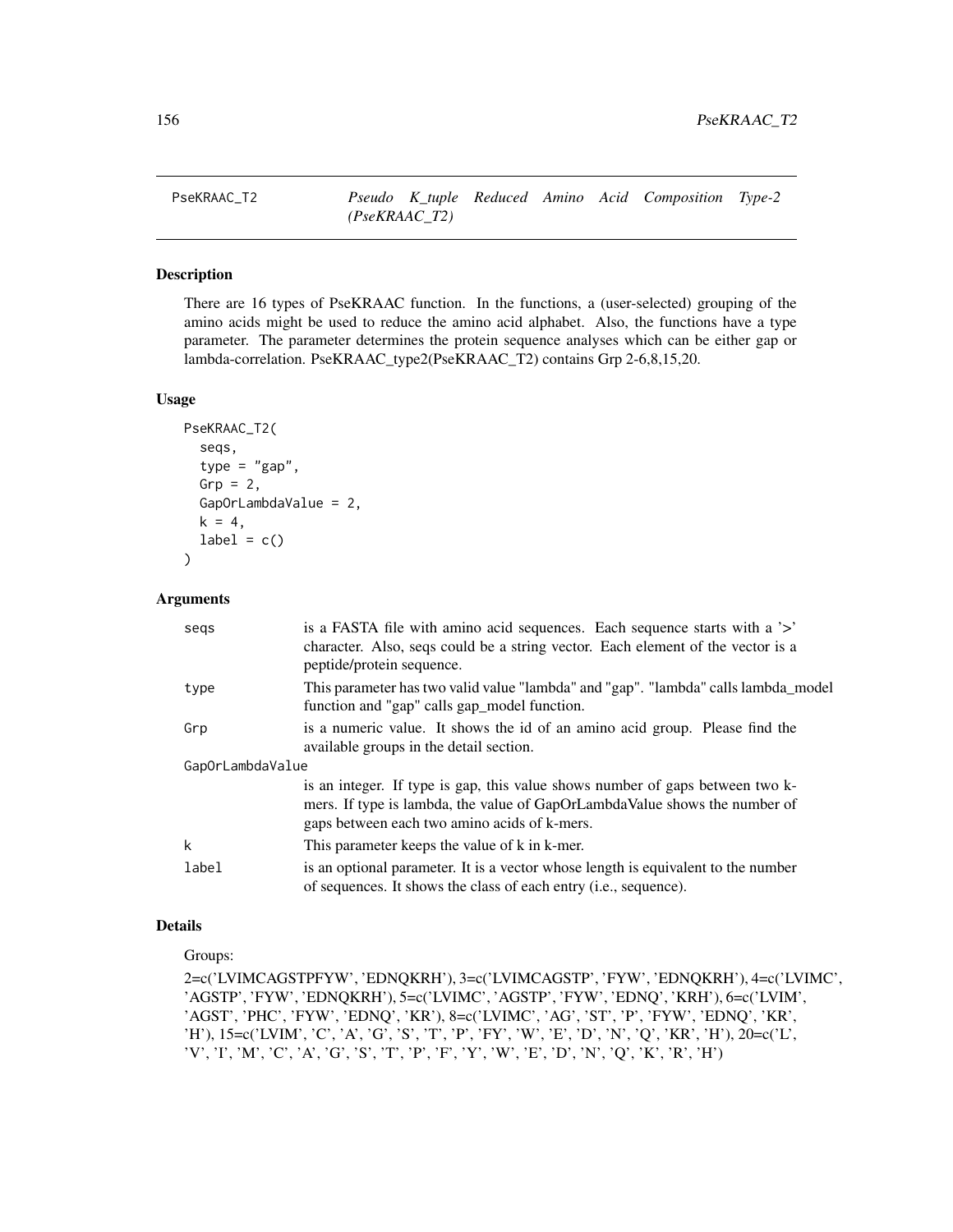# Value

This function returns a feature matrix. The number of rows is equal to the number of sequences and the number of columns is  $(Grp)^{k}$ .

# **References**

Zuo, Yongchun, et al. "PseKRAAC: a flexible web server for generating pseudo K-tuple reduced amino acids composition." Bioinformatics 33.1 (2017): 122-124.

#### Examples

filePrs<-system.file("extdata/proteins.fasta",package="ftrCOOL")

mat1<-PseKRAAC\_T2(seqs=filePrs,type="gap",Grp=4,GapOrLambdaValue=3,k=2)

mat2<-PseKRAAC\_T2(seqs=filePrs,type="lambda",Grp=4,GapOrLambdaValue=3,k=2)

| PseKRAAC T3A |                |  | Pseudo K_tuple Reduced Amino Acid Composition Type-3A |  |
|--------------|----------------|--|-------------------------------------------------------|--|
|              | (PseKRAAC T3A) |  |                                                       |  |

# Description

There are 16 types of PseKRAAC function. In the functions, a (user-selected) grouping of the amino acids might be used to reduce the amino acid alphabet. Also, the functions have a type parameter. The parameter determines the protein sequence analyses which can be either gap or lambda-correlation. PseKRAAC\_type3 contain two type: type3A and type3B. 'PseKRAAC\_T3A' contains Grp 2-20.

#### Usage

```
PseKRAAC_T3A(
  seqs,
  type = "gap",Grp = 2,
  GapOrLambdaValue = 2,
  k = 4,
  label = c())
```
## Arguments

| segs | is a FASTA file with amino acid sequences. Each sequence starts with a '>'         |
|------|------------------------------------------------------------------------------------|
|      | character. Also, seqs could be a string vector. Each element of the vector is a    |
|      | peptide/protein sequence.                                                          |
| type | This parameter has two valid value "lambda" and "gap". "lambda" calls lambda model |
|      | function and "gap" calls gap_model function.                                       |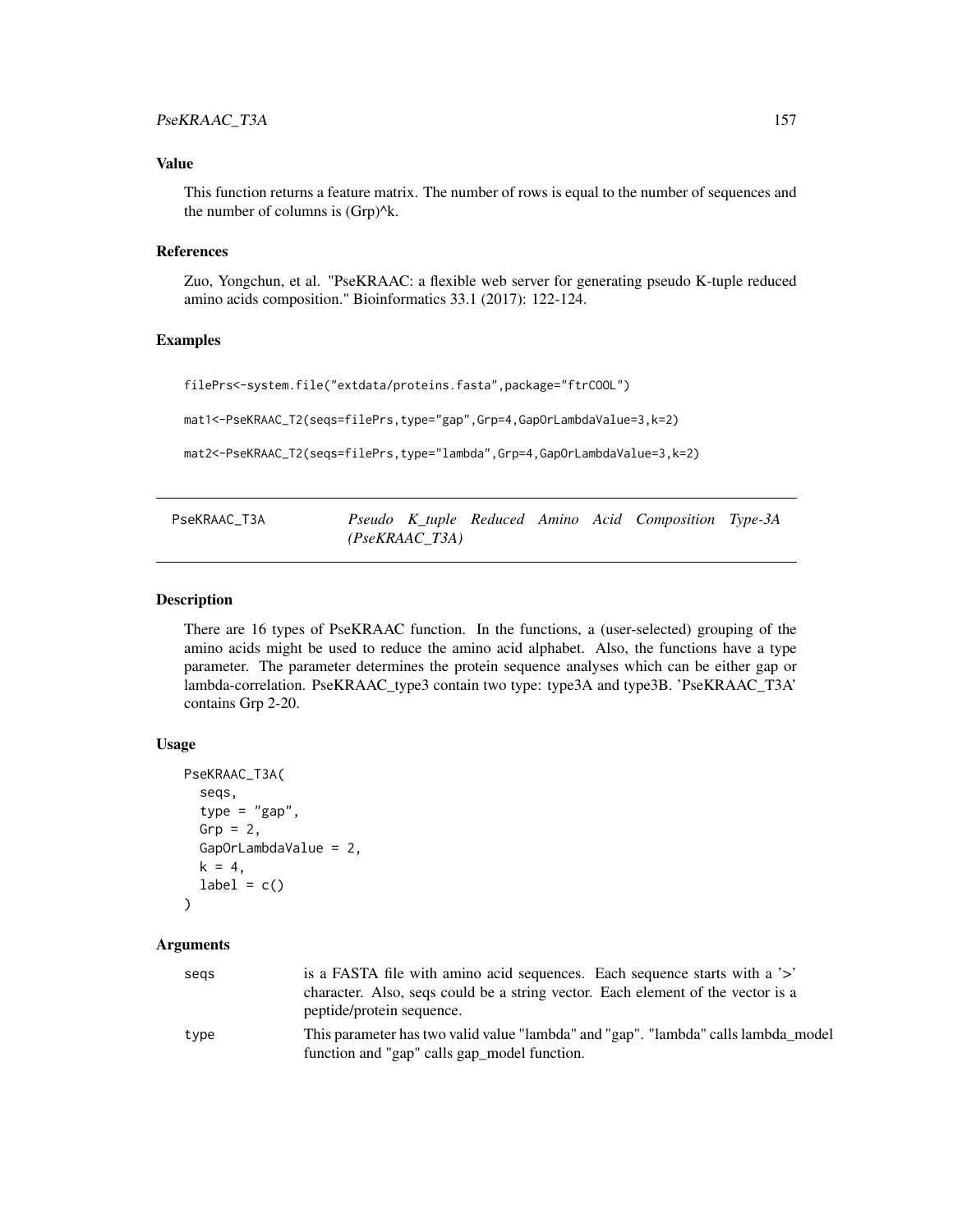| Grp              | is a numeric value. It shows the id of an amino acid group. Please find the<br>available groups in the detail section.                                                                                      |
|------------------|-------------------------------------------------------------------------------------------------------------------------------------------------------------------------------------------------------------|
| GapOrLambdaValue |                                                                                                                                                                                                             |
|                  | is an integer. If type is gap, this value shows number of gaps between two k-<br>mers. If type is lambda, the value of GapOrLambdaValue shows the number of<br>gaps between each two amino acids of k-mers. |
| k                | This parameter keeps the value of k in k-mer.                                                                                                                                                               |
| label            | is an optional parameter. It is a vector whose length is equivalent to the number<br>of sequences. It shows the class of each entry ( <i>i.e.</i> , sequence).                                              |

# Details

Groups: Grp2=c('AGSPDEQNHTKRMILFYVC', 'W'), Grp3=c('AGSPDEQNHTKRMILFYV', 'W', 'C'), Grp4=c('AGSPDEQNHTKRMIV', 'W', 'YFL', 'C'), Grp5=c('AGSPDEQNHTKR', 'W', 'YF', 'MIVL', 'C'), Grp6=c('AGSP', 'DEQNHTKR', 'W', 'YF', 'MIL', 'VC'), Grp7=c('AGP', 'DEQNH', 'TKRMIV', 'W', 'YF', 'L', 'CS'), Grp8=c('AG', 'DEQN', 'TKRMIV', 'HY', 'W', 'L', 'FP', 'CS'), Grp9=c('AG', 'P', 'DEQN', 'TKRMI', 'HY', 'W', 'F', 'L', 'VCS'), Grp10=c('AG', 'P', 'DEQN', 'TKRM', 'HY', 'W', 'F', 'I', 'L', 'VCS'), Grp11=c('AG', 'P', 'DEQN', 'TK', 'RI', 'H', 'Y', 'W', 'F', 'ML', 'VCS'), Grp12=c('FAS', 'P', 'G', 'DEQ', 'NL', 'TK', 'R', 'H', 'W', 'Y', 'IM', 'VC'), Grp13=c('FAS', 'P', 'G', 'DEQ', 'NL', 'T', 'K', 'R', 'H', 'W', 'Y', 'IM', 'VC'), Grp14=c('FA', 'P', 'G', 'T', 'DE', 'QM', 'NL', 'K', 'R', 'H', 'W', 'Y', 'IV', 'CS'), Grp15=c('FAS', 'P', 'G', 'T', 'DE', 'Q', 'NL', 'K', 'R', 'H', 'W', 'Y', 'M', 'I', 'VC'), Grp16=c('FA', 'P', 'G', 'ST', 'DE', 'Q', 'N', 'K', 'R', 'H', 'W', 'Y', 'M', 'L', 'I', 'VC'), Grp17=c('FA', 'P', 'G', 'S', 'T', 'DE', 'Q', 'N', 'K', 'R', 'H', 'W', 'Y', 'M', 'L', 'I', 'VC'), Grp18=c('FA', 'P', 'G', 'S', 'T', 'DE', 'Q', 'N', 'K', 'R', 'H', 'W', 'Y', 'M', 'L', 'I', 'V', 'C'), Grp19=c('FA', 'P', 'G', 'S', 'T', 'D', 'E', 'Q', 'N', 'K', 'R', 'H', 'W', 'Y', 'M', 'L', 'I', 'V', 'C'), Grp20=c('F', 'A', 'P', 'G', 'S', 'T', 'D', 'E', 'Q', 'N', 'K', 'R', 'H', 'W', 'Y', 'M', 'L', 'I', 'V', 'C')

#### Value

This function returns a feature matrix. The number of rows is equal to the number of sequences and the number of columns is  $(Grp)^{A}k$ .

## References

Zuo, Yongchun, et al. "PseKRAAC: a flexible web server for generating pseudo K-tuple reduced amino acids composition." Bioinformatics 33.1 (2017): 122-124.

## Examples

filePrs<-system.file("extdata/proteins.fasta",package="ftrCOOL")

```
mat1<-PseKRAAC_T3A(seqs=filePrs,type="gap",Grp=4,GapOrLambdaValue=3,k=2)
```

```
mat2<-PseKRAAC_T3A(seqs=filePrs,type="lambda",Grp=4,GapOrLambdaValue=3,k=2)
```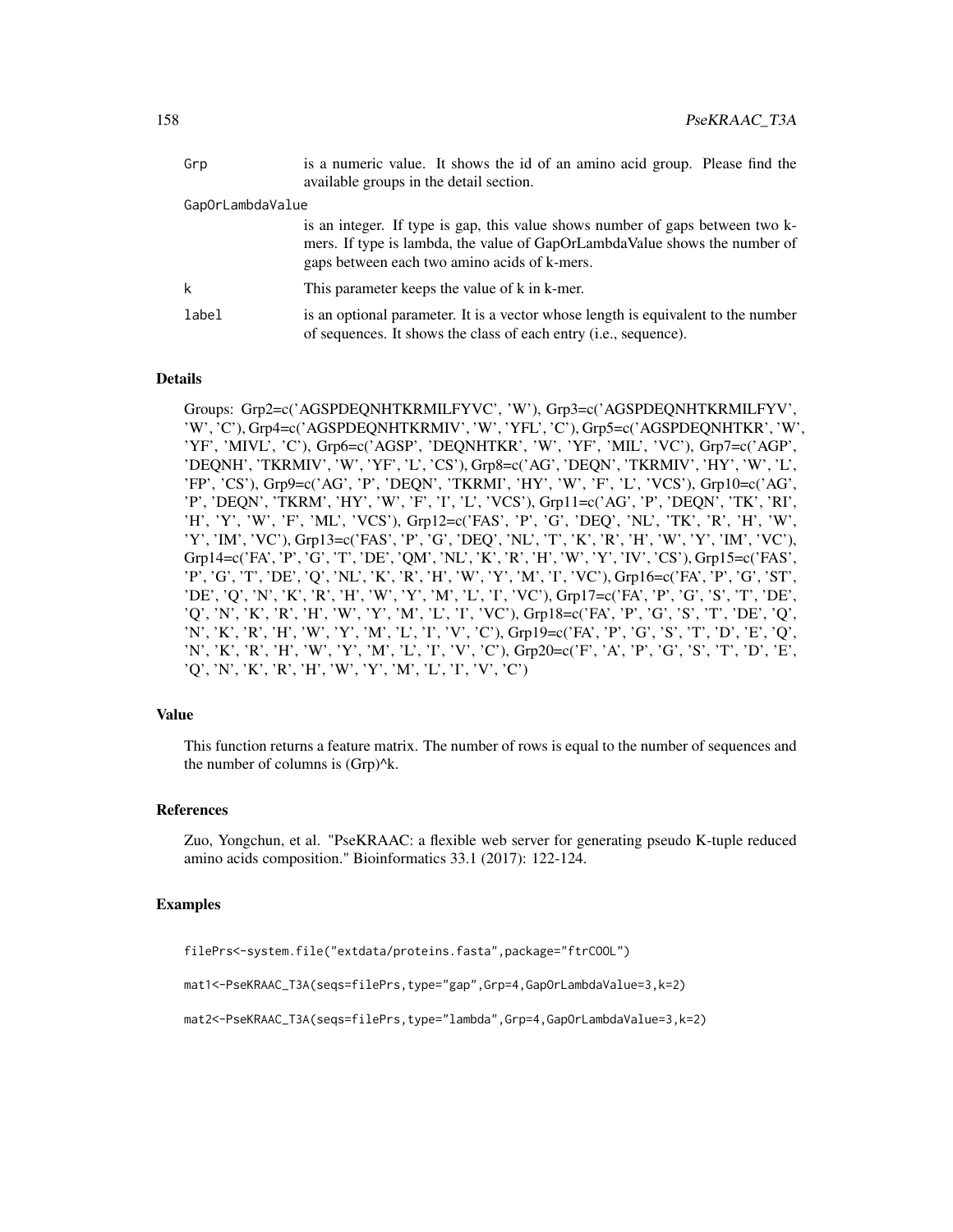PseKRAAC\_T3B *Pseudo K\_tuple Reduced Amino Acid Composition Type\_3B (PseKRAAC\_T3B)*

# Description

There are 16 types of PseKRAAC function. In the functions, a (user-selected) grouping of the amino acids might be used to reduce the amino acid alphabet. Also, the functions have a type parameter. The parameter determines the protein sequence analyses which can be either gap or lambda-correlation. PseKRAAC\_type3 contain two type: type3A and type3B. 'PseKRAAC\_T3B' contains Grp 2-20.

#### Usage

```
PseKRAAC_T3B(
  seqs,
  type = "gap",Grp = 2,
  GapOrLambdaValue = 2,
 k = 4,
  label = c())
```
## Arguments

| segs             | is a FASTA file with a mino acid sequences. Each sequence starts with a '>'<br>character. Also, seqs could be a string vector. Each element of the vector is a<br>peptide/protein sequence.                 |
|------------------|-------------------------------------------------------------------------------------------------------------------------------------------------------------------------------------------------------------|
| type             | This parameter has two valid value "lambda" and "gap". "lambda" calls lambda_model<br>function and "gap" calls gap_model function.                                                                          |
| Grp              | is a numeric value. It shows the id of an amino acid group. Please find the<br>available groups in the detail section.                                                                                      |
| GapOrLambdaValue |                                                                                                                                                                                                             |
|                  | is an integer. If type is gap, this value shows number of gaps between two k-<br>mers. If type is lambda, the value of GapOrLambdaValue shows the number of<br>gaps between each two amino acids of k-mers. |
| k                | This parameter keeps the value of k in k-mer.                                                                                                                                                               |
| label            | is an optional parameter. It is a vector whose length is equivalent to the number<br>of sequences. It shows the class of each entry ( <i>i.e.</i> , sequence).                                              |

# Details

Groups: 2=c('HRKQNEDSTGPACVIM', 'LFYW'), 3=c('HRKQNEDSTGPACVIM', 'LFY', 'W'), 4=c('HRKQNEDSTGPA', 'CIV', 'MLFY', 'W'), 5=c('HRKQNEDSTGPA', 'CV', 'IML', 'FY', 'W'), 6=c('HRKQNEDSTPA', 'G', 'CV', 'IML', 'FY', 'W'), 7=c('HRKQNEDSTA', 'G', 'P', 'CV', 'IML', 'FY', 'W'), 8=c('HRKQSTA', 'NED', 'G', 'P', 'CV', 'IML', 'FY', 'W'), 9=c('HRKQ',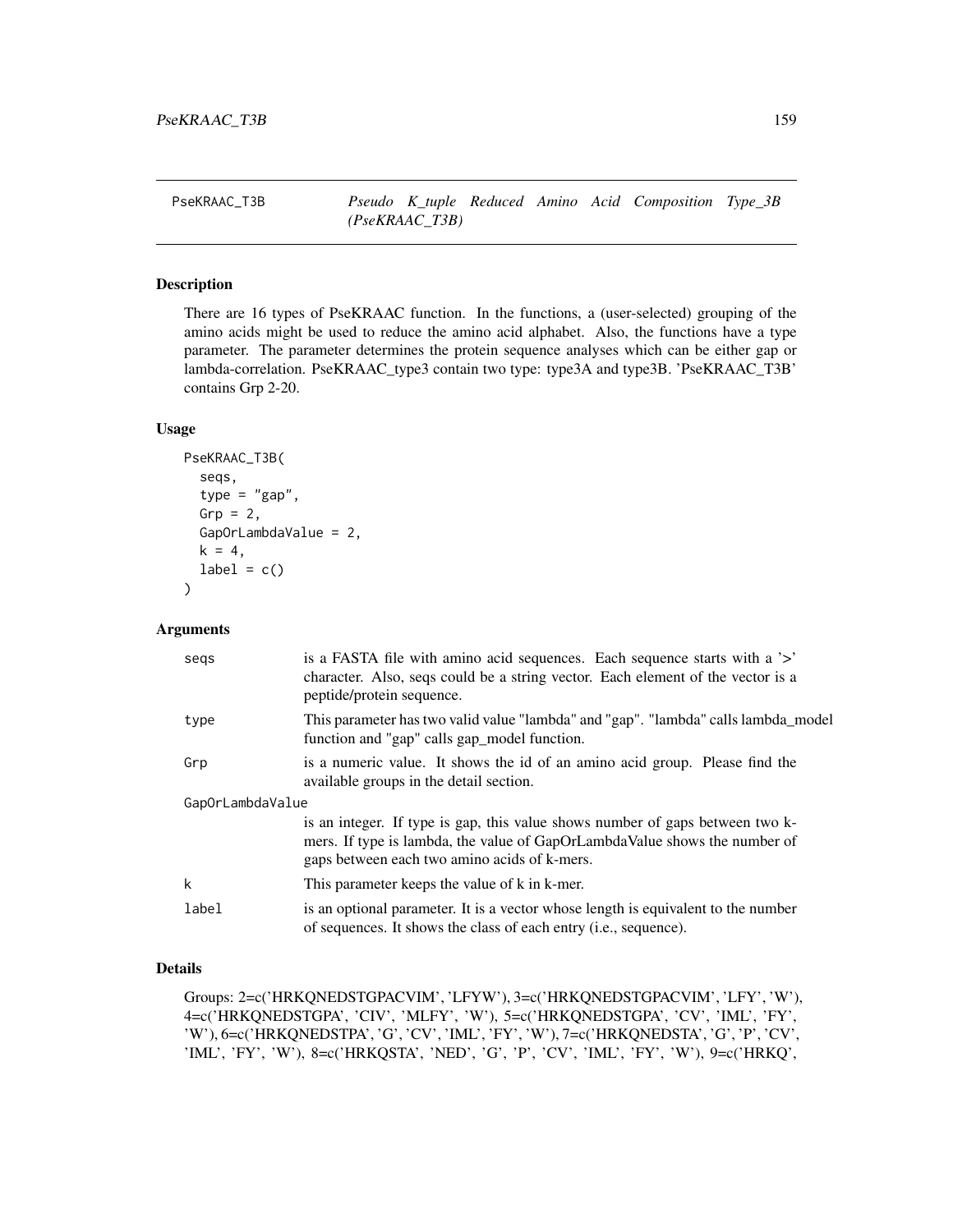'NED', 'ASTG', 'P', 'C', 'IV', 'MLF', 'Y', 'W'), 10=c('RKHSA', 'Q', 'NED', 'G', 'P', 'C', 'TIV', 'MLF', 'Y', 'W'), 11=c('RKQ', 'NG', 'ED', 'AST', 'P', 'C', 'IV', 'HML', 'F', 'Y', 'W'), 12=c('RKQ', 'ED', 'NAST', 'G', 'P', 'C', 'IV', 'H', 'ML', 'F', 'Y', 'W'), 13=c('RK', 'QE', 'D', 'NG', 'HA', 'ST', 'P', 'C', 'IV', 'ML', 'F', 'Y', 'W'), 14=c('R', 'K', 'QE', 'D', 'NG', 'HA', 'ST', 'P', 'C', 'IV', 'ML', 'F', 'Y', 'W'), 15=c('R', 'K', 'QE', 'D', 'NG', 'HA', 'ST', 'P', 'C', 'IV', 'M', 'L', 'F', 'Y', 'W'), 16=c('R', 'K', 'Q', 'E', 'D', 'NG', 'HA', 'ST', 'P', 'C', 'IV', 'M', 'L', 'F', 'Y', 'W'), 17=c('R', 'K', 'Q', 'E', 'D', 'NG', 'HA', 'S', 'T', 'P', 'C', 'IV', 'M', 'L', 'F', 'Y', 'W'), 18=c('R', 'K', 'Q', 'E', 'D', 'NG', 'HA', 'S', 'T', 'P', 'C', 'I', 'V', 'M', 'L', 'F', 'Y', 'W'), 19=c('R', 'K', 'Q', 'E', 'D', 'NG', 'H', 'A', 'S', 'T', 'P', 'C', 'I', 'V', 'M', 'L', 'F', 'Y', 'W'), 20=c('R', 'K', 'Q', 'E', 'D', 'N', 'G', 'H', 'A', 'S', 'T', 'P', 'C', 'I', 'V', 'M', 'L', 'F', 'Y', 'W')

#### Value

This function returns a feature matrix. The number of rows is equal to the number of sequences and the number of columns is  $(Grp)^{k}$ .

## References

Zuo, Yongchun, et al. "PseKRAAC: a flexible web server for generating pseudo K-tuple reduced amino acids composition." Bioinformatics 33.1 (2017): 122-124.

## Examples

filePrs<-system.file("extdata/proteins.fasta",package="ftrCOOL")

mat1<-PseKRAAC\_T3B(seqs=filePrs,type="gap",Grp=4,GapOrLambdaValue=3,k=2)

mat2<-PseKRAAC\_T3B(seqs=filePrs,type="lambda",Grp=4,GapOrLambdaValue=3,k=2)

| PseKRAAC T4 |               |  |  | Pseudo K_tuple Reduced Amino Acid Composition Type-4 |  |
|-------------|---------------|--|--|------------------------------------------------------|--|
|             | (PsekRAAC T4) |  |  |                                                      |  |

#### Description

There are 16 types of PseKRAAC function. In the functions, a (user-selected) grouping of the amino acids might be used to reduce the amino acid alphabet. Also, the functions have a type parameter. The parameter determines the protein sequence analyses which can be either gap or lambda-correlation. PseKRAAC\_type4(PseKRAAC\_T4) contains Grp 5,8,9,11,13,20.

## Usage

```
PseKRAAC_T4(
  seqs,
  type = "gap",Grp = 5,
  GapOrLambdaValue = 2,
```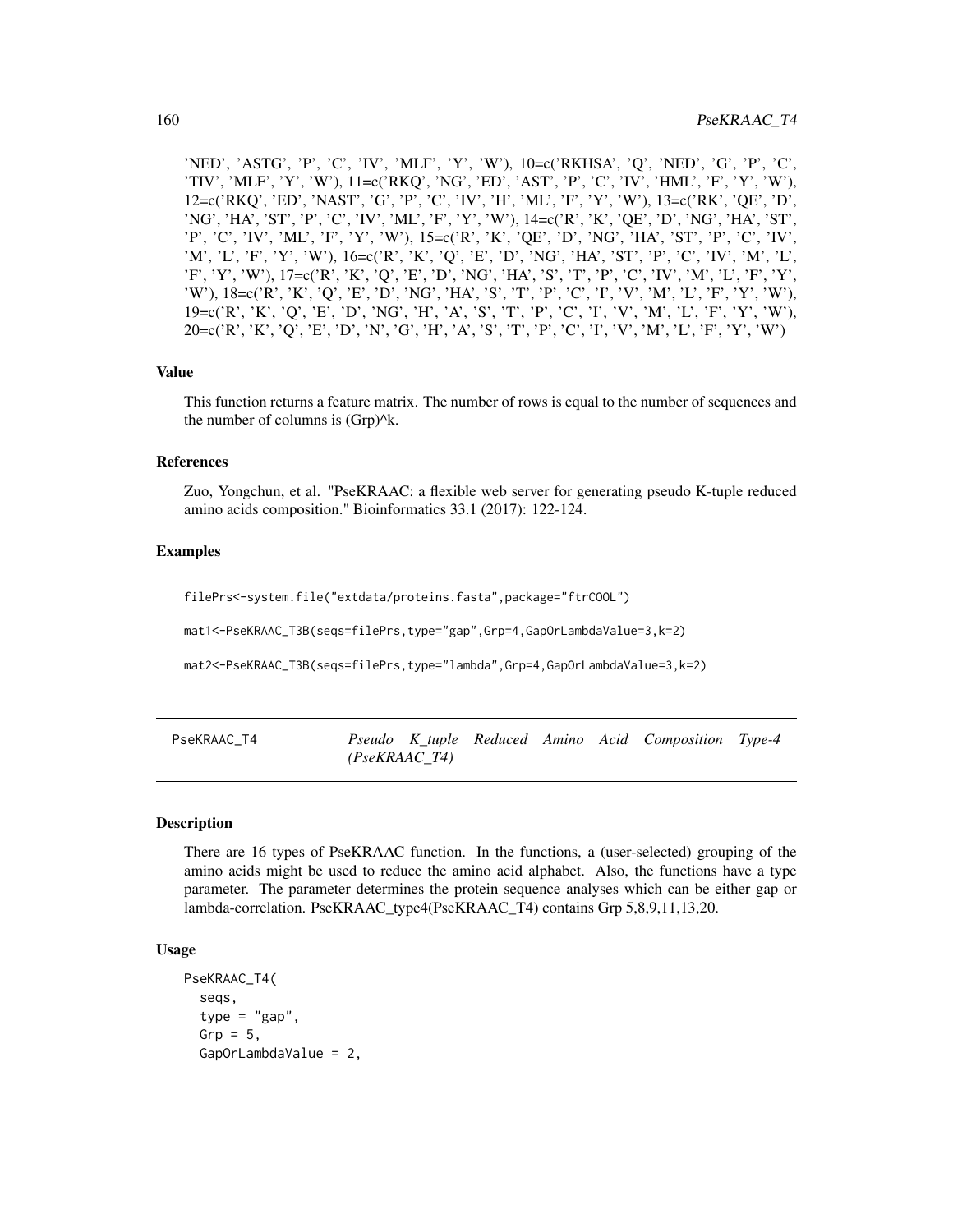```
k = 4,
  label = c()\lambda
```
#### Arguments

| segs             | is a FASTA file with amino acid sequences. Each sequence starts with a '>'<br>character. Also, seqs could be a string vector. Each element of the vector is a<br>peptide/protein sequence.                  |
|------------------|-------------------------------------------------------------------------------------------------------------------------------------------------------------------------------------------------------------|
| type             | This parameter has two valid value "lambda" and "gap". "lambda" calls lambda_model<br>function and "gap" calls gap_model function.                                                                          |
| Grp              | is a numeric value. It shows the id of an amino acid group. Please find the<br>available groups in the detail section.                                                                                      |
| GapOrLambdaValue |                                                                                                                                                                                                             |
|                  | is an integer. If type is gap, this value shows number of gaps between two k-<br>mers. If type is lambda, the value of GapOrLambdaValue shows the number of<br>gaps between each two amino acids of k-mers. |
| k                | This parameter keeps the value of k in k-mer.                                                                                                                                                               |
| label            | is an optional parameter. It is a vector whose length is equivalent to the number<br>of sequences. It shows the class of each entry ( <i>i.e.</i> , sequence).                                              |

#### Details

Groups: 5=c('G', 'IVFYW', 'ALMEQRK', 'P', 'NDHSTC'), 8=c('G', 'IV', 'FYW', 'ALM', 'EQRK', 'P', 'ND', 'HSTC'), 9=c('G', 'IV', 'FYW', 'ALM', 'EQRK', 'P', 'ND', 'HS', 'TC'), 11=c('G', 'IV', 'FYW', 'A', 'LM', 'EQRK', 'P', 'ND', 'HS', 'T', 'C'), 13=c('G', 'IV', 'FYW', 'A', 'L', 'M', 'E', 'QRK', 'P', 'ND', 'HS', 'T', 'C'), 20=c('G', 'I', 'V', 'F', 'Y', 'W', 'A', 'L', 'M', 'E', 'Q', 'R', 'K', 'P', 'N', 'D', 'H', 'S', 'T', 'C')

# Value

This function returns a feature matrix. The number of rows is equal to the number of sequences and the number of columns is (Grp)^k.

## References

Zuo, Yongchun, et al. "PseKRAAC: a flexible web server for generating pseudo K-tuple reduced amino acids composition." Bioinformatics 33.1 (2017): 122-124.

## Examples

filePrs<-system.file("extdata/proteins.fasta",package="ftrCOOL")

mat1<-PseKRAAC\_T4(seqs=filePrs,type="gap",Grp=8,GapOrLambdaValue=3,k=2)

mat2<-PseKRAAC\_T4(seqs=filePrs,type="lambda",Grp=8,GapOrLambdaValue=3,k=2)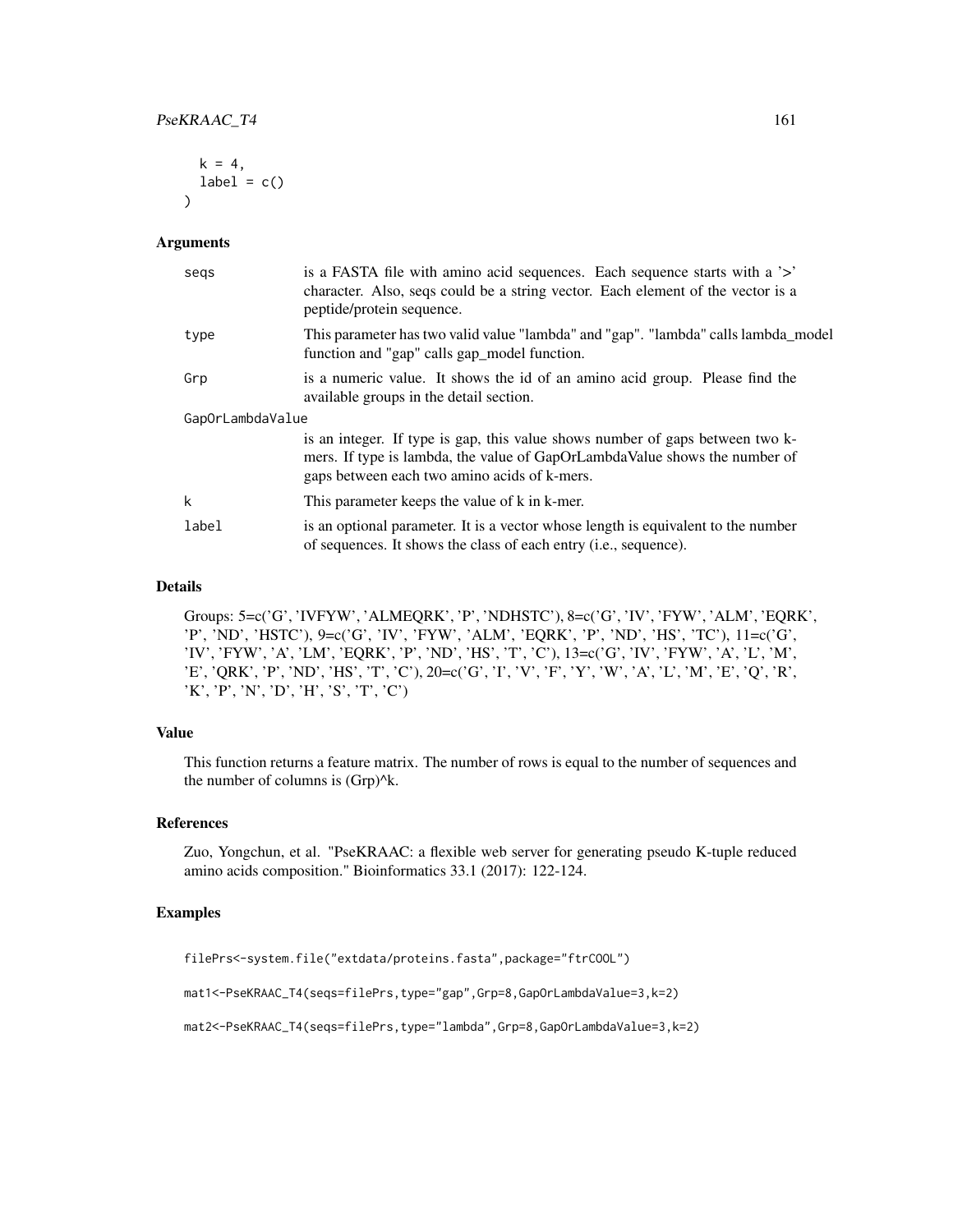# Description

There are 16 types of PseKRAAC function. In the functions, a (user-selected) grouping of the amino acids might be used to reduce the amino acid alphabet. Also, the functions have a type parameter. The parameter determines the protein sequence analyses which can be either gap or lambda-correlation. PseKRAAC\_type5(PseKRAAC\_T5) contains Grp 3,4,8,10,15,20.

# Usage

```
PseKRAAC_T5(
  seqs,
  type = "gap",
  Grp = 4,
  GapOrLambdaValue = 2,
 k = 4,label = c())
```
#### Arguments

| segs             | is a FASTA file with a mino acid sequences. Each sequence starts with a '>'<br>character. Also, seqs could be a string vector. Each element of the vector is a<br>peptide/protein sequence.                 |
|------------------|-------------------------------------------------------------------------------------------------------------------------------------------------------------------------------------------------------------|
| type             | This parameter has two valid value "lambda" and "gap". "lambda" calls lambda_model<br>function and "gap" calls gap_model function.                                                                          |
| Grp              | is a numeric value. It shows the id of an amino acid group. Please find the<br>available groups in the detail section.                                                                                      |
| GapOrLambdaValue |                                                                                                                                                                                                             |
|                  | is an integer. If type is gap, this value shows number of gaps between two k-<br>mers. If type is lambda, the value of GapOrLambdaValue shows the number of<br>gaps between each two amino acids of k-mers. |
| k                | This parameter keeps the value of k in k-mer.                                                                                                                                                               |
| label            | is an optional parameter. It is a vector whose length is equivalent to the number<br>of sequences. It shows the class of each entry (i.e., sequence).                                                       |

# Details

Groups: 3=c('FWYCILMVAGSTPHNQ', 'DE', 'KR'), 4=c('FWY', 'CILMV', 'AGSTP', 'EQNDHKR'), 8=c('FWY', 'CILMV', 'GA', 'ST', 'P', 'EQND', 'H', 'KR'), 10=c('G', 'FYW', 'A', 'ILMV', 'RK', 'P', 'EQND', 'H', 'ST', 'C'), 15=c('G', 'FY', 'W', 'A', 'ILMV', 'E', 'Q', 'RK', 'P', 'N', 'D', 'H', 'S', 'T', 'C'), 20=c('G', 'I', 'V', 'F', 'Y', 'W', 'A', 'L', 'M', 'E', 'Q', 'R', 'K', 'P', 'N', 'D', 'H', 'S', 'T', 'C')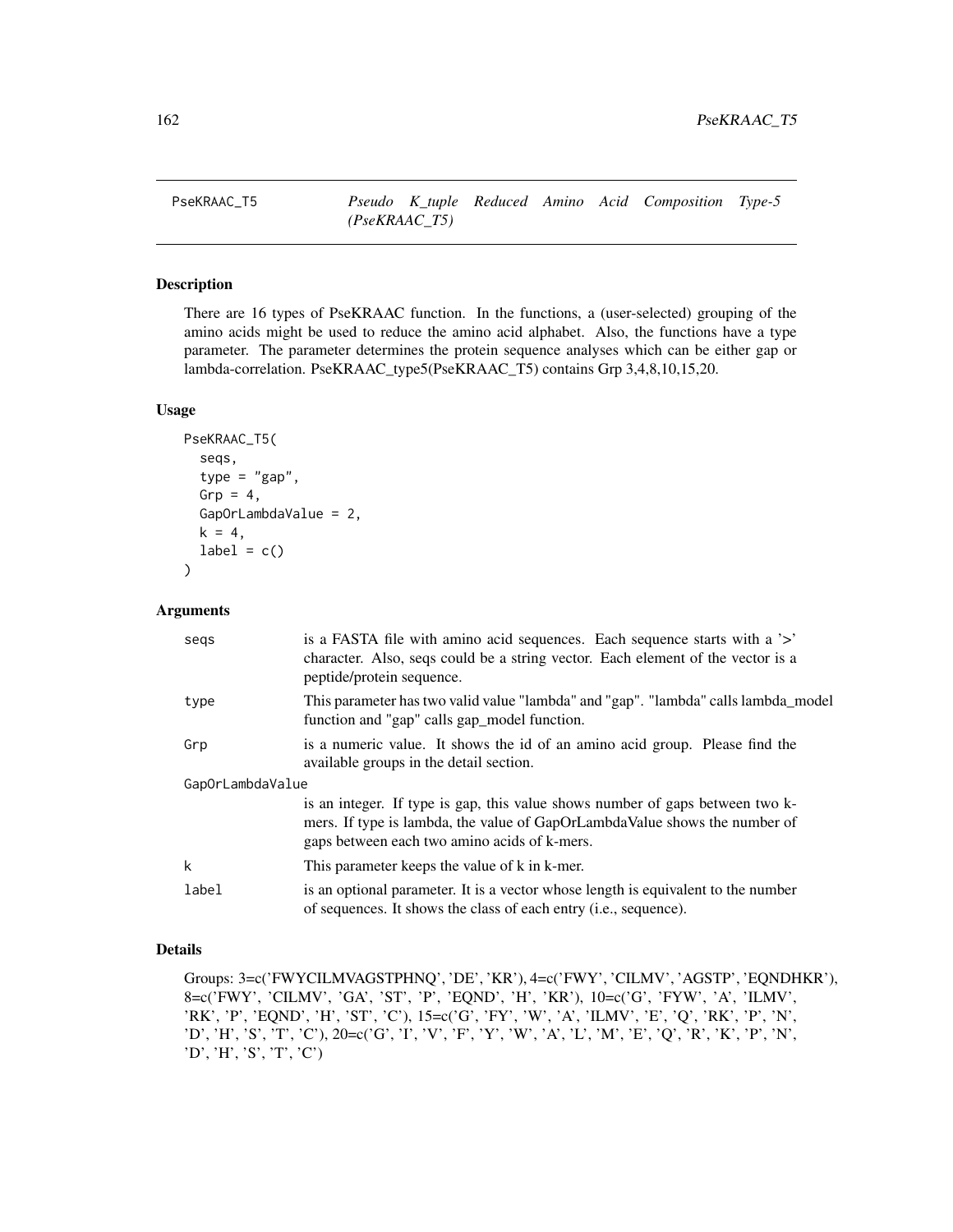# Value

This function returns a feature matrix. The number of rows is equal to the number of sequences and the number of columns is  $(Grp)^{k}$ .

# **References**

Zuo, Yongchun, et al. "PseKRAAC: a flexible web server for generating pseudo K-tuple reduced amino acids composition." Bioinformatics 33.1 (2017): 122-124.

## Examples

filePrs<-system.file("extdata/proteins.fasta",package="ftrCOOL")

mat1<-PseKRAAC\_T5(seqs=filePrs,type="gap",Grp=4,GapOrLambdaValue=3,k=2)

mat2<-PseKRAAC\_T5(seqs=filePrs,type="lambda",Grp=4,GapOrLambdaValue=3,k=2)

| PseKRAAC T6A |                  |  | Pseudo K_tuple Reduced Amino Acid Composition Type-6A |  |
|--------------|------------------|--|-------------------------------------------------------|--|
|              | $(PseKRAAC$ T6A) |  |                                                       |  |

# Description

There are 16 types of PseKRAAC function. In the functions, a (user-selected) grouping of the amino acids might be used to reduce the amino acid alphabet. Also, the functions have a type parameter. The parameter determines the protein sequence analyses which can be either gap or lambda-correlation. PseKRAAC\_type6 contain two type: type6A and type6B. 'PseKRAAC\_T6A' contains Grp 4,5,20.

#### Usage

```
PseKRAAC_T6A(
  seqs,
  type = "gap",Grp = 5,
  GapOrLambdaValue = 2,
  k = 4,
  label = c())
```
## Arguments

| segs | is a FASTA file with amino acid sequences. Each sequence starts with a '>'         |
|------|------------------------------------------------------------------------------------|
|      | character. Also, seqs could be a string vector. Each element of the vector is a    |
|      | peptide/protein sequence.                                                          |
| type | This parameter has two valid value "lambda" and "gap". "lambda" calls lambda model |
|      | function and "gap" calls gap_model function.                                       |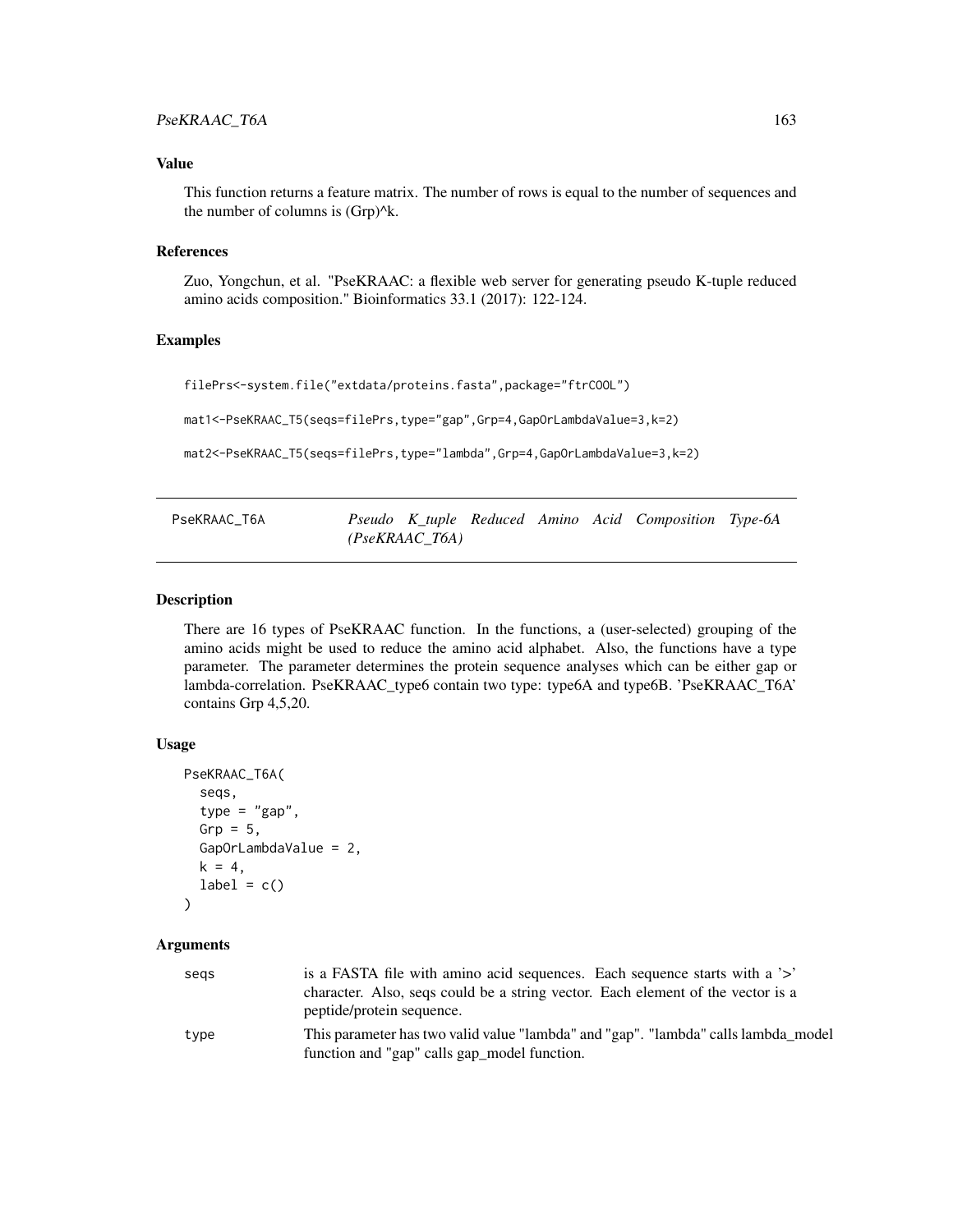| Grp              | is a numeric value. It shows the id of an amino acid group. Please find the<br>available groups in the detail section.                                                                                      |
|------------------|-------------------------------------------------------------------------------------------------------------------------------------------------------------------------------------------------------------|
| GapOrLambdaValue |                                                                                                                                                                                                             |
|                  | is an integer. If type is gap, this value shows number of gaps between two k-<br>mers. If type is lambda, the value of GapOrLambdaValue shows the number of<br>gaps between each two amino acids of k-mers. |
| k                | This parameter keeps the value of k in k-mer.                                                                                                                                                               |
| label            | is an optional parameter. It is a vector whose length is equivalent to the number<br>of sequences. It shows the class of each entry ( <i>i.e.</i> , sequence).                                              |

# Details

Groups: 4=c('AGPST', 'CILMV', 'DEHKNQR', 'FYW'), 5=c('AHT', 'CFILMVWY', 'DE', 'GP', 'KNQRS'), 20=c('A', 'C', 'D', 'E', 'F', 'G', 'H', 'I', 'K', 'L', 'M', 'N', 'P', 'Q', 'R', 'S', 'T', 'V', 'W', 'Y')

#### Value

This function returns a feature matrix. The number of rows is equal to the number of sequences and the number of columns is  $(Grp)^{k}$ .

# References

Zuo, Yongchun, et al. "PseKRAAC: a flexible web server for generating pseudo K-tuple reduced amino acids composition." Bioinformatics 33.1 (2017): 122-124.

#### Examples

filePrs<-system.file("extdata/proteins.fasta",package="ftrCOOL")

mat1<-PseKRAAC\_T6A(seqs=filePrs,type="gap",Grp=4,GapOrLambdaValue=3,k=2)

mat2<-PseKRAAC\_T6A(seqs=filePrs,type="lambda",Grp=4,GapOrLambdaValue=3,k=2)

PseKRAAC\_T6B *Pseudo K\_tuple Reduced Amino Acid Composition Type-6B (PseKRAAC\_T6B)*

# Description

There are 16 types of PseKRAAC function. In the functions, a (user-selected) grouping of the amino acids might be used to reduce the amino acid alphabet. Also, the functions have a type parameter. The parameter determines the protein sequence analyses which can be either gap or lambda-correlation. PseKRAAC\_type6 contain two type: type6A and type6B. 'PseKRAAC\_T6B' contains Grp 5.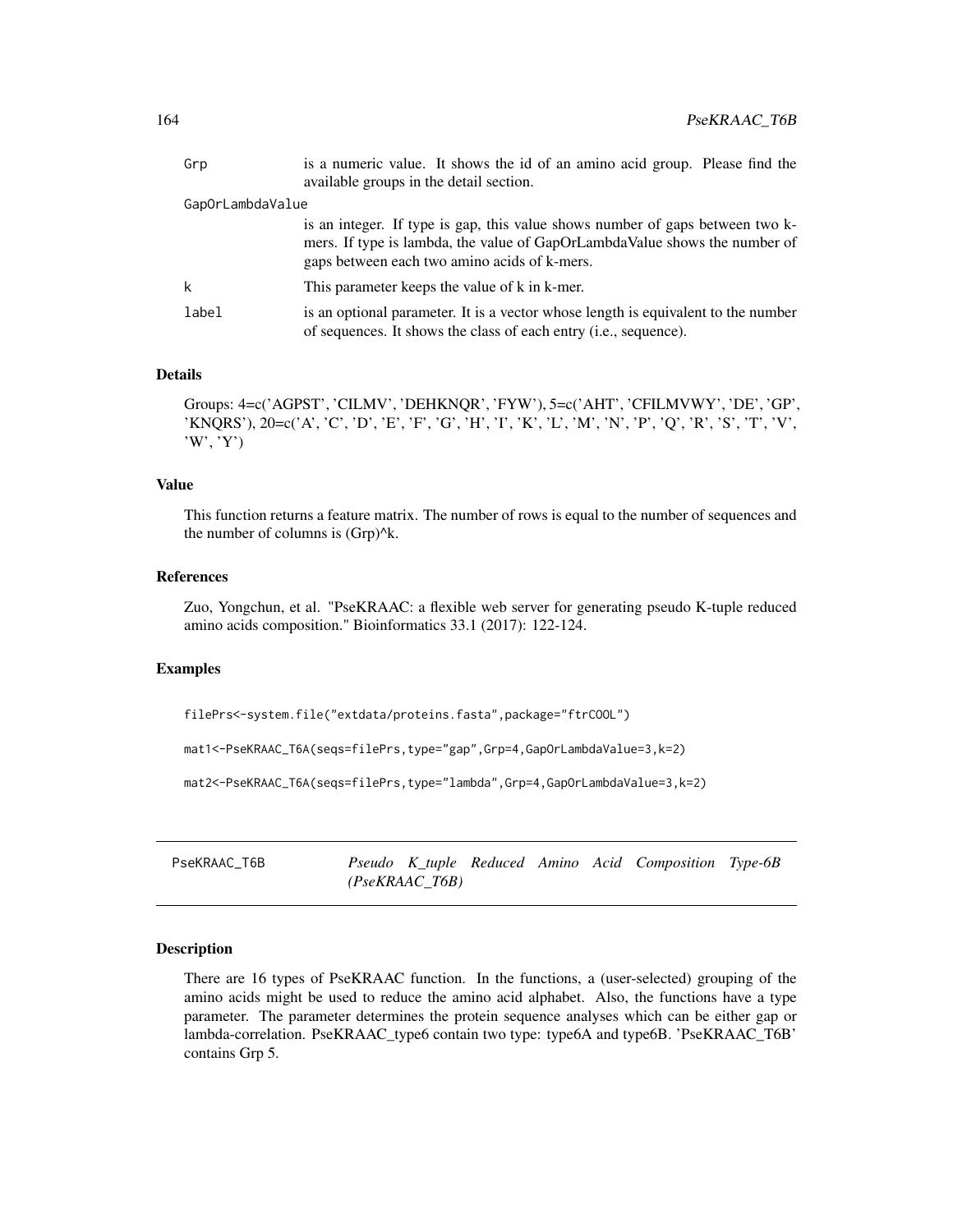# PseKRAAC\_T6B 165

# Usage

```
PseKRAAC_T6B(
  seqs,
  type = "gap",Grp = 5,
  GapOrLambdaValue = 2,
 k = 4,
 label = c())
```
# Arguments

| segs             | is a FASTA file with amino acid sequences. Each sequence starts with a '>'<br>character. Also, seqs could be a string vector. Each element of the vector is a<br>peptide/protein sequence.                  |
|------------------|-------------------------------------------------------------------------------------------------------------------------------------------------------------------------------------------------------------|
| type             | This parameter has two valid value "lambda" and "gap". "lambda" calls lambda_model<br>function and "gap" calls gap_model function.                                                                          |
| Grp              | is a numeric value. It shows the id of an amino acid group. Please find the<br>available groups in the detail section.                                                                                      |
| GapOrLambdaValue |                                                                                                                                                                                                             |
|                  | is an integer. If type is gap, this value shows number of gaps between two k-<br>mers. If type is lambda, the value of GapOrLambdaValue shows the number of<br>gaps between each two amino acids of k-mers. |
| k                | This parameter keeps the value of k in k-mer.                                                                                                                                                               |
| label            | is an optional parameter. It is a vector whose length is equivalent to the number<br>of sequences. It shows the class of each entry ( <i>i.e.</i> , sequence).                                              |

# Details

Groups: 5=c('AEHKQRST', 'CFILMVWY', 'DN', 'G', 'P')

# Value

This function returns a feature matrix. The number of rows is equal to the number of sequences and the number of columns is (Grp)^k.

# References

Zuo, Yongchun, et al. "PseKRAAC: a flexible web server for generating pseudo K-tuple reduced amino acids composition." Bioinformatics 33.1 (2017): 122-124.

# Examples

filePrs<-system.file("extdata/proteins.fasta",package="ftrCOOL")

mat1<-PseKRAAC\_T6B(seqs=filePrs,type="gap",Grp=5,GapOrLambdaValue=3,k=2)

mat2<-PseKRAAC\_T6B(seqs=filePrs,type="lambda",Grp=5,GapOrLambdaValue=3,k=2)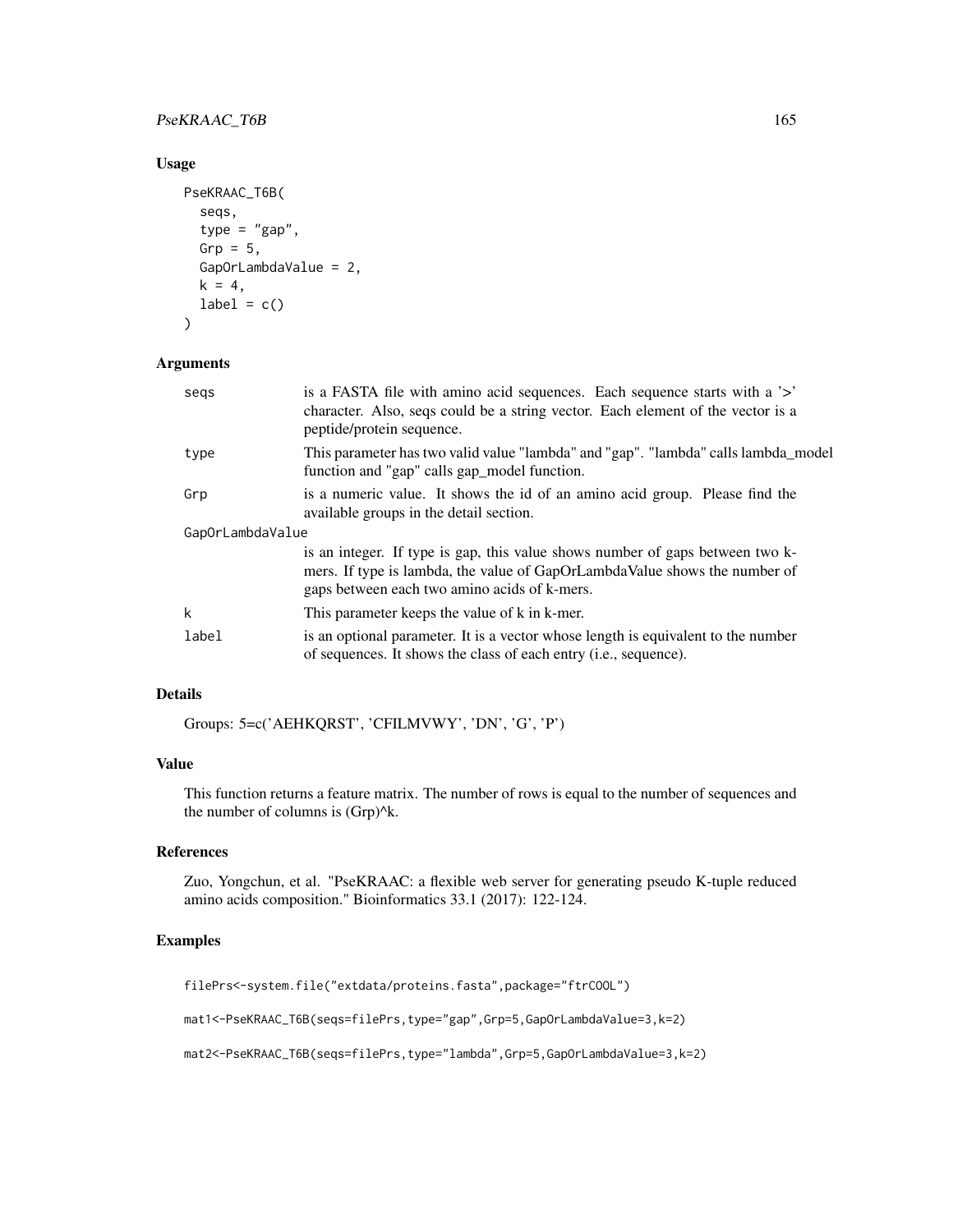# Description

There are 16 types of PseKRAAC function. In the functions, a (user-selected) grouping of the amino acids might be used to reduce the amino acid alphabet. Also, the functions have a type parameter. The parameter determines the protein sequence analyses which can be either gap or lambda-correlation. PseKRAAC\_type7(PseKRAAC\_T7) contains Grp 2-20.

# Usage

```
PseKRAAC_T7(
  seqs,
  type = "gap",
  Grp = 5,
  GapOrLambdaValue = 2,
 k = 4,label = c())
```
#### Arguments

| segs             | is a FASTA file with a mino acid sequences. Each sequence starts with a '>'<br>character. Also, seqs could be a string vector. Each element of the vector is a<br>peptide/protein sequence.                 |
|------------------|-------------------------------------------------------------------------------------------------------------------------------------------------------------------------------------------------------------|
| type             | This parameter has two valid value "lambda" and "gap". "lambda" calls lambda_model<br>function and "gap" calls gap_model function.                                                                          |
| Grp              | is a numeric value. It shows the id of an amino acid group. Please find the<br>available groups in the detail section.                                                                                      |
| GapOrLambdaValue |                                                                                                                                                                                                             |
|                  | is an integer. If type is gap, this value shows number of gaps between two k-<br>mers. If type is lambda, the value of GapOrLambdaValue shows the number of<br>gaps between each two amino acids of k-mers. |
| k                | This parameter keeps the value of k in k-mer.                                                                                                                                                               |
| label            | is an optional parameter. It is a vector whose length is equivalent to the number<br>of sequences. It shows the class of each entry (i.e., sequence).                                                       |

# Details

Groups: Grp2=c('C', 'MFILVWYAGTSNQDEHRKP'), Grp3=c('C', 'MFILVWYAKR', 'GTSNQDEHP'), Grp4=c('C', 'KR', 'MFILVWYA', 'GTSNQDEHP'), Grp5=c('C', 'KR', 'MFILVWYA', 'DE', 'GT-SNQHP'), Grp6=c('C', 'KR', 'WYA', 'MFILV', 'DE', 'GTSNQHP'), Grp7=c('C', 'KR', 'WYA', 'MFILV', 'DE', 'QH', 'GTSNP'), Grp8=c('C', 'KR', 'WYA', 'MFILV', 'D', 'E', 'QH', 'GTSNP'), Grp9=c('C', 'KR', 'WYA', 'MFILV', 'D', 'E', 'QH', 'TP', 'GSN'), Grp10=c('C', 'KR', 'WY',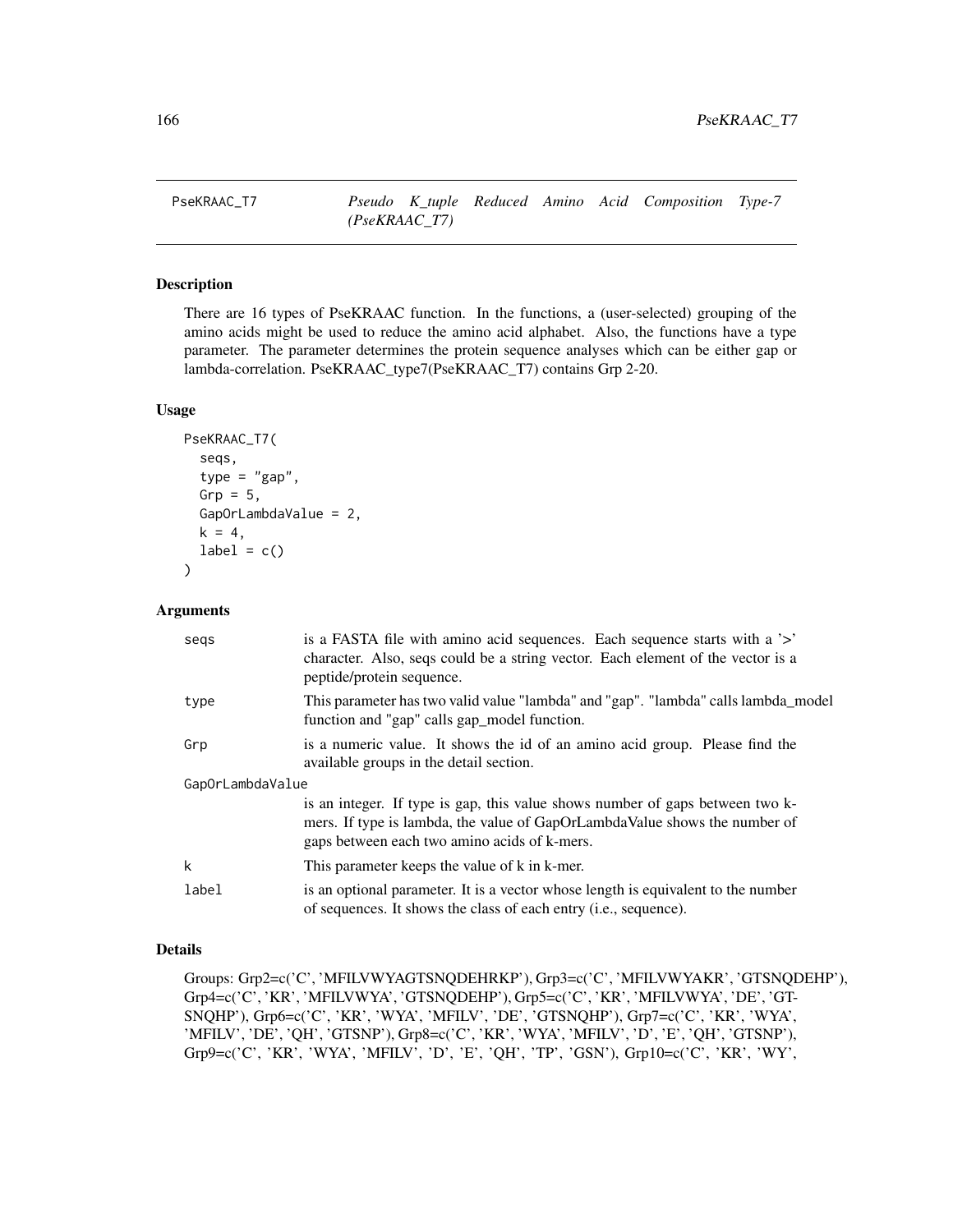'A', 'MFILV', 'D', 'E', 'QH', 'TP', 'GSN'), Grp11=c('C', 'K', 'R', 'WY', 'A', 'MFILV', 'D', 'E', 'QH', 'TP', 'GSN'), Grp12=c('C', 'K', 'R', 'WY', 'A', 'MFILV', 'D', 'E', 'QH', 'TP', 'GS', 'N'), Grp13=c('C', 'K', 'R', 'W', 'Y', 'A', 'MFILV', 'D', 'E', 'QH', 'TP', 'GS', 'N'), Grp14=c('C', 'K', 'R', 'W', 'Y', 'A', 'FILV', 'M', 'D', 'E', 'QH', 'TP', 'GS', 'N'), Grp15=c('C', 'K', 'R', 'W', 'Y', 'A', 'FILV', 'M', 'D', 'E', 'Q', 'H', 'TP', 'GS', 'N'), Grp16=c('C', 'K', 'R', 'W', 'Y', 'A', 'FILV', 'M', 'D', 'E', 'Q', 'H', 'TP', 'G', 'S', 'N'), Grp17=c('C', 'K', 'R', 'W', 'Y', 'A', 'FI', 'LV', 'M', 'D', 'E', 'Q', 'H', 'TP', 'G', 'S', 'N'), Grp18=c('C', 'K', 'R', 'W', 'Y', 'A', 'FI', 'LV', 'M', 'D', 'E', 'Q', 'H', 'T', 'P', 'G', 'S', 'N'), Grp19=c('C', 'K', 'R', 'W', 'Y', 'A', 'F', 'I', 'LV', 'M', 'D', 'E', 'Q', 'H', 'T', 'P', 'G', 'S', 'N'), Grp20=c('C', 'K', 'R', 'W', 'Y', 'A', 'F', 'I', 'L', 'V', 'M', 'D', 'E', 'Q', 'H', 'T', 'P', 'G', 'S', 'N')

#### Value

This function returns a feature matrix. The number of rows is equal to the number of sequences and the number of columns is  $(Grp)^{k}$ .

## References

Zuo, Yongchun, et al. "PseKRAAC: a flexible web server for generating pseudo K-tuple reduced amino acids composition." Bioinformatics 33.1 (2017): 122-124.

## Examples

filePrs<-system.file("extdata/proteins.fasta",package="ftrCOOL")

mat1<-PseKRAAC\_T7(seqs=filePrs,type="gap",Grp=4,GapOrLambdaValue=3,k=2)

mat2<-PseKRAAC\_T7(seqs=filePrs,type="lambda",Grp=4,GapOrLambdaValue=3,k=2)

| PseKRAAC T8 |               |  |  | Pseudo K tuple Reduced Amino Acid Composition Type-8 |  |
|-------------|---------------|--|--|------------------------------------------------------|--|
|             | (PseKRAAC T8) |  |  |                                                      |  |

## Description

There are 16 types of PseKRAAC function. In the functions, a (user-selected) grouping of the amino acids might be used to reduce the amino acid alphabet. Also, the functions have a type parameter. The parameter determines the protein sequence analyses which can be either gap or lambda-correlation. PseKRAAC\_type8(PseKRAAC\_T8) contains Grp 2-20.

## Usage

```
PseKRAAC_T8(
  seqs,
  type = "gap",Grp = 5,
  GapOrLambdaValue = 2,
```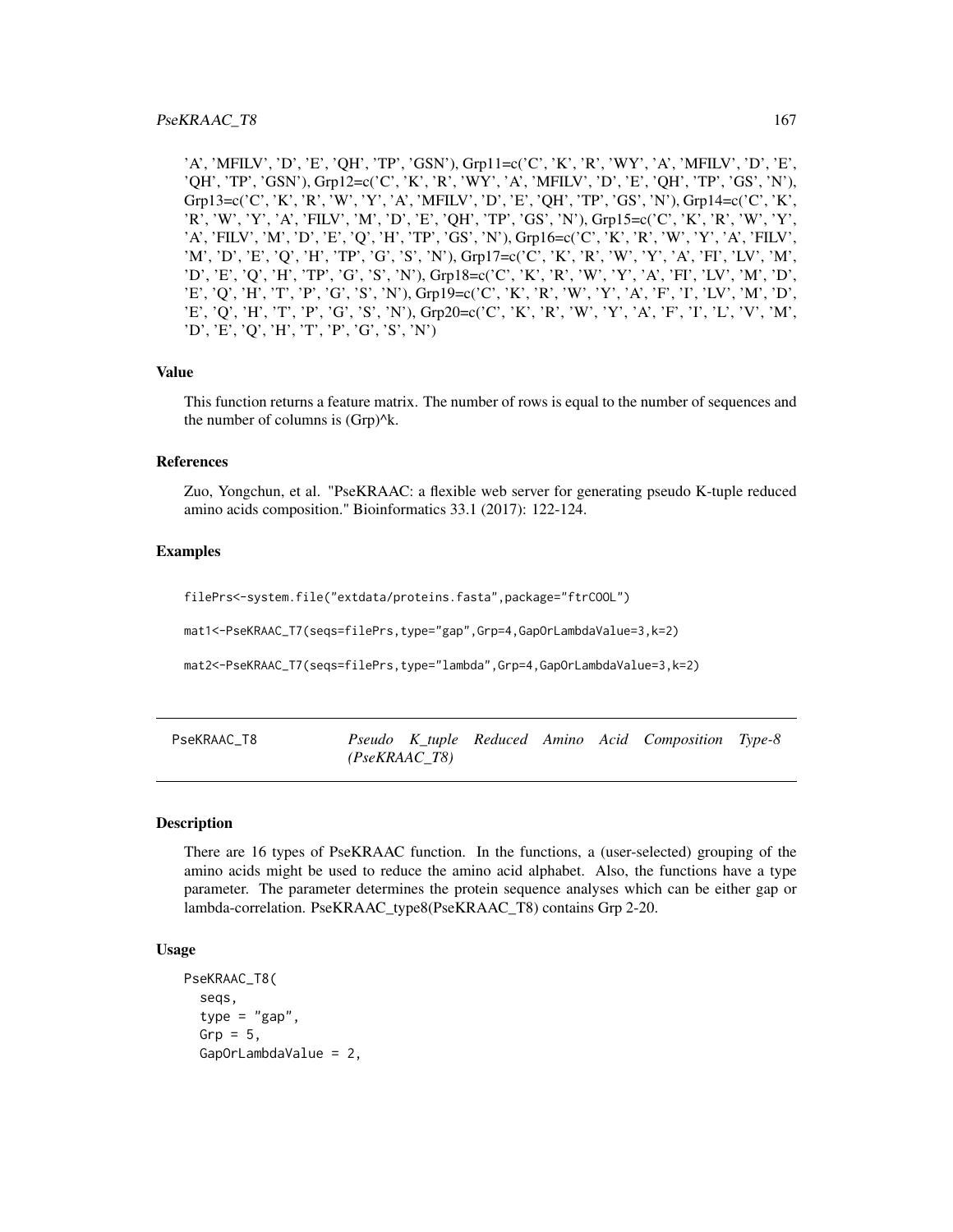```
k = 4,
  label = c()\lambda
```
#### Arguments

| segs             | is a FASTA file with a mino acid sequences. Each sequence starts with a '>'<br>character. Also, seqs could be a string vector. Each element of the vector is a<br>peptide/protein sequence.                 |
|------------------|-------------------------------------------------------------------------------------------------------------------------------------------------------------------------------------------------------------|
| type             | This parameter has two valid value "lambda" and "gap". "lambda" calls lambda_model<br>function and "gap" calls gap_model function.                                                                          |
| Grp              | is a numeric value. It shows the id of an amino acid group. Please find the<br>available groups in the detail section.                                                                                      |
| GapOrLambdaValue |                                                                                                                                                                                                             |
|                  | is an integer. If type is gap, this value shows number of gaps between two k-<br>mers. If type is lambda, the value of GapOrLambdaValue shows the number of<br>gaps between each two amino acids of k-mers. |
| k                | This parameter keeps the value of k in k-mer.                                                                                                                                                               |
| label            | is an optional parameter. It is a vector whose length is equivalent to the number<br>of sequences. It shows the class of each entry ( <i>i.e.</i> , sequence).                                              |

#### Details

Groups: Grp2=c('ADEGKNPQRST', 'CFHILMVWY'), Grp3=c('ADEGNPST', 'CHKQRW', 'FILMVY'), Grp4=c('AGNPST', 'CHWY', 'DEKQR', 'FILMV'), Grp5=c('AGPST', 'CFWY', 'DEN', 'HKQR', 'ILMV'), Grp6=c('APST', 'CW', 'DEGN', 'FHY', 'ILMV', 'KQR'), Grp7=c('AGST', 'CW', 'DEN', 'FY', 'HP', 'ILMV', 'KQR'), Grp8=c('AST', 'CG', 'DEN', 'FY', 'HP', 'ILV', 'KQR', 'MW'), Grp9=c('AST', 'CW', 'DE', 'FY', 'GN', 'HQ', 'ILV', 'KR', 'MP'), Grp10=c('AST', 'CW', 'DE', 'FY', 'GN', 'HQ', 'IV', 'KR', 'LM', 'P'), Grp11=c('AST', 'C', 'DE', 'FY', 'GN', 'HQ', 'IV', 'KR', 'LM', 'P', 'W'), Grp12=c('AST', 'C', 'DE', 'FY', 'G', 'HQ', 'IV', 'KR', 'LM', 'N', 'P', 'W'), Grp13=c('AST', 'C', 'DE', 'FY', 'G', 'H', 'IV', 'KR', 'LM', 'N', 'P', 'Q', 'W'), Grp14=c('AST', 'C', 'DE', 'FL', 'G', 'H', 'IV', 'KR', 'M', 'N', 'P', 'Q', 'W', 'Y'), Grp15=c('AST', 'C', 'DE', 'F', 'G', 'H', 'IV', 'KR', 'L', 'M', 'N', 'P', 'Q', 'W', 'Y'), Grp16=c('AT', 'C', 'DE', 'F', 'G', 'H', 'IV', 'KR', 'L', 'M', 'N', 'P', 'Q', 'S', 'W', 'Y'), Grp17=c('AT', 'C', 'DE', 'F', 'G', 'H', 'IV', 'K', 'L', 'M', 'N', 'P', 'Q', 'R', 'S', 'W', 'Y'), Grp18=c('A', 'C', 'DE', 'F', 'G', 'H', 'IV', 'K', 'L', 'M', 'N', 'P', 'Q', 'R', 'S', 'T', 'W', 'Y'), Grp19=c('A', 'C', 'D', 'E', 'F', 'G', 'H', 'IV', 'K', 'L', 'M', 'N', 'P', 'Q', 'R', 'S', 'T', 'W', 'Y'), Grp20=c('A', 'C', 'D', 'E', 'F', 'G', 'H', 'I', 'V', 'K', 'L', 'M', 'N', 'P', 'Q', 'R', 'S', 'T', 'W', 'Y')

#### Value

This function returns a feature matrix. The number of rows is equal to the number of sequences and the number of columns is  $(Grp)^{A}k$ .

#### References

Zuo, Yongchun, et al. "PseKRAAC: a flexible web server for generating pseudo K-tuple reduced amino acids composition." Bioinformatics 33.1 (2017): 122-124.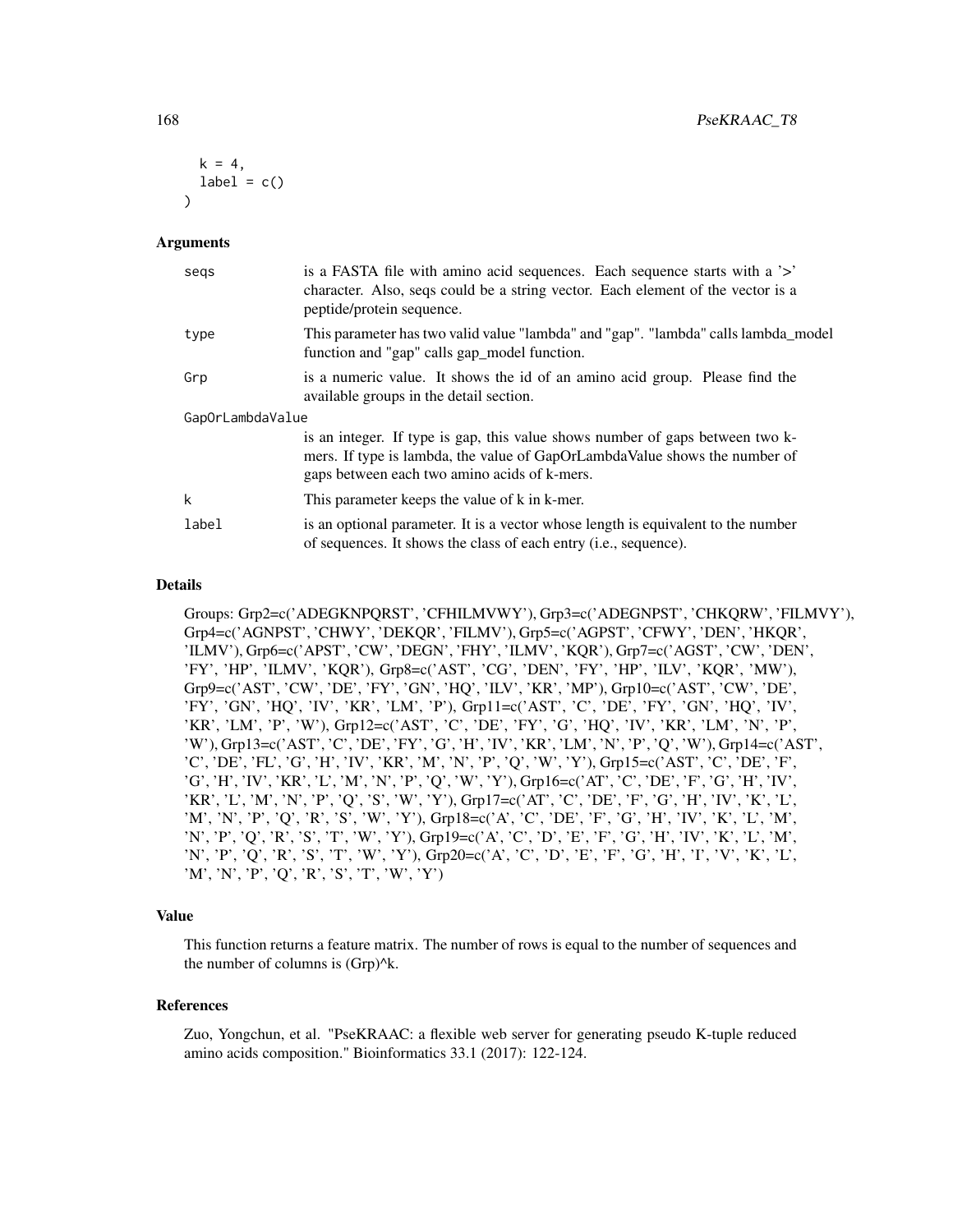# PseKRAAC\_T9 169

# Examples

filePrs<-system.file("extdata/proteins.fasta",package="ftrCOOL")

mat1<-PseKRAAC\_T8(seqs=filePrs,type="gap",Grp=4,GapOrLambdaValue=3,k=2)

mat2<-PseKRAAC\_T8(seqs=filePrs,type="lambda",Grp=4,GapOrLambdaValue=3,k=2)

PseKRAAC\_T9 *Pseudo K\_tuple Reduced Amino Acid Composition Type-9 (PseKRAAC\_T9)*

# Description

There are 16 types of PseKRAAC function. In the functions, a (user-selected) grouping of the amino acids might be used to reduce the amino acid alphabet. Also, the functions have a type parameter. The parameter determines the protein sequence analyses which can be either gap or lambda-correlation. PseKRAAC\_type9(PseKRAAC\_T9) contains Grp 2-20.

# Usage

```
PseKRAAC_T9(
  seqs,
  type = "gap",Grp = 5,
  GapOrLambdaValue = 2,
  k = 4,
  label = c()\lambda
```
# Arguments

| segs             | is a FASTA file with amino acid sequences. Each sequence starts with a '>'<br>character. Also, seqs could be a string vector. Each element of the vector is a<br>peptide/protein sequence.                  |
|------------------|-------------------------------------------------------------------------------------------------------------------------------------------------------------------------------------------------------------|
| type             | This parameter has two valid value "lambda" and "gap". "lambda" calls lambda_model<br>function and "gap" calls gap_model function.                                                                          |
| Grp              | is a numeric value. It shows the id of an amino acid group. Please find the<br>available groups in the detail section.                                                                                      |
| GapOrLambdaValue |                                                                                                                                                                                                             |
|                  | is an integer. If type is gap, this value shows number of gaps between two k-<br>mers. If type is lambda, the value of GapOrLambdaValue shows the number of<br>gaps between each two amino acids of k-mers. |
| k                | This parameter keeps the value of k in k-mer.                                                                                                                                                               |
| label            | is an optional parameter. It is a vector whose length is equivalent to the number<br>of sequences. It shows the class of each entry ( <i>i.e.</i> , sequence).                                              |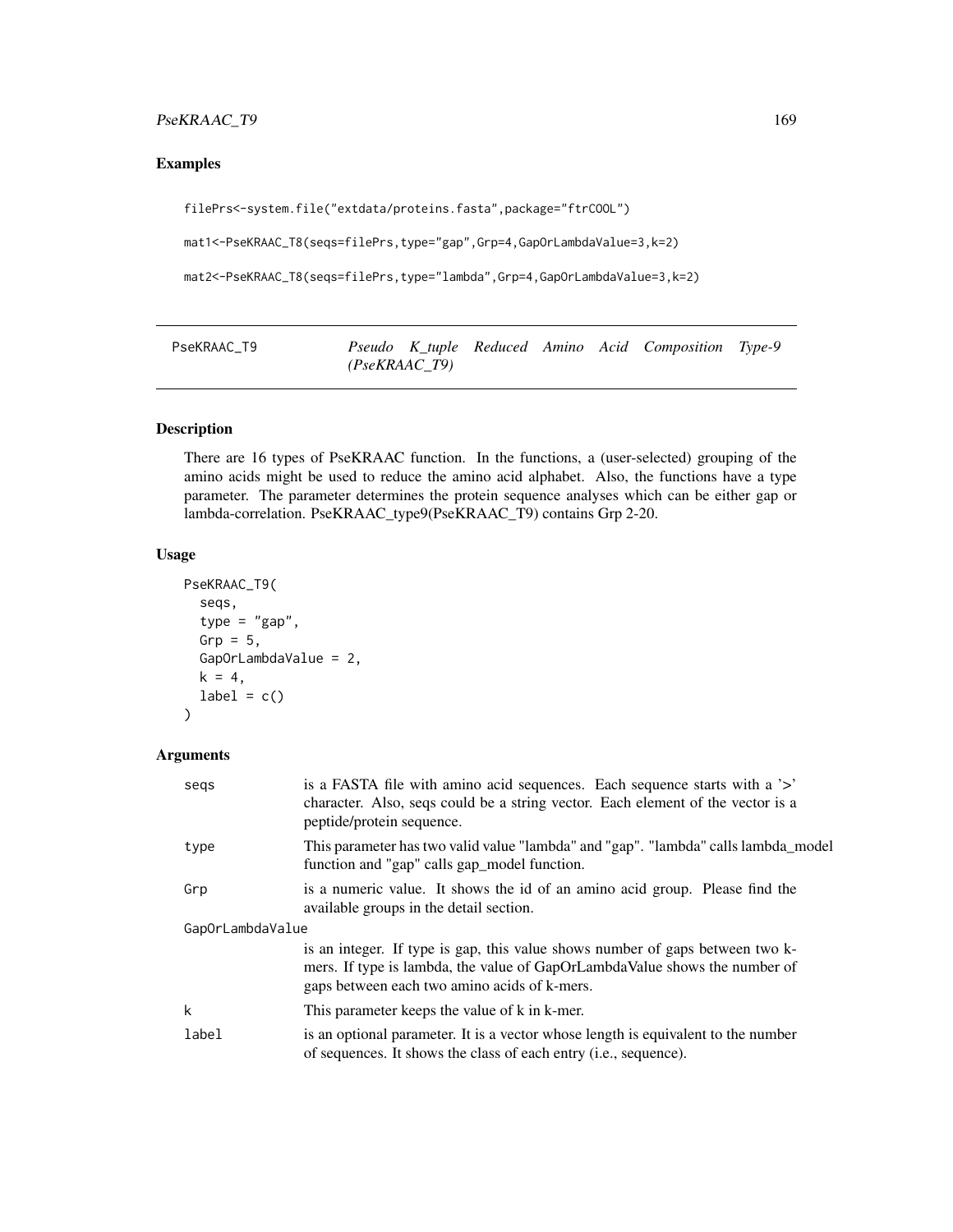# Details

Groups: Grp2=c('ADEGKNPQRST', 'CFHILMVWY'), Grp3=c('ADEGNPST', 'CHKQRW', 'FILMVY'), Grp4=c('AGNPST', 'CHWY', 'DEKQR', 'FILMV'), Grp5=c('AGPST', 'CFWY', 'DEN', 'HKQR', 'ILMV'), Grp6=c('APST', 'CW', 'DEGN', 'FHY', 'ILMV', 'KQR'), Grp7=c('AGST', 'CW', 'DEN', 'FY', 'HP', 'ILMV', 'KQR'), Grp8=c('AST', 'CG', 'DEN', 'FY', 'HP', 'ILV', 'KQR', 'MW'), Grp9=c('AST', 'CW', 'DE', 'FY', 'GN', 'HQ', 'ILV', 'KR', 'MP'), Grp10=c('AST', 'CW', 'DE', 'FY', 'GN', 'HQ', 'IV', 'KR', 'LM', 'P'), Grp11=c('AST', 'C', 'DE', 'FY', 'GN', 'HQ', 'IV', 'KR', 'LM', 'P', 'W'), Grp12=c('AST', 'C', 'DE', 'FY', 'G', 'HQ', 'IV', 'KR', 'LM', 'N', 'P', 'W'), Grp13=c('AST', 'C', 'DE', 'FY', 'G', 'H', 'IV', 'KR', 'LM', 'N', 'P', 'Q', 'W'), Grp14=c('AST', 'C', 'DE', 'FL', 'G', 'H', 'IV', 'KR', 'M', 'N', 'P', 'Q', 'W', 'Y'), Grp15=c('AST', 'C', 'DE', 'F', 'G', 'H', 'IV', 'KR', 'L', 'M', 'N', 'P', 'Q', 'W', 'Y'), Grp16=c('AT', 'C', 'DE', 'F', 'G', 'H', 'IV', 'KR', 'L', 'M', 'N', 'P', 'Q', 'S', 'W', 'Y'), Grp17=c('AT', 'C', 'DE', 'F', 'G', 'H', 'IV', 'K', 'L', 'M', 'N', 'P', 'Q', 'R', 'S', 'W', 'Y'), Grp18=c('A', 'C', 'DE', 'F', 'G', 'H', 'IV', 'K', 'L', 'M', 'N', 'P', 'Q', 'R', 'S', 'T', 'W', 'Y'), Grp19=c('A', 'C', 'D', 'E', 'F', 'G', 'H', 'IV', 'K', 'L', 'M', 'N', 'P', 'Q', 'R', 'S', 'T', 'W', 'Y'), Grp20=c('A', 'C', 'D', 'E', 'F', 'G', 'H', 'I', 'V', 'K', 'L', 'M', 'N', 'P', 'Q', 'R', 'S', 'T', 'W', 'Y')

# Value

This function returns a feature matrix. The number of rows is equal to the number of sequences and the number of columns is  $(Grp)^{A}k$ .

# References

Zuo, Yongchun, et al. "PseKRAAC: a flexible web server for generating pseudo K-tuple reduced amino acids composition." Bioinformatics 33.1 (2017): 122-124.

# Examples

```
filePrs<-system.file("extdata/proteins.fasta",package="ftrCOOL")
```
mat1<-PseKRAAC\_T9(seqs=filePrs,type="gap",Grp=4,GapOrLambdaValue=3,k=2)

mat2<-PseKRAAC\_T9(seqs=filePrs,type="lambda",Grp=4,GapOrLambdaValue=3,k=2)

PSSM *Position-Specific Scoring Matrix (PSSM)*

# Description

This functions receives as input PSSM matrices (which are created by PSI-BLAST software) and converts them into feature vectors.

# Usage

```
PSSM(dirPath, outFormat = "mat", outputFileDist = "")
```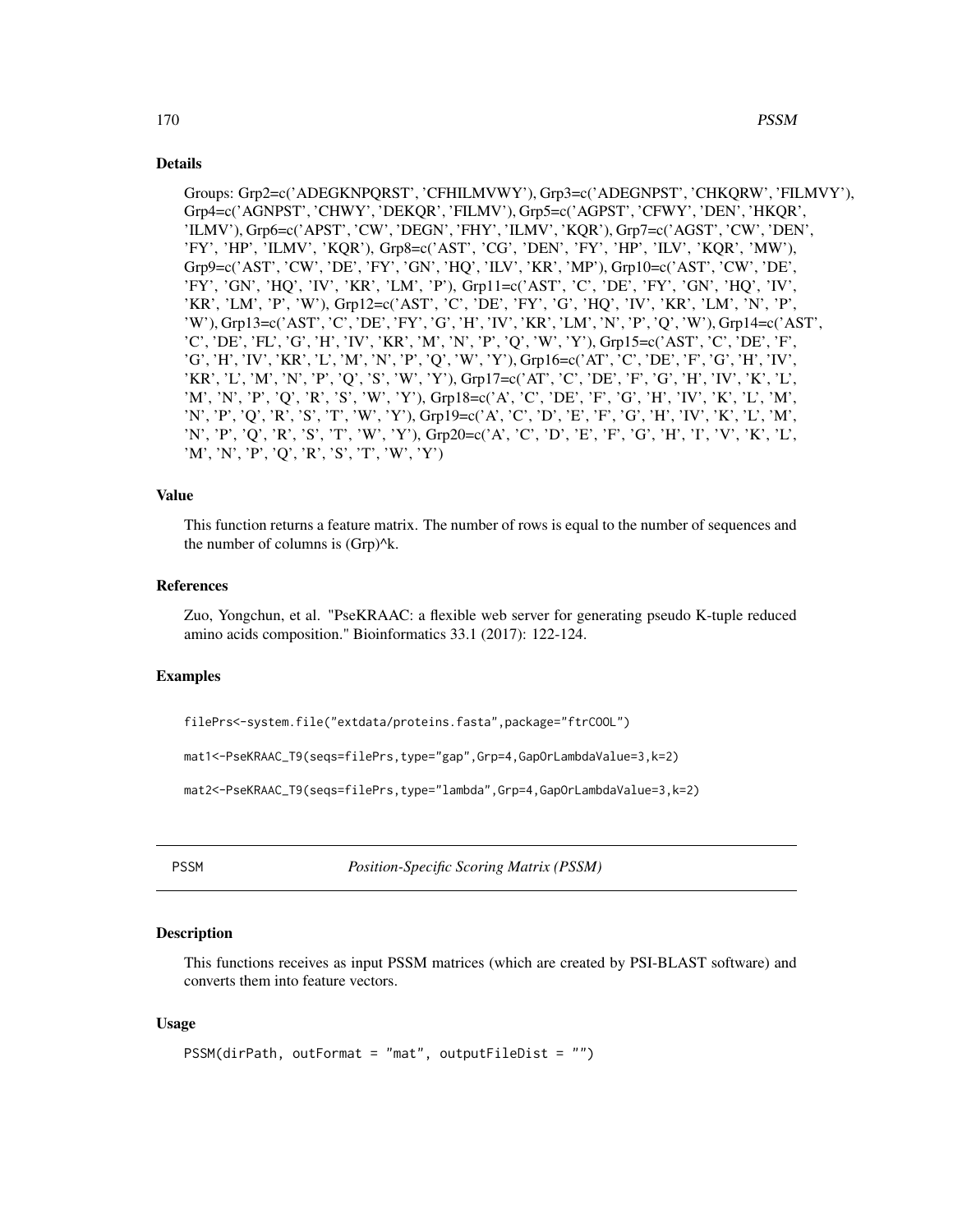#### PSTNPds 171

## **Arguments**

| dirPath   | Path of the directory which contains all output files of PSI-BLAST. Each file<br>belongs to a sequence. |
|-----------|---------------------------------------------------------------------------------------------------------|
| outFormat | It can take two values: 'mat' (which stands for matrix) and 'txt'. The default<br>value is 'mat'.       |
|           | output FileDist It shows the path and name of the 'txt' output file.                                    |

# Value

The output depends on the outFormat parameter which can be either 'mat' or 'txt'. If outFormat is 'mat', the function returns a feature matrix for sequences with the same length such that the number of columns is (sequence length) $*(20)$  and the number of rows is equal to the number of sequences. If the outFormat is 'txt', the output is written to a tab-delimited file.

# Note

This function is provided for sequences with the same lengths. Users can use 'txt' option in out-Format for sequences with different lengths. Warning: If outFormat is set to 'mat' for sequences with different lengths, it returns an error. Also, when output format is 'txt', label information is not shown in the text file. It is noteworthy that 'txt' format is not usable for machine learning purposes if sequences have different sizes. Otherwise 'txt' format is also usable for machine learning purposes.

# Examples

```
dir = tempdir()
ad<-paste0(dir,"/pssm.txt")
PSSMdir<-system.file("testForder",package="ftrCOOL")
PSSMdir<-paste0(PSSMdir,"/PSSMdir/")
mat<-PSSM(PSSMdir,outFormat="txt",outputFileDist=ad)
```
unlink("dir", recursive = TRUE)

PSTNPds *Position-Specific Trinucleotide Propensity based on double-strand (PSTNPds)*

## Description

This function works like [PSTNPss\\_DNA](#page-172-0) except that it considers T as A and G as C. So it converts Ts in the sequence to A and Gs to C. Then, it works with 2 alphabets A and C. For more details refer to [PSTNPss\\_DNA.](#page-172-0)

## Usage

PSTNPds(seqs, pos, neg, label = c())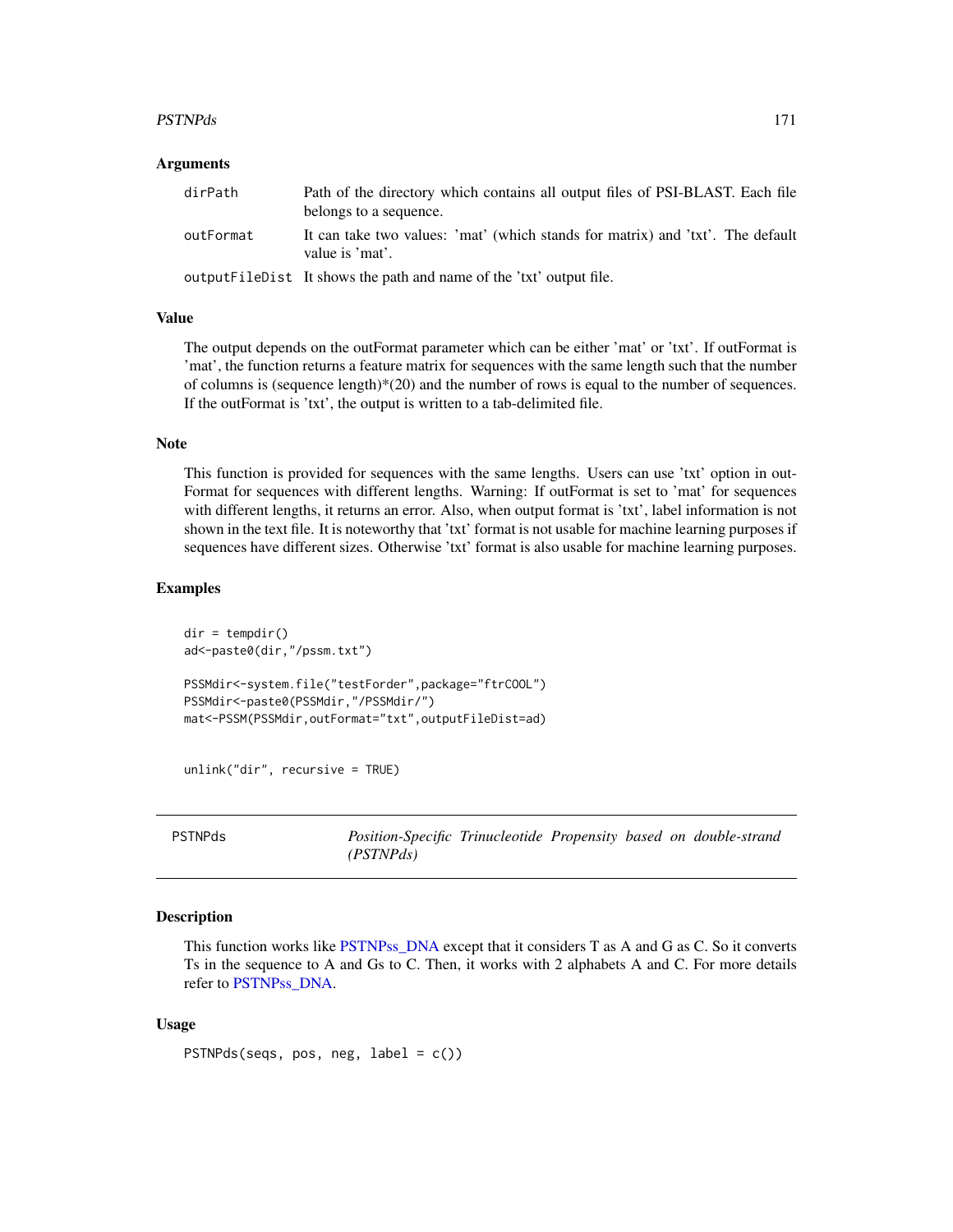## Arguments

| segs  | is a FASTA file containing nucleotide sequences. The sequences start with $\geq$ .<br>Also, seqs could be a string vector. Each element of the vector is a nucleotide<br>sequence.                          |
|-------|-------------------------------------------------------------------------------------------------------------------------------------------------------------------------------------------------------------|
| pos   | is a fasta file containing nucleotide sequences. Each sequence starts with '>'.<br>Also, the value of this parameter can be a string vector. The sequences are<br>positive sequences in the training model. |
| neg   | is a fasta file containing nucleotide sequences. Each sequence starts with '>'.<br>Also, the value of this parameter can be a string vector. The sequences are<br>negative sequences in the training model. |
| label | is an optional parameter. It is a vector whose length is equal to the number of<br>sequences. It shows the class of each entry ( <i>i.e.</i> , sequence).                                                   |

# Value

It returns a feature matrix. The number of columns is equal to the length of sequences minus two and the number of rows is equal to the number of sequences.

## Note

The length of the sequences in positive and negative data sets and the input sets should be equal.

# References

Chen, Zhen, et al. "iLearn: an integrated platform and meta-learner for feature engineering, machinelearning analysis and modeling of DNA, RNA and protein sequence data." Briefings in bioinformatics 21.3 (2020): 1047-1057.

#### Examples

```
ptmSeqsADR<-system.file("extdata/",package="ftrCOOL")
```
posSeqs<-fa.read(file=paste0(ptmSeqsADR,"/posData.txt"),alphabet="dna") negSeqs<-fa.read(file=paste0(ptmSeqsADR,"/negData.txt"),alphabet="dna") seqs<-fa.read(file=paste0(ptmSeqsADR,"/testData.txt"),alphabet="dna")

PSTNPds(seqs=seqs,pos=posSeqs[1],neg=negSeqs[1])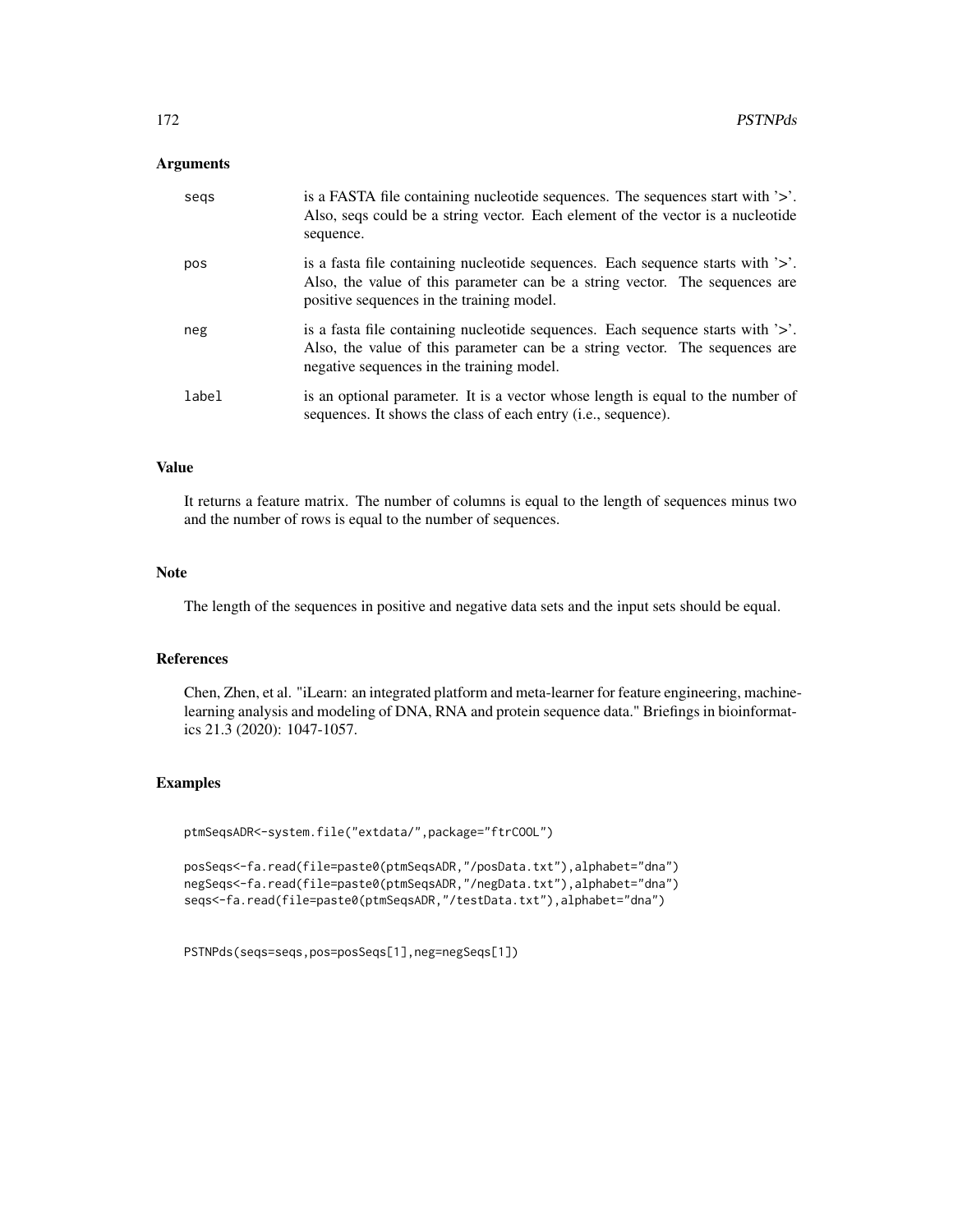<span id="page-172-0"></span>PSTNPss\_DNA *Position-Specific Trinucleotide Propensity based on single-strand DNA (PSTNPss\_DNA)*

## Description

The inputs to this function are positive and negative data sets and a set of sequences. The output of the function is a matrix of feature vectors. The number of rows of the output matrix is equal to the number of sequences. The feature vector for an input sequence with length L is  $[u(1),u(2),...u(L-2)]$ . For each input sequence,  $u(1)$  is calculated by subtracting the frequency of sequences (which start with the same trinucleotides as the input sequence) in the positive set with those starting with the same trinucleotide in the negative set. We compute  $u(i)$  like  $u(1)$  with the exception that instead of the first trinucleotide, the ith trinucletide is considered.

## Usage

PSTNPss\_DNA(seqs, pos, neg, label = c())

# Arguments

| segs  | is a FASTA file containing nucleotide sequences. The sequences start with '>'.<br>Also, seqs could be a string vector. Each element of the vector is a nucleotide<br>sequence.                                  |
|-------|-----------------------------------------------------------------------------------------------------------------------------------------------------------------------------------------------------------------|
| pos   | is a fasta file containing nucleotide sequences. Each sequence starts with $\geq$ .<br>Also, the value of this parameter can be a string vector. The sequences are<br>positive sequences in the training model. |
| neg   | is a fasta file containing nucleotide sequences. Each sequence starts with $\geq$ .<br>Also, the value of this parameter can be a string vector.                                                                |
| label | is an optional parameter. It is a vector whose length is equal to the number of<br>sequences. It shows the class of each entry ( <i>i.e.</i> , sequence).                                                       |

# Value

It returns a feature matrix. The number of columns is equal to the length of sequences minus two and the number of rows is equal to the number of sequences.

#### Note

The length of the sequences in positive and negative data sets and the input sets should be equal.

# Examples

```
ptmSeqsADR<-system.file("extdata/",package="ftrCOOL")
```
posSeqs<-fa.read(file=paste0(ptmSeqsADR,"/posDNA.txt"),alphabet="dna")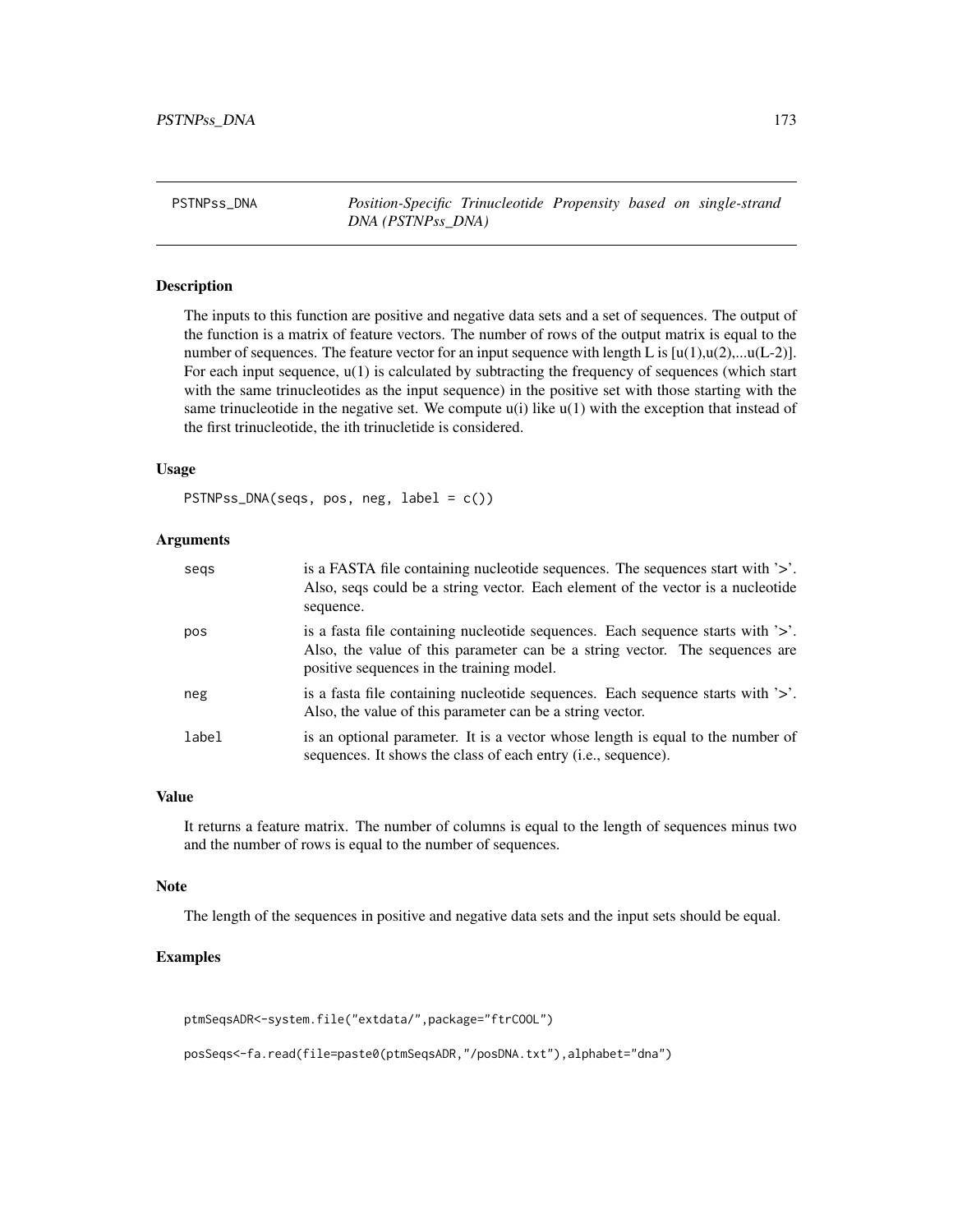```
negSeqs<-fa.read(file=paste0(ptmSeqsADR,"/negDNA.txt"),alphabet="dna")
seqs<-fa.read(file=paste0(ptmSeqsADR,"/DNA_testing.txt"),alphabet="dna")
```
mat=PSTNPss\_DNA(seqs=seqs,pos=posSeqs,neg=negSeqs)

PSTNPss\_RNA *Position-Specific Tri-ribonucleotide Propensity based on single-strand RNA (PSTNPss\_RNA)*

## Description

The inputs to this function are positive and negative data sets and a set of sequences. The output of the function is a matrix of feature vectors. The number of rows of the output matrix is equal to the number of sequences. The feature vector for an input sequence with length L is  $[u(1),u(2),...u(L-2)]$ . For each input sequence, u(1) is calculated by subtracting the frequency of sequences (which start with the same tri-ribonucleotides as the input sequence) in the positive set with those starting with the same tri-ribonucleotide in the negative set. We compute  $u(i)$  like  $u(1)$  with the exception that instead of the first tri-ribonucleotide, the ith tri-ribonucletide is considered.

### Usage

```
PSTNPss_RNA(seqs, pos, neg, label = c())
```
#### Arguments

| segs  | is a FASTA file containing ribonucleotide sequences. The sequences start with<br>'>'. Also, seqs could be a string vector. Each element of the vector is a ribonu-<br>cleotide sequence.                       |
|-------|----------------------------------------------------------------------------------------------------------------------------------------------------------------------------------------------------------------|
| pos   | is a fasta file containing ribonucleotide sequences. Each sequence starts with<br>'>'. Also, the value of this parameter can be a string vector. The sequences are<br>positive sequences in the training model |
| neg   | is a fasta file containing ribonucleotide sequences. Each sequence starts with<br>'>'. Also, the value of this parameter can be a string vector.                                                               |
| label | is an optional parameter. It is a vector whose length is equal to the number of<br>sequences. It shows the class of each entry ( <i>i.e.</i> , sequence).                                                      |

## Value

It returns a feature matrix. The number of columns is equal to the length of sequences minus two and the number of rows is equal to the number of sequences.

#### Note

The length of the sequences in positive and negative data sets and the input sets should be equal.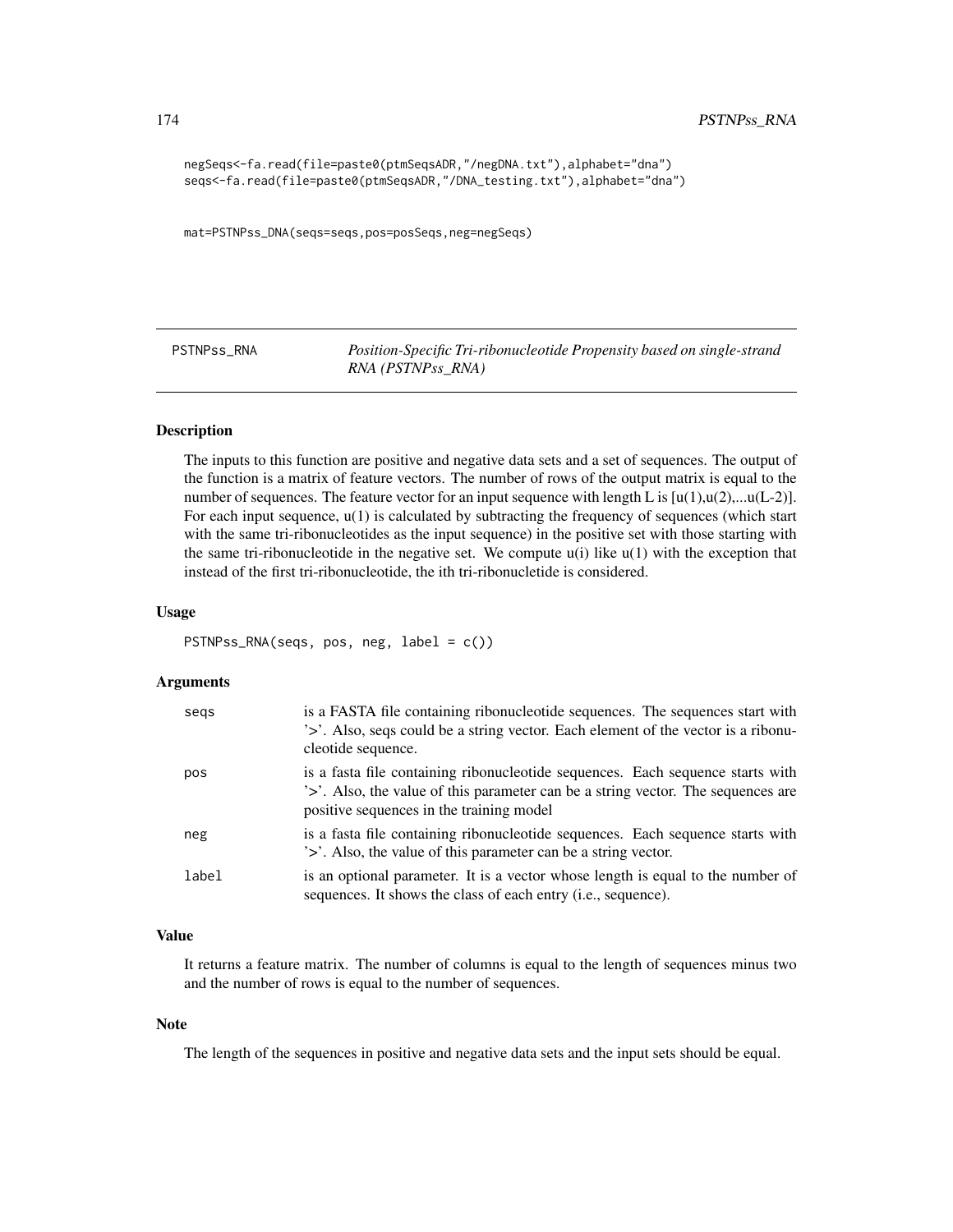## QSOrder 175

# Examples

```
ptmSeqsADR<-system.file("extdata/",package="ftrCOOL")
```

```
posSeqs<-fa.read(file=paste0(ptmSeqsADR,"/pos2RNA.txt"),alphabet="rna")
negSeqs<-fa.read(file=paste0(ptmSeqsADR,"/neg2RNA.txt"),alphabet="rna")
seqs<-fa.read(file=paste0(ptmSeqsADR,"/testSeq2RNA.txt"),alphabet="rna")
```

```
PSTNPss_RNA(seqs=seqs,pos=posSeqs,neg=negSeqs)
```
QSOrder *Quasi Sequence Order (QSOrder)*

# Description

This function computes the quasi-sequence-order for sequences. It is for amino acid pairs with d distances (d can be any number between 1 and 20). First, it calculates the frequencies of each amino acid ("A", "C",..., "Y"). Then, it normalizes the frequencies by dividing the frequency of an amino acid to the frequency of all amino acids plus the sum of tau values which is multiplied by W. tau values are given by function [SOCNumber.](#page-181-0) For d bigger than 20, it computes tau for d in the range "1 to (nlag-20) \* W" and normalizes them like before.

# Usage

QSOrder(seqs, nlag =  $25$ , W = 0.1, label =  $c()$ )

## Arguments

| segs  | is a FASTA file with a mino acid sequences. Each sequence starts with a '>'<br>character. Also, seqs could be a string vector. Each element of the vector is a<br>peptide/protein sequence. |
|-------|---------------------------------------------------------------------------------------------------------------------------------------------------------------------------------------------|
| nlag  | is a numeric value which shows the maximum distance between two amino<br>acids. Distances can be $1, 2, \ldots$ or nlag.                                                                    |
| W     | (weight) is a tuning parameter.                                                                                                                                                             |
| label | is an optional parameter. It is a vector whose length is equivalent to the number<br>of sequences. It shows the class of each entry ( <i>i.e.</i> , sequence).                              |

# Details

Please find details about tau in function [SOCNumber.](#page-181-0)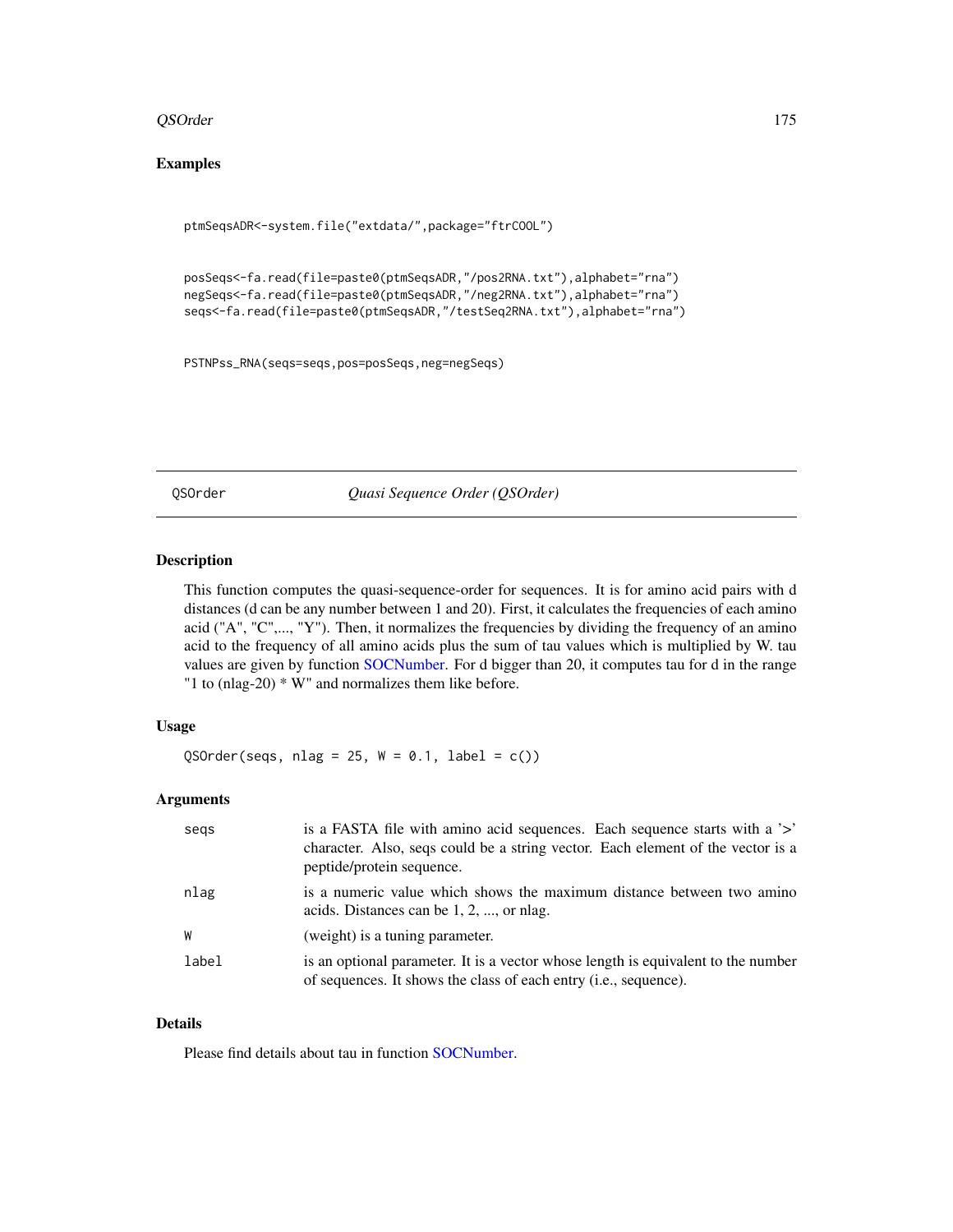## Value

It returns a feature matrix which the number of rows equals to the number of sequences and the number of columns is (nlag\*2). For each distance d, there are two values. One value for Granthman and another one for Schneider distance.

# Note

For d between 21 to nlag, the function calculates tau values for (d-20) to (nlag-20).

## Examples

filePrs<-system.file("extdata/proteins.fasta",package="ftrCOOL")

```
mat<-QSOrder(seqs=filePrs,nlag=25)
```

| readASAdir |              |  | Read Directory of Accessible Solvent accessibility predicted files |  |
|------------|--------------|--|--------------------------------------------------------------------|--|
|            | (readASAdir) |  |                                                                    |  |

# Description

This function reads a directory that contains the output files of SPINE-X. It gets the directory path as the input and returns a list of vectors. Each vector includes the ASA predicted value for amino acids of the sequence.

## Usage

```
readASAdir(dirPath)
```
#### Arguments

dirPath path of the directory which contains all the output files of SPINE-X. Each file belongs to a sequence.

# Value

a list of vectors with all the predicted ASA value for each amino acid. The length of the list is the number of files(sequences) and the length of each vector is (length of sequence(i))

# Examples

```
PredASAdir<-system.file("testForder",package="ftrCOOL")
PredASAdir<-paste0(PredASAdir,"/ASAdir/")
PredVectASA<-readASAdir(PredASAdir)
```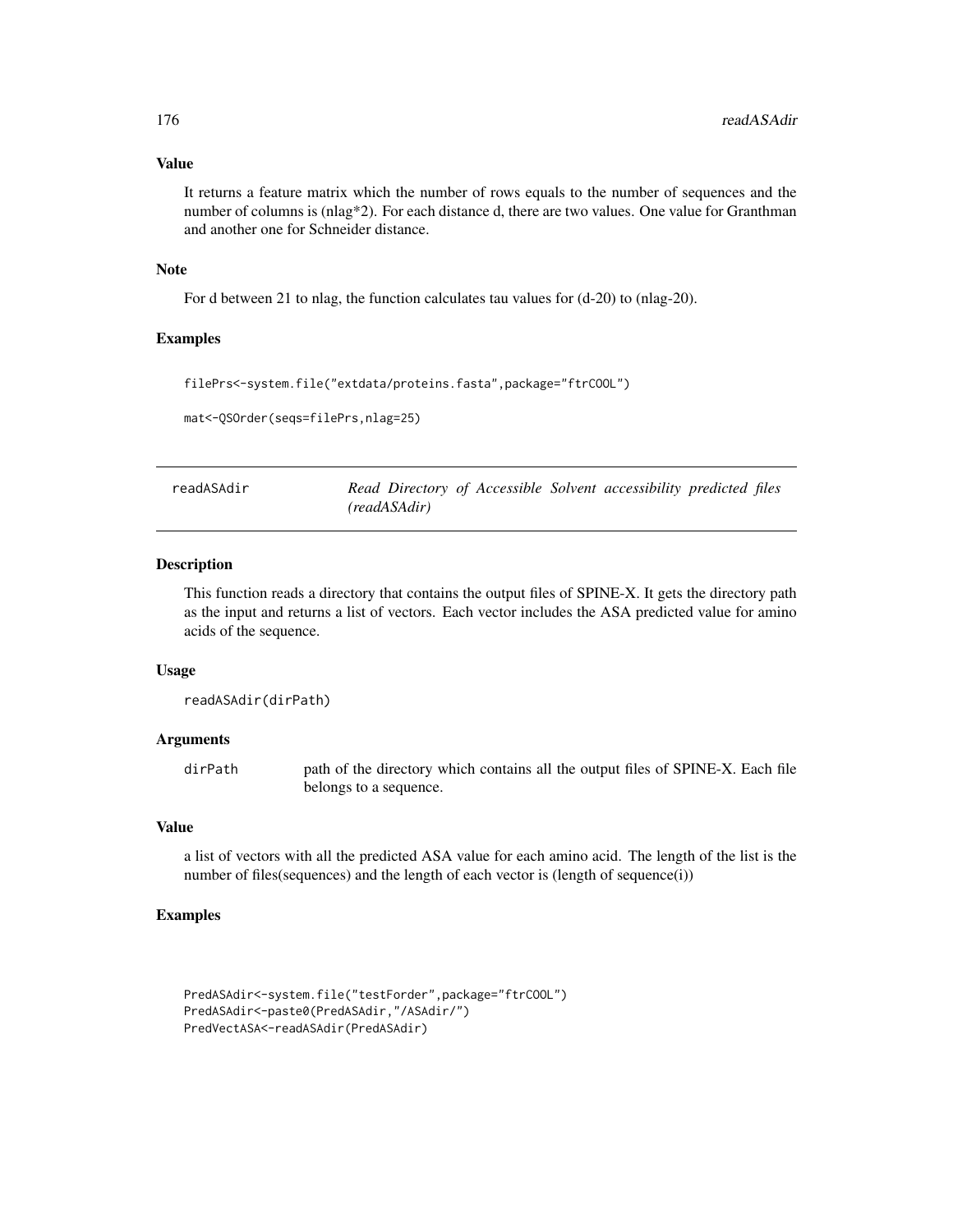## Description

This function reads a directory that contains the output VSL2 files. It gets the directory path as the input and returns a list of vectors. Each vector includes the disorder/order type for the amino acids of the sequence.

# Usage

```
readDisDir(dirPath)
```
# Arguments

dirPath the path of a directory which contains all the VSL2 output files.

# Value

a list of vectors with all the predicted disorder/order type for each amino acid. The length of the list is equal to the number of files(sequences) and the length of each vector is the length of the sequence(i).

#### Examples

PredDisdir<-system.file("testForder",package="ftrCOOL") PredDisdir<-paste0(PredDisdir,"/Disdir/") listPredVect<-readDisDir(PredDisdir)

readPSSMdir *Read PSSM Directory (readPSSMdir)*

# Description

This function reads a directory that contains the output psi-blast. It gets the directory path as the input and returns a list of vectors. Each vector includes the type for the amino acids of the sequence.

## Usage

```
readPSSMdir(dirPath)
```
#### Arguments

dirPath the path of a directory which contains all the VSL2 output files.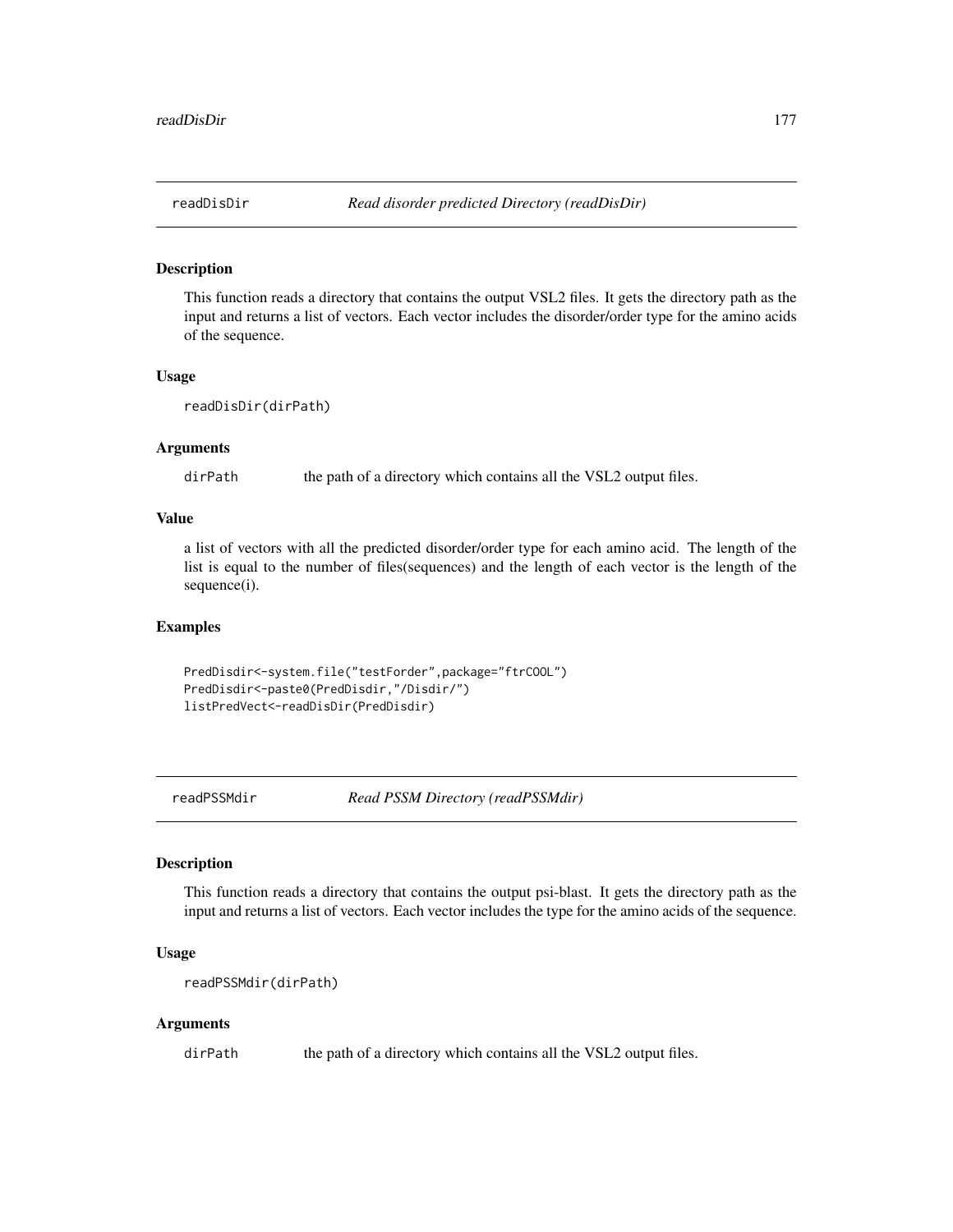# Value

a list of vectors with all the predicted disorder/order type for each amino acid. The length of the list is equal to the number of files(sequences) and the length of each vector is the length of the sequence(i).

# Examples

```
pssmDir<-system.file("testForder",package="ftrCOOL")
pssmDir<-paste0(pssmDir,"/PSSMdir/")
listPredVect<-readPSSMdir(pssmDir)
```
readss2Dir *Read ss2 predicted Directory (readss2Dir)*

# Description

This function reads a directory that contains the output files of PSIPRED It gets the directory path as the input and returns a list of vectors. Each vector contains the secondary structure of the amino acids in a peptide/protein sequence.

#### Usage

```
readss2Dir(dirPath)
```
## Arguments

dirPath The path of the directory which contains all predss2 files. Each file belongs to a sequence.

# Value

returns a list of vectors with all the predicted secondary structure for each amino acid. The length of the list is the number of files(sequences) and the length of each vector is (length sequence(i))

# Examples

```
PredSS2dir<-system.file("testForder",package="ftrCOOL")
PredSS2dir<-paste0(PredSS2dir,"/ss2Dir/")
listPredVect<-readss2Dir(PredSS2dir)
```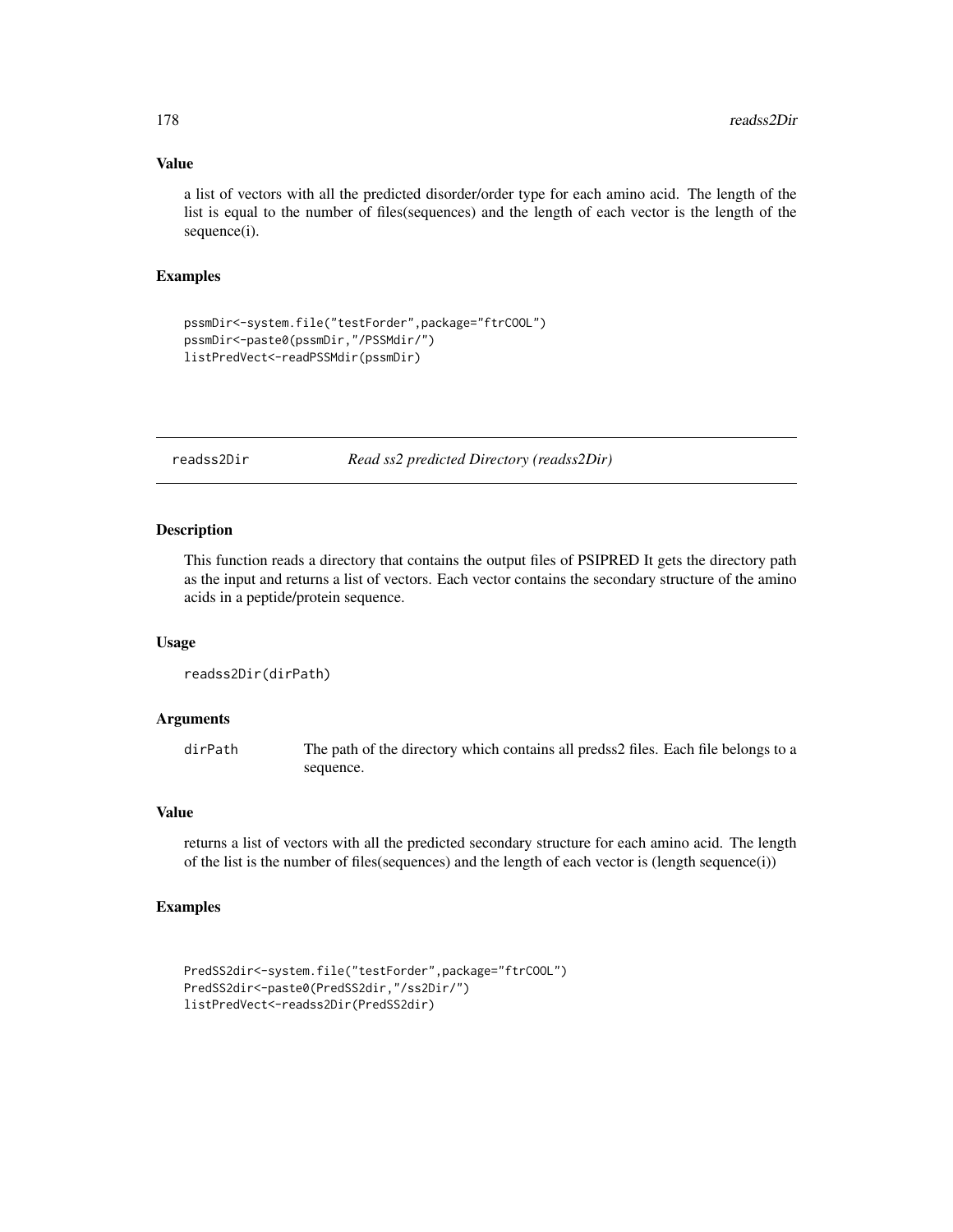# Description

This function reads a directory that contains the output files of SPINE-X. It gets the directory path as the input and returns a list of vectors. Each vector includes the phi and psi angle of the amino acids of the sequence.

#### Usage

readTorsionDir(dirPath)

#### Arguments

dirPath The path of the directory which contains all output files of SPINE-X. Each file belongs to a sequence.

# Value

returns a list of vectors with all the predicted phi and psi angles for each amino acid. The length of the list is the number of files(sequences) and the length of each vector is (2(phi-psi)\*length sequence(i)).

## Examples

PredTorsioNdir<-system.file("testForder",package="ftrCOOL") PredTorsioNdir<-paste0(PredTorsioNdir,"/TorsioNdir/") PredVectASA<-readTorsionDir(PredTorsioNdir)

revComp *reverseCompelement (revComp)*

#### Description

This function returns the reverse compelement of a dna sequence.

# Usage

revComp(seq, outputType = "str")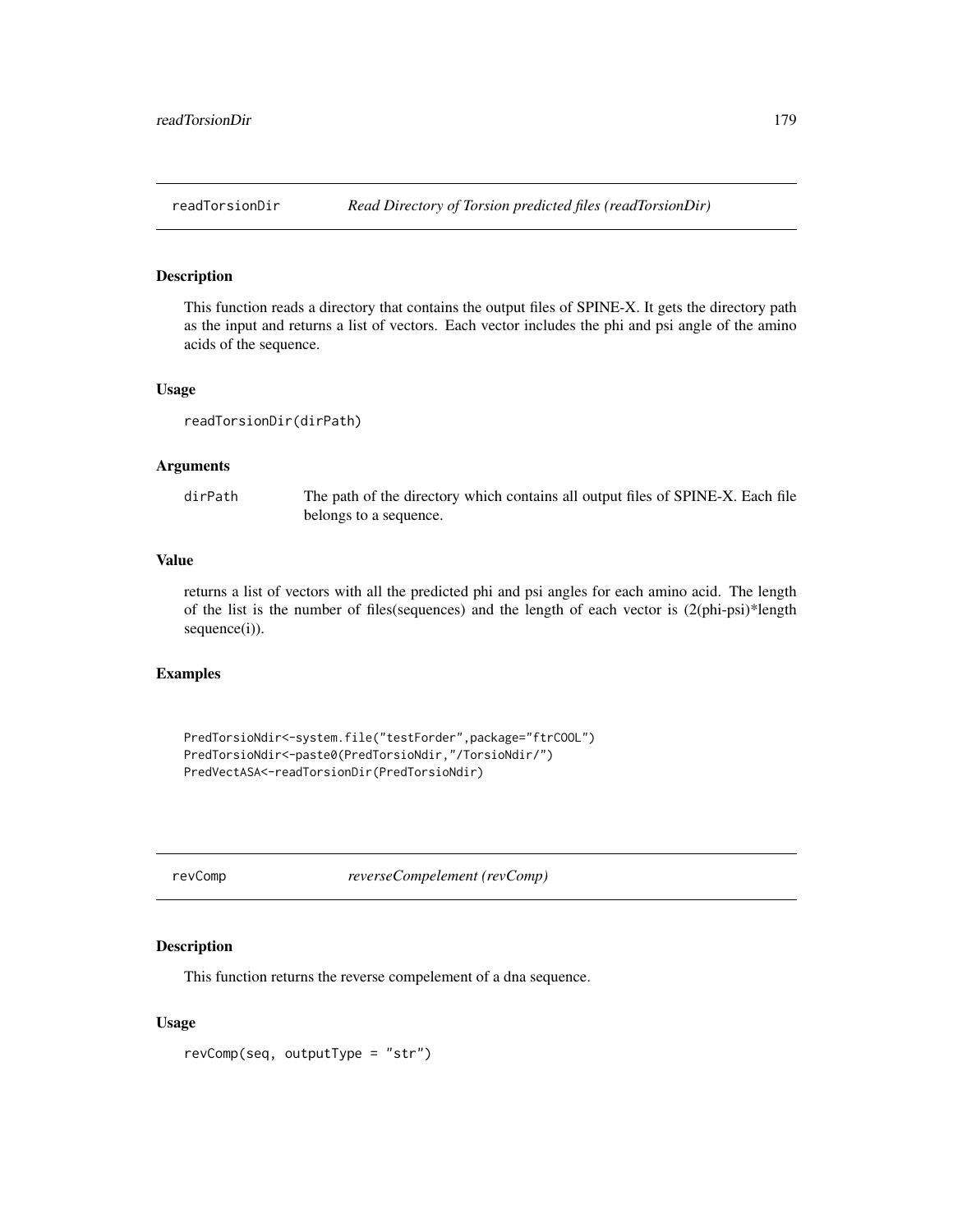## **Arguments**

| seg        | is a dna sequence.                                                                                                                                                                                                                                                                      |
|------------|-----------------------------------------------------------------------------------------------------------------------------------------------------------------------------------------------------------------------------------------------------------------------------------------|
| outputType | this parameter can take two values: 'char' or 'str'. If output Type is 'str', the re-<br>verse complement sequence of the input sequence is returned as a string. Other-<br>wise, a vector of characters which represent the reverse complement is returned.<br>Default value is 'str'. |

# Value

The reverse complement of the input sequence.

## Examples

```
ptmSeqsADR<-system.file("extdata/",package="ftrCOOL")
ptmSeqsVect<-as.vector(read.csv(paste0(ptmSeqsADR,"/ptmVect101AA.csv"))[,2])
Seq<-ptmSeqsVect[1]
revCompSeq<-revComp(seq=Seq,outputType="char")
```
SAAC *Splitted Amino Acid Composition (SAAC)*

# Description

This function splits the input sequence into three parts. The first part is N-terminal and the third part is C-terminal and middle part contains all amino acids between these two part. N-terminal will be determined by the first numNterm amino acid in the sequences and C-terminal is determined by numCterm of the last amino acids in the sequence. Users should enter numNterm and numCterm parameters. Their default value is 25. The function calculates [kAAComposition](#page-89-0) for each of the three parts.

#### Usage

```
SAAC(seqs, k = 1, numNterm = 5, numCterm = 5, normalized = TRUE, label = c())
```
# Arguments

| segs     | is a FASTA file with a mino acid sequences. Each sequence starts with a '>'<br>character. Also, seqs could be a string vector. Each element of the vector is a<br>peptide/protein sequence. |
|----------|---------------------------------------------------------------------------------------------------------------------------------------------------------------------------------------------|
| k        | shows which type of amino acid composition applies to the parts. For example,<br>the amino acid composition is applied when $k=1$ and when $k=2$ , the dipeptide<br>Composition is applied. |
| numNterm | shows how many amino acids should be considered for N-terminal.                                                                                                                             |
| numCterm | shows how many amino acids should be considered for C-terminal.                                                                                                                             |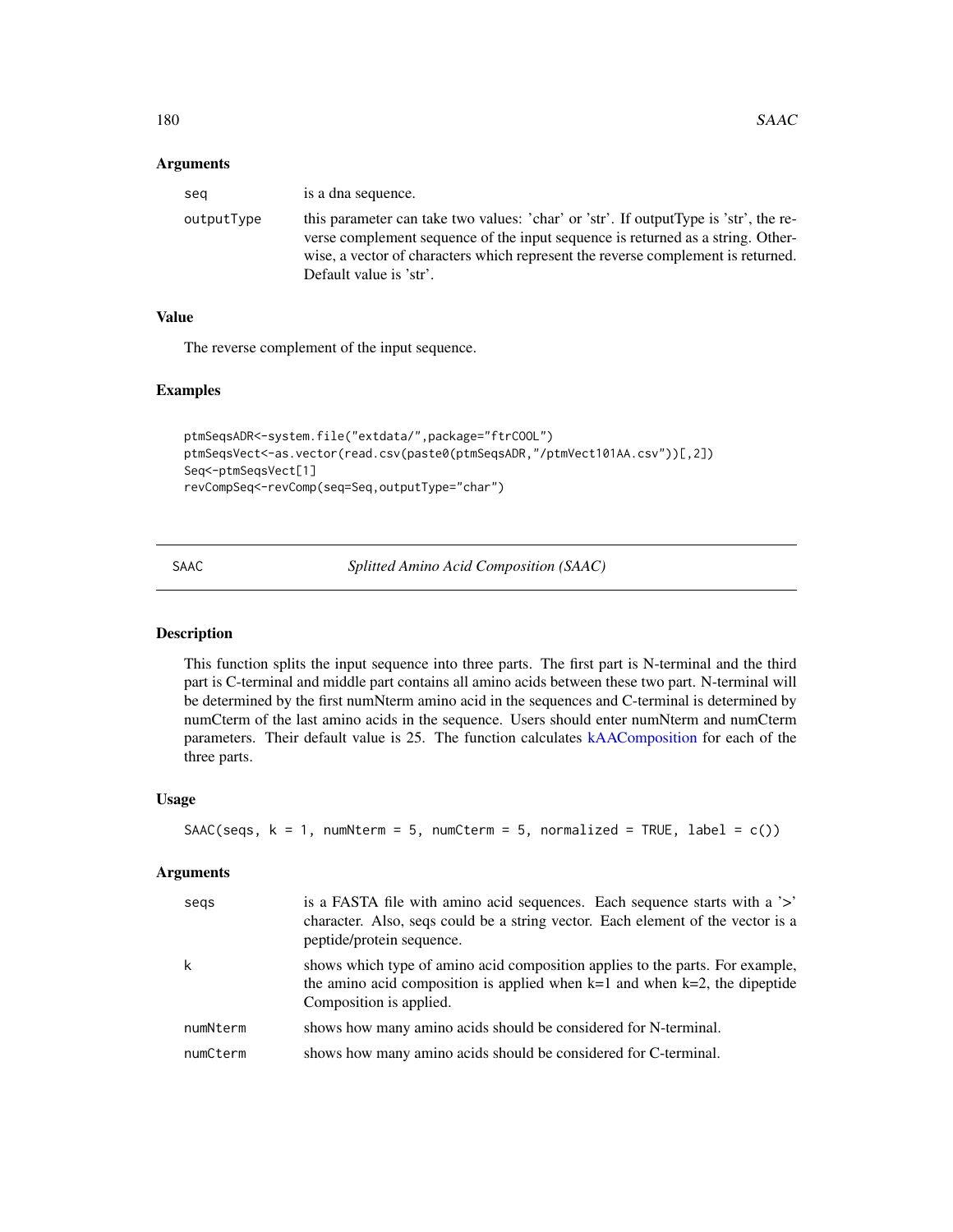<span id="page-180-0"></span>

| normalized | is a logical parameter. When it is FALSE, the return value of the function does<br>not change. Otherwise, the return value is normalized using the length of the<br>sequence. |
|------------|-------------------------------------------------------------------------------------------------------------------------------------------------------------------------------|
| label      | is an optional parameter. It is a vector whose length is equivalent to the number<br>of sequences. It shows the class of each entry <i>(i.e., sequence)</i> .                 |

# Value

It returns a feature matrix. The number of rows is equal to the number of sequences. The number of columns is  $(3*(20^k)).$ 

# Examples

```
filePrs<-system.file("extdata/proteins.fasta",package="ftrCOOL")
mat<-SAAC(seqs=filePrs,k=1,numNterm=15,numCterm=15)
```
SGAAC *Splitted Group Amino Acid Composition (SGAAC)*

# Description

In this function, amino acids are first grouped into a user-defined category. Later, the splitted amino Acid composition is computed. Please note that this function differs from [SAAC](#page-179-0) which works on individual amino acids.

#### Usage

```
SGAAC(
  seqs,
  k = 1,
  numNterm = 25,
  numCtern = 25,
  Grp = "locFus",
  normalized = TRUE,
  label = c())
```

| segs     | is a FASTA file with a mino acid sequences. Each sequence starts with a '>'<br>character. Also, seqs could be a string vector. Each element of the vector is a<br>peptide/protein sequence. |
|----------|---------------------------------------------------------------------------------------------------------------------------------------------------------------------------------------------|
| k        | shows which type of amino acid composition applies to the parts. For example,<br>the amino acid composition is applied when $k=1$ and when $k=2$ , the dipeptide<br>Composition is applied. |
| numNterm | shows how many amino acids should be considered for N-terminal.                                                                                                                             |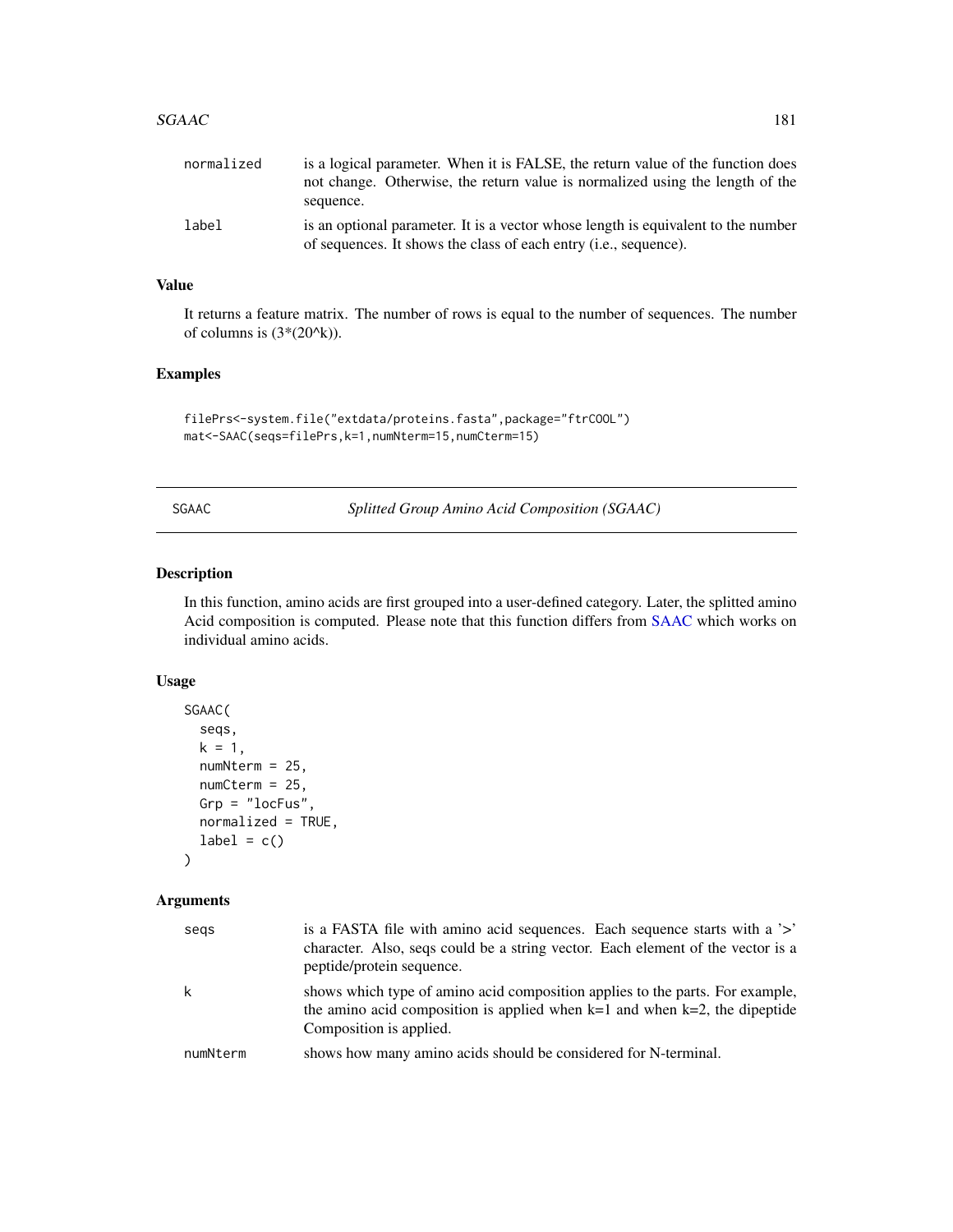<span id="page-181-0"></span>

| numCterm   | shows how many amino acids should be considered for C-terminal.                                                                                                                                                                                                                                                                                                                                                |
|------------|----------------------------------------------------------------------------------------------------------------------------------------------------------------------------------------------------------------------------------------------------------------------------------------------------------------------------------------------------------------------------------------------------------------|
| Grp        | is a list of vectors containing amino acids. Each vector represents a category.<br>Users can define a customized amino acid grouping, provided that the sum of<br>all amino acids is 20 and there is no repeated amino acid in the groups. Also,<br>users can choose 'cTriad' (conjointTriad), 'locFus', or 'aromatic'. Each option<br>provides specific information about the type of an amino acid grouping. |
| normalized | is a logical parameter. When it is FALSE, the return value of the function does<br>not change. Otherwise, the return value is normalized using the length of the<br>sequence.                                                                                                                                                                                                                                  |
| label      | is an optional parameter. It is a vector whose length is equivalent to the number<br>of sequences. It shows the class of each entry (i.e., sequence).                                                                                                                                                                                                                                                          |

#### Value

It returns a feature matrix. The number of rows is equal to the number of sequences. The number of columns is 3\*((number of groups)^k).

# Examples

```
filePrs<-system.file("extdata/proteins.fasta",package="ftrCOOL")
mat<-SGAAC(seqs=filePrs,k=1,numNterm=15,numCterm=15,Grp="aromatic")
```
SOCNumber *Sequence Order Coupling Number (SOCNumber)*

#### Description

This function uses dissimilarity matrices Grantham and Schneider to compute the dissimilarity between amino acid pairs. The distance between amino acid pairs is determined by d which varies between 1 to nlag. For each d, it computes the sum of the dissimilarities of all amino acid pairs. The sum shows the value of tau for a value d. The feature vector contains the values of taus for both matrices. Thus, the length of the feature vector is equal to nlag\*2.

# Usage

```
SOCNumber(seqs, nlag = 30, label = c())
```

| segs  | is a FASTA file with amino acid sequences. Each sequence starts with a '>'<br>character. Also, seqs could be a string vector. Each element of the vector is a<br>peptide/protein sequence. |
|-------|--------------------------------------------------------------------------------------------------------------------------------------------------------------------------------------------|
| nlag  | is a numeric value which shows the maximum distance between two amino<br>acids. Distances can be 1, 2, , or nlag. Defult is 30.                                                            |
| label | is an optional parameter. It is a vector whose length is equivalent to the number<br>of sequences. It shows the class of each entry ( <i>i.e.</i> , sequence).                             |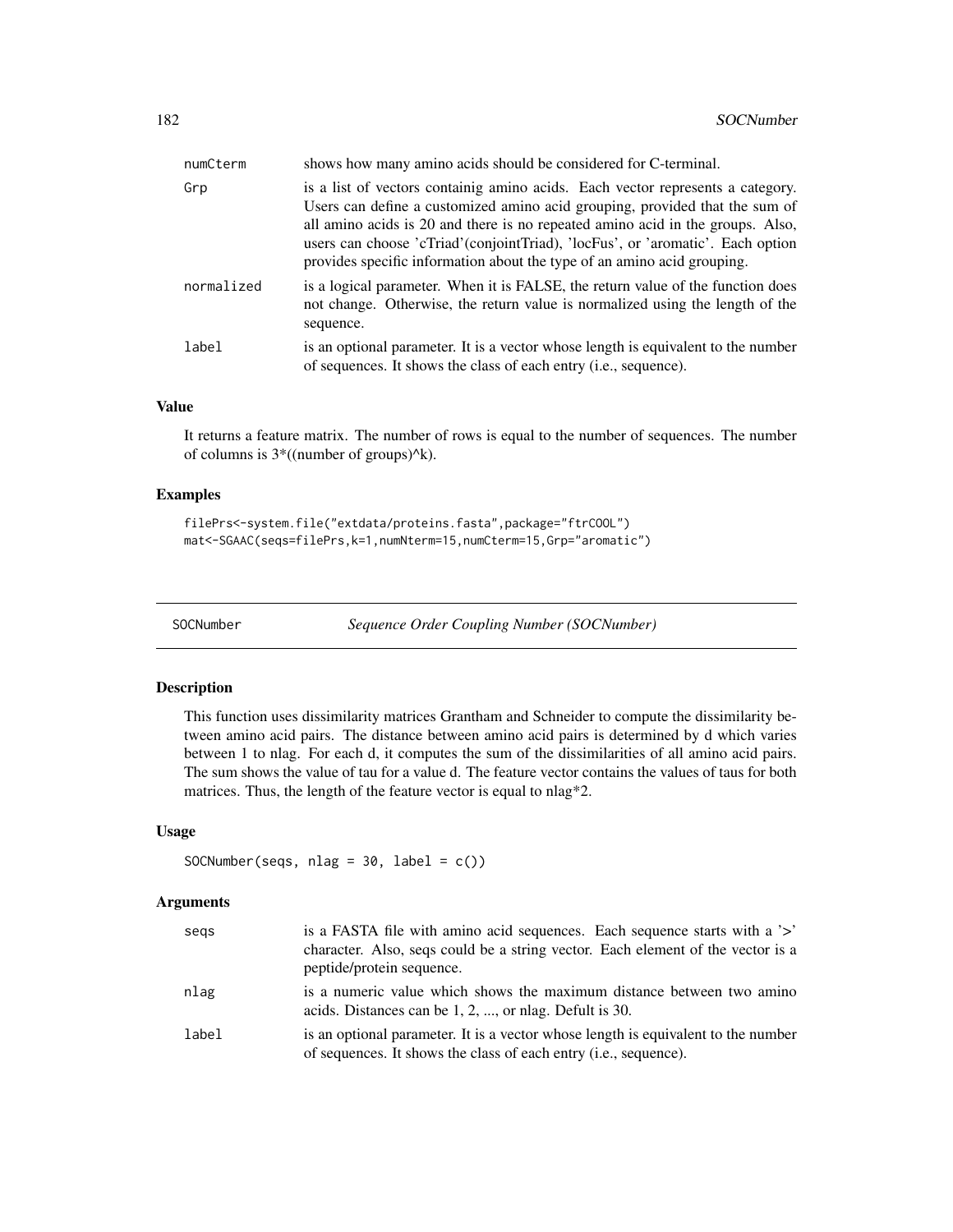#### <span id="page-182-0"></span> $SSEB$  183

# Value

It returns a feature matrix. The number of rows is equal to the number of sequences and the number of columns is (nlag\*2). For each distance d, there are two values. One value for Granthman and another one for Schneider distance.

#### Note

When  $d=1$ , the pairs of amino acids have no gap and when  $d=2$ , there is one gap between the amino acid pairs in the sequence. It will repeat likewise for other values of d.

#### Examples

```
filePrs<-system.file("extdata/proteins.fasta",package="ftrCOOL")
```

```
mat<-SOCNumber(seqs=filePrs,nlag=25)
```
SSEB *Secondary Structure Elements Binary (SSEB)*

# Description

This function works based on the output of PSIPRED which predicts the secondary structure of the amino acids in a sequence. The output of the PSIPRED is a tab-delimited file which contains the secondary structure in the third column. SSEB gives a binary number (i.e., '001'='H','010'=E','100'='C') for each amino acid.

#### Usage

```
SSEB(dirPath, binaryType = "numBin", outFormat = "mat", outputFileDist = "")
```

| dirPath    | Path of the directory which contains all output files of PSIPRED. Each file be-<br>longs to a sequence.                                                                                                                                                                                                                                                                                                                                                                                                                                                                                                                                                       |
|------------|---------------------------------------------------------------------------------------------------------------------------------------------------------------------------------------------------------------------------------------------------------------------------------------------------------------------------------------------------------------------------------------------------------------------------------------------------------------------------------------------------------------------------------------------------------------------------------------------------------------------------------------------------------------|
| binaryType | It can take any of the following values: ('strBin','logicBin','numBin'). 'strBin'(String<br>binary): each structure is represented by a string containing $3$ characters $(0-1)$ .<br>Helix = $"001"$ , Extended = $"010"$ , coil = $"100"$ . 'logicBin'(logical value):<br>Each structure is represented by a vector containing 3 logical entries. He-<br>$lix = c(FALSE, FALSE, TRUE)$ , Extended = $c(FALSE, TRUE, FALSE)$ , Coil<br>$= c(TRUE, FALSE, FALSE)$ . 'numBin' (numeric bin): Each structure is repre-<br>sented by a numeric (i.e., integer) vector containing 3 numerals. Helix = $c(0,0,1)$<br>, Extended = $c(0,1,0)$ , coil = $c(1,0,0)$ . |
| outFormat  | It can take two values: 'mat' (which stands for matrix) and 'txt'. The default<br>value is 'mat'.                                                                                                                                                                                                                                                                                                                                                                                                                                                                                                                                                             |
|            | output FileDist It shows the path and name of the 'txt' output file.                                                                                                                                                                                                                                                                                                                                                                                                                                                                                                                                                                                          |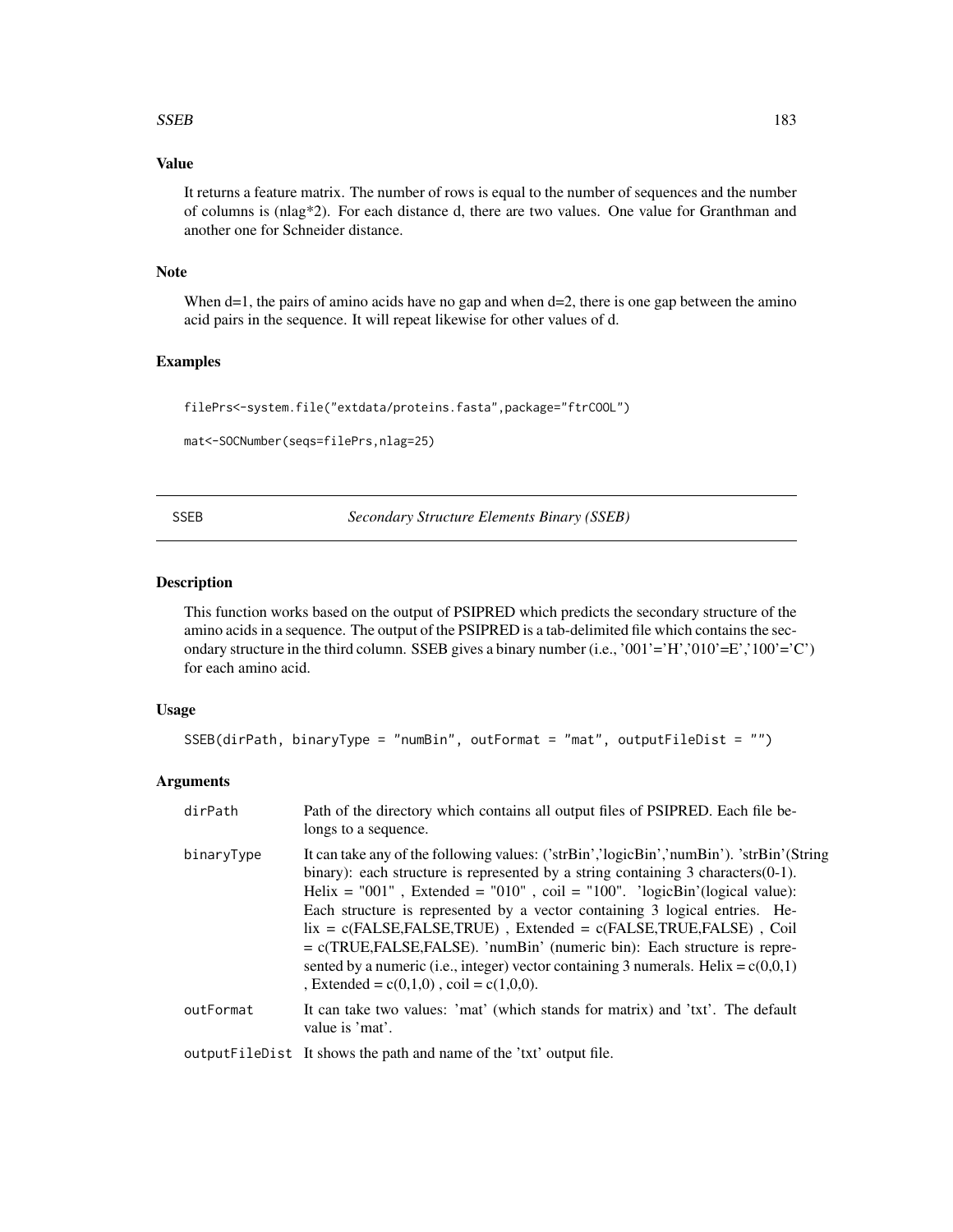# <span id="page-183-0"></span>Details

This function converts each amino acid to a 3-bit value, such that 2 bits are 0 and 1 bit is 1. The position of 1 shows the type of the secondary structure of the amino acids in the protein/peptide. In this function, '001' is used to show Helix structure, '010' to show Extended structure and '100' to show coil structure.

# Value

The output is different depending on the outFormat parameter ('mat' or 'txt'). If outFormat is set to 'mat', it returns a feature matrix for sequences with the same lengths. The number of rows is equal to the number of sequences and if binaryType is 'strBin', the number of columns is the length of the sequences. Otherwise, it is equal to (length of the sequences)\*3. If outFormat is 'txt', all binary values will be written to a tab-delimited file. Each line in the file shows the binary format of a sequence.

#### Note

This function is provided for sequences with the same lengths. Users can use 'txt' option in the outFormat parameter for sequences with different lengths. Warning: If the outFormat is set to 'mat' for sequences with different lengths, it returns an error. It is noteworthy that 'txt' format is not usable for machine learning purposes.

# Examples

```
dir = tempdir()ad<-paste0(dir,"/SSEB.txt")
Predss2dir<-system.file("testForder",package="ftrCOOL")
Predss2dir<-paste0(Predss2dir,"/ss2Dir/")
mat<-SSEB(Predss2dir,binaryType="numBin",outFormat="txt",outputFileDist=ad)
```
unlink("dir", recursive = TRUE)

SSEC *Secondary Structure Elements Composition (SSEC)*

# Description

This function works based on the output of PSIPRED which predicts the secondary structure of the amino acids in a sequence. The output of the PSIPRED is a tab-delimited file which contains the secondary structure in the third column. SSEC returns the frequency of the secondary structures (i.e., Helix, Extended, Coil) of the sequences.

# Usage

SSEC(dirPath)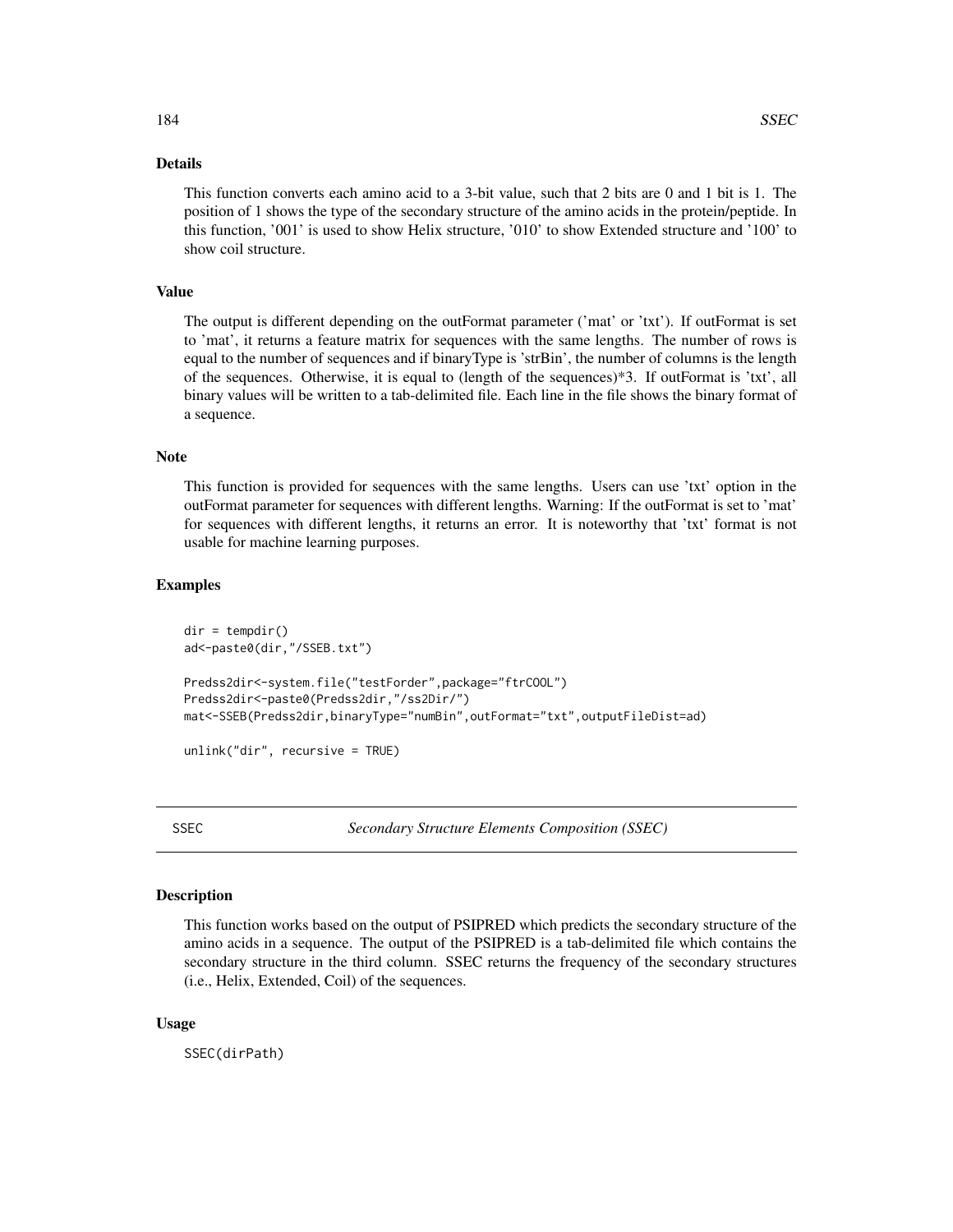#### <span id="page-184-0"></span> $SSES$  185

# Arguments

dirPath Path of the directory which contains all output files of PSIPRED. Each file belongs to a sequence.

# Value

It returns a feature matrix which the number of rows is the number of sequences and the number of columns is 3. The first column shows the number of amino acids which participate in the coil structure. The second column shows the number of amino acids in the extended structure and the last column shows the number of amino acids in the helix structure.

# Examples

```
Predss2dir<-system.file("testForder",package="ftrCOOL")
Predss2dir<-paste0(Predss2dir,"/ss2Dir/")
mat<-SSEC(Predss2dir)
```
SSES *Secondary Structure Elements Simple (SSES)*

#### Description

This function works based on the output of PSIPRED which predicts the secondary structure of the amino acids in a sequence. The output of the PSIPRED is a tab-delimited file which contains the secondary structure in the third column. The function represent amino acids in the helix structure by 'H', amino acids in the extended structure by 'E', and amino acids in the coil structure by 'C'.

#### Usage

SSES(dirPath, outFormat = "mat", outputFileDist = "")

# Arguments

| dirPath   | Path of the directory which contains all output files of PSIPRED. Each file be-<br>longs to a sequence. |
|-----------|---------------------------------------------------------------------------------------------------------|
| outFormat | It can take two values: 'mat' (which stands for matrix) and 'txt'. The default<br>value is 'mat'.       |
|           | output FileDist It shows the path and name of the 'txt' output file.                                    |

#### Value

The output depends on the outFormat which can be either 'mat' or 'txt'. If outFormat is 'mat', the function returns a feature matrix for sequences with the same lengths such that the number of columns is equal to the length of the sequences and the number of rows is equal to the number of sequences. If the outFormat is 'txt', the output is written to a tab-delimited file.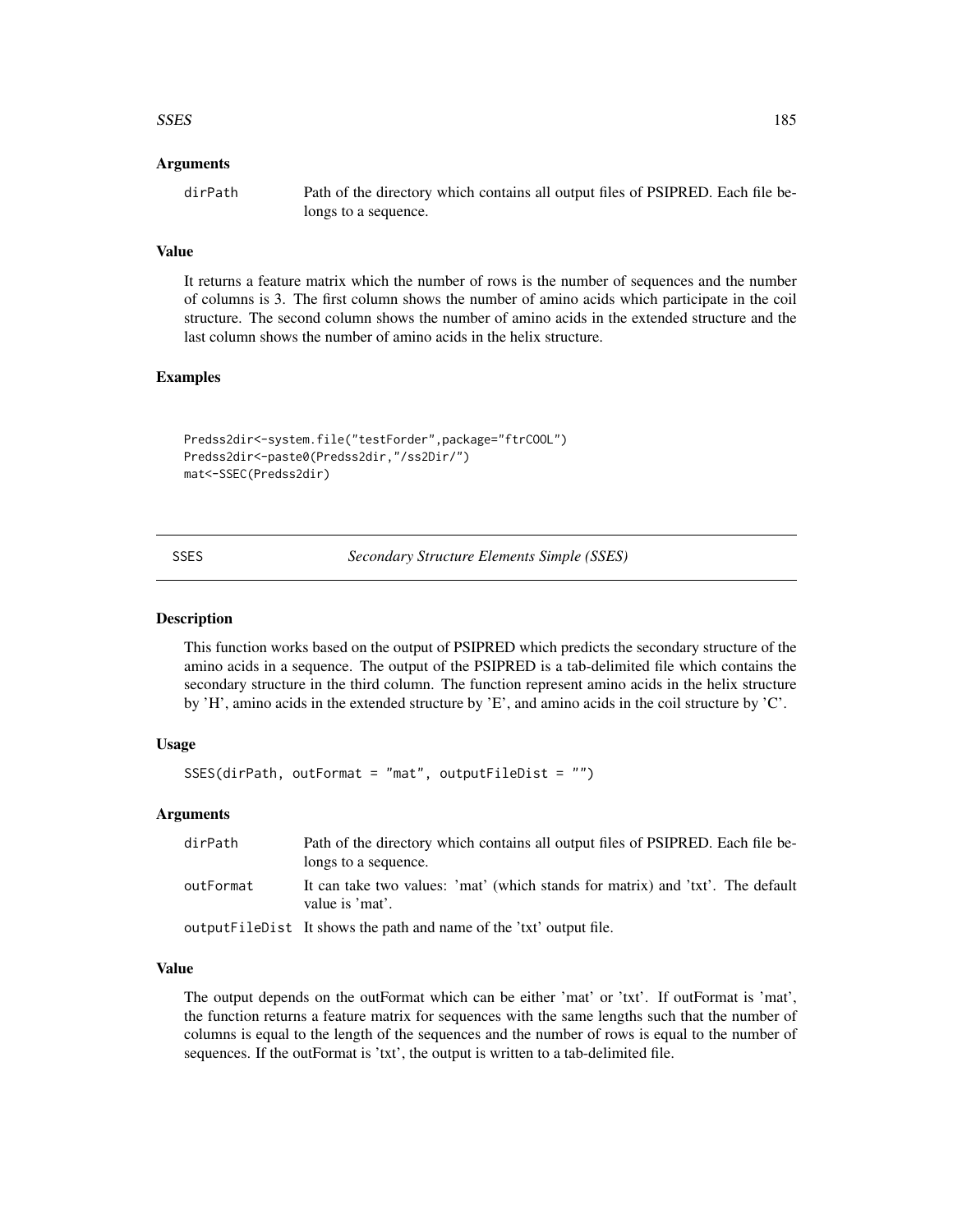This function is provided for the sequences with the same lengths. However, the users can use 'txt' option in the outFormat parameter for sequences with different lengths. Warning: If the outFormat is set to 'mat' for sequences with different lengths, it returns an error. Also, when the output format is 'txt', the label information is not displayed in the text file. It is noteworthy that, 'txt' format is not usable for machine learning purposes.

# Examples

```
dir = tempdir()ad<-paste0(dir,"/simpleSSE.txt")
Predss2dir<-system.file("testForder",package="ftrCOOL")
Predss2dir<-paste0(Predss2dir,"/ss2Dir/")
mat<-SSES(Predss2dir,outFormat="txt",outputFileDist=ad)
unlink("dir", recursive = TRUE)
```
TorsionAngle *Torsion Angle (TorsionAngle)*

#### Description

The inputs to this function are phi and psi angles of each amino acid in the sequence. We use the output of SPINE-X software to obtain the angles. Further, the TA function replaces each amino acid of the sequence with a vector. The vector contain two elements: The phi and psi angles.

# Usage

```
TorsionAngle(dirPath, outFormat = "mat", outputFileDist = "")
```
#### Arguments

| dirPath   | Path of the directory which contains all output files of SPINE-X. Each file be-<br>longs to a sequence. |
|-----------|---------------------------------------------------------------------------------------------------------|
| outFormat | It can take two values: 'mat' (which stands for matrix) and 'txt'. The default<br>value is 'mat'.       |
|           | output FileDist It shows the path and name of the 'txt' output file.                                    |

# Value

The output is differnet depending on the outFormat parameter ('mat' or 'txt'). If the outFormat is set to 'mat', it returns a feature matrix for sequences with the same lengths. The number of rows is equal to the number of sequences and the number of columns is (length of the sequence)\*2. If the outFormat is set to 'txt', all binary values will be writen in a 'txt' file. Each row belongs to a sequence.

<span id="page-185-0"></span>

# Note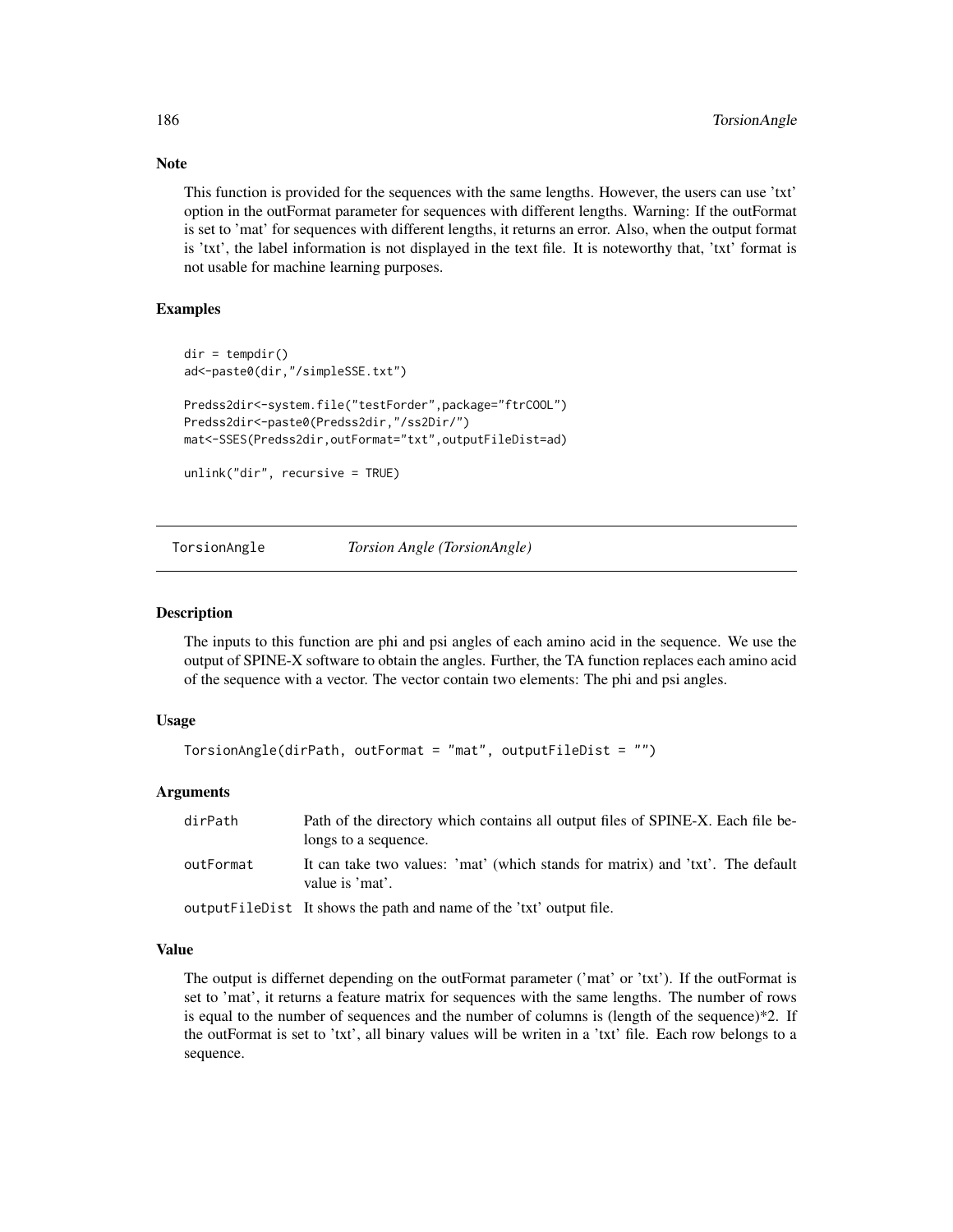# <span id="page-186-0"></span>TPCP\_DNA 187

# Note

This function is provided for sequences with the same lengths. Users can use 'txt' option in outFormat parameter for sequences with different lengths. Warning: If the outFormat is set to 'mat' for sequences with different lengths, it returns an error. It is noteworthy that 'txt' format is not usable for machine learning purposes.

# Examples

```
dir = tempdir()
ad<-paste0(dir,"/ta.txt")
PredTorsioNdir<-system.file("testForder",package="ftrCOOL")
PredTorsioNdir<-paste0(PredTorsioNdir,"/TorsioNdir/")
mat<-TorsionAngle(PredTorsioNdir,outFormat="txt",outputFileDist=ad)
unlink("dir", recursive = TRUE)
```
TPCP\_DNA *Trinucleotide physicochemical properties (TPCP\_DNA)*

# Description

This function replaces trinucleotides in a sequence with their physicochemical properties which is multiplied by normalized frequency of that tri-nucleotide.

#### Usage

```
TPCP_DNA(
  seqs,
  selectedIdx = c("Dnase I", "Bendability (DNAse)"),
  threshold = 1,label = c(),
  outFormat = "mat",outputFileDist = ""
)
```

| segs        | is a FASTA file containing nucleotide sequences. The sequences start with $\geq$ .<br>Also, seqs could be a string vector. Each element of the vector is a nucleotide<br>sequence.                                               |
|-------------|----------------------------------------------------------------------------------------------------------------------------------------------------------------------------------------------------------------------------------|
| selectedIdx | TPCP DNA function works based on physicochemical properties. Users, select<br>the properties by their ids or indexes in TRI_DNA index file. The default values<br>of the vector are the ids in "Dnase I", "Bendability (DNAse)". |
| threshold   | is a number between 0 to 1. In selected Idx, indices with a correlation higher<br>than the threshold will be deleted. The default value is 1.                                                                                    |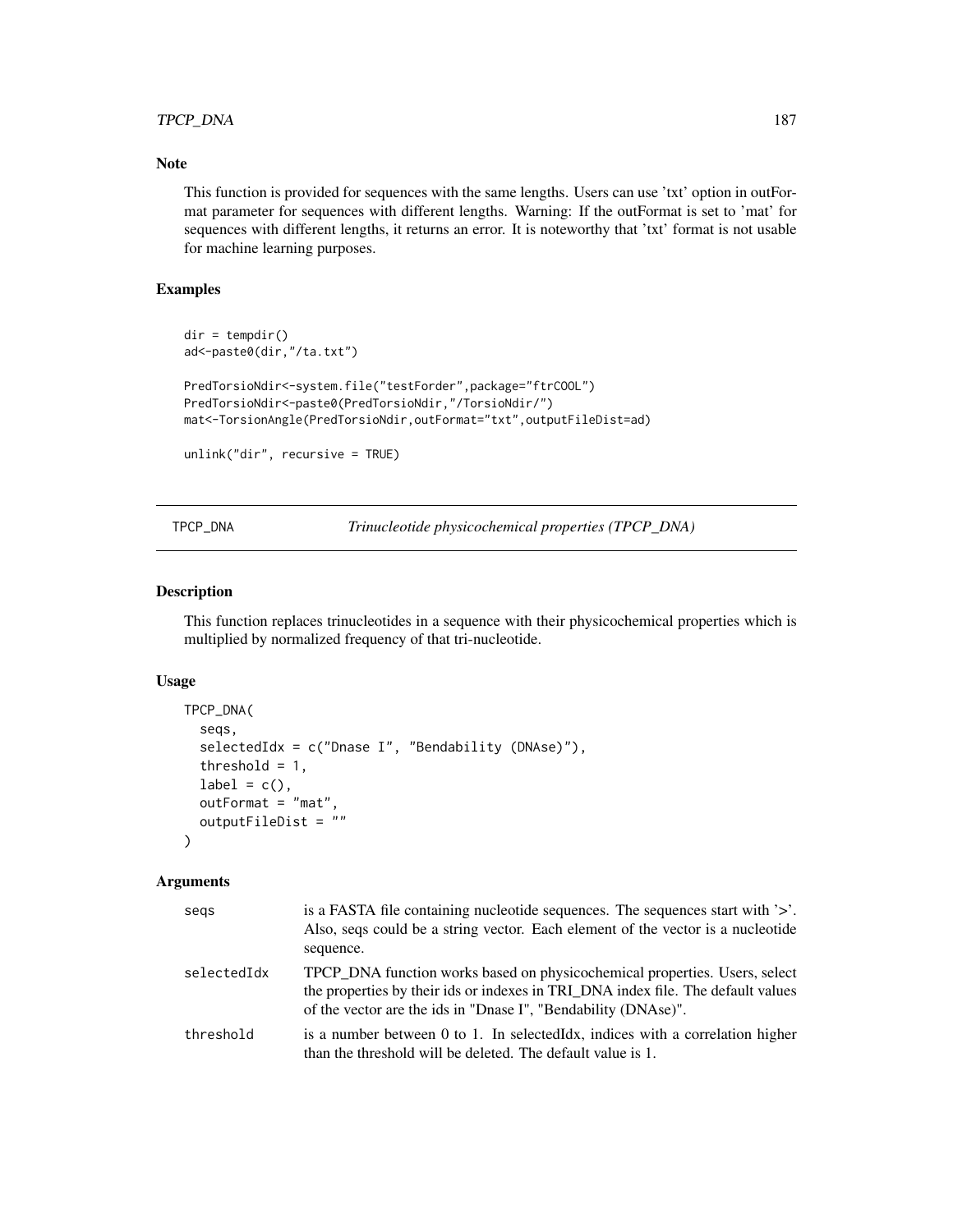<span id="page-187-0"></span>

| label     | is an optional parameter. It is a vector whose length is equivalent to the number<br>of sequences. It shows the class of each entry ( <i>i.e.</i> , sequence). |
|-----------|----------------------------------------------------------------------------------------------------------------------------------------------------------------|
| outFormat | (output format) can take two values: 'mat'(matrix) and 'txt'. The default value<br>is 'mat'.                                                                   |
|           | output FileD ist shows the path and name of the 'txt' output file.                                                                                             |

# Details

There are 12 physicochemical indexes in the trinucleotide database.

#### Value

The output depends on the outFormat parameter which can be either 'mat' or 'txt'. If outFormat is 'mat', the function returns a feature matrix for sequences with the same length such that the number of columns is (sequence length-2)\*(number of selected trinucleotide properties) and the number of rows is equal to the number of sequences. If the outFormat is 'txt', the output is written to a tab-delimited file.

#### Note

This function is provided for sequences with the same lengths. Users can use 'txt' option in out-Format for sequences with different lengths. Warning: If outFormat is set to 'mat' for sequences with different lengths, it returns an error. Also, when output format is 'txt', label information is not shown in the text file. It is noteworthy that 'txt' format is not usable for machine learning purposes if sequences have different sizes. Otherwise 'txt' format is also usable for machine learning purposes.

#### Examples

```
fileLNC<-system.file("extdata/Athaliana1.fa",package="ftrCOOL")
vect<-TPCP_DNA(seqs = fileLNC,threshold=1,outFormat="mat")
```
TriNUCindex\_DNA *Tri Nucleotide Index (TriNucIndex)*

# Description

This function replaces trinucleotides in a sequence with their physicochemical properties in the trinucleotide index file.

#### Usage

```
TriNUCindex_DNA(
  seqs,
  selectedNucIdx = c("Dnase I", "Bendability (DNAse)"),
  threshold = 1,
  label = c(),
```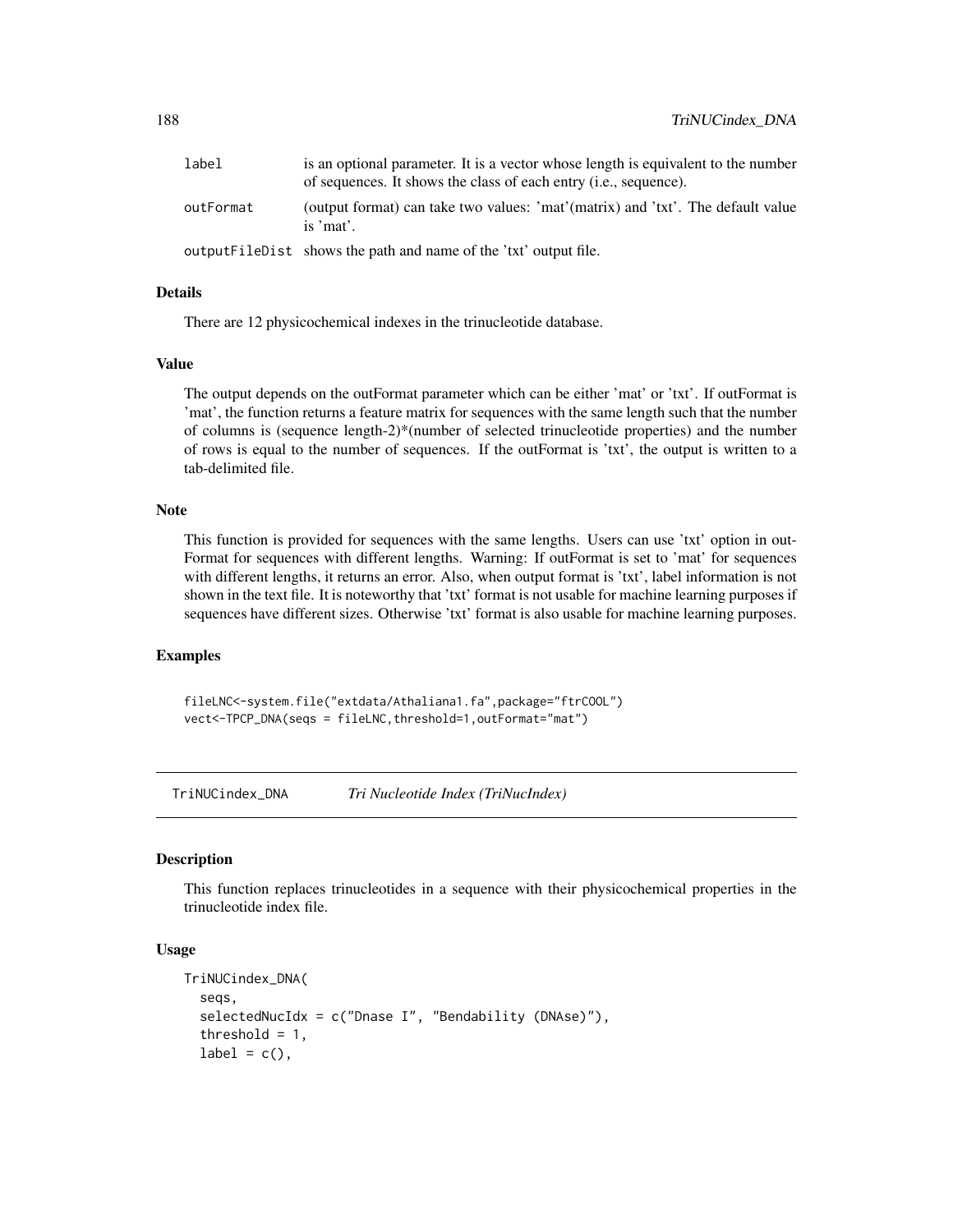```
outFormat = "mat",
  outputFileDist = ""
\lambda
```
#### Arguments

| segs      | is a FASTA file containing nucleotide sequences. The sequences start with '>'.<br>Also, seqs could be a string vector. Each element of the vector is a nucleotide<br>sequence.                                                                     |
|-----------|----------------------------------------------------------------------------------------------------------------------------------------------------------------------------------------------------------------------------------------------------|
|           | selectedNucIdx TriNucIndex function works based on physicochemical properties. Users, select<br>the properties by their ids or indexes in TRI_DNA index file. The default values<br>of the vector are the ids in "Dnase I", "Bendability (DNAse)". |
| threshold | is a number between 0 to 1. In selected Nucldx, indices with a correlation higher<br>than the threshold will be deleted. The default value is 1.                                                                                                   |
| label     | is an optional parameter. It is a vector whose length is equivalent to the number<br>of sequences. It shows the class of each entry ( <i>i.e.</i> , sequence).                                                                                     |
| outFormat | (output format) can take two values: 'mat'(matrix) and 'txt'. The default value<br>is 'mat'.                                                                                                                                                       |
|           | output FileDist shows the path and name of the 'txt' output file.                                                                                                                                                                                  |

#### Details

There are 12 physicochemical indexes in the trinucleotide database.

# Value

The output depends on the outFormat parameter which can be either 'mat' or 'txt'. If outFormat is 'mat', the function returns a feature matrix for sequences with the same length such that the number of columns is (sequence length-2)\*(number of selected trinucleotide properties) and the number of rows is equal to the number of sequences. If the outFormat is 'txt', the output is written to a tab-delimited file.

#### Note

This function is provided for sequences with the same lengths. Users can use 'txt' option in out-Format parameter for sequences with different lengths. Warning: If outFormat is set to 'mat' for sequences with different lengths, it returns an error. Also, when output format is 'txt', label information is not shown in the text file. It is noteworthy that 'txt' format is not usable for machine learning purposes.

```
fileLNC<-system.file("extdata/Athaliana1.fa",package="ftrCOOL")
vect<-TriNUCindex_DNA(seqs = fileLNC,threshold=1,outFormat="mat")
```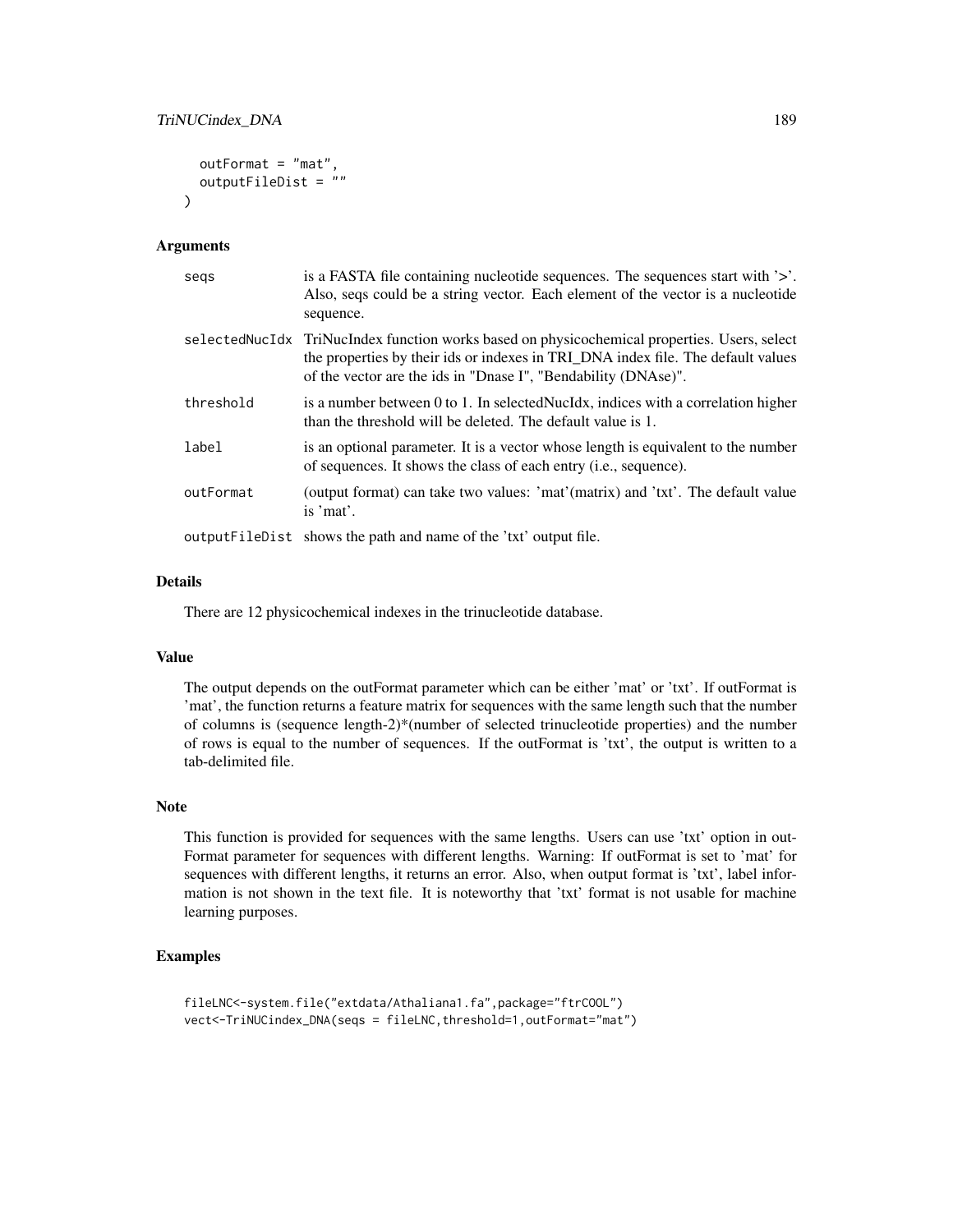<span id="page-189-0"></span>These group of functions (Zcurve (9, 12, 36, 48, 144)\_bit) function calculates the Z-curves. Zcurves are based on freqiencies of nucleotides, di-nucleotides, or tri-nucleotides and their positions on the sequences. For more information about the methods please refer to reference part.

#### Usage

```
Zcurve12bit_DNA(seqs, ORF = FALSE, reverseORF = TRUE, label = c())
```
# Arguments

| segs       | is a FASTA file containing nucleotide sequences. The sequences start with $\geq$ .<br>Also, seqs could be a string vector. Each element of the vector is a nucleotide<br>sequence.                               |
|------------|------------------------------------------------------------------------------------------------------------------------------------------------------------------------------------------------------------------|
| <b>ORF</b> | (Open Reading Frame) is a logical parameter. If it is set to true, ORF region of<br>each sequence is considered instead of the original sequence (i.e., 3-frame).                                                |
| reverse0RF | is a logical parameter. It is enabled only if ORF is true. If reverseORF is true,<br>ORF region will be searched in the sequence and also in the reverse complement<br>of the sequence ( <i>i.e.</i> , 6-frame). |
| label      | is an optional parameter. It is a vector whose length is equivalent to the number<br>of sequences. It shows the class of each entry ( <i>i.e.</i> , sequence).                                                   |

# Value

This function returns a feature matrix. The number of rows is equal to the number of sequences and the number of columns is 12.

#### References

Gao,F. and Zhang,C.T. Comparison of various algorithms for recognizing short coding sequences of human genes. Bioinformatics, (2004).

```
fileLNC<-system.file("extdata/Athaliana_LNCRNA.fa",package="ftrCOOL")
mat<-Zcurve12bit_DNA(seqs=fileLNC,ORF=TRUE,reverseORF=FALSE)
```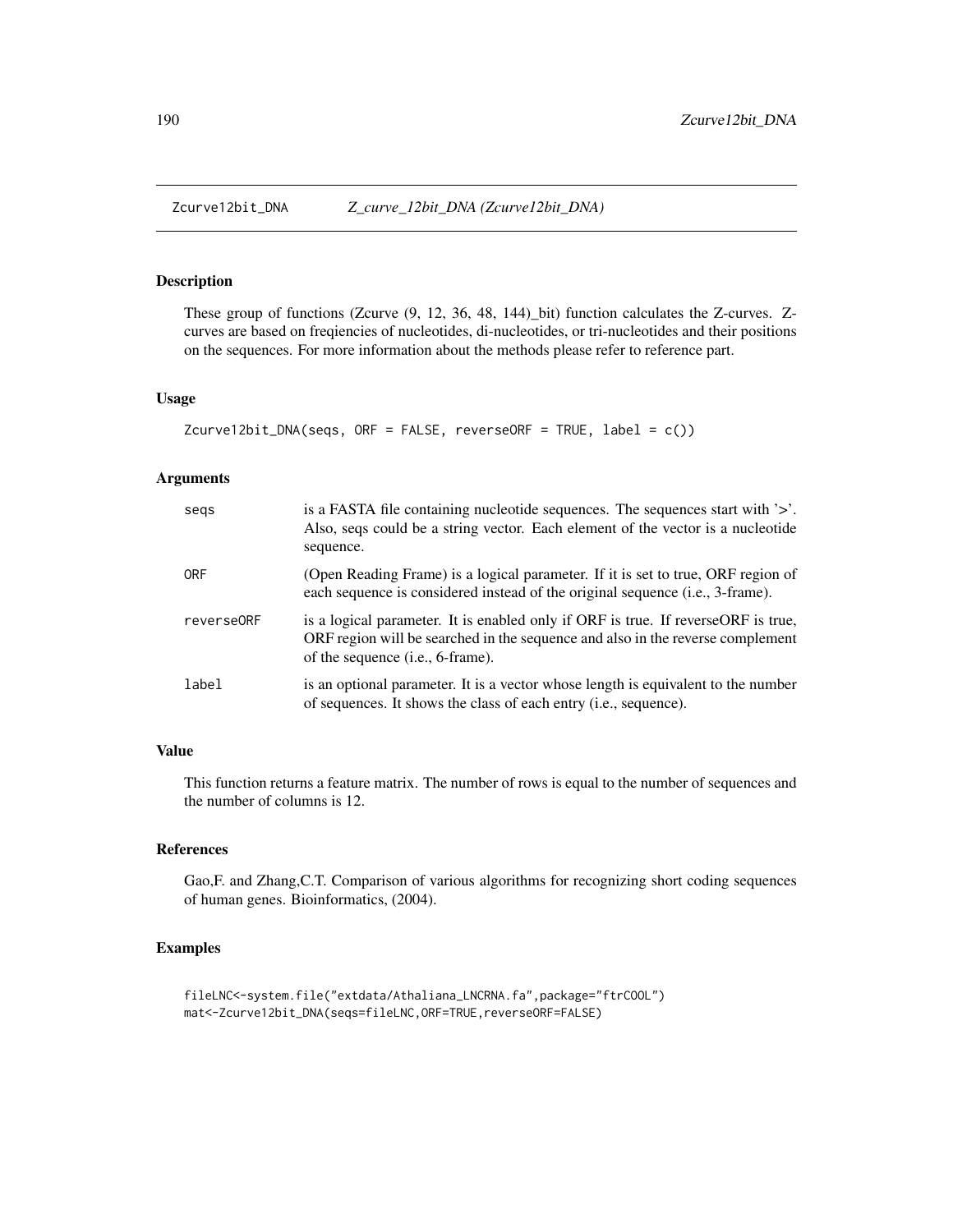<span id="page-190-0"></span>Zcurve12bit\_RNA *Z\_curve\_12bit\_RNA (Zcurve12bit\_RNA)*

#### Description

These group of functions (Zcurve (9, 12, 36, 48, 144)\_bit) function calculates the Z-curves. Zcurves are based on freqiencies of ribonucleotides, di-ribonucleotides, or tri-ribonucleotides and their positions on the sequences. For more information about the methods please refer to reference part.

# Usage

```
Zcurve12bit_RNA(\text{seqs}, \text{ORF = FALSE}, \text{reverseORF = TRUE}, \text{label = c())}
```
# Arguments

| segs       | is a FASTA file containing ribonucleotide sequences. The sequences start with<br>'>'. Also, seqs could be a string vector. Each element of the vector is a ribonu-<br>cleotide sequence.                         |
|------------|------------------------------------------------------------------------------------------------------------------------------------------------------------------------------------------------------------------|
| <b>ORF</b> | (Open Reading Frame) is a logical parameter. If it is set to true, ORF region of<br>each sequence is considered instead of the original sequence (i.e., 3-frame).                                                |
| reverse0RF | is a logical parameter. It is enabled only if ORF is true. If reverseORF is true,<br>ORF region will be searched in the sequence and also in the reverse complement<br>of the sequence ( <i>i.e.</i> , 6-frame). |
| label      | is an optional parameter. It is a vector whose length is equivalent to the number<br>of sequences. It shows the class of each entry ( <i>i.e.</i> , sequence).                                                   |

#### Value

This function returns a feature matrix. The number of rows is equal to the number of sequences and the number of columns is 12.

# References

Gao,F. and Zhang,C.T. Comparison of various algorithms for recognizing short coding sequences of human genes. Bioinformatics, (2004).

```
fileLNC<-system.file("extdata/Carica_papaya101RNA.txt",package="ftrCOOL")
mat<-Zcurve12bit_RNA(seqs=fileLNC,ORF=TRUE,reverseORF=FALSE)
```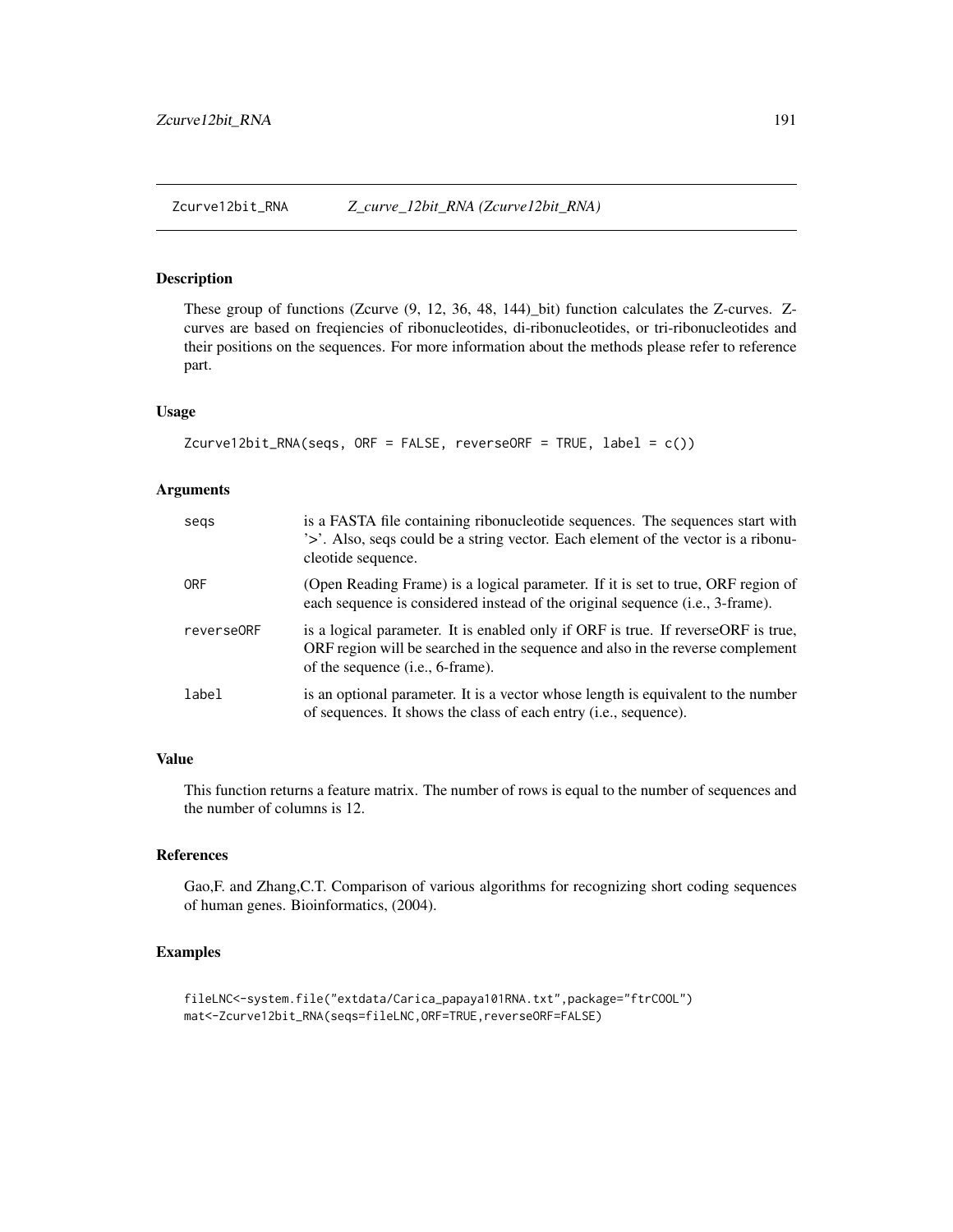<span id="page-191-0"></span>

These group of functions (Zcurve (9, 12, 36, 48, 144)\_bit) function calculates the Z-curves. Zcurves are based on freqiencies of nucleotides, di-nucleotides, or tri-nucleotides and their positions on the sequences. For more information about the methods please refer to reference part.

#### Usage

```
Zcurve144bit_DNA(seqs, ORF = FALSE, reverseORF = TRUE, label = c())
```
# Arguments

| segs       | is a FASTA file containing nucleotide sequences. The sequences start with $\geq$ .<br>Also, seqs could be a string vector. Each element of the vector is a nucleotide<br>sequence.                               |
|------------|------------------------------------------------------------------------------------------------------------------------------------------------------------------------------------------------------------------|
| <b>ORF</b> | (Open Reading Frame) is a logical parameter. If it is set to true, ORF region of<br>each sequence is considered instead of the original sequence (i.e., 3-frame).                                                |
| reverse0RF | is a logical parameter. It is enabled only if ORF is true. If reverseORF is true,<br>ORF region will be searched in the sequence and also in the reverse complement<br>of the sequence ( <i>i.e.</i> , 6-frame). |
| label      | is an optional parameter. It is a vector whose length is equivalent to the number<br>of sequences. It shows the class of each entry ( <i>i.e.</i> , sequence).                                                   |

# Value

This function returns a feature matrix. The number of rows is equal to the number of sequences and the number of columns is 144.

#### References

Gao,F. and Zhang,C.T. Comparison of various algorithms for recognizing short coding sequences of human genes. Bioinformatics, (2004).

```
fileLNC<-system.file("extdata/Athaliana_LNCRNA.fa",package="ftrCOOL")
mat<-Zcurve144bit_DNA(seqs=fileLNC,ORF=TRUE,reverseORF=FALSE)
```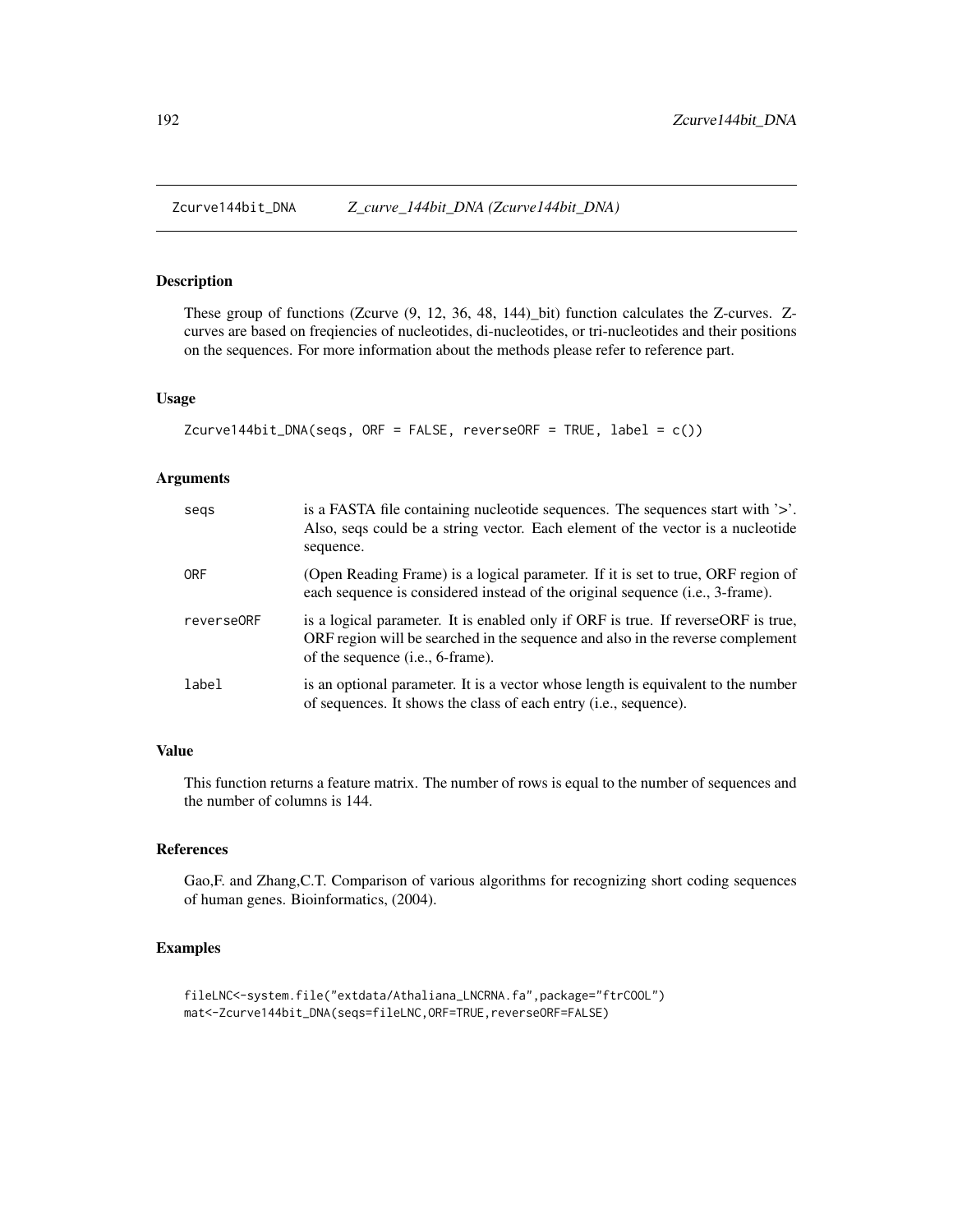<span id="page-192-0"></span>Zcurve144bit\_RNA *Z\_curve\_144bit\_RNA (Zcurve144bit\_RNA)*

#### Description

These group of functions (Zcurve (9, 12, 36, 48, 144)\_bit) function calculates the Z-curves. Zcurves are based on freqiencies of ribonucleotides, di-ribonucleotides, or tri-ribonucleotides and their positions on the sequences. For more information about the methods please refer to reference part.

# Usage

```
Zcurve144bit_RNA(seqs, ORF = FALSE, reverseORF = TRUE, label = c())
```
# Arguments

| segs       | is a FASTA file containing ribonucleotide sequences. The sequences start with<br>'>'. Also, seqs could be a string vector. Each element of the vector is a ribonu-<br>cleotide sequence.                          |
|------------|-------------------------------------------------------------------------------------------------------------------------------------------------------------------------------------------------------------------|
| 0RF        | (Open Reading Frame) is a logical parameter. If it is set to true, ORF region of<br>each sequence is considered instead of the original sequence (i.e., 3-frame).                                                 |
| reverse0RF | is a logical parameter. It is enabled only if ORF is true. If reverse ORF is true,<br>ORF region will be searched in the sequence and also in the reverse complement<br>of the sequence ( <i>i.e.</i> , 6-frame). |
| label      | is an optional parameter. It is a vector whose length is equivalent to the number<br>of sequences. It shows the class of each entry ( <i>i.e.</i> , sequence).                                                    |

# Value

This function returns a feature matrix. The number of rows is equal to the number of sequences and the number of columns is 144.

# References

Gao,F. and Zhang,C.T. Comparison of various algorithms for recognizing short coding sequences of human genes. Bioinformatics, (2004).

```
fileLNC<-system.file("extdata/Carica_papaya101RNA.txt",package="ftrCOOL")
mat<-Zcurve144bit_RNA(seqs=fileLNC,ORF=TRUE,reverseORF=FALSE)
```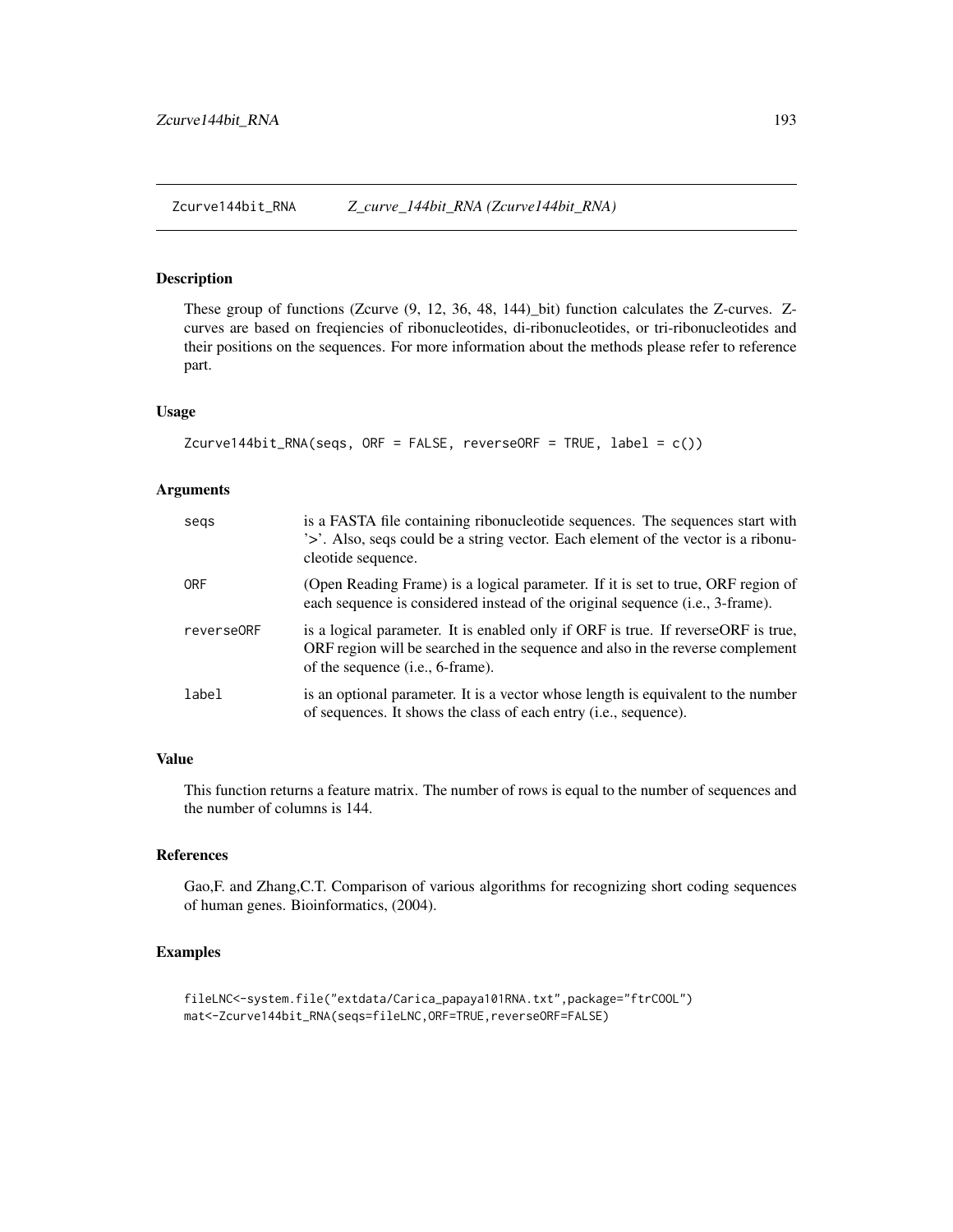<span id="page-193-0"></span>These group of functions (Zcurve (9, 12, 36, 48, 144)\_bit) function calculates the Z-curves. Zcurves are based on freqiencies of nucleotides, di-nucleotides, or tri-nucleotides and their positions on the sequences. For more information about the methods please refer to reference part.

#### Usage

```
Zcurve36bit_DNA(seqs, ORF = FALSE, reverseORF = TRUE, label = c())
```
# Arguments

| segs       | is a FASTA file containing nucleotide sequences. The sequences start with $\geq$ .<br>Also, seqs could be a string vector. Each element of the vector is a nucleotide<br>sequence.                               |
|------------|------------------------------------------------------------------------------------------------------------------------------------------------------------------------------------------------------------------|
| <b>ORF</b> | (Open Reading Frame) is a logical parameter. If it is set to true, ORF region of<br>each sequence is considered instead of the original sequence (i.e., 3-frame).                                                |
| reverse0RF | is a logical parameter. It is enabled only if ORF is true. If reverseORF is true,<br>ORF region will be searched in the sequence and also in the reverse complement<br>of the sequence ( <i>i.e.</i> , 6-frame). |
| label      | is an optional parameter. It is a vector whose length is equivalent to the number<br>of sequences. It shows the class of each entry ( <i>i.e.</i> , sequence).                                                   |

#### Value

This function returns a feature matrix. The number of rows is equal to the number of sequences and the number of columns is 36.

#### References

Gao,F. and Zhang,C.T. Comparison of various algorithms for recognizing short coding sequences of human genes. Bioinformatics, (2004).

```
fileLNC<-system.file("extdata/Athaliana_LNCRNA.fa",package="ftrCOOL")
mat<-Zcurve36bit_DNA(seqs=fileLNC,ORF=TRUE,reverseORF=FALSE)
```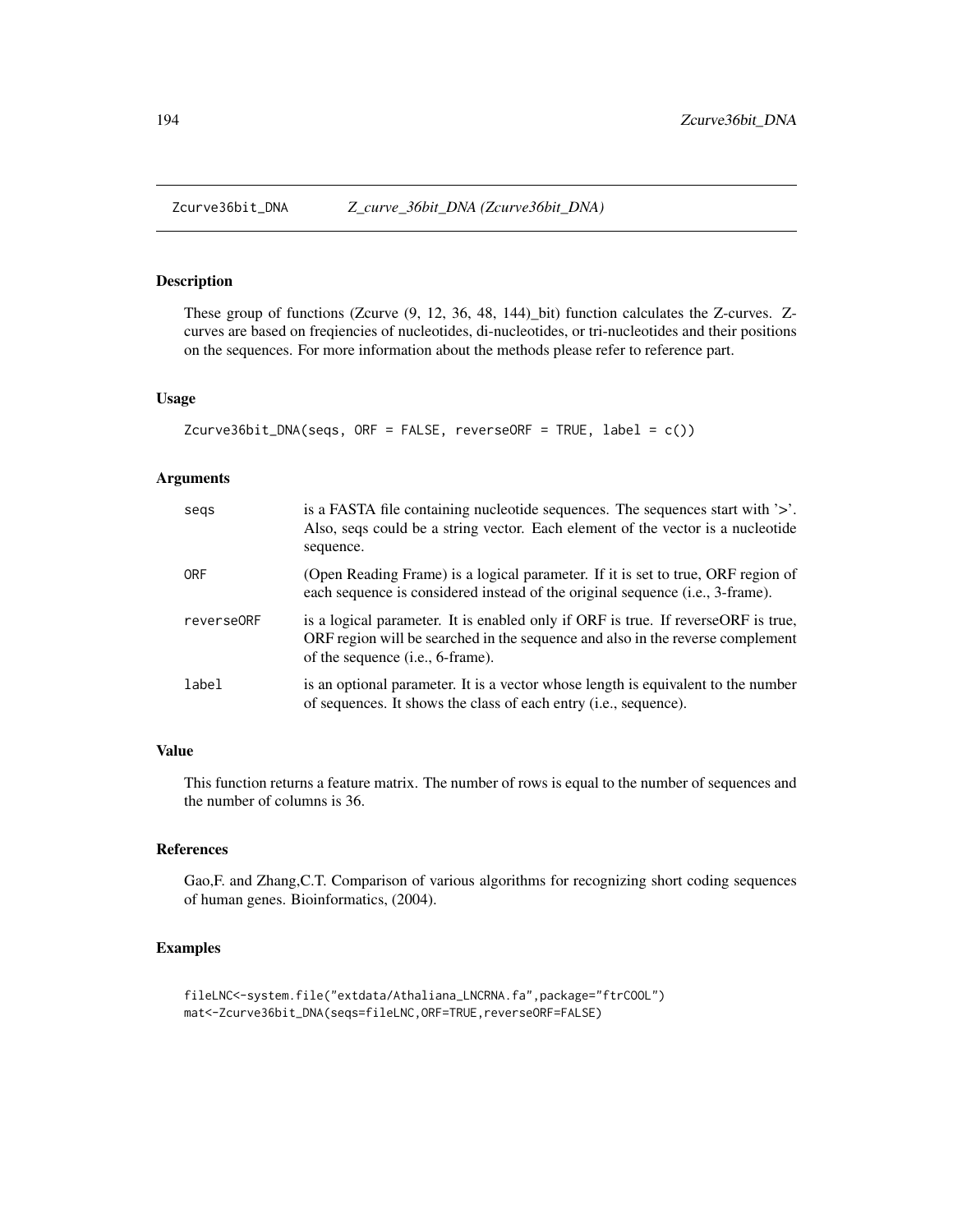<span id="page-194-0"></span>Zcurve36bit\_RNA *Z\_curve\_36bit\_RNA (Zcurve36bit\_RNA)*

#### Description

These group of functions (Zcurve (9, 12, 36, 48, 144)\_bit) function calculates the Z-curves. Zcurves are based on freqiencies of ribonucleotides, di-ribonucleotides, or tri-ribonucleotides and their positions on the sequences. For more information about the methods please refer to reference part.

# Usage

```
Zcurve36bit_RNA(\text{seqs}, \text{ORF = FALSE}, \text{reverseORF = TRUE}, \text{label = c())}
```
# Arguments

| segs       | is a FASTA file containing ribonucleotide sequences. The sequences start with<br>'>'. Also, seqs could be a string vector. Each element of the vector is a ribonu-<br>cleotide sequence.                         |
|------------|------------------------------------------------------------------------------------------------------------------------------------------------------------------------------------------------------------------|
| <b>ORF</b> | (Open Reading Frame) is a logical parameter. If it is set to true, ORF region of<br>each sequence is considered instead of the original sequence (i.e., 3-frame).                                                |
| reverse0RF | is a logical parameter. It is enabled only if ORF is true. If reverseORF is true,<br>ORF region will be searched in the sequence and also in the reverse complement<br>of the sequence ( <i>i.e.</i> , 6-frame). |
| label      | is an optional parameter. It is a vector whose length is equivalent to the number<br>of sequences. It shows the class of each entry ( <i>i.e.</i> , sequence).                                                   |

# Value

This function returns a feature matrix. The number of rows is equal to the number of sequences and the number of columns is 36.

# References

Gao,F. and Zhang,C.T. Comparison of various algorithms for recognizing short coding sequences of human genes. Bioinformatics, (2004).

```
fileLNC<-system.file("extdata/Carica_papaya101RNA.txt",package="ftrCOOL")
mat<-Zcurve36bit_RNA(seqs=fileLNC,ORF=TRUE,reverseORF=FALSE)
```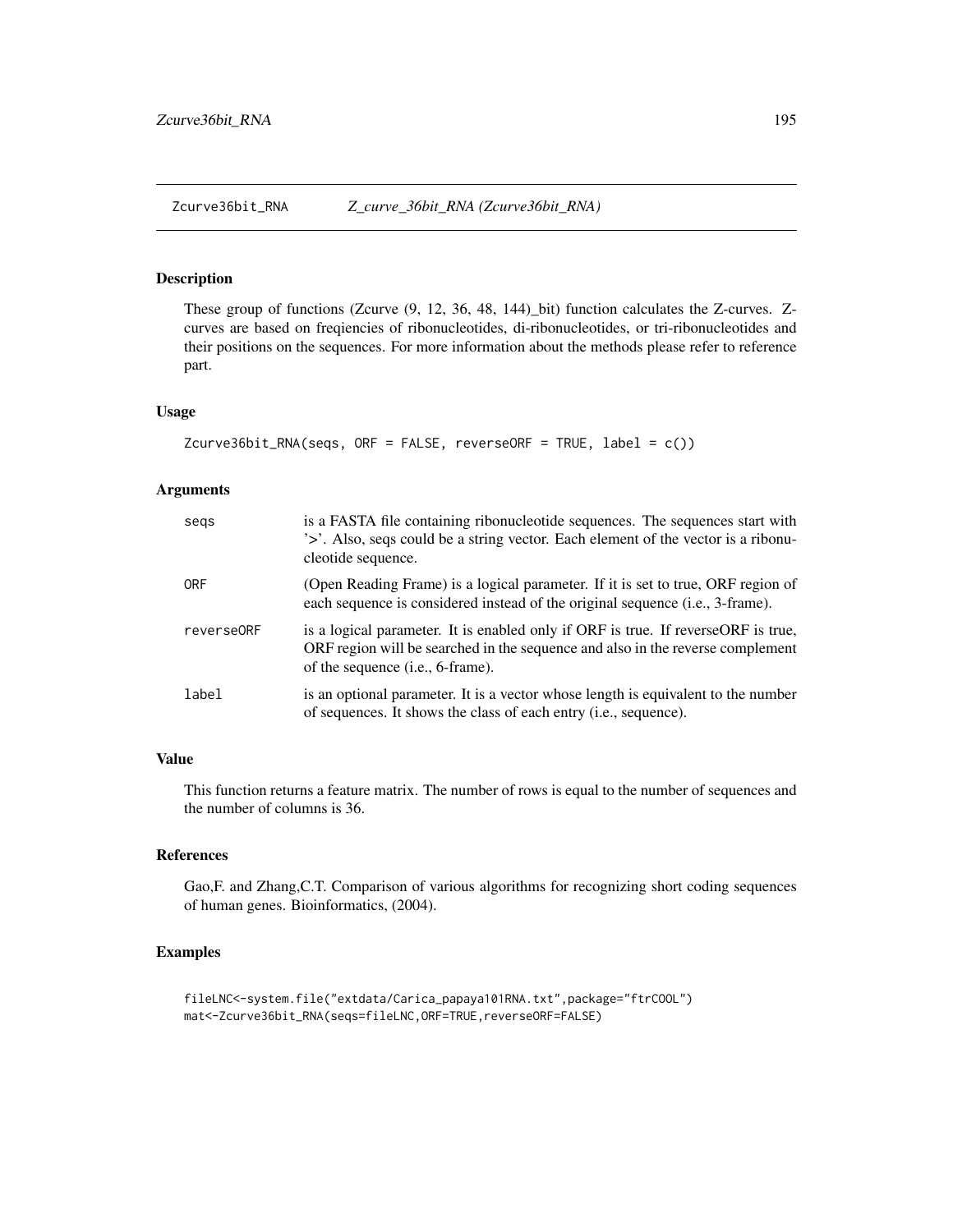<span id="page-195-0"></span>These group of functions (Zcurve (9, 12, 36, 48, 144)\_bit) function calculates the Z-curves. Zcurves are based on freqiencies of nucleotides, di-nucleotides, or tri-nucleotides and their positions on the sequences. For more information about the methods please refer to reference part.

#### Usage

```
Zcurve48bit_DNA(seqs, ORF = FALSE, reverseORF = TRUE, label = c())
```
# Arguments

| segs       | is a FASTA file containing nucleotide sequences. The sequences start with $\geq$ .<br>Also, seqs could be a string vector. Each element of the vector is a nucleotide<br>sequence.                                |
|------------|-------------------------------------------------------------------------------------------------------------------------------------------------------------------------------------------------------------------|
| <b>ORF</b> | (Open Reading Frame) is a logical parameter. If it is set to true, ORF region of<br>each sequence is considered instead of the original sequence (i.e., 3-frame).                                                 |
| reverse0RF | is a logical parameter. It is enabled only if ORF is true. If reverse ORF is true,<br>ORF region will be searched in the sequence and also in the reverse complement<br>of the sequence ( <i>i.e.</i> , 6-frame). |
| label      | is an optional parameter. It is a vector whose length is equivalent to the number<br>of sequences. It shows the class of each entry ( <i>i.e.</i> , sequence).                                                    |

#### Value

This function returns a feature matrix. The number of rows is equal to the number of sequences and the number of columns is 48.

#### References

Gao,F. and Zhang,C.T. Comparison of various algorithms for recognizing short coding sequences of human genes. Bioinformatics, (2004).

```
fileLNC<-system.file("extdata/Athaliana_LNCRNA.fa",package="ftrCOOL")
mat<-Zcurve48bit_DNA(seqs=fileLNC,ORF=TRUE,reverseORF=FALSE)
```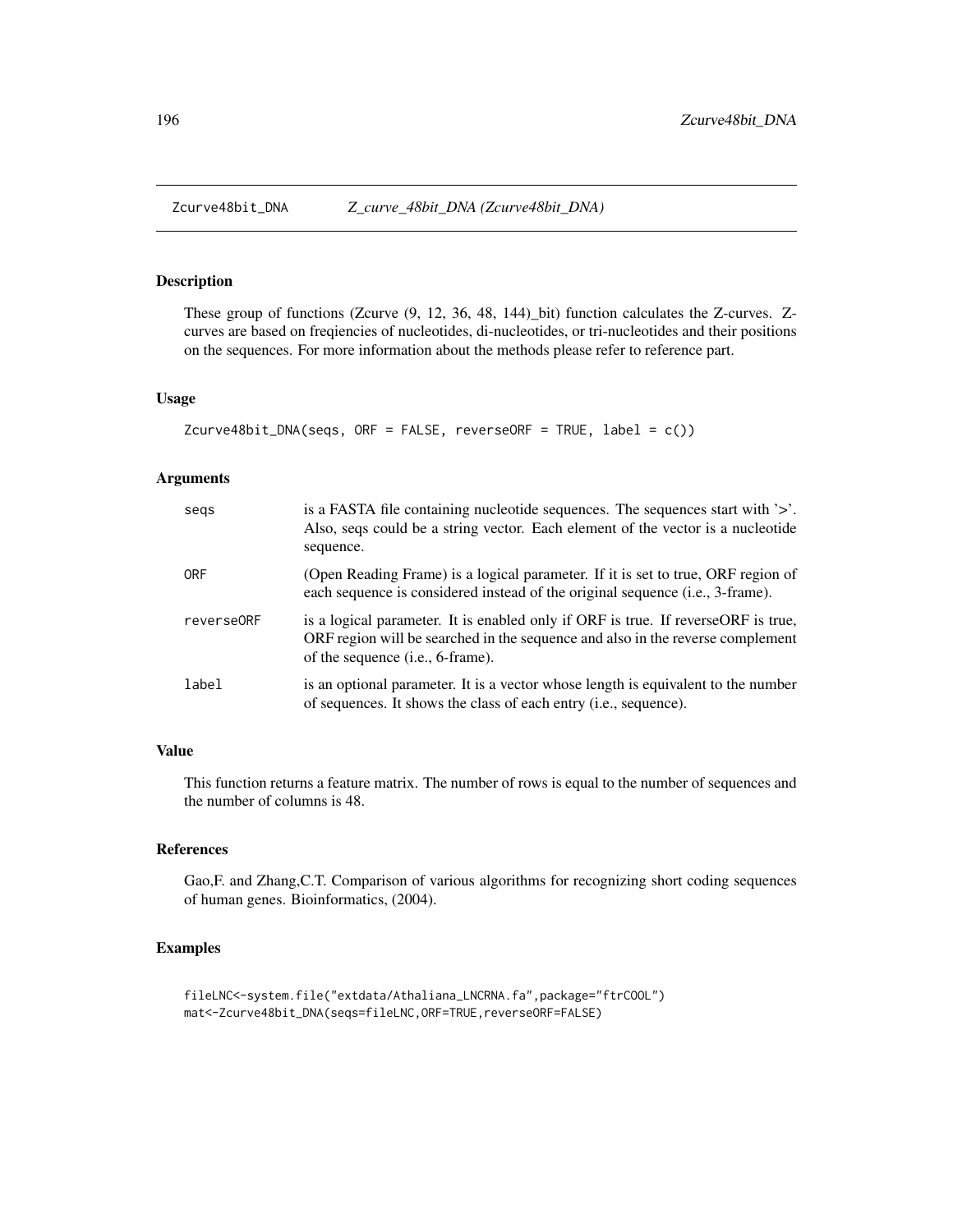<span id="page-196-0"></span>Zcurve48bit\_RNA *Z\_curve\_48bit\_RNA (Zcurve48bit\_RNA)*

#### Description

These group of functions (Zcurve (9, 12, 36, 48, 144)\_bit) function calculates the Z-curves. Zcurves are based on freqiencies of ribo ribonucleotides, di-ribonucleotides, or tri-ribonucleotides and their positions on the sequences. For more information about the methods please refer to reference part.

# Usage

```
Zcurve48bit_RNA(\text{seqs}, \text{ORF = FALSE}, \text{reverseORF = TRUE}, \text{label = c())}
```
# Arguments

| segs       | is a FASTA file containing ribonucleotide sequences. The sequences start with<br>'>'. Also, seqs could be a string vector. Each element of the vector is a ribonu-<br>cleotide sequence.                          |
|------------|-------------------------------------------------------------------------------------------------------------------------------------------------------------------------------------------------------------------|
| <b>ORF</b> | (Open Reading Frame) is a logical parameter. If it is set to true, ORF region of<br>each sequence is considered instead of the original sequence (i.e., 3-frame).                                                 |
| reverse0RF | is a logical parameter. It is enabled only if ORF is true. If reverse ORF is true,<br>ORF region will be searched in the sequence and also in the reverse complement<br>of the sequence ( <i>i.e.</i> , 6-frame). |
| label      | is an optional parameter. It is a vector whose length is equivalent to the number<br>of sequences. It shows the class of each entry (i.e., sequence).                                                             |

# Value

This function returns a feature matrix. The number of rows is equal to the number of sequences and the number of columns is 48.

# References

Gao,F. and Zhang,C.T. Comparison of various algorithms for recognizing short coding sequences of human genes. Bioinformatics, (2004).

```
fileLNC<-system.file("extdata/Carica_papaya101RNA.txt",package="ftrCOOL")
mat<-Zcurve48bit_RNA(seqs=fileLNC,ORF=TRUE,reverseORF=FALSE)
```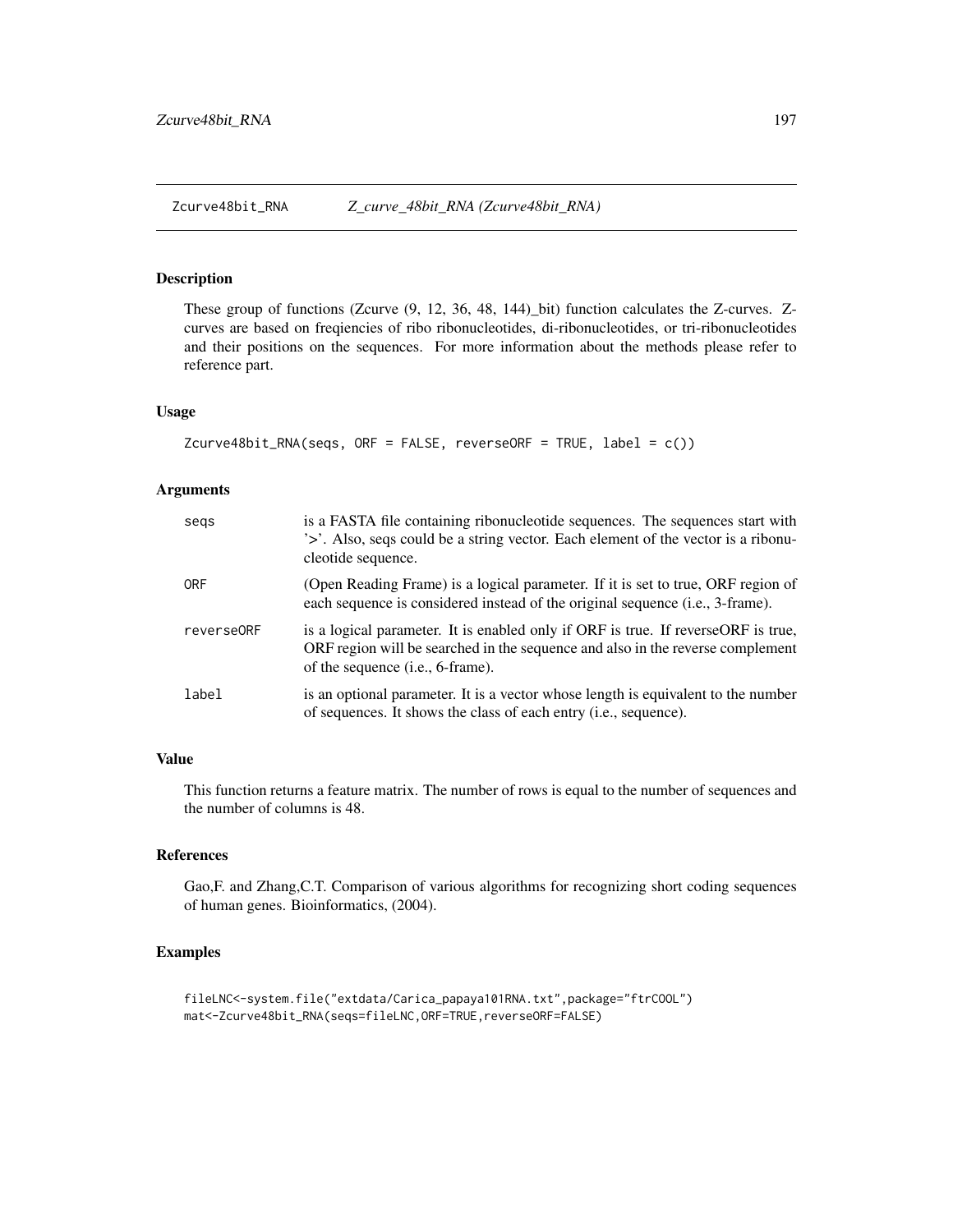<span id="page-197-0"></span>These group of functions (Zcurve (9, 12, 36, 48, 144)\_bit) function calculates the Z-curves. Zcurves are based on freqiencies of nucleotides, di-nucleotides, or tri-nucleotides and their positions on the sequences. For more information about the methods please refer to reference part.

#### Usage

```
Zcurve9bit_DNA(seqs, ORF = FALSE, reverseORF = TRUE, label = c())
```
# Arguments

| segs       | is a FASTA file containing nucleotide sequences. The sequences start with $\geq$ .<br>Also, seqs could be a string vector. Each element of the vector is a nucleotide<br>sequence.                                |
|------------|-------------------------------------------------------------------------------------------------------------------------------------------------------------------------------------------------------------------|
| <b>ORF</b> | (Open Reading Frame) is a logical parameter. If it is set to true, ORF region of<br>each sequence is considered instead of the original sequence (i.e., 3-frame).                                                 |
| reverse0RF | is a logical parameter. It is enabled only if ORF is true. If reverse ORF is true,<br>ORF region will be searched in the sequence and also in the reverse complement<br>of the sequence ( <i>i.e.</i> , 6-frame). |
| label      | is an optional parameter. It is a vector whose length is equivalent to the number<br>of sequences. It shows the class of each entry ( <i>i.e.</i> , sequence).                                                    |

#### Value

This function returns a feature matrix. The number of rows is equal to the number of sequences and the number of columns is 9.

#### References

Gao,F. and Zhang,C.T. Comparison of various algorithms for recognizing short coding sequences of human genes. Bioinformatics, (2004).

```
fileLNC<-system.file("extdata/Athaliana_LNCRNA.fa",package="ftrCOOL")
mat<-Zcurve9bit_DNA(seqs=fileLNC,ORF=TRUE,reverseORF=FALSE)
```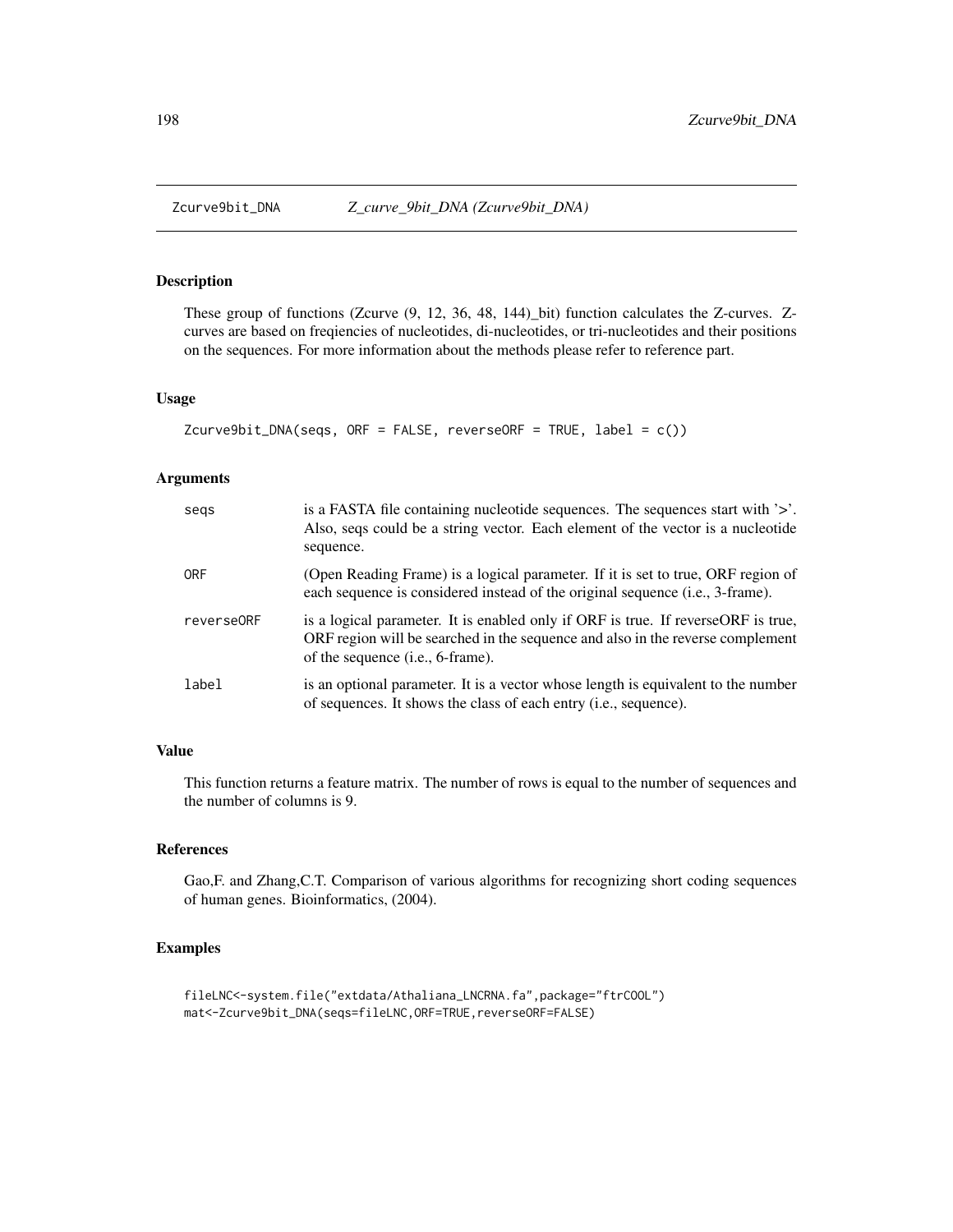<span id="page-198-0"></span>

These group of functions (Zcurve (9, 12, 36, 48, 144)\_bit) function calculates the Z-curves. Zcurves are based on freqiencies of ribo ribonucleotides, di-ribonucleotides, or tri-ribonucleotides and their positions on the sequences. For more information about the methods please refer to reference part.

# Usage

```
Zcurve9bit_RNA(seqs, ORF = FALSE, reverseORF = TRUE, label = c())
```
# Arguments

| segs       | is a FASTA file containing ribonucleotide sequences. The sequences start with<br>'>'. Also, seqs could be a string vector. Each element of the vector is a ribonu-<br>cleotide sequence.                         |
|------------|------------------------------------------------------------------------------------------------------------------------------------------------------------------------------------------------------------------|
| <b>ORF</b> | (Open Reading Frame) is a logical parameter. If it is set to true, ORF region of<br>each sequence is considered instead of the original sequence (i.e., 3-frame).                                                |
| reverse0RF | is a logical parameter. It is enabled only if ORF is true. If reverseORF is true,<br>ORF region will be searched in the sequence and also in the reverse complement<br>of the sequence ( <i>i.e.</i> , 6-frame). |
| label      | is an optional parameter. It is a vector whose length is equivalent to the number<br>of sequences. It shows the class of each entry ( <i>i.e.</i> , sequence).                                                   |

# Value

This function returns a feature matrix. The number of rows is equal to the number of sequences and the number of columns is 9.

# References

Gao,F. and Zhang,C.T. Comparison of various algorithms for recognizing short coding sequences of human genes. Bioinformatics, (2004).

```
fileLNC<-system.file("extdata/Carica_papaya101RNA.txt",package="ftrCOOL")
mat<-Zcurve9bit_RNA(seqs=fileLNC,ORF=TRUE,reverseORF=FALSE)
```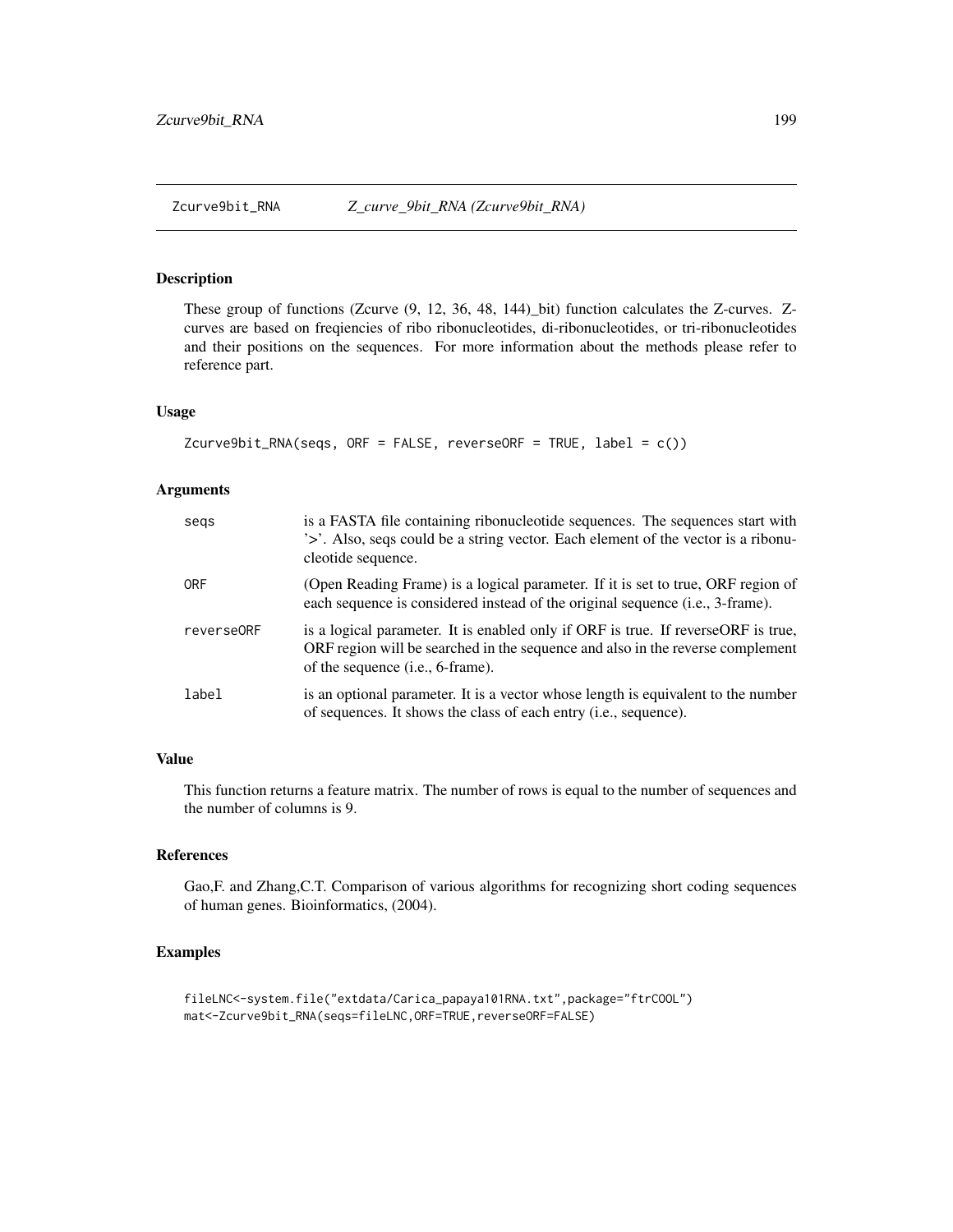<span id="page-199-0"></span>

This function converts the amino acids of a sequence to five physicochemical descriptor variables which were developed by Sandberg et al. in 1998. The Z-SCALE function can be applied to encode peptides of equal length.

#### Usage

```
zSCALE(seqs, label = c(), outFormat = "mat", outputFileDist = "")
```
# Arguments

| segs      | is a FASTA file with a mino acid sequences. Each sequence starts with a '>'<br>character. Also, seqs could be a string vector. Each element of the vector is a<br>peptide/protein sequence. |
|-----------|---------------------------------------------------------------------------------------------------------------------------------------------------------------------------------------------|
| label     | is an optional parameter. It is a vector whose length is equivalent to the number<br>of sequences. It shows the class of each entry (i.e., sequence).                                       |
| outFormat | (output format) can take two values: 'mat'(matrix) and 'txt'. The default value<br>is 'mat'.                                                                                                |
|           | output FileDist shows the path and name of the 'txt' output file.                                                                                                                           |

#### Value

The output depends on the outFormat parameter which can be either 'mat' or 'txt'. If outFormat is 'mat', the function returns a feature matrix for sequences with the same length such that the number of columns is (sequence length) $*(5)$  and the number of rows is equal to the number of sequences. If the outFormat is 'txt', the output is written to a tab-delimited file.

#### Note

This function is provided for sequences with the same lengths. Users can use 'txt' option in out-Format parameter for sequences with different lengths. Warning: If outFormat is set to 'mat' for sequences with different lengths, it returns an error. Also, when output format is 'txt', label information is not shown in the text file. It is noteworthy that 'txt' format is not usable for machine learning purposes.

```
ptmSeqsADR<-system.file("extdata/",package="ftrCOOL")
ptmSeqsVect<-as.vector(read.csv(paste0(ptmSeqsADR,"/ptmVect101AA.csv"))[,2])
mat<-zSCALE(seqs = ptmSeqsVect,outFormat="mat")
```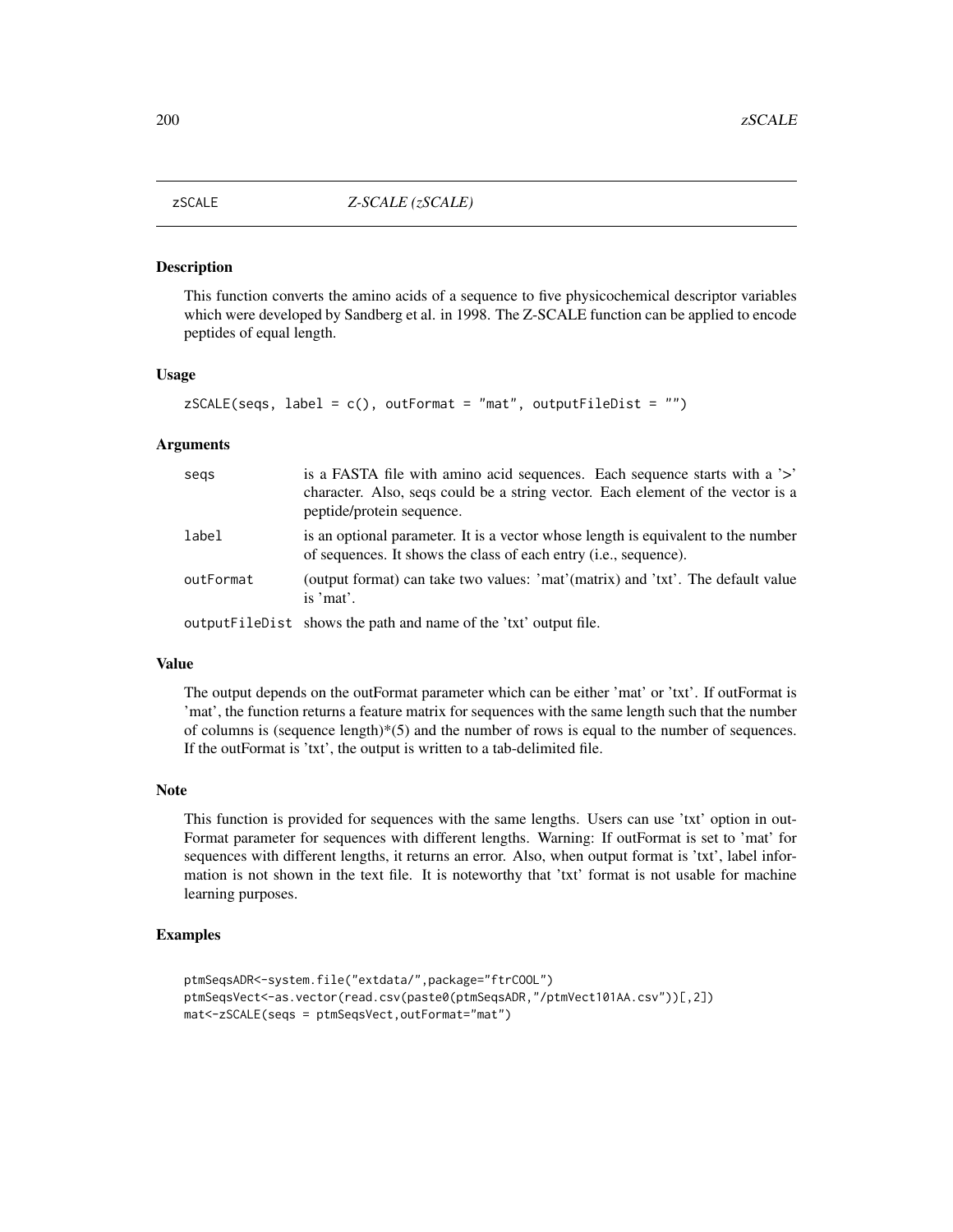# Index

AA2Binary, <mark>[5](#page-4-0)</mark> AAindex , [7](#page-6-0) AAKpartComposition , [8](#page-7-0) , *[85](#page-84-0)* AAutoCor , [9](#page-8-0) AESNN3 , [11](#page-10-0) alphabetCheck , [12](#page-11-0) ANF\_DNA , [13](#page-12-0) ANF\_RNA , [14](#page-13-0) APAAC, [15](#page-14-0) APkNUCdi\_DNA , [16](#page-15-0) APkNUCdi\_RNA , [17](#page-16-0) APkNUCTri\_DNA , [19](#page-18-0) ASA, [20](#page-19-0) ASDC , [21](#page-20-0) ASDC\_DNA , [22](#page-21-0) ASDC\_RNA, [23](#page-22-0) AutoCorDiNUC\_DNA , [24](#page-23-0) AutoCorDiNUC\_RNA , [25](#page-24-0) AutoCorTriNUC\_DNA , [27](#page-26-0) binary\_3bit\_T1 , [28](#page-27-0) binary\_3bit\_T2 , [30](#page-29-0) binary\_3bit\_T3 , [31](#page-30-0) binary\_3bit\_T4 , [32](#page-31-0) binary\_3bit\_T5 , [34](#page-33-0) binary\_3bit\_T6 , [35](#page-34-0) binary\_3bit\_T7 , [36](#page-35-0) binary\_5bit\_T1 , [38](#page-37-0) binary\_5bit\_T2 , [39](#page-38-0) binary\_6bit , [41](#page-40-0) BLOSUM62 , [42](#page-41-0) CkSAApair , [43](#page-42-0) , *[44](#page-43-0)* CkSGAApair , [44](#page-43-0) CkSNUCpair\_DNA, [46](#page-45-0) CkSNUCpair\_RNA , [47](#page-46-0) codonAdaptionIndex , [48](#page-47-0) CodonFraction , [49](#page-48-0) CodonUsage\_DNA, [50](#page-49-0) CodonUsage\_RNA , [51](#page-50-0)

DDE , [57](#page-56-0) , *[87](#page-86-0)* DiNUC2Binary\_DNA , [58](#page-57-0) DiNUC2Binary\_RNA , [59](#page-58-0) DiNUCindex\_DNA, [60](#page-59-0) DiNUCindex\_RNA, [62](#page-61-0) DisorderB, [63](#page-62-0) DisorderC, [64](#page-63-0) DisorderS, [65](#page-64-0) DistancePair, <mark>[66](#page-65-0)</mark> DPCP\_DNA, [67](#page-66-0) DPCP\_RNA, [68](#page-67-0) EAAComposition , [69](#page-68-0) , *[72](#page-71-0)* EffectiveNumberCodon , [71](#page-70-0) EGAAComposition, [72](#page-71-0) EIIP, [73](#page-72-0) ENUComposition\_DNA , [75](#page-74-0) ENUComposition\_RNA, [76](#page-75-0) ExpectedValKmerNUC\_DNA, [77](#page-76-0) ExpectedValKmerNUC\_RNA , [78](#page-77-0) ExpectedValueAA, [80](#page-79-0), 80 ExpectedValueGAA, [80](#page-79-0) ExpectedValueGKmerAA, [81](#page-80-0) ExpectedValueKmerAA , *[82](#page-81-0)* , [83](#page-82-0) fa.read, [84](#page-83-0) fickettScore , [85](#page-84-0)

conjointTriad , [51](#page-50-0) conjointTriadKS , [52](#page-51-0) CTD , [53](#page-52-0) , *[54](#page-53-0) [–56](#page-55-0)* CTDC , *[54](#page-53-0)* , [54](#page-53-0) CTDD , *[54](#page-53-0)* , [55](#page-54-0) CTDT , *[54](#page-53-0)* , [56](#page-55-0)

G\_Ccontent\_DNA, [88](#page-87-0) G\_Ccontent\_RNA, [89](#page-88-0) GAAKpartComposition, [85](#page-84-0) GrpDDE, [87](#page-86-0)

kAAComposition , [90](#page-89-0) , *[91](#page-90-0)* , *[180](#page-179-1)*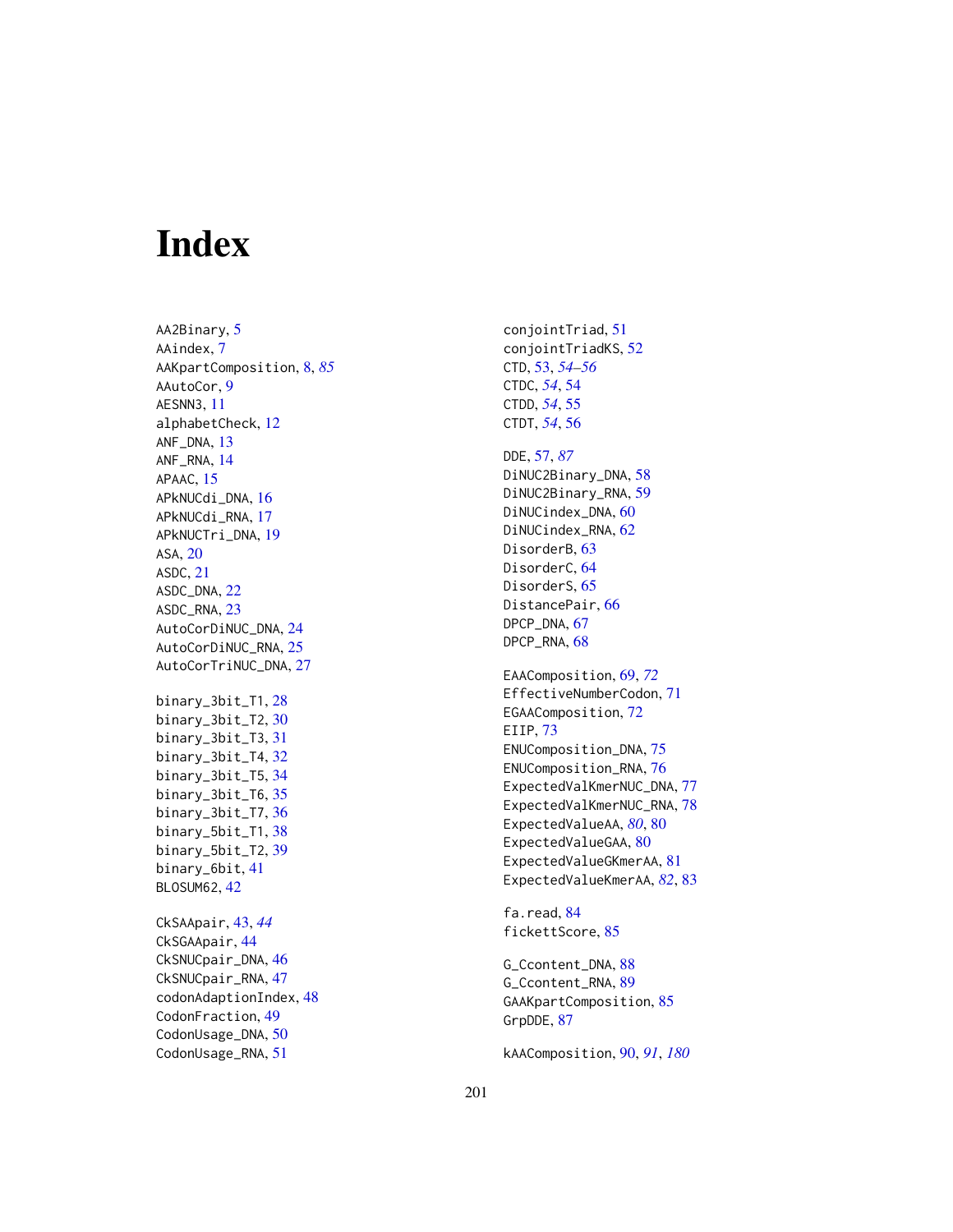# 202 **INDEX**

kGAAComposition , [91](#page-90-0) KNN\_DNA , [95](#page-94-0) KNN\_RNA , [96](#page-95-0) KNNPeptide , [92](#page-91-0) , *[93](#page-92-0)* , *[95](#page-94-0) , [96](#page-95-0)* KNNProtein , [93](#page-92-0) kNUComposition\_DNA , [97](#page-96-0) kNUComposition\_RNA , [98](#page-97-0) LocalPoSpKAAF, [99](#page-98-0) LocalPoSpKNUCF\_DNA , [101](#page-100-0) LocalPoSpKNUCF\_RNA, [102](#page-101-0) maxORF, [103](#page-102-0) maxORF\_RNA, [106](#page-105-0) maxORFlength\_DNA , [104](#page-103-0) maxORFlength\_RNA , [105](#page-104-0) Mismatch\_DNA, [107](#page-106-0) Mismatch\_RNA, [108](#page-107-0) MMI\_DNA, [109](#page-108-0) MMI\_RNA, [110](#page-109-0) nameKmer , [111](#page-110-0) NCP\_DNA , [111](#page-110-0) NCP\_RNA , [113](#page-112-0) needleman , [115](#page-114-0) nonStandardSeq , [115](#page-114-0) NUC2Binary\_DNA , [116](#page-115-0) NUC2Binary\_RNA , [118](#page-117-0) NUCKpartComposition\_DNA , [119](#page-118-0) NUCKpartComposition\_RNA , [120](#page-119-0) OPF\_10bit , [121](#page-120-0) OPF\_7bit\_T1 , [122](#page-121-0) OPF\_7bit\_T2 , [124](#page-123-0) OPF\_7bit\_T3 , [125](#page-124-0) PCPseDNC, [126](#page-125-0) PS2\_DNA , [128](#page-127-0) PS2\_RNA , [129](#page-128-0) PS3\_DNA , [131](#page-130-0) PS3\_RNA , [132](#page-131-0) PS4\_DNA , [134](#page-133-0) PS4\_RNA , [135](#page-134-0) PSEAAC, [137](#page-136-0) PseEIIP, [138](#page-137-0) PSEkNUCdi\_DNA , *[126](#page-125-0)* , [139](#page-138-0) PSEkNUCdi\_RNA , [140](#page-139-0) PSEkNUCTri\_DNA , [142](#page-141-0) PseKRAAC\_T1, [143](#page-142-0)

PseKRAAC\_T10, [145](#page-144-0) PseKRAAC\_T11, [146](#page-145-0) PseKRAAC\_T12, [148](#page-147-0) PseKRAAC\_T13, [149](#page-148-0) PseKRAAC\_T14 , [151](#page-150-0) PseKRAAC\_T15 , [152](#page-151-0) PseKRAAC\_T16, 1<mark>5</mark>4 PseKRAAC\_T2, [156](#page-155-0) PseKRAAC\_T3A, [157](#page-156-0) PseKRAAC\_T3B, 1<mark>5</mark>9 PseKRAAC\_T4,  $160$ PseKRAAC\_T5 , [162](#page-161-0) PseKRAAC\_T6A, [163](#page-162-0) PseKRAAC\_T6B, [164](#page-163-0) PseKRAAC\_T7, [166](#page-165-0) PseKRAAC\_T8, [167](#page-166-0) PseKRAAC\_T9, [169](#page-168-0) PSSM , [170](#page-169-0) PSTNPds , [171](#page-170-0) PSTNPss\_DNA , *[171](#page-170-0)* , [173](#page-172-0) PSTNPss\_RNA , [174](#page-173-0) QSOrder , [175](#page-174-0) readASAdir , [176](#page-175-0) readDisDir , [177](#page-176-0) readPSSMdir , [177](#page-176-0) readss2Dir , [178](#page-177-0) readTorsionDir , [179](#page-178-0) revComp , [179](#page-178-0) SAAC , [180](#page-179-1) , *[181](#page-180-0)* SGAAC , [181](#page-180-0) SOCNumber , *[175](#page-174-0)* , [182](#page-181-0) SSEB , [183](#page-182-0) SSEC , [184](#page-183-0) SSES , [185](#page-184-0) TorsionAngle, [186](#page-185-0) TPCP\_DNA , [187](#page-186-0) TriNUCindex\_DNA , [188](#page-187-0) Zcurve12bit\_DNA, [190](#page-189-0) Zcurve12bit\_RNA , [191](#page-190-0) Zcurve144bit\_DNA , [192](#page-191-0) Zcurve144bit\_RNA , [193](#page-192-0) Zcurve36bit\_DNA , [194](#page-193-0) Zcurve36bit\_RNA , [195](#page-194-0) Zcurve48bit\_DNA , [196](#page-195-0)